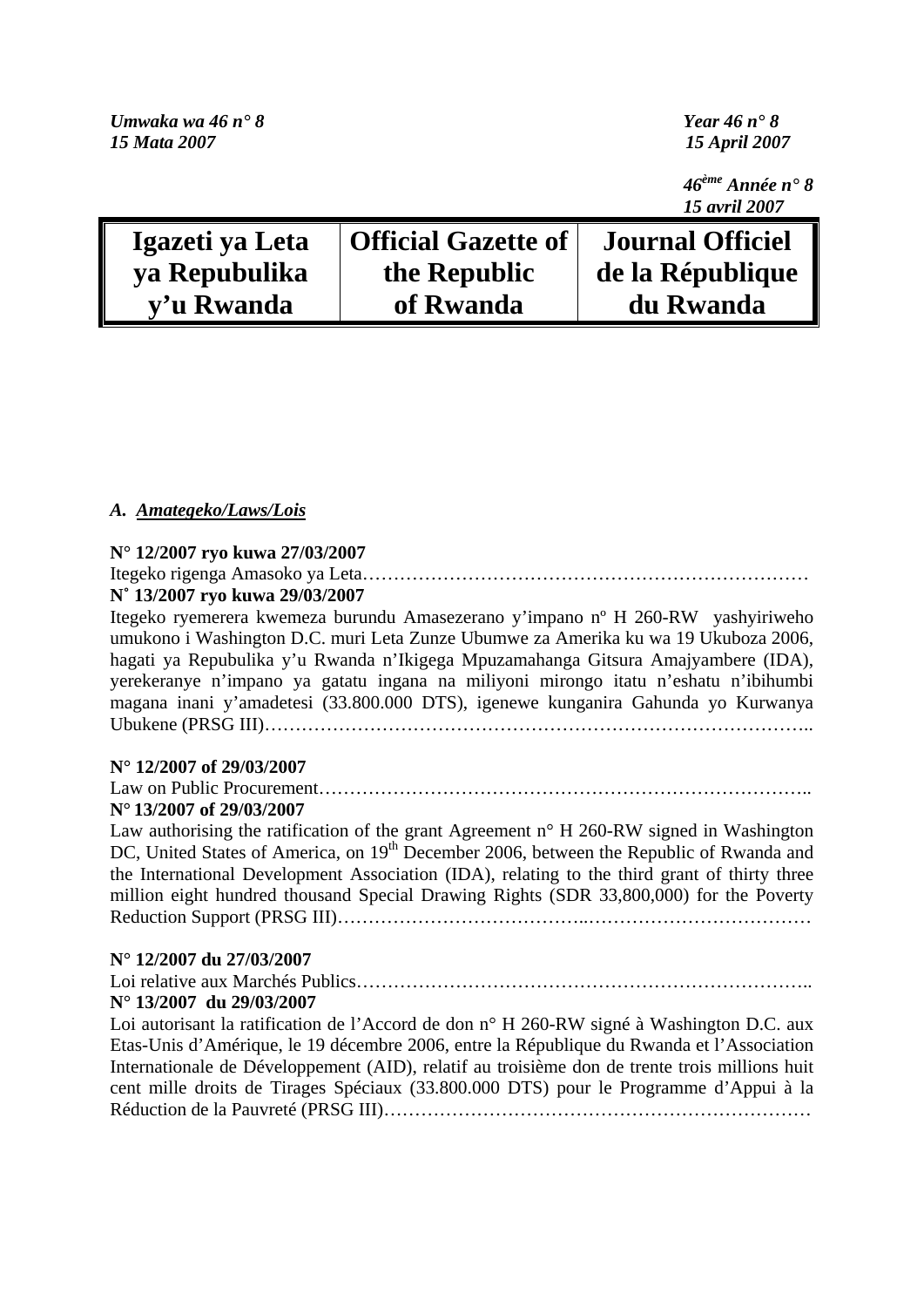## *B. Iteka rya Perezida/Presidential Order/Arrêté Présidentiel*

#### **Nº 03/01 ryo kuwa 30/03/2007**

Iteka rya Perezida ryemerera kwemeza burundu Amasezerano y' impano n°H 260-RW yashyizweho umukono i Washington D.C. muri Leta Zunze Ubumwe za Amerika kuwa 19 Ukuboza 2006, hagati ya Repubulika y'u Rwanda n'Ikigega Mpuzamahanga Gitsura Amajyambere (IDA), yerekeranye n'impano ya gatatu ingana na miliyoni mirongo itatu n'eshatu n'ibihumbi magana inani y'Amadetesi (33.800.000 DTS) igenewe Kunganira Gahunda yo Kurwanya Ubukene( PRSG III)…………………………………………………..

#### **N° 03/01 of 30/03/2007**

Presidential Order authorising the ratification of the grant agreement n° H 260-RW signed in Washington D.C, United States of America, on 19<sup>th</sup> December 2006, between the Republic of Rwanda and International Development Association (IDA), relating to the third grant of thirty three million eight hundred thousand Special Drawing Rights(SDR 33,800,000) for Poverty Reduction Strategy ( PRSG III)

#### **Nº 03/01 du 30/03/2007**

Arrêté Présidentiel autorisant la ratification de l'accord de don n° H 260-RW signé à Washington D.C., aux Etats-Unis d'Amérique, le 19 décembre 2006 entre la République du Rwanda et l'Association Internationale de Développement (IDA), relatif au troisième don de trente millions huit cent mille Droits de Tirages Spéciaux (33.800.000 DTS) pour le Programme d'Appui à la Stratégie de Réduction de la Pauvreté (PRSG III)…………………..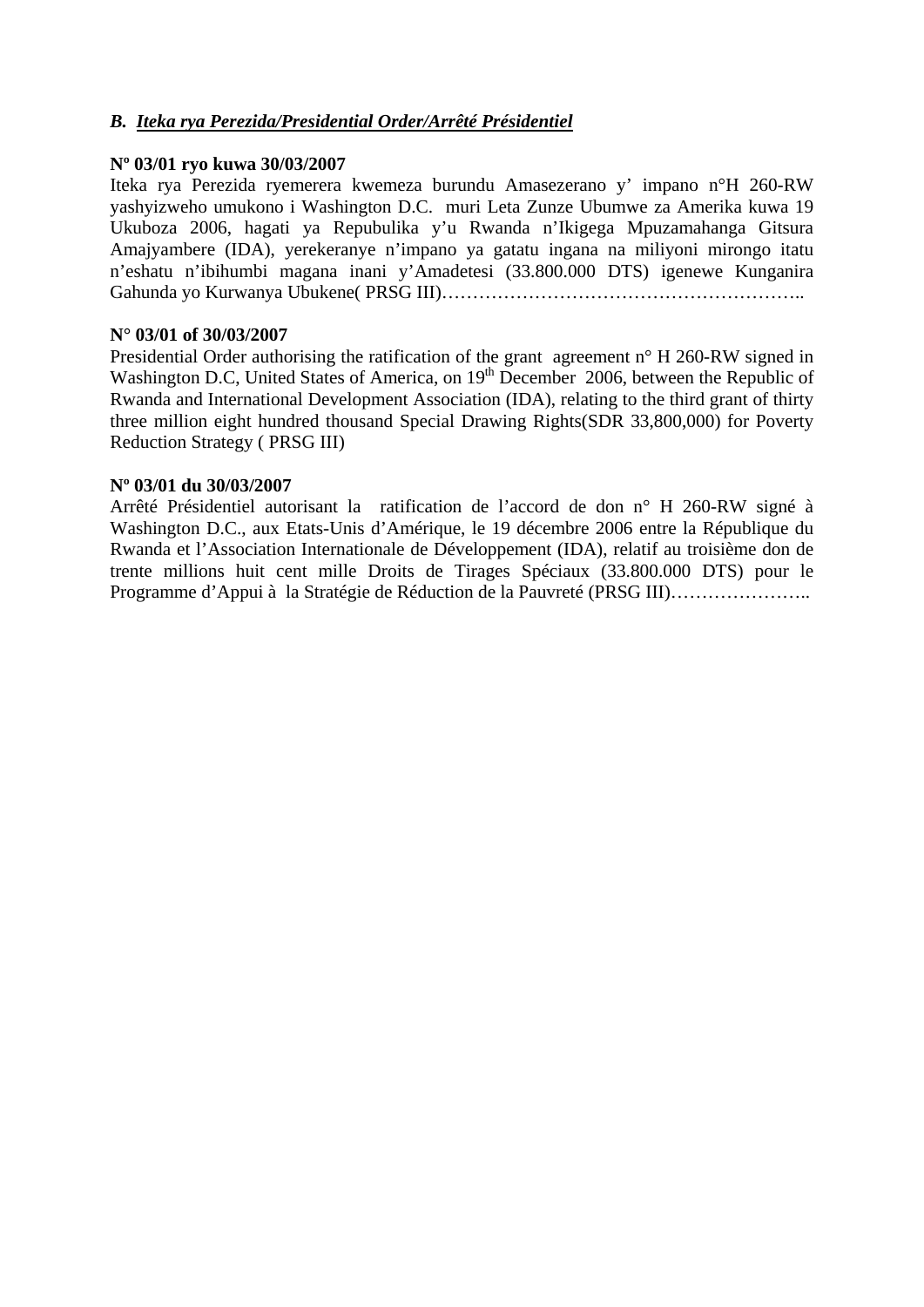#### **ITEGEKO N° 12/2007 RYO KUWA LAW N° 12/2007 OF 27/03/2007 ON LOI N° 12/2007 DU 27/03/2007 RELATIVE 27/03/2007 RIGENGA AMASOKO YA PUBLIC PROCUREMENT LETAAUX MARCHES PUBLICS**

#### **ISHAKIRO**

**Ingingo ya mbere:** Ibisobanuro **Ingingo ya 2 :** Ibirebwa n'iri tegeko

#### **CONTENTS**

#### **UMUTWE WA MBERE: INGINGO CHAPTER ONE: GENERAL PROVISIONS**

**Article one:** Definitions **Article 2:** Scope of application **Article 3:** Exclusions from the Scope **Article 4:** Fundamental Principles in Public Procurement **Article 5:** Accessibility of Procurement Legislation **Article 6:** Procurement Planning

**Article 7:** Communication in Public Procurement **Article 8:** Record of Procurement Proceedings Procurement Proceedings Contract Execution Article 10: Currency used in bidding

**Article 11:** Joint ventures

**Article 12:** Packaging tenders

#### **TABLE DES MATIERES**

#### **CHAPITRE PREMIER : DISPOSITIONS GENERALES**

**Article premier :** Définitions **Article 2 :** Champ d'application **Article 3 :** Exclusions du champ d'application **Article 4 :** Principes fondamentaux régissant les marchés publics **Article 5 :** Disponibilité de la réglementation des marchés publics **Article 6 :** Plans de passation des marchés

**Article 9:** Auditing the Conduct of **Article 9 :** Audit des opérations de passation et **Article 7:** Communication dans les Marchés Publics **Article 8 :** Tenue de la documentation des marchés publics d'exécution des marchés publics

**Article 10 :** Monnaie de soumission

**Article 11 :** Groupement d'entreprises

**Article 12 :** Allotissements du marché

**Ingingo ya 3 :** Ibitarebwa n'iri tegeko **Ingingo ya 4:** Amahame remezo mu itangwa ry'amasoko ya Leta **Ingingo ya 5:** Gushyira ahagaragara amategeko agenga amasoko ya Leta **Ingingo ya 6 :** Igenamigambi ry'itangwa ry'amasoko **Ingingo ya 7:** Gukoresha inyandiko mu itangwa ry'amasoko ya Leta **Ingingo ya 8:** Ishyinguranyandiko zijyanye n'itangwa ry'amasoko ya Leta **Ingingo ya 9:** Igenzura ry'imitangire y'amasoko n'iry'iyubahirizwa ry'amasezerano **Ingingo ya 10:** Ubwoko bw'amafaranga bukoreshwa mu ipiganwa **Ingingo ya 11 :** Ukwishyira hamwe kw'amasosiyete mu ipiganwa **Ingingo ya 12 :** Gukomatanyiriza hamwe

Ibice bigize isoko

**RUSANGE**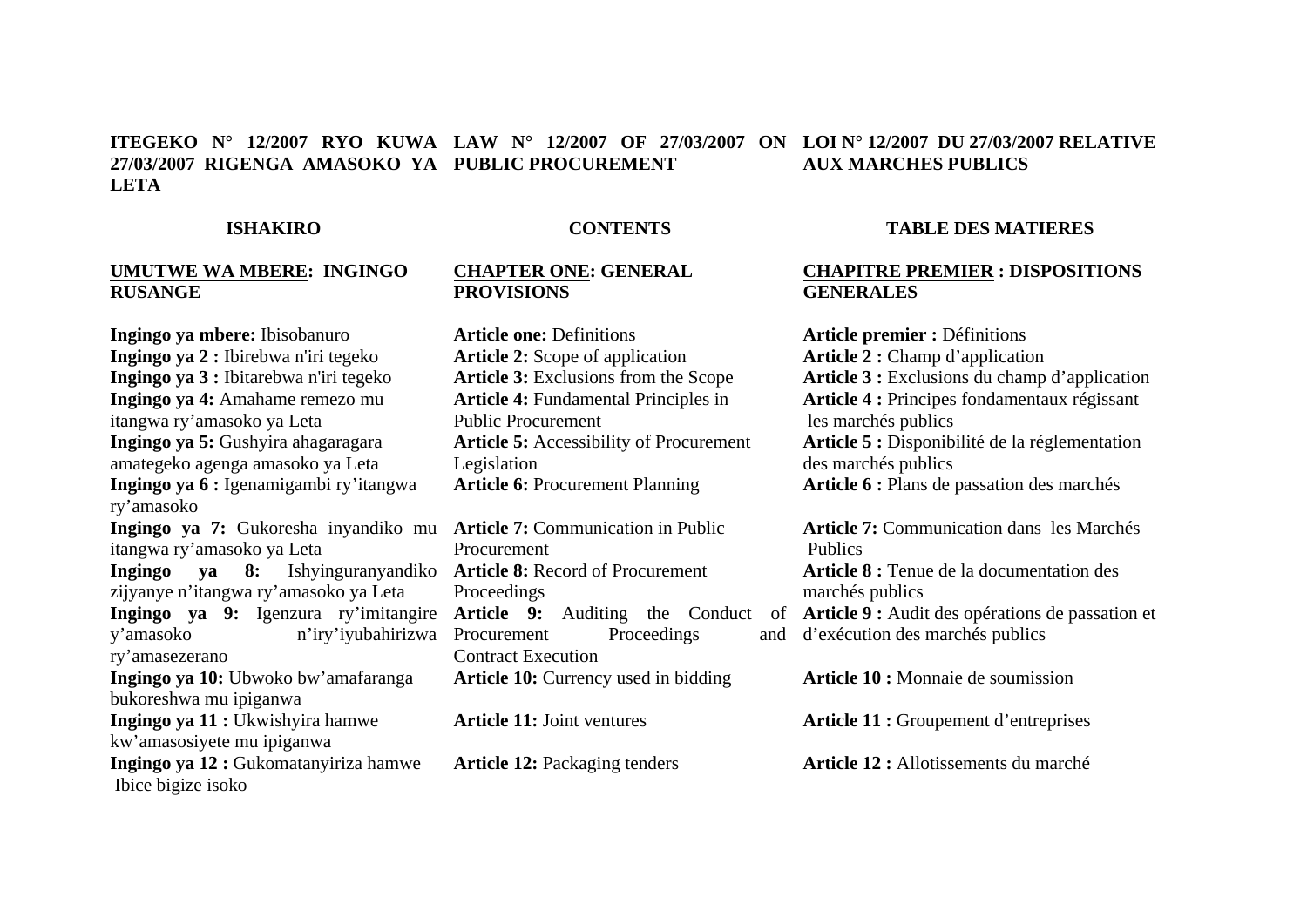| Ingingo ya 13 : Ikoreshwa<br>ry'ikoranabuhanga ma masoko ya Leta<br>Ingingo ya 14 : Indimi zikoreshwa mu<br>masoko ya Leta         | <b>Article 13: E-Public Procurement</b><br><b>Article 14:</b> Language used in Public<br>Procurement | Article 13 : Publication des marchés publics<br>par voie électronique<br>Article 14 : Langue utilisée dans les marchés<br>publics               |
|------------------------------------------------------------------------------------------------------------------------------------|------------------------------------------------------------------------------------------------------|-------------------------------------------------------------------------------------------------------------------------------------------------|
| <b>Icyiciro</b><br>mbere:<br>Imyitwarire<br>cva<br>v'abakora imirimo<br>gutanga<br>yo<br>$\mathbf{n}\mathbf{o}$<br>gucunga amasoko | Section one: Code of conduct for<br>procurement officials                                            | Section première: Des normes de conduite des<br>responsables des marchés publics                                                                |
| Ingingo ya 15 : Ingamba zo gukumira<br>ruswa<br>Ingingo ya 16 : Igongana ry'inyungu                                                | <b>Article 15:</b> Anti-corruption measures<br><b>Article 16: Conflict of interests</b>              | <b>Article 15:</b> Mesures anti-corruption<br>Article 16 : Conflit d'intérêts                                                                   |
| Ingingo ya 17 : Ibanga mu mitangire<br>y'amasoko ya Leta                                                                           | <b>Article 17: Confidentiality</b>                                                                   | Article 17 : Confidentialité                                                                                                                    |
| <u>Icyiciro cya 2:</u> Ihezwa mu masoko ya Section 2:<br>Leta                                                                      | <b>Debarment</b><br>of<br>bidders                                                                    | Section 2: Exclusion des marchés publics                                                                                                        |
| Ingingo ya 18 : Ihezwa mu amasoko ya<br>Leta                                                                                       | <b>Article 18: Debarment</b>                                                                         | Article 18: Exclusion des marchés publics                                                                                                       |
| Ingingo ya 19: Uko guheza mu masoko<br>ya Leta bikorwa                                                                             | <b>Article 19:</b> Procedures for debarment                                                          | Article 19: Procédures d'exclusion des marchés<br>publics                                                                                       |
| <b>UMUTWE</b><br>WA<br>$\mathbf{II:}$<br><b>IMITERERE</b><br><b>Y'INZEGO</b><br>YA LETA                                            | <b>CHAPTER II: ORGANIZATION OF</b><br>ZISHINZWE AMASOKO PUBLIC PROCUREMENT ORGANS                    | <b>CHAPITRE</b><br><b>ORGANISATION</b><br><b>DES</b><br>II:<br><b>ORGANES</b><br><b>PASSATION</b><br><b>DES</b><br>DE<br><b>MARCHES PUBLICS</b> |
| Ingingo ya $20$ : Ikigo<br>Gishinzwe Amasoko ya Leta                                                                               | Authority                                                                                            | cy'Igihugu Article 20: Rwanda Public Procurement Article 20: Office National des Marchés Publics                                                |
| Ingingo ya 21: Utunama tw'ubujurire Article 21: Independent Review Panels<br>twigenga                                              |                                                                                                      | Article 21: Comités Indépendants de Recours                                                                                                     |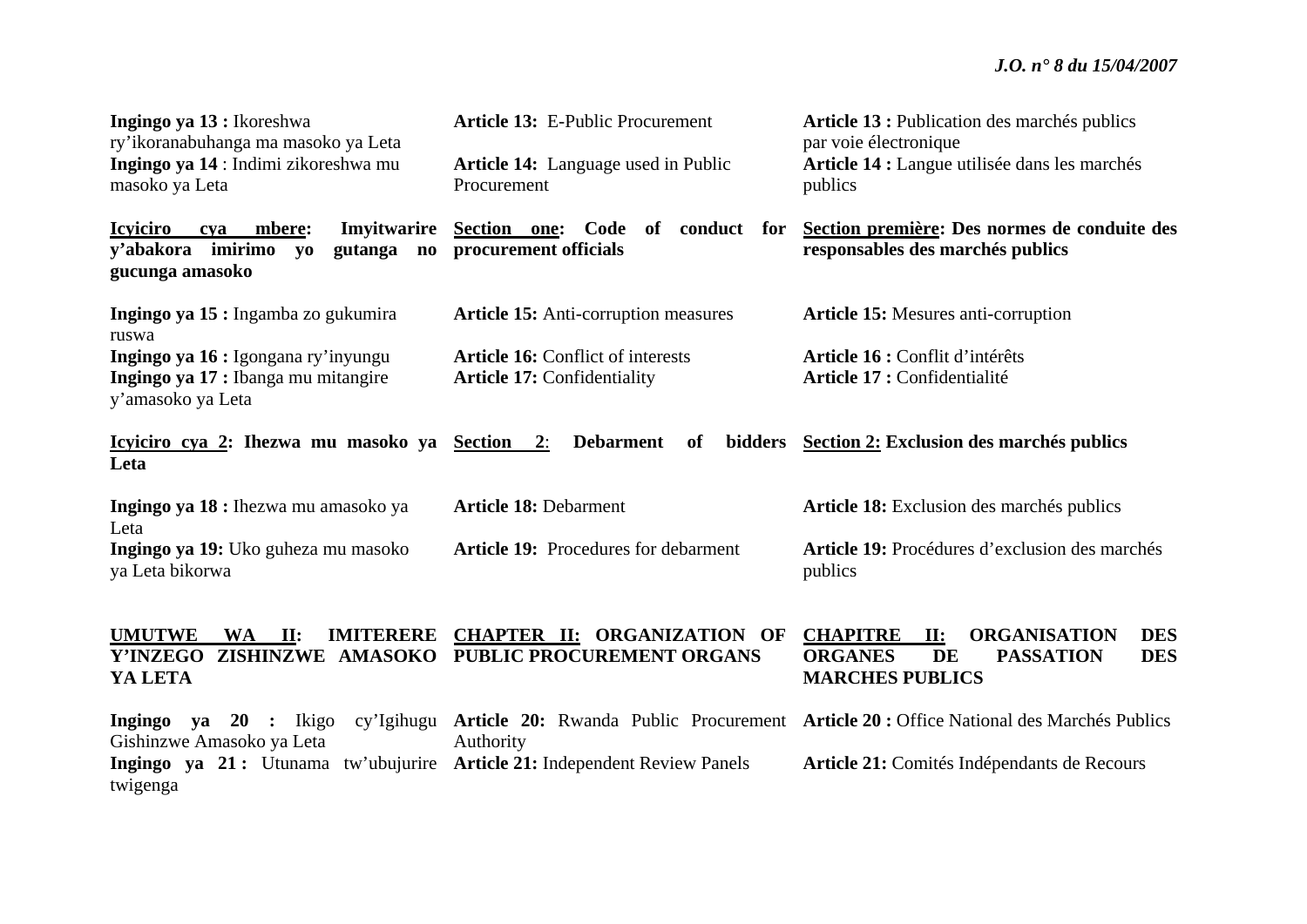| Rishinzwe Amasoko                                                                                 | Unit                                                                        | Ingingo ya 22: Ishyirwaho ry'Ishami Article 22: Establishment of a Procurement Article 22: Mise en place d'une Unité de<br>passation des Marchés Publics |
|---------------------------------------------------------------------------------------------------|-----------------------------------------------------------------------------|----------------------------------------------------------------------------------------------------------------------------------------------------------|
| UMUTWE WA III: UBURYO BWO<br><b>GUTANGA AMASOKO YA LETA</b>                                       | <b>CHAPTER III:</b><br><b>PROCUREMENT</b><br><b>METHODS</b>                 | <b>CHAPITRE III</b><br><b>METHODES</b><br><b>DE</b><br><b>PASSATION DES MARCHES</b>                                                                      |
| Ingingo ya 23 : Ipiganwa risesuye                                                                 | <b>Article 23: Open Competitive Bidding</b>                                 | Article 23 : Appel d'Offres Ouvert                                                                                                                       |
| Icyiciro cya mbere: Amabwiriza rusange                                                            | <b>Section one: General principles</b>                                      | Section première : Principes généraux                                                                                                                    |
| Ingingo ya 24: Itangazo rihamagarira Article 24: Invitation to tender<br>ipiganwa                 |                                                                             | Article 24: Avis d'Appel d'Offres                                                                                                                        |
| imiterere y'ibigemurwa, imirimo na serivisi goods, works and consultant services                  | Ingingo ya 25: Amabwiriza agena Article 25: Rules concerning description of | Article 25: Réglementation concernant la<br>description des fournitures, des travaux et des<br>services                                                  |
| Ingingo ya 26 : Ibitabo by'Amabwiriza Article 26: Bidding Documents<br>Agenga Ipiganwa            |                                                                             | Article 26 : Dossier d'Appel d'Offres                                                                                                                    |
| Ingingo ya 27 : Ihindurwa ry'ingingo Article 27:<br>z'Ibitabo by'Amabwiriza Agenga Ipiganwa       | Modifications to Bidding<br>Documents                                       | Article 27 : Modifications du Dossier d'Appel<br>d'Offres                                                                                                |
| Ingingo ya 28 : Gutangaza isoko                                                                   | <b>Article 28: Advertisement</b>                                            | <b>Article 28: Publication</b>                                                                                                                           |
| Ingingo ya 29 : Igihe cyo gutegura Article 29: Time for Preparing Tenders<br>inyandiko z'ipiganwa |                                                                             | Article 29 : Délai de préparation des offres                                                                                                             |
| Ingingo ya 30: Gushyira ahagaragara<br>Ibitabo by' Amabwiriza Agenga Ipiganwa                     | <b>Article 30: Provision of Bidding Document</b>                            | Article 30: Disponibilité du Dossier d'Appel<br>d'Offres                                                                                                 |
| Ingingo ya 31 : Ingwate y'Inyandiko<br>y'Ipiganwa                                                 | <b>Article 31: Tender Security</b>                                          | Article 31 : Garantie de soumission                                                                                                                      |
| Ingingo ya 32 : Itangwa n'iyakirwa<br>ry'inyandiko z'ipiganwa                                     | Article 32: Submission and receipt of<br>tenders                            | Article 32 : Remise et réception des offres                                                                                                              |
| Ingingo ya 33 : Ihindurwa ry'inyandiko<br>z'ipiganwa                                              | Article 33: Changes to bids                                                 | <b>Article 33 : Modification des offres</b>                                                                                                              |
| Ingingo ya 34 : Ifungurwa ry' inyandiko<br>z'ipiganwa                                             | Article 34: Bids opening                                                    | <b>Article 34 : Ouverture des offres</b>                                                                                                                 |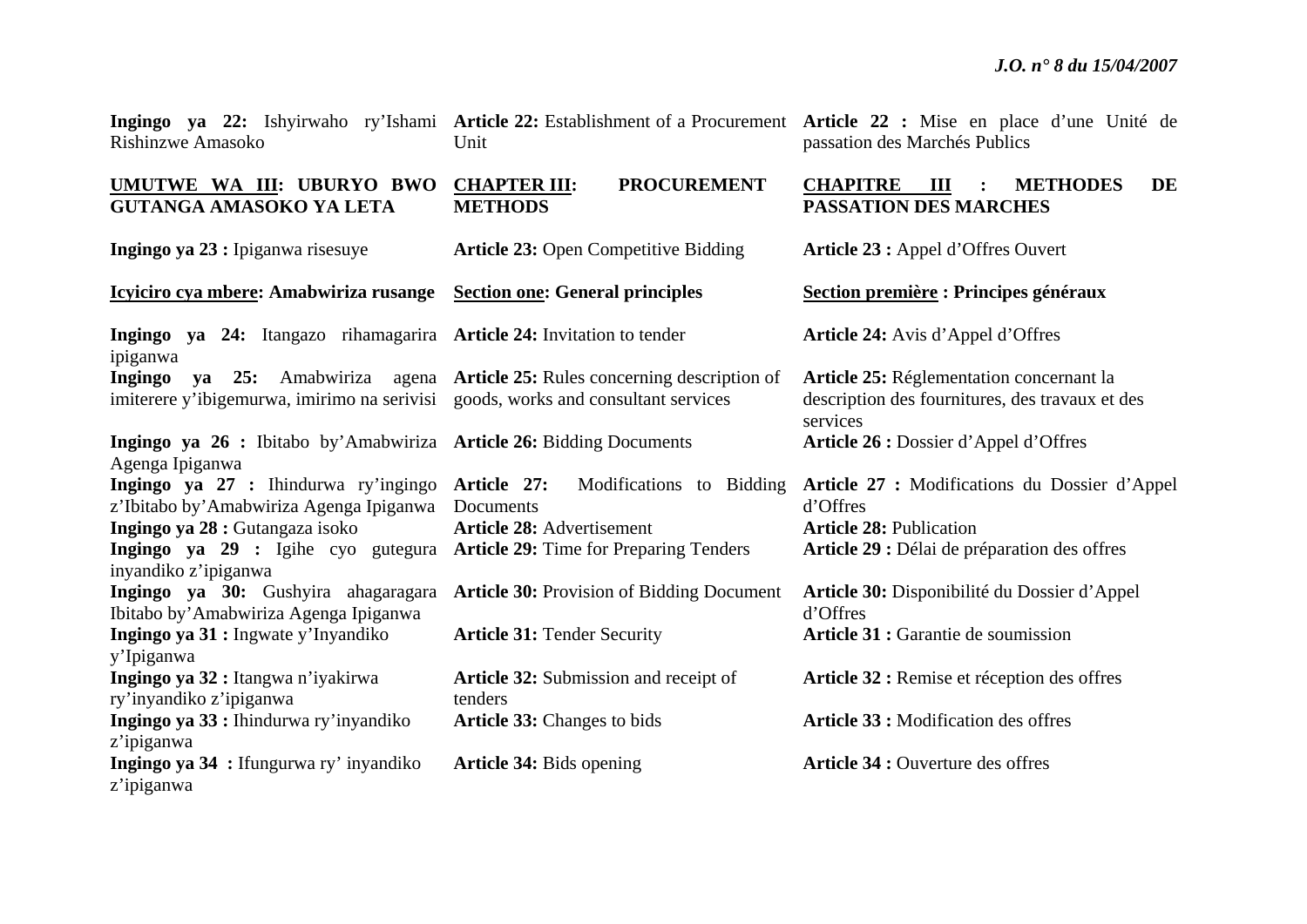| Ingingo ya 35 : Igihe inyandiko Article 35: Bid validity period<br>z'ipiganwa zimara zigifite agaciro                  |                                                    | Article 35 : Période de validité des offres       |
|------------------------------------------------------------------------------------------------------------------------|----------------------------------------------------|---------------------------------------------------|
| Ingingo ya 36: Inyandiko y'ipiganwa Article 36: Responsiveness of bids<br>yujuje ibisabwa                              |                                                    | Article 36 : Offres conformes                     |
| Ingingo ya 37 : Ibikenerwa kugira ngo Article 37: Qualifications of bidder<br>inyandiko<br>y'ipiganwa<br>ibe<br>yujuje |                                                    | Article 37: Qualification du soumissionnaire      |
| ibyangombwa byasabwe                                                                                                   |                                                    |                                                   |
| Ingingo ya 38: Gusaba ibisobanuro                                                                                      | <b>Article 38:</b> Clarifications request          | Article 38: Demande d'éclaircissements            |
| Ingingo ya 39: Isesengurwa ry' inyandiko Article 39: Evaluation of bids                                                |                                                    | <b>Article 39 : Evaluation des offres</b>         |
| z'ipiganwa                                                                                                             |                                                    |                                                   |
| Ingingo ya 40 : Kwanga inyandiko zose Article 40: Rejection of all bids                                                |                                                    | Article 40 : Rejet de toutes les offres           |
| z'ipiganwa                                                                                                             |                                                    |                                                   |
| Ingingo ya 41 : Amahirwe yisumbuyeho Article 41: Local Preference                                                      |                                                    | Article 41: Préférence locale                     |
| ku bo mu karere turimo                                                                                                 |                                                    |                                                   |
| Ingingo ya 42 : Gukosora amakosa Article 42: Correction of arithmetic errors                                           |                                                    | Article 42: Correction des erreurs arithmétiques  |
| y'imibare                                                                                                              |                                                    |                                                   |
| Ingingo ya 43 : Kumenyesha itangwa Article 43: Notification of Contract Award                                          |                                                    | Article 43 : Notification d'attribution du marché |
| ry'isoko                                                                                                               |                                                    |                                                   |
| Ingingo ya 44 : Amasezerano y'isoko                                                                                    | <b>Article 44: Procurement contract</b>            | Article 44 : Contrat de marché                    |
| Ingingo ya 45: Kwanga gusinya Article 45: Refusal to sign contract                                                     |                                                    | Article 45 : Refus de signer le contrat           |
| amasezerano y'isoko                                                                                                    |                                                    |                                                   |
| Ingingo ya 46: Guhindura ibyo buri Article 46: Changing responsibilities of                                            |                                                    | <b>Article 46:</b> Modification des obligations   |
| ruhande rusabwa mu masezerano                                                                                          | parties to a contract                              | contractuelles                                    |
|                                                                                                                        |                                                    |                                                   |
| Ingingo ya 47: Ipiganwa ku rwego Article 47: International tendering                                                   |                                                    | <b>Article 47:</b> Appel d'offres international   |
| mpuzamahanga                                                                                                           |                                                    |                                                   |
| Ingingo ya 48 : Amabwiriza agenga Article 48: Pre-qualification proceedings                                            |                                                    | Article 48 : Procédures de présélection           |
| ipiganwa ribimburiwe n'ijonjora                                                                                        |                                                    |                                                   |
| Ingingo ya 49 : Ipiganwa mu byiciro bibiri Article 49: Two stage tendering                                             |                                                    | Article 49 : Appel d'offres en deux étapes        |
| 50:<br>Impamvu<br>Ingingo<br>va                                                                                        | zituma Article 50: Conditions for use of two-stage | Article 50: Conditions d'utilisation de l'appel   |
| hakoreshwa ipiganwa mu byiciro bibiri                                                                                  | tendering                                          | d'offres en deux étapes                           |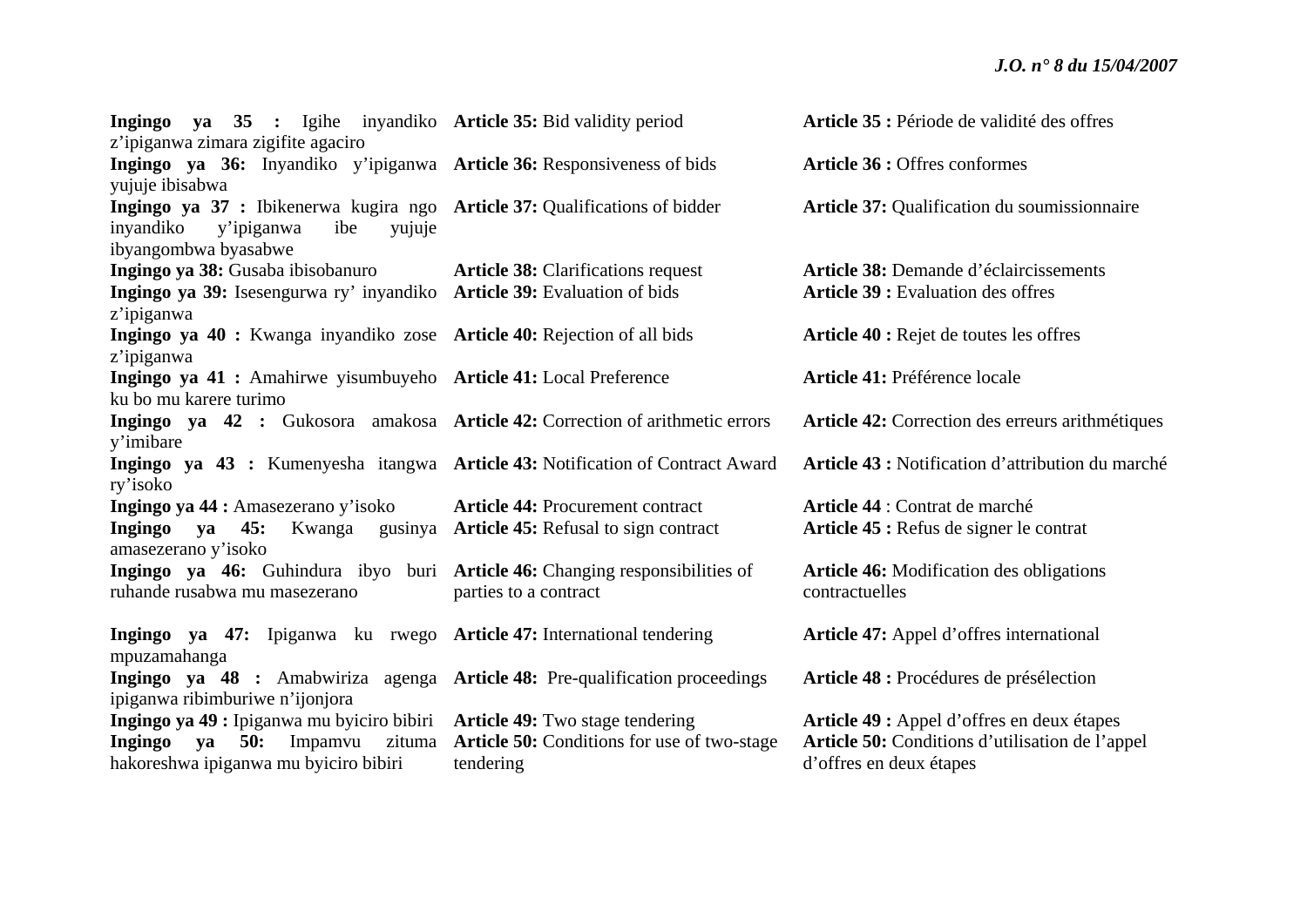**Section 2: Ubundi buryo bukoreshwa Section 2: Other procurement methods mu gutanga amasoko** 

**Ingingo ya 51:** ipiganwa rigenewe **Article 51:** Restricted tendering abapiganwa bake **Ingingo ya 52:** Impamvu hakoreshwa ipiganwa abapiganwa bake **Ingingo ya 53 :** Gusaba ibiciro **Ingingo ya 54:** Impamvu zituma hakoreshwa uburyo bwo gusaba ibiciro **Ingingo ya 55 :** Gutanga isoko nta piganwa **Article 55:** Single-source ribayeho/ubwumvikane butaziguye **Ingingo** ya 56 : Impamvu zituma Article 56: Conditions for use of hakoreshwa itangwa ry'isoko nta piganwa single-source procurement ribayeho **Ingingo ya 57:** Reji **Ingingo ya 58 :** Gukoresha abaturage **Ingingo ya 59:** Igihe cyo gutegura **Article 59:** Timelimits for bids submission inyandiko z'ipiganwa hakoreshejwe uburyo under other methods bwunganira **Icyiciro cya 3 : Itangwa ry'amasoko ya Section 3: Procurement of consultants serivisi zitangwa n'impuguke**  rigenewe tendering

**Ingingo ya 60:** Urutonde rw'abapiganwa no kugaragaza ubushake bwo gupiganwa **Ingingo** ya 61: Igitabo cy'amabwiriza Article 61: Requests for proposals agenga ipiganwa **Ingingo ya 62:** Inyandiko Article **62:** Terms of Reference nsobanuramiterere y'isoko

zituma **Article 52:** Conditions of use of restricted

**Article 53:** Request for Quotations **Article 54:** Conditions for use of request for quotations procurement/Direct contracting

**Article 57:** Force Account **Article 58:** Community participation

**services** 

**Article 60:** Short listing and expressions of interest

| Section 2: Autres méthodes de passation des |  |  |  |
|---------------------------------------------|--|--|--|
| marchés                                     |  |  |  |

**Article 51:** Appel d'offres restreint

**Article 52 :** Conditions d'utilisation de l'appel d'offres restreint

**Article 53 :** Demande de cotation

Article 54 : Conditions d'utilisation de la demande de cotation **Article 55 : Entente directe/Gré à gré** 

**Article 56 :** Conditions d'utilisation de la méthode d'Entente directe/Gré à gré

**Article 57 :** Régie **Article 58:** Participation communautaire **Article 59** : Délai de remise des offres sous les autres méthodes de passation des marchés

#### **Section 3 : Passation des marchés de services des consultants**

**Article 60:** Liste restreinte et manifestation d'intérêts Article 61 : Demande de propositions

**Article 62 :** Termes de référence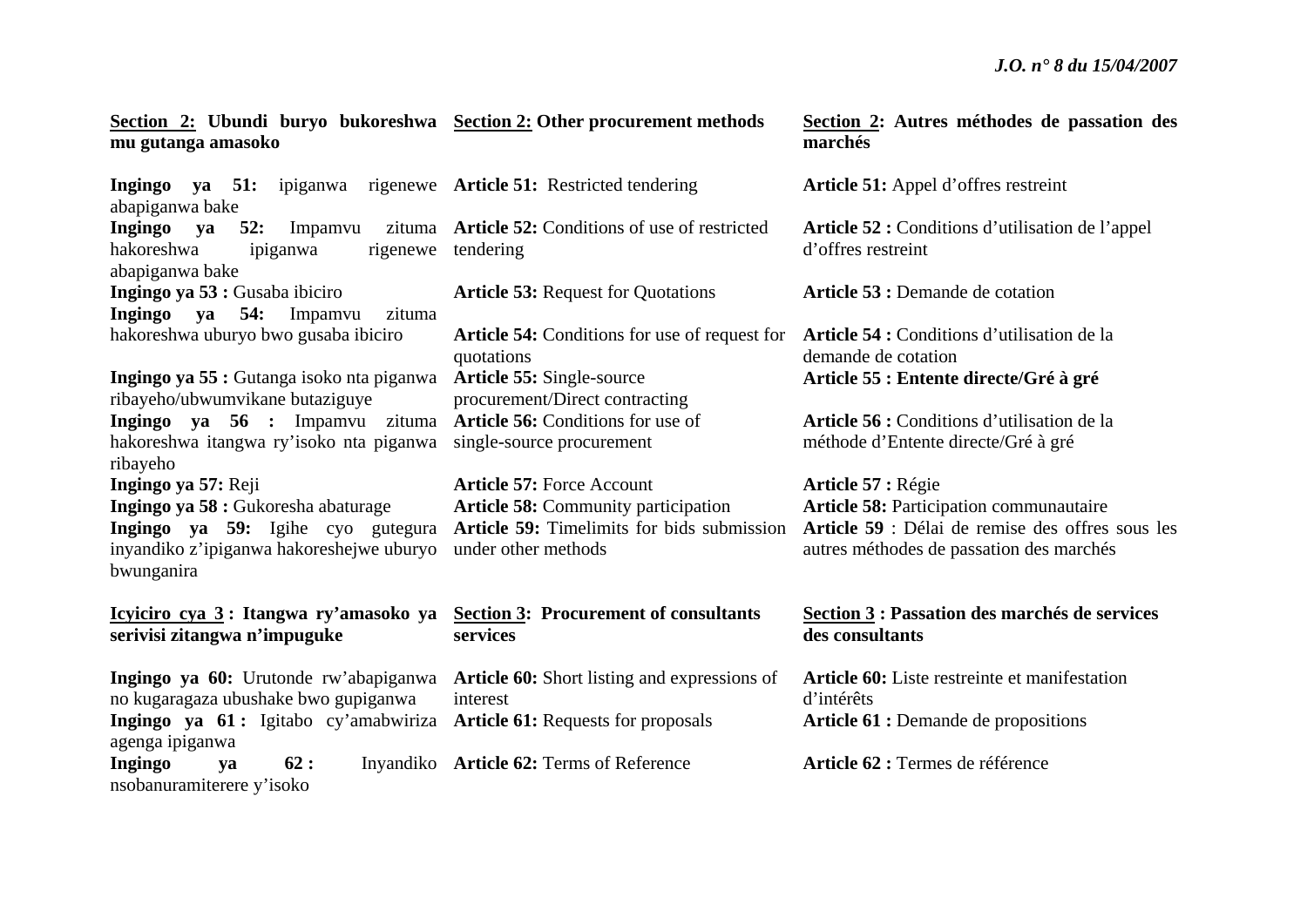| Ingingo ya 63: Uburyo bw'itangwa Article 63: Selection method and criteria<br>ry'amasoko ya serivisi n'ibigenderwaho<br>mu isesengura                                                                                                                                                                                                              |                                                                                                                                      | Article 63 : Méthode et critères de sélection                                                                                                                                                                                                        |
|----------------------------------------------------------------------------------------------------------------------------------------------------------------------------------------------------------------------------------------------------------------------------------------------------------------------------------------------------|--------------------------------------------------------------------------------------------------------------------------------------|------------------------------------------------------------------------------------------------------------------------------------------------------------------------------------------------------------------------------------------------------|
| Ingingo ya 64 : Gusesengura inyandiko Article 64: Evaluation of technical<br>z'ipiganwa za tekiniki<br>Ingingo ya 65 : Gusesengura inyandiko<br>z'ipiganwa z'ibiciro<br>Ingingo ya 66 : Imishyikirano yerekeye<br>amasezerano n'impuguke yegukanye isoko<br>Ingingo ya 67 : Imenyesha ry'uwahawe Article 67: Notification of tender award<br>isoko | proposals<br><b>Article 65:</b> Evaluation of financial<br>proposals<br><b>Article 66:</b> Negotiations with selected<br>consultants | Evaluation<br><b>Article</b><br>64:<br>propositions<br>des<br>techniques<br>Article 65<br>: Evaluation des propositions<br>financières<br>Article 66 : Négociations avec le consultant<br>retenu<br>Article 67: Attribution du marché de consultance |
| <b>UMUTWE</b><br>IV:<br><b>WA</b><br>N'INZEGO Z'UBUJURIRE                                                                                                                                                                                                                                                                                          | INZIRA CHAPTER IV: WAYS AND<br><b>FOR REVIEW</b>                                                                                     | ORGANS CHAPITRE IV : VOIES ET ORGANES DE<br><b>RECOURS</b>                                                                                                                                                                                           |
| Ingingo ya 68 : Uburenganzira bwo Article 68: Right to review<br>kujurira                                                                                                                                                                                                                                                                          |                                                                                                                                      | Article 68 : Droit au recours                                                                                                                                                                                                                        |
| Ingingo ya 69 : Kujuririra Urwego rutanga Article 69: Review by the procuring entity<br>isoko                                                                                                                                                                                                                                                      |                                                                                                                                      | Article 69 : Recours grâcieux                                                                                                                                                                                                                        |
| Ingingo<br>ya<br>tw'ubujurire                                                                                                                                                                                                                                                                                                                      | <b>70:</b> Utunama twigenga <b>Article 70:</b> Independent Review Panels                                                             | Article 70 : Comités Indépendants de Recours                                                                                                                                                                                                         |
| Ingingo ya 71: Icyemezo cy'ibigomba Article 71: Remedies<br>gukorwa                                                                                                                                                                                                                                                                                |                                                                                                                                      | Article 71 : Réparation des dommages                                                                                                                                                                                                                 |
| Ingingo ya 72 : Amwe mu mabwiriza Article 72: Certain rules applicable to<br>akoreshwa mu bujurire                                                                                                                                                                                                                                                 | review proceedings                                                                                                                   | Article 72 : Certaines règles applicables aux<br>procédures de recours                                                                                                                                                                               |
| UMUTWE WA V: ISHYIRWA MU<br><b>BIKORWA RY'AMASEZERANO</b>                                                                                                                                                                                                                                                                                          | <b>CHAPTER V: CONTRACT</b><br><b>EXECUTION</b>                                                                                       | <b>CHAPITRE V: EXECUTION DU CONTRAT</b>                                                                                                                                                                                                              |
| Ingingo ya 73: Ibigize amasezerano                                                                                                                                                                                                                                                                                                                 | <b>Article73:</b> Contents of procurement                                                                                            | Article 73 : Contenu du contrat                                                                                                                                                                                                                      |

contract

y'isoko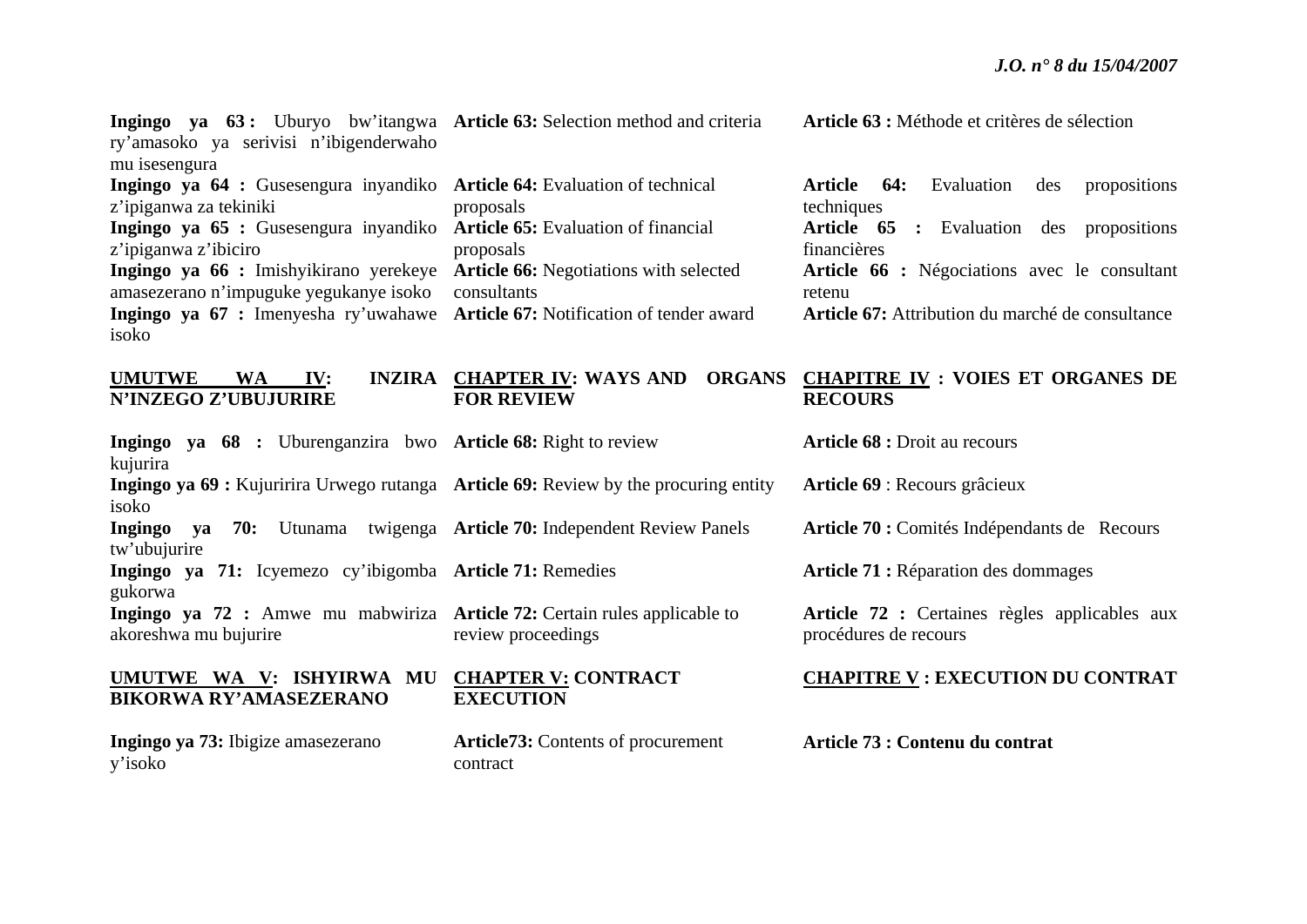| Ingingo ya 74 : Guhindura amasezerano<br>y'isoko                                        | <b>Article 74: Contract amendment</b>                                             | Article 74 : Modification du contrat                                                                                             |
|-----------------------------------------------------------------------------------------|-----------------------------------------------------------------------------------|----------------------------------------------------------------------------------------------------------------------------------|
| Icyiciro cya mbere : Ingingo rusange<br>zigena ingwate zo kurangiza neza isoko          | to the performance security                                                       | Section one: General provisions related Section première: Dispositions générales<br>relatives aux garanties de bonne exécution   |
| Ingingo ya 75 : Ingwate yo kurangiza<br>isoko neza                                      | <b>Article 75: The Performance Security</b>                                       | Article 75 : Garantie de bonne exécution                                                                                         |
| kurangiza neza isoko                                                                    | Security                                                                          | Ingingo ya 76: Imiterere y'ingwate yo Article 76: The nature of Performance Article 76: Formes de garantie de bonne<br>exécution |
| Ingingo ya 77 : Izindi ngwate zo kurangiza<br>neza isoko                                | security                                                                          | Article 77: Other forms of performance Article 77: Autres formes de garantie de bonne<br>exécution                               |
| Ingingo ya 78: Ifatirwa ry'ingwate yo<br>kurangiza neza isoko                           | Article 78: Seizure of the performance                                            | Article 78 : Saisie de garantie de bonne<br>exécution                                                                            |
| Ingingo ya 79: Uburenganzira bwo                                                        | security                                                                          | Article 79 : Droit de réduction de la garantie de                                                                                |
| n'inshingano zo kongera kuzuza agaciro to reconstitute the Performance Security<br>kayo | kugabanya ku ngwate yo kurangiza isoko Article 79: Right to deduct and obligation | bonne exécution et obligation de la reconstituer                                                                                 |
| Ingingo ya 80: Isubizwa ry'ingwate yo<br>kurangiza isoko                                | security                                                                          | Article 80: Recovery of the performance Article 80 : Restitution de garantie de bonne<br>exécution                               |
| Icyiciro cya 2 : Igiciro mu masezerano                                                  | <b>Section 2: Contract price</b>                                                  | Section 2 : Le coût du marché                                                                                                    |
| Ingingo ya 81 : Igena ry'ibiciro                                                        | <b>Article 81: Pricing</b>                                                        | <b>Article 81 : Fixation des prix</b>                                                                                            |
| Ingingo ya 82 : Igiciro cy'isoko                                                        | <b>Article 82: Contract price</b>                                                 | Article 82 : Prix du marché                                                                                                      |
| Ingingo ya 83 : Ibiciro ntakuka                                                         | <b>Article 83:</b> Fixed price                                                    | Article 83 : Prix fixe                                                                                                           |
| Ingingo ya 84 : Ibiciro<br>bishobora<br>guhinduka                                       | Article 84: Revisable price                                                       | <b>Article 84 : Prix révisables</b>                                                                                              |
| Ingingo ya 85 : Igiciro gishingiye ku<br>isubizwa ry'amafaranga yakoreshejwe            | expenses                                                                          | Article 85: Price on basis of reimbursable Article 85 : Prix basé sur les dépenses<br>remboursables                              |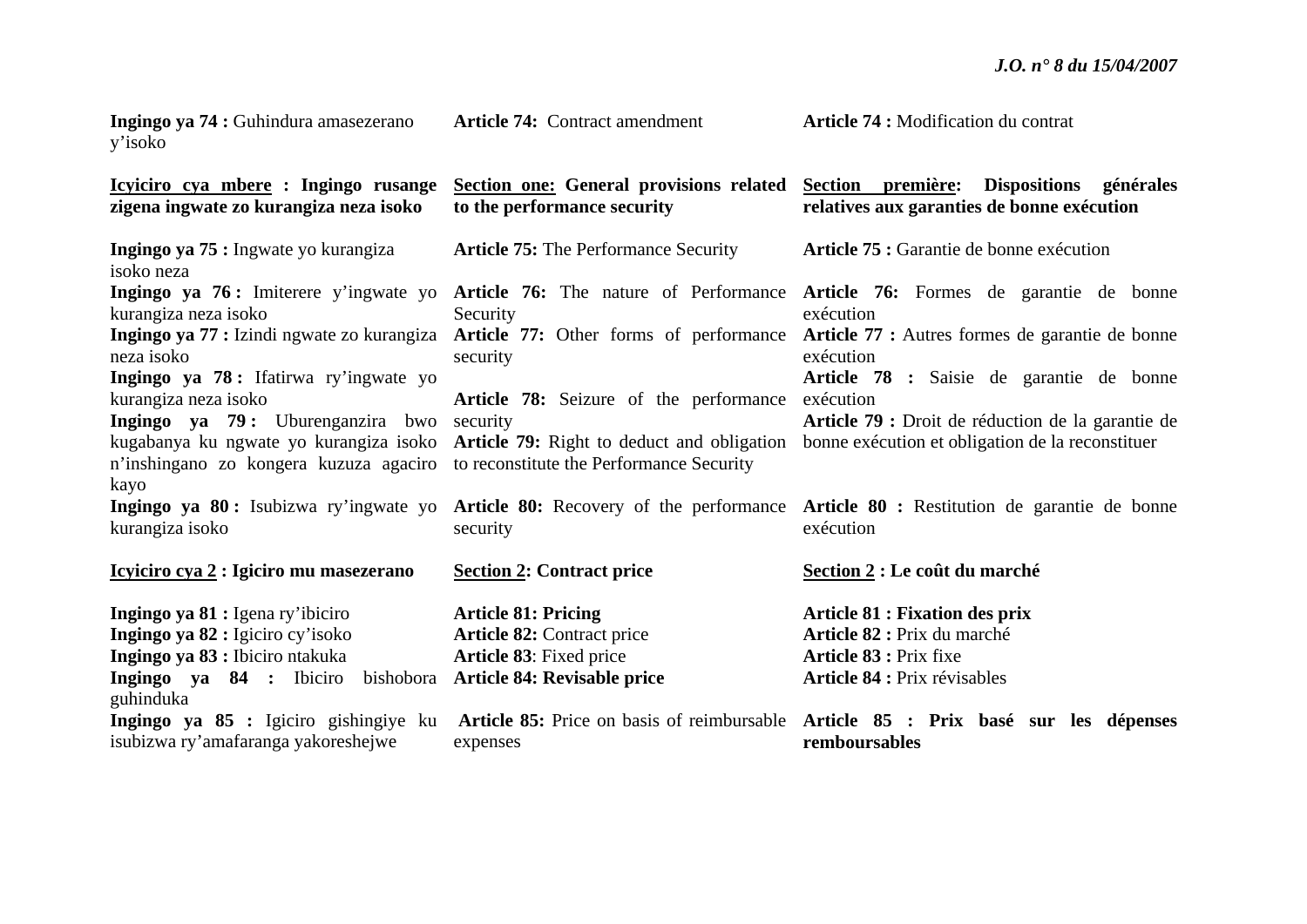| Section 3 : Avance de démarrage |
|---------------------------------|
|                                 |
|                                 |

| Ingingo ya 86 : Amahame rusange                                                                | <b>Article 86:</b> General principle          | Article 86 : Principes généraux                                                                                                                                                   |
|------------------------------------------------------------------------------------------------|-----------------------------------------------|-----------------------------------------------------------------------------------------------------------------------------------------------------------------------------------|
| Ingingo ya 87 : Ingano ya avansi                                                               |                                               | Article 87: Amount of the advance and its Article 87 : Montant de l'avance de démarrage et                                                                                        |
| n'ingwate yayo                                                                                 | security                                      | sa garantie                                                                                                                                                                       |
| Ingingo ya 88 : Ikoreshwa rya avansi                                                           | payment                                       | <b>Article 88:</b> The use of the advance <b>Article 88:</b> Utilisation de l'avance de démarrage                                                                                 |
| Ingingo ya 89 : Iyishyurwa rya avansi                                                          | <b>Article 89:</b> Refund of the advance paid | Article 89 : Remboursement de l'avance de<br>démarrage                                                                                                                            |
| Ingingo ya 90 : Iyishyurwa mu byiciro Article 90: Payment in installments<br>byinshi           |                                               | <b>Article 90 : Paiement par tranches</b>                                                                                                                                         |
| <b>Icyiciro</b><br>4:<br>cva<br>n'uburenganzira<br>by'Urwego rutanga procuring entity<br>isoko |                                               | Inshingano Section 4: Obligations and rights of the Section 4: Droits et obligations de l'entité de<br>passation de marché                                                        |
| biturutse ku ikoreshwa ry'inyandiko falsified or fraudulent documents<br>mpimbano n'uburiganya |                                               | Ingingo ya 91: Iseswa ry'amasezerano Article 91: Invalidity of the contract due to Article 91: Annulation du contrat pour usage de<br>faux documents et de manœuvres frauduleuses |
| rutanga isoko mu ishyirwa mu bikorwa entity in contract execution<br>ry'amasezerano            |                                               | Ingingo ya 92: Ihagararirwa rw'Urwego Article 92: Representation of the procuring Article 92 : Représentation de l'entité de<br>passation de marché dans l'exécution du marché    |
|                                                                                                |                                               | Ingingo ya 93 : Uburenganzira bwo Article 93: Rights to determine additional Article 93: Droit de prescrire des prestations                                                       |
| kugena imirimo y'inyongera                                                                     | works to be performed                         | additionnelles                                                                                                                                                                    |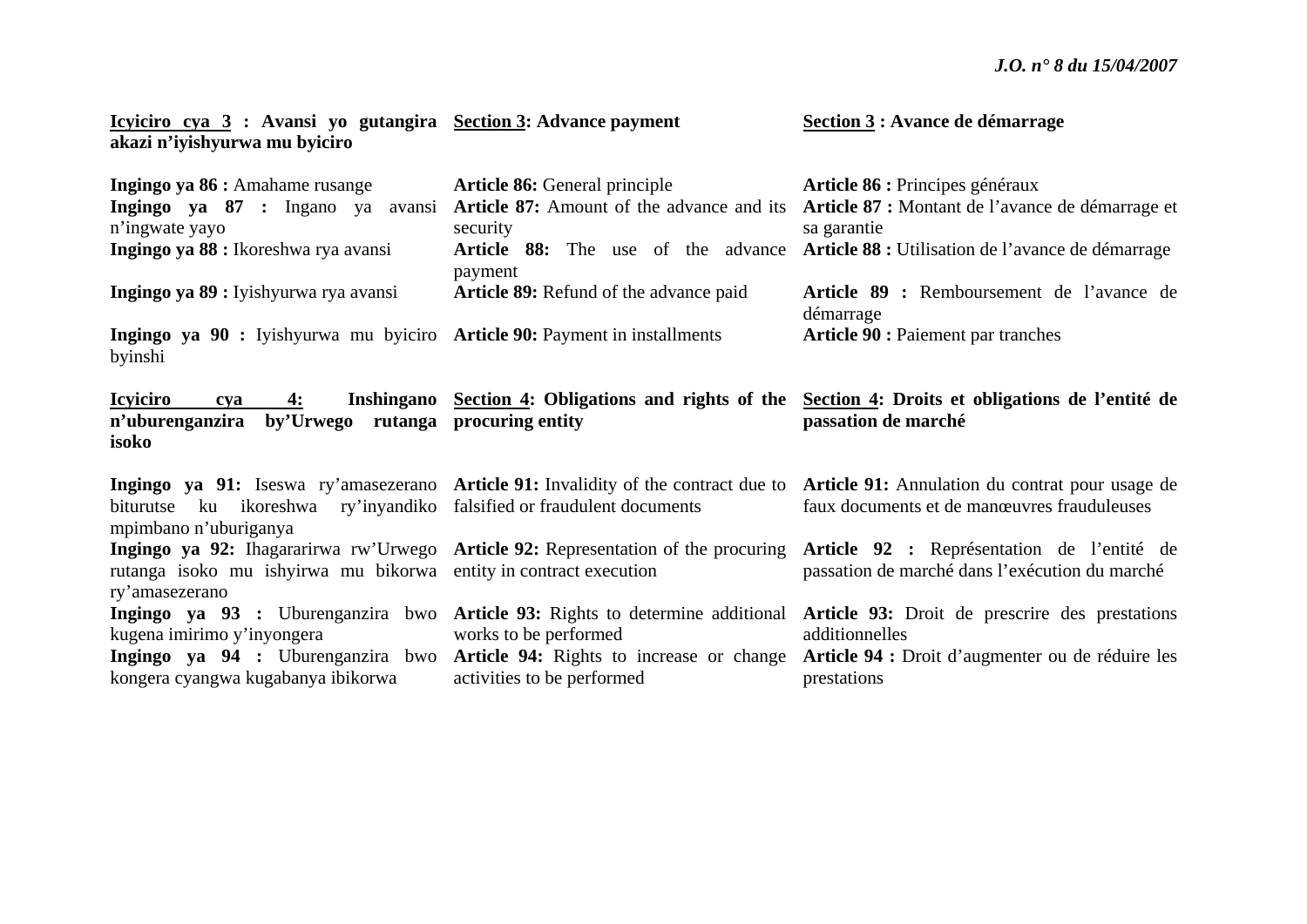| <b>Icviciro</b><br>5:<br>cya<br>n'inshingano z'uwegukanye isoko                                                             | Uburenganzira Section 5: Rights and obligations of the Section 5: Droits et<br>successful bidder                                               | obligations<br>de<br>l'attributaire du marché                                                                                                                                                                                                                                              |
|-----------------------------------------------------------------------------------------------------------------------------|------------------------------------------------------------------------------------------------------------------------------------------------|--------------------------------------------------------------------------------------------------------------------------------------------------------------------------------------------------------------------------------------------------------------------------------------------|
| kubahiriza<br>ingingo<br>by'amabwiriza agenga ipiganwa n'ibindi requirements in public tenders<br>bisabwa mu masoko ya Leta |                                                                                                                                                | Ingingo ya 95 : Inshingano rusange zo Article 95: General obligations to respect Article 95 : Obligations générales de se<br>z'ibitabo provisions of the bidding document or other conformer aux dispositions du Dossier d'Appel<br>d'Offres ou aux autres exigences en marchés<br>publics |
| Ingingo<br>ya<br>ry'amategeko n'amabwiriza ariho                                                                            | 96 : Iyubahirizwa Article 96: Respect of Laws and regulations<br>in force                                                                      | Article 96 : Respect des lois et règlements en<br>vigueur                                                                                                                                                                                                                                  |
| Ingingo ya 97: Ishyirwa mu bikorwa Article 97: Execution of multiple contracts<br>ry'amasezerano menshi                     |                                                                                                                                                | Article 97 : Exécution autonome des marchés<br>concomitants de l'attributaire                                                                                                                                                                                                              |
| Ingingo ya 98 : Gupatanisha igice Article 98: Sub-contracting<br>cy'ibikorwa                                                |                                                                                                                                                | <b>Article 98 : Sous - traitance</b>                                                                                                                                                                                                                                                       |
| ingwate                                                                                                                     | Ingingo ya 99 : Gutanga amasezerano ho Article 99: Use of public procurement Article 99 : Nantissement d'un contrat<br>contract as a guarantee |                                                                                                                                                                                                                                                                                            |
| Ingingo ya 100 : Gusaba indishyi                                                                                            | <b>Article 100:</b> Claim for Compensation                                                                                                     | Article 100 : Réclamation des indemnités                                                                                                                                                                                                                                                   |
| Icyiciro cya 6: Ibyerekeye kwishyura                                                                                        | <b>Section 6: Payments</b>                                                                                                                     | <b>Section 6 : Paiements</b>                                                                                                                                                                                                                                                               |
| <b>101</b><br>Ingingo<br>ya<br>$\ddot{\cdot}$<br>inyemezabuguzi                                                             | Kwishyura Article 101: Payment of invoices                                                                                                     | <b>Article 101 : Paiement de factures</b>                                                                                                                                                                                                                                                  |
| <u>Icyiciro cya 7</u> : Impamvu itunguranye Section 7: Force majeure<br>kandi ntarengwa                                     |                                                                                                                                                | <b>Section 7: Force majeure</b>                                                                                                                                                                                                                                                            |
| Ingingo ya 102 : Isonerwa ku buryozwe                                                                                       | <b>Article 102:</b> Exemption from liability                                                                                                   | Article 102 : Exonération de responsabilité                                                                                                                                                                                                                                                |
| Ingingo ya 103 : Igihombo, indishyi<br>cyangwa ibyangijwe kubera impamvu<br>itunguranye kandi ntarengwa                     | due to force majeure                                                                                                                           | Article 103: Loss, damage or destruction Article 103 : Perte, avarie ou destruction<br>résultant de la force majeure                                                                                                                                                                       |
| Ingingo ya 104: Imenyesha ry'impamvu<br>itunguranye kandi ntarengwa                                                         | majeure                                                                                                                                        | Article 104: Communication of force Article 104: Communication sur l'événement de<br>la force majeure                                                                                                                                                                                      |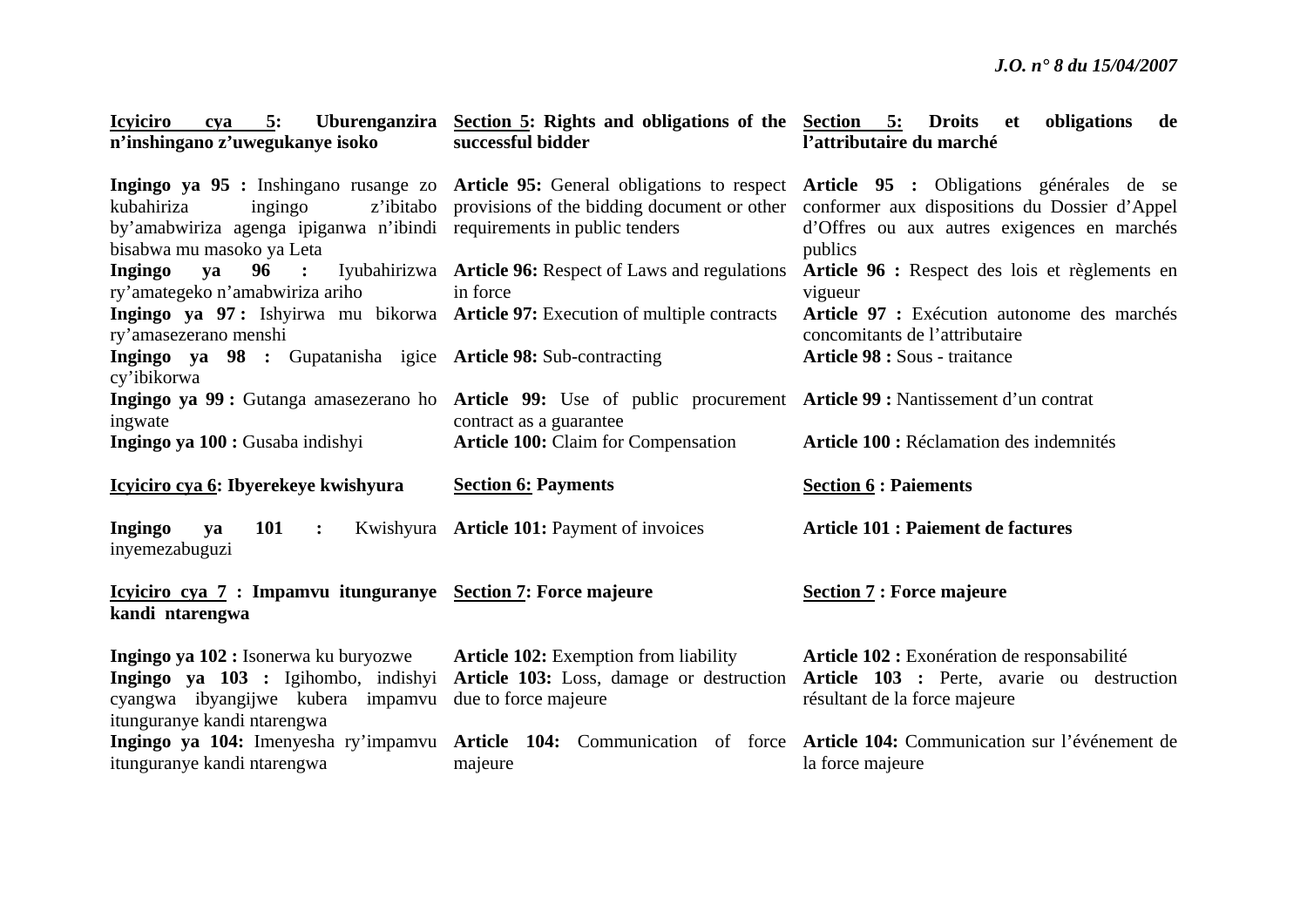| Ingingo ya 113 : Itangira ry'imirimo<br>Ingingo ya 114 : Ubwishingizi bw'imirimo Article 114: Insurance for works | <b>Article 113: Commencement of works</b>     | Article 113 : Démarrage des travaux<br>Article 114 : Assurance de chantier                                                                                                                                                                                     |
|-------------------------------------------------------------------------------------------------------------------|-----------------------------------------------|----------------------------------------------------------------------------------------------------------------------------------------------------------------------------------------------------------------------------------------------------------------|
| ry'amasezerano y'imirimo                                                                                          | works                                         | Icyiciro cya 8: Ishyirwa mu bikorwa Section 8: Execution of the tenders for Section 8: Exécution du marché de travaux                                                                                                                                          |
| y'ibihano<br>mashya nyuma y'iseswa ry'aya mbere                                                                   | penalties<br>initial contract                 | Ingingo ya 112: Amafaranga yo gutegura Article 112: Costs for preparing and Article 112: Frais de folle enchère et de<br>no gushyira mu bikorwa amasezerano executing new contract after cancellation of conclusion du nouveau marché en cas de<br>résiliation |
| y'ubukererwe kubera gutinda gukosora<br>imirimo yakozwe nabi                                                      |                                               | Ingingo ya 111: Gukata amafaranga Article 111: Deducting money for Article 111: Prélèvement des frais de pénalités                                                                                                                                             |
| gutinda kurangiza imirimo<br>isoko gukomeza kwishyura amafaranga correct mistakes                                 | execution                                     | Ingingo ya 110: Gutegeka Uwegukanye Article 110: Penalties for delaying to Article 110 : Pénalités de retard dans la<br>correction des défauts                                                                                                                 |
| Ingingo ya 108 : Gutanga raporo                                                                                   | <b>Article 108: The Report</b>                | <b>Article 108 : Rapport</b><br>Ingingo ya 109 : Igihano kijyanye no Article 109: Penalty relating to delays in Article 109 : Pénalités de retard dans l'exécution                                                                                             |
| amasezerano, gukerereza imirimo no<br>kuyikora nabi                                                               | quality execution.                            | delays in contract execution and poor d'exécution et pour mauvaise exécution du<br>contrat                                                                                                                                                                     |
| gishobora guhungabanya<br>n'ubutegetsi<br>imikorere y'isoko                                                       |                                               | Icyliciro cya 8: Ibihano byo kutubahiriza Section 8: Penalties for non-execution, Section 8: Sanctions pour inexécution, retard                                                                                                                                |
| ry'amasezerano<br>Ingingo ya 107: Icyemezo gifashwe Article 107: Government decision                              |                                               | Article 107 : Fait du prince                                                                                                                                                                                                                                   |
| Ingingo<br>va<br>cy'ibikorwa<br>cyangwa                                                                           | iseswa period or cancellation of the contract | 106: Kongera igihe Article 106: Extension of the execution Article 106: Prolongation du délai d'exécution<br>ou résiliation du marché                                                                                                                          |
| gihe cy'impamvu itunguranye kandi case of force majeure<br>ntarengwa                                              |                                               | Ingingo ya 105 : Gukomeza ibikorwa mu Article 105: Continuing the activities in Article 105 : Mesures conservatoires en cas de<br>force majeure                                                                                                                |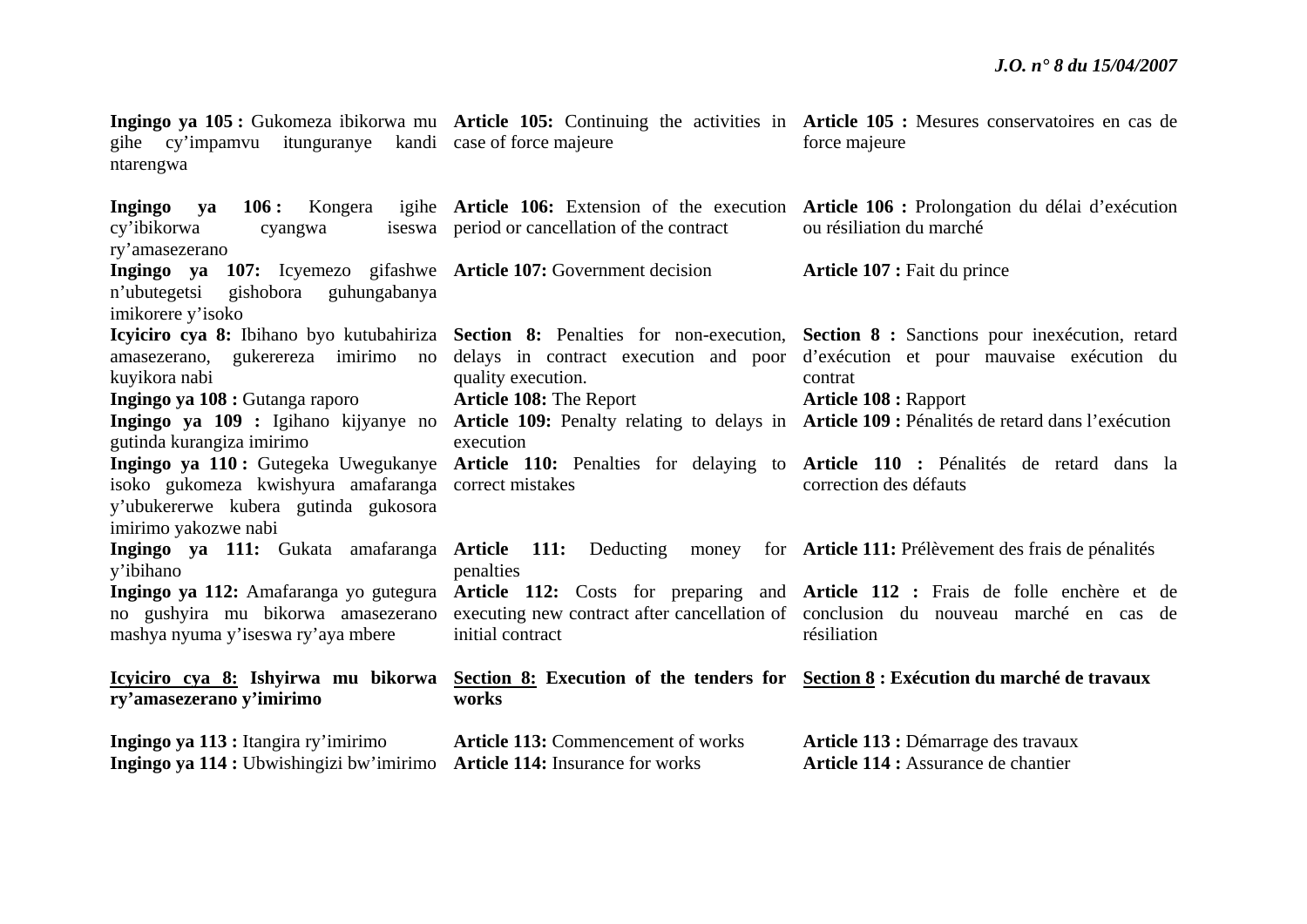|                                                                                                         | Ingingo ya 115 : Gahunda y'ishyirwa mu Article 115: Planning for the execution of Article 115 : Planning d'activités<br>works |                                                                                                                              |
|---------------------------------------------------------------------------------------------------------|-------------------------------------------------------------------------------------------------------------------------------|------------------------------------------------------------------------------------------------------------------------------|
| bikorwa ry'imirimo<br>Ingingo ya 116 : Igihe hari amabwiriza Article 116: Procuring entity's additional |                                                                                                                               | Article 116: Instructions supplémentaires de                                                                                 |
| y'inyongera atangwa n'Urwego rutanga instructions                                                       |                                                                                                                               | l'entité de passation de marché                                                                                              |
| isoko                                                                                                   |                                                                                                                               |                                                                                                                              |
|                                                                                                         |                                                                                                                               | Ingingo ya 117 : Kugaragaza aho imirimo Article 117: Demarcating the site for Article 117 : Démarcation du site des ouvrages |
| izakorerwa                                                                                              | works                                                                                                                         |                                                                                                                              |
| Ingingo ya 118: Ibiro by'umukozi Article 118: The Supervising official's                                |                                                                                                                               | Article 118: Bureau du fonctionnaire dirigeant                                                                               |
| ushinzwe gukurikirana imirimo                                                                           | Office                                                                                                                        |                                                                                                                              |
| Ingingo ya 119 : Gukurikirana imirimo ya Article 119: Daily supervision of works                        |                                                                                                                               | Article 119 : La surveillance quotidienne des                                                                                |
| buri munsi                                                                                              |                                                                                                                               | travaux                                                                                                                      |
| Ingingo ya 120 : Umutekano w'aho Article 120: Security at the site                                      |                                                                                                                               | Article 120 : Sécurité sur le chantier                                                                                       |
| imirimo ikorerwa                                                                                        |                                                                                                                               |                                                                                                                              |
| Ingingo ya 121 : Igitabo cyandikwamo Article 121: The daily site log book                               |                                                                                                                               | Article 121 : Journal de chantier                                                                                            |
| ibikozwe buri munsi                                                                                     |                                                                                                                               |                                                                                                                              |
| Ingingo ya 122 : Raporo y'ibyakozwe ku Article 122: Daily statement                                     |                                                                                                                               | <b>Article 122 : Rapport journalier</b>                                                                                      |
| munsi                                                                                                   |                                                                                                                               |                                                                                                                              |
| Ingingo ya 123 : Iyarara n'ibyasenyuwe                                                                  | <b>Article 123:</b> Materials from demolition                                                                                 | <b>Article</b><br>123:<br>Matériaux<br>des<br>provenant<br>démolitions                                                       |
|                                                                                                         |                                                                                                                               | Ingingo ya 124 : Ibivumbuwe mu ikorwa Article 124: Discoveries during the Article 124 : Découvertes au cours des travaux     |
| ry'imirimo                                                                                              | execution of works                                                                                                            |                                                                                                                              |
|                                                                                                         |                                                                                                                               | Ingingo ya 125 : Kwemeza ibikoresho Article 125: Approval of materials to be Article 125 : Approbation des matériaux de      |
| by'ubwubatsi                                                                                            | used                                                                                                                          | construction                                                                                                                 |
| Ingingo ya 126 : Uburiganya n'inenge                                                                    | <b>Article 126:</b> Fraud and defect                                                                                          | Article 126 : Fraudes et malfaçons                                                                                           |
| Ingingo ya 127 : Guhagarika imirimo                                                                     |                                                                                                                               | Article 127: Temporary suspension of Article 127: Suspension temporaire des travaux                                          |
| by'agateganyo                                                                                           | works                                                                                                                         |                                                                                                                              |
|                                                                                                         |                                                                                                                               | Ingingo ya 128 : Ingamba zigomba Article 128: Measures to be taken in case of Article 128: Mesures à prendre en cas de       |
| gufatwa<br>igihe<br>imirimo                                                                             | ihagaze temporary suspension                                                                                                  | suspension temporaire des travaux                                                                                            |
| by'agateganyo.                                                                                          |                                                                                                                               |                                                                                                                              |
| Ingingo ya 129 : Impamvu zitunguranye                                                                   | <b>Article 129:</b> Unexpected circumstances                                                                                  | <b>Article 129 : Circonstances inattendues</b>                                                                               |
| Ingingo<br><b>130</b><br>va<br>$\ddot{\cdot}$                                                           | Ukunanirwa Article 130: Failure of the successful bidder Article 130 : Défaillance de l'Attributaire                          |                                                                                                                              |
| k'uwegukanye isoko                                                                                      |                                                                                                                               |                                                                                                                              |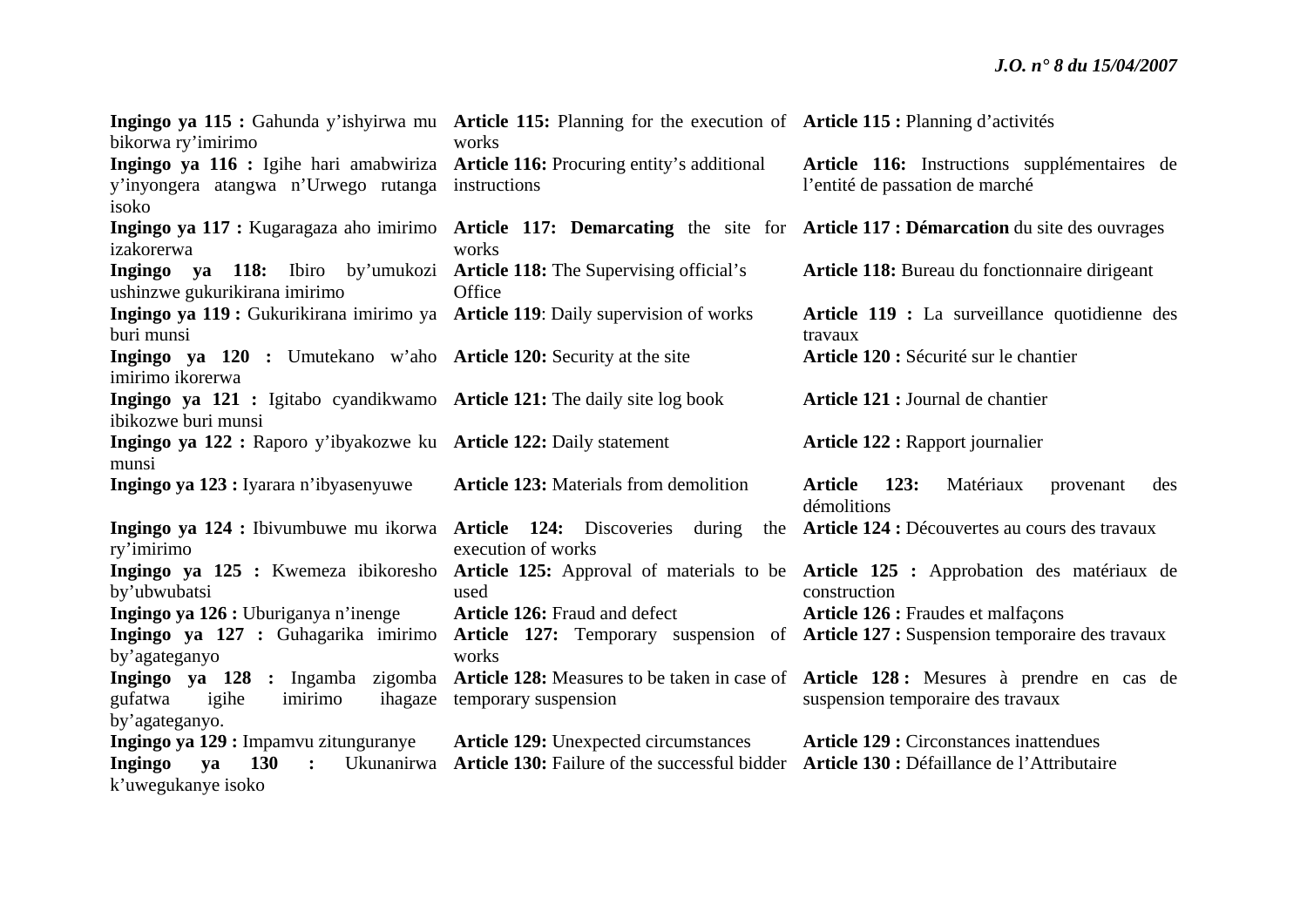| 131:<br>Ingingo<br>ya<br>ry'uwegukanye isoko<br>ry'imirimo                                             | bidder<br>works                                                                                                                           | Isimburwa Article 131: Replacement of the successful Article 131: Remplacement de l'attributaire du<br>marché<br>Ingingo ya 132 : Ibyiciro by'iyakirwa Article 132: Types of official acceptance of Article 132: Types de réceptions officielles des<br>travaux |  |  |
|--------------------------------------------------------------------------------------------------------|-------------------------------------------------------------------------------------------------------------------------------------------|-----------------------------------------------------------------------------------------------------------------------------------------------------------------------------------------------------------------------------------------------------------------|--|--|
|                                                                                                        | Ingingo ya 133 : Iyakirwa ry'agateganyo Article 133: Partial provisional acceptance Article 133 : Réception provisoire partielle          |                                                                                                                                                                                                                                                                 |  |  |
| ry'igice cy'imirimo<br>by'agateganyo                                                                   | of works<br>Ingingo ya 134 : Kwakira imirimo yose Article 134: Provisional acceptance of Article 134 : Réception provisoire<br>works      |                                                                                                                                                                                                                                                                 |  |  |
| mirimo                                                                                                 | Ingingo ya 135 : Igihe cy'ubwishingire ku Article 135: Duration of the guarantee for Article 135 : Délai de garantie des travaux<br>works |                                                                                                                                                                                                                                                                 |  |  |
| ry'agateganyo ry'imirimo cyangwa ry'igice provisional acceptance of works<br>cy'imirimo                |                                                                                                                                           | Ingingo ya 136 : Igihe cy'iyakirwa Article136: Date of provisional or partial Article 136 : Date de réception provisoire ou de<br>réception provisoire partielle                                                                                                |  |  |
| kutakirwa                                                                                              | accepted                                                                                                                                  | Ingingo ya 137 : Imirimo ishobora Article 137: Works which may not to be Article 137: Travaux vraisemblablement non<br>recevables                                                                                                                               |  |  |
| Ingingo ya 138 : Kwakira imirimo Article 138: Final acceptance of works<br>burundu                     |                                                                                                                                           | Article 138 : Réception définitive                                                                                                                                                                                                                              |  |  |
| yakiriwe burundu                                                                                       | accepted                                                                                                                                  | Ingingo ya 139 : Imirimo ifatwa nk'aho Article 139: Works deemed finally Article 139 : Travaux réputés réceptionnés<br>définitivement                                                                                                                           |  |  |
| Ingingo ya 140 : Gusukura aho imirimo Article 140: Cleaning the site<br>yakorewe                       |                                                                                                                                           | Article 140 : Repli du chantier                                                                                                                                                                                                                                 |  |  |
| Ingingo ya 141 : Raporo y'isozwa Article 141: Final statement<br>ry'imirimo                            |                                                                                                                                           | Article 141 : Décompte final                                                                                                                                                                                                                                    |  |  |
| Ingingo ya 142 : Kwishingira ibyakozwe Article 142: Ten-year accountability<br>mu gihe cy'imyaka icumi |                                                                                                                                           | Article 142 : Responsabilité décennale                                                                                                                                                                                                                          |  |  |
| ry'amasoko y'ibigemurwa                                                                                | supplies                                                                                                                                  | Icyiciro cya 9: Ishyirwa mu bikorwa Section 9: Execution of the contract for Section 9: Exécution du contrat de marché de<br>fournitures                                                                                                                        |  |  |
| Ingingo ya 143 : Igihe cyo kugemura                                                                    | <b>Article 143: Delivery period</b>                                                                                                       | Article 143 : Délai de livraison                                                                                                                                                                                                                                |  |  |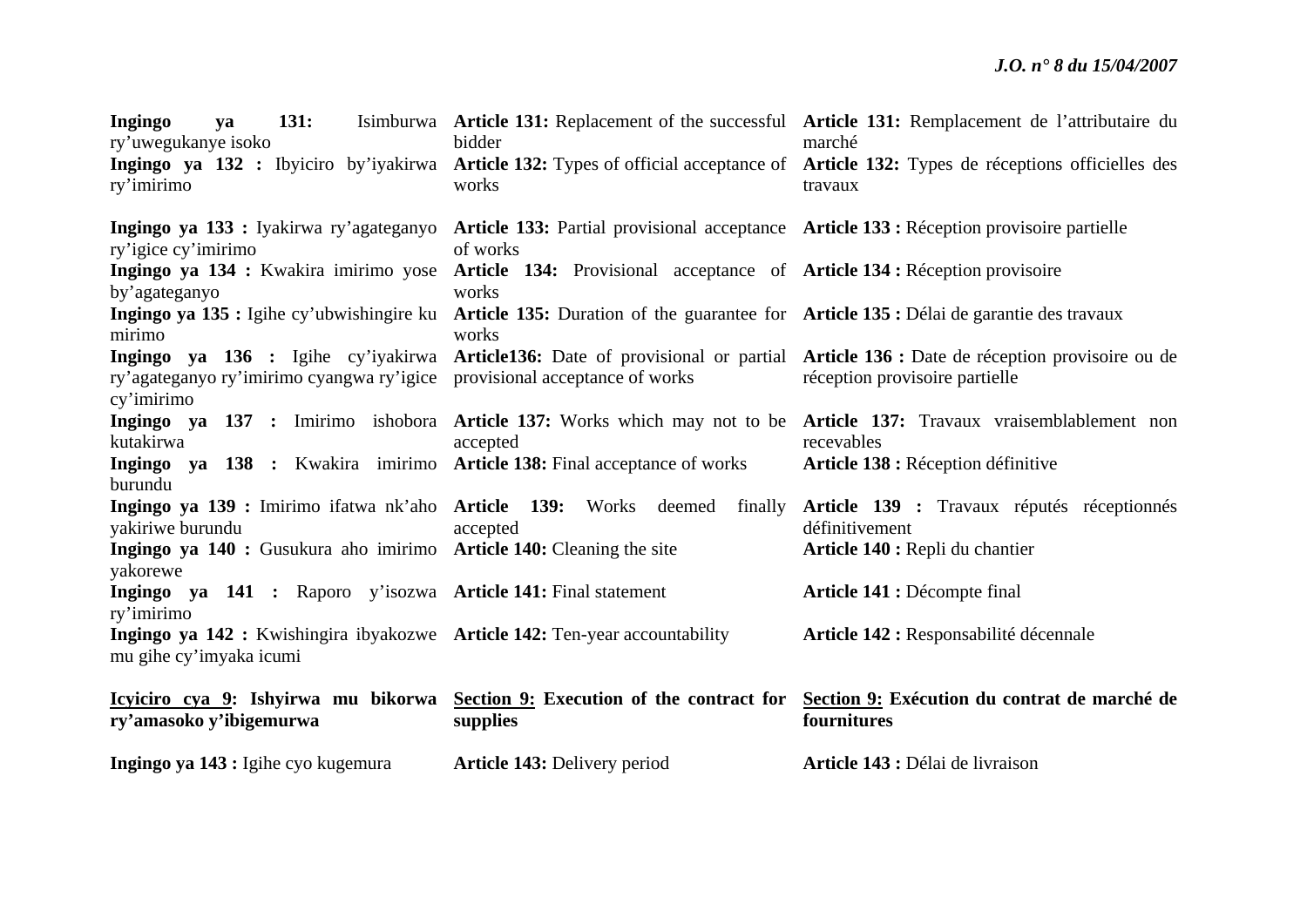| Ingingo ya 144: Urwunge ry'amasezerano                                                   | Multiple<br>Article 144:<br>contracts                                                     | procurement Article 144 : Marchés concomitants                                                                      |
|------------------------------------------------------------------------------------------|-------------------------------------------------------------------------------------------|---------------------------------------------------------------------------------------------------------------------|
| Ingingo ya 145 : Gahunda n'imigambi<br>y'ishyirwa mu bikorwa                             | Article 145: Planning for the execution of Article 145: Plan de livraison<br>the contract |                                                                                                                     |
| Ingingo ya 146 : Isubikwa ry'amasezerano<br>n'igihe rimara                               | its duration                                                                              | Article 146: Suspension of the contract and Article 146 : Suspension du contrat et sa durée                         |
| 147 :<br>Umutekano<br><b>Ingingo</b><br>ya<br>w'ibigemurwa igihe cy'isubikwa             | suspension period                                                                         | Article 147: Security of supplies during Article 147: Sécurité des fournitures pendant la<br>suspension             |
| Ingingo ya 148 : Amafaranga y'inyongera<br>aturuka kw'isubikwa ry'isoko                  | suspension of the contract                                                                | Article 148: Additional costs caused by the Article 148 : Coût additionnel résultant de la<br>suspension du contrat |
| Ingingo ya 149 : Iyakirwa rya tekiniki<br>ry'agateganyo                                  | Article 149:<br>Preliminary<br>acceptance                                                 | technical Article 149 : Réception technique préliminaire                                                            |
| <b>150</b><br>Inshingano<br><b>Ingingo</b><br>ya<br>$\ddot{\cdot}$<br>z'uwegukanye isoko | Article 150: Responsibility<br>of<br>Successful bidder                                    | the Article 150 : Responsabilité de l'attributaire                                                                  |
| Ingingo ya 151 : Aho ibigemurwa Article 151: Place of delivery<br>bijyanwa               |                                                                                           | Article 151 : Lieu de livraison                                                                                     |
| Ingingo ya 152 : Inyandiko iherekeza Article 152: Delivery note<br>ibigemurwa            |                                                                                           | Article 152 : Bordereau de livraison                                                                                |
| Ingingo ya 153 : Iyakirwa ry'ibigemurwa                                                  | <b>Article 153:</b> Acceptance of supplies                                                | Article 153 : Réception des fournitures                                                                             |
| Ingingo ya 154 : Iyakirwa ry'igice<br>cy'ibigemurwa                                      | <b>Article 154: Partial acceptance</b>                                                    | Article 154 : Réception partielle                                                                                   |
| Ingingo ya 155 : Iyakirwa ry'agateganyo                                                  | <b>Article 155: Provisional acceptance</b>                                                | Article 155 : Réception provisoire                                                                                  |
| Ingingo ya 156 : Iyakirwa rya burundu                                                    | <b>Article 156:</b> Final acceptance                                                      | Article 156 : Réception définitive                                                                                  |
| Ingingo ya 157 : Kwanga kwakira<br>ibyagemuwe                                            | Article 157: Rejection of delivered<br>supplies                                           | Article 157 : Rejet des fournitures livrées                                                                         |
| Ingingo ya 158 : Kugabanya bidakabije                                                    | Article 158: Slight reduction of price due to Article 158: Réfactions                     |                                                                                                                     |
| kw'igiciro bitewe n'ihinduka ry'ingano<br>cyangwa ubwiza bw'ibigemurwa                   | and change of quantity or quality                                                         |                                                                                                                     |
| Ingingo ya 159: Inshingano nyuma Article 159: After-sale service<br>y'igemura            |                                                                                           | Article 159 : Service après vente                                                                                   |
| Ingingo ya 160 : Raporo y'isozwa ry'isoko Article 160: Final statement                   |                                                                                           | Article 160 : Décompte final                                                                                        |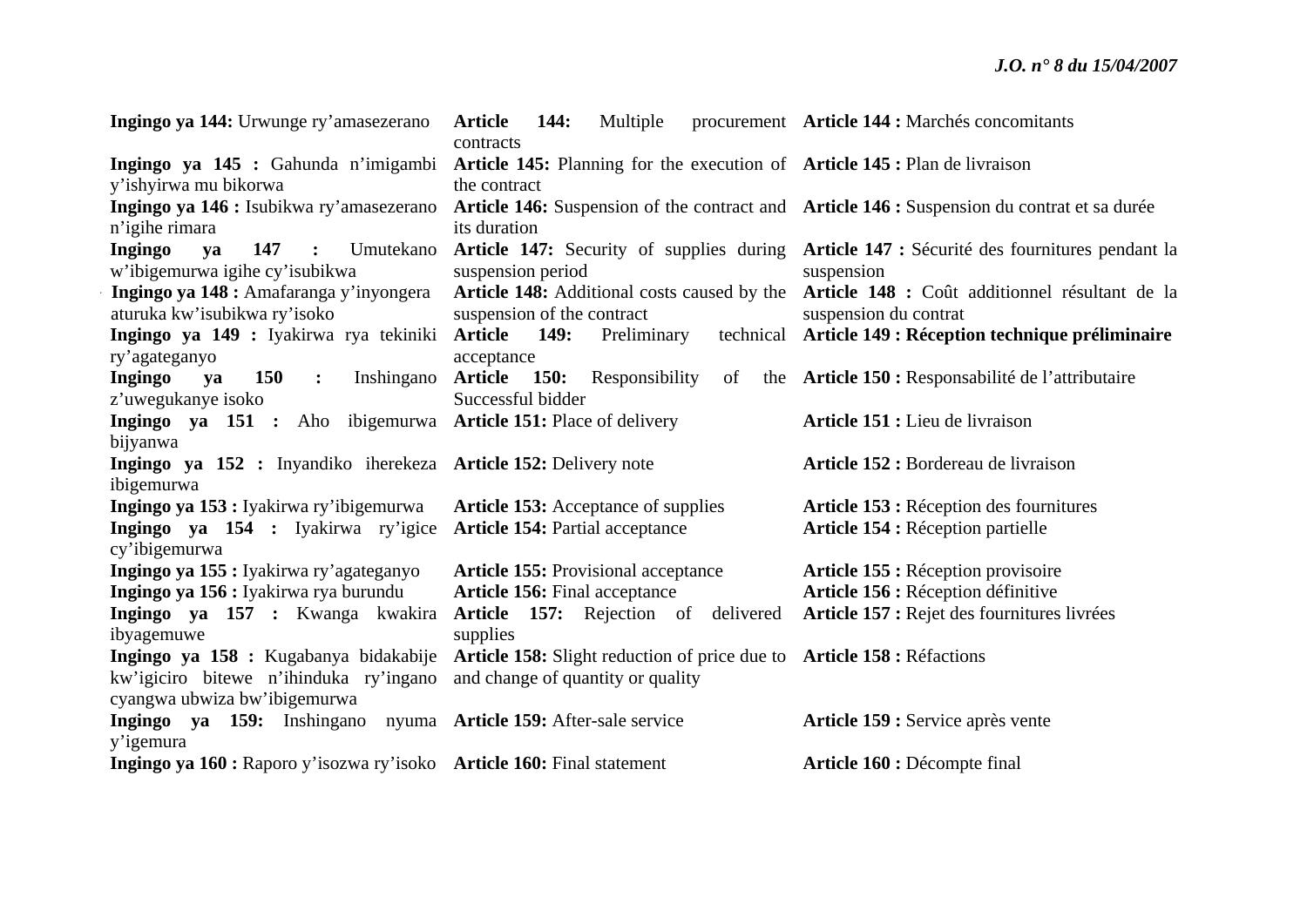#### **Icyiciro cya 10: Ishyirwa mu bikorwa Section 10: Execution of tenders for Section 10 : Exécution du marché de service ry'amasezerano y'isoko rya serivisi services**

|                                                                              |                                                                                                                            | Ingingo ya 161 : Amabwiriza rusange Article 161: General regulations for the Article 161 : Règles générales de conduite de            |  |
|------------------------------------------------------------------------------|----------------------------------------------------------------------------------------------------------------------------|---------------------------------------------------------------------------------------------------------------------------------------|--|
| agenga imyitwarire y'uwegukanye isoko successful bidder                      |                                                                                                                            | l'attributaire du marché de service                                                                                                   |  |
| rya serivisi                                                                 |                                                                                                                            |                                                                                                                                       |  |
| Ingingo ya 162 : Kubuzwa guhembwa Article 162: Restrictions on remunerations |                                                                                                                            | Article 162 : Interdiction de rémunération par des                                                                                    |  |
| n'abandi                                                                     |                                                                                                                            | tiers                                                                                                                                 |  |
| Ingingo ya 163: Ibanga ry'akazi                                              | <b>Article 163: Professional secrecy</b>                                                                                   | Article 163: Secret professionnel                                                                                                     |  |
| Ingingo ya 164 : Isoko ryo kwiga Article 164: Tenders for project design     |                                                                                                                            | Article 164 : Marché de service de conception de                                                                                      |  |
| imishinga                                                                    |                                                                                                                            | projet                                                                                                                                |  |
|                                                                              | Ingingo ya 165 : Uburenganzira kuri Article 165: Rights on ownership of reports                                            | Article 165 : Droit sur les rapports et les                                                                                           |  |
| raporo n'inyandiko                                                           | and documents                                                                                                              | documents                                                                                                                             |  |
|                                                                              |                                                                                                                            | Ingingo ya 166: Igihano cyo kudakurikiza Article 166: Sanction for breaching rules of Article 166: Sanction pour violation des règles |  |
| amategeko y'imyitwarire y'Uweguriwe conduct by the successful bidder         |                                                                                                                            | de conduite                                                                                                                           |  |
| isoko                                                                        |                                                                                                                            |                                                                                                                                       |  |
|                                                                              |                                                                                                                            | Ingingo ya 167: Ihame ryo kudahindura Article 167: Principle of non-modification Article 167: Principe de non modification des        |  |
| uburyo<br>bw'ishyirwa<br>mu                                                  | bikorwa of contract execution modalities                                                                                   | modalités d'exécution du marché                                                                                                       |  |
| ry'amasezerano y'isoko                                                       |                                                                                                                            |                                                                                                                                       |  |
|                                                                              |                                                                                                                            | Ingingo ya 168: Inshingano z'urwego Article 168: Liability of the procuring Article 168: Responsabilités du Maître de                 |  |
| rutanga isoko n'abaruhagarariye                                              | entity and its representatives'                                                                                            | l'ouvrage et de ses représentants                                                                                                     |  |
| Ingingo ya 169 : Itangwa ry'abakozi                                          | <b>Article 169: Staffing</b>                                                                                               | Article 169 : Mise à disposition du personnel                                                                                         |  |
| Ingingo ya 170: Amasaha                                                      | y'akazi Article 170: Working hours and days off                                                                            | Article 170 : Heures de travail et jours fériés                                                                                       |  |
| n'ay'ikiruhuko                                                               |                                                                                                                            |                                                                                                                                       |  |
|                                                                              | Ingingo ya 171 : Gusubika ishyirwa mu Article 171: Suspension of service contract Article 171 : Suspension des prestations |                                                                                                                                       |  |
| bikorwa ry'isoko rya serivisi                                                | execution                                                                                                                  |                                                                                                                                       |  |
|                                                                              |                                                                                                                            | Ingingo ya 172 : Raporo cyangwa Article 172: Reports or documents to be Article 172: Rapports ou documents à produire                 |  |
| inyandiko zigomba gukorwa                                                    | produced                                                                                                                   |                                                                                                                                       |  |
| Ingingo ya 173 : Inyandiko isobanura Article 173: Final statement            |                                                                                                                            | Article 173 : Décompte définitif                                                                                                      |  |
| isozwa ry'imirimo                                                            |                                                                                                                            |                                                                                                                                       |  |
| Ingingo ya 174 : Impamvu z'irangira Article 174:                             | Reasons<br>for                                                                                                             | contract <b>Article 174</b> : Motif de fin du contrat                                                                                 |  |
| ry'amasezerano y'isoko                                                       | termination                                                                                                                |                                                                                                                                       |  |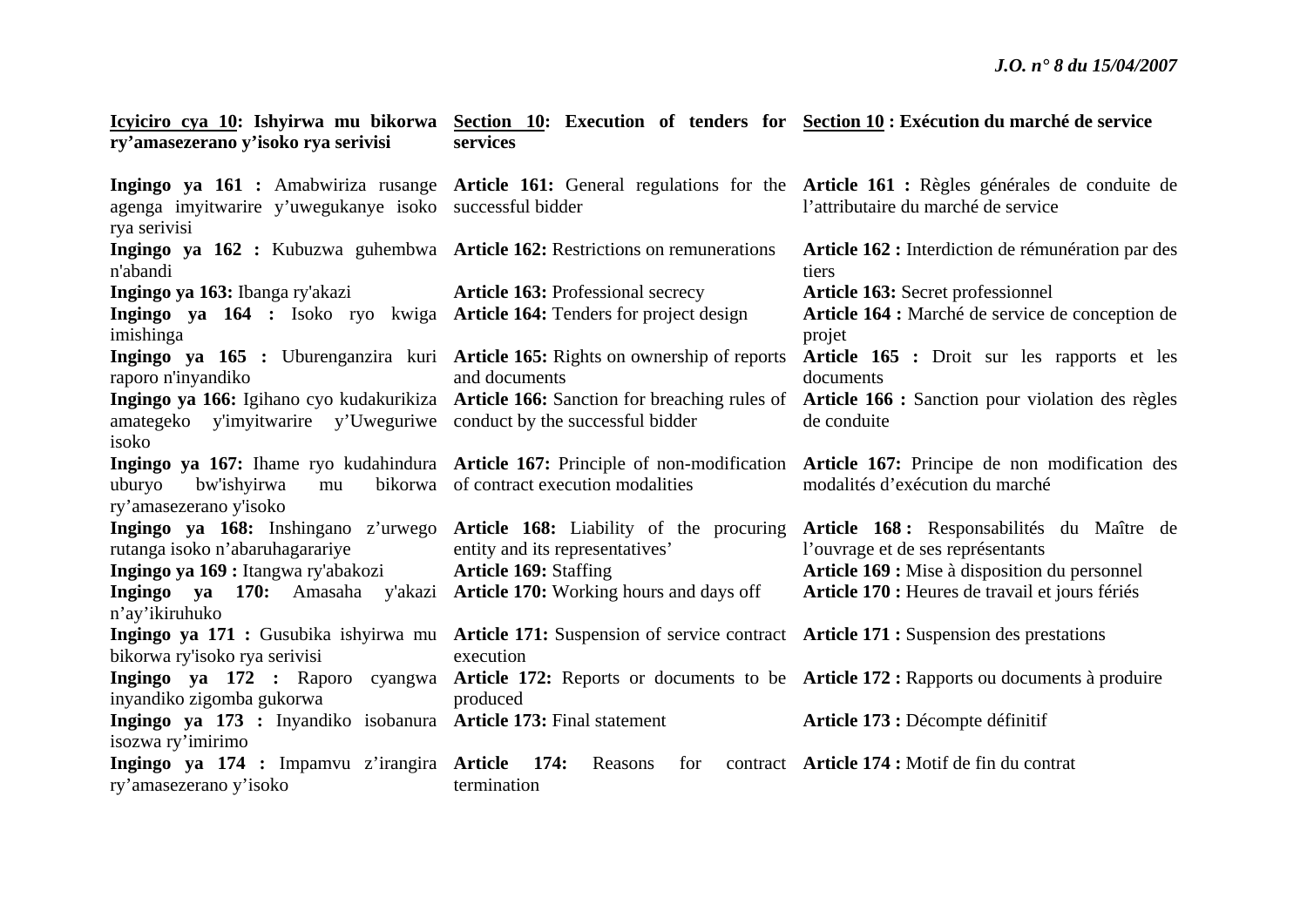**Ingingo ya 175 :** Urupfu rw'Uwegukanye **Article 175:** Successful bidder's death isoko

#### **UMUTWE WA VI: IBIHANO CHAPTER VI: PENALTIES FOR THE BITANGWA MU GIHE HABAYEHO VIOLATION OF PUBLIC KWICA AMATEGEKO PROCUREMENT RULES AMASOKO YA LETA CHAPITRE VI : SANCTIONS**  PUBLIC APPLICABLES EN CAS DE VIOLATION **MARCHES PUBLICS**

**Ingingo ya 176 :** Kutubahiriza amabwiriza **Article 176:** Violation of Public no Kwica itegeko ndangamyitwarire **Ingingo ya 177:** Guca isoko mo ibice no **Article 177:** Splitting of tenders and **Article 177 :** Fractionnement du marché et kurenga ku mategeko arebana n'ihezwa mu violation of debarment rules masoko Public Procurement rules and code of conduct**Article 176 :** Violation des procédures de passation de marchés publics et les règles du code d'étique de conduite violation des règles d'exclusion

**Ingingo ya 178 :** Gukoresha igitinyiro mu masoko ya Leta

#### **UMUTWE WA VII: INGINGO Z'INZIBACYUHO N'IZISOZA**

**Ingingo ya 179:** Amasoko yapiganishijwe mbere y'itangazwa ry'iri tegeko

**Ingingo ya 180 :** Ivanwaho ry'ingingo zibanziriza iri tegeko kandi zinyuranyije na ryo.

**Ingingo ya 181:** Gutangira gukurikizwa

procurement

#### **CHAPTER VII: TRANSITIONAL AND FINAL PROVISIONS**

publication of this Law

provisions contrary to this Law

**Article 181:** Coming into force

**Article 175 :** Décès de l'attributaire du marché

# **DES PROCEDURES DE PASSATION DE**

**Article 178:** Influence peddling in public **Article 178 :** Trafic d'influence dans la passation des marchés publics

#### **CHAPITRE VII : DISPOSITIONS TRANSITOIRES ET FINALES**

**Article 179:** Tender awarded before the **Article 179 :** Les marchés passés avant la publication de la présente Loi

**Article 180:** Repealling all previous legal **Article 180 :** Abrogation des dispositions antérieures contraires

**Article 181 :** Entrée en vigueur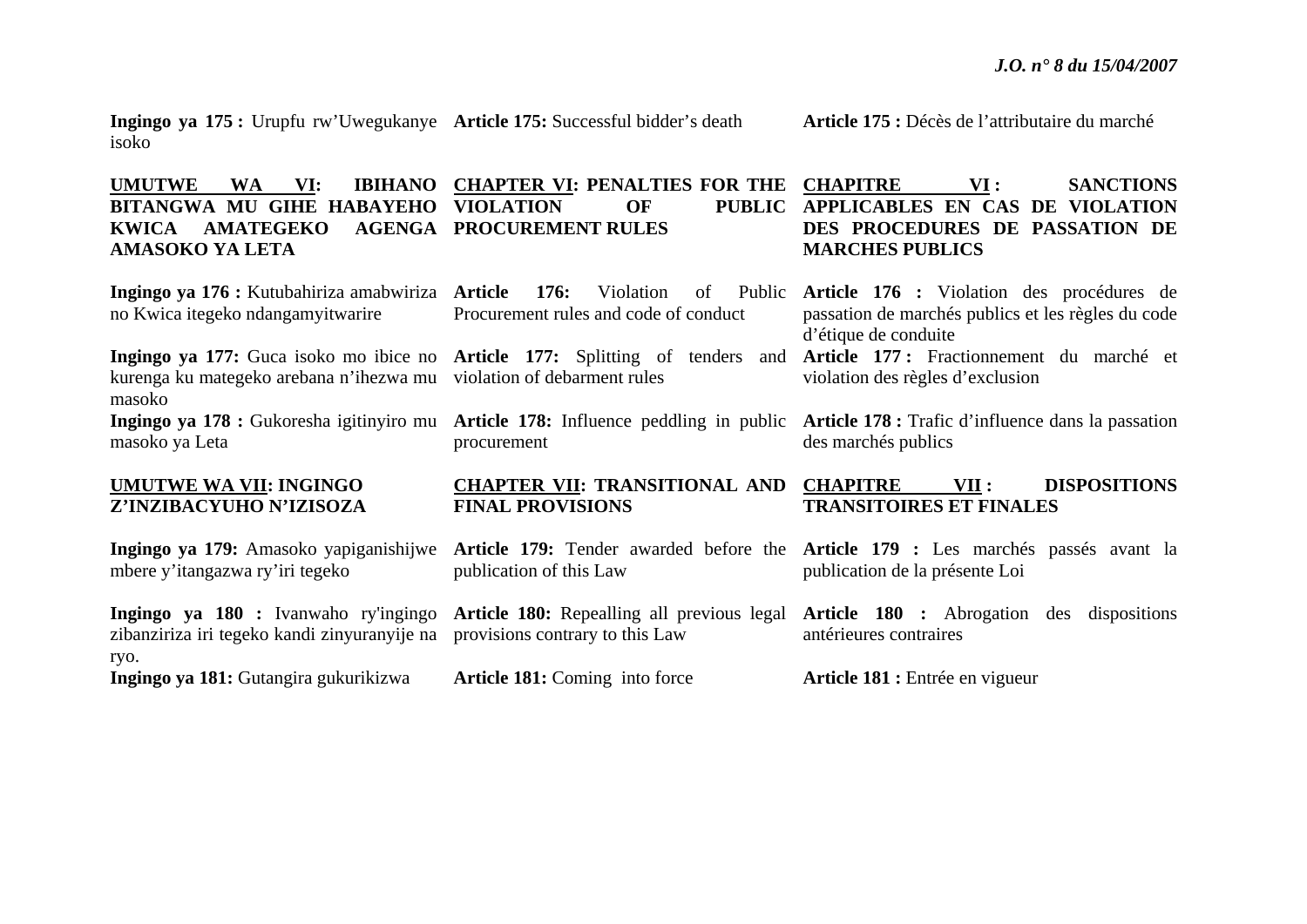**ITEGEKO N° 12/2007 RYO KUWA 27/03/2007 RIGENGA AMASOKO YA LETA** 

**PUBLIC PROCUREMENT** 

#### **LAW N° 12/2007 OF 27/03/2007 ON LOI N° 12/2007 DU 27/03/2007 RELATIVE AUX MARCHES PUBLICS**

**Twebwe, KAGAME Paul,**  Perezida wa Repubulika**;** 

**We, KAGAME Paul**, President of the Republic; **Nous, KAGAME Paul,**  Président de la République ;

**INTEKO ISHINGA AMATEGEKO THE PARLIAMENT HAS ADOPTED LE PARLEMENT A ADOPTE ET NOUS YEMEJE, NONE NATWE DUHAMIJE, AND WE SANCTION, PROMULGATE SANCTIONNONS, PROMULGUONS LA DUTANGAJE ITEGEKO RITEYE THE FOLLOWING LAW AND ORDER LOI DONT LA TENEUR SUIT ET RITYA KANDI DUTEGETSE KO IT BE PUBLISHED IN THE OFFICIAL ORDONNONS QU'ELLE SOIT PUBLIEE RYANDIKWA MU IGAZETI YA GAZETTE OF THE REPUBLIC OF**  LETA YA REPUBULIKA **RWANDA. RWANDA.** 

#### **INTEKO ISHINGA AMATEGEKO :**

kuwa 9 Mutarama 2007;

ubu, cyane cyane mu ngingo zaryo, iya 62, 93, 108, 118, 121 and 201; iya 66, iya 67, iya 90, iya 92, iya 93, iya 108, iya 118, 121 n'iya 201;

<sup>n</sup>'Umutungo bya Leta ;

#### **THE PARLIAMENT:**

January 9, 2007;

property;

#### **LE PARLEMENT :**

**REPUBLIQUE DU RWANDA.** 

Umutwe w'Abadepite, mu nama yawo yo The Chamber of Deputies, in its session of La Chambre des Députés, en sa séance du 9 janvier 2007;

**AU JOURNAL OFFICIEL DE LA** 

Ishingiye ku Itegeko Nshinga rya Given the Constitution of the Republic of Vu la Constitution de la République du Rwanda Repubulika y'u Rwanda ryo kuwa 04 Rwanda of June 4, 2003 as amended to date, du 4 juin 2003 telle que révisée à ce jour, Kamena 2003, nk'uko ryavuguruwe kugeza especially in its Articles 62, 66, 67, 90, 92, spécialement en ses Articles 62, 66, 67, 90, 92, 93, 108, 118, 121 et 201;

Ishingiye ku itegeko ngenga n°37/2006 ryo Given Organic Law n° 37/2006 of 12<sup>th</sup> Vu la Loi Organique n°37/2006 du 12 septembre kuwa 12 Nzeli 2006 ryerekeye Imari September 2006 on State finances and 2006 relative aux finances et au patrimoine de l'Etat ;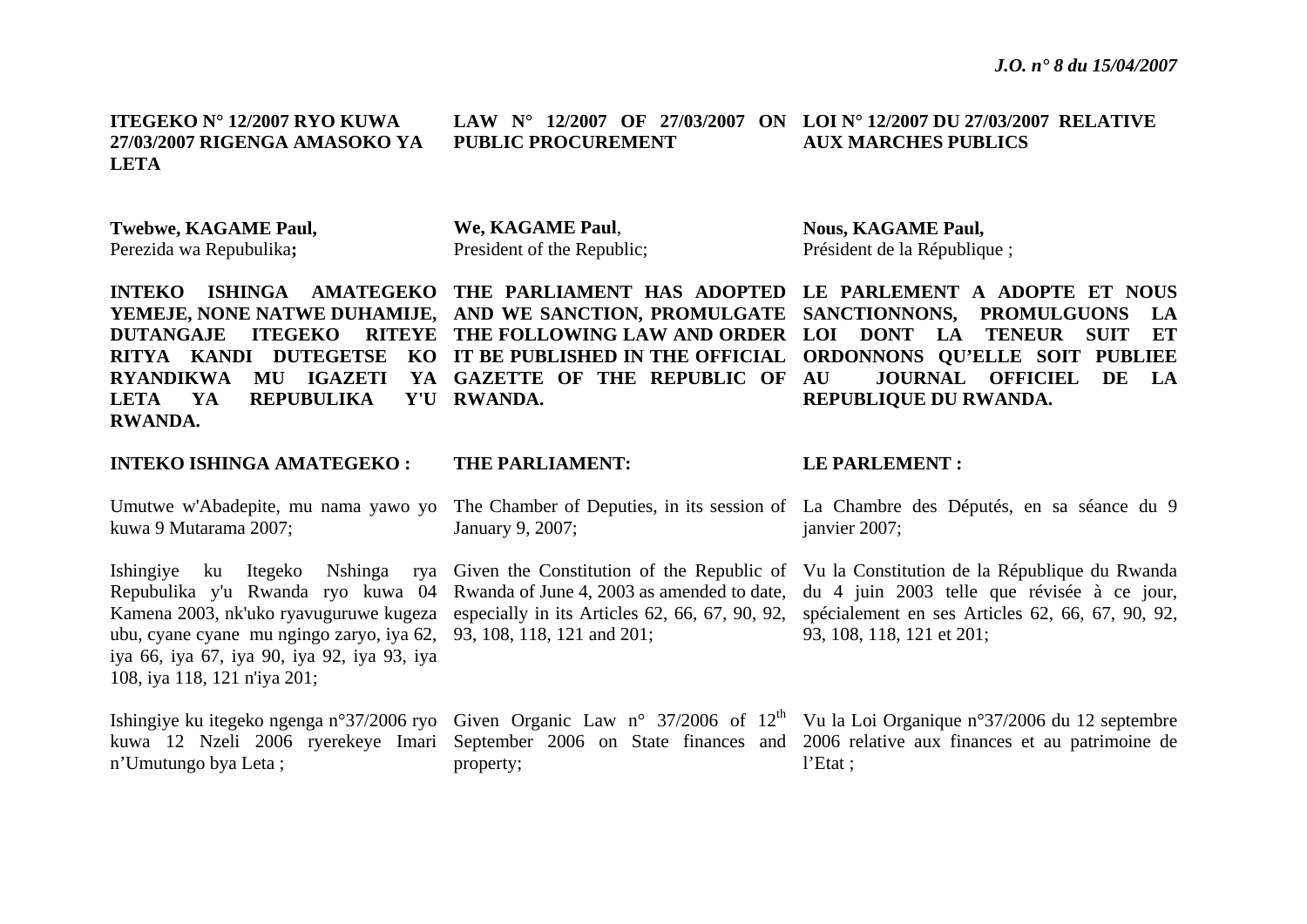| igenga abakozi ba Leta n'inzego z'imirimo Service;<br>ya Leta;                               |                                                                                                                                                                                                         | Ishingiye ku Itegeko n° 22/2002 ryo kuwa Given Law n° 22/2002 of 09 <sup>th</sup> July 2002 on Vu la Loi n° 22/2002 du 09 juillet 2002 portant<br>9 Nyakanga 2002 rishyiraho sitati rusange the General Statutes of Rwanda Public Statut Général de la Fonction Publique<br>Rwandaise; |  |  |
|----------------------------------------------------------------------------------------------|---------------------------------------------------------------------------------------------------------------------------------------------------------------------------------------------------------|----------------------------------------------------------------------------------------------------------------------------------------------------------------------------------------------------------------------------------------------------------------------------------------|--|--|
| Kanama<br>1977<br>cy' Amategeko Ahana;                                                       | rishyiraho Igitabo establishing the Penal Code;                                                                                                                                                         | Ishingiye ku Itegeko n° 21/77 ryo kuwa 18 Given Law n° 21/77 of 18 August 1977 Vu la Loi n° 21/1977 du 18 août 1977 portant<br>Code Pénal ;                                                                                                                                            |  |  |
| n'ibyaha bifitanye isano nayo;                                                               | kurwanya no guhana ibyaha bya ruswa punishment of corruption and related desinfractions connexes;<br>offences;                                                                                          | Ishingiye ku Itegeko n° 23/2003 ryo kuwa Given Law n° 23/2003 of 7 August 2003, Vu la Loi n° 23/2003 du 7 août 2003 relative à la<br>7 Kanama 2003 ryerekeye gukumira, relating to prevention, repression and prévention et à la répression de la corruption et                        |  |  |
| y'imirimo y'igemura ry'ibikenewe no supplies and transportation;<br>gutwara abantu n'ibintu; |                                                                                                                                                                                                         | Isubiye ku iteka ry'Umwami ryo kuwa 25 Having reviewed the Royal Decree of 25 Revu le Décret Royal du 25 février 1959 relatif<br>Gashyantare 1959 ryerekeye amasoko February 1959 on tenders for works, aux marchés publics des travaux, des fournitures<br>et des transports;         |  |  |
| YEMEJE:                                                                                      | <b>ADOPTS:</b>                                                                                                                                                                                          | <b>ADOPTE:</b>                                                                                                                                                                                                                                                                         |  |  |
| <b>UMUTWE WA MBERE: INGINGO</b><br><b>RUSANGE</b>                                            | <b>CHAPTER</b><br>ONE:<br><b>GENERAL</b><br><b>PROVISIONS</b>                                                                                                                                           | <b>CHAPITRE</b><br><b>PREMIER:</b><br><b>DISPOSITIONS</b><br><b>GENERALES</b>                                                                                                                                                                                                          |  |  |
| Ingingo ya mbere: Ibisobanuro                                                                | <b>Article one: Definitions</b>                                                                                                                                                                         | <b>Article premier : Définitions</b>                                                                                                                                                                                                                                                   |  |  |
| asobanurwa ku buryo bukurikira:                                                              | Muri iri tegeko amagambo akurikira In this Law the terms hereinafter listed shall Aux fins de la présente loi, les termes suivants<br>have the following meaning:<br>ont les significations suivantes : |                                                                                                                                                                                                                                                                                        |  |  |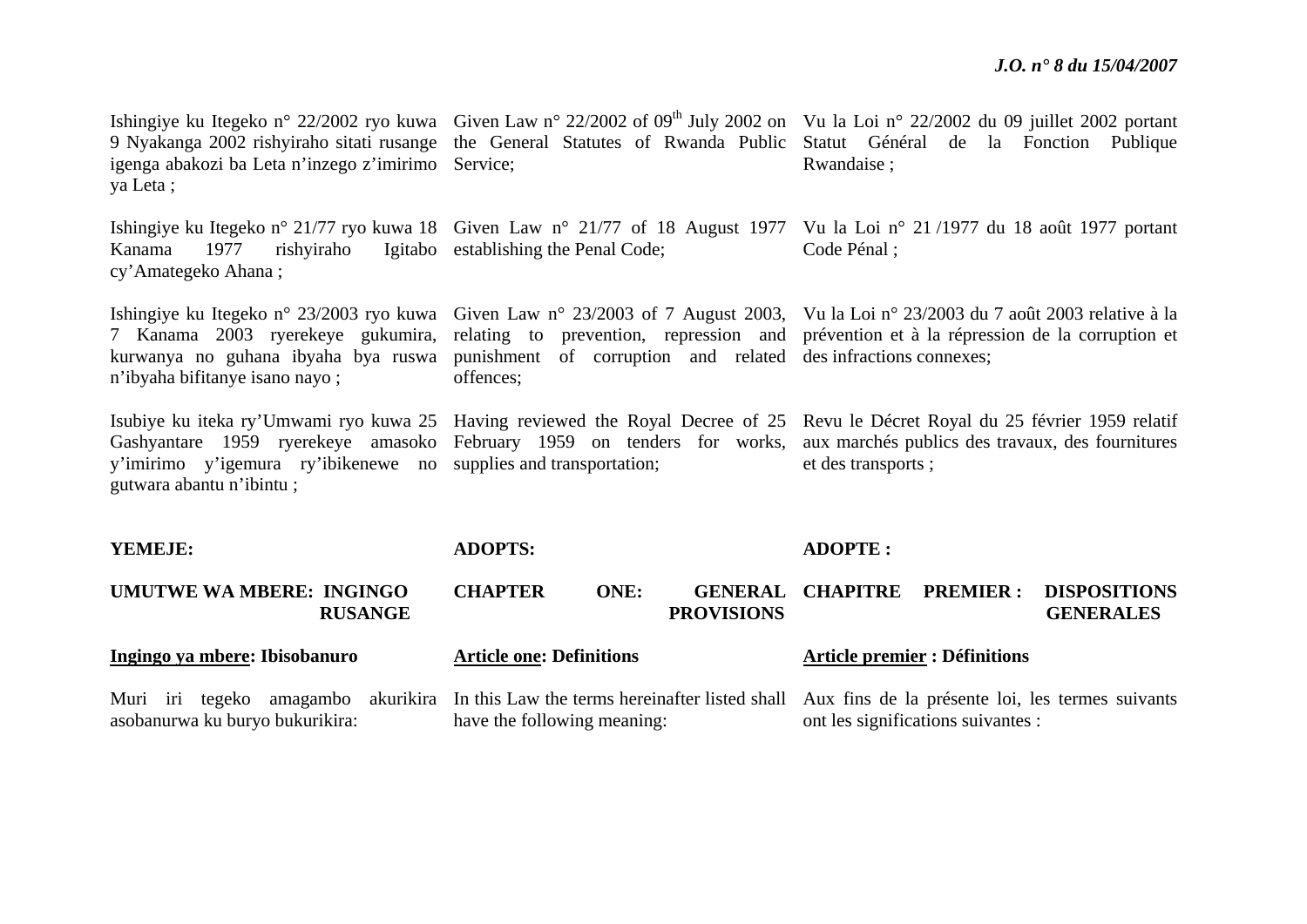- 1° **"Ushinzwe gusinya amasezerano**  1°**y'isoko"** bivuga umuntu wese ufite ububasha bwo kwemeza raporo y'akanama gashinzwe gutanga amasoko no gushyira umukono ku masezerano y'isoko mu izina ry'Urwego rutanga isoko. Agomba kuba ahabwa n'itegeko ububasha bwo kuba umugenga w'ingengo y'imari mu rwego rwa Leta arimo.
- 2° **"Inyandiko y'ipiganwa"** bivuga inyandiko yatanzwe n'upiganwa. bivuga 2°
- $3^\circ$  **"Upiganwa"** bivuga ushobora gutanga 3°inyandiko z'ipiganwa cyangwa uwatanze inyandiko z'ipiganwa.
- $4^\circ$  "**Igitabo cy'Amabwiriza Agenga**  4°**Ipiganwa**" bivuga dosiye irimo ibisobanuro bya ngombwa byerekana uko inyandiko y'ipiganwa itegurwa, uko isoko ritangwa n'uko rishyirwa mu bikorwa.
- $5^{\circ}$ "Ingwate v'ipiganwa" icyemezo gitangwa na Banki cyangwa ikindi kigo kibifitiye uburenganzira kugira ngo cyishingire inyandiko y'ipiganwa. bivuga 5°
- <sup>o</sup> **"Accounting Officer"** means any 1° official empowered to approve reports of the Tender Committee and sign the contract on behalf of the procuring entity. This official must be empowered by Law to act as a Chief Budget Manager within the public entity in which he is employed;
	- from a bidder;
- **"Bidder"** means any participant or participant in public procurement proceedings; potential 3°
- **"Bidding Document"** document containing information required for the preparation of bids, the award process and the tender execution; means the 4°
- **"Bid Security"** means any guarantee 5°by a bank or other relevant institution to allow the prospective bidder to participate in tendering;
- **« Responsable des Marchés Publics »** désigne tout agent habilité à approuver les rapports du Comité de passation des marchés et à signer le contrat du marché au nom de l'administration contractante. Il doit être habilité par la loi à être le Gestionnaire Principal du budget au sein de son institution ;
- **"Bid or tender"** refers to an offer 2° **« Offre » ou « soumission »** signifie l'offre soumise par un soumissionnaire ;
	- **« Soumissionnaire »** signifie tout participant potentiel ou participant à la concurrence dans le processus de passation du marché ;
	- **« Dossier d'Appel d'Offres »** signifie le dossier comprenant les renseignements pour l'élaboration de la soumission, l'attribution du marché et l'exécution du contrat ;
	- **« Garantie de soumission »** signifie toute garantie émise par une banque ou une autre institution habilitée, constituée pour garantir la participation du soumissionnaire à la concurrence ;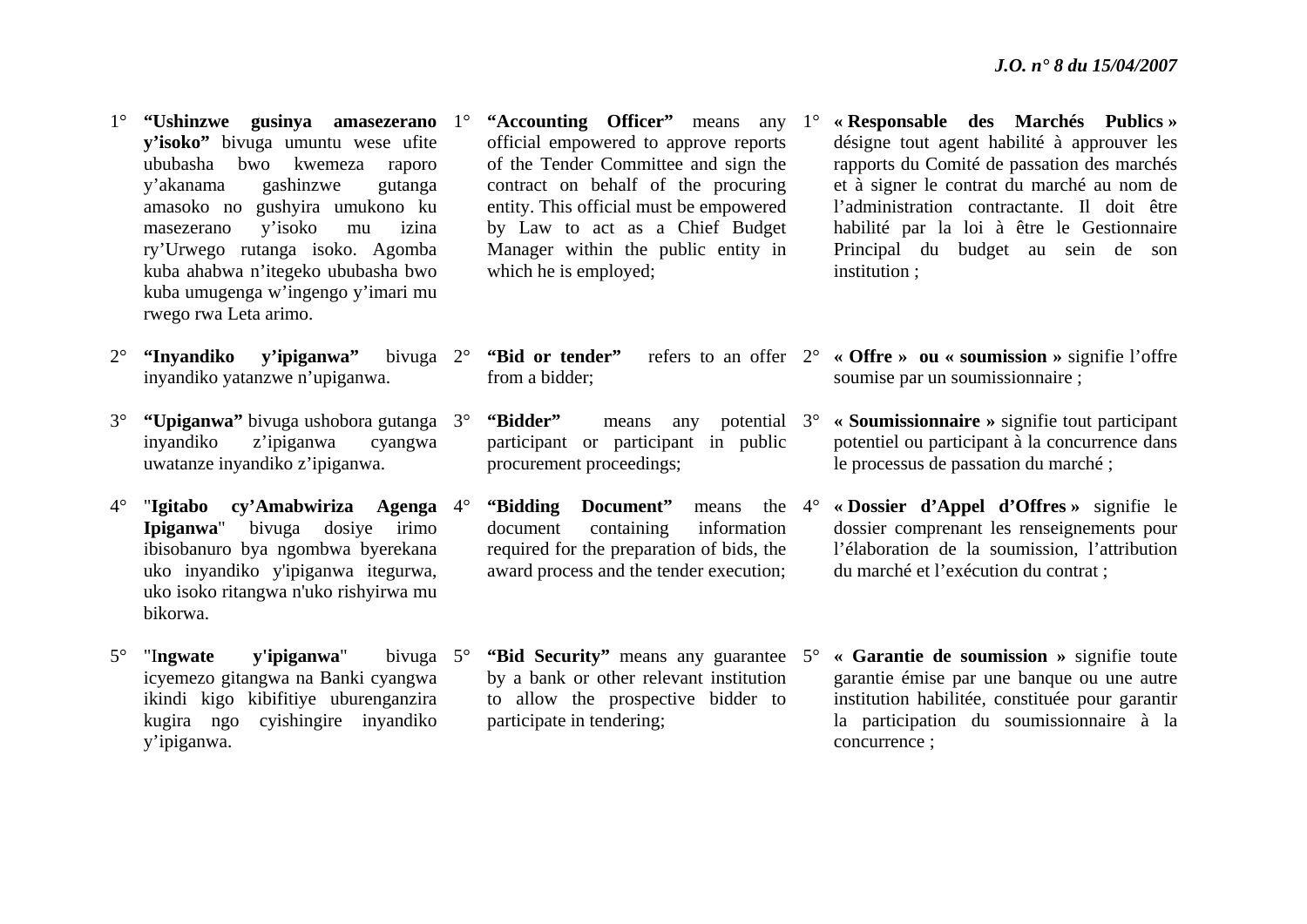- $6^{\circ}$  **"**A**masezerano y'isoko"** bivuga ubwumvikane Urwego rutanga isoko rugirana n'Uwegukanye isoko. bivuga 6°
- 7° "Serivisi v'impuguke" ibikorwa bishingiye ku gukoresha ubwenge cyangwa bifite imiterere idafatika.bivuga 7°
- 8°"Umwubatsi". **cyangwa "Ugemura ibicuruzwa"** bivuga umuntu ku giti cye cyangwa sosiyeti bifitanye amasezerano y'isoko <sup>n</sup>'urwego rutanga isoko. "Impuguke" 8°
- $9^\circ$  **"Ibikorwa bya ruswa"** bivuga guha, 9°gutanga, kwakira, gusaba amafaranga cyangwa ikindi kintu cy'agaciro hagamijwe gutuma umukozi wa Leta abogama mu itangwa ry'isoko cyangwa ishyirwa mu bikorwa ry'amasezerano.
- 10° **"Umunsi"** bivuga buri munsi <sup>w</sup>'icyumweru habariwemo n'ibiruhuko keretse iyo bigenwe ukundi.
- ibikorwa byo kubeshya, gutanga amakuru atari yo, harimo n'ibikorwa by'ubugambanyi bw'abapiganwa hagamijwe gutuma Urwego rutanga
- <sup>o</sup> "Contract" means the agreement 6<sup>o</sup> between the procuring entity and the successful bidder;
	- activities of an intellectual or of immaterial nature.
- "Constructor", "Consultant" **"Supplier"**, means any physical or legal person under procurement contract with a procuring entity; or  $8^\circ$ 
	- **"Corrupt practice"** means offering, giving, receiving, or soliciting money or anything of value to make a public official partial in the tender award or contract execution process;
- including holidays unless stated otherwise;
- act of lying, providing misinformation, including collusive practices among bidders aiming at influencing the procuring entity to making wrong
- **« Contrat »** signifie un accord conclu entre l'administration contractante et l'attributaire du marché ;
- **"Consultant Services"** refers to 7° **« Services du consultant »** signifie prestations intellectuelles ou de nature immatérielle.
	- **« Entrepreneur »**, « **Consultant » ou « Fournisseur** » signifie toute personne physique ou morale liée par un contrat de marché avec l'entité de passation de marché ;
	- 9° **« Pratique de corruption »** signifie offrir, donner, accepter ou exiger de l'argent ou un quelconque avantage en vue d'entraîner un agent public à être partial dans l'attribution du marché ou l'exécution du contrat ;
- 10° **"Day"** refers to every weekday 10° **« Jour »** signifie chaque jour de la semaine y compris les jours de congés à moins qu'il ne soit défini autrement ;
- 11° **"Ibikorwa by'uburiganya"** bivuga 11° **"Fraudulent Practices"** refer to any 11° **« Manoeuvres frauduleuses »** signifient des actes mensongers, des déformations d'informations y compris, des ententes illicites entre soumissionnaires afin d'influencer l'entité de passation de marché à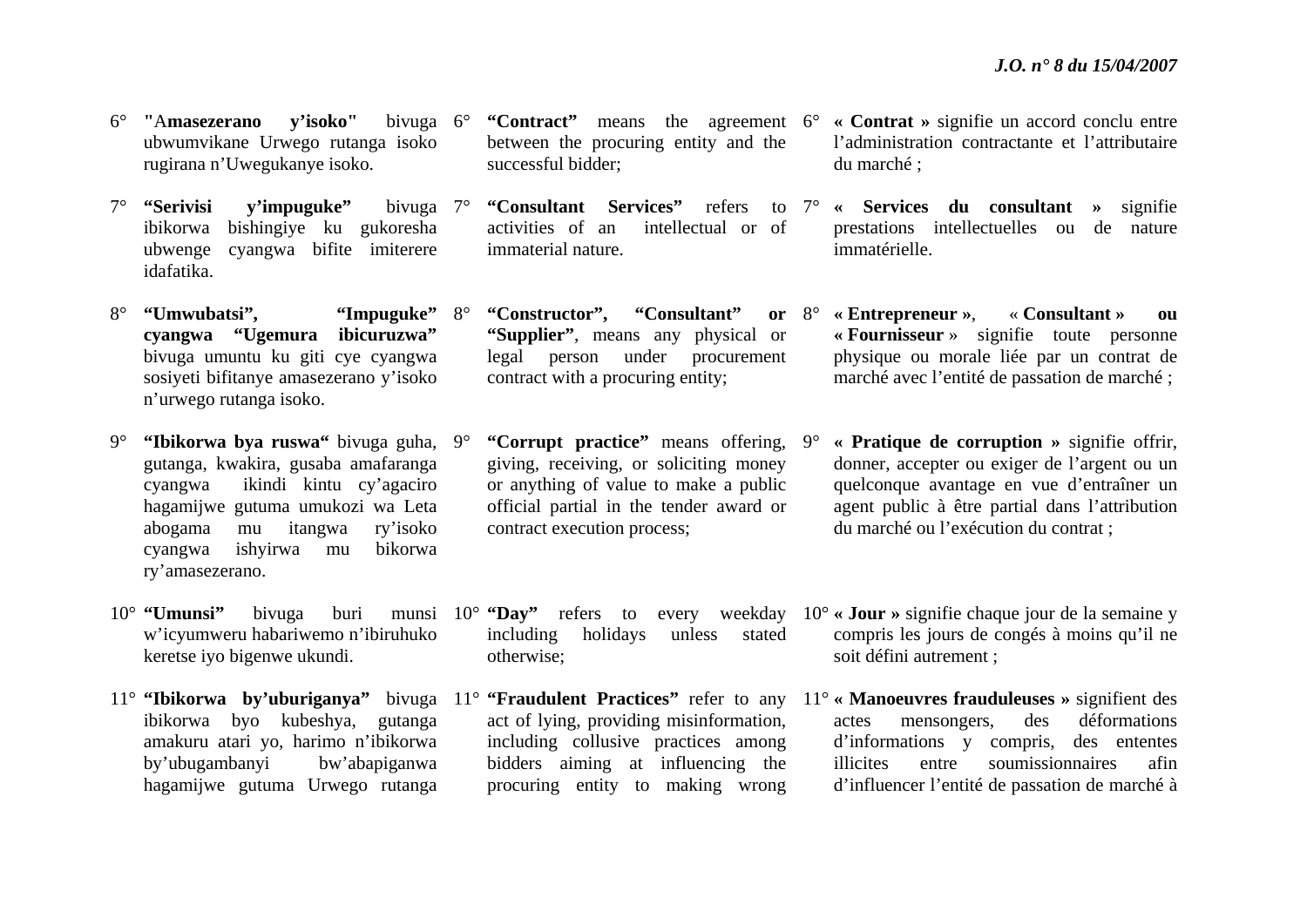isoko rufata ibyemezo bitari byo cyangwa ishyirwa mu bikorwa ry'amasezerano ridakorwa neza.

- 12° "**Ibicuruzwa"** cyangwa "i**bigemurwa"** bivuga ibintu by'ubwoko bwose uko byaba bimeze kose, harimo ibikoresho by'ibanze, ibicuruzwa, ibikoresho, byaba ibikomeye, ibisukika cyangwa ibigizwe n'umwuka wa gazi, amashanyarazi, n'izindi serivisi zijyanye n'igemurwa ry'ibicuruzwa, iyo agaciro k'izo serivisi katarenze ak'ibicuruzwa ubwabyo.
- 13° **"Ingwate yo kwishingira kurangiza**  13° **"Performance security"** means any **neza akazi"** bivuga icyemezo gitanzwe na banki cyangwa ikindi kigo kibifitiye uburenganzira mu rwego rwo kwizeza Urwego rutanga isoko ko imirimo ijyanye n'isoko ritanzwe iramutse itagenze neza, haba mu rwego rwa tekiniki no ku byerekeye kubahiriza ibihe ntarengwa byagenwe, Urwego rutanga isoko rwahabwa amafaranga ateganyijwe kuri icyo cyemezo.

decisions or to giving room for poor execution of the contract;

- of every kind and description including raw materials, products, equipment be it in solid, liquid or gaseous form, electricity, as well as services that are linked to the supply of the goods if the value of those services does not exceed that of the goods themselves.
- guarantee by a bank or any other relevant institution established to guarantee the procuring entity that in case the contract is not performed, be it technically or at the level of deadlines, the procuring entity would receive the amount provided for such a guarantee;

prendre les décisions erronées ou une mauvaise exécution du contrat ;

- 12° **"Goods" or "supplies"** means objects 12° **« Biens » ou « Fournitures »** signifie les objets de toute nature, quelle qu'en soit la forme y compris les matières premières, les produits, les équipements, que ce soit sous forme solide, liquide ou gazeuse, l'électricité, ainsi que les autres services liés à la fourniture des biens si la valeur de ces services ne dépasse pas celle des biens euxmêmes ;
	- 13° **« Garantie de bonne exécution »** signifie tout engagement pris par la banque ou émis par toute autre institution habilitée, pour garantir l'entité de passation de marché que si le contrat n'est pas bien exécuté, que ce soit au niveau technique ou au niveau du respect des délais impartis, l'entité de passation de marché recevrait le montant prévu pour cet engagement;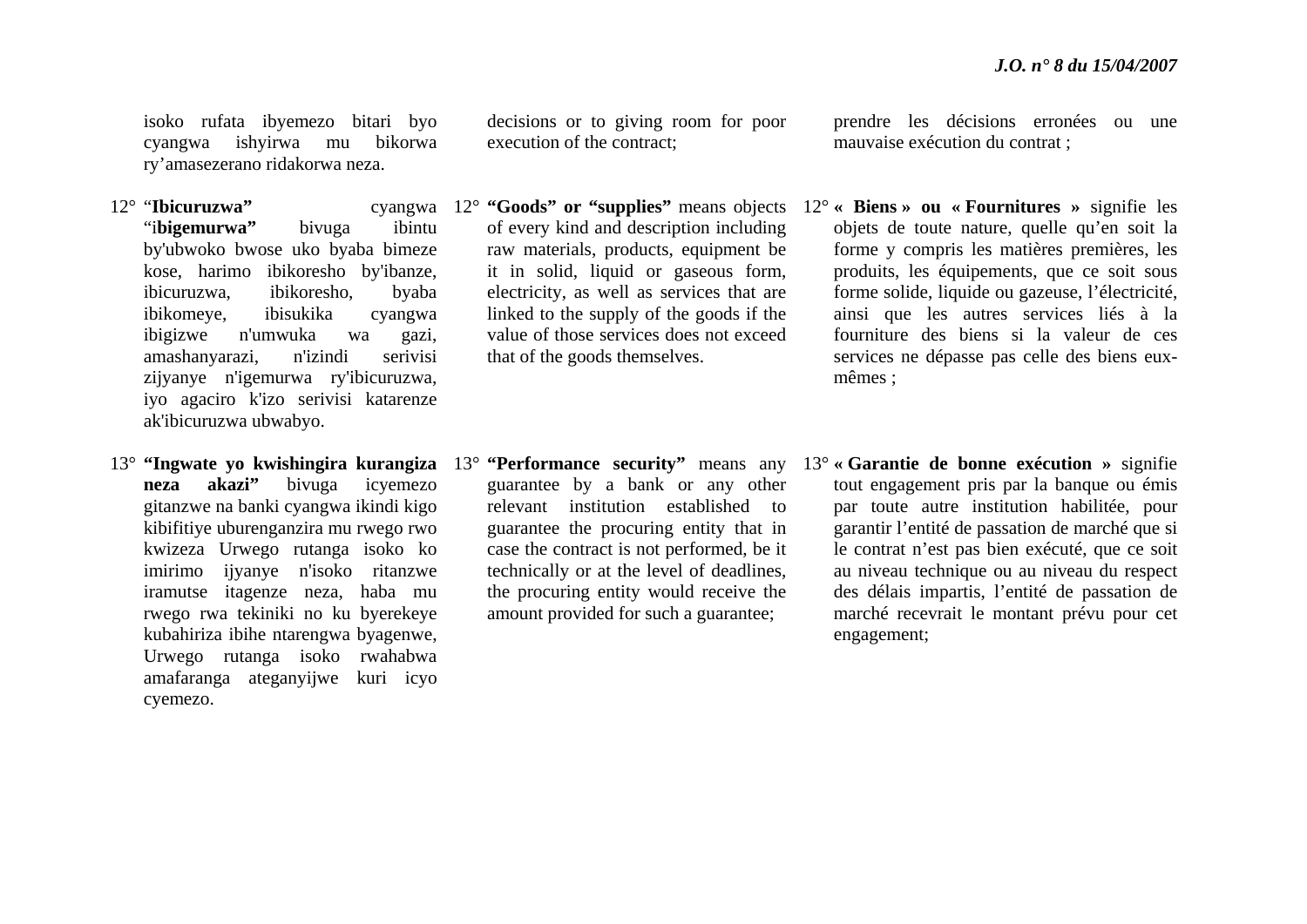- Urwego bwite rwa Leta, Urwego rwa Leta rw'ubuyobozi bw'ibanze, ibigo bya Leta, Komisiyo, Imishinga ya Leta, Ibigo bishamikiye kuri Leta <sup>n</sup>'andi mashami cyangwa ibigo byihariye bitanga amasoko bikagirana amasezerano n'uwegukanye isoko.
- 15° **"Amasoko ya Leta"** bivuga ibigemurwa cyangwa ibicuruzwa, imirimo y'ubwubatsi na serivisi zitangwa n'impuguke n'ibindi Urwego rutanga isoko rwakenera.
- 16° "Akanama **gashinzwe amasoko"** bivuga akanama gashyirwaho n'Urwego rutanga isoko ngo gafashe Ishami rishinzwe amasoko mu ifungurwa ry'inyandiko <sup>z</sup>'ipiganwa, isesengura ryazo no g**<sup>u</sup>**tanga isoko.
- 17° "Serivisi" serivisi zindi zitari serivisi <sup>z</sup>'impuguke.
- Government authority, Local Government authority, public institution, commission, Government project, parastatal, agency, or any specialized institution engaged in procurement process and entering in contract with the successful bidder.
- supplies or goods, works, consultant services and other services as they may be needed by a procuring entity;
- 16° **"Tender Committee"** means a committee established by the procuring entity to assist the Procurement Unit, in the bid opening, evaluation and recommend for award of procurement contracts;
- <sup>o</sup> "Serivisi" bivuga akazi kerekeye 17<sup>°</sup> "Services" refers to any services other 17<sup>°</sup> than consultant services.
- 14° **"Urwego rutanga isoko"** bivuga 14° **"Procuring entity"** means Central 14° **«Entité de passation de marché »** signifie l'organe de l'Administration centrale, l'entité décentralisée, l'établissement public, la commission, le projet du Gouvernement, l'établissement para-étatique, l'agence, ou toute institution spécialisée procédant à la passation du marché et à la conclusion du contrat avec l'attributaire;
	- 15° **"Public Procurement"** refers to the 15° **« Marchés publics »** signifie fournitures ou biens, travaux, services de consultance et autres services dont l'entité de passation de marché peut avoir besoin;
		- 16° **« Comité de passation des marchés »** signifie le Comité institué par l'entité de passation de marché avec pour mission d'assister l'Unité des Marchés Publics dans l'ouverture des offres, l'évaluation des offres et la proposition d'attribution des marchés publics ;
			- signifie toute prestation intellectuelle autre que le service de consultance ;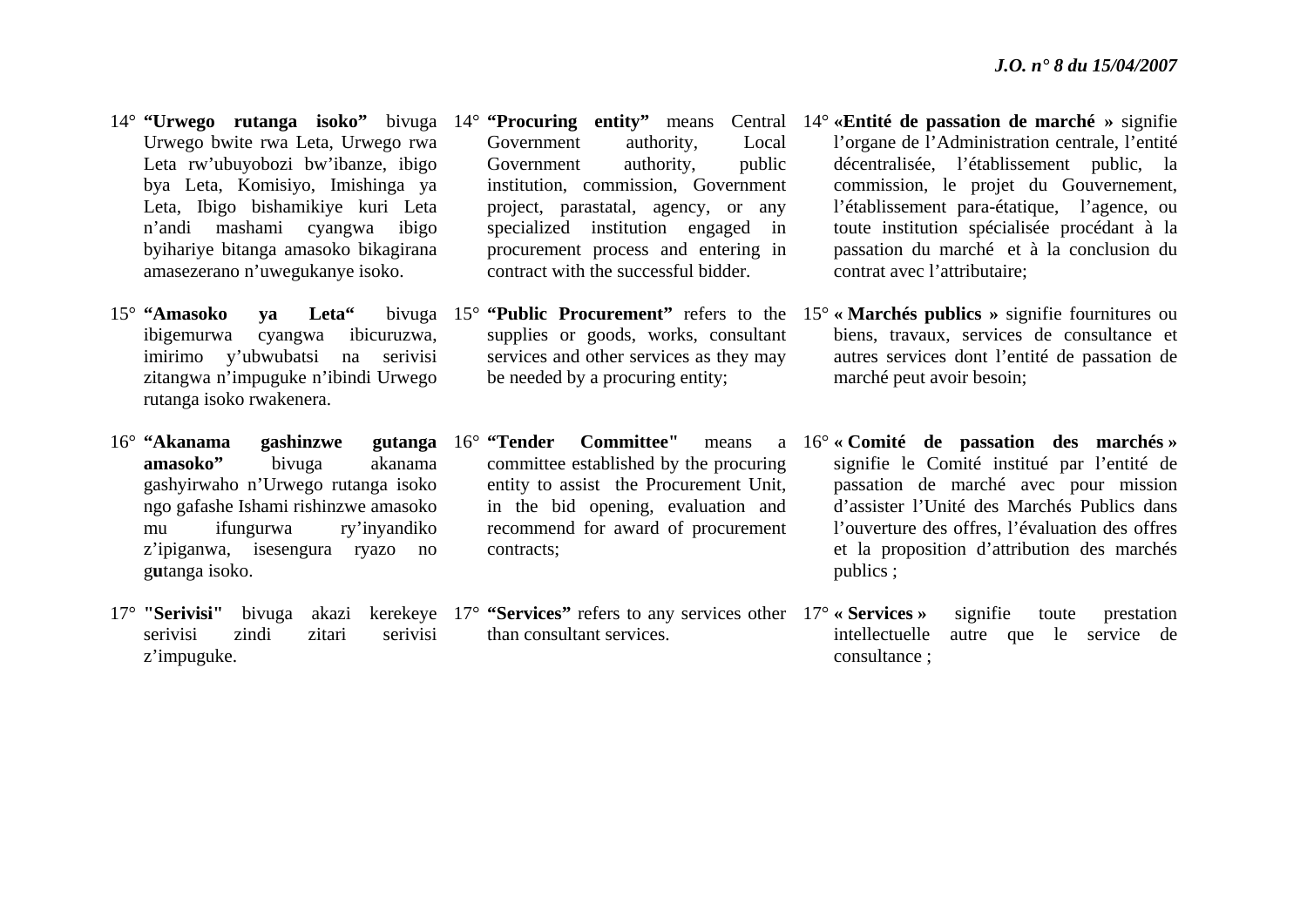- 18° **"Uwegukanye isoko"** bivuga upiganira isoko watanze inyandiko y'ipiganwa, hanyuma ipiganwa rikerekana ko inyandiko ye ari yo ishimishije kurusha izindi mu rwego rwa tekiniki no mu rwego rw'amafaranga, kandi Urwego rutanga isoko akaba ari we rwegurira isoko. Binavuga kandi ugiranye amasezerano <sup>n</sup>'Urwego rutanga isoko ku masoko ya Leta ataciye mu ipiganwa.
- **y'igipiganirwa"** bivuga inyandiko yateguwe n'Urwego rushinzwe gutanga amasoko isobanura bihagije imiterere y'isoko ripiganirwa, ibikenewe kugira ngo rikorwe, n'ikizarivamo.
- byose bijyanye n'ubwubatsi bisabwa <sup>n</sup>'Urwego rutanga isoko.

#### **Ingingo ya 2 : Ibirebwa n'iri tegeko**

ibicuruzwa bigemurwa, serivisi y'impuguke n'izindi serivisi bikenerwa mu ngingo ya 3 y'iri tegeko.

- whose offer has been accepted after being considered the most competitive both technically and financially. It also refers to one who has concluded a procurement contract with a procuring entity without having been subject to tendering proceedings;
- document prepared by the procuring entity defining the requirements for an assignment and means to be made available, concerns to be taken into account as well as the expected results;
- the realisation of building or engineering works upon the request by the client.

#### **Article 2: Scope of application**

Article 3 of this Law.

- 18° **"Successful bidder"** means a bidder 18° **« Attributaire du marché »** signifie le soumissionnaire dont la soumission à la suite d'un processus d'appel d'offres, a été jugée la plus avantageuse tant au point de vue technique que financier. Il signifie également celui qui a conclu un contrat de marché avec l'entité de passation de marché en cas de marchés ne recourrant pas aux procédures de mise en concurrence ;
- 19° **"Inyandiko-nsobanuro y'imiterere**  19° **"Terms of reference"** means the 19° **« Termes de référence »** signifie le document établi par l'entité de passation de marché et définissant clairement la nature du marché, les exigences et les moyens à mettre en œuvre et les résultats attendus;
- 20<sup>°</sup> "Isoko ry'imirimo" bivuga ibikorwa 20° "Works" mean all activities related to 20° « Travaux » signifie toutes les activités liées à la construction de bâtiments ou travaux de génie civil à la demande du Maître de l'ouvrage

#### **Article 2 : Champ d'application**

Iri tegeko rireba amasoko yose y'imirimo, This Law shall apply to all procurement of La présente loi s'applique à tous les marchés des <sup>n</sup>'Urwego rutanga isoko uretse ibivugwa except the procurement provided for in l'entité de passation de marché sauf les marchés works, goods, consulting services or other travaux, des fournitures et des services de services carried out by the procuring entity consultants ou tout autre service commandé par prévus par l'Article 3 de la présente loi.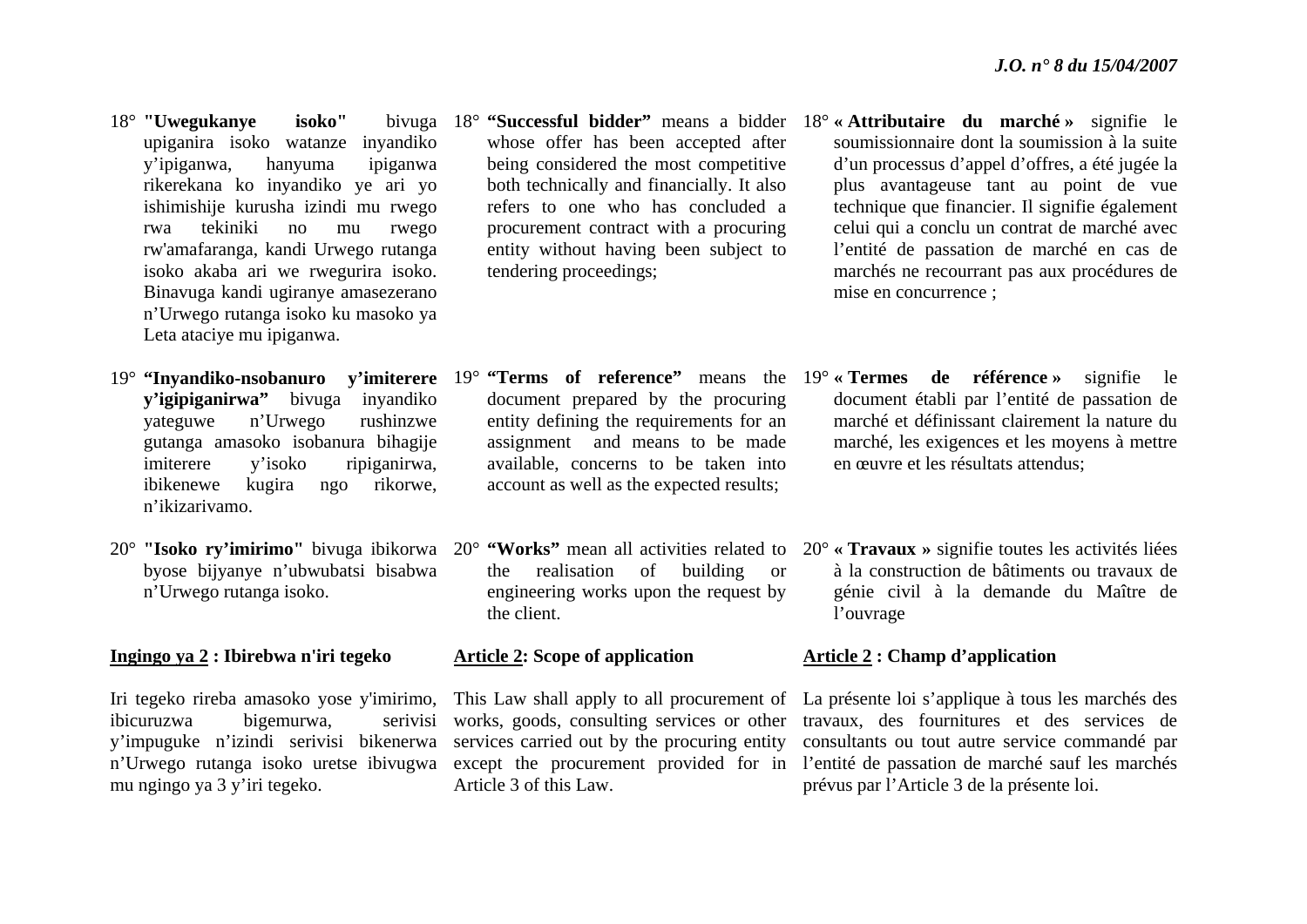#### **Ingingo ya 3 : Ibitarebwa n'iri tegeko**

ubusugire bw'Igihugu cyangwa umutekano and security. wacyo ntarebwa n'iri tegeko.

bumvikanyeho kirebena ry'amasoko, ibiteganywa mu zindi ngingo zose, iri tegeko prevail. rirakurikizwa.

#### **Ingingo ya 4: Amahame remezo mu itangwa ry'amasoko ya Leta**

Gutanga amasoko ya Leta byubahiriza amahame remezo akurikira:

- 1°gukorera mu mucyo;
- $2^{\circ}$ ipiganisha;
- $3^\circ$ kuzigamira Leta;
- $4^\circ$ gukora neza no kwihutisha akazi;
- 5°gutanga amahirwe angana;
- 6° kwirengera ibyemezo byafashwe.

#### **Article 3: Exclusions from the Scope**

#### **Article 3 : Exclusions du champ d'application**

Amasoko ya Leta yerekeye ibintu bigomba This Law shall not apply to procurement of La présente loi ne s'applique pas aux marchés kugirirwa ibanga bijyanye no kurinda classified items meant for national defence publics d'Articles classés secrets se rapportant à la défense et à la sécurité nationales.

Mu gihe iri tegeko rinyuranyije n'ingingo To the extent that this Law conflicts with Par extension, en cas de contradiction de la z'ibiteganywa mu masezerano Leta y'u procusion of procurement rules of a présente loi avec les une disposition des marchés Rwanda yagiranye n'umuterankunga umwe multilateral or bilateral treaty or other form régis par des conventions bilatérales ou cyangwa benshi, cyangwa ikindi cyose of agreement to which the Government of multilatérales ou toute autre forme d'accord dont masezerano ni byo bikurikizwa. Icyakora aspects the provisions of this Law shall mais dans tous les autres aspects, les dispositions Rwanda is a party, the requirements of those le Gouvernement de la République du Rwanda est agreements shall prevail; but in all other partie, les dispositions de ces accords prévalent ; de la présente loi prévaudront.

#### **Article 4: Fundamental Principles in Article 4 : Principes fondamentaux régissant Public Procurement les marchés publics**

Public procurement shall be governed by the following fundamental principles: principes fondamentaux suivants :

- 1° transparency; 2° competition;
- 3° economy;
- 4° efficiency;
- 5° fairness;
- $6^{\circ}$ accountability.

La passation des marchés publics est soumise aux

- 1° transparence ;
- 2° concurrence ;
- 3° économie ;
- 4° efficience ;
- 5° équité ;
- 6° responsabilité.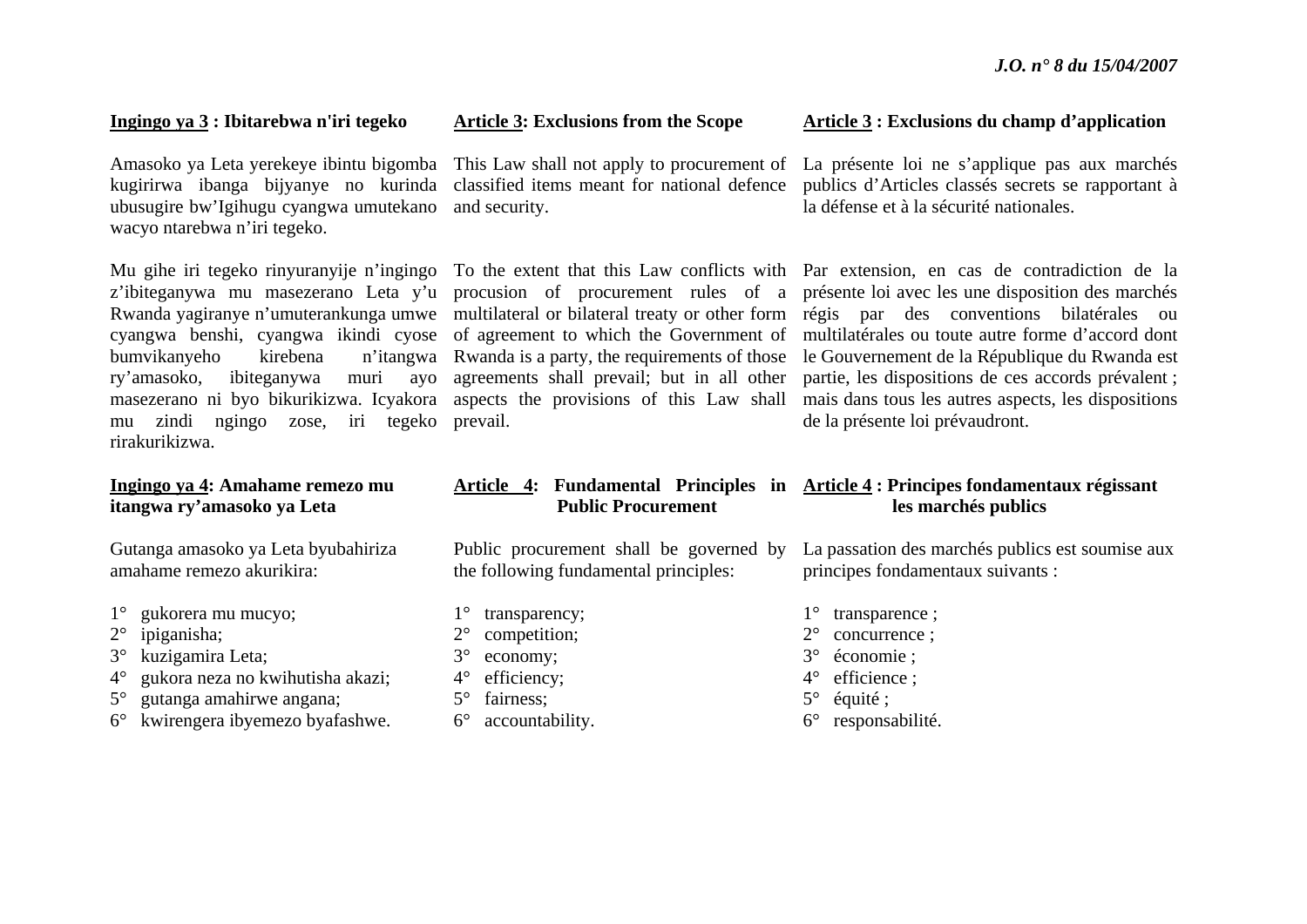#### **Ingingo ya 5: Gushyira ahagaragara amategeko agenga amasoko ya Leta**

agenga ipiganwa n'amasezerano by'icyitegererezo bigomba ahagaragara.

Amabwiriza agenga amasoko, ibitabo Procurement regulations, standard bidding by'amabwiriza agenga <sup>n</sup>'amasezerano by'icyitegererezo bishyirwaho n'Iteka rya Minisitiri ufite Minister in charge of Public procurement. itangwa ry'amasoko ya Leta mu nshingano ze.

#### **Ingingo ya 6 : Igenamigambi ry'itangwa Article 6: Procurement Planning ry'amasoko**

Buri rwego rushinzwe amasoko rugomba Every procuring entity shall produce annual gutanga igenamigambi ry'amasoko ry'umwaka rigaragaza ibyo to be achieved in accordance with rizageraho hakurikijwe amabwiriza agenga procurement regulations. amasoko ya Leta.

Mu itegurwa ry'igenamigambi ry'itangwa During the procurement planning process ry'amasoko n'iry'ibitabo by'Amabwiriza agenga ipiganwa, urwego rushinzwe isoko rugomba kwitwararika ko hari ingengo y'imari ihagije vabigenewe rukubahiriza amabwiriza agenga ikoreshwa execution. ry'ingengo y'imari.

#### **Article 5: Accessibility of Procurement Legislation**

available to the public.

documents and bidding document shall be established by a Ministerial Order of the

#### **Article 5 : Disponibilité de la réglementation des marchés publics**

Iri tegeko, amateka, ibitabo by'amabwiriza This Law, orders, standard bidding La présente loi, les arrêtés, les modèles du documents and contracts shall be made Dossier d'Appel d'Offre et des contrats doivent être mis à la disposition du public.

> Le manuel des procédures de passation des marchés publics, les modèles des Dossiers d' Appels d' Offres standard ainsi que les conditions générales des contrats sont déterminés par un Arrêté du Ministre ayant les marchés publics dans ses attributions.

#### **Article 6 : Plans de passation des marchés**

Chaque entité de passation des marchés doit élaborer un plan annuel de passation des marchés publics déterminant les objectifs à atteindre conformément à la réglementation de passassion des marchés.

Durant le processus d'élaboration du plan de passation des marchés et la préparation des Dossiers d'Appels d'Offres, l'entité de passation des marchés doit s'assurer de l'existence du budget suffisant ainsi que du respect des règles d'exécution du budget.

ry'itangwa procurement plan indicating the objectives

and the preparation of the bidding documents, the procuring entity shall ensure that there is sufficient budget allocation and shall respect regulations governing budget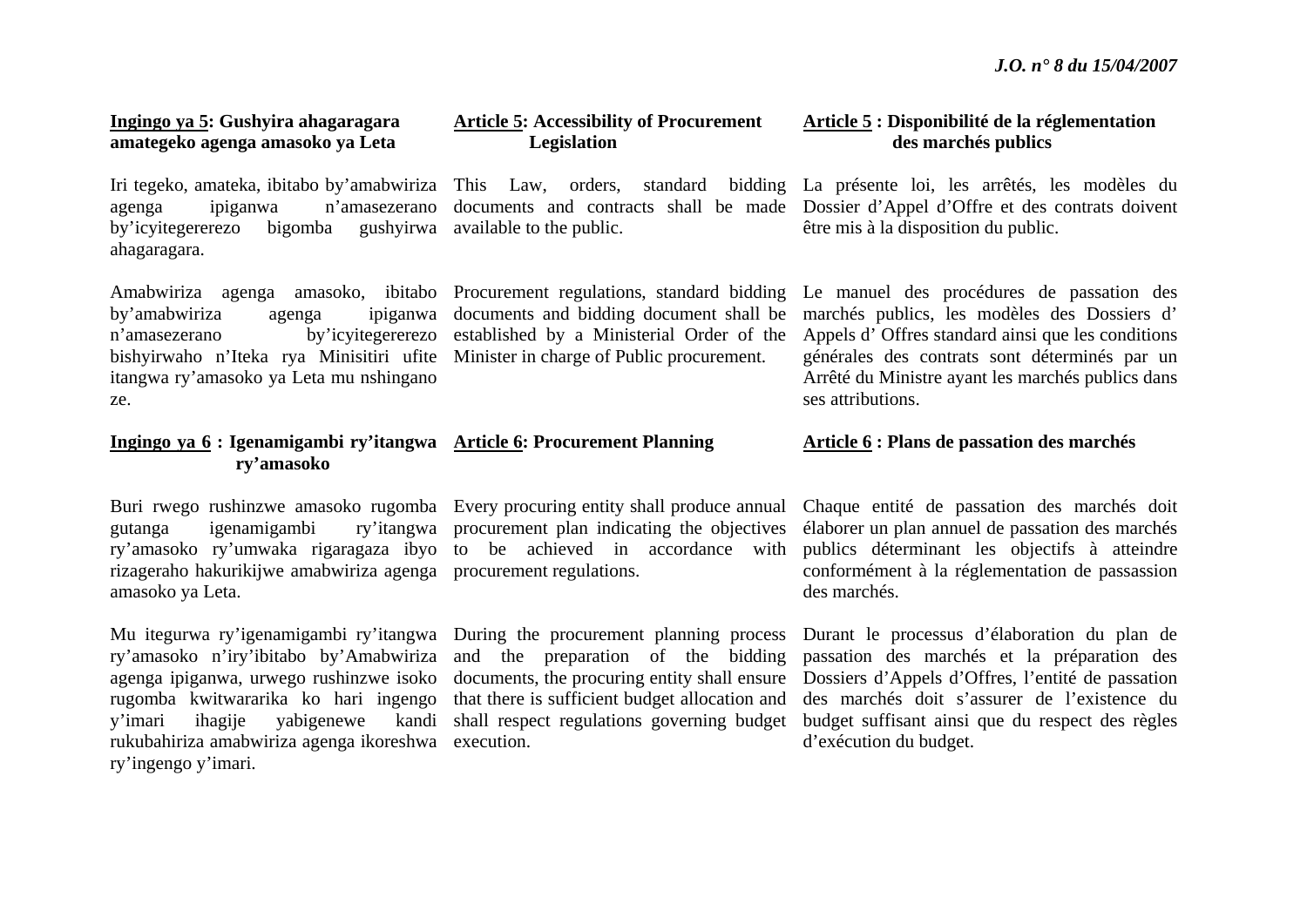#### **Ingingo ya 7: Gukoresha inyandiko mu Article 7: Communication in Public itangwa ry'amasoko ya Leta**

mu nyandiko.

#### **Ingingo ya 8: Ishyinguranyandiko zijyanye n'itangwa ry'amasoko ya Leta**

irya serivisi ryatangiwe :

- 1° Igitabo cy'amabwiriza ipiganwa ; 2° Inyandiko z'ipiganwa ; 3° Inyandikomvugo y'ifungurwa ry'inyandiko z'ipiganwa 1° Bidding document; 2° Bids;
- <sup>n</sup>'iy'isesengura ryazo ; 4° Inyandiko imenyekanisha uwatsindiye 4° Tender award notification;
- isoko ; 5° Kopi y'amasezerano yasinywe hagati 5° A copy of the contract concluded 5°y'Urwego rutanga isoko <sup>n</sup>'Uwegukanye isoko
- 6° Icyemezo cyo kurangiza neza isoko;
- 7° Inyandiko yose yakozwe hagati y'Urwego rutanga isoko <sup>n</sup>'uwapiganwe; hagati 7°

**Procurement** 

Ibyo buri ruhande rwifuza kugeza ku rundi Any communication between the procuring writing.

#### **Article 8: Record of Procurement Proceedings**

munsi y'imyaka itanu (5) uhereye igihe period of five (5) years from the period of or services:

- 3° Bid opening and evaluation reports;
	-
	- between the procuring entity and the successful bidder;
- 6° Certificate of completion;
	- All correspondences between procuring entity and the bidder;

#### **Article 7: Communication dans les Marchés Publics**

mu bijyanye n'itangwa ry'isoko bikorwa entity and the bidder shall be made in de marché et le soumissionnaire doit être faite par Toute communication entre l'entité de passation écrit.

### **Article 8 : Tenue de la documentation des marchés publics**

Urwego rutanga isoko rugomba kubika The procuring entity shall keep record of L'entité de passassion des marchés doit tenir une inyandiko zijyanye n'itangwa ry'amasoko the procurement proceedings containing the documentation des procédures des marchés zigizwe n'ibi bikurikira mu gihe kitari following information for a minimum publics comprenant les renseignements suivants isoko ry'imirimo, iryo kugemura cyangwa the award of tender relating to works, goods compter de l'attribution de marché des travaux, pour une période d'au moins cinq (5) ans à des biens ou des services :

- 1° Dossiers d'Appels d'Offres ;
- 2° Offres ;
- 3° Procès- verbal d'ouverture des offres et rapport d'évaluation des offres ;
- 4° Notification d'attribution du marché ;
- Une copie du contrat conclu entre l'entité de passation de marché et l'attributaire du marché ;
- 6° Attestation de bonne exécution ;
- 7° Toute correspondance entre l'entité de passation de marché et le soumissionnaire ;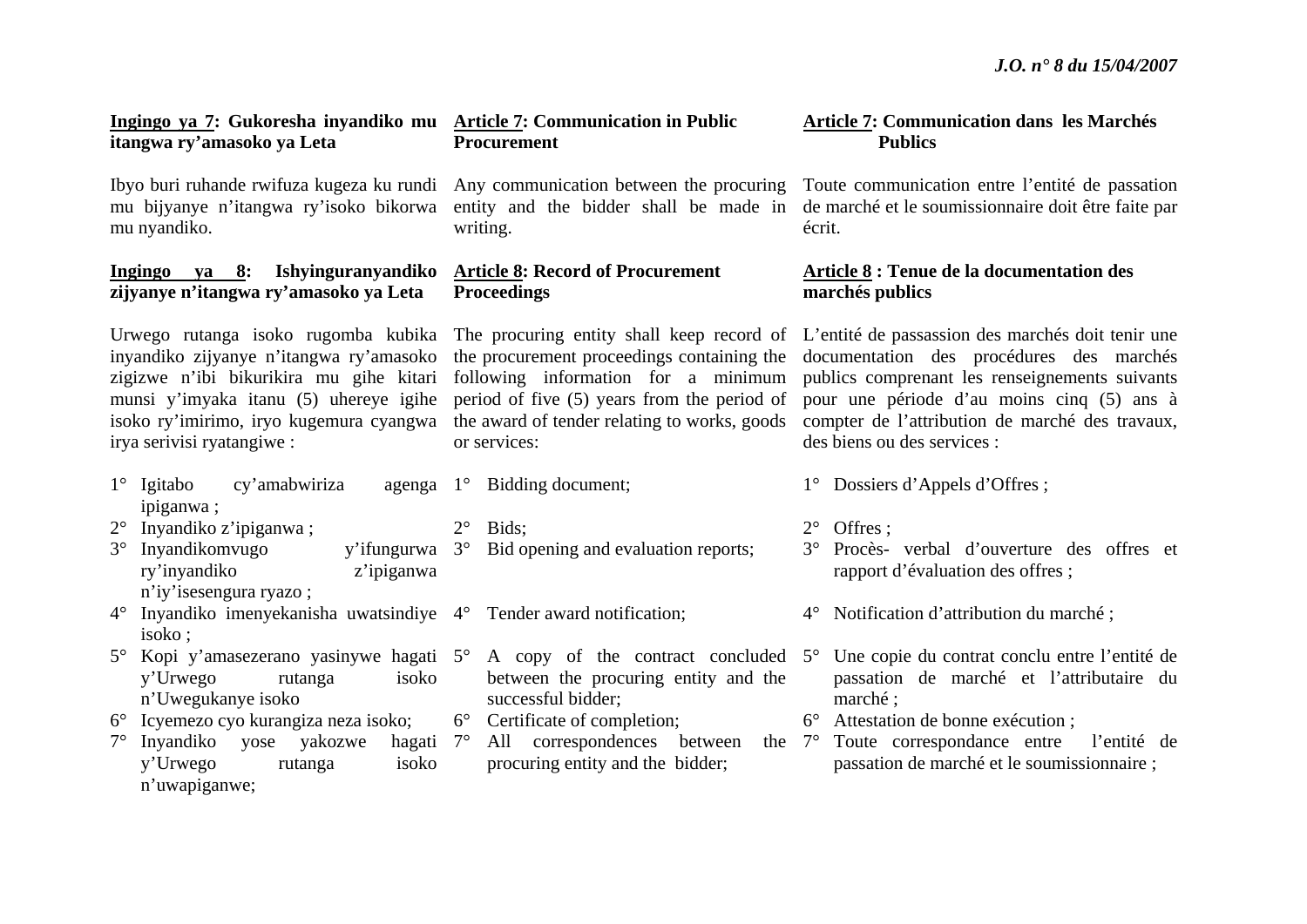8° Indi nyandiko yose itanga amakuru, 8°amabwiriza na raporo kuri iryo soko.

n'umuntu wese ubishaka. Umuntu wese ubishaka ashobora guhabwa kopi y'izo nyandiko abanje kwerekana urupapuro vishyuriyeho amafaranga <sup>n</sup>'amabwiriza agenga ishyirwa mu bikorwa the regulations meant for implementing this ry'iri tegeko.

## **y'amasoko n'iry'iyubahirizwa Procurement Proceedings and Contract ry'amasezerano**

ry'amategeko agenga amasoko ya Leta.

ushinzwe ishyirwa mu bikorwa charge of contract execution shall cocy'Igihugu Gishinzwe Amasoko ya Leta Authority in carrying out this mission. mu kurangiza iyo nshingano.

<sup>o</sup> Any other useful information, 8<sup>o</sup> instructions and reports that are related to the tender.

by any person wishing to do so. Any person may also obtain a copy of those documents upon exhibition of a voucher ascertaining he agenwa or she has paid the amount determined by Law.

## **Execution**

ensure compliance with the prevailing respectent le cadre légal des marchés publics. Procurement legal framework.

autre document contenant l'information utile, instructions et rapports relatif au marché.

Inyandiko zose ku itangwa ry'isoko rya Archived public procurement documents Les archives des marchés publics peuvent être Leta zishobora kurebwa aho zibitse may be consulted from where they are kept consultées par toute personne intéressée là où elles sont gardées. Toute personne peut également en obtenir une copie sur présentation du bordereau de paiement d'un montant fixé par les instructions d'application de la présente loi.

#### **Ingingo ya 9: Igenzura ry'imitangire Article 9: Auditing the Conduct of Article 9 : Audit des opérations de passation et d'exécution des marchés publics**

Ikigo cy'Igihugu Gishinzwe Amasoko ya Public procurement proceedings shall be Les opérations de passation des marchés sont Leta kigomba gukora igenzura rihoraho subject to regular monitoring by the soumises à un suivi-régulier de l'Office-National hagamijwe kureba iyubahirizwa Rwanda Public Procurement Authority to des Marchés Publics pour s'assurer qu'elles

Buri rwego rutanga amasoko n'undi wese Every procuring entity and any body in Toute entité de passation de marchés et toute ry'amasezerano bagomba gufasha Ikigo operate with Rwanda Public Procurement sont tenus de coopérer avec l'Office Rwandais personne en charge de l'exécution des contrats des Marchés Publics dans l'exercice de cette mission.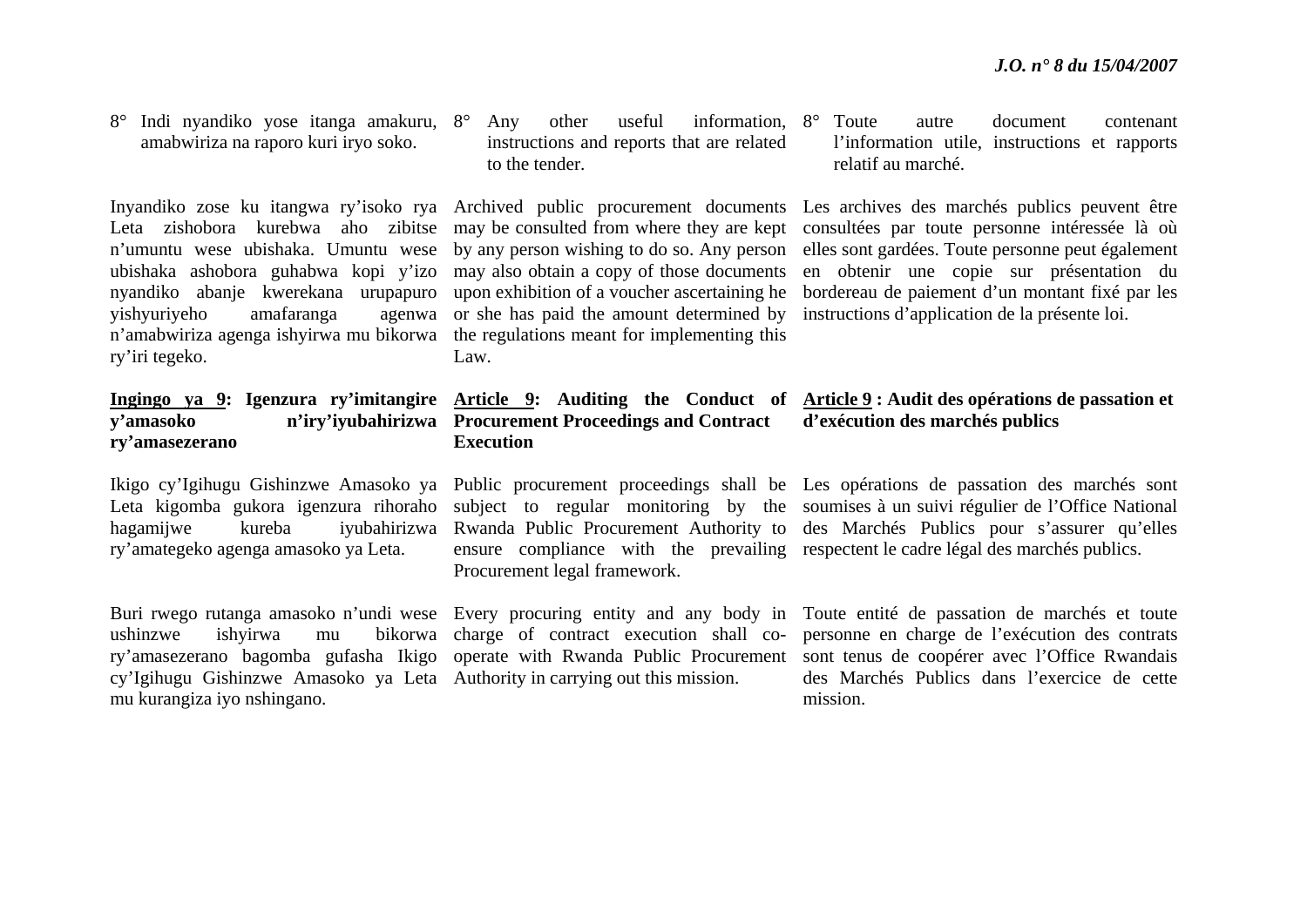### **Ingingo ya 10: Ubwoko bw'amafaranga Article 10: Currency used in bidding bukoreshwa mu ipiganwa**

y'amahanga yagenwe mu bitabo by'Amabwiriza agenga ipiganwa ni yo used in any bidding. akoreshwa mu ipiganwa.

<sup>z</sup>'ipiganwa mu mafaranga y'amahanga, currency, the Central Bank shall be the hakoreshwa ikigereranyo ry'amafaranga cya Banki Nkuru y'Igihugu. document shall establish the date to be Igitabo cy'Amabwiriza agenga ipiganwa considered for the foreign exchange. gisobanura umunsi w'ikigereranyo ngenderwaho mu kuvunja amafaranga y'amahanga kizakoreshwa. cy'ivunja source of exchange rates. The bidding

#### **Ingingo ya 11: Ukwishyira hamwe Article 11: Joint ventures kw'amasosiyete mu ipiganwa**

mu ipiganwa kugira ngo yiyongerere amahirwe n'ubushobozi byo gupiganwa.

abishyize hamwe kandi ikabahagararira mu bikorwa byose bijyanye n'iryo soko. Inyandiko y'ipiganwa igomba kuba imwe kandi igatangwa mu izina ry'abishyize

increase their capacity and competitiveness for tendering purposes.

**Article 10 : Monnaie de soumission** 

Ifaranga ry'u Rwanda cyangwa amafaranga Rwandan currency or any foreign currencies Le soumissionnaire est tenu d'utiliser le Franc specified in the bidding document shall be Rwandais ou toute monnaie étrangère spécifiée dans le Dossier d'Appel d'Offres.

Iyo upiganwa yatanze inyandiko When bidders provide the offers in foreign Lorsque les soumissionnaires donnent leurs offres dans une monnaie étrangère, il est recouru au taux de change émis par la Banque Nationale pour permettre la comparaison des offres. Le Dossier d'Appel d'Offres détermine la date d'application de ce taux.

#### **Article 11 : Groupement d'entreprises**

Amasosiyete ashobora kwishyira hamwe Companies may form joint ventures to Les entreprises peuvent se présenter en groupement en vue d'augmenter leur capacité dans la concurrence.

Icyakora, imwe mu masosiyete iyobora Nonetheless, one of the companies shall be Toutefois, l'une de ces entreprises groupées est hamwe. Sosiyete imwe ntiyemerewe kujya venture. One company shall not be allowed d'entreprises. Une même entreprise ne peut pas mu mashyirahamwe abiri yapiganwe ku to participate in two different joint ventures figurer en deux groupements pour un même isoko rimwe. Nta sosiyete kandi yemerewe in the same tender. No company shall also marché. En outre, elle ne peut pas participer en considered as the lead company and serve désignée comme représentante des autres dans as their representative in all activities under toutes les opérations du marché. L'acte the tender. The bid shall be a single d'engagement au marché doit être un document document and bear the name of the joint unique et porter le nom du groupement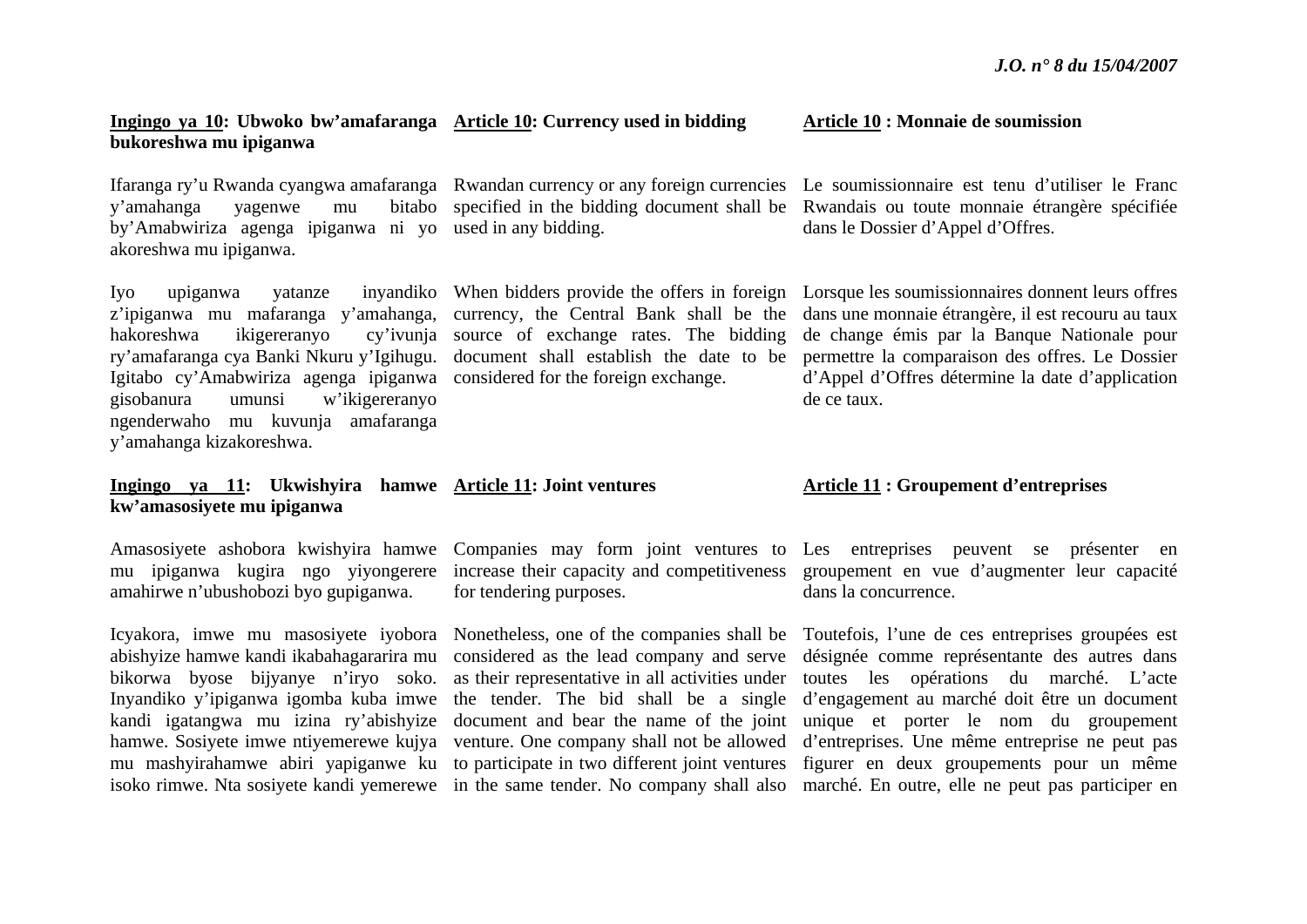rya za sosiyete ku isoko rimwe.

Amasosiyete yishyize hamwe mu ipiganwa agomba kuba yabyiyemeje imwe ku giti cyayo no muri rusange imbere y'Urwego towards the procuring entity. rutanga isoko;

#### **Ingingo ya 12 : Gukomatanyiriza hamwe Article 12: Packaging tenders ibice bigize isoko**

binyuranye bishingiye ku y'Ipiganwa gisobanura uburyo ibyo bice modalities for awarding the tender. biteye n'uko iryo soko rizatangwa.

gucagagura isoko hagamijwe kutubahiriza <sup>n</sup>'iri tegeko.

#### **Ingingo ya 13: Ikoreshwa Article 13: E-Public Procurement ry'ikoranabuhanga mu masoko ya Leta**

Igihe rihari, ikoranabuhanga rishobora bijyanye n'ibi bikurikira :

name and as part of a joint venture for the en groupement pour un même marché. same tender.

shall be individually and collectively liable

gukomatanyiriza hamwe ibice by'isoko into different lots based on certain economic <sup>z</sup>'amafaranga nko guteza imbere sosiyeti sized companies or the attraction of large nyungu interests such as the promotion of small

amabwiriza agenga amasoko ateganywa procurement procedures provided for by aimed at avoiding the this Law.

gukoreshwa mu masoko ya Leta mu Communication Technology (ICT) shall be communication et de l'information peut related to:

gupiganwa yonyine no mu ishyirahamwe be allowed to submit a bid both in its own même temps à la concurrence à titre individuel et

Companies participating in the joint venture Les entreprises qui participent au groupement doivent être individuellement et solidairement responsables à l'égard de l'entité de passation de marché.

#### **Article 12 : Allotissements du marché**

Urwego rutanga isoko rushobora The procuring entity may package tenders L'entité de passation de marché peut recourir à ntoya cyangwa kongera umubare number of bidders. The bidding document concurrence. Le Dossier d'Appel d'Offres doit <sup>w</sup>'abapiganwa. Igitabo cy'amabwiriza shall specify the nature of each lot and spécifier la nature de chaque lot et les modalités l'allotissement du marché en fonction des intérêts économiques comme la promotion des petites entreprises ou l'appel à une plus large d'attribution de ce marché.

Urwego rutanga isoko ntirushobora Procuring entities shall not divide tenders in L'entité de passation de marché ne doit pas fractionner le marché dans le but d'échapper aux procédures de passation de marchés déterminées par la présente loi.

#### **Article 13 : Publication des marchés publics par voie électronique.**

Whenever available, Information Du moment qu'elle existe, la technologie de used in Public Procurement in matters être utilisée dans les marchés publics dans les cas suivants :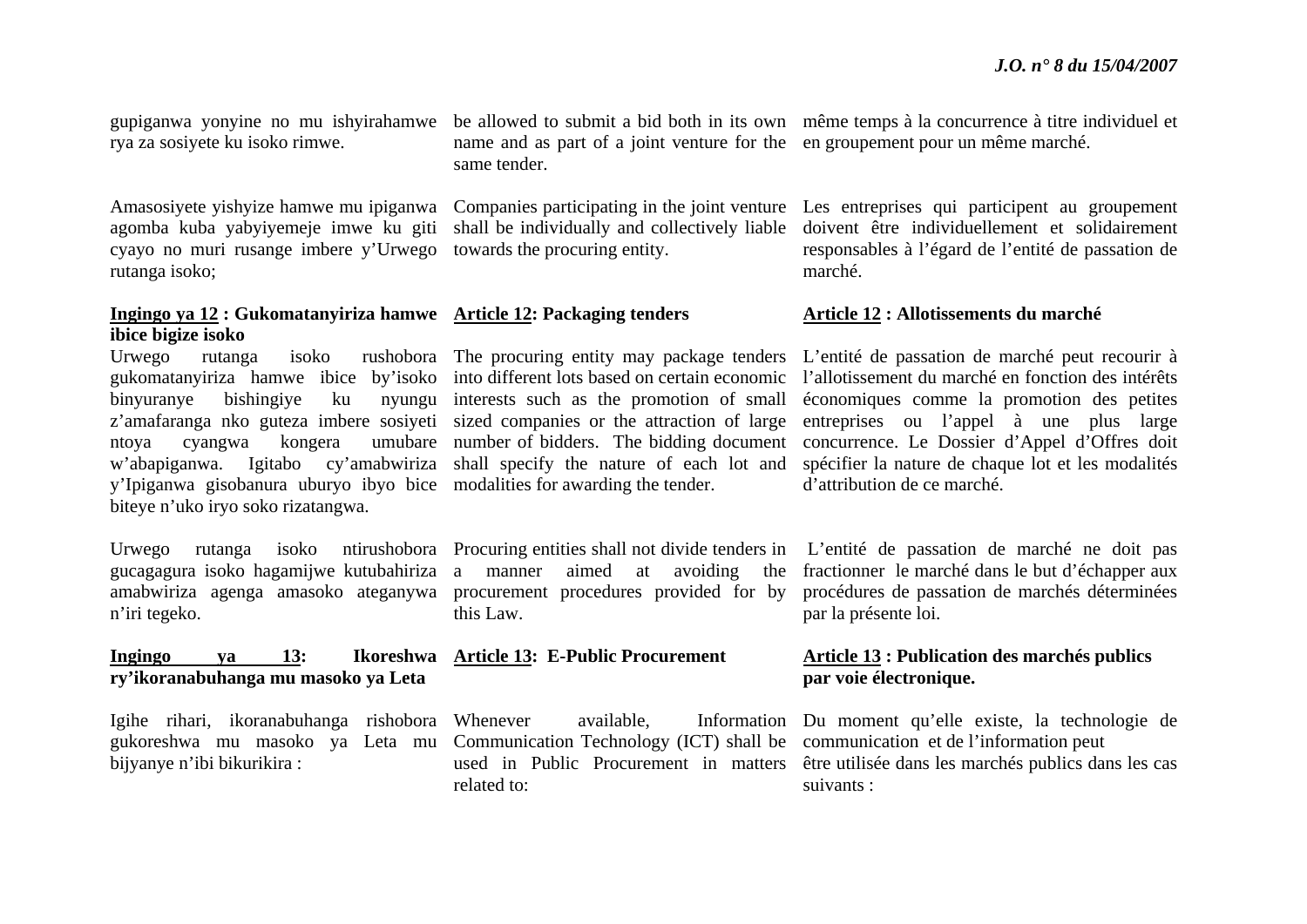- 1° Itangazwa ry'itangazo rusange rimenyekanisha amasoko ;
- 2° Itangazwa ry'amasoko ashobora kuzatangwa ; ashobora 2°
- 3° Itangazwa ry'incamake y'ibyavuye mu 3°isesengura ry'inyandiko z'ipiganwa;
- 4° Isabwa ry'amakuru ajyanye n'itangwa 4°ry'amasoko;
- 5° Imenyekanisha ry'amategeko <sup>n</sup>'amabwiriza ajyanye n'amasoko ya Leta. ry'amategeko 5°

## **masoko ya Leta**

kidateguwe mu Kinyarwanda gitegurwa English and French. mu ndimi zombi Icyongereza n'Igifaransa.

agenga ipiganwa gitegurwa mu gifaransa and English. no mu cyongereza.

Abapiganwa bashobora muri eshatu zikoreshwa mu rwego official languages in Rwanda. rw'ubutegetsi mu Rwanda.

- 1° Publication of the General Procurement Notices; Advertisement of the procurement opportunities;
- Publication of a summary of the evaluation results;
- Requesting for information on the tender process;
- Dissemination of Laws and regulations related to public procurement.

#### **Ingingo ya 14 : Indimi zikoreshwa mu Article 14: Language used in Public Article 14 : Langue utilisée dans les marchés Procurement publics**

- 1° Publication des Avis Généraux des Marchés ;
- 2° Publicité des opportunités des marchés ;
- 3° Publication d'un résumé des résultats d'évaluation ;
- 4° Demande d'éclaircissements sur les processus des marchés ;
- 5° Diffusion des lois et règlements relatifs aux marchés publics.

Ku masoko apiganirwa ku rwego For local tenders, the bidding document Pour l'Appel d'offre national, le Dossier d'Appel rw'Igihugu, Igitabo cy'amabwiriza agenga shall be prepared in Kinyarwanda. If it is d'Offres est établi en Kinyarwanda. Lorsqu'il ipiganwa gitegurwa mu Kinyarwanda. Iyo not the case, it shall be prepared in both <sup>n</sup>'en est pas le cas, il est établi à la fois en français et en anglais.

Ku masoko apiganirwa ku rwego For international tenders, the bidding Pour l'Appel d'offre international, le Dossier mpuzamahanga, Igitabo cy'amabwiriza document shall be prepared in both French d'Appel d'Offres est établi à la fois en français et en anglais.

inyandiko z'ipiganwa mu rurimi bashatse language of their choice among the three langue de son choix parmi les trois langues The bidder shall prepare their bid in a Le soumissionnaire prépare son offre dans une officielles au Rwanda.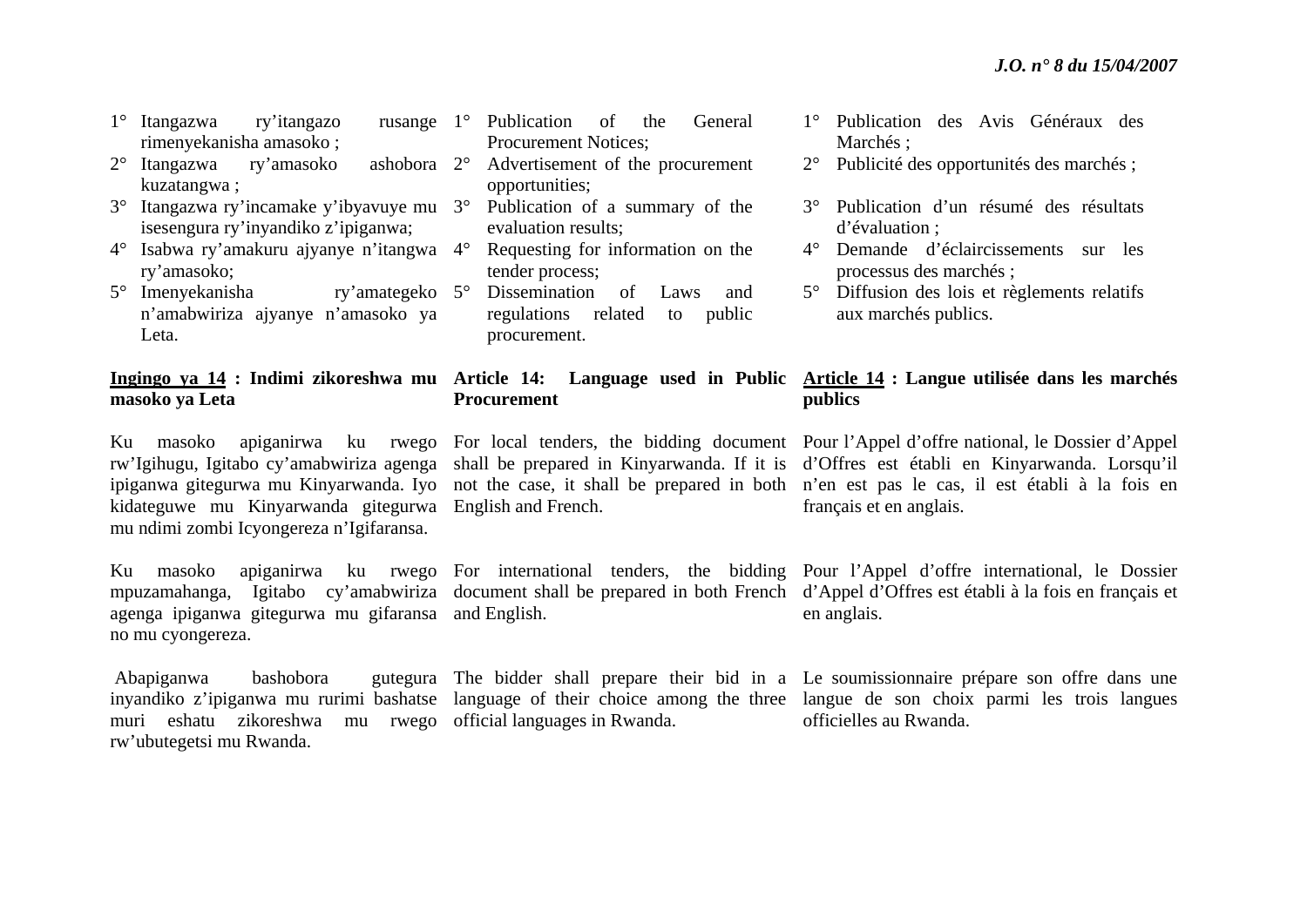Ururimi uwegukanye isoko yateguyemo The contract shall be prepared in the Le contrat est établi dans la langue dans laquelle inyandiko z'ipiganwa ni na rwo rukoreshwa mu masezerano.language in which the successful bidder l'attributaire du marché a rédigé sa soumission. prepared his or her bid.

**Icyiciro cya mbere: Imyitwarire Section One: Code of conduct for Section première: Des normes de conduite des y'abakora imirimo yo gutanga no procurement officials gucunga amasoko responsables des marches publics** 

#### **Ingingo ya 15 : Ingamba zo gukumira Article 15: Anti-corruption measures ruswa**

ry'amasoko ya Leta.

isoko rya Leta. Urwego rutanga isoko cyemezo.

cyangwa icyemezo kijyanye n'itangwa in connection with the procurement avec les opérations de passation du marché. proceedings.

the concerned bidder.

#### **Article 15: Mesures anti-corruption**

Birabujijwe gusaba ku buryo buziguye It is strictly prohibited to solicit directly or Il est strictement interdit de demander cyangwa butaziguye, guha umukozi indirectly, offer to any official or a former directement ou indirectement, d'offrir à tout agent cyangwa uwigeze kuba umukozi employee of the procuring entity or other ou ancien employé de l'entité de passation de <sup>w</sup>'Urwego rutanga isoko cyangwa Urwego public authority, a bribe in any form, an marché ou à toute autre autorité publique, un potrwa Leta inyoroshyo, uko yaba iteye kose, offer of employment or any other service or de-vin sous quelque forme que ce soit, une offre akazi cyangwa indi serivisi cyangwa ikintu anything of value meant to compromise d'emploi ou tout autre service ou objet de valeur, cy'agaciro cyatuma abogama mu gikorwa someone with respect to any act or decision en vue d'un acte ou d'une décision en relation

Akanama gashinzwe gutanga amasoko The Tender Committee shall reject any Le Comité de passation des marchés rejette kanga inyandiko z'ipiganwa z'uwapigan**y**<sup>e</sup> bidder's offer where it is established that the l'offre de tout soumissionnaire s'il découvre que mu gihe atahuweho ibikorwa bya ruswa latter was engaged in any corrupt or celui-ci s'est engagé dans des pratiques de cyangwa uburiganya igihe yapiganiraga fraudulent practices while competing for a corruption ou manœuvres frauduleuses dans le rugomba kwihutira kumumenyesha icyo entity shall promptly notify this rejection to de marché notifie dans les meilleurs délais le rejet public procurement contract. The procuring cadre d'un marché public. L'entité de passation au soumissionnaire concerné.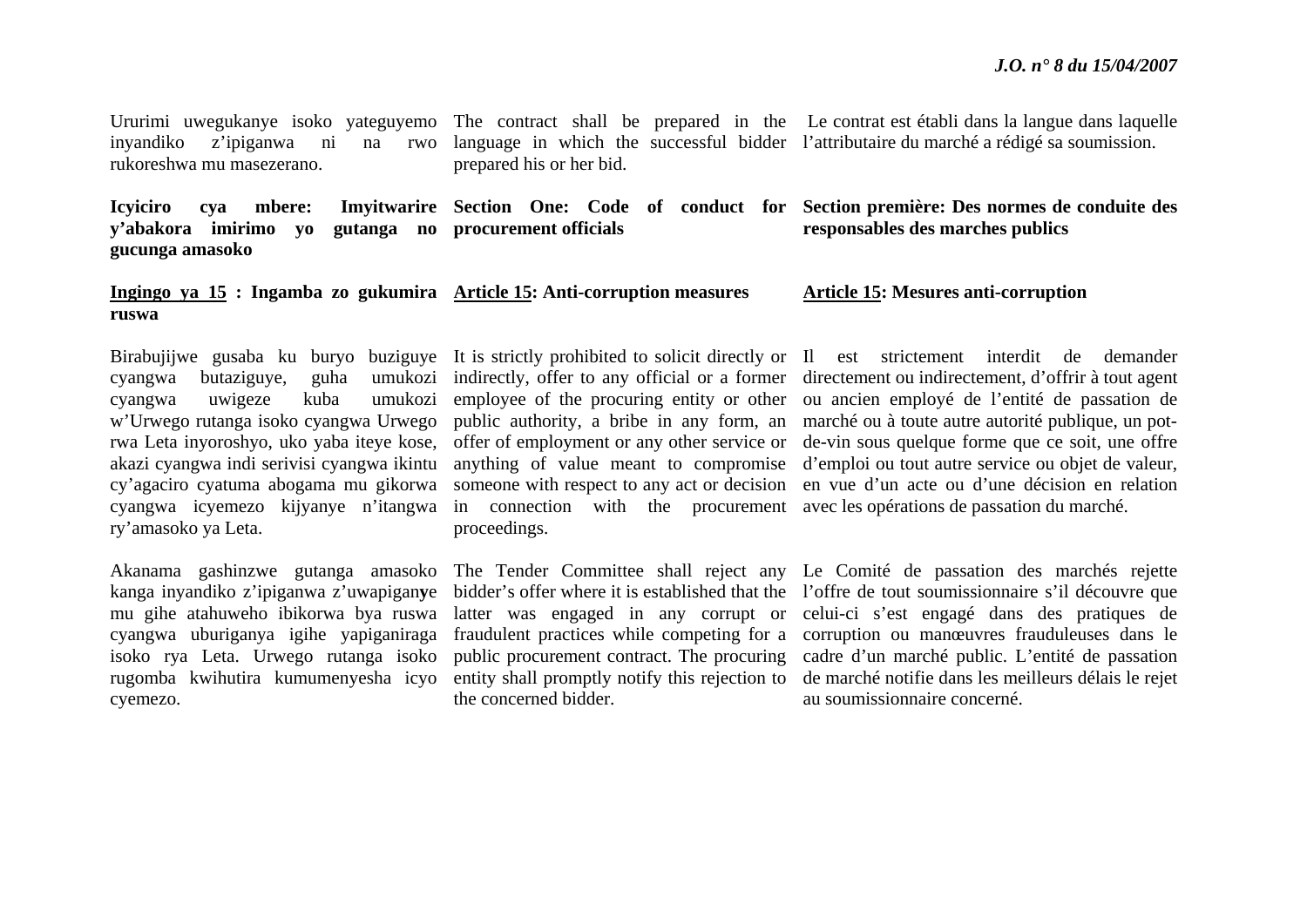#### **Ingingo ya 16 : Igongana ry'inyungu**

rusange ntibemerewe gupiganira amasoko general shall not bid for public tenders. ya Leta.

Itegeko ryihariye rigena ibibujijwe Abagize Inteko Ishinga amategeko, Abakuru ba Parike n'abacamanza mu ipiganwa ry'amasoko ya Leta.

Birabujijwe ko abagize gashinzwe gutanga amasoko cyangwa undi muntu wese ufite aho ahuriye n'itangwa ryapiganiwe n'aba bakurikira :

- rwa kabiri ;
- $2^{\circ}$ uwahoze ari umukoresha we ;
- $3^\circ$ uwo bafitanye inyungu z'amafaranga ;
- $4^{\circ}$  uwapiganwe afite amasezerano nabo cyangwa ateganya kubona cyangwa indi nyungu yahabwa <sup>n</sup>'uwapiganwe.

#### **Article 16: Conflict of interests**

Specific regulations shall incompatibilities in the tendering Prosecutors and Judges.

ry'amasoko yajya mu itangwa ry'isoko award of a tender in which the following committee or any other person involved in the procurement process to participate in the persons are involved:

- degree;
- 2° his or her former employer;
- 3° a person with whom they have a 3°financial interest;
- $4^{\circ}$  the bidder has an agreement with them  $4^{\circ}$ or s/he is expecting employment or any other benefit from the bidder.

gushyira mu bikorwa isoko cyangwa services for the preparation or

#### **Article 16 : Conflit d'intérêts**

Abagize Guverinoma, Abakuru b'Inzego Members of the Cabinet, Heads of Il est interdit aux membres du Gouvernement, zishinzwe amasoko n'abakozi ba Leta muri procuring entities and Civil Servants in aux Responsables de l'entité de passation de marché et aux agents de l'Etat en général de prendre part à la soumission des marchés publics.

> proceeding for Members of Parliament, Officiers du Ministère Public et et des Juges en determine Un régime particulier détermine les incompatibilités des membres du Parlement, des matière de marchés publics.

> It is prohibited for members of the tender Il est interdit aux membres du Comité de passation des marchés ou à toute autre personne impliquée dans le processus de passation des marchés de prendre part à une opération de passation de marché dans lequel sont concernées les personnes suivantes:

- 1° uwo bafitanye isano kugera ku rwego 1° his or her relative up to the second 1° une personne avec laquelle il a des liens de parenté jusqu'au second degré ;
	- 2° son ancien employeur ;
	- une personne avec laquelle il a un intérêt financier ;
	- un soumissionnaire auprès duquel il est en démarche pour un emploi ou pour tout autre intérêt.

Impuguke yahawe akazi n'Urwego rutanga A consultant who has been hired by a Un consultant qui a été recruté par l'entité de isoko ngo irufashe mu gutegura no procuring entity to provide consulting passation de marché pour prester des services sosiyeti impuguke ifitemo imigabane implementation of a tender or a company surveillance du marché ou une société affiliée au relatifs à la préparation des études ou la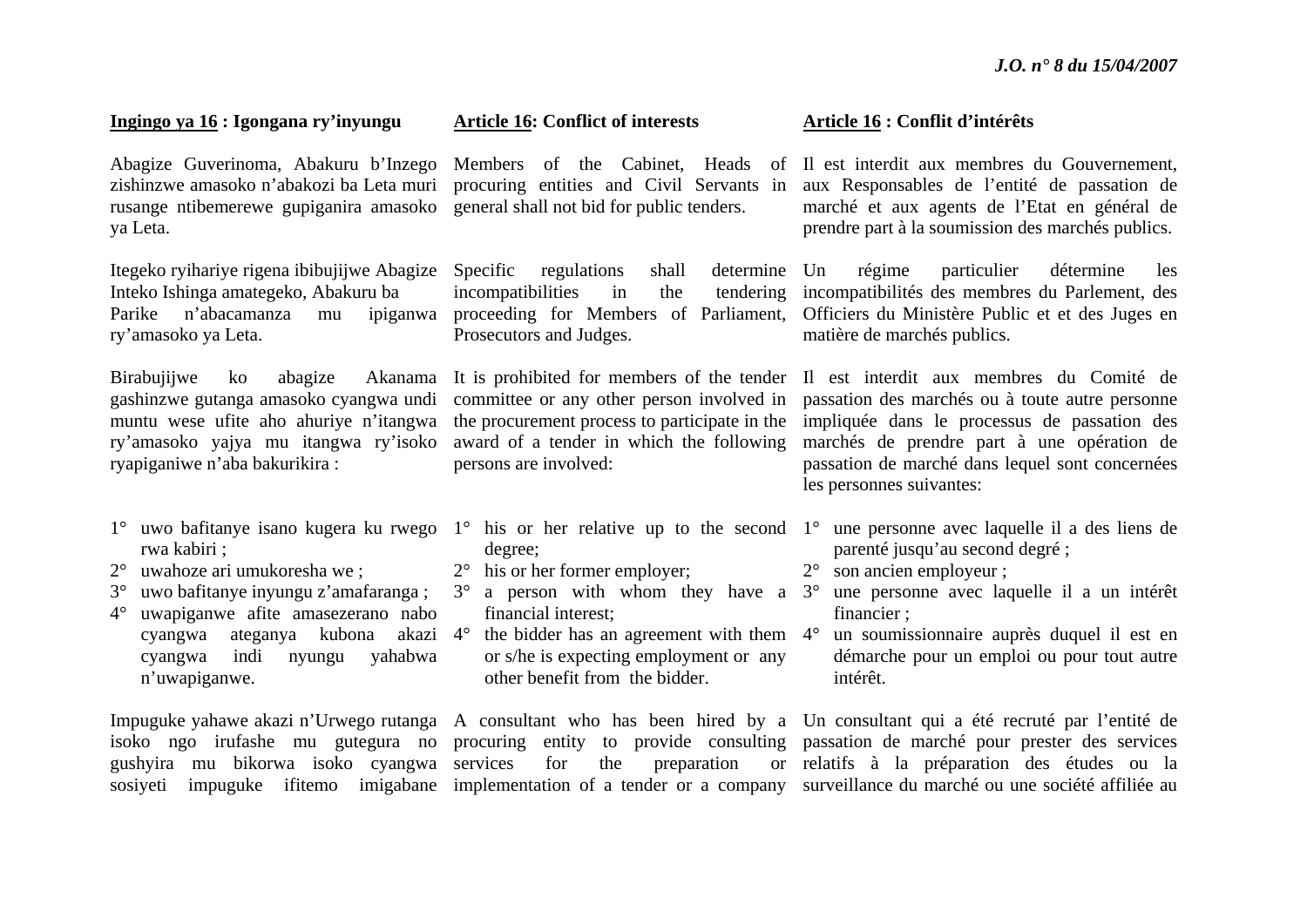ry'imirimo cyangwa serivisi y'impuguke ijyanye n'iryo soko.

Umukozi w'Urwego rutanga soko :

- soko kandi agomba kumenyesha Urwego rutanga amasoko inyungu arifitemo, kandi
- 2° Nyuma y'itangwa ry'iryo soko 2°ntagomba no gufata ibyemezo bijyanye <sup>n</sup>'ishyirwa mu bikorwa ry'amasezerano.

ry'inyungu bivugwa mu gika cya mbere <sup>n</sup>'icya gatatu by'iyi ngingo kugeza ubwo isoko rigahabwa uwo bafitanye isano cyangwa undi muntu bafitanye inyungu y'amafaranga ku buryo buziguye cyangwa butaziguye, atuma amasezerano aseswa <sup>n</sup>'Urwego rutanga isoko.

services directly resulting from or related to ce marché. that tender.

respect to a procurement:

- proceedings and shall disclose interest to the procuring entity ; and
- $\degree$  shall not, after a procurement contract  $2\degree$ has been entered into, take part in any decision relating to the contract execution.

in paragraphs one and 3 of this Article to the extent that a contract is awarded to the declared null and void by the procuring non avenu. entity.

ivanwa mu ipiganwa ryo kugemura ibintu, affiliated to the consultant shall be consultant devra être en conséquence disqualifié disqualified from subsequently providing pour la fourniture des biens, des travaux ou des goods, works or services or consultant services en résultant ou directement ayant trait à

cyangwa ugize Inama y'Ubutegetsi entity-or-a-member-of-a-Board-of-Directors de marché ou un membre du conseil cyangwa ugize Akanama gashinzwe or a member of the Tender Committee of d'administration ou un membre du Comité de gutanga amasoko ufite inyungu muri iryo the procuring entity who has interest with passation des marchés qui a intérêt dans un An employee or agent of the procuring Un employé ou un agent de l'entité de passation marché:

- 1° Ntagomba kujya mu itangwa ry'iryo 1° shall not take part in the procurement 1° ne doit pas prendre part aux opérations dudit marché et doit déclarer l'intérêt à l'entité de passation de marché ; et
	- ne doit pas, après que le contrat du marché soit entré en vigueur, prendre part dans la prise de décision liée à l'exécution du contrat.

Utubahiriza ibiteganywa ku igongana Any person contravening the provisions Toute personne contrevenant aux dispositions relating to the conflict of interests described relatives au conflit d'intérêts visés aux alinéas their relative or to another person in whom une autre personne avec qui il a un intérêt they had a direct or indirect pecuniary financier direct ou indirect, verra le contrat interest, shall have their contract be déclaré, par l'entité de passation de marché, nul et premier et 3 au point d'attribuer le marché à une personne ayant des liens de parenté avec lui ou à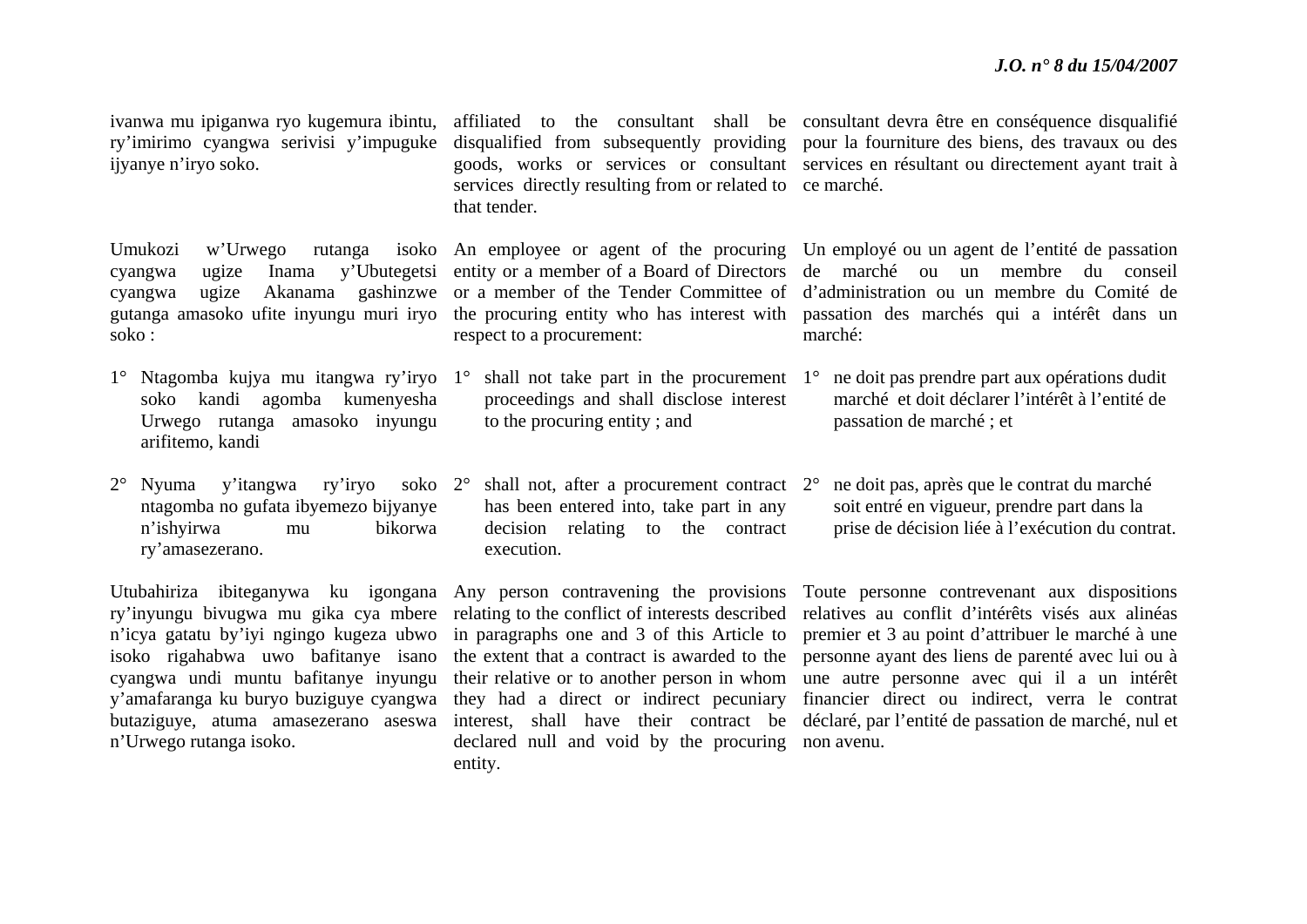isoko rivugwa mu gika kibanza ntirivanaho ibindi bihano Urwego rutanga isoko rufitiye uburenganzira.

#### **Ingingo ya 17 : Ibanga mu mitangire Article 17: Confidentiality y'amasoko ya Leta**

yaryo, Urwego rutanga isoko, umukozi warwo, ugize Inama y'ubutegetsi cyangwa ugize Akanama gashinzwe gutanga amasoko k'Urwego rutanga isoko agomba kugira ibanga kuri ibi bikurikira :

- 1° amakuru ajyanye n'isoko ashobora 1° information relating to a procurement 1°gutuma amategeko atubahirizwa cyangwa abangamiye inyungu rusange <sup>z</sup>'igihugu ;
- $2^{\circ}$  amakuru ajyanye n'isoko ashobora 2°gutuma uburenganzira bw'uwapiganwe bujyanye n'inyungu z'ubucuruzi bubangamirwa cyangwa yakwica ihame ryo guha amahirwe angana abapiganwa ;
- 3° amakuru ajyanye n'isesengura 3°<sup>n</sup>'igereranya ry'inyandiko z'ipiganwa cyangwa ibisobanuro ku isoko;

entity.

Board of Directors or member of Tender Committee of the procuring entity shall disclose the following:

- whose disclosure is likely to impede the respect for the Law or jeoparadise public interest;
- $\degree$  information relating to a procurement  $2\degree$ whose disclosure would prejudice a bidder's legitimate commercial interest or inhibit fair competition;
- $\degree$  information relating to the evaluation,  $3\degree$ comparison of bids or clarification on tenders;

Iseswa ry'amasezerano n'Urwego rutanga The annulment of the contract referred in L'annulation d'un contrat visé à l'alinéa the preceding paragraph by the procuring précédent par l'entité de passation de marché entity does not exclude other sanctions <sup>n</sup>'exclut pas les autres formes de sanctions which may be imposed by the procuring pouvant être imposées par l'entité de passation de marché.

#### **Article 17 : Confidentialité**

Mu itangwa ry'amasoko cyangwa nyuma During or after procurement proceedings, Durant et après les opérations des marchés no procuring entity and no employee or publics, aucun responsable de l'administration, agent of the procuring entity or member of a aucun employé ou agent de l'entité ou membre du Conseil d'Administration ou membre du Comité de passation des marchés ne doit divulguer ce qui suit :

- l'information relative à un marché dont la divulgation est de nature à nuire au respect de la loi ou à l'intérêt public ;
- l'information relative à un marché dont la divulgation pourrait porter préjudice aux intérêts légaux et commerciaux du soumissionnaire ou compromettre la concurrence équitable;
- l'information relative à l'évaluation, à la comparaison des offres ou aux éclaircissements sur le marché ;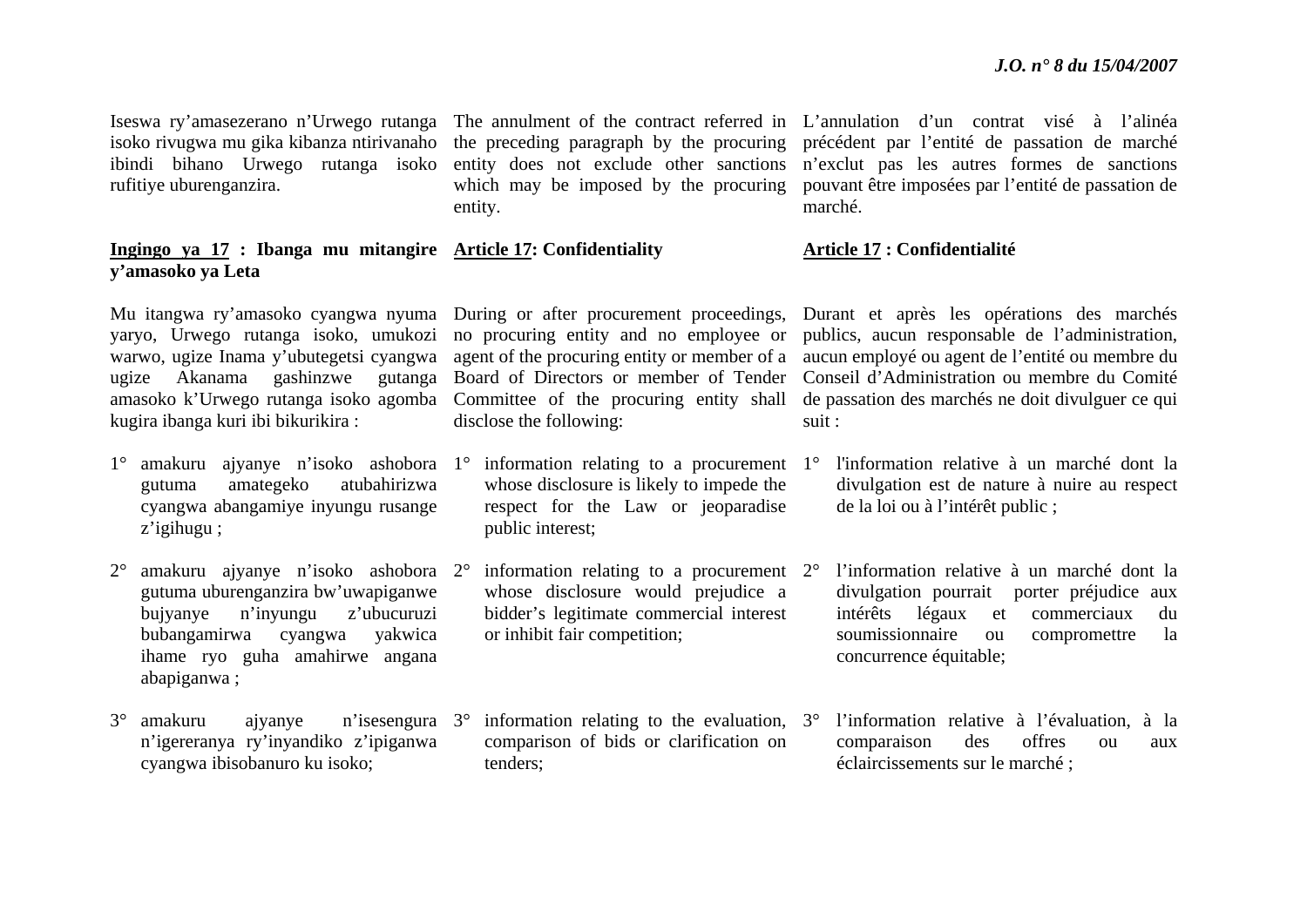|             | $4^{\circ}$ Ibigize inyandiko y'ipiganwa.                                                                                                              | $4^{\circ}$ the content of bids.                                                                                                                    | $4^{\circ}$ | le contenu des offres.                                                                                                                      |
|-------------|--------------------------------------------------------------------------------------------------------------------------------------------------------|-----------------------------------------------------------------------------------------------------------------------------------------------------|-------------|---------------------------------------------------------------------------------------------------------------------------------------------|
|             | Iyo kimwe muri ibi bikurikira kibaye<br>ntigifatwa nko kumena ibanga:                                                                                  | as the disclosure of information:                                                                                                                   |             | The following cases shall not be considered Les cas suivants ne sont pas considérés comme<br>divulgation d'information :                    |
|             | $1^{\circ}$ guha amakuru ushinzwe<br>gusinya $1^\circ$<br>amasezerano y'isoko;                                                                         | Accounting Officer;                                                                                                                                 |             | the disclosure of information to the $1^{\circ}$ la divulgation d'information au Responsable<br>des marchés publics;                        |
|             | $2^{\circ}$ gutanga amakuru ku mpamvu zo $2^{\circ}$<br>kubahiriza amategeko;                                                                          | the disclosure of information for the $2^{\circ}$<br>respect for the Law;                                                                           |             | la divulgation d'information à des fins du<br>respect des lois;                                                                             |
| $3^{\circ}$ | amakuru<br>ku<br>mpamvu $3^\circ$<br>gutanga<br>ry'itangwa<br>y'ubujurire,<br>igenzura<br>ry'amasoko cyangwa mu bundi buryo<br>buteganywa n'iri tegeko | the disclosure of information for the $3^\circ$<br>purpose of a review, a procurement<br>audit or for any other reasons<br>provided for by the Law. |             | la divulgation d'information à des fins de<br>recours, d'audit de passation des marchés ou<br>à d'autres fins prévues par la présente loi ; |
|             | $4^{\circ}$ gutanga amakuru bisabwe n'icyemezo $4^{\circ}$<br>cy'urukiko.                                                                              | pursuant to a court decision;                                                                                                                       |             | the disclosure of information is $4^{\circ}$ la divulgation ordonnée par une décision<br>judiciaire.                                        |
| Leta        |                                                                                                                                                        | Icyiciro cya 2: Ihezwa mu masoko ya Section 2: Debarment of bidders Section 2: Exclusion des marchés publics                                        |             |                                                                                                                                             |
|             |                                                                                                                                                        |                                                                                                                                                     |             |                                                                                                                                             |

**Ingingo ya 18 : Ihezwa mu masoko ya Article 18: Debarment of bidders Leta Article 18: Exclusion des marchés publics** 

Nyuma yo kumenyesha mu nyandiko After reasonable notice to the bidder Après notification écrite faite au soumissionnaire uwapiganwe impamvu zose no kumva involved, reasonable opportunity for that concernant les raisons de son exclusion et après ibisobanuro yatanze, Ikigo cy'Igihugu bidder to be heard, the Rwanda Public audition de ses explications, l'Office National des Gishinzwe Amasoko ya Leta gifite Procurement Authority shall have the power Marchés Publics a le pouvoir de l'exclure de la ububasha bwo kumuheza mu mapiganwa to exclude a bidder from participation in participation aux marchés publics. y'amasoko ya Leta. public procurement.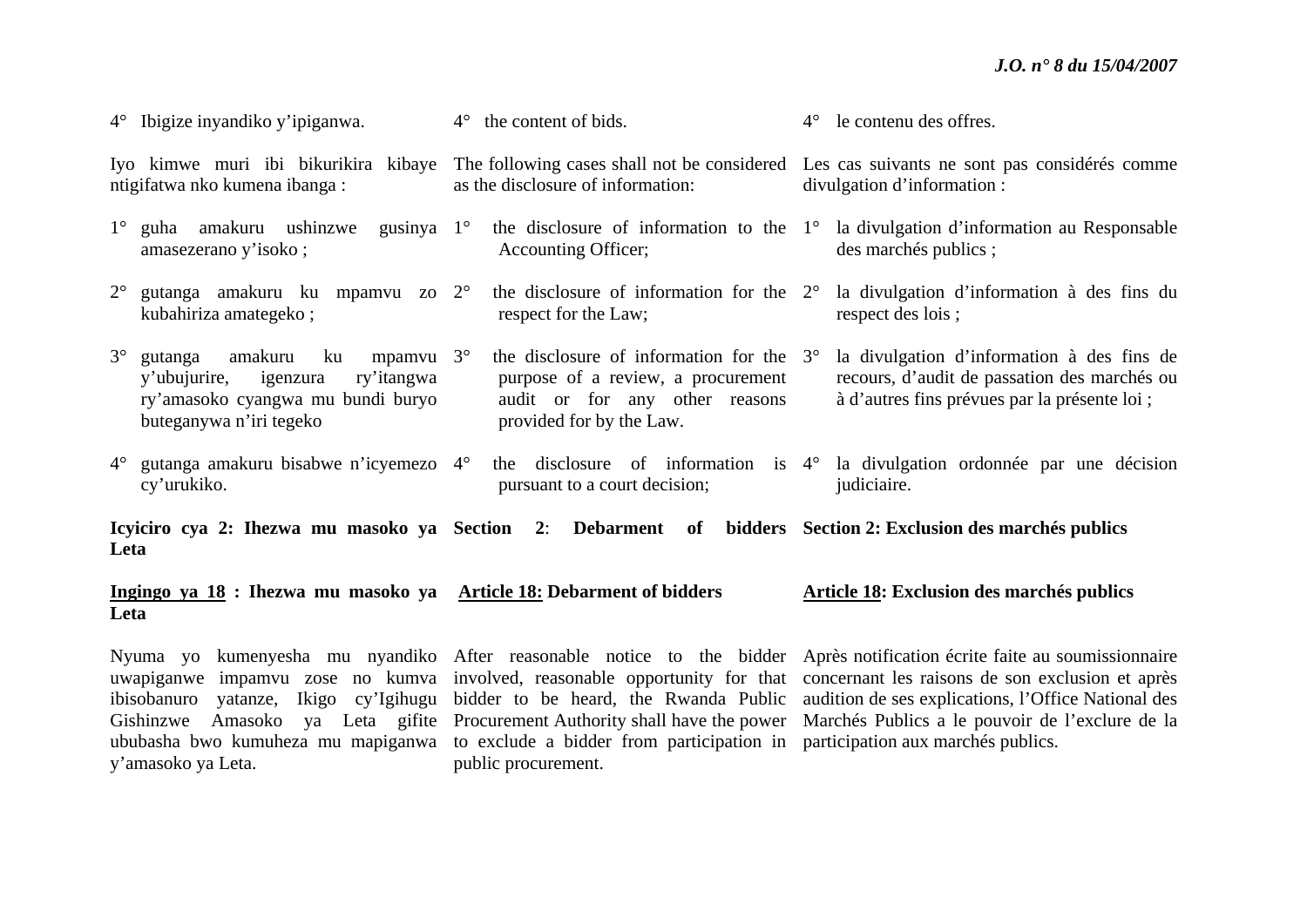(3) cy'iyi ngingo. Icyemezo cyo guhezwa kibanzirizwa no guhagarikwa mu masoko ya Leta.

kubera impamvu zikurikira :

- cyangwa ipiganwa ribanjirijwe <sup>n</sup>'ijonjora. Icyo gihe ahezwa mu gihe ntarengwa cy'imyaka ibiri ;
- 2° akagambane k'upiganwa n'abakozi ba 2°Leta mu gutegura isoko cyangwa Ibitabo by'amabwiriza agenga ipiganwa cyangwa akagambane hagati y'abapiganwa mu gihe cyo gusura ahakorerwa imirimo hagamijwe kubuza ipiganwa risesuye hagati y'abapiganwa. Icyo gihe ahezwa mu gihe ntarengwa cy'imyaka itatu (3);
- 3° uburiganya mu guhanika ibiciro, akagambane hagamije kubuza ipiganwa risesuye hagati y'abapiganwa. Icyo gihe ahezwa mu gihe ntarengwa cy'imyaka itatu (3); ibiciro. 3<sup>°</sup>

right to participate in public procurement publics. proceedings.

participation on the following grounds:

process of submitting a bid or prequalification application. In that case, the debarment shall be for a maximum period of two (2) years;

- <sup>o</sup> collusion between the bidder and a 2<sup>o</sup> public official concerning the formulation of terms of reference or the bidding document, or connivance to interfere with the participation of competing bidders in a site visit. In that case, the debarment shall be for a maximum period of three (3) years;
- $\degree$  fraudulent pricing, connivance in order  $3\degree$ to interfere with fair participation of competing bidders. In that case, the debarment shall be for a maximum period of three (3) years;

Icyemezo cyo guheza mu masoko ya Leta A decision to debar a bidder from La décision d'exclure un soumissionnaire de gishingira gusa ku bivugwa mu gika cya participation in public procurement may be participer aux marchés publics n'est prise que taken only on the grounds referred to in pour les cas visés à l'alinéa 3 du présent Article. paragraph 3 of this Article. The decision La décision d'exclusion est précédée par une shall be preceded by a suspension of the suspension des droits de participer aux marchés

Upiganwa mu masoko ya Leta ahezwa A bidder may be debarred from Un soumissionnaire est exclu de la participation aux marchés publics pour des motifs ci - après :

- 1° gutanga amakuru atari yo mu ipiganwa 1° providing false information in the 1° fausse information fournie au cours de la soumission ou d'une proposition de présélection. Dans ce cas il est exclu pour une période n'excédant pas deux (2) ans ;
	- connivence entre un soumissionnaire et un agent de l'Etat dans l'élaboration des Termes de Référence ou du Dossier d'Appel d'Offres, ou la connivence entre soumissionnaires en vue de faire obstacle à la concurrence pendant la visite des lieux. Dans ce cas il est exclu pour une période <sup>n</sup>'excédant pas trois (3) ans ;
	- manœuvres frauduleuses dans la surestimation des prix, connivence entre soumissionnaires en vue de faire obstacle à la concurrence. Dans ce cas il est exclu pour une période n'excédant pas trois (3) ans ;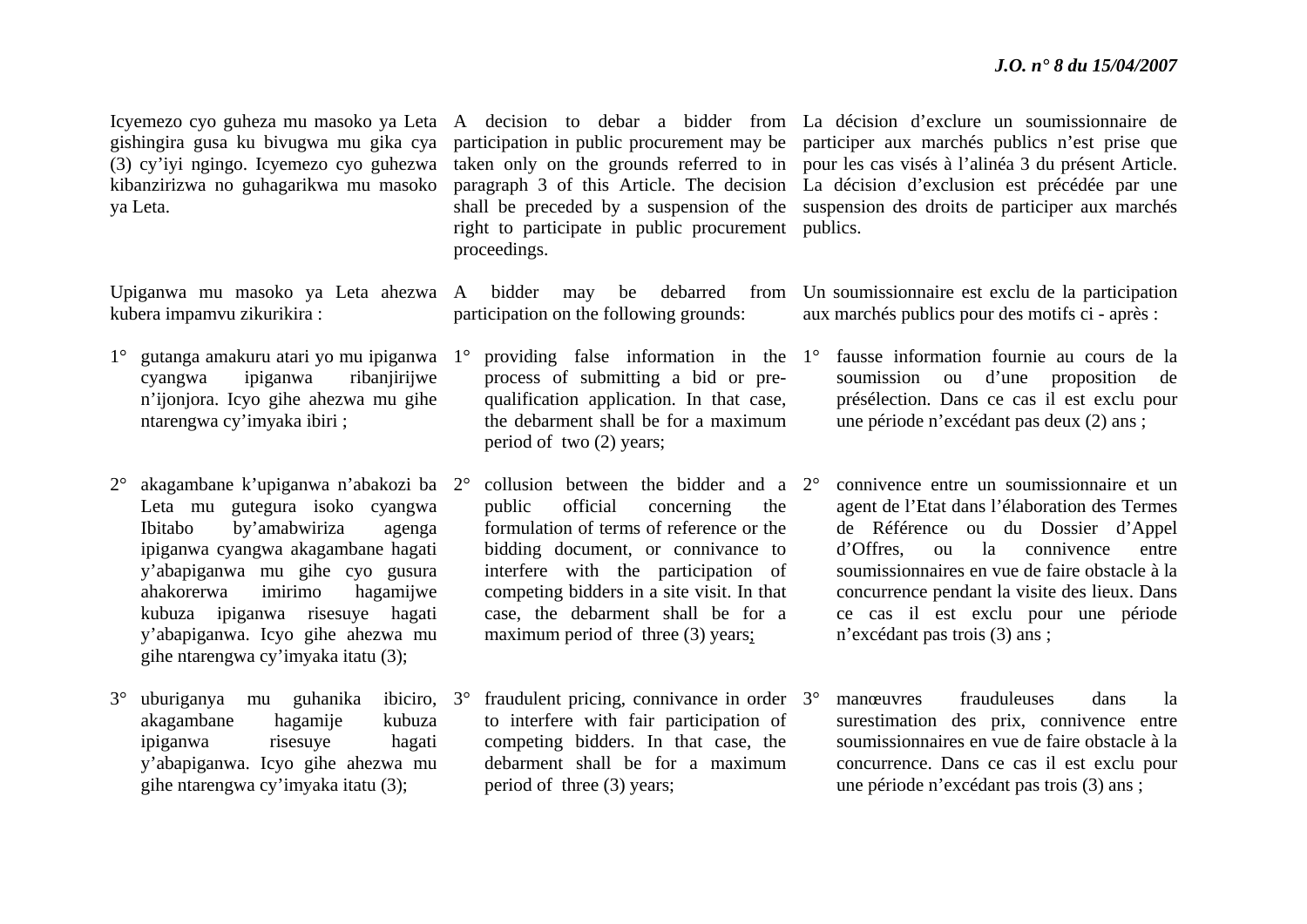| $4^{\circ}$ igihe bigaragaye ko hari amategeko $4^{\circ}$<br>yishwe hagamijwe gushaka isoko. Icyo<br>gihe ahezwa mu gihe ntarengwa<br>cy'imyaka itatu (3); | in case of breach of Laws in order to $4^{\circ}$<br>obtain a contract or subcontract. In that<br>case, the debarment shall be for a<br>maximum period of three (3) years;                    | en cas de violation des lois en vue d'obtenir<br>un contrat. Dans ce cas il est exclu pour une<br>période n'excédant pas trois (3) ans ;   |
|-------------------------------------------------------------------------------------------------------------------------------------------------------------|-----------------------------------------------------------------------------------------------------------------------------------------------------------------------------------------------|--------------------------------------------------------------------------------------------------------------------------------------------|
| amasezerano ku mpamvu zidaturutse<br>ku rwego rutanga isoko. Icyo gihe                                                                                      | $5^{\circ}$ kurangiza nabi cyangwa kutarangiza $5^{\circ}$ for poor or non-performance of a $5^{\circ}$<br>procurement contract for reasons that<br>are not linked with the procuring entity; | mauvaise exécution ou défaut d'exécution du<br>contrat pour des raisons non attribuables à<br>l'entité de passation de marché. Dans ce cas |

for a maximum period of one year.

umwe;

ahezwa mu gihe ntarengwa cy'umwaka

## **Ingingo ya 19: Uko guheza mu masoko Article 19: Procedures for debarment ya Leta bikorwa**

debarment

zasobanuwe hejuru.

kigomba kumenyesha n'ahantu kwisobanura bizabera.

on the grounds provided for hereabove.

kimwoherereza inyandiko igaragaza igihe a written notice indicating the time and le lieu d'audition. place for hearing.

l'entité de passation de marché. Dans ce cas il est exclu pour une période n'excédant pas une année.

Isubiracyaha rihanishwa guhezwa burundu. Recidivism shall lead to indefinite Le cas de récidive conduit à l'exclusion définitive.

### **Article 19: Procédures d'exclusion des marchés publics**

Icyemezo cy' Ikigo cy'Igihugu Gishinzwe A decision by the Rwanda Public La décision prise par l'Office National des Amasoko ya Leta cyo guheza mu Procurement Authority to debar a bidder Marchés Publics pour exclure un soumissionnaire mapiganwa ku masoko ya Leta gifatwa from participation in procurement de la participation aux marchés publics n'est prise gusa nyuma y'imenyesha mu nyandiko proceedings shall only be taken after a qu'après notification écrite faite au ry'uwo kireba kandi ku mpamvu written notice to the concerned bidder and soumissionnaire concerné et pour des motifs cihaut mentionnés.

Icyemezo kivugwa mu gika cya mbere The notice referred to in paragraph one of La décision visée à l'alinéa premier doit informer uburenganzira afite bwo kwisobanura her right to hearing prior to any decision to avant la prise de décision de son exclusion. mbere yo gufatirwa icyemezo. Ikigo debar. The Rwanda Public Procurement L'Office National des Marchés Publics doit cy'Igihugu Gishinzwe Amasoko ya Leta Authority shall send to the concerned bidder notifier par écrit au soummissionnaire l'heure et this Article shall inform the bidder of his or le soumissionnaire de son droit de s'expliquer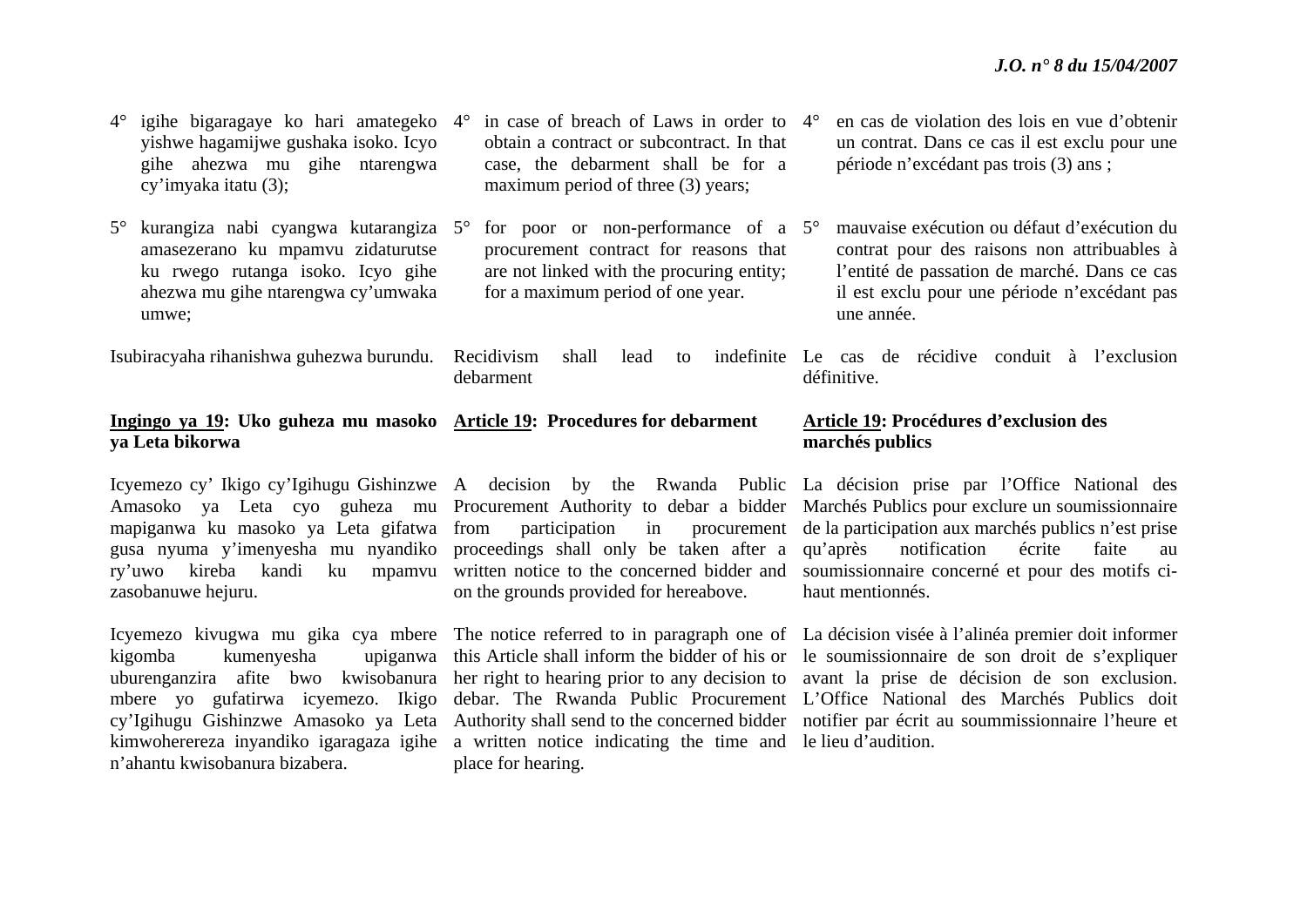Amabwiriza agomba gukurikizwa:

#### Procedures to be applied:

represented by a Lawyer;

Les procédures à suivre:

- $\degree$  the bidder has the right to be  $1\degree$  le soumissionnaire a le droit de se faire représenter par un juriste;
	- l'audition doit être consignée par écrit et toutes les preuves présentées doivent être gardées ;
	- 3° les témoins doivent prêter serment.

Imenyesha rivugwa mu gika cya mbere The notice referred to in paragraph one of La notification visée à l'alinéa premier doit rigomba kumenyesha icyemezo cyo this Article shall indicate to the successful informer l'attributaire ou le soumissionnaire de la guhagarika uwegukanye isoko cyangwa bidder or the bidder that he or she has been décision de les suspendre pendant la période uwapiganwe mu gihe cyo gukora iperereza. suspended for the period of investigation. d'investigations. Cette période ne doit pas

Upiganwa afite uburenganganzira bwo The bidder has the right to a hearing and the Le soumissionnaire a le droit à l'audition et à la kumva ibyo aregwa no kugira icyo avuga right to defense. The hearing shall be held défense contre sa suspension. L'audition doit être ku ihagarikwa. Uko kumvwa gukurikiza in accordance with the procedures referred faite conformément aux procédures visées à l'alinéa 3 du présent Article.

Ihagarikwa rishyirwa mu bikorwa nyuma The suspension shall take effect upon La suspension prend effet à partir de la y'urwandiko rumenyesha ihagarikwa issuance of a written decision to debar, after notification écrite de la décision de suspension, nyuma y'uko upiganwa yasobanuje kandi the bidder has had an opportunity to request après que le soumissionnaire a été entendu akumvwa nk'uko bitegenywa mu gika cya for and obtain a hearing referred to in conformément à l'alinéa 2 du présent Article. Les kabiri cy'iyi ngingo. Abapiganwa paragraph 2 of this Article. Bidders that are soumissionnaires suspendus ne sont pas éligibles bahagaritswe ntibemerewe kupiganira suspended are ineligible for bidding for à soumissionner aux marchés publics. La amasoko ya Leta. Ihagarikwa rirangirana public tenders. The suspension shall cease suspension ne prend fin qu'avec la période visée

- 1° Upiganwa afite uburenganzira bwo 1°guhagararirwa n'umwunganira mu by'amategeko ;
- 2° Kwisobanura bigomba gukorerwa 2° the hearing shall be recorded and all 2°inyandiko kandi ibimenyetso byose byatanzwe bikabikwa ;
- 3° Abatangabuhamya bagomba kurahira. 3° witnesses shall take oath.

atandatu (6).

amabwiriza avugwa mu gika cya gatatu to in paragraph 3 of this Article. cy'iyi ngingo.

Icyo gihe ntikigomba kurenga amezi This period of time shall not exceed six (6) dépasser six (6) mois. months.

evidence presented shall be preserved;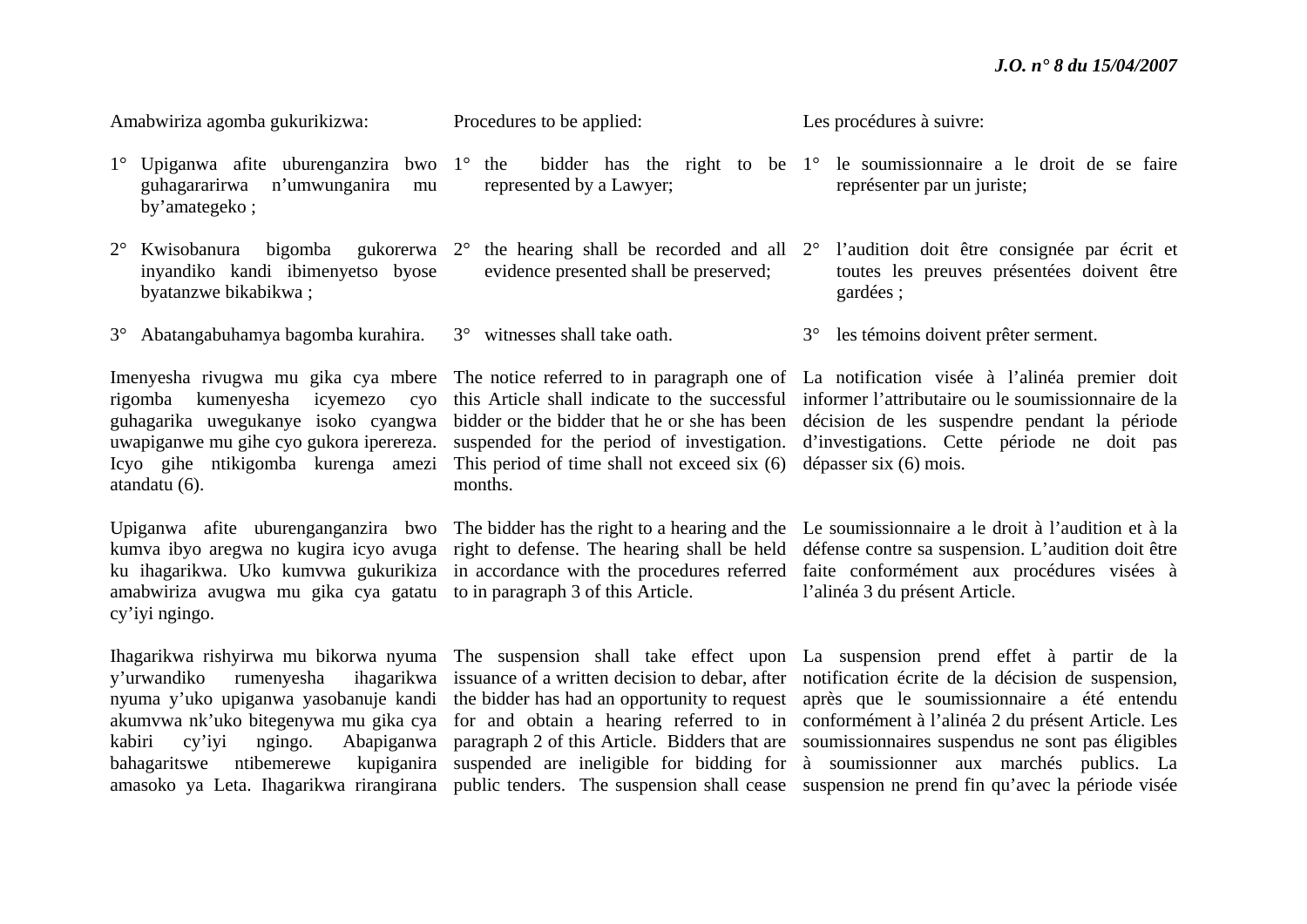**DES** 

guhagarikwa cyatangiwe n'Ikigo cy'Igihugu Gishinzwe Amasok**<sup>o</sup>** ya Leta.

Icyemezo cyo guhezwa gifatwa mu minsi mirongo itatu (30), upiganwa amaze kwiregura. Icyo cyemezo kigira agaciro guhera igihe gisohokeye kugeza gisheshwe <sup>n</sup>'Akanama k'ubujurire kigenga cyangwa <sup>n</sup>'urukiko rubifitiye ububasha cyangwa guhezwa kimenyeshwa uwo kigenewe

masoko kandi rugatangazwa mu binyamakuru.

ngingo, uhereye igihe icyemezo cyo referred to in paragraph 4 of this Article as of the issuance of a debarment decision by the Rwanda Public Procurement Authority.

> thirty (30) days after the bidder's defence. Such decision shall be effective as of its competent court, or up to the expiry of the shall be notified to the concerned bidder.

Ikigo cy'Igihugu Gishinzwe Amasoko ya The Rwanda Public Procurement Authority debarred bidders through newspapers.

<sup>n</sup>'igihe kivugwa mu gika cya kane cy'iyi to be effective upon the expiry of the period à l'alinéa 4 du présent Article, à partir de la date de notification de la suspension par l'Office National des Marchés Publics.

igihe cyagenwe kirangiye. Icyemezo cyo debarment period. The debarment decision jusqu'à l'expiration de la période prévue. La A debarment decision shall be taken within La décision d'exclusion est prise dans les trente issuance up to its annulment by an est valable à partir de sa notification jusqu'à son Independent Review Panel or by a annulation par un Comité Indépendant de (30) jours, après que le soumissionnaire ait présenté ses moyens de défense. Cette décision Recours ou une juridiction compétente, ou décision d'exclusion est notifiée au soumissionnaire concerné.

Leta gikora urutonde rw'abahejwe mu shall maintain and publicise a list of dresser et publier dans les journaux une liste des L'Office National des Marchés Publics doit soumissionnaires exclus des marchés.

**Publics** 

#### **UMUTWE WA II: IMITERERE CHAPTER II: ORGANIZATION OF Y'INZEGO ZISHINZWE AMASOKO PUBLIC PROCUREMENT ORGANS YA LETA CHAPITRE II: ORGANISATION DES ORGANES** DE PASSATION **MARCHES PUBLICS**

#### **Ingingo ya 20 : Ikigo cy'Igihugu Article 20: Rwanda Public Procurement Article 20 : Office National des Marchés Gishinzwe Amasoko ya Leta Authority**

#### Itegeko ryihariye rigena ububasha n'inshingano by'Ikigo cy'Igihugu Gishinzwe Amasoko ya Leta. A specific Law shall determine the organization, powers and responsibilities for pouvoirs et les attributions de l'Office National the Rwanda Public Procurement Authority. Une loi spécifique détermine l'organisation, les des Marchés Publics.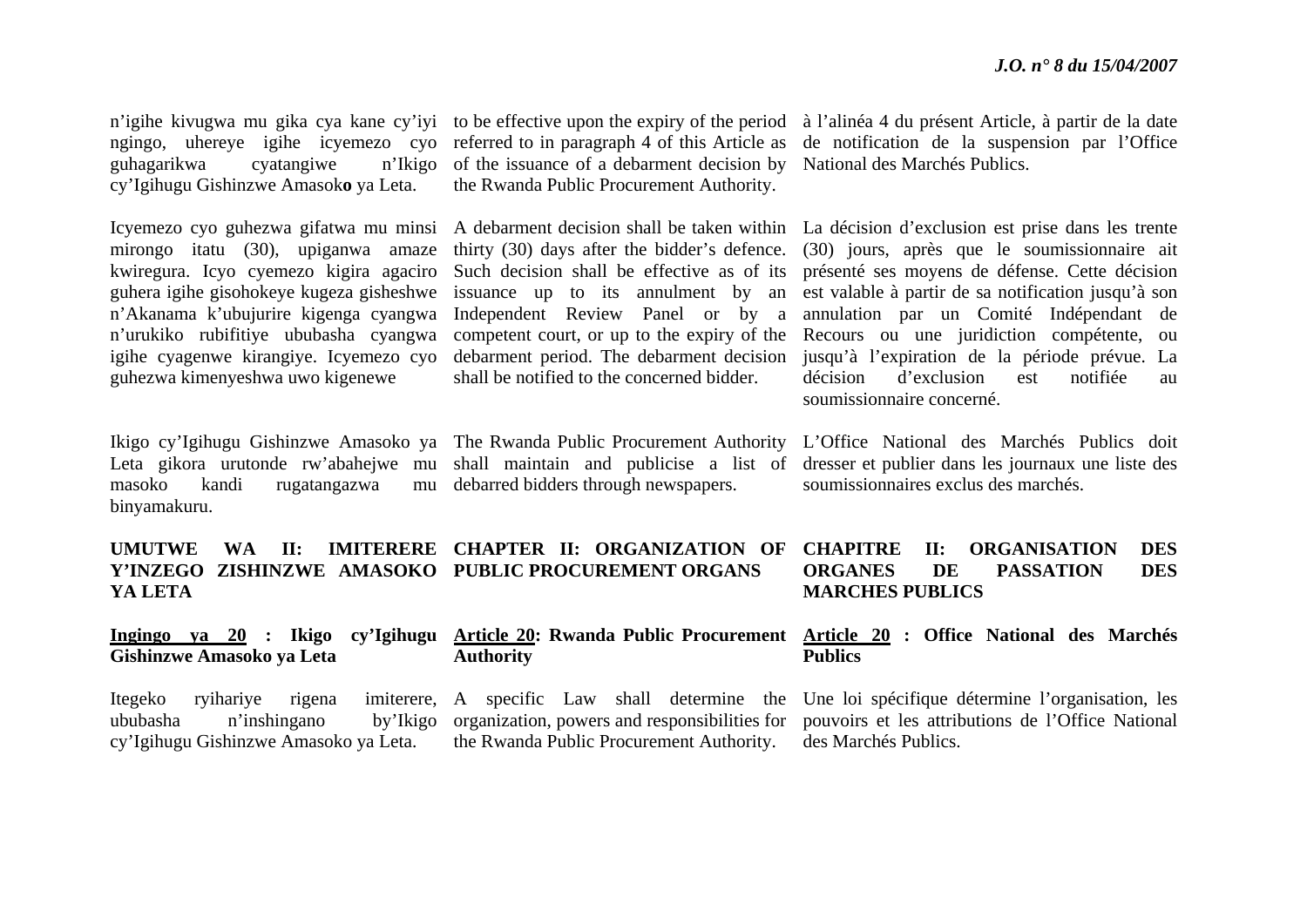#### **Ingingo ya 21 : Utunama tw'ubujurire Article 21: Independent Review Panels twigenga**

Hashyizweho Akanama tw'ubujurire ku rwego hagamijwe imitunganyirize bwigenga bujyanye no cyangwa guhinyuza uburyo bukoreshwa igihe cy'itangwa ry'amasoko. Ubujurire ku byemezo byafashwe n'Umujyi wa Kigali <sup>n</sup>'uturere tuwugize bijuririrwa ku Kanama k'ubujurire kigenga ku rwego rw'igihugu.

Utunama tw'ubujurire twigenga tugizwe <sup>n</sup>'abantu batanu (5) batoranywa mu nzego za Leta, mu bikorera ku giti cyabo, no mu miryango itegamiye kuri Leta. Igihe cyose abahagarariye inzego za Leta ntibagomba institutions shall not exceed two (2). kurenga abantu babiri (2).

nshingano ze, naho utunama tw'ubujurire dushyirwaho n'Inama Njyanama z'Uturere mu gihe kitarenze iminsi 60 nyuma y'uko iri tegeko ritangira gukurikizwa.

y'ubujurire levels for the purpose of conducting Independent Review Panel at the National au niveau national. Level.

> public institutions, Private sector and civil society. At all times members from public

twigenga ku rwego rw'uturere Independent Review Panels at districts level procurement while those of the different shall be appointed by the District Council within sixty (60) days after this Law comes into force.

#### **Article 21: Comités Indépendants de Recours**

kigenga ku rwego rw'Igihugu n'utunama Review Panel at the National level and niveau national ainsi que des Comités There is hereby established an Independent Il est créé un Comité Indépendant de Recours au Independent Review Panels at all district Indépendants de Recours au niveau des Districts independent administrative reviews of indépendants relatifs à la non satisfaction et à la complaints and challenges of the vérification des procédures de passation des procurement process. Appeals against the marchés. Les recours contre les décisions prises decisions taken by the City of Kigali and the au niveau de la Ville de Kigali et de ses Districts districts thereof shall be referred to the sont adressés au Comité Indépendant de Recours dans le cadre d'organiser des recours

> The Independent Review Panels shall be Les Comités Indépendants de Recours sont composed of five (5) members drawn from composés de cinq (5) personnes désignées parmi les organes de l'Etat, du secteur privé et de la société civile. Le comité de recours ne comptera aucune fois plus de deux (2) membres des organes de l'Etat.

Abagize Akanama k'ubujurire kigenga ku Members of the Independent Review Panel Les membres du Comité Indépendant de Recours rwego rw'Igihugu bashyirwaho n'Iteka rya at the National level shall be appointed by a au niveau national sont nommés par Arrêté du Ministiri ufite amasoko ya Leta mu Order of the Minister in charge of public Ministre ayant les marchés publics dans ses attributions. Les membres des Comités Indépendants de Recours au niveau des districts sont nommés par les Conseils de Districts endéans soixante (60) jours à compter de la date d'entrée en vigueur de la présente loi.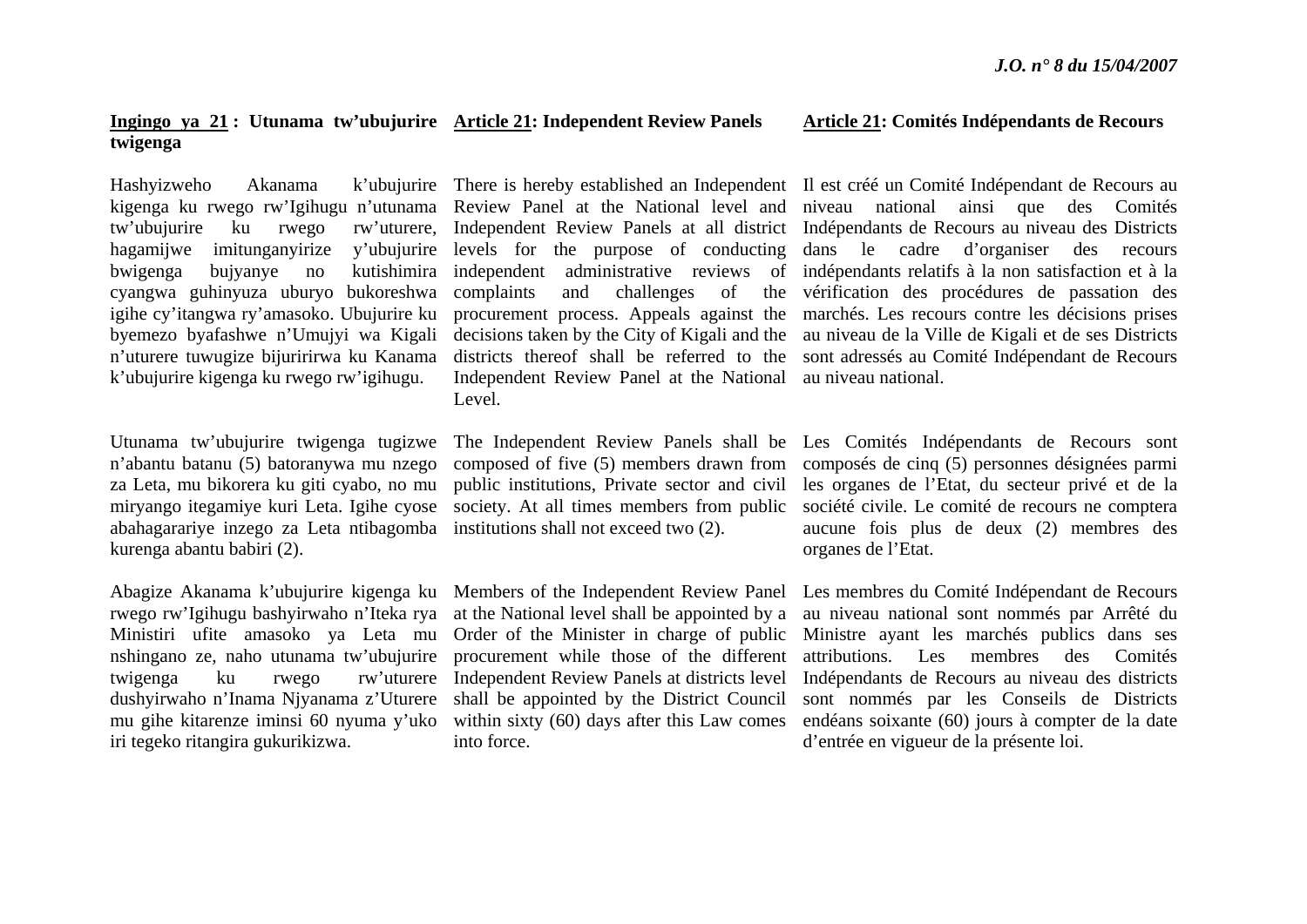y'ubujurire basimburwa buri myaka ibiri shall be replaced every two (2) years.  $(2).$ 

tw'ubujurire ku rwego rw'uturere respectively. bibarizwa mu Karere buri kanama gakoreramo.

ubushobozi buke, imyitwarire idahwitse cyangwa kunanirwa kuzuza inshingano ze**.** 

basezerera uwo ari we wese mu bagize the panel following incompetence, duties.

Abagize Utunama tw'ubujurire twigenga The term of office for members of the Les membres des Comités Indépendants de bamara igihe cy'imyaka ine (4) mu mirimo Independent Review Panels shall be of four Recours ont un mandat de quatre (4) ans. Deux yabo. Babiri (2) mu bagize inama (4) years. Two (2) members of the panel (2) membres des Comités Indépendants de Recours sont remplacés tous les deux (2) ans.

Utunama tw'ubujurire tugenerwa ingengo The Independent Review Panels shall be Les Comités Indépendants de Recours doivent y'imari ikwiye ituma dushobora kurangiza provided with an adequate budget in order avoir un budget suffisant leur permettant de neza inshingano zatwo. Ku rwego for them to perform their duties. The budget réaliser leur mission. Le budget du Comité rw'Igihugu, Akanama k'Ubujurire kigenga for the Independent Review Panel at the Indépendant de Recours au niveau national est gahabwa ingengo y'imari n'Ikigo National level shall be provided by the donné par l'Office National des Marchés Publics. gishinzwe amasoko ya leta; naho utunama Rwanda Public Procurement Authority Le budget des Comités Indépendants de Recours tw'ubujurire twigenga ku rwego rw'uturere while that for the Independent Review au niveau des Districts est déterminé par chaque ingengo y'imari yatwo igenwa na buri Panels at districts level shall be provided by District. Le bureau du Comité Indépendant de Karere. Ibiro by'Akanama k'ubujurire each District. The offices of the panels both Recours au niveau national se trouve à l'Office kigenga ku rwego rw'Igihugu bibarizwa at national and district levels shall be National des Marchés Publics tandis que les mu kigo cy'Igihugu gishinzwe amasoko ya located within the Rwanda Public bureaux des Comités Indépendants de Recours au Leta, naho ibiro by'utunama twigenga Procurement Authority and Districts niveau des Districts se trouvent au District dans lequel le Comité opère.

Bitewe n'urwego imirimo ibarizwa mo, The Minister in charge of public Compte tenu de l'institution en charge des Minisitiri ufite amasoko ya Leta mu procurement and the District Council travaux, le Ministre ayant les marchés publics nshingano ze n'Inama Njyanama y'Akarere respectively shall dismiss any member of dans ses attributions et les Conseils de Districts inama y'ubujurire yigenga ugaragayeho misconduct or failure to perform his or her Comité Indépendant de Recours pour mettent fin aux services de tout membre du incompétence, mauvaise conduite ou incapacité de remplir ses fonctions.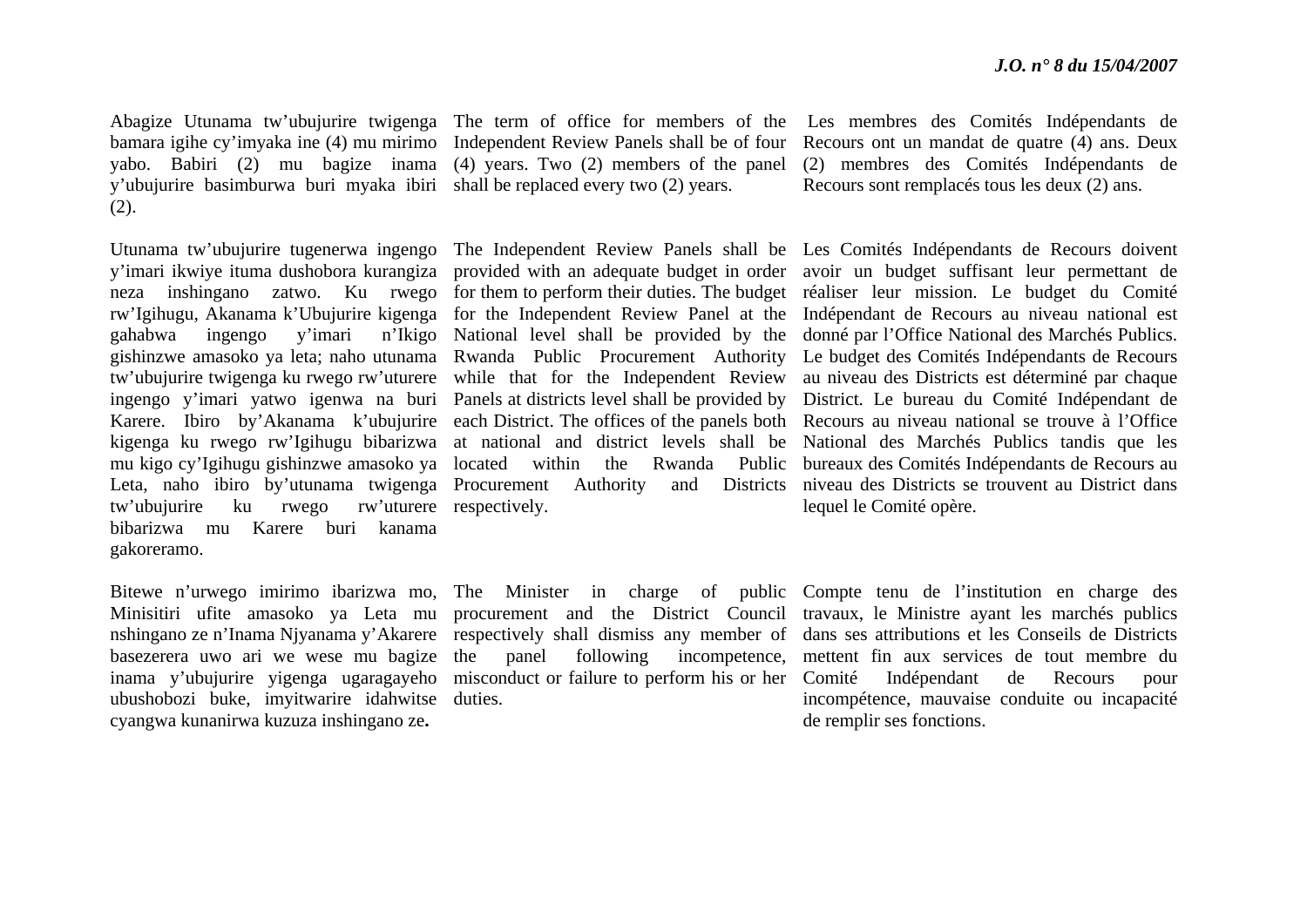|                                                                                                                 | Ingingo ya 22: Ishyirwaho ry'Ishami Article 22: Establishment<br><b>Rishinzwe Amasoko</b>         |  | of<br><b>Procurement Unit</b>                                                                          | a Article 22 : Mise en place d'une Unité de<br><b>Passation des Marchés Publics</b>                                                                                                                                                                          |                                                                                                             |  |
|-----------------------------------------------------------------------------------------------------------------|---------------------------------------------------------------------------------------------------|--|--------------------------------------------------------------------------------------------------------|--------------------------------------------------------------------------------------------------------------------------------------------------------------------------------------------------------------------------------------------------------------|-------------------------------------------------------------------------------------------------------------|--|
| ritari, Ishami rishinzwe amasoko rifite already existing, a procurement unit to carry<br>inshingano zikurikira: |                                                                                                   |  | out the following functions:                                                                           | Urwego rutanga isoko rushyiraho, aho The procuring entity shall establish, if not L'entité de passation de marchés publics doit<br>instituer, si elle n'existe pas, une Unité de<br>passation des Marchés Publics dont les fonctions<br>sont les suivantes : |                                                                                                             |  |
|                                                                                                                 | $1^{\circ}$ gukora igenamigambi<br>ry'itangwa 1°<br>ry'amasoko;                                   |  | procurement planning;                                                                                  |                                                                                                                                                                                                                                                              | faire le plan d'actions de passation des<br>marchés;                                                        |  |
| $2^{\circ}$                                                                                                     | Ibitabo<br>by'Amabwiriza $2^{\circ}$<br>gutegura<br>Agenga ipiganwa;                              |  | preparation of bidding document;                                                                       | $2^{\circ}$                                                                                                                                                                                                                                                  | préparer les Dossiers d'Appels d'Offres;                                                                    |  |
| $3^\circ$                                                                                                       | gutangaza no gukwirakwiza inyandiko 3°<br>ihamagarira ipiganwa;                                   |  | publication<br>distribution<br>of<br>and<br>invitations to bid;                                        | $3^\circ$                                                                                                                                                                                                                                                    | publier et distribuer des avis d'appels<br>d'offres :                                                       |  |
|                                                                                                                 | kwakira no kubika neza inyandiko 4°<br>z'ipiganwa;                                                |  | receipt and safe keeping of bids;                                                                      | $4^\circ$                                                                                                                                                                                                                                                    | réceptionner les offres et les garder en un<br>endroit sécurisé ;                                           |  |
| $5^{\circ}$                                                                                                     | gusaba ababifitiye ububasha ibyemezo 5°<br>ku myanzuro y'itangwa ry'isoko;                        |  | obtaining approvals for the award 5°<br>recommendations from competent<br>authorities;                 |                                                                                                                                                                                                                                                              | obtenir des autorités compétentes des non<br>objections sur les propositions d'attribution<br>des marchés ; |  |
| $6^{\circ}$                                                                                                     | inyandiko<br>imenyesha $6^\circ$<br>gutegura<br>Uwegukanye isoko;                                 |  | preparation of notification of tender 6°<br>award;                                                     |                                                                                                                                                                                                                                                              | préparation de la lettre de notification du<br>marché;                                                      |  |
| $7^{\circ}$                                                                                                     | gukurikirana ishyirwa mu bikorwa 7°<br>ry'amasezerano afatanyije n'Urwego<br>rurebwa n'iryo soko; |  | ensuring adequate contract execution 7°<br>in collaboration with the beneficiary<br>department;        |                                                                                                                                                                                                                                                              | assurer le suivi de la bonne exécution du<br>contrat en collaboration avec l'organe<br>bénéficiaire;        |  |
| $8^{\circ}$                                                                                                     | guha amakuru n'inyandiko Ikigo 8°<br>cy'Igihugu Gishinzwe Amasoko ya<br>Leta;                     |  | providing information and documents 8°<br>requested by the Rwanda Public<br>Procurement Authority, and |                                                                                                                                                                                                                                                              | fournir des renseignements à l'Office<br>Rwandais des Marchés Publics;                                      |  |
|                                                                                                                 | $9^\circ$ indi<br>nshingano<br>iteganywa $9^\circ$<br>n'amabwiriza agenga amasoko.                |  | any other functions specified in the 9°<br>procurement regulations.                                    |                                                                                                                                                                                                                                                              | toute autre tâche prévue par les procédures de<br>passation des marchés.                                    |  |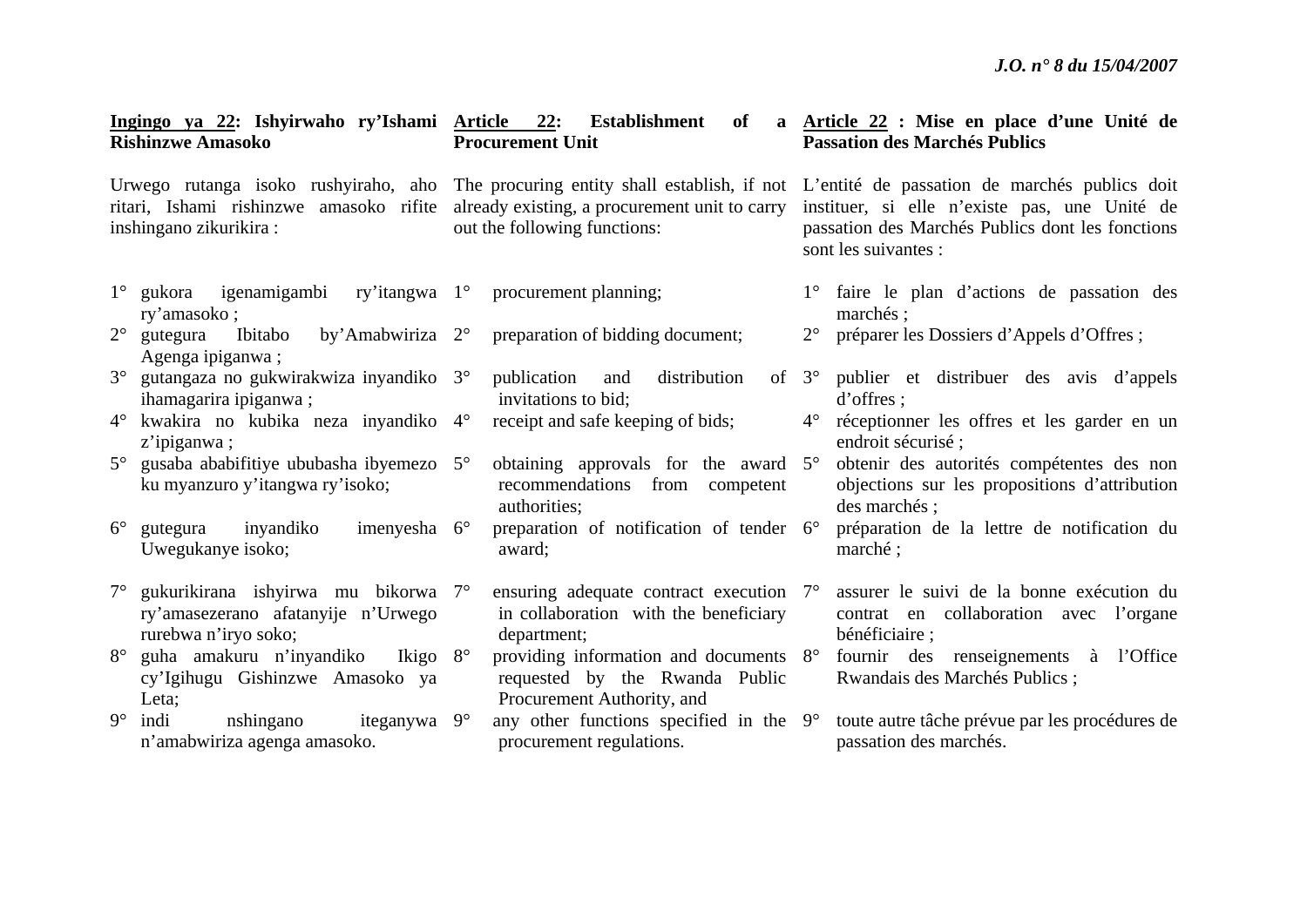yo gutunganya ibijyana n'amasoko kuva ku igenamigambi kugera amasezerano arangiye.

gufungura, gusesengura <sup>z</sup>'ipiganwa no gutanga umwanzuro amasoko agena imiterere n'inshingano organization and functioning. byako.

ry'amasoko.

#### **UMUTWE WA III: UBURYO BWO GUTANGA AMASOKO YA LETA**

#### **Ingingo ya 23 : Ipiganwa risesuye**

amasoko yo kugemura. risesuye, uretse igihe biteganyijwe ukundi works, goods, and other services. muri uyu mutwe.

for carrying out the procurement process from the planning process to the completion of the contract execution.

of procurement

procurement process.

#### **CHAPTER III: PROCUREMENT METHODS**

#### **Article 23: Open Competitive Bidding**

Urwego rutanga isoko rugomba gutanga Except where provided otherwise by this cyangwa aya serivisi binyuze mu ipiganwa open competitive bidding to supplies, ay'imirimo chapter, the procuring entity shall apply

Ishami rishinzwe amasoko rifite inshingano The Procuriment Unit shall be responsible L'Unité de passation des marchés publics est responsable de la conduite du processus des marchés publics, à parttir de la planification des marchés publics jusqu'à l'exécution complète du contrat.

Urwego rutanga isoko rushyiraho Akanama The procurement entity shall put in place a L'entité de passation de marché public met en gashinzwe gutanga amasoko gashinzwe Tender Committee to conduct the bids place un Comité de passation des marchés dont le w'itangwa ry'isoko. Amabwiriza agenga Procurement regulations shall determine its d'attribution du marché. Les procédures de opening, evaluation and recommend for rôle est de faire l'ouverture des offres, l'évaluation des offres et la proposition passation des marchés déterminent son organisation et ses attributions.

Urwego rutanga isoko rushobora gukoresha The procuring entity may seek assistance L'entité de passation des marchés publics peut impuguke ngo zirufashe mu itangwa from the consultants it hires in the engager des consultants qui l'assistent dans le processus des marchés publics.

#### **CHAPITRE III : METHODES DE PASSATION DES MARCHES**

#### **Article 23 : Appel d'Offres Ouvert**

Sauf disposition contraire du présent chapitre, l'entité de passation de marché doit faire recours à l'appel d'offres ouvert pour l'acquisition des travaux, des biens et d'autres services.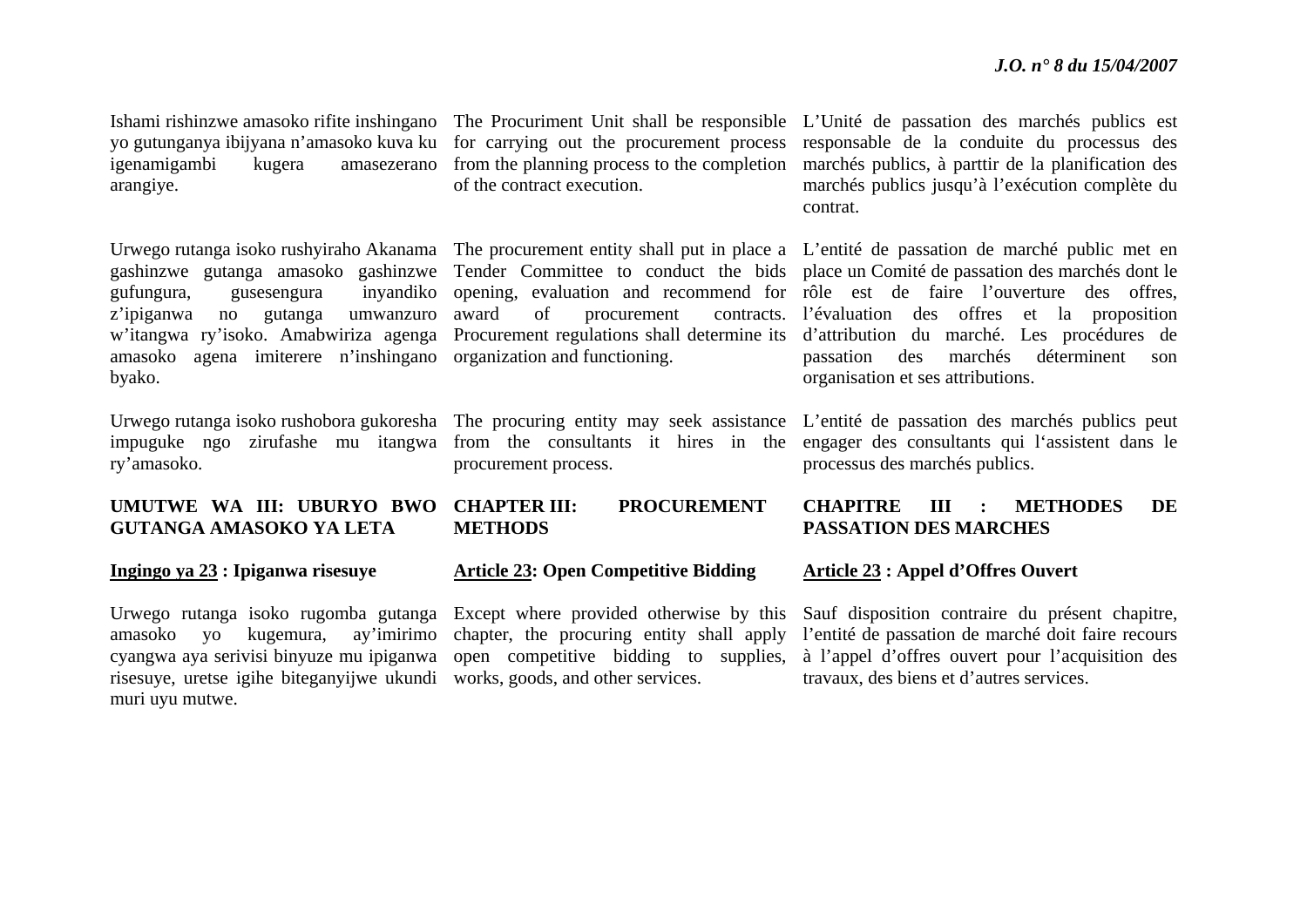| Mu<br>ipiganwa<br>risesuye,<br>baturutse mu bindi bihugu<br>binyuranye<br>bemerewe gupiganwa. |                                                                                                                |  | ababyifuza Bidders from different foreign countries Lors de<br>shall be allowed to participate in the Open<br>Competitive bidding if they are willing to<br>do so. |                                   | d'offres<br>l'appel<br>ouvert.<br>les<br>soumissionnaires sans considération de<br>leur<br>nationalité sont autorisés à participer au processus<br>de passation des marchés.                                                     |  |  |  |  |  |
|-----------------------------------------------------------------------------------------------|----------------------------------------------------------------------------------------------------------------|--|--------------------------------------------------------------------------------------------------------------------------------------------------------------------|-----------------------------------|----------------------------------------------------------------------------------------------------------------------------------------------------------------------------------------------------------------------------------|--|--|--|--|--|
|                                                                                               | Icyiciro cya mbere: Amabwiriza rusange Section one: General principles                                         |  |                                                                                                                                                                    |                                   | Section première : Principes généraux                                                                                                                                                                                            |  |  |  |  |  |
| Ingingo ya 24: Itangazo rihamagarira Article 24: Invitation to tender<br>ipiganwa             |                                                                                                                |  |                                                                                                                                                                    | Article 24: Avis d'Appel d'Offres |                                                                                                                                                                                                                                  |  |  |  |  |  |
| rihamagarira ipiganwa rikubiyemo ingingo<br>zikurikira:                                       |                                                                                                                |  | following:                                                                                                                                                         |                                   | Urwego rutanga isoko rutegura itangazo The procuring entity shall prepare an L'entité de passation de marché prépare un avis<br>invitation to tender that sets out the d'appel d'offres qui comprend les éléments ci-<br>après : |  |  |  |  |  |
|                                                                                               | 1° Izina n'aderesi by'Urwego rutanga 1°<br>isoko;                                                              |  | entity;                                                                                                                                                            |                                   | the name and address of the procuring $1^{\circ}$ le nom et l'adresse de l'entité de passation de<br>marché ;                                                                                                                    |  |  |  |  |  |
| $2^{\circ}$                                                                                   | Inomero y'isoko izakoreshwa mu 2°<br>itangwa ryaryo igenwa n'Urwego<br>rutanga isoko;                          |  | the tender number assigned to the $2^{\circ}$<br>procurement proceedings by<br>the<br>procuring entity;                                                            |                                   | le numéro de référence donné au marché<br>déterminé par l'entité de passation de marché                                                                                                                                          |  |  |  |  |  |
|                                                                                               | 3° Inyandiko ngufi isobanura ibigemurwa, 3°<br>imirimo cyangwa serivisi byifuzwa<br>harimo n'igihe bikenewemo; |  | a brief description of the goods, works $3^\circ$<br>or services needed including the<br>expected time for delivery<br><b>or</b><br>completion.                    |                                   | une description sommaire des fournitures,<br>des travaux ou des services à acquérir y<br>compris le temps souhaité pour la livraison<br>ou l'exécution ;                                                                         |  |  |  |  |  |
|                                                                                               | 4° Uko Ibitabo by'Amabwiriza agenga 4°<br>ipiganwa biboneka n'ikiguzi cyabyo;                                  |  | tender documents, including<br>the<br>amount of any fee;                                                                                                           |                                   | an explanation of how to obtain the 4 <sup>°</sup> la manière d'obtenir le Dossier d'Appel<br>d'Offres et son coût;                                                                                                              |  |  |  |  |  |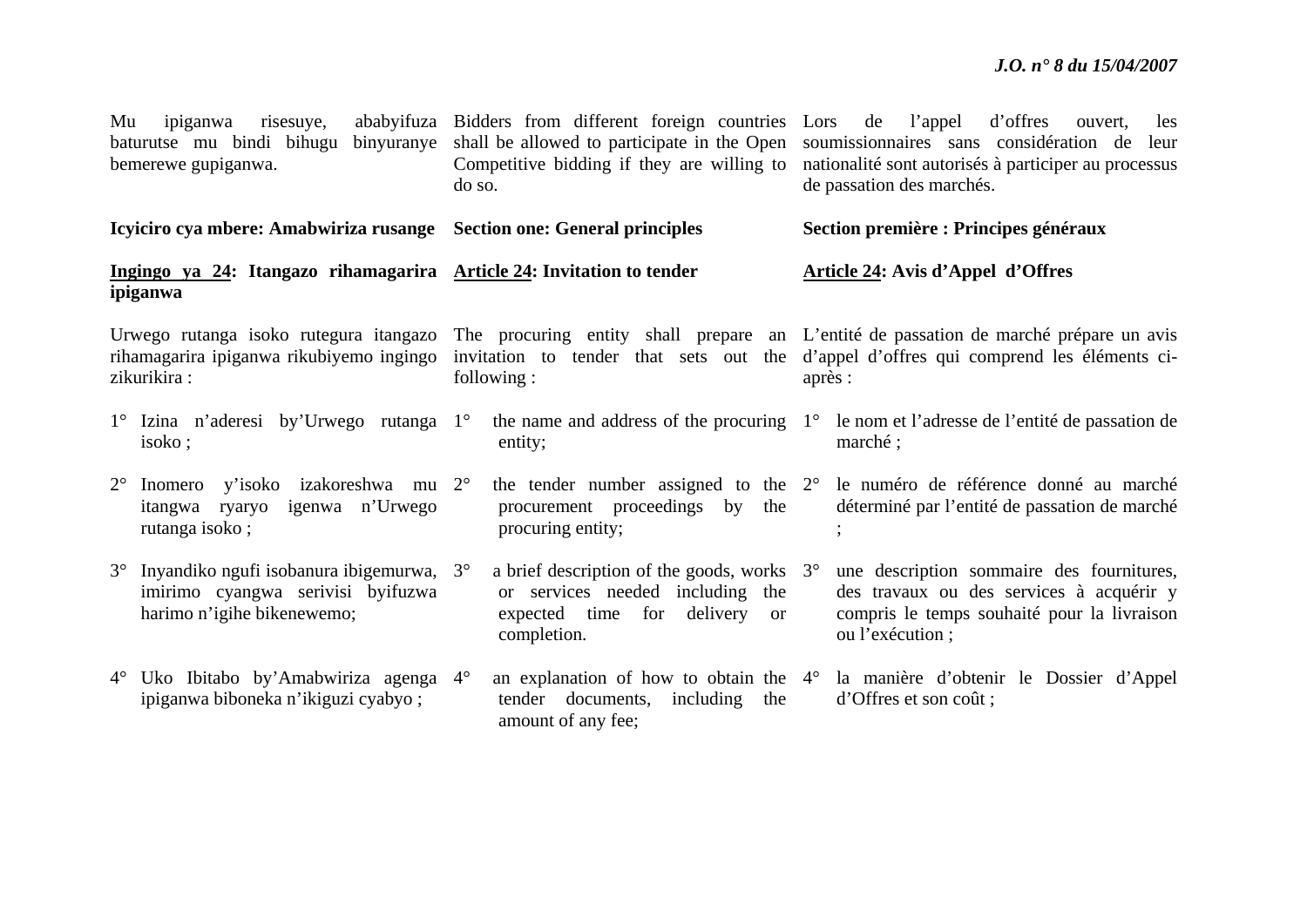- 5° Ahantu n'igihe inyandiko z'ipiganwa 5°zigomba gushyikirizwa, ahantu n'igihe izo nyandiko zizafungurirwa ;
- $6^\circ$ Ingingo igaragaza ko inyandiko z'ipiganwa cyangwa ababahagarariye bemerewe kwitabira umuhango w'ifungura. abatanze 6°

**Ingingo ya 25: Amabwiriza agena Article 25: Rules concerning description imiterere y'ibigemurwa, imirimo na of goods, works and consultant services serivisi** 

ibishushanyo mbonera buryo butuma igikenewe cyumvikana neza kubogamiraho.

Ibyo bisobanuro ntibigomba gushingira ku bwoko runaka bw'ikintu, ku izina ryacyo ry'ubucuruzi, ku gishushanyo, ku nkomoko byacyo cyangwa ku ruganda rwagikoze keretse iyo nta bundi buryo bushoboka bwo kusobanura ibigemurwa, imirimo na serivisi ikenewe. Icyo gihe bongeraho amagambo nka "cyangwa ibisa na cyo".

- $\degree$  an explanation of where and when  $5\degree$ tenders must be submitted and where and when the tenders will be opened;
- $\degree$  a statement that those submitting 6 $\degree$ tenders or their representatives are allowed to attend the opening of tenders.

kandi ibyo bisobanuro ntawe bigomba goods, works or consultant services to be technical and quality characteristics of the objectivité et neutralité que possible. provided.

> case the words such as "or equivalent" shall spécifications. be added on.

- le lieu et le temps de remise et d'ouverture des offres ;
- une disposition indiquant que les soumissionnaires ou leurs représentants peuvent assister à la séance publique d'ouverture des offres.

### **Article 25: Réglementation concernant la description des fournitures, des travaux et des services**

Mu buryo bwose bushoboka, ibisobanuro To the extent possible, any specifications, Dans tous les cas possibles, les spécifications byerekeye ibigemurwa, imirimo na serivisi, plans, drawings, designs, requirements or relatives aux fournitures, aux travaux, aux bishushanyo bisobanurwa bikanakorwa mu services shall be based on objective clairement définir les résultats attendus avec descriptions of goods, works or consultant services, aux plans, schémas et dessins, doivent

> There shall be no requirement of or Les spécifications ne doivent pas être basées sur reference to a particular brand, trademark, une marque particulière, un nom commercial, un trade name, patent, design type, specific modèle, une origine spécifique ou usine de origin or producer unless there is no other fabrication à moins qu'il n'y ait d'autres moyens sufficiently precise way of describing the de spécifier les caractéristiques des fournitures, characteristics of the goods, works or des travaux et des services à acquérir. Dans ce consultant services to be provided. In that cas, le terme « ou l'équivalent » est ajouté à ses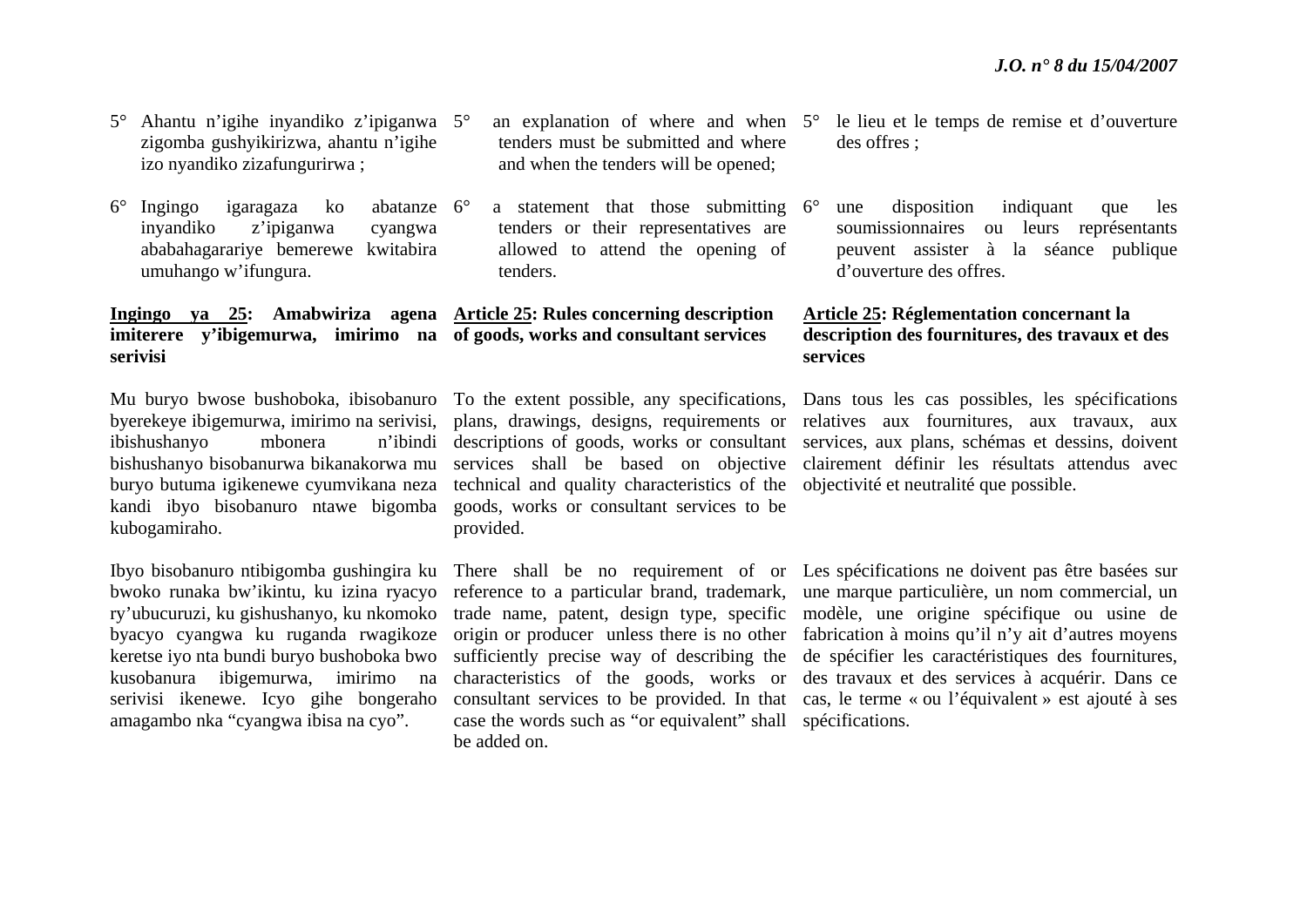| Ingingo ya 26 : Ibitabo by'Amabwiriza Article 26: Bidding Documents<br>Agenga Ipiganwa                                                                    |                                                                                                                                                                   | <b>Article 26 : Dossier d'Appel d'Offres</b>                                                                                                                                                                                 |  |  |
|-----------------------------------------------------------------------------------------------------------------------------------------------------------|-------------------------------------------------------------------------------------------------------------------------------------------------------------------|------------------------------------------------------------------------------------------------------------------------------------------------------------------------------------------------------------------------------|--|--|
| by'amabwiriza agenga ipiganwa rishingiye<br>kuri iri tegeko n'amabwiriza agenga<br>amasoko.                                                               | Ishami rishinzwe amasoko ritegura Ibitabo The Procurement Unit shall prepare bidding<br>documents in accordance with this Law and<br>the procurement regulations. | L'Unité des marchés publics prépare le Dossier<br>d'Appel d'Offres conformément aux dispositions<br>de la présente loi ainsi qu'aux règles de passation<br>des marchés.                                                      |  |  |
| Ibitabo by'Amabwiriza Agenga Ipiganwa<br>bigomba kuba bikubiyemo amakuru yose<br>yatuma habaho ipiganwa ridafite uwo<br>ribogamiyeho mu bifuza gupiganwa. | allow<br>enough<br>information<br>to<br>competition among those who may wish to<br>submit tenders.                                                                | The bidding documents shall contain Le Dossier d'Appel d'Offres doit contenir des<br>fair renseignements suffisants pour une concurrence<br>équitable.                                                                       |  |  |
| Ibitabo by'Amabwiriza Agenga Ipiganwa<br>bigomba kuba bikubiyemo ibi bikurikira:                                                                          | following:                                                                                                                                                        | The bidding documents shall set out the Le Dossier d'Appel d'Offres est constitué des<br>éléments suivants :                                                                                                                 |  |  |
| 1° ibikenewe bijyanye n'ibigemurwa, 1°<br>serivisi<br>cyangwa<br>isoko<br>imirimo<br>rigamije n'igihe ntarengwa cy'igemura<br>n'irangiza ry'imirimo;      | the specific requirements relating to the $1^{\circ}$<br>goods, works or services being procured<br>and the time limit for delivery or<br>completion;             | les exigences spécifiques des fournitures, des<br>travaux ou des services à acquérir et le délai<br>de livraison et d'exécution;                                                                                             |  |  |
| $2^{\circ}$ niba ari isoko ry'imirimo, ibishushanyo $2^{\circ}$<br>n'ingano y'ibikenewe;                                                                  | drawings and bills of quantities;                                                                                                                                 | if works are being procured, relevant $2^{\circ}$ s'il s'agit des plans et devis estimatif et<br>quantitatif pour les travaux;                                                                                               |  |  |
| $3^\circ$<br>amabwiriza<br>n'ayihariye 3°<br>rusange<br>niba<br>amasezerano,<br>azagenga<br>hateganyijwe ingwate yo kurangiza<br>neza imirimo;            | if<br>governing<br>the<br>contract,<br>the<br>performance secutity is provided;                                                                                   | the general and specific conditions 3° les conditions générales et spécifiques<br>régissant le contrat, si la garantie de bonne<br>exécution est prévue;                                                                     |  |  |
| itangwa ry'isoko itangwa n'Urwego<br>rutanga isoko;                                                                                                       | proceedings<br>procurement<br>the<br>by<br>procuring entity;                                                                                                      | $4^{\circ}$ inomero y'isoko izakoreshwa mu $4^{\circ}$ the tender number assigned to the $4^{\circ}$ le numéro de référence donné au marché à<br>des fins des procédures des marchés par<br>l'entité de passation de marché; |  |  |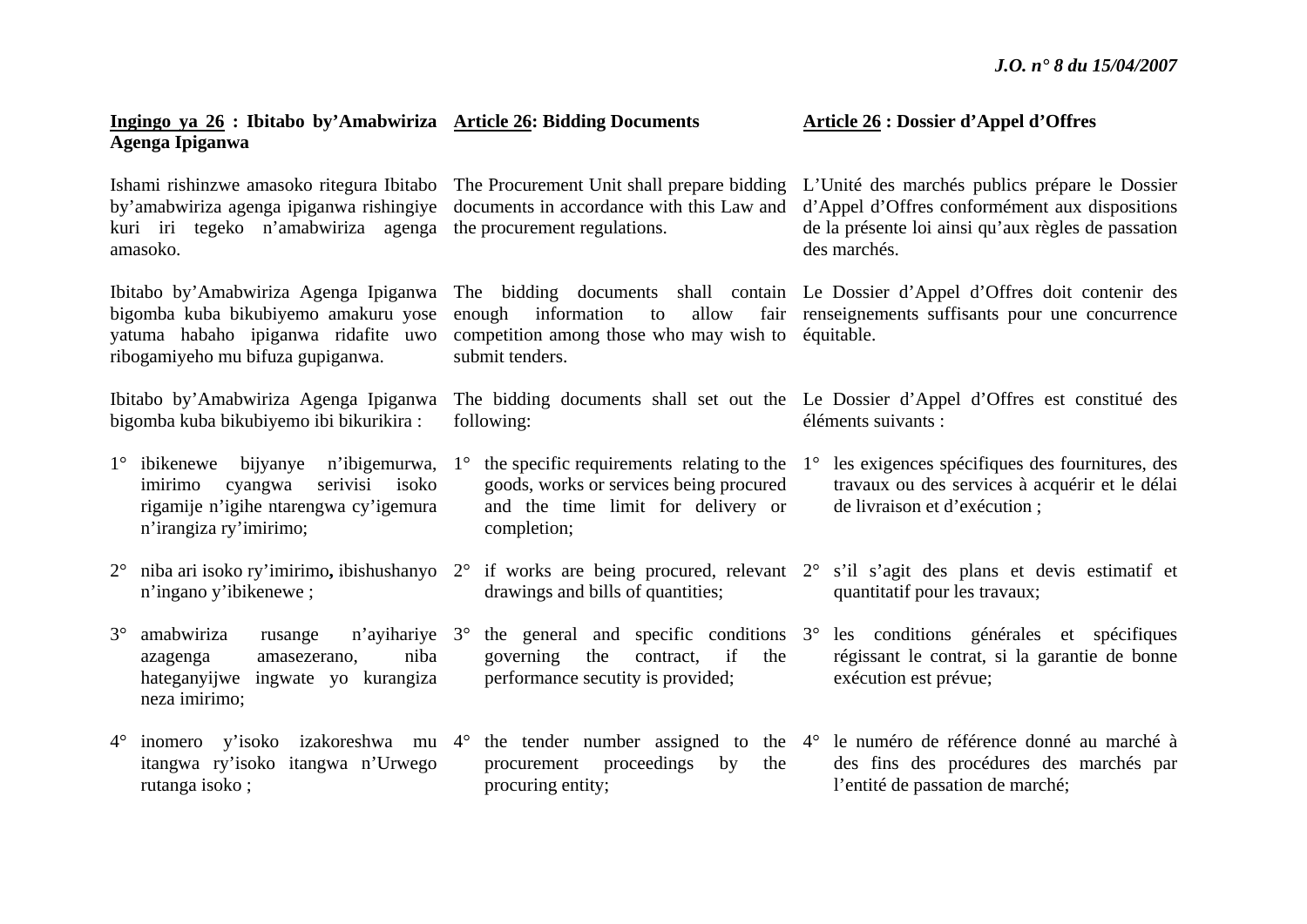| $5^{\circ}$<br>z'ipiganwa zitegurwa n'uko zitangwa<br>harimo:                                              | submission of tenders including :                                                                                                                                                                                    | amabwiriza asobanura uko inyandiko 5 <sup>°</sup> instructions for the preparation and 5 <sup>°</sup> les instructions relatives à la préparation et à<br>la soumission des offres comprennant : |
|------------------------------------------------------------------------------------------------------------|----------------------------------------------------------------------------------------------------------------------------------------------------------------------------------------------------------------------|--------------------------------------------------------------------------------------------------------------------------------------------------------------------------------------------------|
| a) inyandiko y'ipiganwa y'icyitegererezo;                                                                  | a) the bid form;                                                                                                                                                                                                     | a) les modèles de soumission;                                                                                                                                                                    |
| b) umubare w'amakopi azatangwa hamwe<br>n'inyandiko y'ipiganwa y'umwimerere;                               | the original bid;                                                                                                                                                                                                    | b) the number of copies to be submitted with b) le nombre de copies à remettre avec l'original<br>de la soumission;                                                                              |
| c) ibisabwa nk'ingwate y'ubwishingizi<br>bw'inyandiko y'ipiganwa, icyitegererezo<br>n'ingano y'iyo ngwate; | amount of such security;                                                                                                                                                                                             | c) any bid security required, the form and c) la garantie de soumission à fournir, le modèle<br>et le montant d'une telle garantie;                                                              |
| d) ibyemezo<br>bigaragaza<br>bw'upiganwa.                                                                  | ubushobozi d) any proof<br>qualifications.                                                                                                                                                                           | evidencing the bidder's d) les pièces attestant la qualification du<br>soumissionnaire;                                                                                                          |
| zigomba gushyikirizwa;                                                                                     | e) ahantu n'igihe inyandiko z'ipiganwa e) a statement of where and when tenders e) le lieu et la date de remise des offres;<br>shall be submitted,                                                                   |                                                                                                                                                                                                  |
| f) ahantu<br>n'igihe<br>izo<br>zizafungurirwa;                                                             | nyandiko f) a statement of where and when the f) le lieu et la date d'ouverture des offres;<br>tenders shall be opened;                                                                                              |                                                                                                                                                                                                  |
| ababahagarariye<br>z'ipiganwa<br>cyangwa<br>kwitabira<br>umuhango<br>bemerewe<br>w'ifungura;               | $6^{\circ}$ ingingo igaragaza ko abatanze inyandiko $6^{\circ}$ a statement of whether those submitting $6^{\circ}$<br>tenders or their representatives shall be<br>allowed to attend the tender opening<br>session; | disposition<br>indiquant<br>une<br>les<br>que<br>soumissionnaires<br>ou leurs représentants<br>peuvent assister à la séance publique<br>d'ouverture des offres ;                                 |
| $7^{\circ}$<br>ingingo igaragaza igihe inyandiko<br>z'ipiganwa zimara zifite agaciro;                      | $7^\circ$ a statement of the period during which $7^\circ$<br>tenders shall remain valid;                                                                                                                            | une disposition indiquant la durée de validité<br>des offres;                                                                                                                                    |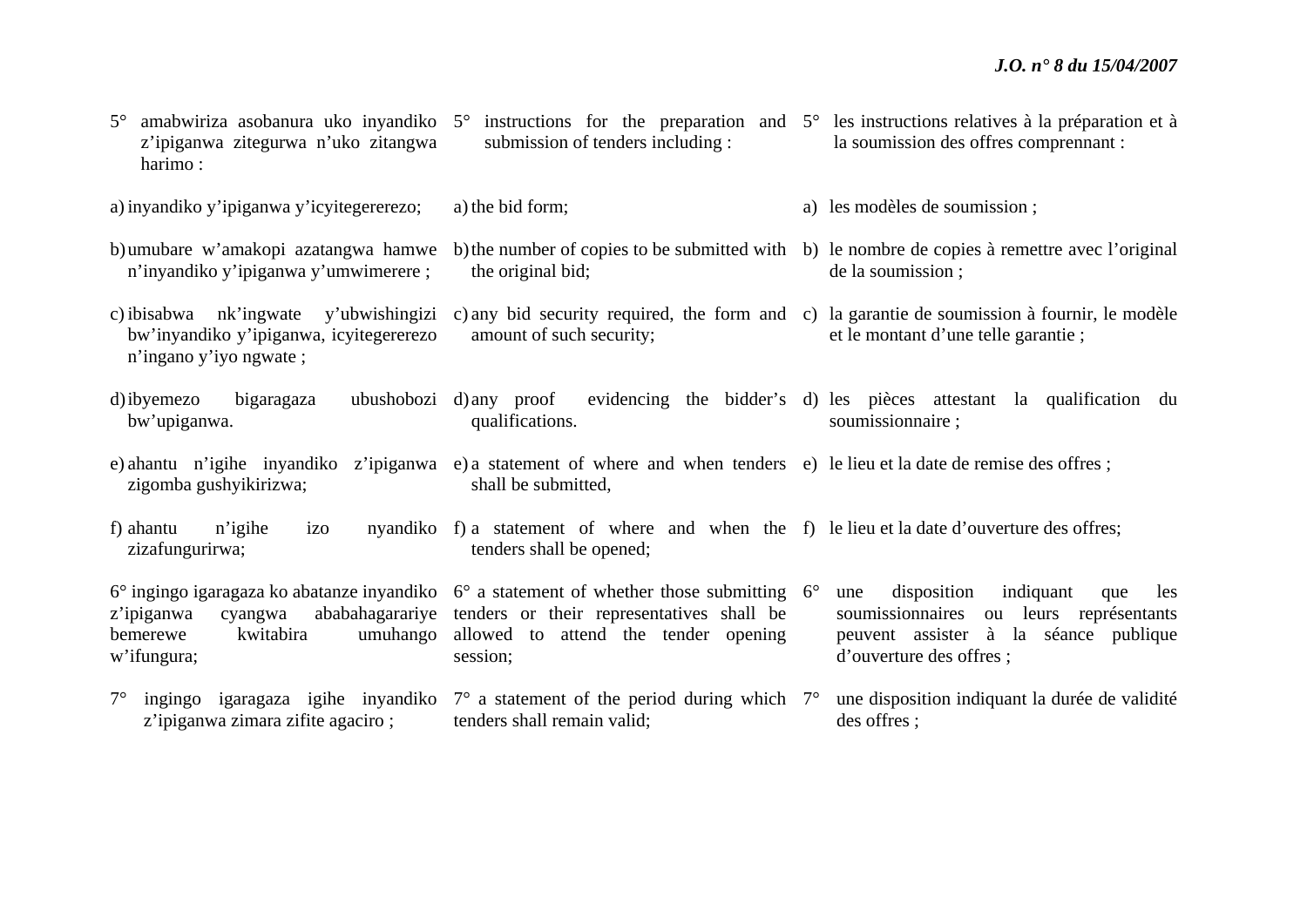|             |                                                                 |  |  |  |  | 8° amabwiriza n'ibigenderwaho mu 8° the procedures and criteria for bid 8° les procédures et les critères d'évaluation et |
|-------------|-----------------------------------------------------------------|--|--|--|--|---------------------------------------------------------------------------------------------------------------------------|
|             | isesengura n'igereranya ry'inyandiko evaluation and comparison; |  |  |  |  | de comparaison des offres;                                                                                                |
| z'ipiganwa; |                                                                 |  |  |  |  |                                                                                                                           |

9° ingingo igaragaza ko Urwego rutanga 9° a statement that the procuring entity may 9°isoko rushobora gusesa inyandiko cancel the bids at any time before the z'ipiganwa igihe cyose ritaratangwa ; isoko signing of the contract:

 $10^{\circ}$  ikindi gishobora gusabwa mu Gitabo  $10^{\circ}$  anything else as may be provided for by  $10^{\circ}$  toute autre information à mettre dans le cy'Amabwiriza Agenga Ipiganwa the bidding document in accordance with hakurikijwe ibiteganywa n'iri tegeko this Law or public procurement regulations. cyangwa amabwiriza agenga amasoko ya Leta. Dossier d'Appel d'Offres conformément aux dispositions de la présente loi ou de la règlementanion de passation des marchés publics.

**Documents** 

bakomokamo.

z'Ibitabo by'Amabwiriza

**Ipiganwa** 

Ibyagombwa bisabwa abapiganwa bigomba Administrative documents required for Les documents fournis par les soumissionnaires gushingira ku mategeko y'ibihugu foreign bidders shall refer to the Laws in sont basés sur les lois en vigueur dans leurs pays force in the bidders' home countries.

> **Article 27: Modifications to Bidding Article 27 : Modifications du Dossier d'Appel d'Offres**

 une disposition indiquant que l'entité de passation de marché peut, à tout moment, annuler le processus d'attribution du marché, aussi longtemps que le contrat n'est pas

encore signé ;

respectifs.

gutanga inyandiko z'ipiganwa an addendum. hakoreshejwe inyandiko y'inyongera.

**Ingingo ya 27 : Ihindurwa ry'ingingo** 

Urwego rutanga isoko rushobora guhindura The procuring entity may amend the L'entité de passation de marché peut modifier le Ibitabo by'Amabwiriza Agenga Ipiganwa bidding document at any time before the Dossier d'Appel d'Offres par la publication d'un igihe cyose mbere y'igihe ntarengwa cyo deadline for submitting tenders by issuing addendum, à tout moment avant la date limite de remise des offres.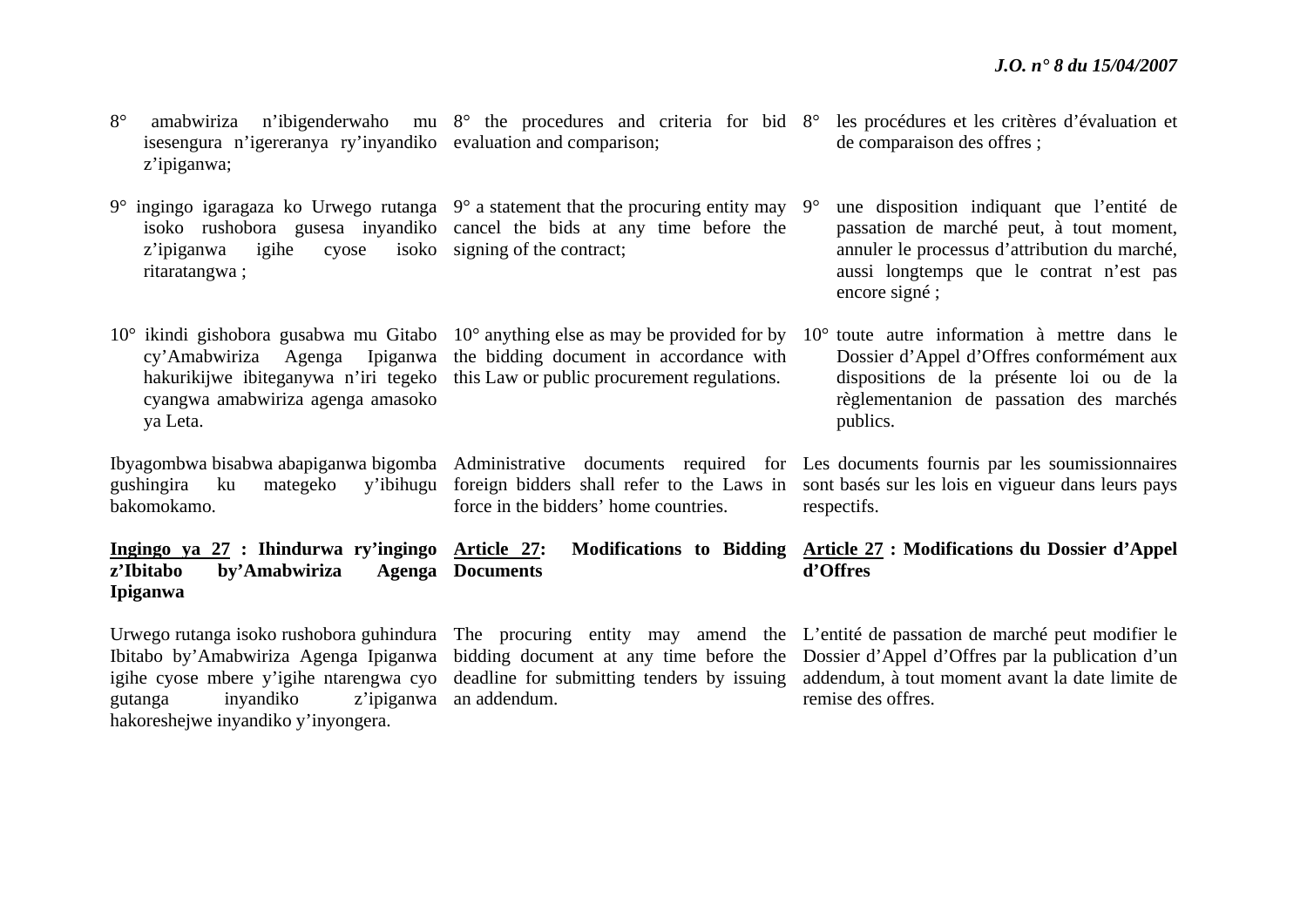$cy'Urwego$  rutanga isoko biturutse ku mpungenge gupiganwa.

y'inyandiko y'inyongera abantu bose a copy of the addendum to each person to Ipiganwa.

Inyandiko y'inyongera ifatwa nk'iyigize Igitabo cy'Amabwiriza Agenga Ipiganwa

#### **Ingingo ya 28 : Gutangaza isoko**

Urwego rutanga isoko rutangariza abantu bose bifuza gupiganira isoko nk'uko biteganwa n'iri tegeko.

imirimo cyangwa serivisi bipiganirwa kangana n'agaciro kagenwa n'amabwiriza agenga amasoko, Urwego rutanga isoko rutanga itangazo rihamagarira ipiganwa nibura mu kinyamakuru kimwe gisomwa enterineti iyo ruhari.

z'abifuza response to the bidders' concerns.

of the tender documents.

the tender documents.

#### **Article 28: Advertisement**

by this Law.

<sup>n</sup>'abantu benshi no ku rubuga rwa and, if the procuring entity has a website, on existe. its website.

Iryo hindurwa rikorwa ku cyemezo Such an amendment may be made on the Cette modification se fait sur décision de l'entité procuring entity's own initiative or in de passation de marché ou en réponse aux soucis des soumissionnaires.

Urwego rutanga isoko rwihutira guha kopi The procuring entity shall promptly provide L'entité de passation de marché fournit bahawe Igitabo cy'Amabwiriza Agenga whom the procuring entity provided copies les personnes à qui une copie du Dossier d'Appel immédiatement une copie de l'addendum à toutes d'Offres a été donnée.

> The addendum shall be deemed to be part of L'addendum est considéré comme faisant partie du Dossier d'Appel d'Offres.

#### **Article 28: Publication**

The procuring entity shall bring the L'entité de passation de marché lance un avis invitation to tender to the attention of those d'appel d'offre à l'intention de tous les wishing to submit tenders as provided for soumissionnaires conformément aux dispositions de la présente loi.

Iyo agaciro k'isoko ry'ibigemurwa, If the estimated value of the goods, works Si la valeur de marché des fournitures, des or services being procured is above the travaux ou des services à acquérir équivaut à la threshold established by the procurement valeur fixée par la réglementation régissant les regulations, the procuring entity shall marchés publics, l'entité de passation de marché advertise the invitation to tender in at least publie l'avis d'appel d'offres dans au moins un one newspaper of nation-wide circulation journal de grande diffusion et sur le site web, s'il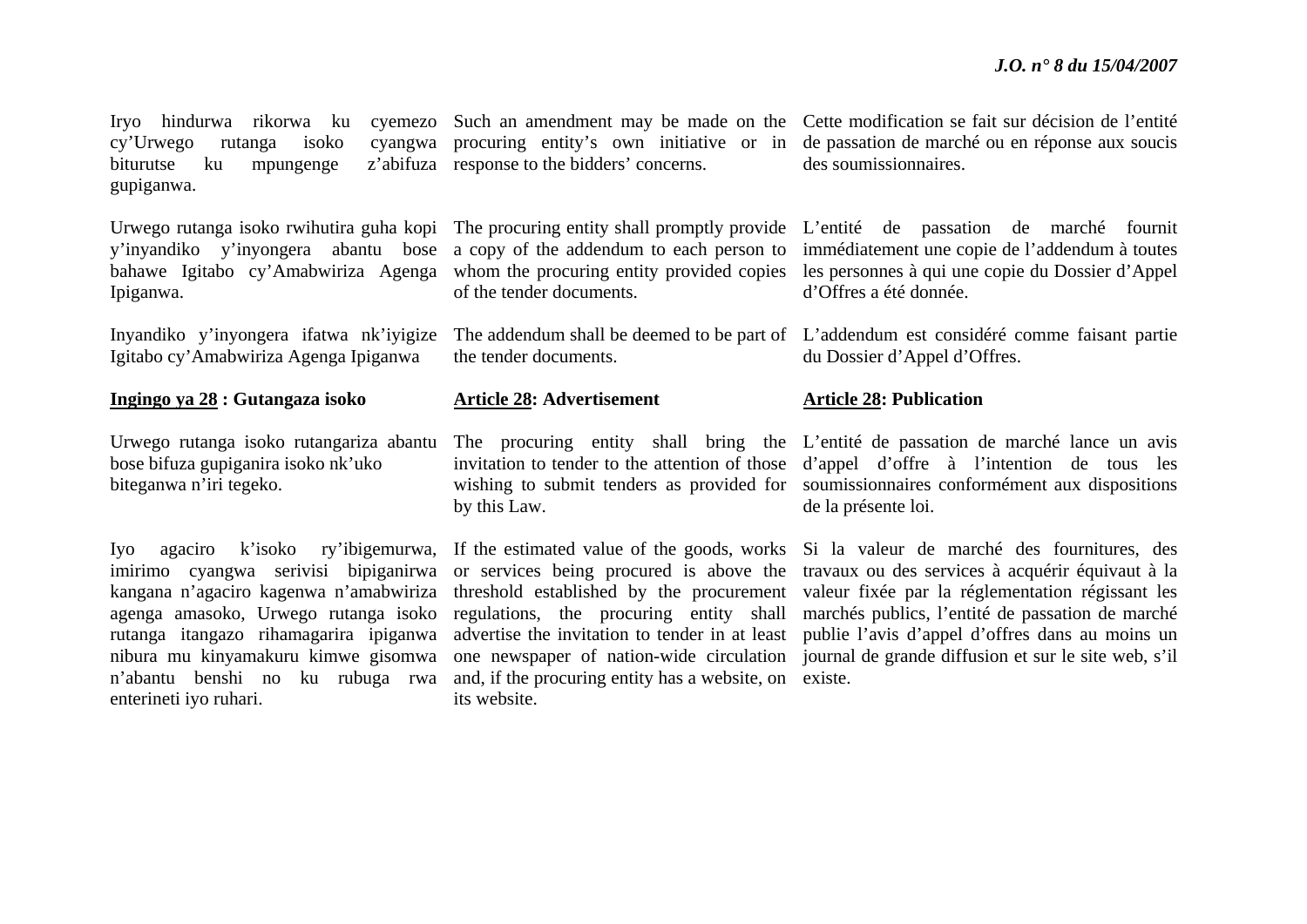### **Ingingo ya 29 : Igihe cyo gutegura Article 29: Time for preparing tenders inyandiko z'ipiganwa**

Igihe kigenewe gutegura z'ipiganwa ku ipiganwa y'ikiruhuko, uhereye igihe itangazo through a newspaper. ry'ipiganwa ryasohokeye mu kinyamakuru.

ntarengwa cyo gutanga inyandiko submitting tenders is less than one third <sup>z</sup>'ipiganwa kitageze kuri kimwe cya gatatu (1/3) of the time allotted to the preparation  $(1/3)$  cy'iminsi yagenewe Urwego rutanga isoko rwongera igihe the deadline in order to allow the kugira ngo ibyahinduwe kugenderwaho mu gutegura inyandiko taken into account in the preparation of <sup>z</sup>'ipiganwa.

ipiganwa, of tenders, the procuring entity shall extend amendment of the tender documents to be tenders.

# **Ibitabo** by'Amabwiriza **Document**

Agenga Ipiganwa nk'uko biteganywa mu the invitation to tender. itangazo rihamagarira ipiganwa.

**Ipiganwa** 

# **Ingingo ya 30: Gushyira ahagaragara Article 30: Provision of Bidding**

#### **Article 29 : Délai de préparation des offres**

ntikigomba kujya mu nsi y'iminsi mirongo not be less than thirty (30) calendar days inférieur à trente (30) jours calendriers à compter itatu (30), habariwemo ibyumweru n'iminsi from the time the notice is published de la date de parution de l'avis d'appel d'offres The time allotted to the preparation of Le délai autorisé pour la préparation des offres tenders for open competitive bidding must pour l'appel d'offres ouvert ne doit pas être au journal.

Iyo Igitabo cy'Amabwiriza Agenga If the bidding document is amended, when Si le Dossier d'Appel d'Offres est modifié Ipiganwa gihinduwe hasigaye igihe the time remaining before the deadline for pendant que le temps restant avant la date limite de remise des offres est en dessous d'un tiers (1/3) du temps autorisé pour la préparation des offres, l'entité de passation de marché prolonge la date limite de remise des offres pour permettre aux soumissionnaires potentiels de prendre en considération les modifications apportées dans le Dossier d'Appel d'Offres, dans la préparation des offres ou dans la modification des offres.

#### **Article 30: Disponibilité du Dossier d'Appel d'Offres**

Urwego rutanga isoko rugomba gushyira The procuring entity shall provide copies of L'entité de passation de marché doit rendre ahagaragara Ibitabo by'Amabwiriza the bidding document in accordance with disponible les copies du Dossier d'Appel d'Offres et conformément à l'avis d'appel d'offres.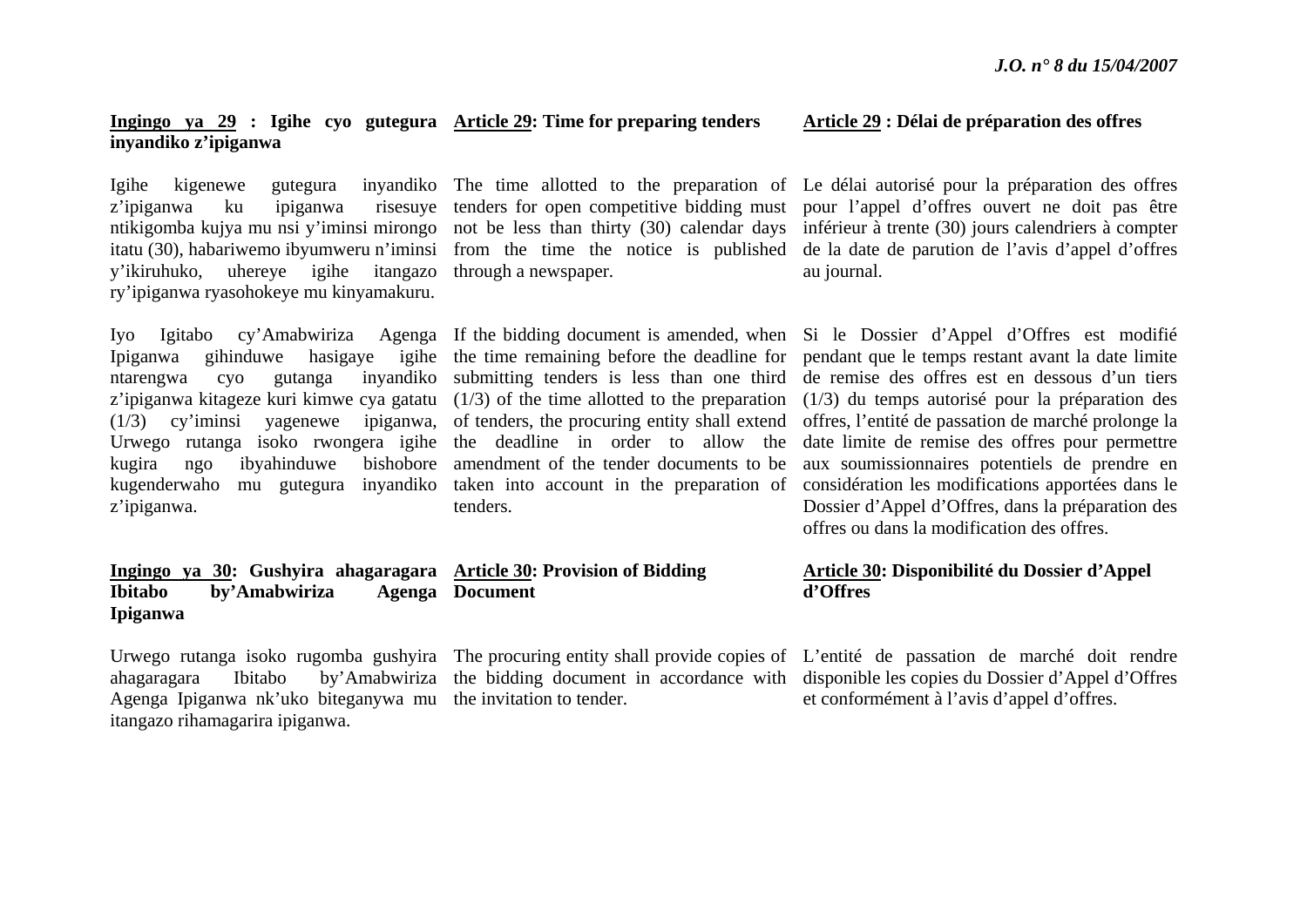Ibitabo by'Amabwiriza Agenga Ipiganwa. Amabwiriza agenga amasoko agena ikiguzi cy'ibyo Bitabo.

ipiganwa kigomba kuba kingana gusa <sup>n</sup>'amafaranga yatanzwe cyangwa agomba gutangwa mu kugitunganya, kugikoramo kopi nyinshi no kucyoherereza upiganwa.

### **Ingingo ya 31 : Ingwate y'Inyandiko y'Ipiganwa**

rigenewe abapiganwa bake atangirwa bidding shall request for a bid security. ingwate.

y'ipiganwa no kugena w'amafaranga wayo. w'amafaranga y'ingwate <sup>w</sup>'amafaranga yose yatanzwe mu nyandiko price. y'ipiganwa cyangwa se ikaba umubare <sup>w</sup>'imbumbe. Uko byagenda kose, ntugomba kurenga kabiri ku ijana (2%) ry'igiciro cy'inyandiko y'ipiganwa.

such a fee.

be equivalent to the amount of money sending it to the bidder.

#### **Article 31: Tender Security**

Urwego rutanga isoko rushobora kugurisha The procuring entity may charge a fee for L'entité de passation de marché peut exiger le obtaining copies of the bidding document. paiement des copies du Dossier d'Appel d'Offres. The procurement regulations shall establish Les procédures des marchés publics déterminent le coût d'acquisition de ces documents.

Ikiguzi cy'Igitabo cy'Amabwiriza agenga The cost of the tender document shall only Le coût d'acquisition du Dossier d'Appel required for preparing, photocopying and engagés pour sa préparation, pour sa reproduction d'Offres doit correspondre aux seuls frais et pour sa transmission au soumissionnaire.

#### **Article 31 : Garantie de soumission**

Amasoko yose atangwa binyuze mu All tender proceedings conducted under Tous les marchés attribués suivant la méthode ipiganwa risesuye cyangwa ipiganwa open competitive bidding and restricted d'appel d'offres ouvert ou l'appel d'offres restreint sont subordonnés à une garantie de soumission ;

Urwego rutanga isoko rushobora kugena The procuring entity may determine the L'entité de passation de marché détermine le icyitegererezo cy'ingwate y'inyandiko form and amount of the tender security. The modèle et le montant de la garantie de gushingira ku ijanisha ku mubare exceed two percent (2%) of the tender garantie de soumission ne doit pas dépasser deux amount of tender security shall be a soumission. Le montant de la garantie peut être percentage of the bid price or a fixed fee. un pourcentage du montant de l'offre ou un Nonetheless, such a security shall not montant forfaitaire fixe. Toutefois, une telle pour cent (2%) du coût de l'offre.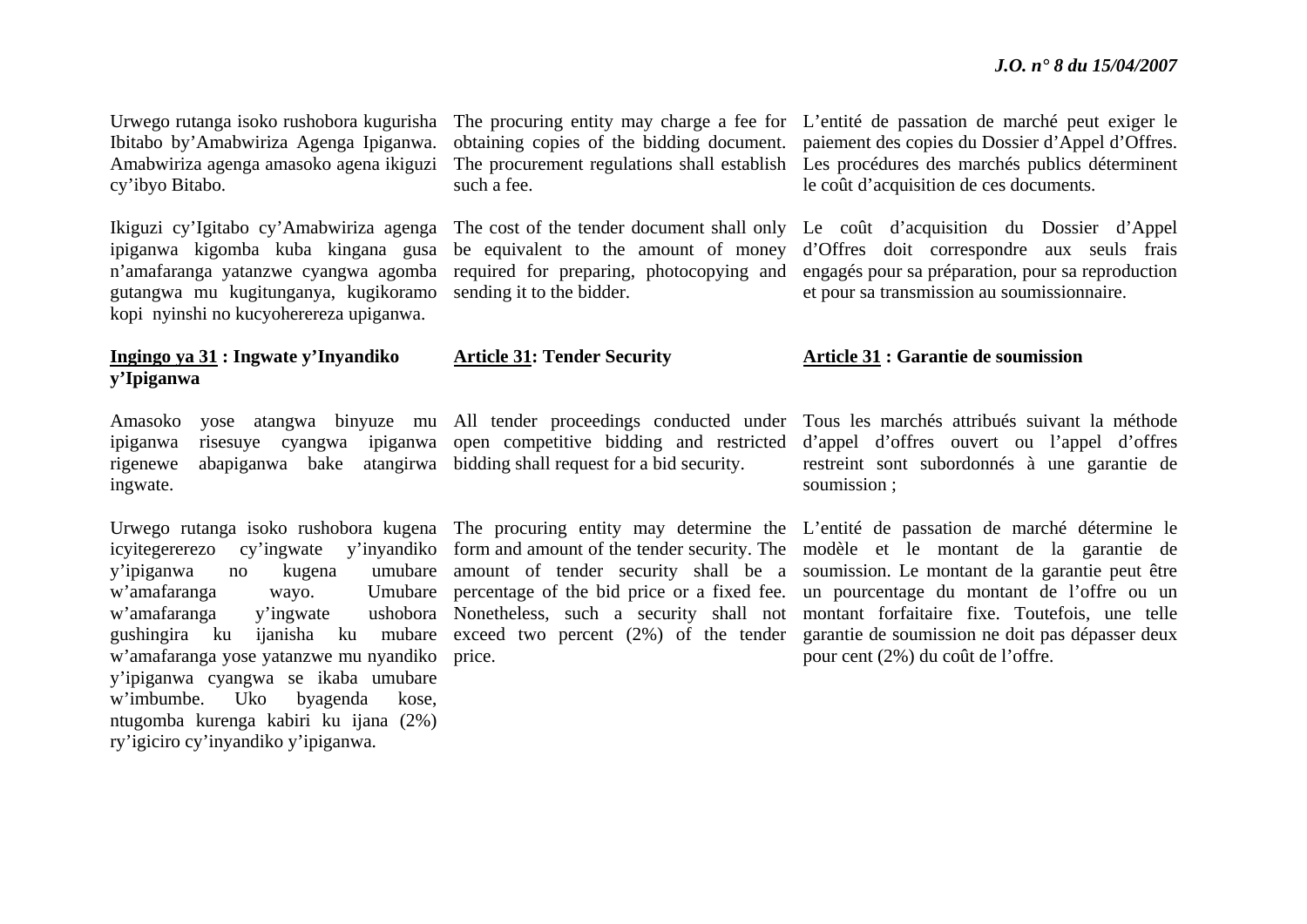erreurs constatées dans l'offre ; ou

qu'aucun soumissionnaire ne remplit les

annulé ;

Ingwate y'inyandiko y'ipiganwa igomba Tender security shall be seized if the bidder: La garantie de soumission est saisie si le gufatirwa iyo upiganwa : soumissionnaire :

- 1° yisubiyeho nyuma y'igihe ntarengwa 1°cyo gutanga inyandiko z'ipiganwa ariko n'igihe inyandiko y'ipiganwa igomba kumara igifite agaciro kitararangira;  $\degree$  withdraws the tender after the deadline  $1^\circ$ for submitting tenders but before the expiry of the period during which tenders must remain valid; retire l'offre après la date limite de remise des offres mais avant l'expiration de la période de validité des offres ;
- 2° yanze kwemera ibyavuye mu ikosora 2°ry'imibare yari yibeshyeho; cyangwa;  $\degree$  rejects a correction of an arithmetic  $2\degree$  refuse des corrections arithmétiques des error; or
- $3^\circ$  yanze gusinya amasezerano y'isoko 3°nk'uko bisabwa cyangwa se akananirwa kuzuza inshingano yo gutanga ingwate yo kwishingira ko azarangiza neza ibikorwa.  $\degree$  refuses to enter into a written contract  $\degree$  refuse de signer le contrat ou ne parvient pas as required or fails to furnish any required performance security**.**  à fournir la garantie de bonne exécution.
- Urwego rutanga isoko rugomba guhita rusubiza ingwate y'inyandiko y'ipiganwa The procuring entity shall immediately L'entité de passation de marché remet release the tender security if: immédiatement toute garantie de soumission lorsque :
- 1° ibikorwa byo gutanga isoko byasheshwe ;  $1^{\circ}$ 
	- 2° Urwego rutanga isoko rusanze mu bapiganwe bose ntawujuje ibisabwa;

iyo :

- 3°<sup>o</sup> amasezerano y'isoko yamaze gusinywa 3<sup>o</sup>
- the procurement proceedings are 1° le processus d'attribution du marché est cancelled;
- $2^{\circ}$  $\degree$  the procuring entity realises that none  $2\degree$  l'entité de passation de marché constate of the submitted tenders is responsive;
- $\degree$  a contract for the procurement is  $3\degree$  le contrat de marché est déjà signé. entered into. conditions requises;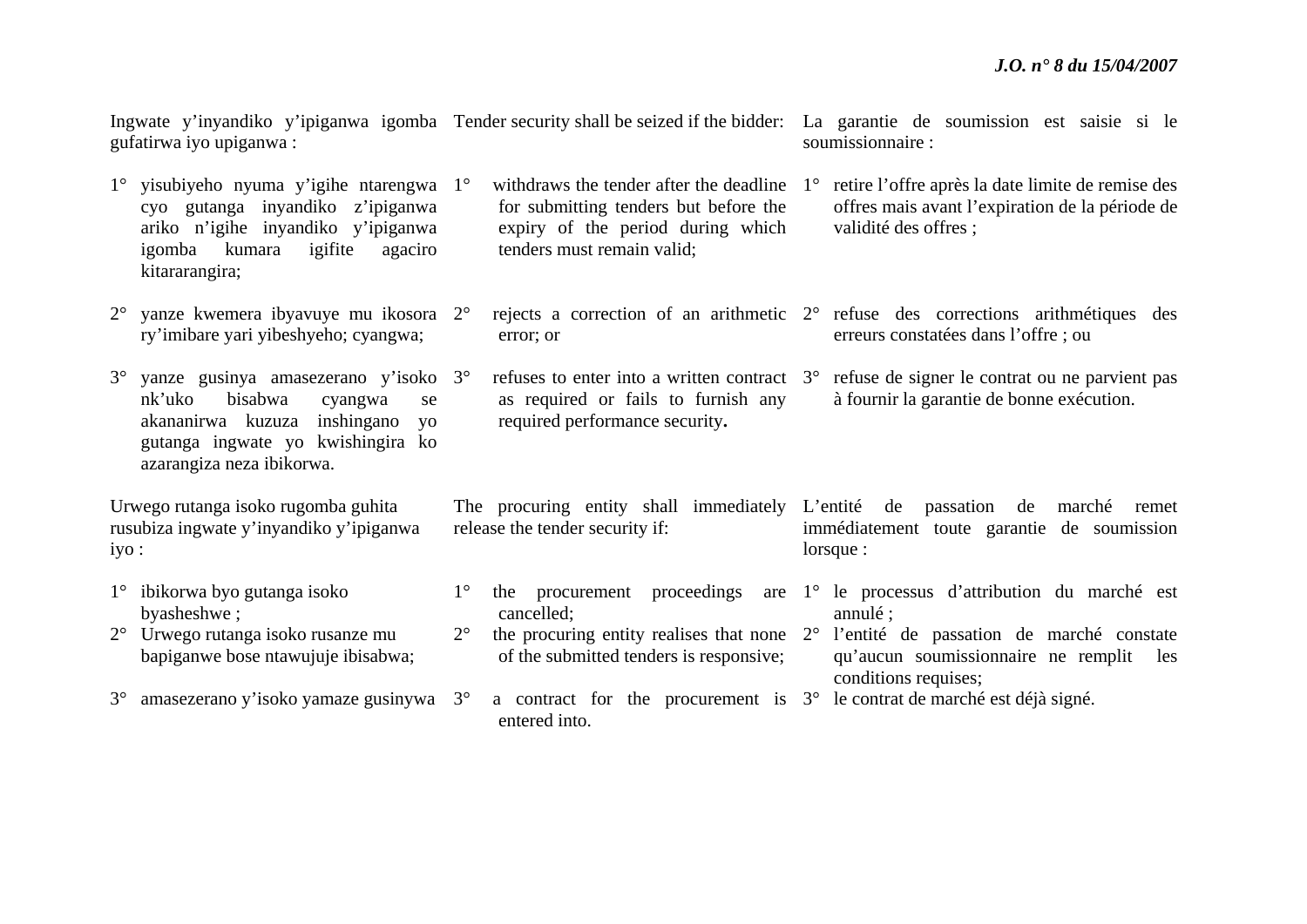| Ingingo ya 32 : Itangwa n'iyakirwa<br>ry'inyandiko z'ipiganwa                                                                                                                                                                         | <b>Article 32: Submission and receipt of</b><br>tenders                                                       | Article 32 : Remise et réception des offres                                                                                                                                                                                                                                          |
|---------------------------------------------------------------------------------------------------------------------------------------------------------------------------------------------------------------------------------------|---------------------------------------------------------------------------------------------------------------|--------------------------------------------------------------------------------------------------------------------------------------------------------------------------------------------------------------------------------------------------------------------------------------|
| Inyandiko y'ipiganwa igomba kuba isinye<br>kandi iri mu ibahasha ifunze neza;                                                                                                                                                         | sealed in an envelope.                                                                                        | A tender shall be duly signed and well L'offre doit être signée et remise sous pli fermé.                                                                                                                                                                                            |
| Ibahasha inyandiko y'ipiganwa ifunzemo<br>igomba kuba ifite inomero y'isoko<br>yatanzwe n'urwego rutanga isoko.                                                                                                                       | procurement proceedings by the procuring l'entité de passation de marché.<br>entity.                          | The enveloppe containing the tender must L'enveloppe contenant l'offre doit porter le<br>bear the tender number assigned to the numéro de référence du marché attribué par                                                                                                           |
| Inyandiko y'ipiganwa igomba gutangwa<br>mbere y'igihe ntarengwa cyagenwe kandi<br>inyandiko y'ipiganwa yose ije nyuma<br>gusubizwayo<br>gihe<br>igomba<br>y'icyo<br>idafunguwe;                                                       | deadline for submitting tenders and any<br>tender received after that deadline shall be<br>returned unopened. | A tender must be submitted before the L'offre doit être déposée avant la date limite de<br>remise des offres et toute offre présentée après la<br>date limite doit être retournée au soumssionnaire<br>sans être ouverte.                                                            |
| Urwego rutanga amasoko rugomba gukora<br>ku buryo ahagomba gutangirwa inyandiko<br>z'ipiganwa haba hafunguye, hagaragarira<br>buri wese kandi hanateguwemo ahantu<br>umutekano<br>habikwa inyandiko<br>hafite<br>z'ipiganwa zakiriwe. | that place a secure area for safe keeping of sécurisé pour y garder des offres reçues.<br>received bids.      | The procuring entity shall ensure that the L'entité de passation de marché s'assure que le<br>place where tenders must be submitted is lieu de dépôt des offres est ouvert et accessible à<br>open and accessible and shall provide in tous et doit aménager dans ce lieu un endroit |
| Ingingo ya 33 : Ihindurwa ry'inyandiko<br>z'ipiganwa                                                                                                                                                                                  | <b>Article 33: Changes to bids</b>                                                                            | <b>Article 33 : Modification des offres</b>                                                                                                                                                                                                                                          |
| Mbere y'isaha ntarengwa yo gutanga<br>inyandiko z'ipiganwa, upiganwa yemerewe<br>guhindura cyangwa gusubizwa inyandiko<br>y'ipiganwa iyo abisabye mu nyandiko<br>kandi hakurikijwe amabwiriza y'itangwa<br>ry'inyandiko z'ipiganwa.   | bidder may change or withdraw upon a<br>the procedures for submitting tenders.                                | Before the deadline for submitting bids, a Avant la date limite de dépôt des offres, le<br>soumissionnaire peut modifier ou retirer son offre<br>written request thereof in accordance with sur demande écrite et conformément aux<br>procédures de dépôt des offres.                |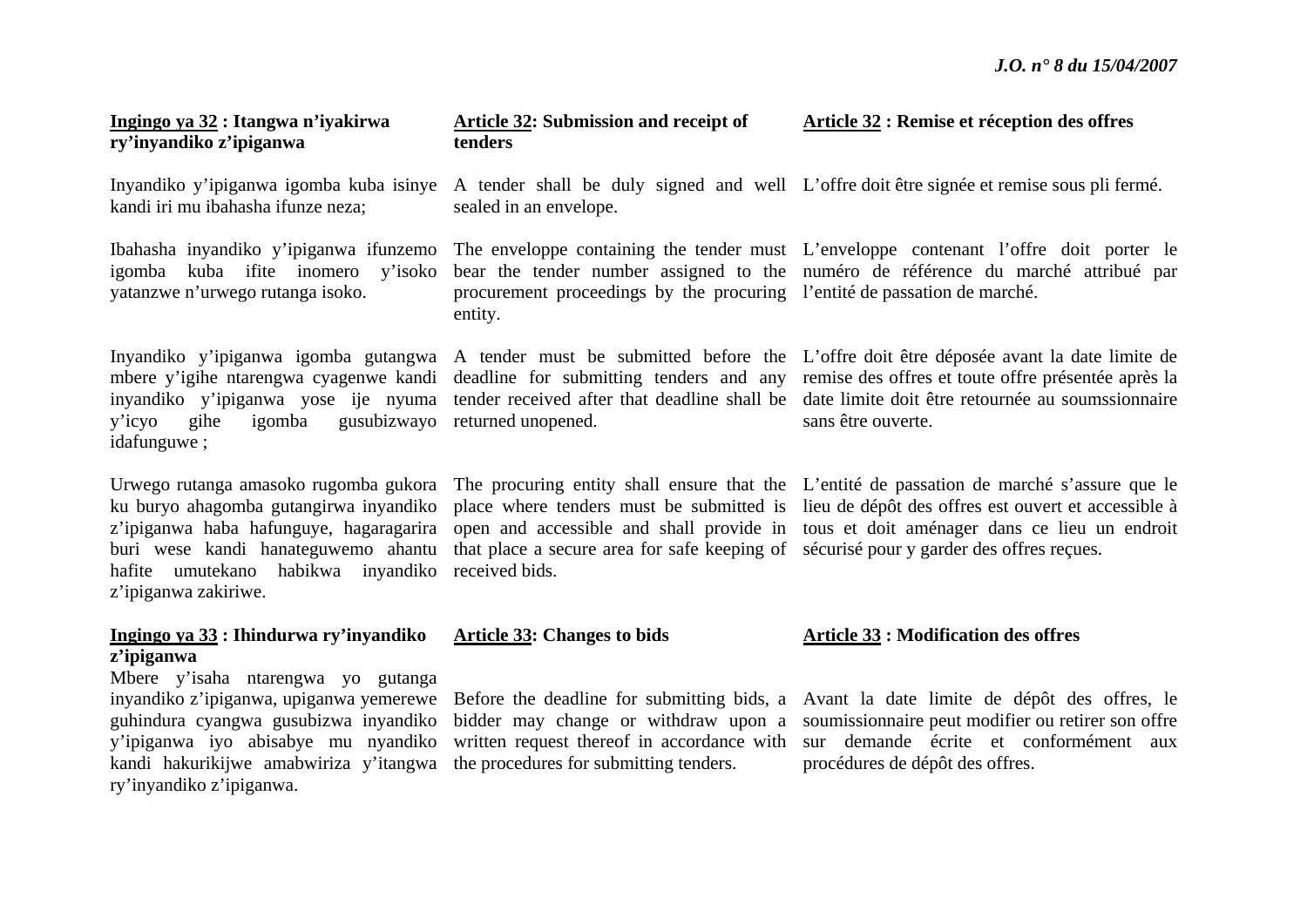inyandiko z'ipiganwa, uwatanze inyandiko bidder shall not change it, or make any y'ipiganwa ntiyemerewe cyangwa ngo agire icyo ayongeraho.

#### **Ingingo ya 34 : Ifungurwa ry' inyandiko Article 34: Bids opening <sup>z</sup>'ipiganwa**

kagomba gufungura mu ruhame inyandiko <sup>z</sup>'ipiganwa mu gihe kitarenze isaha imwe deadline for the submission of bids. At least nyuma y'igihe ntarengwa cyo kuzakira. three (3) members of the Tender Committee Abantu batatu (3) nibura bari mu bagize shall be sufficient to conduct a bid opening Akanama gashinzwe gutanga amasoko session. barahagije kugira ngo bakore umuhango wo gufungura inyandiko z'ipiganwa.

Abatanze inyandiko zabo z'ipiganwa cyangwa ababahagarariye kwitabira umuhango w'ifungura.

Kuri buri nyandiko y'ipiganwa ifunguwe, As each bid is opened, the following shall ibi bikurikira bigomba gusomwa mu ijwi be read out and recorded in the bid riranguruye kandi bigashyirwa mu opening report **:** nyandikomvugo y'ifungura:

1° Izina rya nyir'inyandiko y'ipiganwa 1°<sup>n</sup>'ibindi bimuranga by'umwihariko;

addendum thereon.

Nyuma y'igihe ntarengwa cyo gutanga After the deadline for submitting bid, the Après la date limite de dépôt des offres, un soumissionnaire ne peut plus modifier l'offre ou y apporter des ajouts.

#### **Article 34 : Ouverture des offres**

the bids no later than one hour after the

bashobora representatives may attend the bid opening.

submitting the tender and their particulars;

Akanama gashinzwe gutanga amasoko The Tender Committee shall publicly open Le Comité de passation des marchés doit procéder à l'ouverture des offres en séance publique endéans une heure après l'heure limite de dépôt. Au moins trois (3) membres du Comité de passation des marchés suffisent pour procéder à l'ouverture des offres.

> Those submitting tenders or their Les soumissionnaires ou leurs représentants peuvent assister à la séance publique d'ouverture des offres.

> > Pour chaque offre ouverte, les informations suivantes doivent être lues à haute voix et consignées dans le procès-verbal d'ouverture des offres :

the name of the person or firm 1° le nom du soumissionnaire et d'autres informations particulières sur son identité;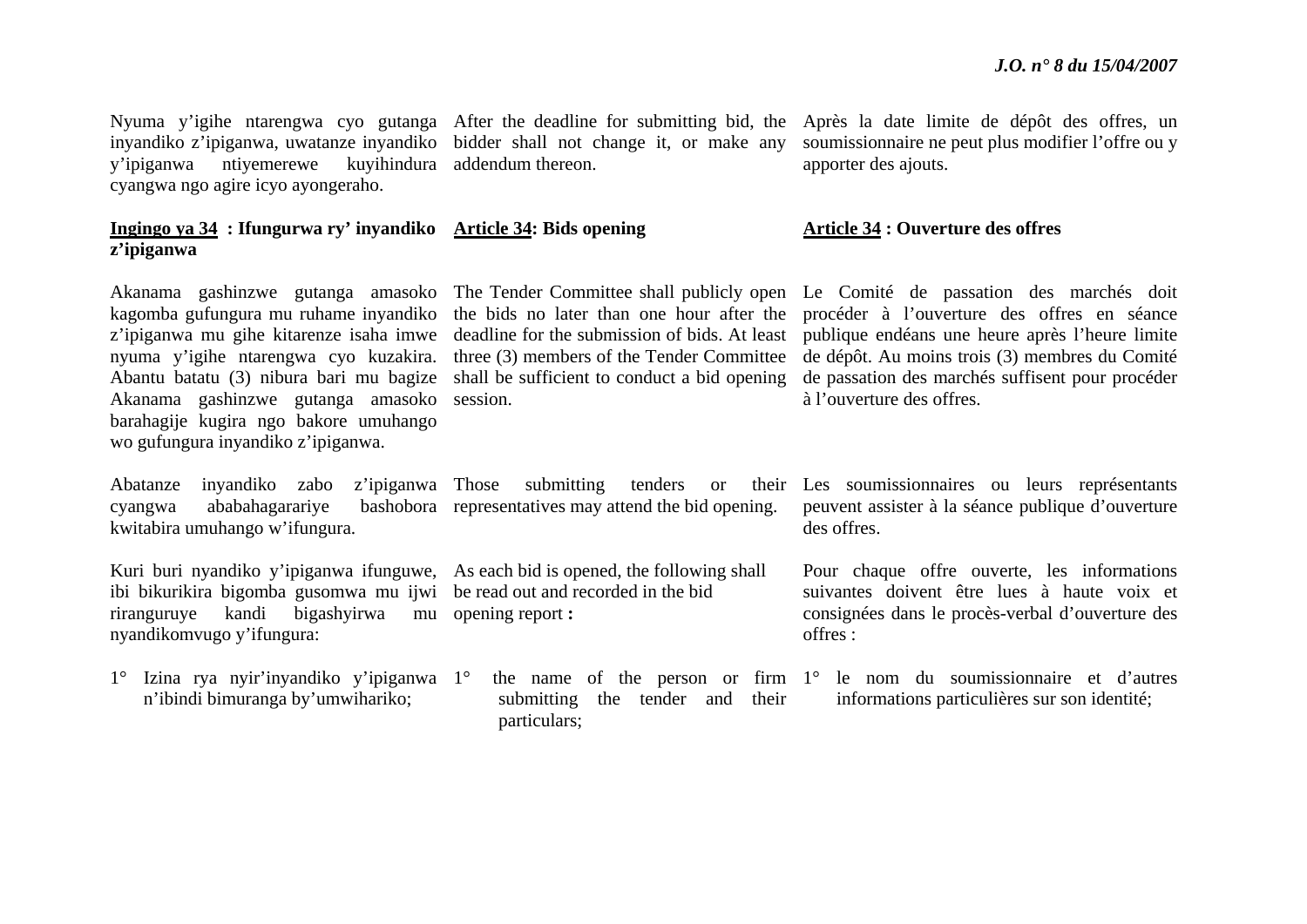| $2^{\circ}$<br>harimo $2^{\circ}$<br>w'amafaranga<br>Umubare<br>n'ibyahindutse<br>icyo<br>cyangwa<br>yagabanije ku giciro cya mbere y'uko<br>igihe<br>ntarengwa<br>cyo<br>gutanga<br>inyandiko z'ipiganwa kigera; | the total price of the tender including $2^{\circ}$<br>any modifications<br>or discounts<br>received before the<br>deadline for<br>submitting tenders; | le montant total de la soumission y compris<br>toute modification ou rabais de prix proposé<br>avant la date limite de dépôt des offres;                                                                                                             |  |  |
|-------------------------------------------------------------------------------------------------------------------------------------------------------------------------------------------------------------------|--------------------------------------------------------------------------------------------------------------------------------------------------------|------------------------------------------------------------------------------------------------------------------------------------------------------------------------------------------------------------------------------------------------------|--|--|
| $3^\circ$<br>y'inyandiko<br>Ingwate<br>y'ipiganwa $3^\circ$<br>yatanzwe, niba isabwa.                                                                                                                             | as tender security.                                                                                                                                    | where applicable, what has been given 3° la garantie de soumission donnée si elle est<br>exigée.                                                                                                                                                     |  |  |
| Urwego rutanga isoko, iyo rubisabwe,<br>rugomba gutanga kopi<br>y'inyandikomvugo y'ifungura.                                                                                                                      | The procuring entity shall, upon request,<br>provide a copy of the bid opening report.                                                                 | L'entité de passation de marché fournit, sur<br>demande, une copie du procès-verbal d'ouverture<br>des offres.                                                                                                                                       |  |  |
| Buri muntu mu bagize akanama<br>k'ifungura agomba gushyira umukono:                                                                                                                                               | Each member of the tender committee shall<br>sign:                                                                                                     | Chaque membre du Comité de passation des<br>marchés doit apposer sa signature sur :                                                                                                                                                                  |  |  |
| $1^{\circ}$<br>y'ipiganwa $1^\circ$<br>nyandiko<br>ku                                                                                                                                                             | the initial the original bid,                                                                                                                          | l'offre originale;<br>$1^{\circ}$                                                                                                                                                                                                                    |  |  |
| y'umwimerere;<br>ku nyandikomvugo y'ifungura.<br>$2^{\circ}$                                                                                                                                                      | $2^{\circ}$<br>the bid opening report.                                                                                                                 | le procès-verbal d'ouverture des offres.<br>$2^{\circ}$                                                                                                                                                                                              |  |  |
| Ingingo ya 35 : Igihe inyandiko Article 35: Bid validity period<br>z'ipiganwa zimara zigifite agaciro                                                                                                             |                                                                                                                                                        | Article 35 : Période de validité des offres                                                                                                                                                                                                          |  |  |
| Igitabo gikubiyemo amabwiriza y'ipiganwa<br>kigena igihe inyandiko z'ipiganwa zimara<br>zigifite agaciro.                                                                                                         | bid validity period.                                                                                                                                   | The Bidding document shall determine the Le Dossier d'Appel d'Offres détermine la période<br>de validité des offres.                                                                                                                                 |  |  |
| zimara zigifite agaciro kirangira, urwego<br>rutanga isoko rushobora gusaba ko extendithat period.<br>cyongerwa.                                                                                                  | the procuring entity may request bidders to                                                                                                            | Mbere y'uko igihe inyandiko z'ipiganwa Before the expiry of the bid validity period, Avant l'expiration de la période de validité des<br>offres, l'entité de passation de marché peut<br>demander de prolonger la période de validité des<br>offres. |  |  |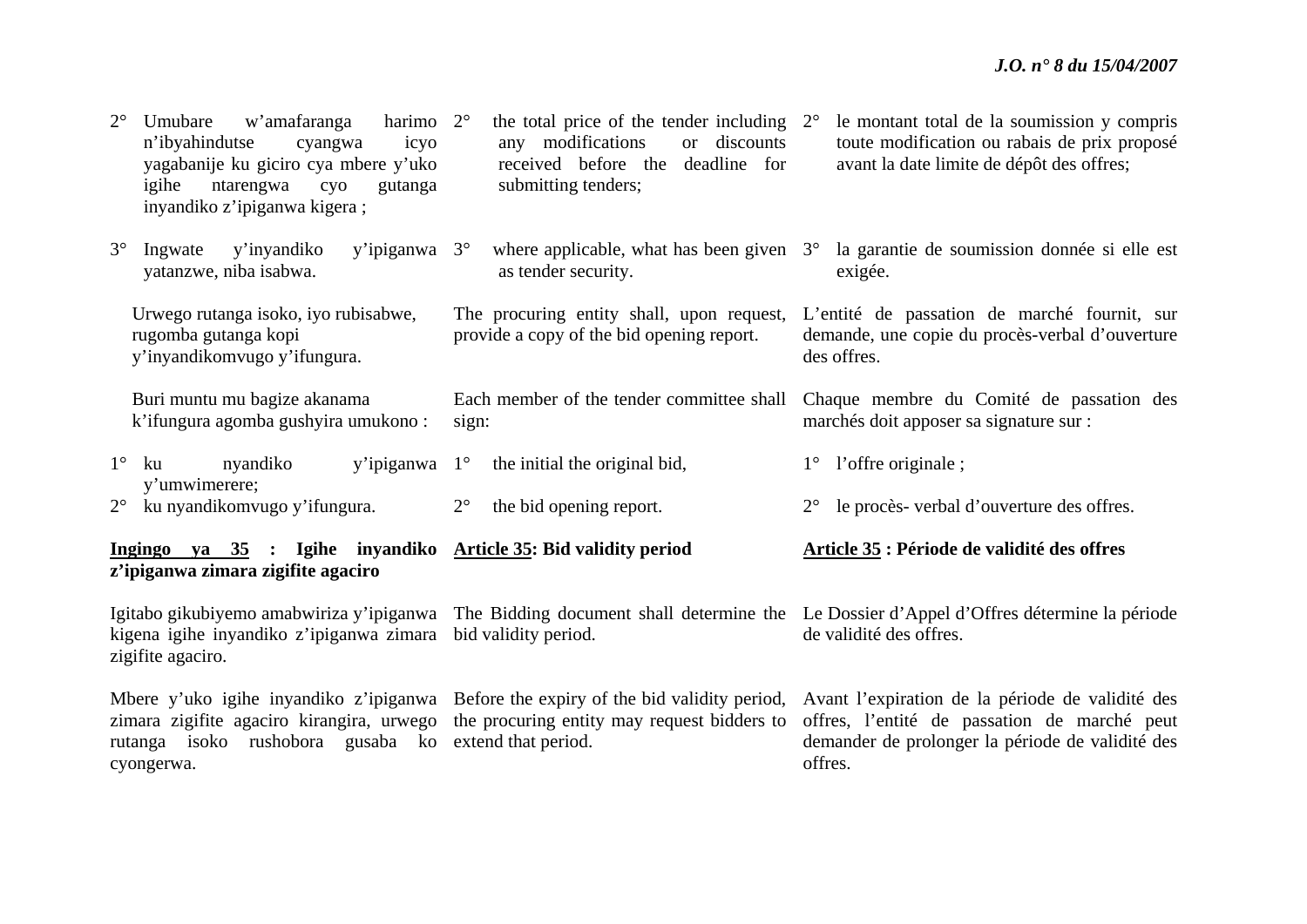|                                                                                    | Urwego<br>rutanga<br>isoko<br>kumenyesha iryo yongerwa ry'igihe buri<br>wese watanze inyandiko y'ipiganwa.                                                                                                                      | that submitted a bid.                                                                                                                | rugomba The procuring entity shall give notice of L'entité de passation de marché notifie la<br>such an extension to each person or firm prolongation à chaque soumissionnaire ayant<br>déposé son offre.               |  |  |  |
|------------------------------------------------------------------------------------|---------------------------------------------------------------------------------------------------------------------------------------------------------------------------------------------------------------------------------|--------------------------------------------------------------------------------------------------------------------------------------|-------------------------------------------------------------------------------------------------------------------------------------------------------------------------------------------------------------------------|--|--|--|
|                                                                                    | agaciro ntikigomba kurenga iminsi ijana na<br>makumyabiri (120) keretse byemewe<br>n'upiganwa.                                                                                                                                  | hundred and twenty (120) days unless<br>accepted by the bidder.                                                                      | Igihe inyandiko z'ipiganwa zimara zigifite The bid validity period shall not exceed one Le délai de validité des offres ne doit pas excéder<br>cent vingt (120) jours, sauf s'il est accepté par le<br>soumissionnaire. |  |  |  |
|                                                                                    | Ingingo ya 36: Inyandiko y'ipiganwa Article 36: Responsiveness of bids<br>yujuje ibisabwa                                                                                                                                       |                                                                                                                                      | <b>Article 36 : Offres conformes</b>                                                                                                                                                                                    |  |  |  |
|                                                                                    | Inyandiko y'ipiganwa yujuje ibisabwa A bid is responsive if it conforms to the<br>isuzumwe<br>irimo<br>kugira<br>ngo<br>$\overline{\text{ni}}$<br>ibyangombwa byose nk'uko byasabwe mu<br>gitabo cy'amabwiriza agenga ipiganwa. | requirements specified in the bidding<br>document.                                                                                   | Une offre est conforme si elle contient tous les<br>éléments nécessaires exigés dans le Dossier<br>d'Appel d'Offres.                                                                                                    |  |  |  |
|                                                                                    | Ingingo ya 37 : Ibikenerwa kugira ngo Article 37: Bidder's Qualifications<br>inyandiko<br>y'ipiganwa<br>ibe<br>yujuje<br>ibyangombwa byasabwe                                                                                   |                                                                                                                                      | <b>Article 37: Qualification du soumissionnaire</b>                                                                                                                                                                     |  |  |  |
| Upiganwa aba yujuje ibisabwa kugira ngo<br>ahabwe isoko iyo yujuje ibi bikurikira: |                                                                                                                                                                                                                                 | only if he or she meets the following<br>criteria:                                                                                   | A bidder is qualified to be awarded a tender Un soumission aire est qualifie pour être<br>attributaire du marché lorsqu'il remplit les<br>conditions suivantes:                                                         |  |  |  |
|                                                                                    | 1° kuba afite abakozi bafite ubushobozi,<br>ibikoresho, uburambe n'amafaranga<br>byatuma akora isoko ripiganirwa;                                                                                                               | having qualified personnel, equipment, 1°<br>$1^{\circ}$<br>experience, and financial capacity to<br>provide what is being procured; | disposer<br>du<br>personnel<br>qualifié,<br>des<br>équipements, de l'expérience et des capacités<br>financières pour exécuter le marché;                                                                                |  |  |  |
|                                                                                    |                                                                                                                                                                                                                                 |                                                                                                                                      |                                                                                                                                                                                                                         |  |  |  |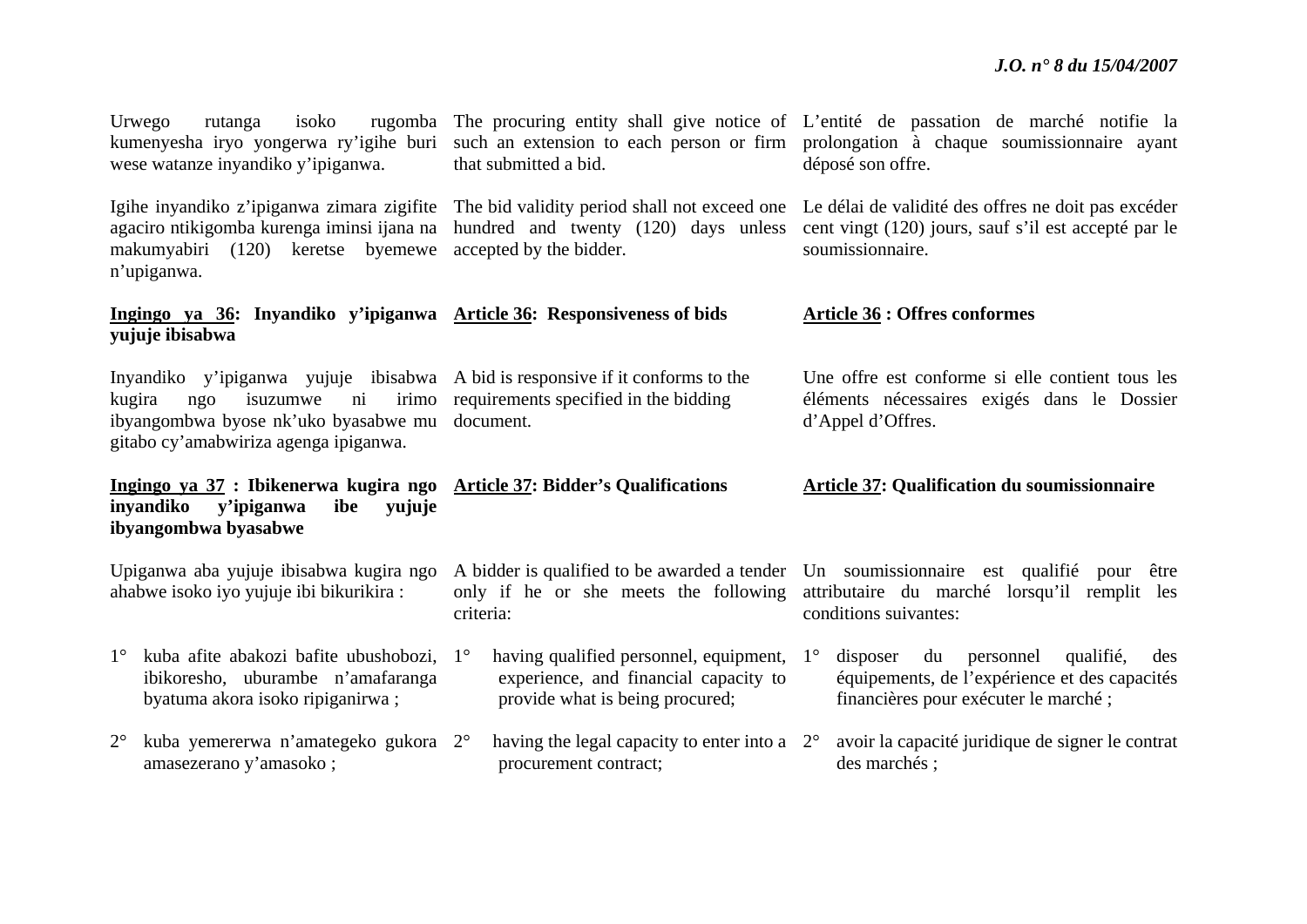| $3^\circ$   | ntagomba kuba atakigira ubwishyu, 3 <sup>°</sup><br>atari mu gihe cy'iseswa, atari mu<br>gihombo cyangwa ngo abe ari mu<br>marembera<br>abe<br>cyangwa<br>ngo<br>akurikiranywe n'inzego z'ubutabera; | not being insolvent, in liquidation, $3^{\circ}$<br>bankrupt or in the process of being<br>wound up or subject to any legal<br>proceeding; |           | ne pas être dans une situation d'insolvabilité,<br>de faillite ou dans une procédure de<br>liquidation judiciaire ou ne pas faire l'objet<br>d'une poursuite judiciaire;                       |
|-------------|------------------------------------------------------------------------------------------------------------------------------------------------------------------------------------------------------|--------------------------------------------------------------------------------------------------------------------------------------------|-----------|------------------------------------------------------------------------------------------------------------------------------------------------------------------------------------------------|
| $4^\circ$   | ntagomba kuba yarahagaritswe mu 4°<br>mirimo y'amasoko;                                                                                                                                              | debarred from $4^\circ$<br>been<br>having not<br>participating<br>procurement<br>in<br>proceedings;                                        |           | ne pas être en état d'exclusion de la<br>participation des marchés publics;                                                                                                                    |
| $5^{\circ}$ | n'ibindi byakenerwa n'urwego rutanga 5°<br>isoko nk'uko biba byasobanuwe mu<br>bitabo<br>by'amabwiriza<br>agenga<br>ipiganwa.                                                                        | such other criteria as the procuring<br>considers<br>appropriate as<br>entity<br>prescribed in the bidding document.                       | $5^\circ$ | tout autre condition exigée par l'entité de<br>passation de marché tel que décrit dans le<br>Dossier d'Appel d'Offres.                                                                         |
|             | amasoko<br>rushobora<br>Urwego<br>rutanga<br>gusaba<br>upiganwa<br>gutanga                                                                                                                           |                                                                                                                                            |           | The procuring entity may require a bidder to L'entité de passation de marché peut exiger au<br>ibyemezo provide evidence or information to establish soumissionnaire de fournir des preuves ou |

cyangwa ibisobanuro bihamya y'uko that the criteria under paragraph one of this informations attestant qu'il remplit les conditions yujuje ibisabwa mu gika cya mbere cy'iyi Article are met. ngingo;

mu gika cya kabiri by'iyi ngingo bigomba kuba bigaragara mu gitabo cy'ipiganwa cyangwa mu nyandiko ihamagarira impuguke gupiganwa cyangwa mu nyandiko isaba ibiciro cyangwa se mu itangazo rikubiyemo ibyo urwego rutanga amasoko rwifuza, iyo ipiganwa ribimburiwe n'ijonjora;

or the request for proposals or quotations or in the prequalification documents.

Ibisabwa mu gika cya mbere n'ibiteganywa The criteria specified in paragraph one of Les conditions exigées à l'alinéa premier et deux this Article and the provisions of paragraph du présent Article doivent figurer dans le Dossier two of this Article shall be set out in the bid d'Appel d'Offres ou Demande de Propositions ou sollicitation des prix ou dans l'avis de présélection si la procédure de présélection des soumissionnaires est exigée.

exigées à l'alinéa premier du présent Article.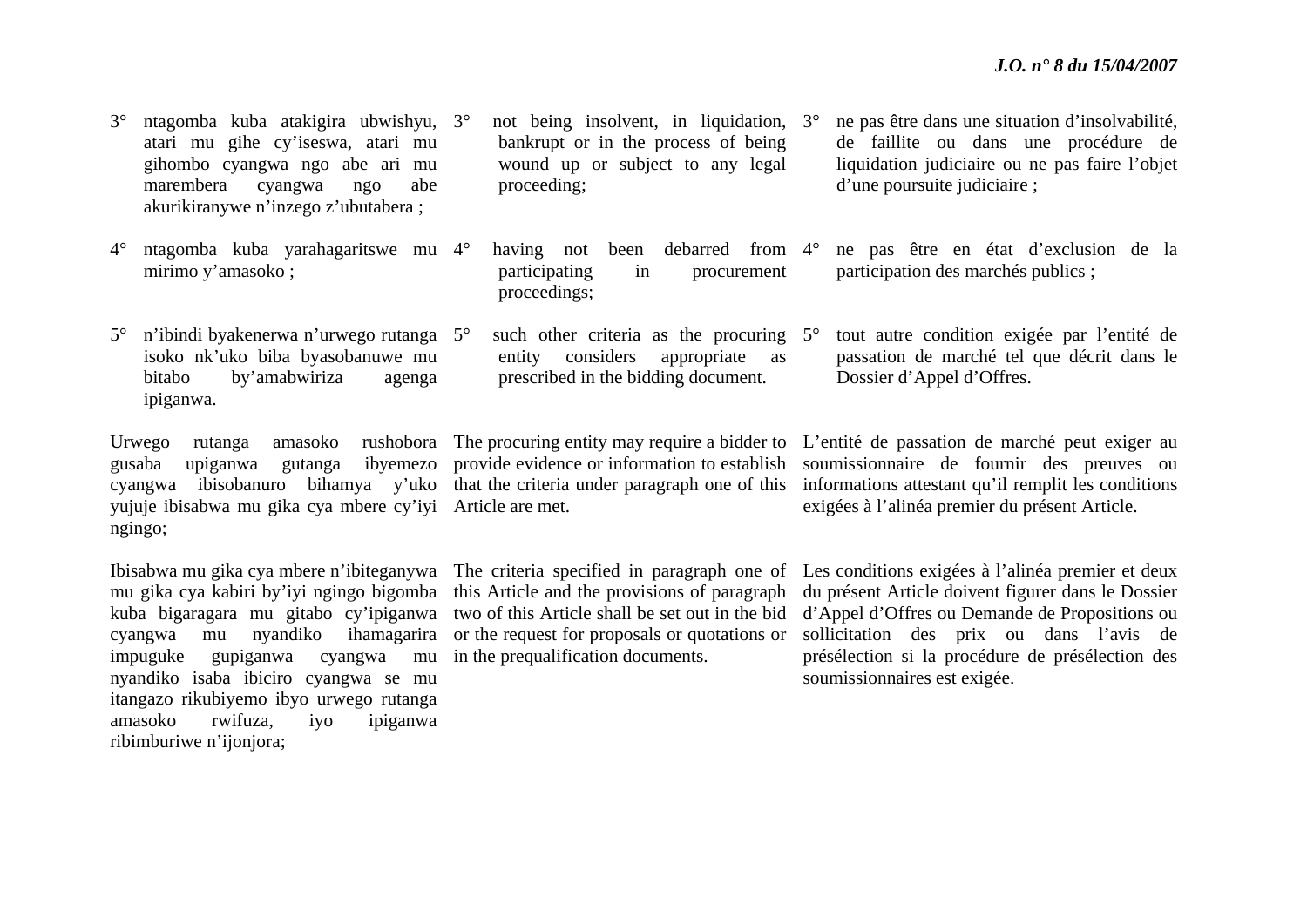mu itangazo rikubiyemo ibyifuzwa mu ipiganwa ribimburiwe n'ijonjora ni byo byonyine bigomba gukoreshwa mu gihe cy'isesengura.

y'umuntu wabeshye, watanze amakuru ajijisha cyangwa atuzuye ku birebana no kuba yujuje ibisabwa.

ubushobozi bwasabwe mu cy'ipiganwa.

#### **Ingingo ya 38: Gusaba ibisobanuro**

mu nyandiko ibisobanuro gusesengura no kugereranya inyandiko evaluation and comparison of bids. <sup>z</sup>'ipiganwa ;

imiterere y'inyandiko y'ipiganwa.

during the evaluation process.

materially inaccurate or materially confuses ou incomplètes sur sa qualification. incomplete information about their qualifications.

gitabo the bidding document.

#### **Article 38: Clarifications request**

the substance of bids.

Ibyasabwe mu gitabo cy'ipiganwa cyangwa Only such criteria stated in the bidding and De telles conditions exigées dans le Dossier prequalification documents shall be applied d'Appel d'Offres ou avis de Présélection sont les seules utilisées dans l'évaluation.

Urwego rutanga amasoko rushobora guhita The procuring entity may disqualify a L'entité de passation de marché peut rejeter rusiga inyuma inyandiko y'ipiganwa bidder, at any time for submitting false, l'offre pour fausse information, pour informations

Iyo ipiganwa ritabimburiwe n'ijonjora, If prequalification proceedings are not Si la procédure de présélection n'a pas eu lieu, urwego rutanga amasoko rugomba kubanza conducted, the procuring entity shall verify l'entité de passation de marché doit d'abord gusuzuma neza niba upiganwa afite whether the bidder meets criteria stated in procéder à la vérification de la capacité exigée dans le Dossier d'Appel d'Offres.

#### **Article 38: Demande d'éclaircissements**

Urwego rutanga isoko rushobora gusaba The procuring entity may request for any L'entité de passation de marché peut demander helpful clarification in writing in the des éclaircissements par écrit pour faciliter l'évaluation et la comparaison des offres.

Ibisobanuro ntibigomba guhindura na gato In any case, clarifications shall not change Les éclaircissements ne doivent en aucun cas changer la substance de l'offre.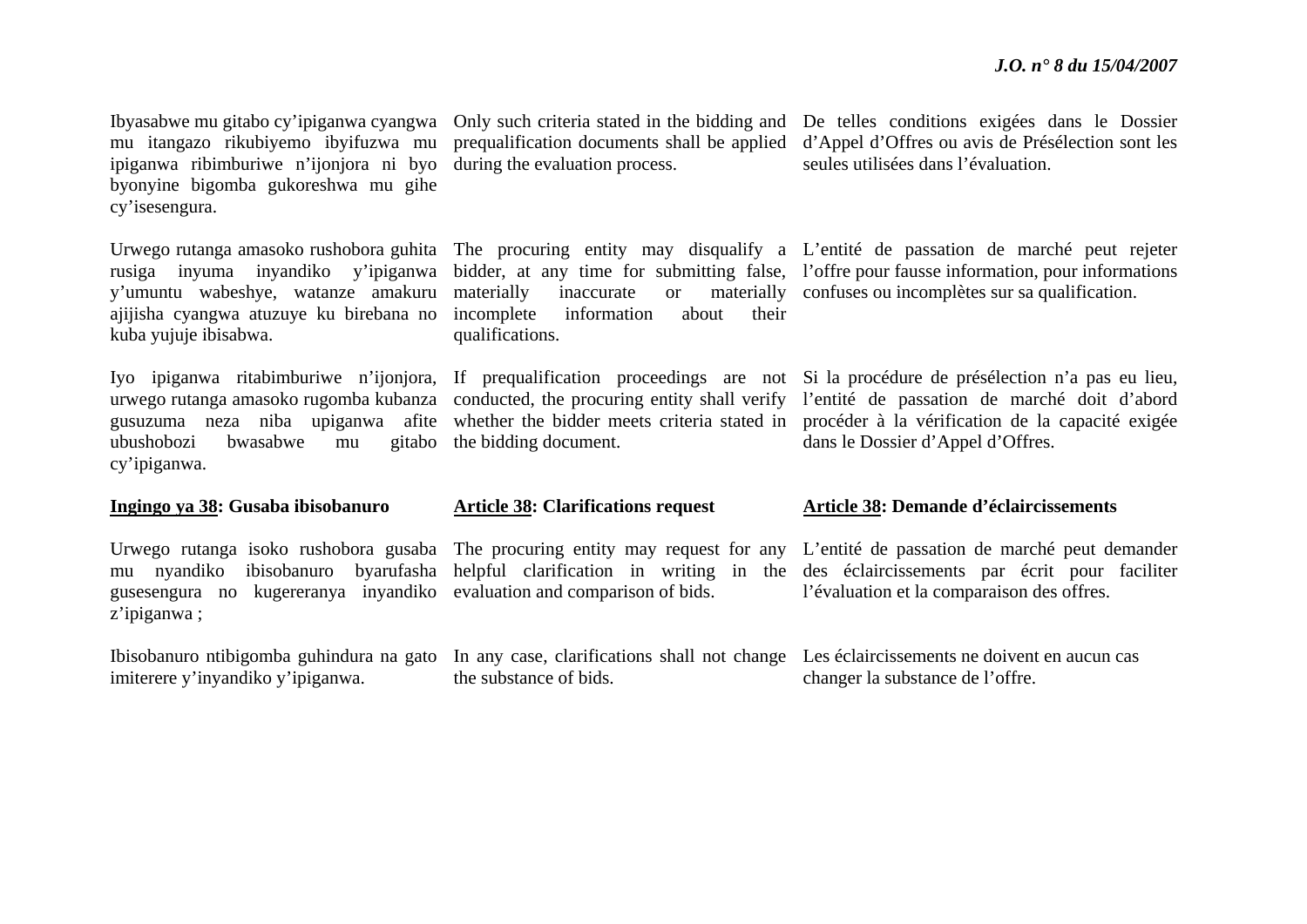| Ingingo ya 39: Isesengurwa<br>ry' inyandiko z'ipiganwa                                                                                                                                                  | <b>Article 39: Evaluation of bids</b>                                                                                                                                                                            | <b>Article 39: Evaluation des offres</b>                                                                                                                                                                                                   |
|---------------------------------------------------------------------------------------------------------------------------------------------------------------------------------------------------------|------------------------------------------------------------------------------------------------------------------------------------------------------------------------------------------------------------------|--------------------------------------------------------------------------------------------------------------------------------------------------------------------------------------------------------------------------------------------|
| kagomba gusesengura no kugereranya compare the responsive bidders.<br>inyandiko z'ipiganwa zujuje ibyasabwe;                                                                                            |                                                                                                                                                                                                                  | Akanama gashinzwe gutanga amasoko The Tender Committee shall evaluate and Le Comité de passation des marchés doit évaluer<br>et comparer des offres conformes.                                                                             |
| Isesengura<br>n'igereranywa<br>gushingira gusa ku ngingo zikubiye mu<br>gitabo cy'amabwiriza agenga ipiganwa<br>kandi ntagishobora kwiyongeraho cyangwa<br>ngo kivanywemo;                              | based only on the procedures and criteria set<br>out in the bidding document.                                                                                                                                    | bigomba. The evaluation and comparison shall be L'évaluation et la comparaison des offres doivent<br>être seulement faites sur base des critères définis<br>dans le Dossier d'Appel d'Offres et rien ne peut y<br>être ajouté ou supprimé. |
| Uwegukanye isoko ni uwujuje ibyasabwe<br>kandi afite igiciro gito kandi gihuje n'ukuri responsible bidder.<br>kurusha izindi nyandiko z'ipiganwa;                                                       |                                                                                                                                                                                                                  | The successful bidder shall be the lowest L'attributaire du marché est le soumissionnaire<br>dont l'offre conforme est évaluée la mieux-<br>disante.                                                                                       |
| kagomba<br>gukora raporo y'isesengura<br>ikubiyemo muri make ibyakozwe mu<br>ry'inyandiko<br>isesengura<br>n'igereranya<br>z'ipiganwa<br>nk'uko<br>iteganywa<br>n'amabwiriza agenga itangwa ry'amasoko; | Akanama gashinzwe gutanga amasoko The tender committee shall prepare an<br>evaluation report containing a summary of<br>the evaluation and comparison of bids as<br>provided for in the procurement regulations. | Le Comité de passation des marchés doit faire un<br>rapport d'évaluation contenant un résumé de<br>l'évaluation et de la comparaison des offres tel<br>que prévu par les procédures de passation des<br>marchés.                           |
| Ingingo ya 40 : Kwanga inyandiko zose Article 40: Rejection of all bids<br>z'ipiganwa                                                                                                                   |                                                                                                                                                                                                                  | <b>Article 40 : Rejet de toutes les offres</b>                                                                                                                                                                                             |
| Akanama<br>gashobora<br>kwanga<br>inyandiko<br>zose<br>z'ipiganwa<br>igihe cyose ku mpamvu reasons:                                                                                                     | bids at any time due to any of the following                                                                                                                                                                     | gashinzwe gutanga amasoko The Tender Committee may reject all the Le Comité de passation des marchés peut rejeter<br>toutes les offres à tout moment dans les cas<br>suivants :                                                            |

zikurikira :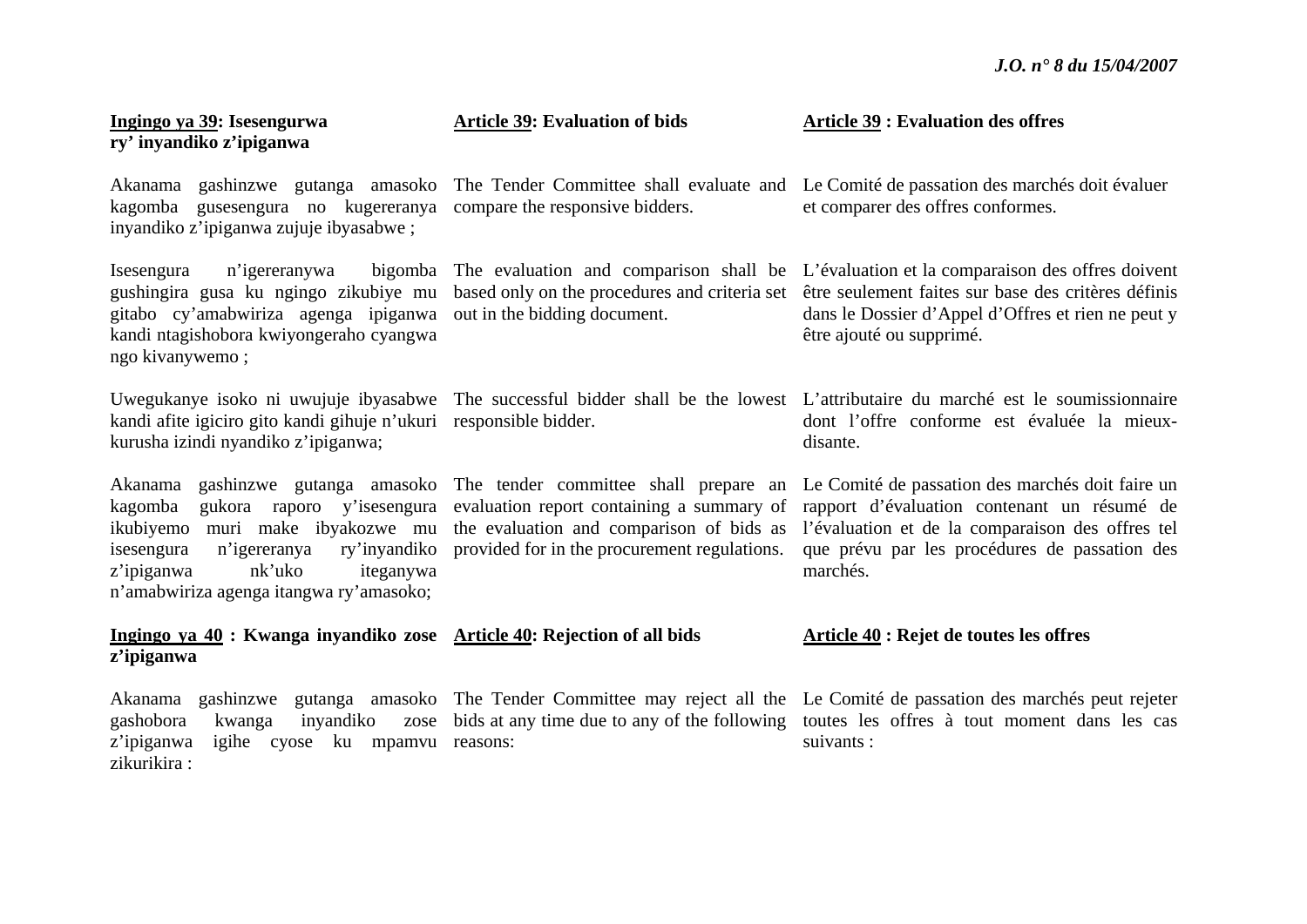| 1° iyo habaye impamvu zituma igihe 1° when procurement proceedings have 1° si pour l'une ou l'autre raison le |                                      |                                        |
|---------------------------------------------------------------------------------------------------------------|--------------------------------------|----------------------------------------|
| isoko rigomba gutangwamo kirenga                                                                              | been over taken by events and are no | d'attribution du marché est dépassé o  |
| kandi ritagikenewe;                                                                                           | longer required;                     | besoin à pourvoir ne se justifie plus; |

and lack of fairness in tendering

planned budget;

process;

responsive.

the provisions of this Article.

- $2^{\circ}$ <sup>o</sup> iyo ibiciro byose biri hejuru y'umubare 2<sup>o</sup> <sup>w</sup>'amafranga ateganijwe ku ngengo y'imari ;
- 3° iyo bigaragaye ko habayemo uburiganya no kudatanga amahirwe angana mu mitangire y'isoko ; habayemo 3°
- $4^\circ$ zitasubije neza ku bisabwa.

ntirushobora kuryozwa ingaruka izo ari zo zose zaterwa n'ibikubiye muri iyi ngingo ;

Urwego rutanga isoko rugomba The procuring entity shall inform all the L'entité de passation de marché doit informer par kumenyesha abapiganwe bose icyo bidders in writing of the decision. cyemezo mu nyandiko. écrit tous les soumissionnaires de cette décision.

#### **Ingingo ya 41 : Amahirwe yisumbuyeho Article 41: Local Preference ku bo mu karere turimo**

ijana (10%) ashobora guhabwa amasosiyete afite ibyangombwa by'ubucuruzi byatangiwe mu Rwanda, abanyarwanda

- si pour l'une ou l'autre raison le délai pu si le besoin à pourvoir ne se justifie plus ;
- $\degree$  if prices offered are higher than the  $2\degree$  si les prix offerts sont plus élevés que le budget disponible;
- $\degree$  if it is established that there was fraud  $\degree$  s'il est constaté qu'il y a eu la tricherie et manque d'équité dans le processus d'appel d'offres;
- iyo inyandiko z'ipiganwa zose 4° if all bids are considered non 4° si toutes les offres ne répondent pas aux critères exigés.

Uko byagenda kose, urwego rutanga isoko In any case, the procuring entity shall not, Dans tous les cas, l'entité de passation de marché be liable to any consequences resulting from ne peut être tenu responsable d'aucune conséquence découlant de la mise en application du présent Article.

#### **Article 41: Préférence locale**

Amahirwe yisumbuye atarenze icumi ku Local preference not exceeding 10% may Une préférence locale ne dépassant pas dix <sup>n</sup>'abapiganwa bandi bafite ibyangombwa bodies member states. Such local commerce des pays membres des organisations be granted to companies registered in pourcent (10%) peut être accordée aux sociétés de Rwanda or to Rwandan nationals and droit rwandais, aux Rwandais et aux autres bidders in regional economic integration soumissionnaires immatriculés aux registres de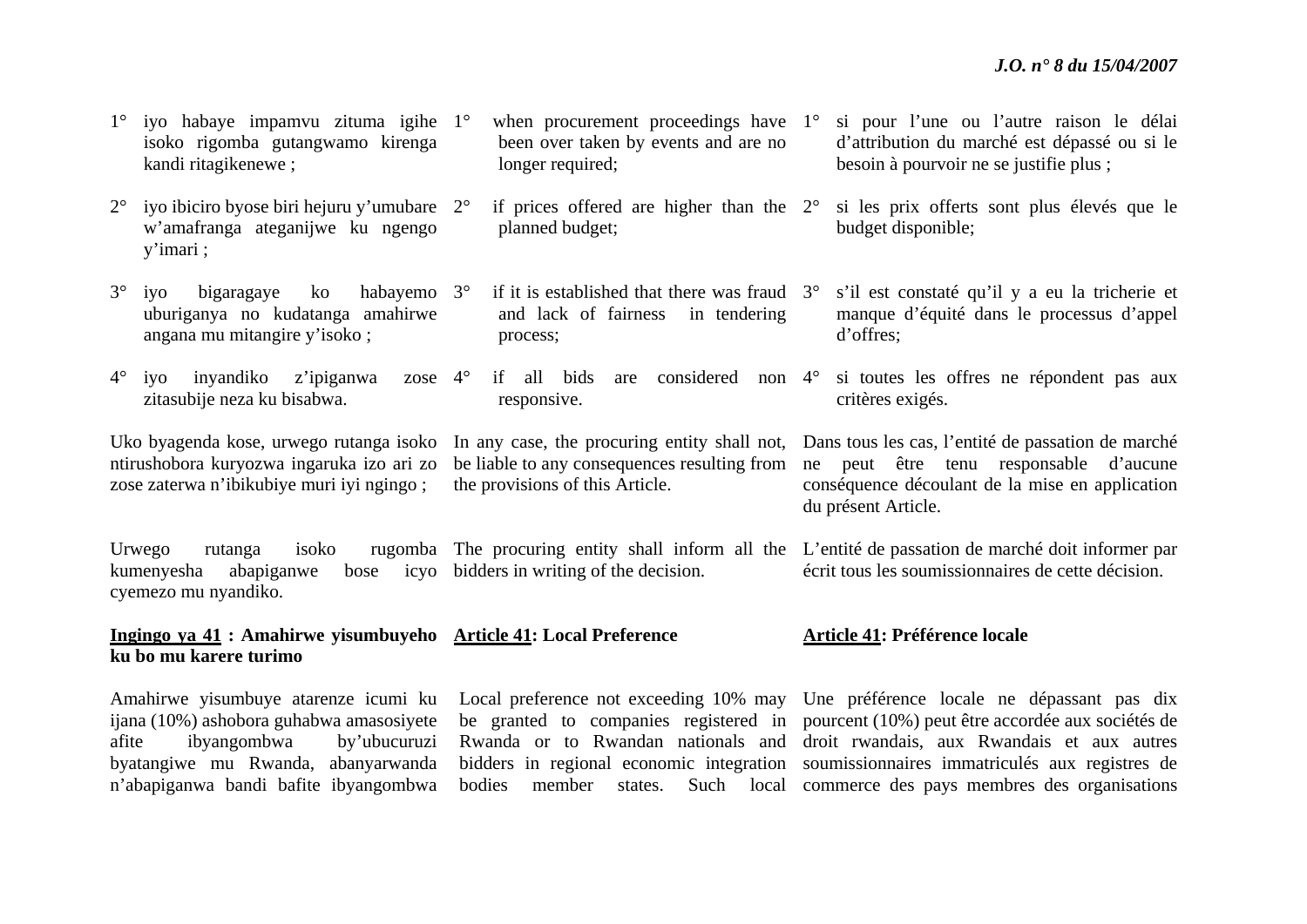by'ubucuruzi byatangiwe mu bihugu biri mu Miryango yo guteza imbere ubukungu bw'ibihugu byo mu karere. Ayo mahirwe yisumbuyeho agomba kuba akubiye mu gitabo cy'amabwiriza agenga ipiganwa kandi ateganyijwe mu mabwiriza agenga itangwa ry'amasoko ya Leta.

preference shall be included in the bidding document and defined in the procurement regulations.

d'intégration économique régionale. Une telle marge de préférence n'est accordée que si elle est prévue dans le dossier d'appel d'offres et définie dans les procédures de marchés publics.

#### **Ingingo ya 42 : Gukosora amakosa Article 42: Correction of arithmetic y'imibare errors** Article 42: Correction des erreurs **arithmétiques**

Urwego rutanga isoko rugomba gukosora The procuring entity shall correct any ikosa ry'imibare rigaragaye mu nyandiko arithmetic error once it occurs in a bid. y'ipiganwa. L'entité de passation de marché doit corriger des erreurs arithmétiques dans l'offre.

Urwego rutanga isoko rugomba The procuring entity shall notify the bidder L'entité de passation de marché doit notifier le kumenyesha uwapiganwe ikosa ryakosowe. of the correction made.

bitangukanye, hitabwaho ibyanditse mu prevail. nyuguti.

Igiteranyo cyose n'ibiciro by'ikintu kimwe The total price and the itemised prices in the Le montant total et le prix unitaire dans l'offre igiciro mu mibare no mu nyuguti from the price in words, the latter shall dernier fait foi.

soumissionnaire des erreurs qui ont subi la correction.

biri mu nyandiko z'ipiganwa bigomba bid shall be written both in figures and in doivent être écrits en chiffres et en lettres. Si le kwandikwa mu mibare no mu nyuguti. Iyo words. If the price in figures is different prix en chiffres diffère du prix en lettres, ce

Iyo upiganwa yanze ibyakosowe, If the bidder rejects the correction, the bid En cas de refus de la correction par le inyandiko y'ipiganwa ikurwa mu ipiganwa shall be rejected and the bid security shall soumissionnaire, l'offre est rejetée et la garantie <sup>n</sup>'ingwate y'inyandiko y'ipiganwa be seized if it has been provided. igafatirwa igihe yatanzwe. de soumission est saisie si elle a été déposée.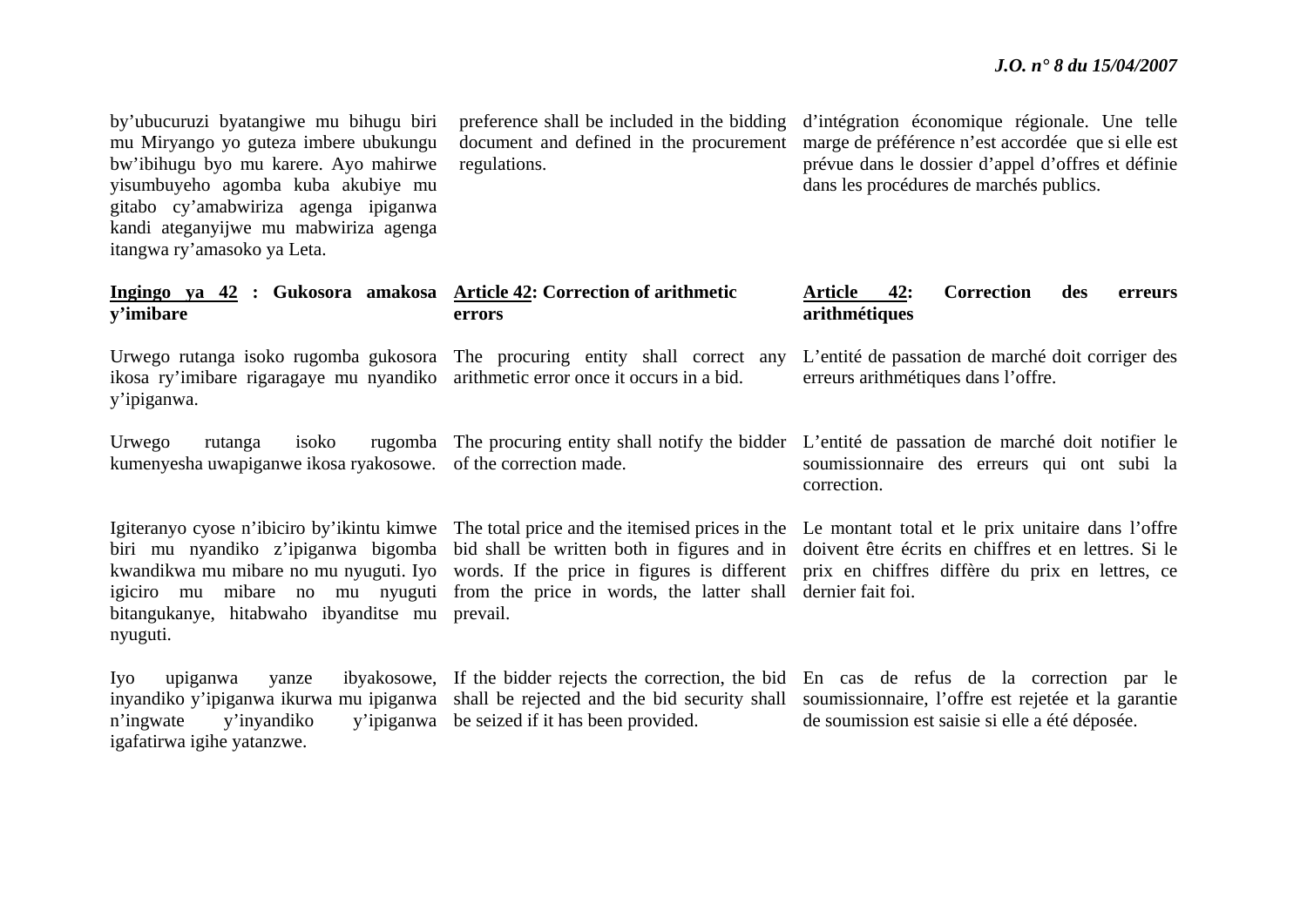#### **Ingingo ya 43 : Kumenyesha itangwa Article 43: Notification of Contract ry'isoko**

Mbere y'uko igihe inyandiko z'ipiganwa zimara zigifite agaciro kirangira, urwego rutanga isoko rugomba kumenyeshereza rimwe uwatsinze n'abatsinzwe iby'agateganyo byavuye mu isesengura ;

ko iby'ingenzi byashingiweho mu itangwa (7) ngo babe bagize ibyo banga, niba bihari, mbere y'uko uwegukanye isoko asinya amasezerano ;

Uwegukanye isoko asabwa y'irangizwa neza ry'akazi hakurikijwe amabwiriza agenga amasoko. Bene iyo (10%) y'igiciro cy'isoko ;

rumenyesha abandi ko inyandiko zabo bidders that their bids were not successful. <sup>z</sup>'ipiganwa zitatsinze.

# **Award**

Before the expiry of the bid validity period, bidders of the provisional outcome of the bid evaluation.

contract is signed with the successful signature du contrat avec l'attributaire. bidder**.**

performance ten per cent (10%) of the contract price.

Amasezerano y'isoko akimara gusinywa, Upon signature of a procurement contract, urwego rutanga isoko rugomba guhita the procuring entity shall notify other

#### **Article 43 : Notification d'attribution du marché**

the procuring entity shall simultaneously l'entité de passation de marché doit notifier en notify the successful and the unsuccessful même temps l'attributaire et les soumissionnaires Avant l'expiration du délai de validité des offres, non retenus des résultats provisoires de l'évaluation des offres.

Iyo nyandiko y'imenyesha isobanura neza The notification shall specify that the major La notification doit préciser que les motifs de la ry'iryo soko byahabwa abapiganwe be made available to the bidders upon livrées aux soumissionnaires qui en font la babisabye kandi ko bafite iminsi irindwi request and that they have seven (7) days in demande dans un délai ne dépassant pas sept (7) elements of the procurement process would décision d'attribution du marché peuvent être which to lodge a protest, if any, before a jours pour faire des recours, s'il y a lieu, avant la

ngwate ntishobora kurenga icumi ku ijana regulations. Such a security shall not exceed doit pas dépasser dix pour cent (10 %) du coût du The successful bidder shall be required to L'attributaire du marché fournit une garantie de accordance with the procurement de passation des marchés. Une telle garantie ne security in bonne exécution conformément aux procédures marché.

> Dès la signature du contrat de marché, l'entité de passation de marché doit informer les autres soumissionnaires que leurs offres n'ont pas été retenues.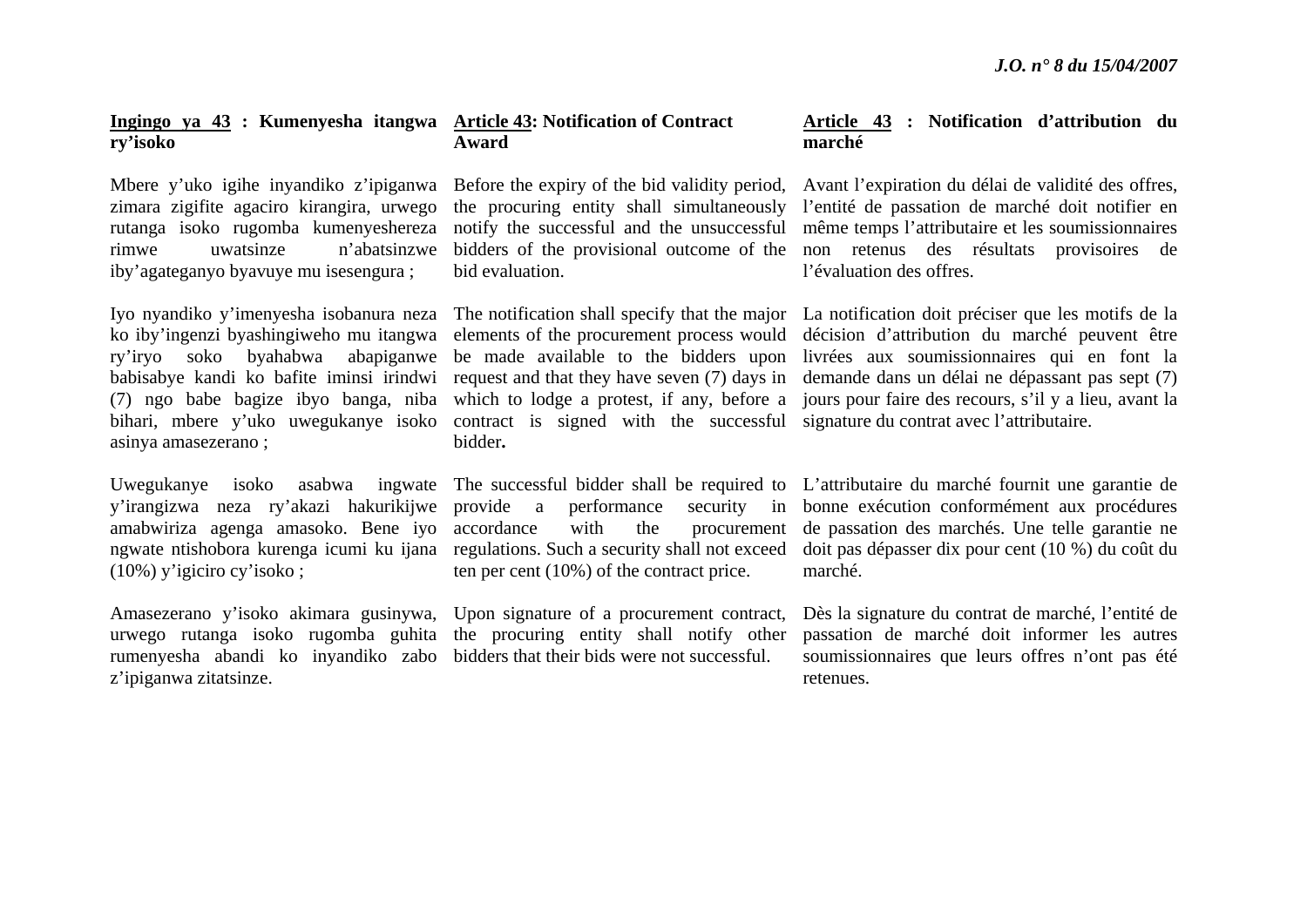#### **Ingingo ya 44 : Amasezerano y'isoko**

Uwegukanye isoko n'urwego rutanga isoko The successful bidder and the procuring bagomba gushyira umukono ku masezerano yanditse ashingiye ku gitabo cy'amabwiriza agenga ipiganwa, ku nyandiko y'ipiganwa y'uwatsindiye isoko, ku bisobanuro byatanzwe no ku byaba byakosowe ;

Nta masezerano aba ari <sup>w</sup>'amafaranga yagenwe n'amabwiriza procurement regulations. agenga amasoko ;

#### **Article 44: Procurement contract**

contract based on the bidding document, the and any corrections provided.

nk'amasezerano hakurikijwe umubare below a threshold established by the passation des marchés.

#### **Article 44 : Contrat de marché**

entity shall enter into a written procurement de marché doivent signer un contrat de marché successful bid, any clarifications received l'offre retenue, de tout éclaircissement reçu et de L'attributaire du marché et l'entité de passation tenant compte du Dossier d'Appel d'Offres, de toute correction effectuée.

y'uwegukanye isoko n'urwego rutanga successful bidder and the procuring entity marché et l'entité de passation de marché tant isoko igihe nta masezerano yanditse until the written procurement contract is qu'un contrat écrit n'est pas signé. Toutefois, un arasinywa. Ariko kandi iyo inyandiko isaba entered into. However, a purchase order bon de commande émis à l'issue d'un processus kugemura yatanzwe nyuma y'itangwa issued after the conduct of procurement d'attribution du marché est considéré comme ry'isoko ryakurikije amabwiriza ifatwa proceedings shall suffice for contracts contrat-selon-le-seuil-établi-par-les-procédures-de-No contract shall be formed between the Il n'existe pas de contrat entre l'attributaire du

#### **Ingingo** ya 45: **amasezerano y'isoko Article 45: Refusal to sign contract**

Iyo uwegukanye isoko rushobora kuriha uwa kabiri wujuje bidder that ranked second. ibyasabwe. ntibikurikizwa iyo igihe

z'ipiganwa zimara zigifite cyarangiye.

tenders must remain valid has already déjà expiré. expired.

#### **Article 45 : Refus de signer le contrat**

gushyira umukono ku nyandiko written procurement contract, the procuring contrat, l'entité de passation de marché peut y'amasezerano, urwego rutanga isoko entity may award the tender to the qualified attribuer le marché au second soumissionnaire If the successful bidder fails to enter into a Lorsque l'attributaire ne parvient pas à signer le qualifié.

Ibikubiye mu gika kibanziriza iki The provisions of the preceding paragraph Les dispositions de l'alinéa précédent ne shall not apply if the period during which <sup>s</sup>'appliquent pas si le délai de validité des offres a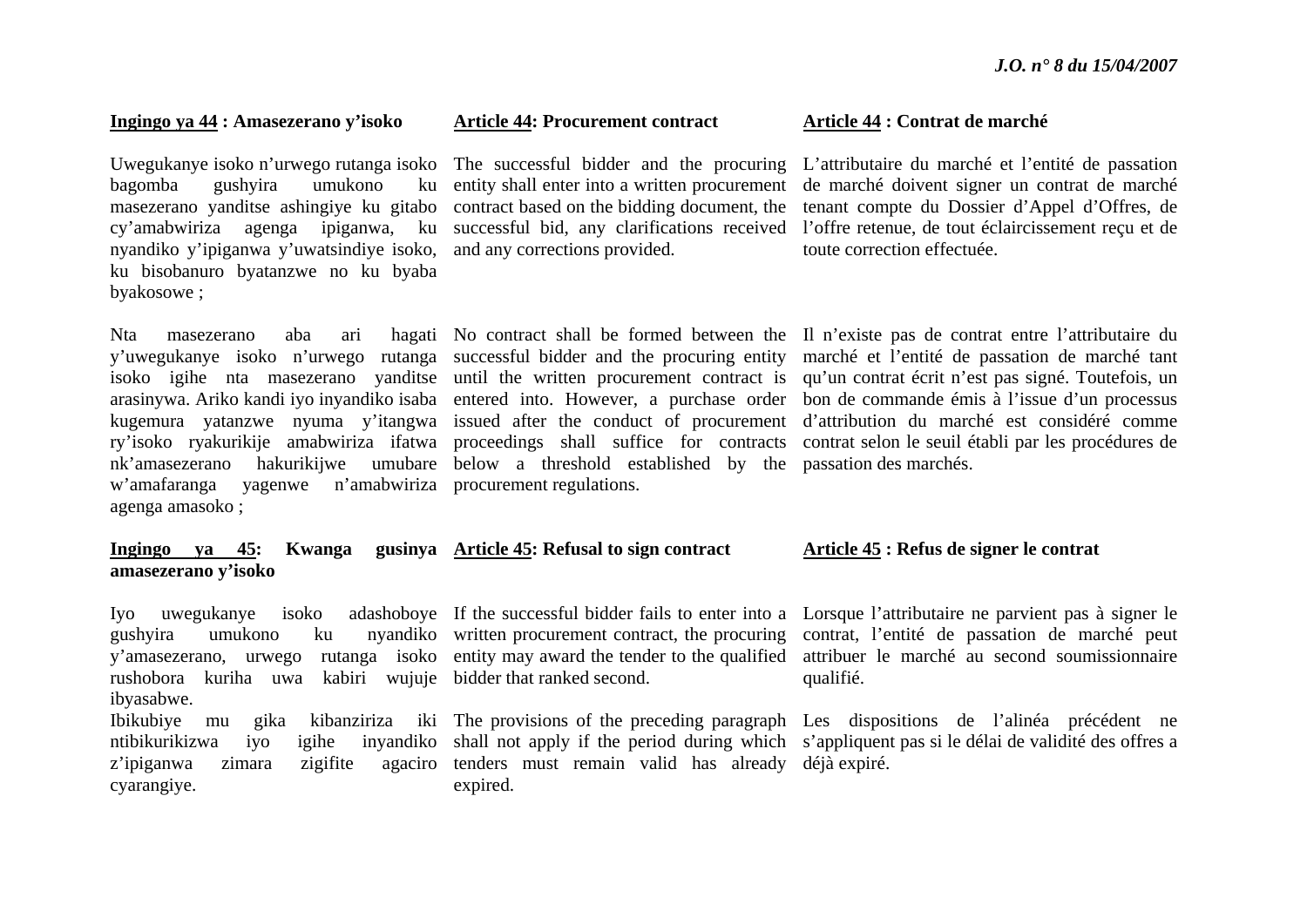| <u>Ingingo ya 46</u> : Guhindura ibyo buri <u>Article 46</u> : Changing responsibilities of<br>ruhande rusabwa mu masezerano                                                                                      | parties to a contract                                                                                                                                                                                                       | <b>Article 46: Modification des obligations</b><br>contractuelles                                                                                                                                                                                                                                                                                                    |
|-------------------------------------------------------------------------------------------------------------------------------------------------------------------------------------------------------------------|-----------------------------------------------------------------------------------------------------------------------------------------------------------------------------------------------------------------------------|----------------------------------------------------------------------------------------------------------------------------------------------------------------------------------------------------------------------------------------------------------------------------------------------------------------------------------------------------------------------|
| ibyo yemera bindi bitateganyijwe mu<br>gitabo gikubiyemo amabwiriza agenga<br>ipiganwa kugira ngo abone guhabwa isoko.                                                                                            | cyangwa ngo rutegeke uwapiganwe kugira require, as a condition of awarding a<br>procurement contract that a bidder who<br>submitted<br>undertake<br>tender<br>a<br>responsibilities not set out in the bidding<br>document. | Urwego rutanga isoko ntirushobora gusaba The procuring entity shall not request or L'entité de passation des marchés publics ne doit<br>pas demander ou poser comme condition<br>préalable à l'attribution<br>du<br>marché au<br>soumissionnaire ayant soumis l'offre, d'assumer<br>des responsabilités qui ne sont pas prévues dans<br>le Dossier d'Appel d'Offres. |
| Ingingo ya 47: Ipiganwa ku rwego Article 47: International tender<br>mpuzamahanga                                                                                                                                 |                                                                                                                                                                                                                             | <b>Article 47: Appel d'offres international</b>                                                                                                                                                                                                                                                                                                                      |
| mpuzamahanga<br>Ipiganwa<br>risesuye<br>rikoreshwa hashingiwe kuri ibi bikurikira:                                                                                                                                | out on the basis of the following:                                                                                                                                                                                          | An open international tender shall be carried Il est procédé à un appel d'offres international<br>ouvert dans les circonstances suivantes :                                                                                                                                                                                                                          |
| ubunini bw'isoko;<br>$1^{\circ}$<br>ubushobozi butaboneka n'ubuhanga 2°<br>$2^{\circ}$<br>butamenyerewe mu gihugu.                                                                                                | $1^{\circ}$<br>size of the tender;<br>technical capacity and know how that 2°<br>may not be available in the country.                                                                                                       | $1^\circ$ la taille du marché;<br>le manque des capacités et d'expertise des<br>sociétés nationales.                                                                                                                                                                                                                                                                 |
| bikurikira bigomba kubahirizwa:<br>ipiganwa $1^\circ$<br>inyandiko<br>ihamagarira<br>$1^{\circ}$<br>amabwiriza<br>bikubiyemo<br>n'ibitabo<br>agenga ipiganwa bigomba kuba mu<br>cyongereza no mu gifaransa;       | following shall apply:<br>the invitation to tender and the bidding<br>document shall be prepared both in<br>English and French;                                                                                             | Iyo ari ipiganwa mpuzamahanga ibi In case of open international tender, the En cas d'appel d'offres international, les points<br>suivants sont tenus en considération:<br>1° l'Avis d'Appel d'Offres et le Dossier<br>d'Appel d'Offres doivent être en Anglais et<br>en Français;                                                                                    |
| Urwego rutanga isoko rugomba 2°<br>$2^{\circ}$<br>gucisha<br>rihamagarira<br>itangazo<br>kinyamakuru<br>ipiganwa<br>mu<br>mpuzamahanga gisomwa na benshi<br>nibura kimwe, n'ubundi<br>buryo<br>bw'itangazamakuru; | the procuring entity shall advertise the $2^{\circ}$<br>invitation to tender in at least one<br>international newspaper with the most<br>widespread circulation or with any<br>other means of communication;                | l'entité de passation de marché publie l'Avis<br>d'Appel d'Offres au moins dans un journal<br>international de grande diffusion ou dans<br>d'autres moyens de communication;                                                                                                                                                                                         |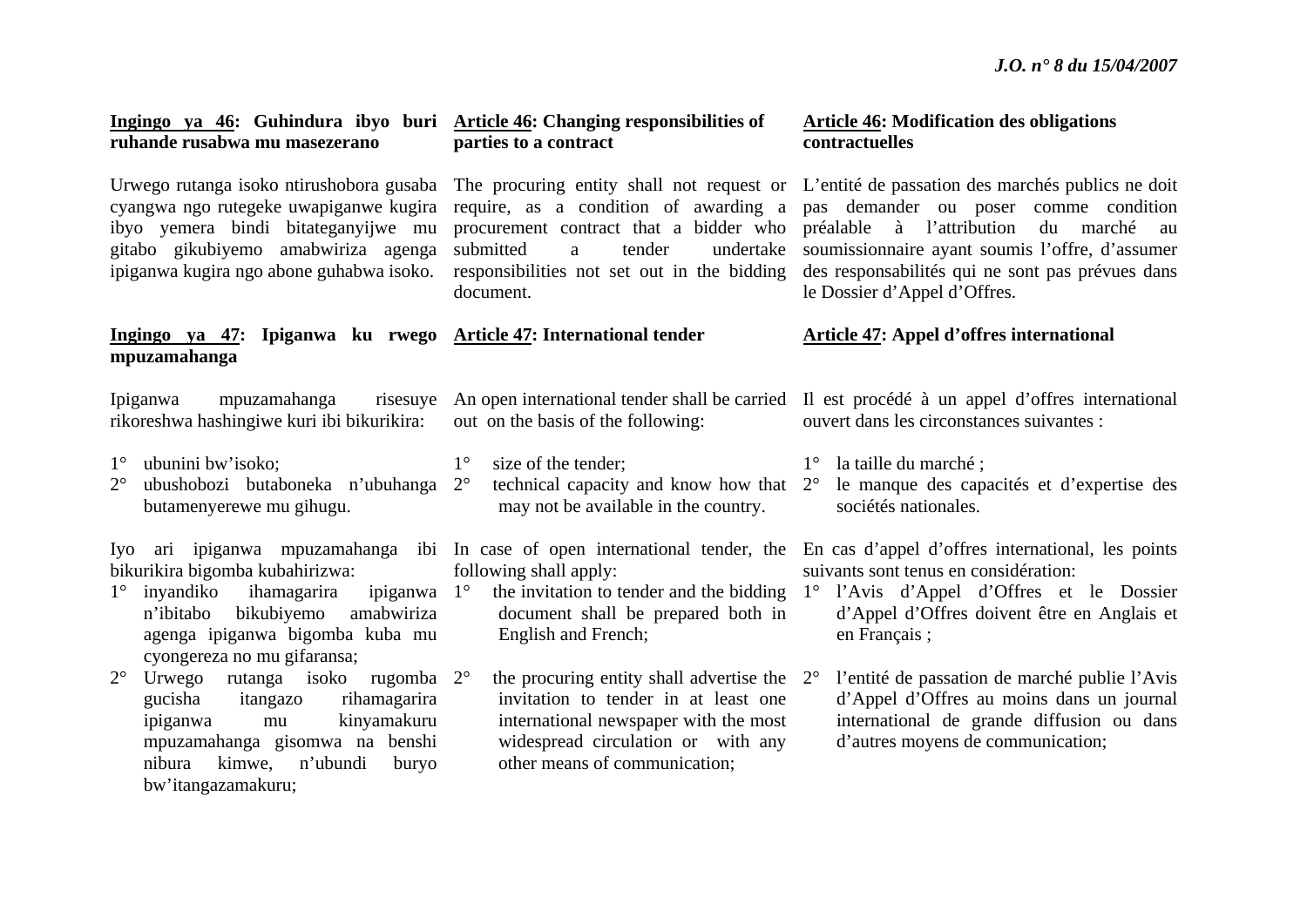- 3° iyo ari itangazo mpuzamahanga 3°rihamagarira abantu gupiganwa, igihe cyo kubitangaza mu kinyamakuru mpuzamahanga gisomwa na benshi kiri hagati y'iminsi mirongo ine <sup>n</sup>'itanu (45) na mirongo icyenda (90), hakurikijwe akamaro n'uburemere bw'isoko ritangwa, uhereye umunsi ikinyamakuru gisohokeye ;
- 4° ibipimo ngenderwaho mpuzamahanga 4°bikoreshwa mu bucuruzi mpuzamahanga bigomba kubahirizwa. Ibipimo ngenderwaho byo mu Rwanda iyo bihwanyije cyangwa birushijeho ubwiza ni byo bigomba gukoreshwa ;
- 5° ingingo rusange cyangwa yihariye 5°igenga amasezerano y'isoko igomba kuba imeze nk'izikoreshwa muri rusange mu bucuruzi mpuzamahanga;

**ipiganwa ribimburiwe n'ijonjora** 

### $\degree$  for an international tender, the period  $3\degree$ of its publication in an internationally most widely read newspaper shall be between forty five (45) and ninety (90) calendar from the day on which the newspaper is issued, depending on interest and importance of the tender.

- <sup>o</sup> international standards widely used in 4<sup>o</sup> international trade shall be observed. In cases where the Rwandan Standards requirements are equal or better than the international standards, the former shall apply;
- $\degree$  any general and specific conditions to  $5\degree$ which the contract will be subject shall be of a kind generally used in international trade.

# **Ingingo ya 48 : Amabwiriza agenga Article 48: Prequalification proceedings**

rugomba kujya mu gikorwa cy'ijonjora an invitation to bid. rugamije kubanza gushakisha abashoboye mbere y'itangazo rihamagarira gupiganwa.

Ipiganwa ribimburiwe n'ijonjora riba Prequalification shall be used for the ngombwa gukoreshwa igihe hagomba procurement of large or complex works and gutangwa isoko ry'imirimo rinini cyangwa acquisition of high value or complex goods. y'urusobe hakenewe kugurwa ibintu bifite The procuring entity may engage in agaciro kanini cyane cyangwa biteye ku prequalification proceedings, with a view to buryo bw'urusobe. Urwego rutanga isoko identifying qualified bidders before issuing

- en cas d'avis d'appel d'offres international, la période de publication dans un journal international de grande diffusion est comprise entre quarante cinq (45) jours et quatre vingt dix (90) jours calendrier à compter de la date de parution du journal, compte tenue de l'intérêt et de l'importance du marché ;
- les normes internationales utilisées dans le commerce international doivent être respectées. Si les normes utilisées au Rwanda sont égales ou supérieures à celles internationales, celles utilisées au Rwanda sont d'application.
- toutes conditions générales et spécifiques régissant le contrat doivent être similaires à celles utilisées dans le commerce international.

### **Article 48 : Procédures de présélection**

La présélection intervient pour les marchés des travaux d'une grande étendue ou complexes et d'acquisition des biens d'une grande valeur ou complexes. L'entité de passation de marché doit engager un processus de présélection en vue d'identifier des soumissionnaires qualifiés avant de les inviter à soumettre leurs offres.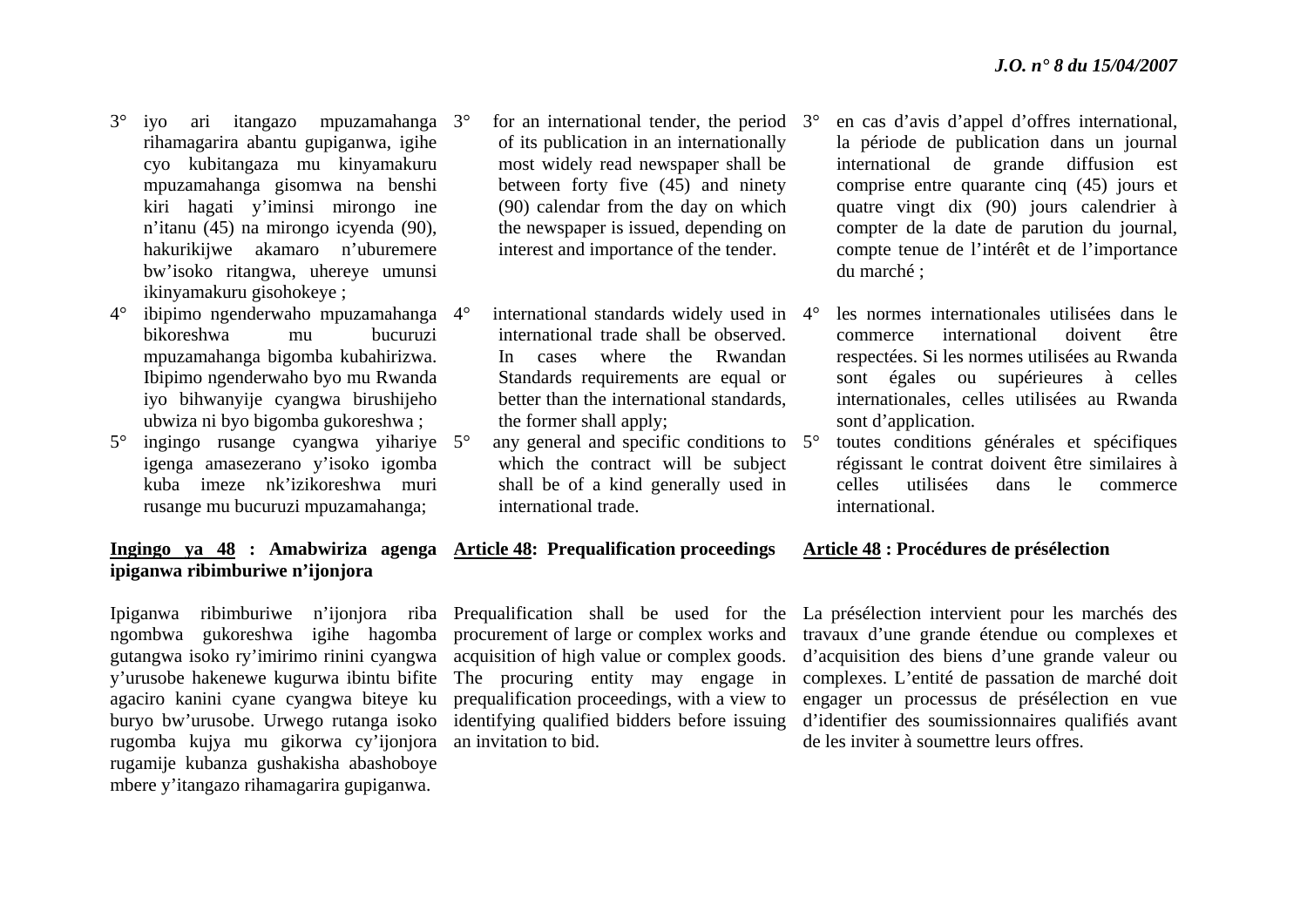| hakaba<br>y'ijonjora,<br>n'ibizashingirwaho mu ijonjora;                                                                                                                                                                                                                                   | hanarimo prequalification and the prequalification ainsi que les critères de présélection.<br>criteria.                                                                   | Urwego rutanga isoko rugomba guha The procuring entity shall provide L'entité de passation de marché adresse le dossier<br>igitabo gikubiyemo ibisabwa mu ijonjora prequalification documents to all bidders de présélection à tous les soumissionnaires qui<br>abagaragaje bose ko bashaka kwitabira iryo responding to the invitation to prequalify. ont manifesté l'intérêt de participer à la<br>jonjora. Bene icyo gitabo kigomba kuba Such prequalification documents shall présélection. Un tel dossier de présélection doit<br>gikubiyemo ibintu byose bya ngombwa provide bidders with the information contenir toutes les informations nécessaires à une<br>byatuma umuntu ategura neza inyandiko ye required to prepare an application for bonne préparation sa proposition de présélection |
|--------------------------------------------------------------------------------------------------------------------------------------------------------------------------------------------------------------------------------------------------------------------------------------------|---------------------------------------------------------------------------------------------------------------------------------------------------------------------------|--------------------------------------------------------------------------------------------------------------------------------------------------------------------------------------------------------------------------------------------------------------------------------------------------------------------------------------------------------------------------------------------------------------------------------------------------------------------------------------------------------------------------------------------------------------------------------------------------------------------------------------------------------------------------------------------------------------------------------------------------------------------------------------------------------|
| bisabwa<br>bigaragara<br>itangazo<br>mu<br>rihamagarira ijonjora<br>birimo:                                                                                                                                                                                                                | bishobora kuba which may include:                                                                                                                                         | Isesengura rigomba gushingira gusa ku The evaluation shall be only based upon the L'évaluation ne doit être basée que sur des<br>evaluation criteria set in the tender notice critères mentionnés dans l'avis de présélection<br>qui comprennent :                                                                                                                                                                                                                                                                                                                                                                                                                                                                                                                                                     |
| $1^{\circ}$<br>ubushobozi<br>bw'abakozi<br>upiganwa $1^\circ$<br>afite;                                                                                                                                                                                                                    | qualifications<br>of<br>bidder's $1^\circ$<br>the<br>personnel;                                                                                                           | les qualifications du personnel proposé par le<br>soumissionnaire;                                                                                                                                                                                                                                                                                                                                                                                                                                                                                                                                                                                                                                                                                                                                     |
| $2^{\circ}$<br>ubushobozi bushingiye ku bikoresho 2°<br>upiganwa afite;                                                                                                                                                                                                                    | qualifications based on the bidder's 2°<br>equipment;                                                                                                                     | les qualifications basées sur des équipements<br>du soumissionnaire;                                                                                                                                                                                                                                                                                                                                                                                                                                                                                                                                                                                                                                                                                                                                   |
| $3^\circ$<br>bushingiye<br>mari 3°<br>ubushobozi<br>ku<br>upiganwa afite;<br>uburambe mu mirimo isa n'ikenewe 4°<br>$4^{\circ}$<br>gukorwa upiganwa afite.                                                                                                                                 | qualifications based on the bidder's 3°<br>financial capacity;<br>bidder's similar experience.                                                                            | les qualifications basées sur les capacités<br>financières du soumissionnaire;<br>$4^{\circ}$<br>soumissionnaire<br>l'expérience<br>du<br>dans<br>l'exécution des travaux similaires à ceux<br>requis.                                                                                                                                                                                                                                                                                                                                                                                                                                                                                                                                                                                                 |
| Hakurikijwe ibivuye mu isesengura,<br>urutonde rw'abujuje ibyasabwe ku buryo<br>bushimishije rushyirwa ahagaragara bakaba<br>ari nabo bonyine bohererezwa n'igitabo<br>cy'amabwiriza<br>ipiganwa<br>agenga<br>bahamagarirwa kuzana inyandiko zabo<br>z'ipiganwa ku munsi n'isaha byagenwe. | Following the evaluation, only short listed<br>bidders shall be provided with the tender<br>documents inviting them to submit their<br>bids on a specified date and time. | Suivant les résultats d'évaluation, une liste des<br>soumissionnaires remplissant les conditions<br>requises est rendue publique et seuls les<br>soumissionnaires présélectionnés reçoivent le<br>Dossier d'Appel d'Offres en vue de soumettre<br>leurs offres à la date et heure prévues.                                                                                                                                                                                                                                                                                                                                                                                                                                                                                                             |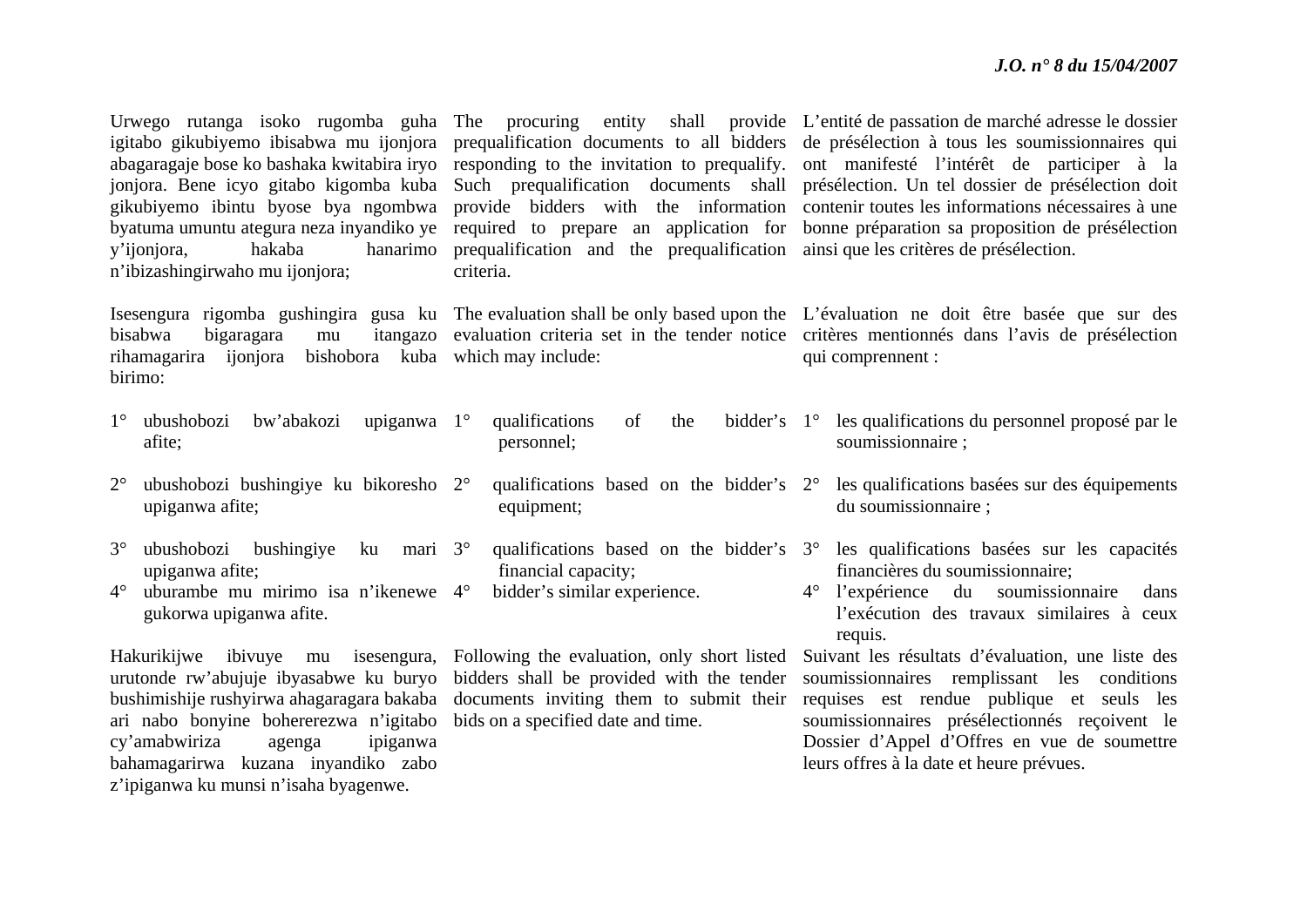#### **Ingingo ya 49 : Ipiganwa mu byiciro Article 49: Two-stage tendering bibiri**

bibiri, keretse mu gihe hari izindi ngingo zinyuranye n'iyi.

<sup>z</sup>'ipiganwa z'ibanze zishingiye ku kuntu tekiniki nta giciro kigaragaramo.

masezerano ari no mu buryo ibintu qualifications of the bidders. byatangwamo, aho bikenewe, <sup>n</sup>'ubushobozi mu kazi ndetse n'ubuhanga muri tekiniki by'abapiganwa.

igitabo gikubiyemo amabwiriza agenga document. ipiganwa.

from in this Article.

bumva ibintu byakorwa mu rwego rwa containing their proposals without a bid two-stage tendering proceedings, initial bids offres initiales techniques sans prix. price.

Inyandiko z'ipiganwa zujuje muri rusange Bids that are substantially responsive will Les offres remplissant les conditions requises en ibisabwa, urwego rutanga isoko rurazifata be retained by the procuring entity in order général sont retenues par l'entité de passation de kugira ngo ruzishingireho runononsora for it to make adjustments on the bidding marché pour servir de base dans la finalisation du Dossier d'Appel d'Offres

#### **Article 49 : Appel d'offres en deux étapes**

Ibiteganijwe muri iyi ngingo bigomba The provisions of this Article shall apply to Les dispositions du présent Article doivent gukoreshwa mu ipiganwa mu byiciro two-stage tendering proceedings except to <sup>s</sup>'appliquer à un appel d'offres en deux étapes, the extent those provisions are derogated sauf en cas d'autres dispositions contraires au présent Article.

Mu cyiciro cya mbere abapiganwa The bidding document shall call upon Au cours de la première étape, les bahamagarirwa kuzana inyandiko zabo bidders to submit, in the first stage of the soumissionnaires sont appelés à présenter leurs

Igitabo cy'amabwiriza agenga ipiganwa The bidding document may request for bids Le Dossier d'Appel d'Offres peut solliciter des gishobora gusaba inyandiko y'ipiganwa relating to the technical, quality or other offres liées aux aspects techniques, qualitatifs ou ijyanye n'ibya tekiniki, n'ubwiza cyangwa characteristics of the goods, construction as des spécifications des biens à acquérir et des ibindi byihariye biranga ibicuruzwa well as to contractual terms and conditions travaux de construction, aux termes et conditions byifuzwa, n'imirimo y'ubwubatsi ari of supply, and, where relevant, the contractuels, de livraison ainsi qu'aux ibijyanye n'ingingo zashyirwa mu professional and technical competence and compétences techniques professionnelles et la qualification des soumissionnaires.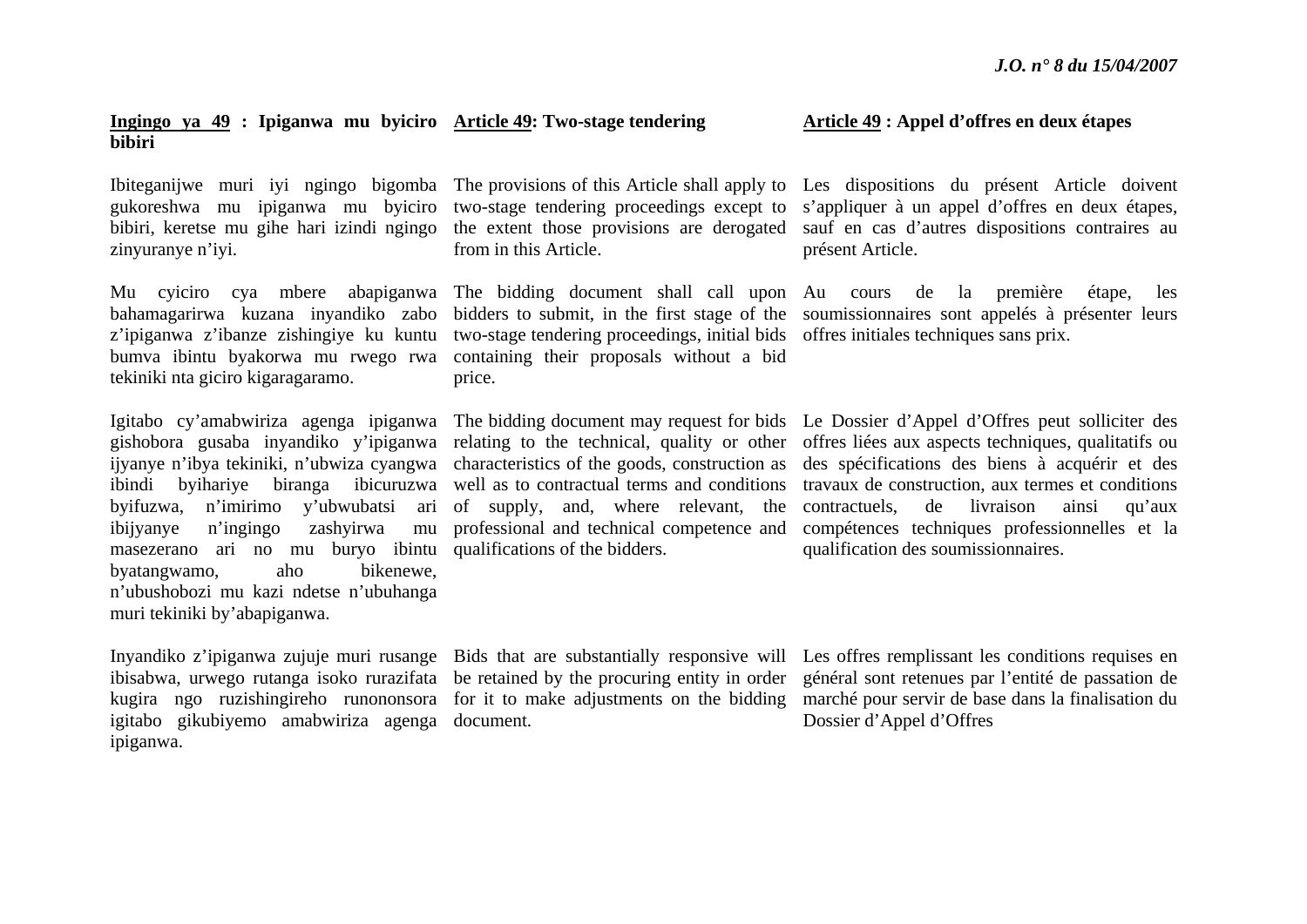gutanga inyandiko y'ipiganwa ya nyuma mu gitabo cy'amabwiriza agenga ipiganwa kinononsoye. Mu myandikire y'ibyatoranijwe bisabwa muri icyo gitabo, urwego rutanga isoko rushobora guhindura ibyasabwaga mu gitabo cya mbere. Ibyahinduwe cyangwa ibyongewemo bimenyeshwa abapiganwa mu nyandiko submit final bids. ibasaba inyandiko z'ipiganwa za nyuma.

zigomba gusesengurwa zikagereranywa kugira ngo haboneke successful bidder. utsindira isoko.

#### **Ingingo ya 50: Impamvu zituma Article 50: Conditions for use of hakoreshwa ipiganwa mu byiciro bibiri**

Urwego rutanga isoko rushobora gukoresha uburyo bw'ipiganwa mu byiciro bibiri iyo:

irimo n'ibiciro bashingiye gusa ku bisabwa retained to submit final bids with prices shall invite bidders whose bids were with respect to a single set of specifications. In formulating those specifications, the procuring entity may modify any aspect, originally set forth in the bidding document. Any such modification or addition shall be communicated to bidders in the invitation to

Uwaba adashaka gutanga inyandiko A Bidder not wishing to submit a final y'ipiganwa ye ya nyuma, ashobora kuva tender may withdraw from the tendering mu ipiganwa nta nkurikizi y'uko ingwate proceedings without forfeiting any bid y'isoko ye yafatirwa igihe yaba yarasabwe security that they may have been required to gutangwa. Inyandiko za nyuma z'ipiganwa provide. The final bids shall be evaluated kandi and compared in order to ascertain the

# **two-stage tendering**

The procuring entity may engage in procurement by means of two-stage lorsque : tendering when:

Mu cyiciro cya kabiri, ba nyirinyandiko In the second stage of the two-stage A la seconde étape, les soumissionnaires dont les urwego rutanga isoko rwahisemo basabwa tendering proceedings, the procuring entity offres ont été retenues par l'entité de passation de marché sont invités à donner leurs propositions des prix basés uniquement sur les spécifications techniques du Dossier d'Appel d'Offres. Dans l'élaboration des spécifications techniques, l'entité de passation de marché peut modifier les aspects prévus dans le Dossier d'Appel d'Offres initial. Toute modification ou addition doit être communiquée aux soumissionnaires dans la lettre d'invitation à soumettre l'offre finale.

> Un soumissionnaire qui ne veut pas donner l'offre finale peut se retirer du processus de compétition sans perdre la garantie de soumission au cas où celle-ci aurait été demandée. Les offres finales sont évaluées et comparées pour déterminer le soumissionnaire retenu.

#### **Article 50: Conditions d'utilisation de l'appel d'offres en deux étapes**

L'entité de passation de marché peut engager le processus d'appel d'offres en deux étapes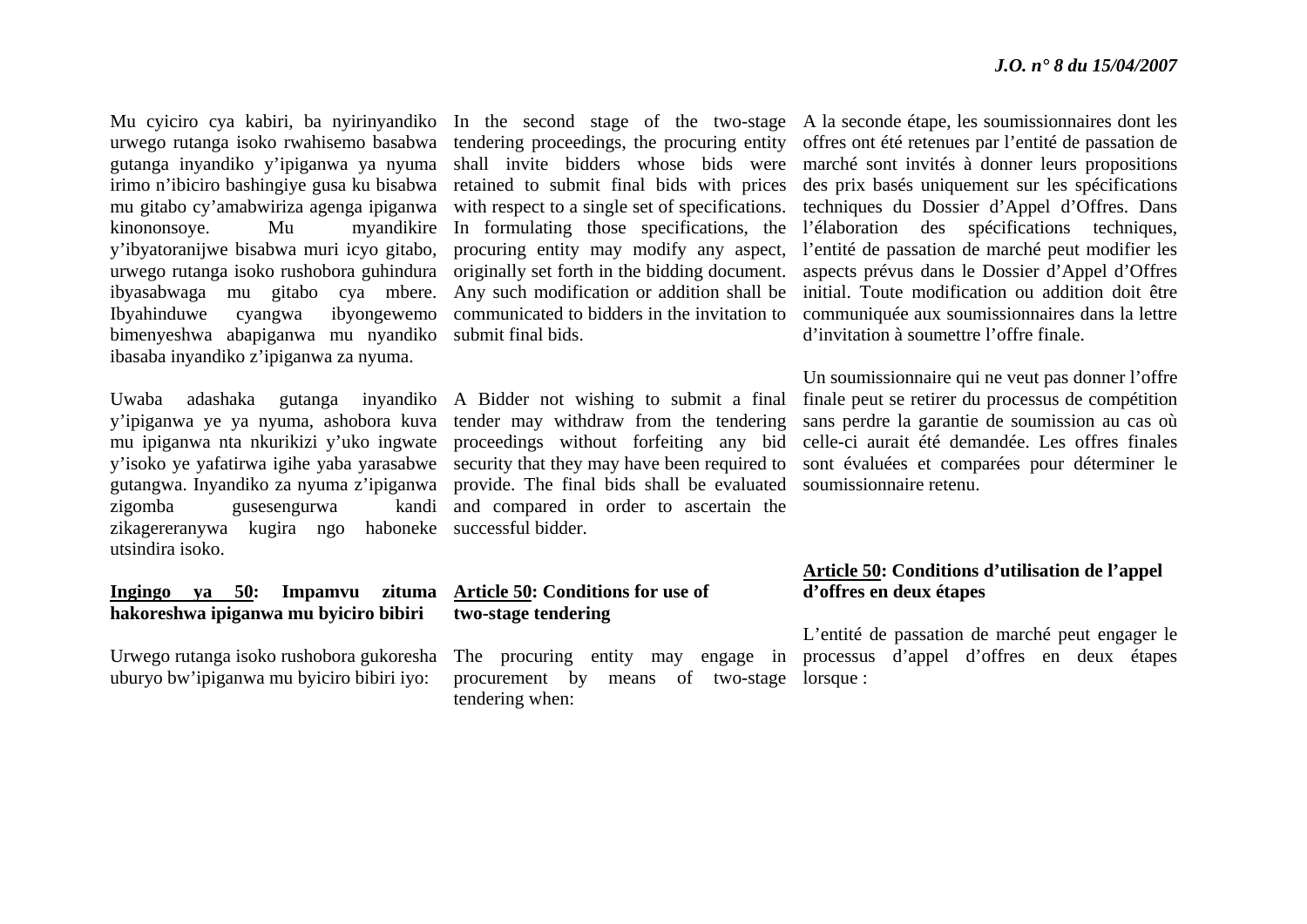- 1° urwego rutanga isoko rudashobora 1°ubwarwo mu buryo burambuye kandi bwumvikana gusobanura imiterere y'ibintu cyangwa inyubako rukeneye rugamije kugira ngo rubone igisubizo kinyuze ku miterere y'icyo rwifuza kugura;
- $2^{\circ}$  mu gihe igikorwa cyo guhamagarira 2°abantu gupiganwa cyakozwe ariko ntihagire ucyitabira cyangwa inyandiko z'ipiganwa zose Akanama gashinzwe gutanga amasoko gasanze nta n'imwe yujuje ibisabwa, mu gihe kandi Akanama gashinzwe gutanga amasoko kabona ko kongera gusubirishamo ipiganwa amahirwe yo kubona uwatsindira isoko ari nta yo.
- $\degree$  it is not feasible for the procuring 1 $\degree$ entity to formulate detailed specifications for the goods or works in order to obtain the most satisfactory solution to its procurement needs.
- $\degree$  when tendering proceedings have been  $2\degree$ engaged in but no tenders were submitted or all tenders were rejected by the tender committee and when, in the judgement of the tender committee, engaging in new tendering proceedings would be unlikely to result in a procurement contract.

**Section 2: Ubundi buryo bukoreshwa Section 2: Other procurement methods mu gutanga amasoko** 

**Ingingo ya 51: Ipiganwa rigenewe Article 51: Restricted tendering abapiganwa bake** 

Iri piganwa riba rigenewe gusa abapiganwa bagaragara ku nyandiko ibatumira.

 This method is open to only bidders appearing on the invitation to bid.

- l'entité de passation de marché ne peut élaborer des spécifications techniques détaillées des biens ou des travaux en vue d'obtenir la solution la plus satisfaisante à ses besoins en passation des marchés.
- le processus d'appel d'offres est engagé mais qu'aucune offre n'a été reçue ou toutes les offres sont rejetées par le Comité de passation des marchés en raison de nonconformité aux exigences requises; et que selon le jugement du Comité de passation des marchés, engager un nouveau processus de passation des marchés, aboutirait à des résultats semblables ne permettant pas l'attribution du marché.

**Section 2: Autres methodes de passation des marchés** 

**Article 51: Appel d'offres restreint** 

Cette méthode est ouverte uniquement aux soumissionnaires invités à soumettre leurs offres.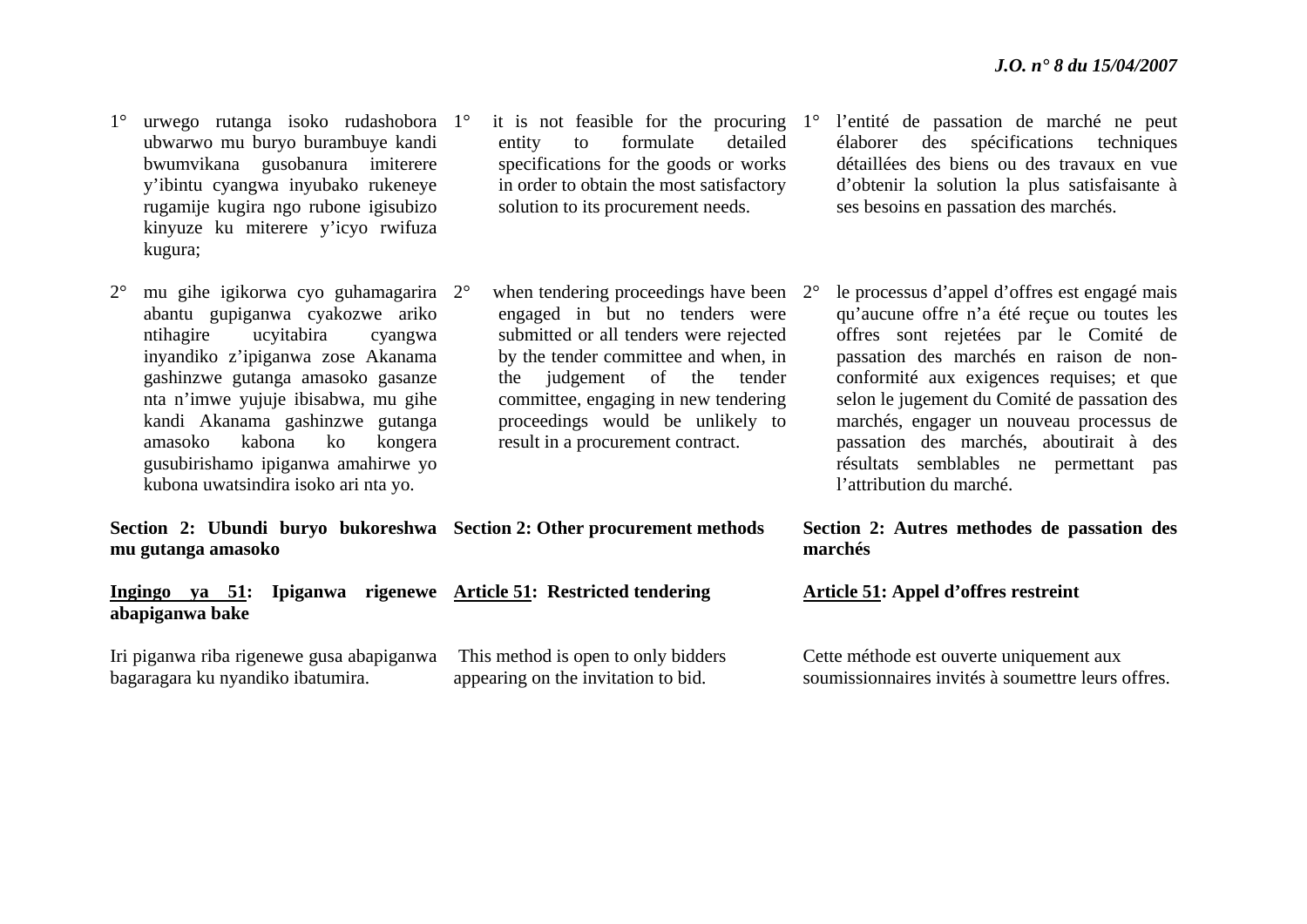#### **Ingingo ya 52: Impamvu zituma Article 52: Conditions of use of restricted Article 52 : Conditions d'utilisation de l'appel**  hakoreshwa ipiganwa **abapiganwa bake**  rigenewe tendering

Urwego rutanga amasoko rushobora A procuring entity may use restricted L'entité de passation de marché peut utiliser gukoresha ipiganwa rigenewe abapiganwa tendering for a procurement, if either: bake mu gihe:

- 1° ibintu bikeneye kugurwa cyangwa 1°imirimo y'ubwubatsi, kubera imiterere yabyo ihanitse cyangwa bikaba biteye ku buryo bwihariye, cyangwa se bikaba biboneka gusa ku bacuruzi cyangwa abubatsi bake; cyangwa
- $2^{\circ}$  igihe n'ikiguzi byatwara mu isuzuma 2°<sup>n</sup>'isesengura ry'umubare munini <sup>w</sup>'inyandiko z'ipiganwa bitajyanye <sup>n</sup>'agaciro k'ibintu, inyubako cyangwa serivisi y'impuguke birebwa n'isoko rigomba gutangwa hakurikijwe umubare ntarengwa w'amafaranga ateganywa mu mabwiriza agenga amasoko;
- $\degree$  the goods or construction by reason of 1 $\degree$ their highly complex or specialized nature, or otherwise are available only from a limited number of suppliers or contractors; or
- $\degree$  the time and cost required to examine 2 $\degree$ and evaluate a large number of bids would be disproportionate to the value of the goods, construction or services to be procured in accordance with the threshold set in the procurement regulations.

**d'offres restreint** 

l'appel d'offres restreint dans les cas ci-après :

- les biens ou travaux en raison de leur nature hautement complexe ou particulière ou encore disponibles seulement chez un nombre limité des fournisseurs ou constructeurs ; ou
- le temps et le coût financier pour examiner et évaluer un si grand nombre des offres sont disproportionnels par rapport à la valeur estimée des biens, des travaux et des services à acquérir conformément au seuil défini par les procédures de passation des marchés.

Ibigomba kubahirizwa mu ry'uburyo bw'ipiganwa abapiganwa bake ni ibi bikurikira: The following procedures in relation to Les conditions requises pour l'utilisation d'appel rigenewe restricted tendering shall be applied: d'offres restreint sont les suivantes :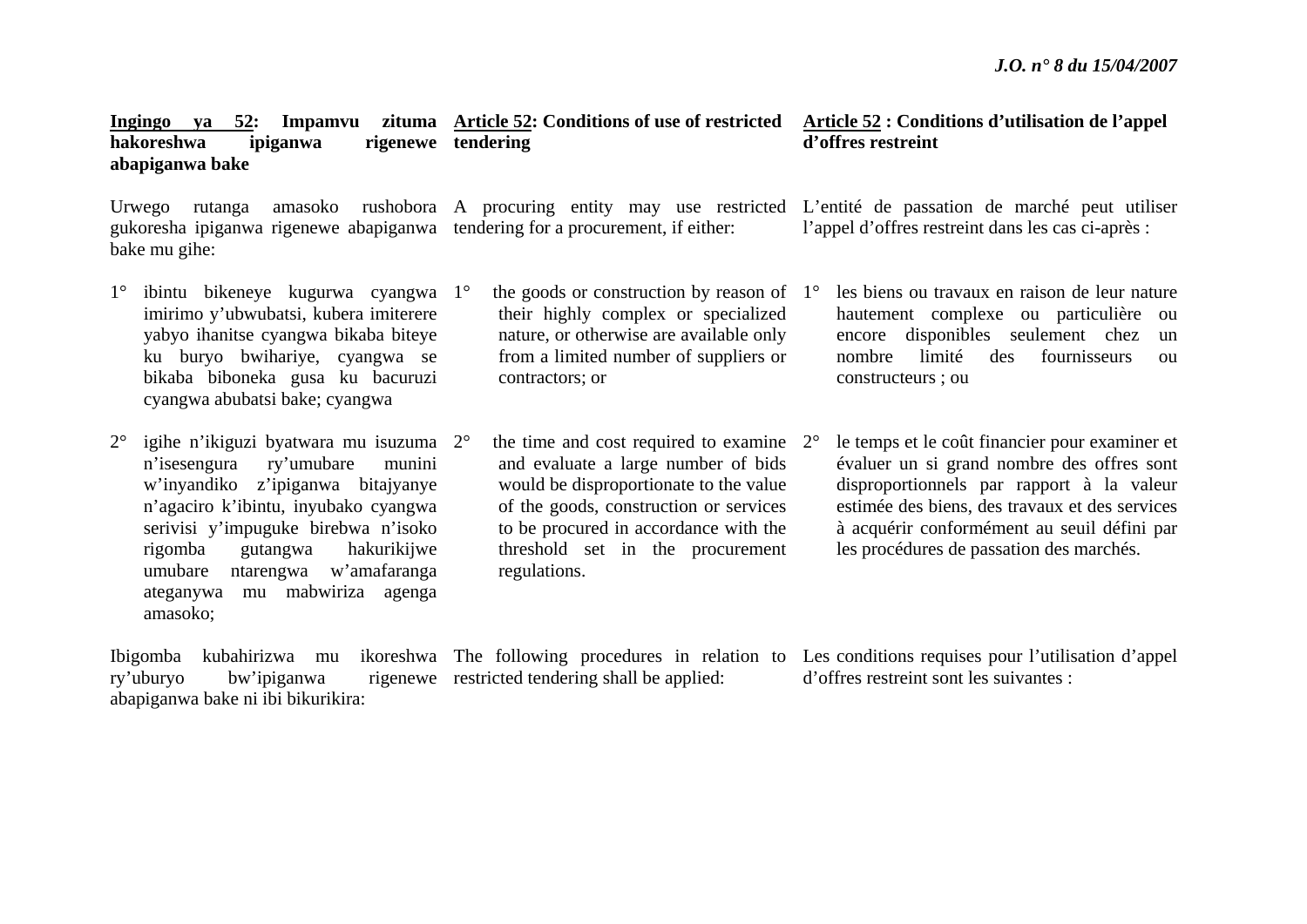- 1° mu mwanya wo gutanga itangazo 1°rihamagarira ipiganwa ku buryo busesuye, urwego rutanga isoko rutumira mu ipiganwa nibura batatu mu bapiganwa bari ku rutonde rw'abapiganwa bajonjowe, rukabahitamo mu buryo bunyuze kandi budashingiye ku ivangura iryo ariryo ryose;
- 2° iyo ku rutonde rw'abajonjowe harimo 2°abava mu bihugu by'amahanga, ntihashobora gutumirwa abapiganwa barenze babiri baturuka mu gihugu kimwe;
- $3^\circ$  ihamagarwa ry'abashaka gushyirwa ku 3°rutonde rw'abajonjowe rigomba gutangazwa nibura buri mwaka kandi mu kinyamakuru nibura kimwe gisomwa n'abantu benshi ku rwego rw'igihugu.
- **Ingingo ya 53 : Gusaba ibiciro**

Urwego rutanga isoko rushobora kubona The procuring entity may obtain quotations ariko ntibajye munsi ya batatu nibura aho less than three. bishoboka.

- $\degree$  the procuring entity shall, instead of 1 $\degree$ advertising the invitation to tender, give the invitation to tender to at least three bidders selected in a fair and non-discriminatory manner from a list of prequalified bidders;
- when bidders based in foreign 2°countries are short listed, only two bidders in the same country should be contacted.
- $\degree$  an invitation to apply for inclusion on  $3\degree$ the prequalified list shall be advertised, at least annually, in at least one newspaper of the largest nationwide circulation.

#### **Article 53: Request for Quotations**

- l'entité de passation de marché doit, au lieu de publier l'avis d'appel d'offres, donner l'invitation à soumissionner à au moins trois soumissionnaires choisis de manière équitable et non discriminatoire et figurant sur la liste des soumissionnaires présélectionnés ;
- lorsque les soumissionnaires provenant des pays étrangers figurent sur la liste restreinte, plus de deux soumissionnaires d'un même pays ne peuvent pas être invités ;
- l'avis de présélection doit être publié au moins annuellement, dans au moins un journal national de grande diffusion.

#### **Article 53 : Demande de cotation**

ibiciro biturutse mu bapiganwa benshi from as many bidders as possible, but not prix auprès de plusieurs soumissionnaires autant L'entité de passation de marché peut solliciter des que possible mais pas moins de trois.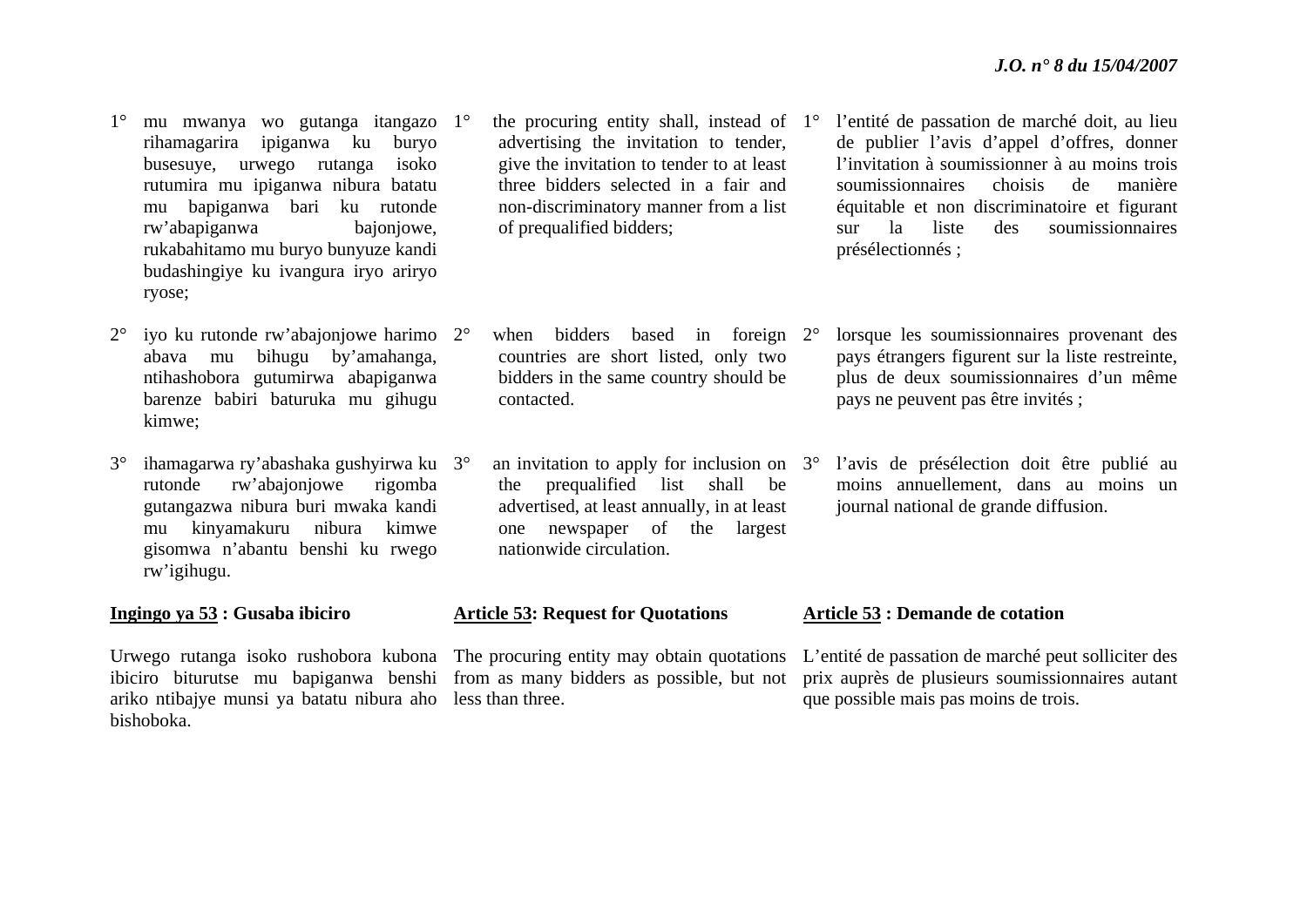gasutamo n'indi misoro, bigomba insurance charges, customs duties and taxes, gushyirwa mu giciro.

rwifuza kugura;

#### **Ingingo ya 54: Impamvu zituma Article 54: Conditions for using hakoreshwa uburyo bwo gusaba ibiciro**

ateganywa mu mabwiriza agenga amasoko. specified in the procurement regulations.

cy'iyi ngingo.

<sup>n</sup>'ubwikorezi, ubwishingizi, amahoro ya element related to transportation and d'entrée et taxes, faisant partie du prix. shall be included in the price.

the procuring entity.

# **quotation request**

ari gito kijyanye n'amafaranga ntarengwa cost in accordance with a threshold de passation des marchés publics.

this Article.

Buri muntu wasabwe gutanga igiciro Each bidder from whom a quotation is Chaque soumissionnaire sollicité doit être agomba kumenyeshwa niba hari ibindi requested shall be informed whether any informé, s'il y a lieu, sur d'autres éléments que le birenze ku giciro cy'ikintu cyangwa elements other than the charges for the prix des biens, des travaux eux-mêmes, comme imirimo y'ubwubatsi ubwayo, nk'ibijyanye goods or works themselves, or any other les frais de transport et d'assurance, des droits

Amasezerano y'isoko agomba guhabwa The procurement contract shall be awarded L'entité de passation de marché doit attribuer le uwatanze igiciro gito kijyanye n'igihe to the bidder that gave the lowest-priced marché au soumissionnaire le moins disant et urwego rutanga isoko rukeneyemo ibyo quotation meeting the delivery period of dont le délai de livraison est conforme à celui exigé.

### **Article 54 : Conditions d'utilisation de la demande de cotation**

Urwego rutanga isoko rushobora gukoresha The procuring entity may engage in L'entité de passation de marché peut utiliser la uburyo bwo gusaba ibiciro mu gihe procurement by means of a request for méthode de demande de cotation pour un marché rushaka gutanga isoko ry'ibintu cyangwa quotations for the procurement of readily d'acquisition des biens ou des travaux largement imirimo y'ubwubatsi bisanzwe ku isoko available goods or works that have standard disponibles sur le marché, dont les spécifications <sup>n</sup>'ubwiza bwabyo bukaba busanzwe specifications for which there is an sont standard et d'une valeur inférieure busobanutse kandi igiciro cyabyo kikaba established market and are of a very low conformément au seuil défini dans les procédures

Urwego rutanga isoko ntirushobora The procuring entity shall not split its tender L'entité de passation de marché ne doit pas gucamo ibice isoko kugira ngo rubashe into separate contracts for the purpose of fractionner le marché en plusieurs marchés gukoresha ibivugwa mu gika cya mbere applying the provisions of paragraph one of différents en vue d'appliquer les dispositions de l'alinéa premier du présent Article.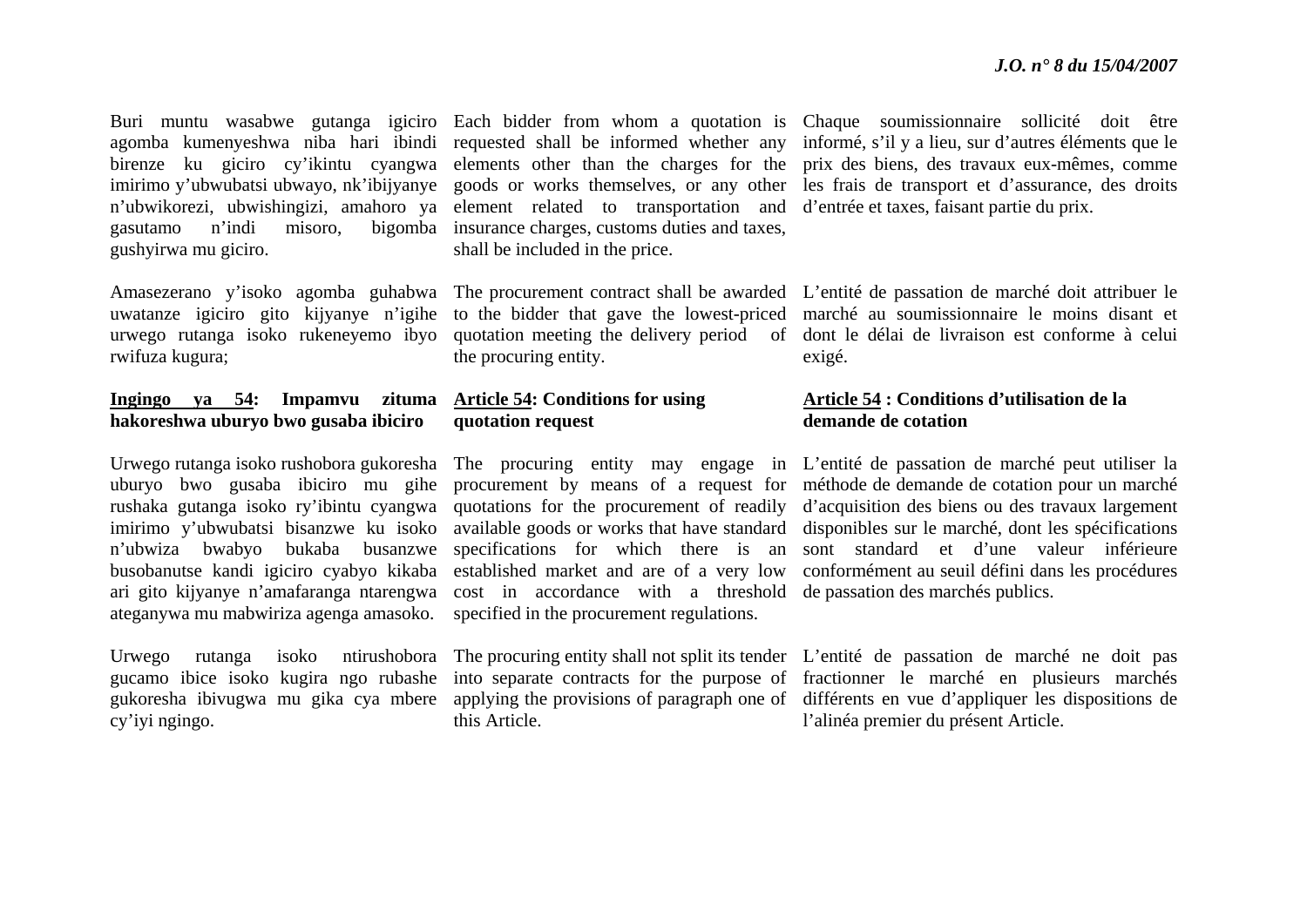|                                                                                                                                                         | <u> Ingingo ya 55</u> : Gutanga isoko nta <u>Article 55</u> : Single-source<br>piganwa<br>butaziguye                                                                                                                                                               | ribayeho/ubwumvikane procurement/Direct contracting                                                                                                                                                                                                                |  | Article 55 : Entente directe/Gré à gré                                                                                                                                                                                                                        |  |  |
|---------------------------------------------------------------------------------------------------------------------------------------------------------|--------------------------------------------------------------------------------------------------------------------------------------------------------------------------------------------------------------------------------------------------------------------|--------------------------------------------------------------------------------------------------------------------------------------------------------------------------------------------------------------------------------------------------------------------|--|---------------------------------------------------------------------------------------------------------------------------------------------------------------------------------------------------------------------------------------------------------------|--|--|
| Urwego rutanga isoko rushobora kugura<br>cyangwa imirimo y'ubwubatsi<br>ibintu<br>cyangwa serivisi rusabye ibiciro umuntu<br>umwe ubifitiye ubushobozi. |                                                                                                                                                                                                                                                                    | The procuring entity may procure the goods<br>or works and services by soliciting a price<br>quotation from a single qualified bidder.                                                                                                                             |  | L'entité de passation de marché peut acquérir des<br>biens, des travaux et des services par la méthode<br>de demande d'une cotation des prix à un<br>soumissionnaire unique.                                                                                  |  |  |
| Ingingo ya 56 : Impamvu zituma Article 56: Conditions for use of<br>hakoreshwa<br>itangwa<br>piganwa ribayeho                                           |                                                                                                                                                                                                                                                                    | ry'isoko nta single-source procurement                                                                                                                                                                                                                             |  | Article 56 : Conditions d'utilisation de la<br>méthode d'Entente directe/Gré à gré                                                                                                                                                                            |  |  |
|                                                                                                                                                         | uburyo bwo gutanga isoko nta piganwa single-source procurement when:<br>ribaye mu gihe:                                                                                                                                                                            |                                                                                                                                                                                                                                                                    |  | Urwego rutanga isoko rushobora gukoresha The procuring entity, may engage in a L'entité de passation de marché peut passer un<br>marché sans appel d'offres dans les cas suivants :                                                                           |  |  |
| $1^{\circ}$                                                                                                                                             | ibitangwa kuri ayo masoko bitarenze 1°<br>amafaranga yose hamwe ashyirwaho<br>mu gihe cya ngombwa n'iteka rya<br>Minisitiri ufite amasoko ya Leta mu<br>nshingano ze;                                                                                              | the total cost does not exceed the total 1 <sup>o</sup><br>amount which is determined by an<br>order of the Minister in charge of<br>public procurement;                                                                                                           |  | les marchés dont la dépense totale n'excède<br>pas le seuil fixé par Arrêté du Ministre ayant<br>les marchés publics dans ses attributions;                                                                                                                   |  |  |
| $2^{\circ}$                                                                                                                                             | akazi k'inyongera kadashobora, ku 2°<br>mpamvu za tekiniki, gutandukanywa<br>n'isoko ry'ibanze. Agaciro k'inyongera<br>ntikarenga makumyabiri ku ijana<br>(20%) y'amafaranga akoreshwa mu<br>isoko ry'ibanze kandi ayo masoko<br>akorerwa amasezerano y'inyongera; | additional works that cannot be 2°<br>technically separated from initial<br>tender. The value of additional works<br>shall not exceed twenty per cent<br>$(20\%)$ of the initial tender value. The<br>additional works shall be subject to<br>additional contract, |  | supplémentaires<br>prestations<br>les<br>qui,<br>techniquement, ne peuvent être séparées du<br>marché principal. La valeur supplémentaire<br>n'excède pas vingt pourcent (20%) des<br>dépenses du marché principal et ces marchés<br>font l'objet d'avenants; |  |  |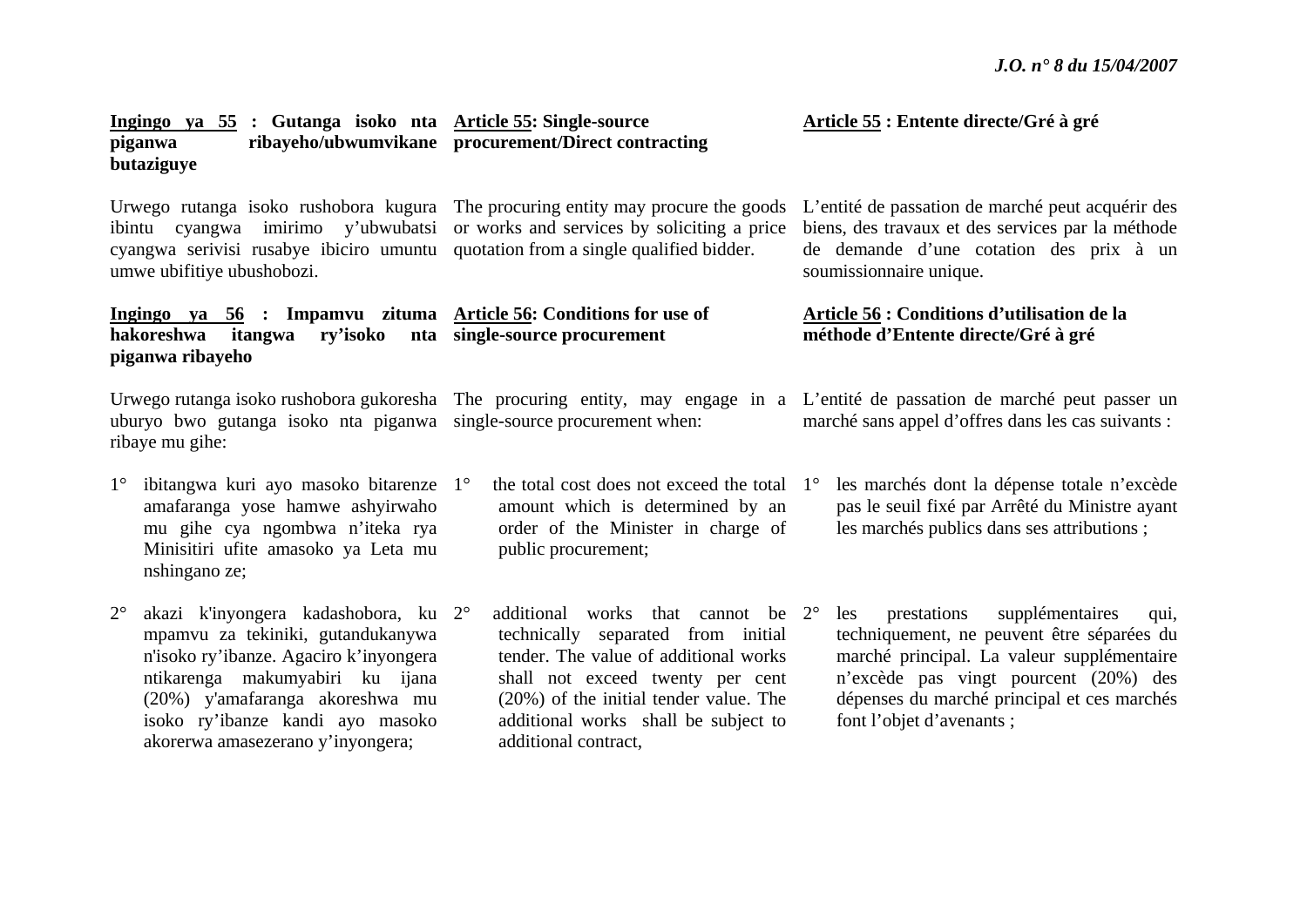- 3° byihutirwa bitewe n'impamvu zidasanzwe kandi ntarengwa. Izo mpamvu zateye uko kwihutirwa zipfa kuba zidaturutse ku rwego rutanga isoko cyangwa ngo zituruke ku burangare bwarwo. Ibigemurwa, imirimo y'ubwubatsi cyangwa serivisi bikenewe byonyine kugira ngo ikibazo gikemuke ni byo byemerewe gutangwa muri ubwo buryo; n'impamvu 3°
- $4^\circ$ ° ku masoko areba ibintu bigurishwa 4° <sup>n</sup>'umuntu umwe cyangwa sosiyete imwe gusa.

hari ibigemurwa bishobora gukora kimwe, meet the needs of the procuring entity. imirimo y'ubwubatsi cyangwa serivise bishobora kuboneka ku bandi bantu, bihuje <sup>n</sup>'ibyo nyir'igikorwa yifuza.

#### **Ingingo ya 57: Reji**

gukoreshwa iyo :

- $\degree$  there is a case of force majeure. The  $3\degree$ circumstances giving rise to the urgency should not be neither foreseeable by the procuring entity nor the result of dilatory conduct on its part. The procurement shall only be in respect of those goods, works or services that are necessary to cater for the emergency;
- available only from a monopolist.

umwe ari we ufite ubushobozi cyangwa has the capacity or the exclusive right to uburenganzira bwihariye bwo gukora manufacture or deliver goods, works or cyangwa kugemura ibikenewe, gukora services if functionally equivalent goods, imirimo y'ubwubatsi cyangwa serivisi iyo works or services from other bidders would

#### **Article 57: Force Account**

ibikoresho bya Leta. Ubu buryo bushobora equipment. This method shall be used lorsque: where:

- en cas de force majeure. Les circonstances donnant lieu à l'urgence ne doivent pas être la conséquence du fait ou de la négligence de l'entité de passation de marché. Seuls les fournitures, les travaux ou services nécessaires à acquérir pour répondre à l'urgence peuvent faire l'objet du gré à gré ;
- procurement related to items that are 4° les marchés relatifs à des objets dont une seule personne ou une société détient le monopole de vente ;

Gutanga isoko nta piganwa ribaye Single source procurement shall not be La méthode d'entente directe ne doit pas se ntibishobora gushingira gusa ko umuntu justified on the grounds that only one bidder justifier par le fait qu'un seul soumissionnaire a la capacité ou le droit exclusif de fabriquer ou de livrer des biens, des travaux ou des services s'ils sont, du point de vue fonctionnement, équivalents des biens, des travaux ou des services des autres soumissionnaires et pourraient satisfaire les besoins de l'entité de passation de marché.

# **Article 57 : Régie**

Isoko rya Leta rishobora gukorwa through force account by making recourse personnel propre de l'Etat en utilisant les <sup>n</sup>'abakozi bwite ba Leta bakoresheje to the civil servants and using public équipements de l'Etat. Cette méthode intervient Public procurement may be carried out Le marché public peut être exécuté par le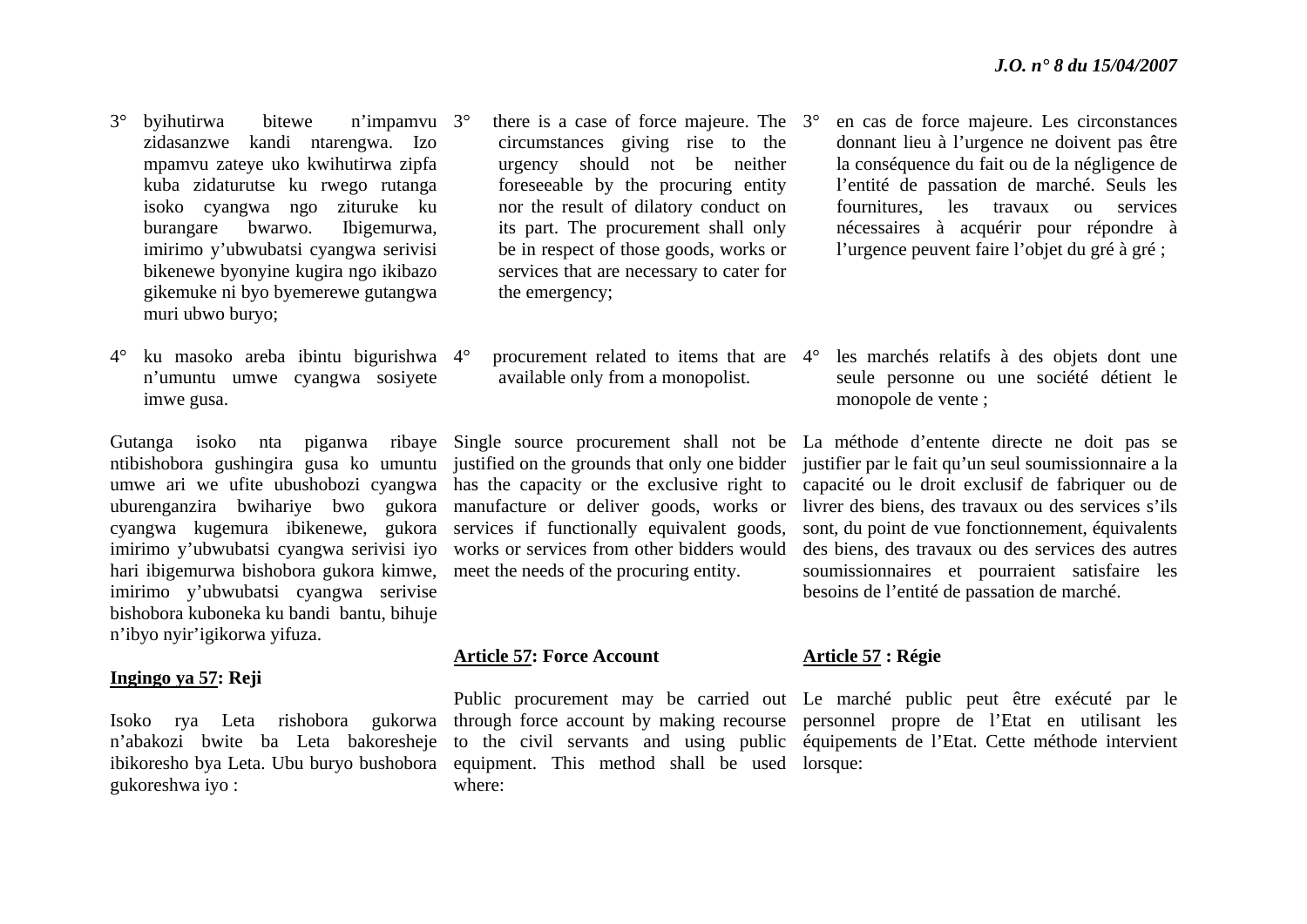- 1° ingano y'imirimo igomba gukorwa 1°idashobora kugenwa mbere y'igihe ;
- $2^{\circ}$  imirimo igomba gukorwa ari mike 2°kandi itatanye cyangwa iri ahantu hagoye kugera ku buryo hashobora kutaboneka abubatsi babishoboye bayikora ku giciro gikwiye ;
- 3° imirimo y'ubwubatsi igomba gukorwa 3°ku buryo butabangamiye indi mirimo ihakorerwa ;
- $4^\circ$ hari ibyihutirwa cyane gukorwa vuba na bwangu bigomba 4°
- 5° bibaye ngombwa ko Urwego rutanga 5°isoko rukomeza imirimo yadindijwe <sup>n</sup>'uwegukanye isoko nyuma yo kumwihaniza ntibigire icyo bitanga.

#### **Ingingo ya 58 : Gukoresha abaturage**

Abaturage igikorwa kigenewe bashobora kugira uruhare mu gutanga serivisi mu masoko ya Leta mu buryo busobanurwa <sup>n</sup>'amabwiriza agenga amasoko ;

Ubu buryo bugomba gukoreshwa iyo bigaragara ko bifite icyo byongera mu bukungu, bitanga akazi kandi bigatuma abaturage bigenewe babigiramo uruhare.

- $\degree$  quantities of work involved cannot be  $1\degree$ defined in advance;
- works are small and scattered or in 2°remote locations for which qualified construction firms are unlikely to bid at reasonable price ;
- <sup>o</sup> work is required to be carried out 3<sup>o</sup> without disrupting ongoing operations:
- $\degree$  there are emergencies needing prompt 4 $\degree$ attention;
- $\degree$  the procuring entity is to complete  $5\degree$ works delayed by the contractor after the written warnings did not yield any tangible results.

#### **Article 58: Community participation**

The beneficiary community may participate in delivery of services within the context to be defined by the procurement regulations.

beneficiary community.

- la quantité des travaux concernés ne peut pas être définie à l'avance ;
- les travaux sont peu importants et dispersés ou localisés dans des zones d'accès difficile de sorte qu'il ait peu de chances que des entreprises de construction qualifiées présentent des offres à des prix raisonnables ;
- les travaux doivent être réalisés sans perturber des opérations en cours ;
- une situation d'urgence exige d'intervenir le plus tôt possible ;
- en cas de besoin d'achever l'exécution d'un marché dont l'attributaire est dans l'impossibilité d'exécution après une mise en demeure restée sans suite.

#### **Article 58: Participation communautaire**

La population bénéficiaire peut participer à la livraison des services dans les marchés publics suivant les conditions définies dans les procédures de passation des marchés.

This method shall be used if it is established La méthode est utilisée s'il est établi qu'elle that, it will contribute to the economy, contribuera à l'économie, à la création d'emploi create employment and involvement of the et à la participation active des populations bénéficiaires.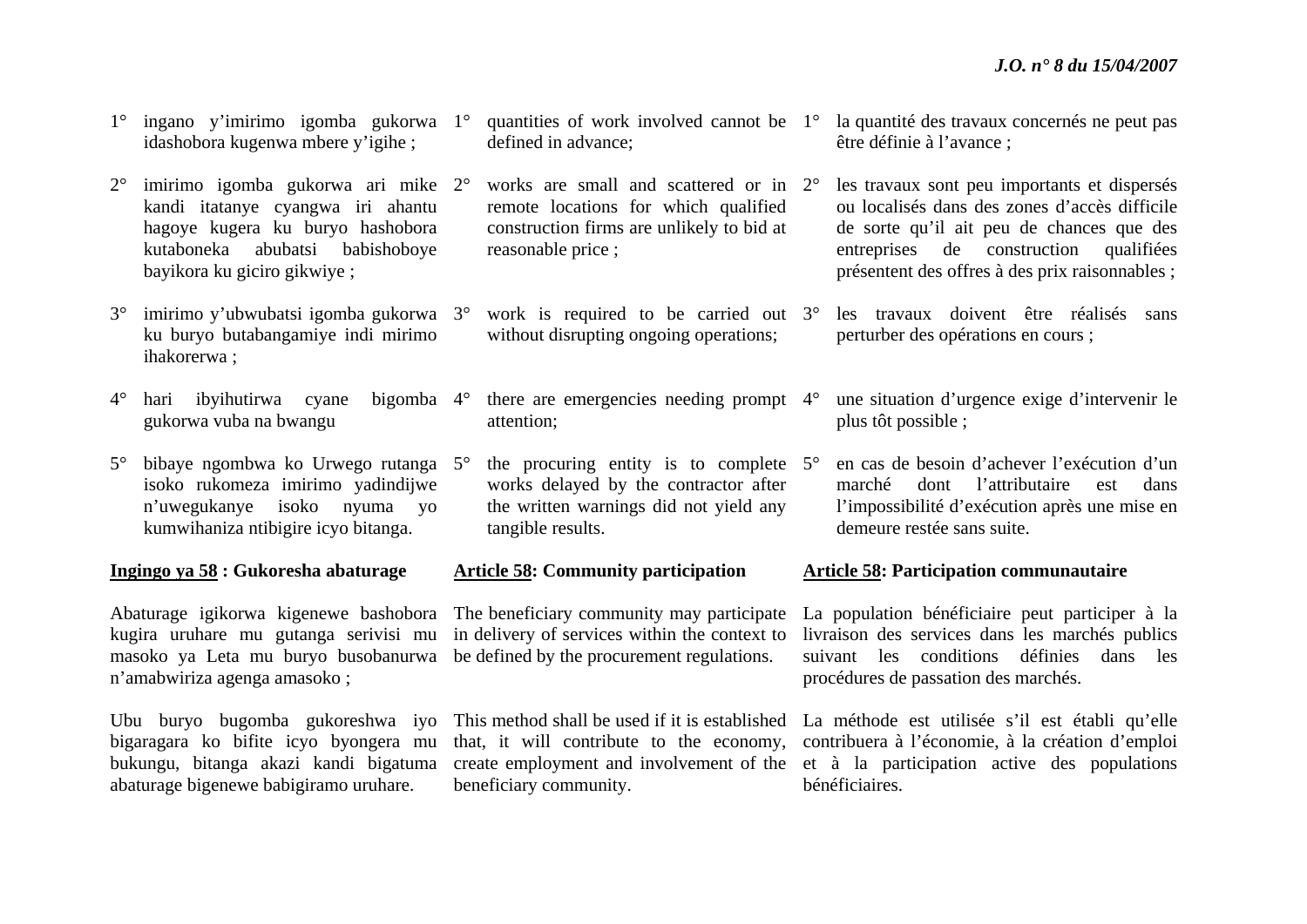| z'ipiganwa<br>inyandiko<br>uburyo bwunganira                                                                                                                                                                                                                         | hakoreshejwe under other methods                                                                                                                                                                                                                                                                                                           | autres méthodes de passation des marchés                                                                                                                                                                                                                                                                                                                                                                                                                                                         |
|----------------------------------------------------------------------------------------------------------------------------------------------------------------------------------------------------------------------------------------------------------------------|--------------------------------------------------------------------------------------------------------------------------------------------------------------------------------------------------------------------------------------------------------------------------------------------------------------------------------------------|--------------------------------------------------------------------------------------------------------------------------------------------------------------------------------------------------------------------------------------------------------------------------------------------------------------------------------------------------------------------------------------------------------------------------------------------------------------------------------------------------|
| abapiganwa<br>bake<br>kingana<br>rigenewe<br>n'igiteganyijwe mu ngingo ya 47 y'iri<br>ariko ntigomba kujya munsi y'iminsi<br>makumyabiri n'umwe (21) iyo ari ipiganwa<br>rigenewe abapiganwa bake ku rwego<br>14<br>mpuzamahanga<br>ku<br>na<br>rwego<br>rw'igihugu. | the preparation of tenders shall be as<br>provided for by Article 47 of this Law. Such<br>tegeko. Icyo gihe gishobora kugabanuka time limit may be reduced but shall not be<br>less than twenty-one (21) calendar days for<br>an international restricted tender and<br>fourteen (14) calendar days for the national<br>restricted tender. | Igihe gihabwa abapiganwa mu ipiganwa For restricted tendering, the time limit for Le temps de préparation des offres accordé aux<br>soumissionnaires en cas d'appel d'offres restreint<br>est égal à celui prévu à l'Article 47 de la présente<br>loi. Ce délai peut être réduit mais ne peut aller en<br>dessous de vingt et un (21) jours calendrier en cas<br>d'appel d'offres international restreint et de<br>quatorze (14) jours calendrier en cas d'appel<br>d'offres national restreint. |
| abapiganwa<br>Igihe<br>gihabwa<br>gutanga ibiciro ni nibura iminsi itatu (3)<br>y'akazi.                                                                                                                                                                             | basabwe The time limit given to the bidders for them<br>to request for quotations shall be at least<br>three (3) working days.                                                                                                                                                                                                             | Le temps de préparation des offres accordé aux<br>soumissionnaires en cas de sollicitation des prix<br>est au moins de trois (3) jours ouvrables.                                                                                                                                                                                                                                                                                                                                                |
| abapiganwa<br>Igihe<br>gihabwa<br>upiganwa<br>kubarwa<br>uhereye<br>umunsi<br>yakiriye ubutumire.                                                                                                                                                                    | gitangira Such time shall be counted from the date of<br>receipt of the invitation to tender by the<br>bidder.                                                                                                                                                                                                                             | Le temps court à partir de la date de réception par<br>le soumissionnaire de la lettre d'invitation à<br>soumettre l'offre.                                                                                                                                                                                                                                                                                                                                                                      |
| Icyiciro cya 3: Itangwa ry'amasoko ya Section 3: Procurement of consultants'<br>serivise zitangwa n'impuguke                                                                                                                                                         | services                                                                                                                                                                                                                                                                                                                                   | Section 3 : Passation des marchés de services<br>des consultants                                                                                                                                                                                                                                                                                                                                                                                                                                 |
| Ingingo ya 60: Urutonde rw'abapiganwa Article 60: Short listing and expressions<br>ubushake<br>kugaragaza<br>no<br>gupiganwa                                                                                                                                         | bwo of interest                                                                                                                                                                                                                                                                                                                            | Article 60: Liste restreinte et Manifestation<br>d'intérêt                                                                                                                                                                                                                                                                                                                                                                                                                                       |
| Urwego<br>isoko<br>rutanga<br>guhamagarira<br>abapiganwa<br>ubushake<br>rushyira<br>itangazo                                                                                                                                                                         |                                                                                                                                                                                                                                                                                                                                            | rugomba A procuring entity shall call for expressions L'entité de passation de marché doit inviter les<br>kugaragaza of interest by publishing a notice in a soumission aires à une manifestation d'intérêt en<br>mu national and international newspaper of publiant un avis dans un journal national et                                                                                                                                                                                        |

**Ingingo ya 59: Igihe cyo gutegura Article 59: Time limits for bid submission Article 59 : Délai de remise des offres sous les**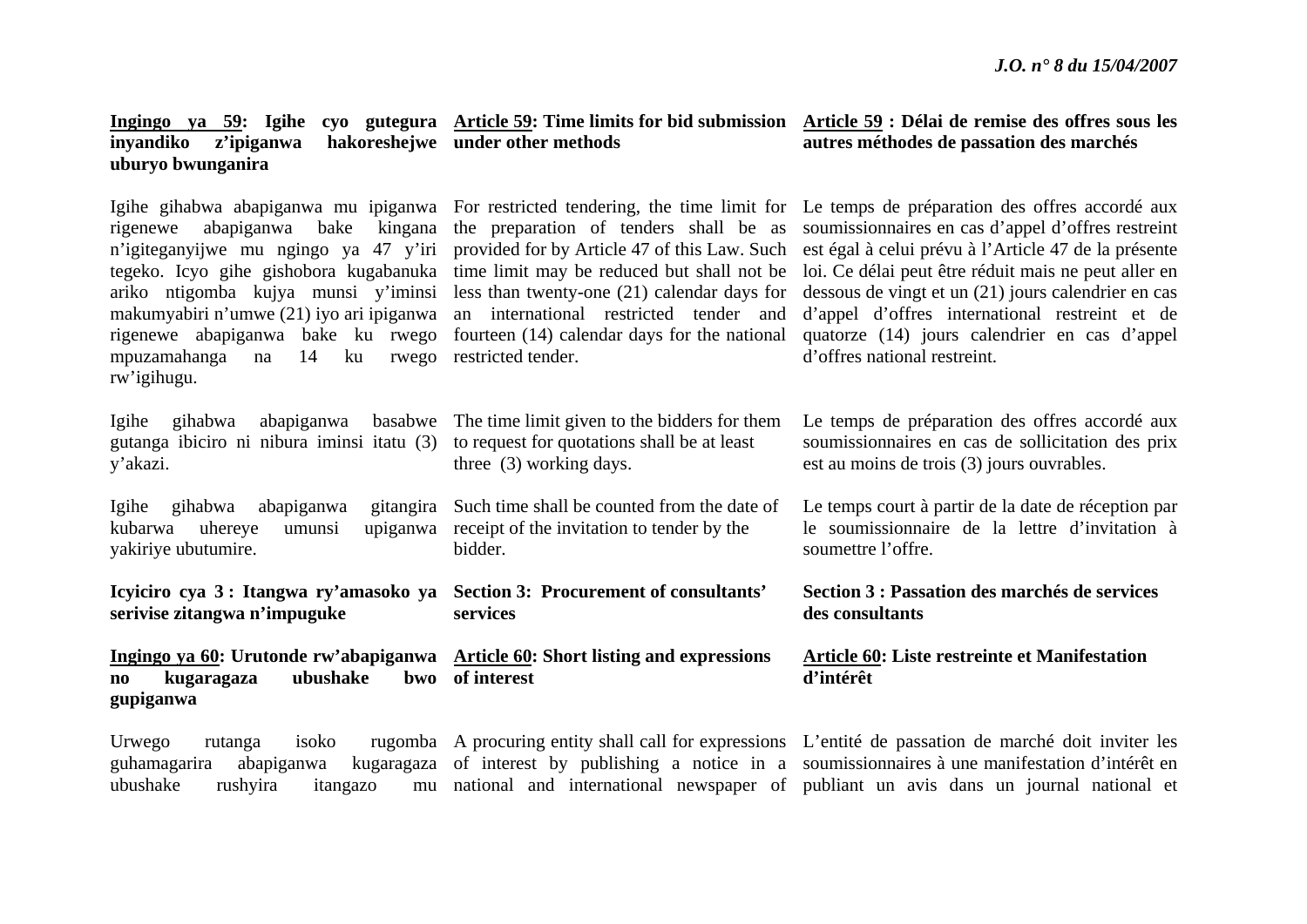| agena                                                                              | binyamakuru bisomwa cyane mu gihugu no<br>mpuzamahanga cyangwa<br>mu rwego<br>ikinyamakuru cyabigize umwuga kugira<br>ngo hakorwe urutonde rw'abapiganwa.<br>Amabwiriza agenga imitangire y'amasoko<br>urugero rw'amasoko ashobora<br>gutangwa bitanyuze mu itangazwa bitewe<br>n'igiciro cyayo cyangwa imiterere yihariye. | procurement regulations shall determine the<br>threshold for tenders that shall not be<br>awarded through the expression of interest. |                                                                                 | wide circulation or professional journal in international de large diffusion ou un journal<br>order to establish a short list of bidders. The professionnel en vue d'établir la liste restreinte<br>des soumissionnaires. Les procédures de<br>passation des marchés déterminent le seuil des<br>marchés qui ne doivent pas faire l'objet d'appel<br>d'offres avec manifestation d'intérêts. |                                                                                                                                                                                                                                                                                                                                                                                                                                                   |  |
|------------------------------------------------------------------------------------|-----------------------------------------------------------------------------------------------------------------------------------------------------------------------------------------------------------------------------------------------------------------------------------------------------------------------------|---------------------------------------------------------------------------------------------------------------------------------------|---------------------------------------------------------------------------------|----------------------------------------------------------------------------------------------------------------------------------------------------------------------------------------------------------------------------------------------------------------------------------------------------------------------------------------------------------------------------------------------|---------------------------------------------------------------------------------------------------------------------------------------------------------------------------------------------------------------------------------------------------------------------------------------------------------------------------------------------------------------------------------------------------------------------------------------------------|--|
|                                                                                    | ku rutonde rw'abapiganwa, abantu bafite<br>ubushobozi bwo kuzakora neza serivisi<br>zikenewe. Urutonde rushobora kubaho<br>umubare w'impuguke ukwiye ariko utari<br>munsi y'eshatu.                                                                                                                                         |                                                                                                                                       | shortlist<br>as possible but no less than three.                                |                                                                                                                                                                                                                                                                                                                                                                                              | Urwego rutanga isoko rugomba gushyira The procuring entity shall establish a L'entité de passation de marché établi la liste<br>comprising of bidders with restreinte des soumissionnaires ayant la capacité<br>capacity to perform the required services. de remplir les services demandés. La liste<br>The shortlist shall have as many consultants restreinte doit avoir autant que possible plusieurs<br>consultants mais pas moins de trois. |  |
| Itangazo rihamagarira kwimenyekanisha<br>rigomba kuba rigaragaramo ibi bikurikira: |                                                                                                                                                                                                                                                                                                                             | shall set out the following:                                                                                                          |                                                                                 |                                                                                                                                                                                                                                                                                                                                                                                              | The notice inviting expressions of interest L'Avis de Manifestation d'Intérêt doit ressortir ce<br>qui suit :                                                                                                                                                                                                                                                                                                                                     |  |
|                                                                                    |                                                                                                                                                                                                                                                                                                                             |                                                                                                                                       |                                                                                 |                                                                                                                                                                                                                                                                                                                                                                                              |                                                                                                                                                                                                                                                                                                                                                                                                                                                   |  |
|                                                                                    | $1^{\circ}$ izina ry'urwego rutanga isoko n'aho $1^{\circ}$<br>rubarizwa;                                                                                                                                                                                                                                                   |                                                                                                                                       | entity;                                                                         |                                                                                                                                                                                                                                                                                                                                                                                              | the name and address of the procuring $1^{\circ}$ le nom et l'adresse de l'entité de passation de<br>marché;                                                                                                                                                                                                                                                                                                                                      |  |
| $2^{\circ}$                                                                        | imiterere muri make ya serivisi 2°<br>zigomba gutangwa;                                                                                                                                                                                                                                                                     |                                                                                                                                       | a brief description of the services to be $2^{\circ}$<br>provided;              |                                                                                                                                                                                                                                                                                                                                                                                              | une description sommaire des services à<br>acquérir ;                                                                                                                                                                                                                                                                                                                                                                                             |  |
| $3^\circ$                                                                          | ngo $3^\circ$<br>ubushobozi busabwa<br>kugira<br>isabwe kuzana inyandiko y'ipiganwa;                                                                                                                                                                                                                                        |                                                                                                                                       | the qualification necessary<br>to be $3^\circ$<br>invited to submit a proposal; |                                                                                                                                                                                                                                                                                                                                                                                              | la qualification requise pour être invité à<br>soumettre la proposition;                                                                                                                                                                                                                                                                                                                                                                          |  |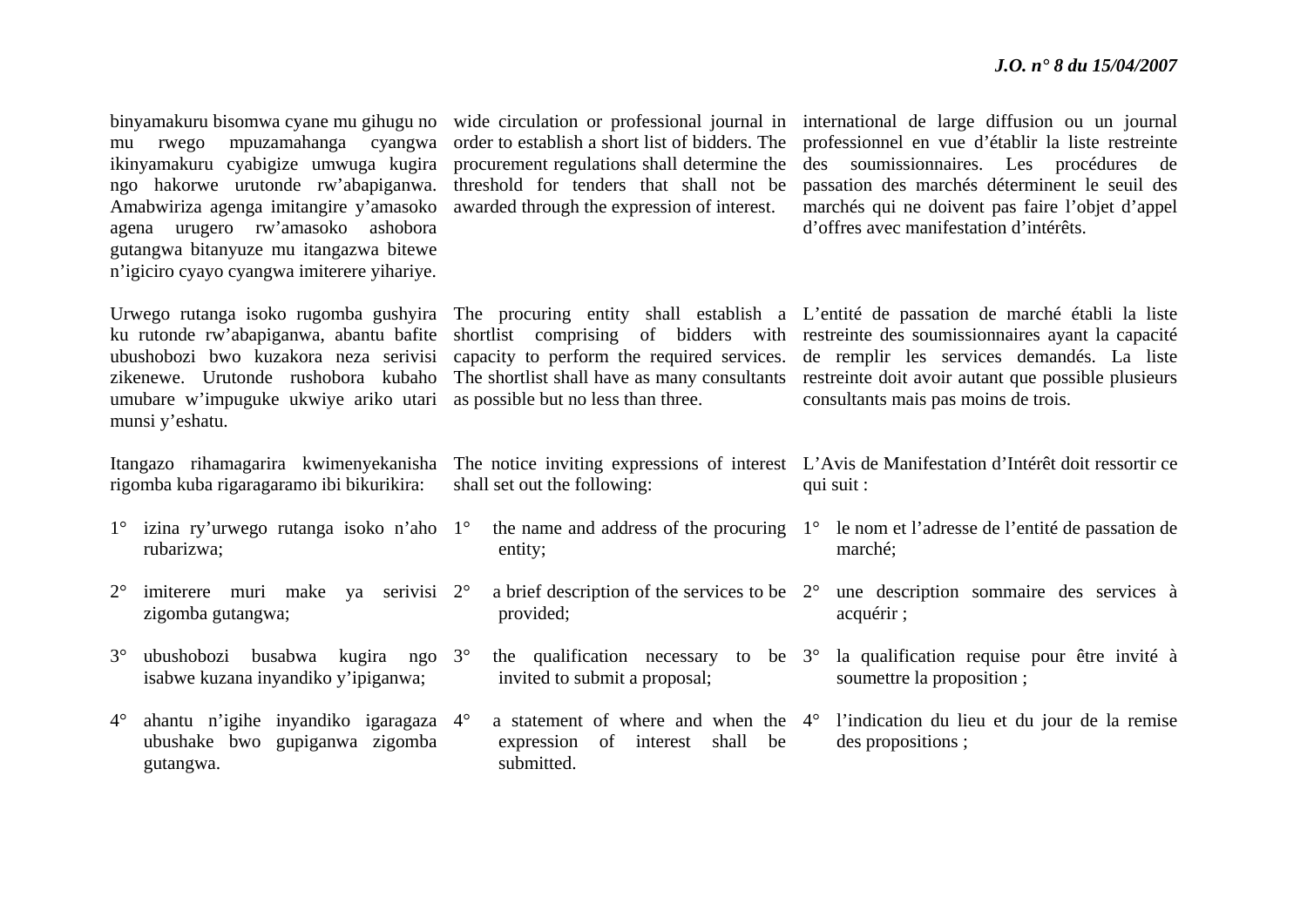cye cyangwa ikigo. Inyandiko ihamagarira ipiganwa ishobora gushyikirizwa impuguke zigenga cyangwa ibigo ariko ibyo byiciro byombi ntibishobora guhurizwa mu isoko rimwe.

# **Ingingo ya 61 : Igitabo cy'amabwiriza Article 61: Request for proposals agenga ipiganwa**

Urwego rutanga isoko ruha igitabo The procuring entity shall issue the request cy'amabwiriza agenga ipiganwa impuguke for proposals to the short listed consultants, ziri ku rutonde rw'abapiganwa bake, asking them to confirm their participation. rubasaba kwemeza niba bazitabira ipiganwa.

Inyandiko ihamagarira impuguke ipiganwa igomba kuba irimo, nibura, ibi bikurikira :

- rubarizwa ;
- $2^{\circ}$  $\degree$  imiterere, igihe n'ahantu bya serivisi 2 $\degree$ zigomba gutangwa, inyandiko nsobanuramiterere y'isoko, akazi kagomba gukorwa n'umusaruro ugomba kuvamo ;
- amasezerano y'isoko ;

Requests for proposals shall be addressed to either individual consultants or firms, but not both under the same tender.

The request for proposals shall include, at a minimum, the following information:

- entity;
- $\degree$  the nature, time frame and location of 2 $\degree$ the services to be provided, terms of reference, required tasks and outputs ;
- which the contract will be subject:

Impuguke, ishobora kuba umuntu ku giti Consultants shall be individuals or firms. Le consultant peut agir à titre individuel ou en Bureaux. L'avis d'appel d'offres doit être adressé soit aux consultants individuels soit aux Bureaux, mais non aux deux à la fois pour un seul marché.

# **Article 61 : Demande de propostions**

L'entité de passation de marché met à la disposition des consultants figurant sur la liste restreinte la demande de propositions, leur demandant de confirmer leur participation.

La demande de propositions doit comprendre, au moins, les informations suivantes :

1° izina ry'urwego rutanga isoko n'aho 1° the name and address of the procuring 1° le nom et l'adresse de l'entité de passation de marché ;

> la nature, le contexte et l'endroit où doivent se faire les services, les termes de référence, les tâches et les résultats attendus ;

3° ingingo rusange n'izihariye zizagenga 3° the general and specific conditions to 3° les conditions générales et spécifiques du contrat ;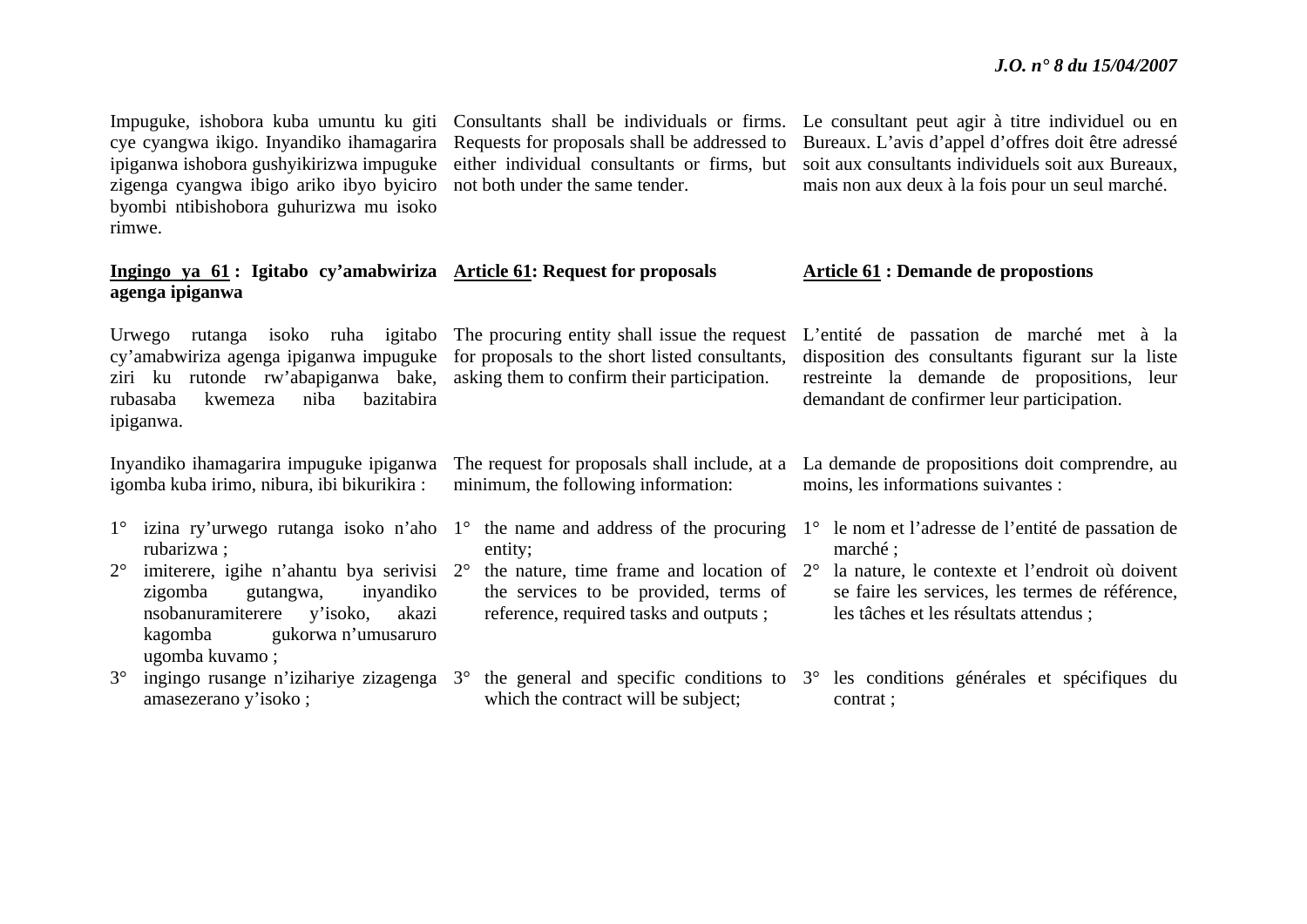$4^\circ$ ° amabwiriza yo gutegura no gutanga 4° inyandiko z'ipiganwa agomba gusaba ko inyandiko y'ipiganwa igomba kuba irimo n'inyandiko y'ibya tekiniki ukwayo n'iy'ibijyanye n'amafaranga ukwayo ;

- $5^\circ$  ahantu n'igihe inyandiko igaragaza 5°ubushake bwo gupiganwa zigomba gutangwa;
- $6^\circ$  amabwiriza n'ingingo zizashingirwaho 6°mu gusesengura no kugereranya inyandiko z'ipiganwa harimo :
	- a) amabwiriza n'ibisabwa ku isesengura ry'inyandiko z'ipiganwa ry'ibya tekiniki agomba gusobanura ibijyanye <sup>n</sup>'inyandiko y'ipiganwa yujuje ibisabwa ;
	- b) amabwiriza n'ibisabwa ku isesengura ry'inyandiko z'ipiganwa ry'ibijyanye <sup>n</sup>'amafaranga ;
	- c) <sup>n</sup>'ubundi buryo ubwo aribwo bwose bwakoreshwa mu isesengura, bushobora gusobanura no gusubiza ibibazo imbonankubone. Amabwiriza <sup>n</sup>'ibisabwa kuri ubwo buryo bw'inyongera, bugomba gushyirwa mu gitabo gikubiyemo amabwiriza agenga ipiganwa ;

 $\degree$  instructions for the preparation and 4 $\degree$ submission of proposals which shall require that a proposal include a technical proposal and a financial proposal;

 $\degree$  an explanation of where and when  $5\degree$ proposals shall be submitted;

 $\degree$  the procedures and criteria to be used to 6 $\degree$ evaluate and compare the proposals including:

a) the procedures and criteria for evaluating technical proposals which shall provide the basis on which to decide on the responsive proposal;

- b) the procedures and criteria for evaluating the financial proposals;
- any other additional evaluation method which may include interviews or presentations. The procedures and criteria for that additional method shall be included in the bidding document;
- les instructions pour la préparation et la remise des propositions qui comprennent une proposition technique et une proposition financière;
- une explication sur la date et l'endroit où les propositions doivent être remises ;
- les procédures et critères qui seront utilisés pour évaluer et comparer les propositions y comprises :
	- a) les procédures pour l'évaluation des propositions techniques et qui doivent inclure la détermination de la proposition qualifiée ;
- b) les procédures et critère d'évaluation des propositions financières ;
- c) toute autre méthode additionnelle d'évaluation, qui peut inclure les interviews ou les présentations, les procédures et critères pour cette méthode additionnelle doivent figurer dans la demande de propositions ;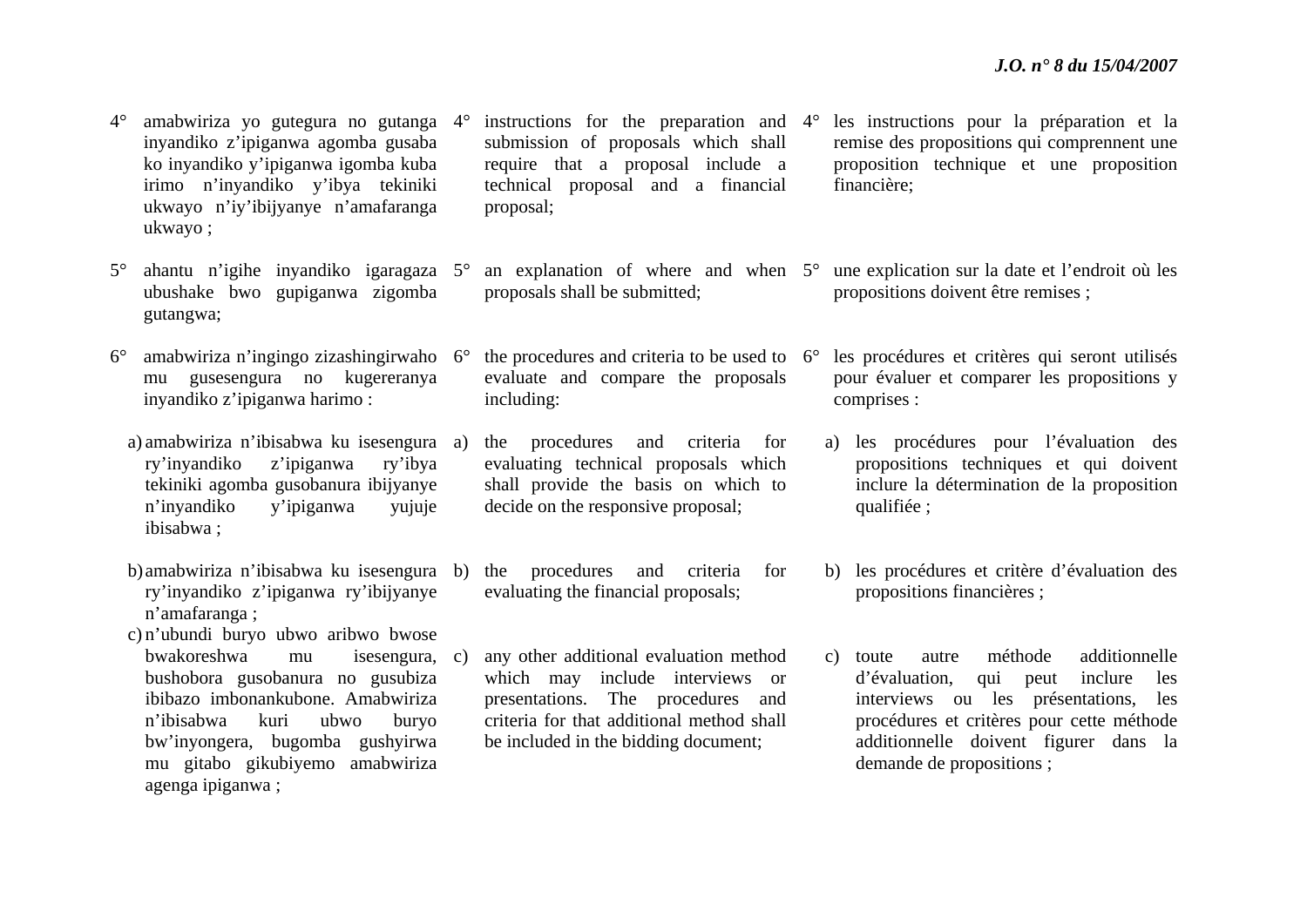d)inyandiko ikumira ry'inyungu n'amategeko arwanya uburiganya na ruswa, birimo no guhagarikwa gupiganira amasoko ya Leta ; igongana d) notice of conflict of interest restrictions and anti-fraud and corruption rules, including the grounds for potential disqualifications from future participation in public procurement ;

e) n'izindi ngingo ziteganywa <sup>n</sup>'amabwiriza agenga itangwa ry'amasoko. any other matters provided for in the procurement regulations.

# **Ingingo ya 62 : Inyandiko Article 62: Terms of Reference nsobanuramiterere y'isoko**

Uretse ibikubiye mu ngingo ibanziriza iyi, Inaddition, the request for proposals shall inyandiko ihamagarira ipiganwa igomba include the terms of reference indicating the kuba irimo inyandiko nsobanuramiterere following information: y'isoko ikubiyemo ibi bikurikira:

- 1° ibigamijwe, intego n'ibirebwa n'akazi 1°kagomba gukorwa n'andi makuru yose yafasha impuguke mu gutegura neza inyandiko y'ipiganwa;
- 2° kugaragaza neza niba gutanga ubumenyi cyangwa guhugura bisabwa kandi hakagaragazwa ku buryo busobanutse umubare w'abakozi bazahugurwa;
- 3° serivisi n'amagenzura ya ngombwa 3°agomba gukorwa n'umusaruro utegerejwe kuvamo nka za raporo, amakuru, amakarita, amagenzura;

 the objectives, goals, and scope of the assignment and providing background information which may help the consultants to prepare their proposals;  $2^{\circ}$  outline of any transfer of knowledge or training that is required, including 2°details of number of staff to be trained;

 $\degree$  the services and surveys necessary to 3 $\degree$ carry out the assignment and the expected outputs such as reports, data, maps, surveys;

- d) la note sur la restriction du conflit d'intérêts et la réglementation sur la lutte contre la fraude et la corruption y compris les cas de disqualification pour les futures participations aux marchés publics ;
- e) toute autre question spécifiée dans les procédures de passation des marchés publics.

# **Article 62 : Termes de référence**

En plus des informations dont il est question à l'Article précèdent, la demande de propositions doit inclure les termes de référence comprennant ce qui suit :

- $1^{\circ}$  les objectifs, buts, et l'étendue de la mission et l'information sur l'historique pour faciliter les consultants à préparer leurs propositions;
	- un plan de transfert des connaissances ou de formation comprenant les détails sur le nombre du personnel à former;
	- les services et études nécessaires pour accomplir la mission et les résultats attendus comme par exemple les rapports, les données, les cartes, les prospections ;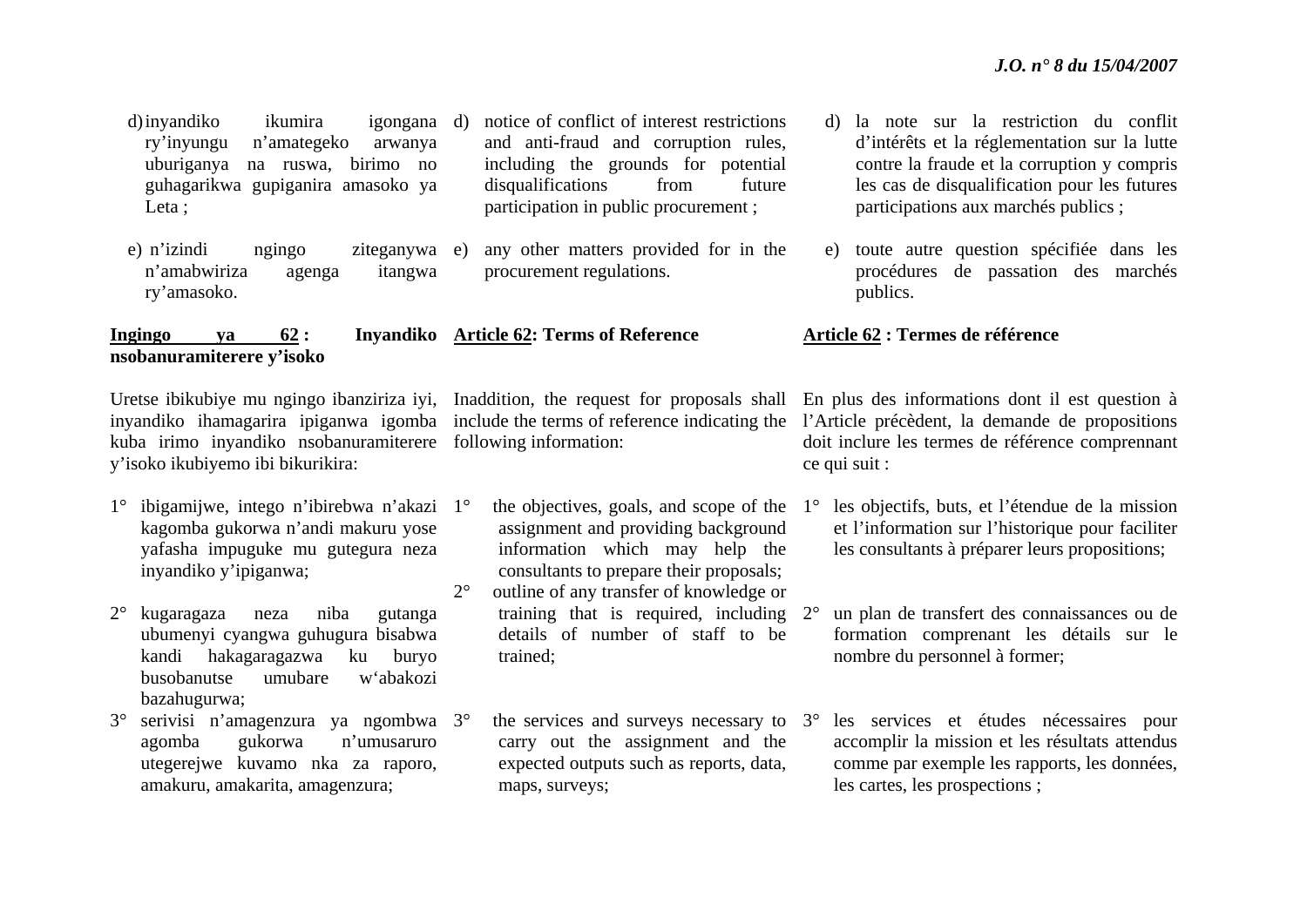| $4^\circ$ | n'igihe $4^\circ$<br>zizatangirwa<br>aho<br>serivise<br>itariki<br>zigomba<br>gutangwamo;<br>iteganijwe uwatsindiye isoko agomba<br>gutangiriraho akazi; | where and when the services are to be<br>provided<br>of<br>and<br>the<br>date<br>commencement;                                  | $4^\circ$ | le lieu de prestation des services et le temps<br>nécessaire de rendre les services, la date<br>prévue pour que le consultant sélectionné<br>commence la prestation; |
|-----------|----------------------------------------------------------------------------------------------------------------------------------------------------------|---------------------------------------------------------------------------------------------------------------------------------|-----------|----------------------------------------------------------------------------------------------------------------------------------------------------------------------|
| $5^\circ$ | ibisobanuro birambuye kuri serivisi, 5°<br>ibizafasha<br>ibikoresho<br>kazi,<br>mu<br>n'abakozi<br>bagomba<br>gutangwa<br>n'urwego rutanga amasoko;      | full details of the services, facilities, 5°<br>equipment, and staff to be provided<br>by the procuring entity;                 |           | les détails sur les services, les facilités, le<br>matériel et le personnel qui devront être<br>fournis par l'entité de passation de marché;                         |
| $6^\circ$ | bw'abakozi 6°<br>rw'ubumenyi<br>Urwego<br>(imibyizi y'abakozi mu<br>b'ingenzi<br>kwezi) impuguke zisabwa.                                                | an estimate of the capacity of key staff $6^\circ$<br>inputs (in terms of staff-months) as is<br>required from the consultants; |           | une estimation de niveau du personnel clé (en<br>homme-mois) requis du consultant;                                                                                   |

# **Ingingo ya 63 : Uburyo bw'itangwa Article 63: Selection method and criteria Article 63 : Méthode et critères de sélection ry'amasoko ya serivisi n'ibigenderwaho mu isesengura**

abapiganwa mu nyandiko ibahamagarira proposals, by doing the following: gupiganwa:

1° ihitamo rishingiye ku miterere myiza 1°y'inyandiko y'ipiganwa y'ibyo upiganwa ateganya gukora mu rwego rwa tekiniki n'igiciro bikomatanijwe hamwe ni bwo buryo bushobora gukoreshwa hose;

(QCBS) shall be the method of default;

Urwego rutanga amasoko, kugira ngo The procuring entity shall, in order to select Pour proposer l'attributaire du marché, l'entité de rushobore guhitamo uhabwa isoko successful proposal, use one of the passation de marché devra utiliser l'une des rugomba gukoresha bumwe mu buryo following procedures which must have méthodes de sélection suivantes et qui a été bukurikira kandi bwamenyeshejwe been notified to bidders in a request for portée à la connaissance des soumissionnaires dans la demande de propositions :

> quality and cost-based selection 1° la sélection basée sur la qualité-coût devra être la méthode préférée;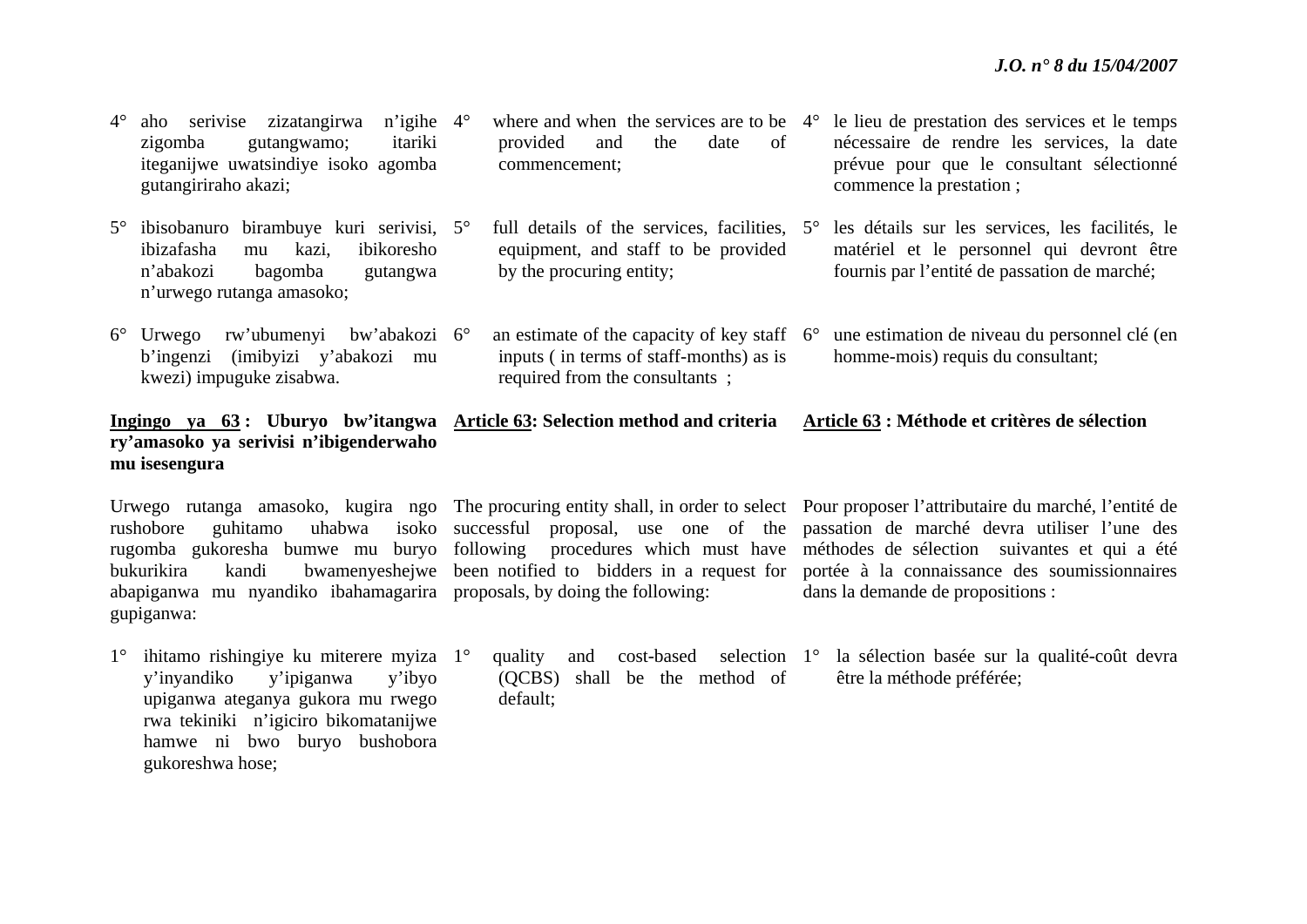- $2^{\circ}$  $\degree$  ihitamo rishingiye ku miterere myiza 2 $\degree$ y'inyandiko y'ipiganwa y'ibyo upiganwa ateganya gukora mu rwego rwa tekiniki; rikoreshwa iyo ubwiza bw'inyandiko ari bwo shingiro;
- $3^\circ$ ihitamo rishingiye ku <sup>w</sup>'amafaranga ugenwe; rishobora gukoreshwa iyo akazi ka serivisi kagomba gukorwa koroshye kandi gashobora gusobanuka no kubarirwa neza n'ingengo y'imari yaragenwe; mubare 3<sup>°</sup>
- $4^{\circ}$  $\degree$  ihitamo rishingiye ku watanze igiciro 4 $\degree$ gito; rishobora gukoreshwa igihe hakenewe impuguke ikora akazi gafite amahame ngenderwaho kandi <sup>n</sup>'umubare w'amafaranga agomba gutangwa kuri iryo soko ari makeya;
- $5^\circ$ ihitamo rishingiye ku bwihariye impuguke ifite. bumenyi 5°

<sup>n</sup>'amategeko bigenga amasoko.

quality based selection applicable where quality is the paramount factor;

 $\degree$  selection under a fixed budget may be  $\degree$ 3 $\degree$ applied when the assignment is simple and can be precisely defined and when the budget is fixed;

<sup>o</sup> least cost selection may be applied 4<sup>o</sup> when selecting consultants for assignments of a standard and routine nature, where well established practices and standards exist and in which the contract amount is small:

selection based on specific qualifications. consultant's 5°

procurement regulations.

2° la sélection basée sur la qualité, applicable lorsque la qualité est le facteur déterminant ;

 la sélection basée sur le budget prédéterminé, applicable lorsque la tâche est simple et peut être précisément définie et lorsque le budget est prédéterminé;

 la sélection basée sur le moindre coût, applicable lorsque la sélection des consultants se fait pour des tâches ordinaires, là où les pratiques et les principes sont préétablis et que le montant du marché est minime ;

 sélection basée sur les qualifications du consultant ;

Ibisobanuro birambuye ku ikoreshwa Detailed procedures for the use of these Les détails pour l'utilisation de ces méthodes sont ry'ubwo buryo biboneka mu mabwiriza methods shall be outlined in the déterminés dans les procédures de passation de marchés.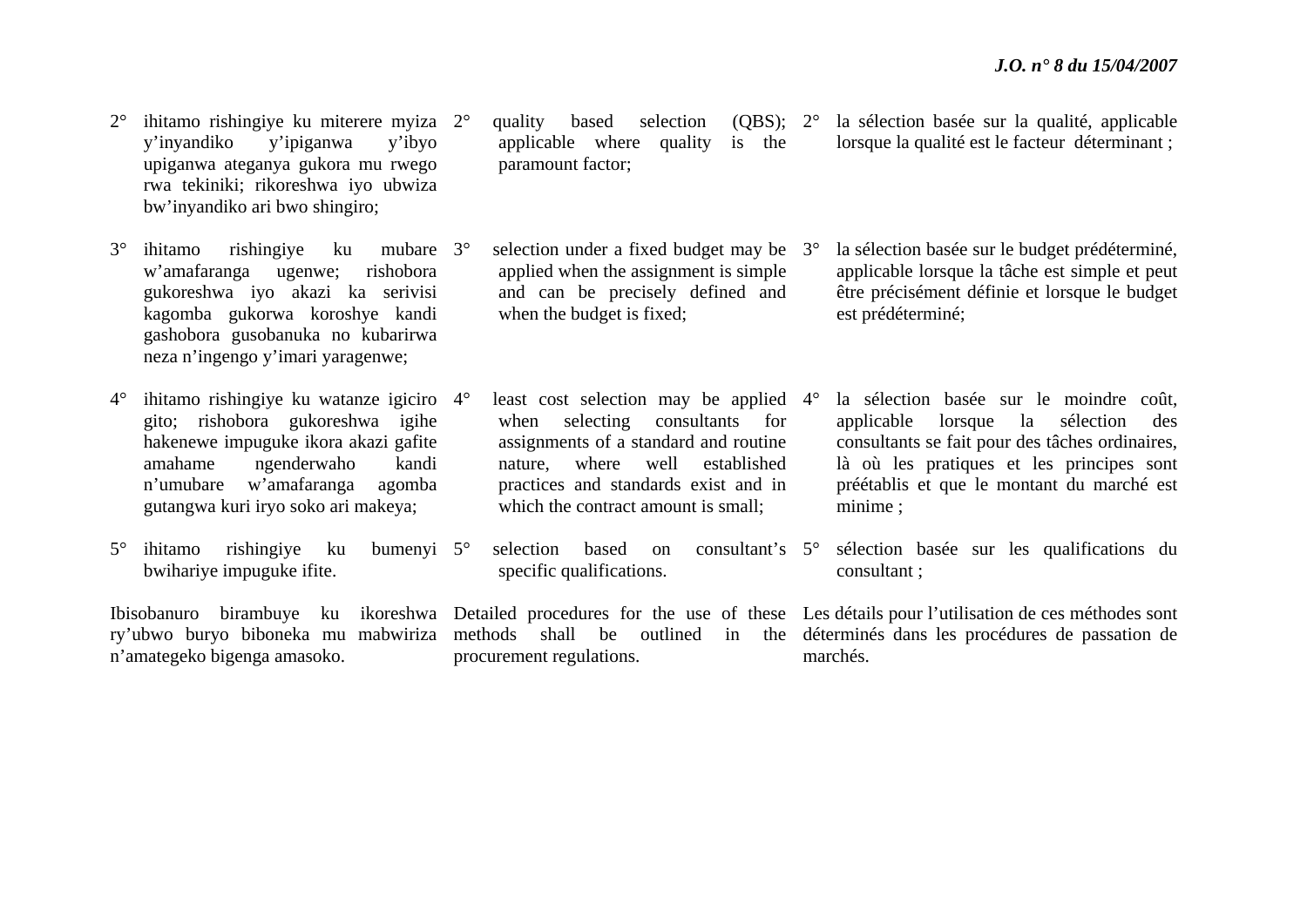procédures de passation des marchés.

| Ingingo ya 64 : Gusesengura inyandiko Article 64: Evaluation of technical<br>z'ipiganwa za tekiniki                                                                                   | proposals                                                                                                    | Article 64 : Evaluation des propositions<br>techniques                                                                                                                                                                                                                                               |
|---------------------------------------------------------------------------------------------------------------------------------------------------------------------------------------|--------------------------------------------------------------------------------------------------------------|------------------------------------------------------------------------------------------------------------------------------------------------------------------------------------------------------------------------------------------------------------------------------------------------------|
| nyandiko<br>buri<br>kagomba gusesengura<br>gashingiye<br>ku<br>y'ipiganwa<br>ngingo<br>zashyizwe mu nyandiko<br>abantu kuzana inyandiko zabo z'ipiganwa<br>zikubiyemo ibi bikurikira: | disclosed in the request for proposals<br>ihamagarira including the following:                               | Akanama gashinzwe gutanga amasoko The Tender Committee shall evaluate each Le Comité de passation de marchés devra évaluer<br>technical proposal on the basis of criteria chaque proposition technique sur base des critères<br>définis dans la demande de propositions et<br>incluant ce qui suit : |
| $1^{\circ}$<br>isa $1^\circ$<br>imirimo<br>impuguke<br>yakoze<br>n'igomba gukorwa;                                                                                                    | for the assignment;                                                                                          | the consultant's relevant experience 1 <sup>°</sup> l'expérience pertinente du consultant<br>en<br>rapport avec la mission à accomplir ;                                                                                                                                                             |
| $2^{\circ}$<br>y'uburyo $2^{\circ}$<br>imiterere<br>myiza<br>bwagaragajwe imirimo izakorwamo;                                                                                         | of the methodology $2^{\circ}$<br>the quality<br>presented;                                                  | la qualité de la méthodologie présentée ;                                                                                                                                                                                                                                                            |
| $3^\circ$<br>ubumenyi n'ubushobozi bw'abakozi 3°<br>bateganijwe gukora ako kazi;                                                                                                      | qualifications of key personnel 3 <sup>o</sup><br>proposed for the assignment;                               | la qualification du personnel clé proposé<br>pour la mission;                                                                                                                                                                                                                                        |
| $4^\circ$<br>gusigira<br>ubumenyi<br>abakozi<br>ba $4^\circ$<br>nyir'igikorwa iyo<br>byasabwe<br>mu<br>nyandiko nsobanuramiterere y'isoko;                                            | the terms of reference;                                                                                      | transfer of knowledge, if required in 4° le transfert de connaissance au cas où il est<br>requis dans les termes de références ;                                                                                                                                                                     |
| uruhare rw'abenegihugu mu bakozi 5°<br>$5^{\circ}$<br>b'ingenzi<br>ipiganwa<br>iyo<br>ari<br>mpuzamahanga.                                                                            | the extent of participation by nationals $5^\circ$<br>among key staff in case of<br>international tendering. | le taux de participation des nationaux parmi<br>les personnels clés dans le cas d'un marché à<br>concurrence internationale.                                                                                                                                                                         |
| kuvugwa<br>haruguru<br>buteganywa<br>mu                                                                                                                                               |                                                                                                              | Uburemere bwa buri ngingo muzimaze Indicative weights to be attached to the L'importance de chaque disposition parmi celles<br>above criteria shall be provided in the qui sont ci-haut mentionnées est précisée dans les                                                                            |

procurement regulations.

mabwiriza n'amategeko agenga amasoko.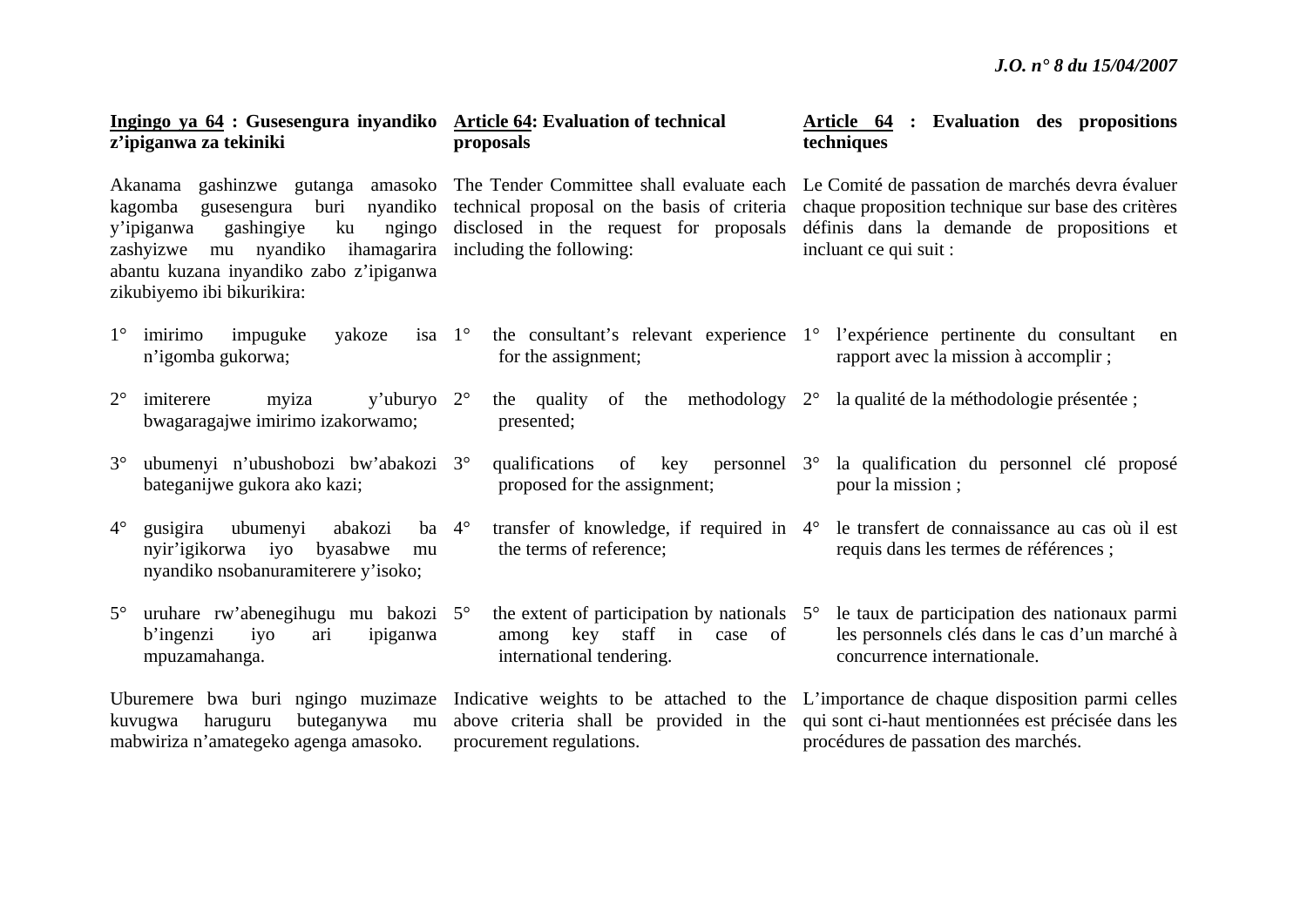## **Ingingo ya 65 : Gusesengura inyandiko Article 65: Evaluation of financial <sup>z</sup>'ipiganwa z'ibiciro**

ibijyanye n'isesengura rya tekiniki technical proposal. byarangiye.

rwego rwa tekiniki n'igiciro bikomatanijwe technical score shall be opened. hamwe, inyandiko z'ipiganwa z'ibiciro <sup>z</sup>'abagize amanota ya tekiniki atari munsi y'igipimo cy'amanota fatizo nizo zonyine zifungurwa.

hakurikijwe uburemere n'imiterere y'akazi kagomba gukorwa. Umubare-nkubishwa <sup>w</sup>'amanota ya tekiniki n'ay'igiciro kugira ihamagarira abantu kuzana inyandiko <sup>z</sup>'ipiganwa zabo kandi hakurikijwe ibiteganywa n'amabwiriza agenga amasoko.

# **proposals**

miterere myiza y'inyandiko y'ipiganwa procedure is used, only financial proposals

ngo hagaragazwe inyandiko y'ipiganwa winning proposal shall be specified in the yatsinze bugomba kugaragara mu nyandiko request for proposals and in accordance the assignment. The coefficient for quality and cost score to be used in determining the with the procurement regulations.

# **Article 65 : Evaluation des propositions financières**

Inyandiko y'ipiganwa y'ibiciro igomba The financial proposals shall be opened and Les propositions financières ne sont ouvertes et gufungurwa no gusesengurwa gusa ari uko evaluated only after completion of the évaluées qu'à l'issue de l'évaluation des propositions techniques.

Iyo hakoreshejwe ihitamo rishingiye ku When the quality and cost-based selection Si la sélection est basée sur la méthode qualitéy'ibyo upiganwa ateganya gukora mu of bidders who attained the minimum soumissionnaires qui ont atteint le score coût, seules les propositions financières des technique minimum de qualification sont ouvertes.

Amanota yose aboneka hateranijwe aya The total score shall be obtained by adding Le total de points sera obtenu en additionnant le tekiniki n'ay'igiciro. Uburemere bwa the importance of quality and cost scores. score technique et le score financier. tekiniki cyangwa bw'igiciro bugenwa The quality and cost shall be established L'importance technique et du coût est établie sur based on the complexity and the nature of base de la complexité et de la nature de la tâche à accomplir. Le coefficient des points d'ordre tehnique et financier pour déterminer la proposition la mieux disante doit être spécifié dans la demande de propositions en conformité avec les procédures de passation des marchés.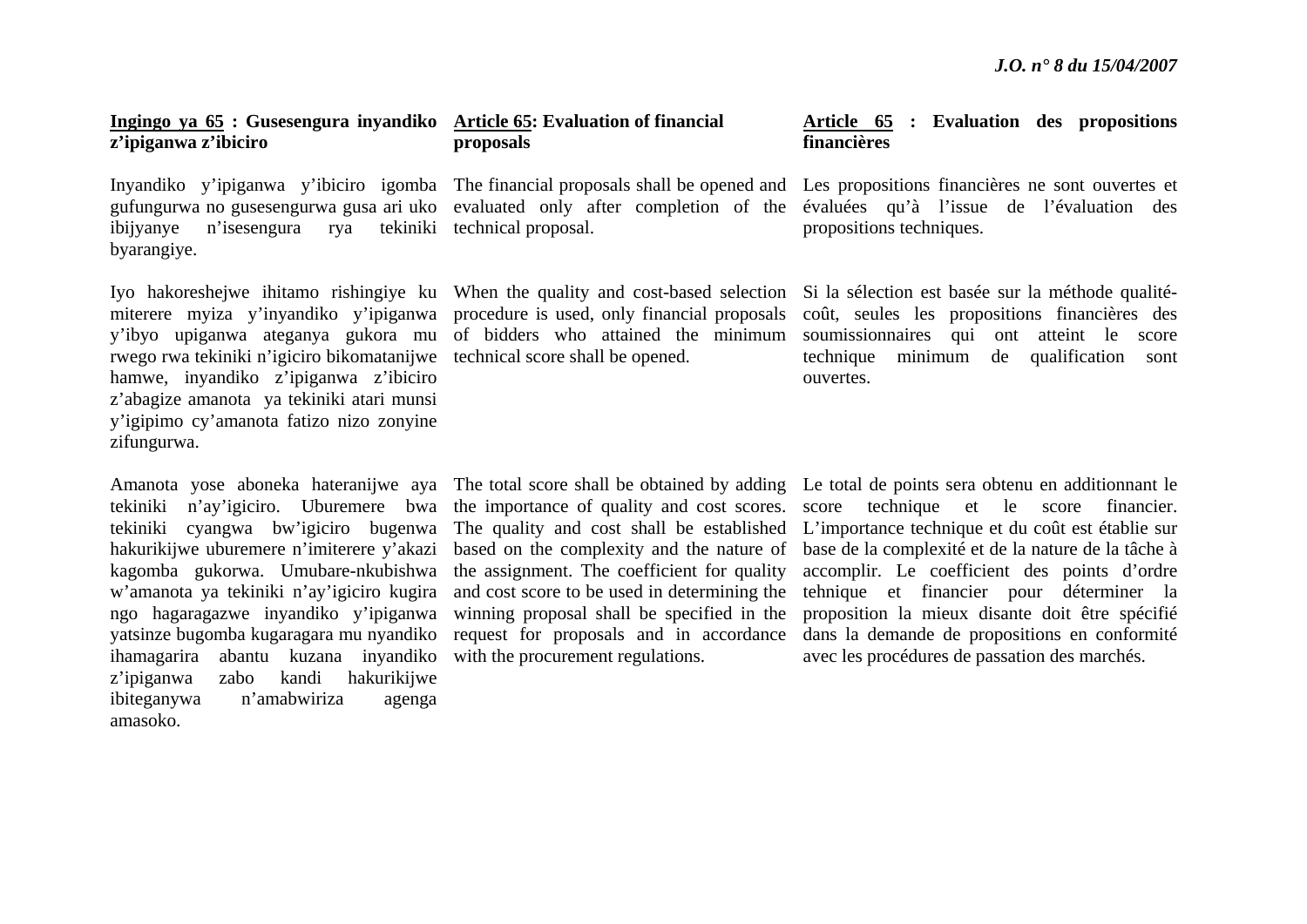mbere cyangwa ihitamo rishingiye ku giciro gitoya, inyandiko z'ipiganwa <sup>z</sup>'ibiciro z'ababonye amanota ya tekiniki score prescribed shall be opened. atari munsi y'igipimo cy'amanota fatizo ni zo zonyine zifungurwa.

Iyo hakoreshejwe uburyo bw'ingengo Under the fixed budget method, proposals y'imari yagenwe mbere, inyandiko whose cost is above the budget ceiling shall y'ipiganwa ifite igiciro kiri hejuru maze upiganwa ufite inyandiko y'ipiganwa selected. yagize amanota menshi ya tekiniki akaba ari we uhabwa isoko.

kandi yatanze igiciro gito ni we wegurirwa shall be selected. isoko.

rwego rwa tekiniki, inyandiko y'ipiganwa y'igiciro y'upiganwa wabonye amanota ya mbere muri tekiniki ni yo yonyine ifungurwa.

be rejected and the bidder whose proposal

shall be opened.

Ni nako kandi bigenda ku ihitamo Similarly, the same shall apply to the fixed De même, lorsqu'il s'agit des sélections basées rishingiye ku ngengo y'imari yagenwe budget and least cost selection. Only sur-le-budget-déterminé-et-le-moindre-coût, seules financial proposals whose technical les propositions financières de tous les proposals obtained the minimum technical soumissionnaires qui ont obtenu le score technique minimum requis doivent être ouvertes.

y'ingengo y'imari ivanwa mu ipiganwa attained the highest technical score shall be soumissionnaire dont la proposition technique est Pour la méthode de sélection basée sur le budget déterminé, la proposition dont le coût dépasse le plafond du budget devra être rejetée et le la mieux classée est retenu.

Iyo hakoreshejwe uburyo bushingiye ku Under the least cost method, the bidder Pour la méthode de sélection basée sur le moindre giciro gito, upiganwa wagize amanota ya whose proposal attained the minimum coût, le soumissionnaire dont la proposition a tekiniki ari mu gipimo cy'amanota fatizo technical score and proposed the lowest cost atteint le score technique minimum et qui a proposé le coût le moins élevé est retenu.

Iyo hakoreshejwe uburyo bushingiye ku Under quality based selection, only the Pourla méthode de sélection basée sur la qualité, miterere myiza y'inyandiko y'ipiganwa financial proposal of the bidder whose seule la proposition financière du soumissionnaire y'ibyo upiganwa ateganya gukora mu technical proposal attained the highest score dont la proposition technique a atteint le score le plus élevé, est ouverte.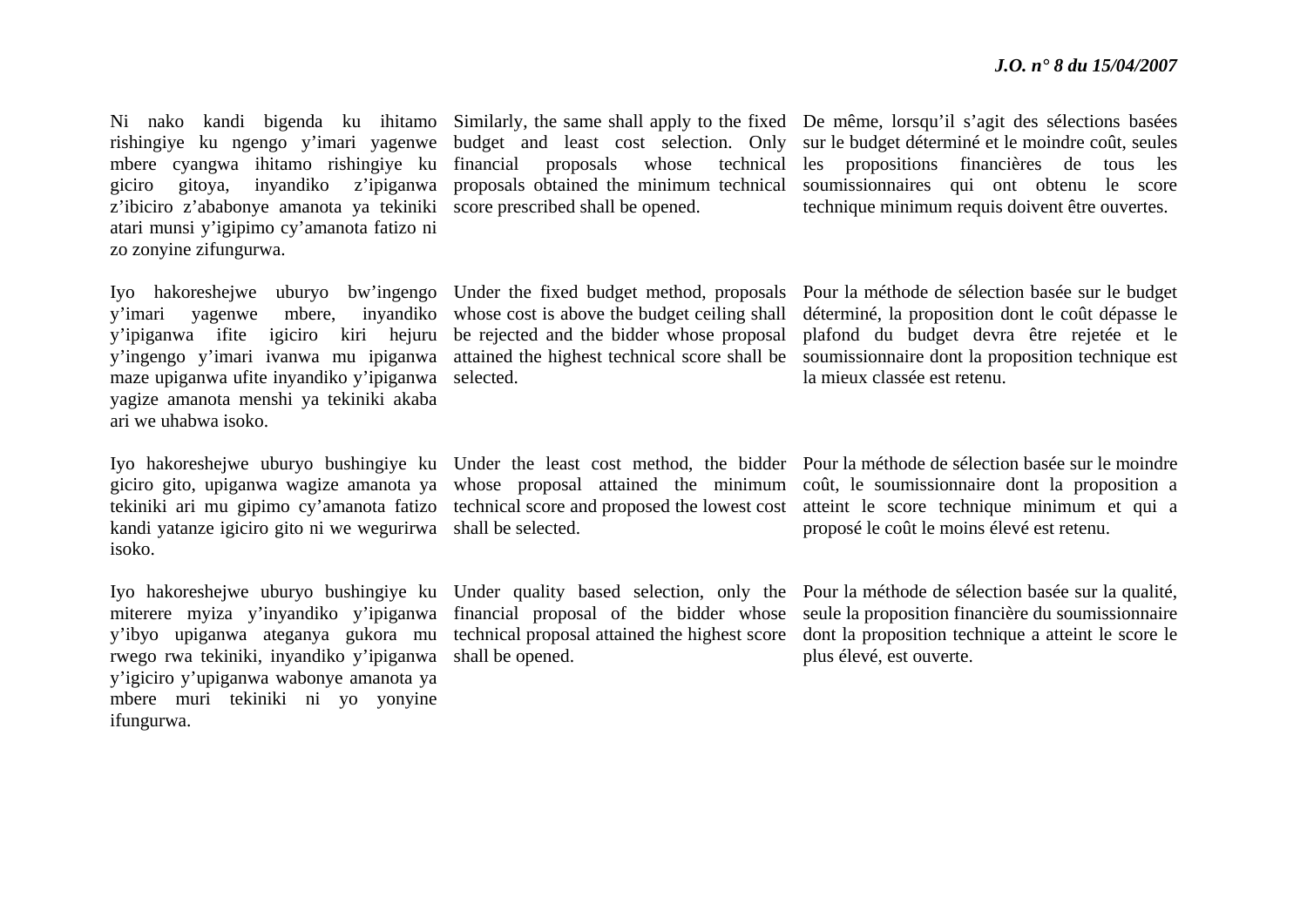#### **Ingingo ya 66 : Imishyikirano yerekeye Article 66: Negotiations with selected amasezerano n'impuguke yegukanye consultant isoko**

impuguke irangiza akazi kayo, n'inyandiko subject to the following: y'ibiciro yubahiriza ibi bikurikira:

- 1° aho igiciro cyashingiweho, nko kuri 1°tekinike n'igiciro bikomatanirijwe hamwe, ku ngengo y'imari yagenwe mbere cyangwa ku giciro gito. Nta mishyikirano n'impuguke ku bihembo bye ibaho. Ibitangwa ku mafaranga asubizwa ni byo byonyine bishobora kugirirwaho imishyikirano;
- $2^{\circ}$  iyo imishyikirano idashoboye kugira 2°icyo igeraho ngo hasinywe amasezerano, urwego rutanga isoko rugirana kandi rugakomeza imishyikirano n'uwabonye amanota akurikiyeho.

Nta mishyikirano ishobora gukorerwa Negotiations shall not be simultaneously Les négociations ne doivent pas être menées avec icyarimwe n'impuguke zitandukanye kandi ku isoko rimwe. nyinshi engaged with several consultants.

- $\degree$  whenever price has been a factor, such 1 $\degree$ as in the QCBS, fixed budget or least cost selection procedures, consultant fees shall not be subject to negotiation. Only reimbursable expenses may be negotiated;
- $\degree$  if the negotiations fail to result in a  $2\degree$ procurement contract, the procuring entity shall proceed to the next ranked bidder and so on.

# **Article 66 : Négociations avec le consultant retenu**

Imishyikirano n'impuguke yegukanye Negotiations with the selected consultant Les négociations avec le consultant retenu isoko igomba gushingira ku nyandiko shall cover the terms of reference, doivent couvrir les termes de référence, les nsobanuramiterere y'isoko, gutanga za deliverable, progress reports, facilities to be rapports sur l'état d'avancement des services, les raporo z'aho imirimo igiye igera, ibigenwa provided by the procuring entity and the facilités accordées par l'entité de passation de <sup>n</sup>'Urwego rutanga isoko mu gutuma successful bidder's financial proposal marché et la proposition financière du soumissionnaire au regard de ce qui suit :

- chaque fois que le prix est déterminant à l'instar de la méthode de sélection basée sur la qualité – coût, le budget déterminé ou de sélection basée sur le moindre coût, les honoraires du consultant ne sont pas négociables. Seules les dépenses remboursables doivent être négociées.
- en cas d'échec des négociations et que le contrat n'a pas lieu, l'entité de passation des marchés peut engager et continuer les négociations avec le second.

plusieurs consultants à la fois.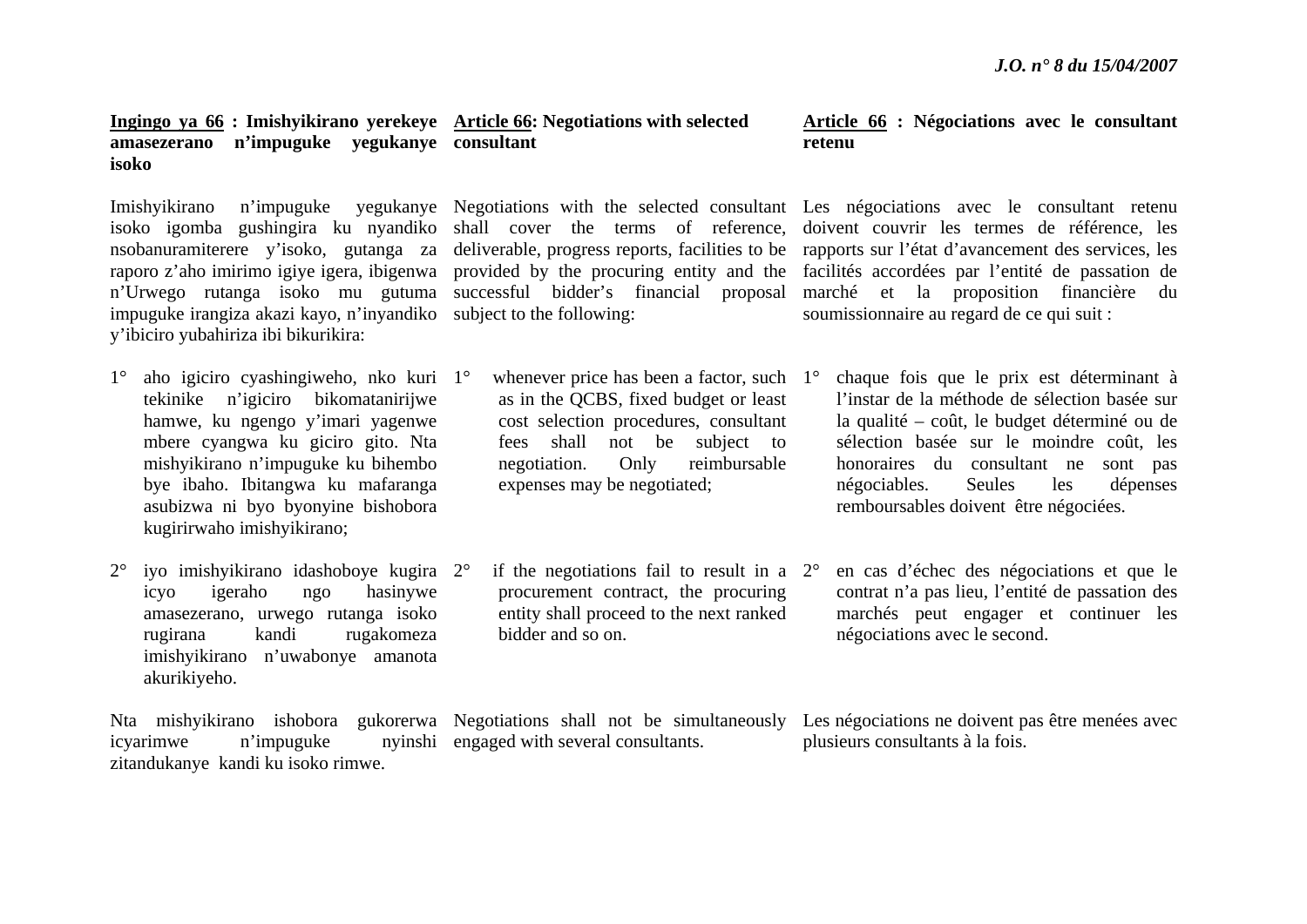# **Ingingo ya 67 : Imenyesha ry'uwahawe Article 67: Notification of tender award isoko**

imishyikirano yageze ku myanzuro negotiations. ishimishije.

kumwandikira rumumenyesha rugahita runamenyesha icyo cyemezo consultants of the decision. abandi bose bari ku rutonde rw'abari basabwe kuzana inyandiko zabo <sup>z</sup>'ipiganwa.

Iyo, mu minsi (7) uhereye igihe iryo In the absence of a challenge by any other menyekanisha ryabereye, ntawe ugize icyo bidder within seven (7) days of that notice, avuga mu bitabiriye ipiganwa, the contract shall be signed by both parties. amasezerano n'uwegukanye isoko agomba guhita ashyirwaho umukono n'impande zombi**.** 

### **Article 67: Attribution du marché de consultance**

Upiganwa wagize amanota menshi, The bidder whose proposal attains the Le soumissionnaire dont la proposition a atteint le hakurikijwe ibyavuye mu isesengura highest score, in accordance with the score le plus élevé, conformément aux critères ry'ibyasabwaga mu nyandiko itumirira evaluation criteria in the request for d'évaluation définis dans la demande de kuzana inyandiko z'ipiganwa, agomba proposals shall be selected for award, propositions doit être-retenu à condition que les guhabwa isoko, ibyo bigashoboka ari uko subject to satisfactory conclusion of négociations aboutissent à des conclusions satisfaisantes.

Urwego rutanga isoko rugomba The procuring entity shall notify the L'entité de passation de marché doit notifier yatoranijwe ngo ahabwe isoko kandi same time inform all the short listed et informer sans délai tous les autres consultants successful bidder of its selection and at the l'attribution du marché au soumissionnaire retenu figurant sur la liste restreinte, de cette décision.

> Si aucune réclamation de la part d'un quelconque soumissionnaire n'est faite endéans sept (7) jours dès la notification, le contrat avec l'attributaire du marché doit être immédiatement signé par les deux parties.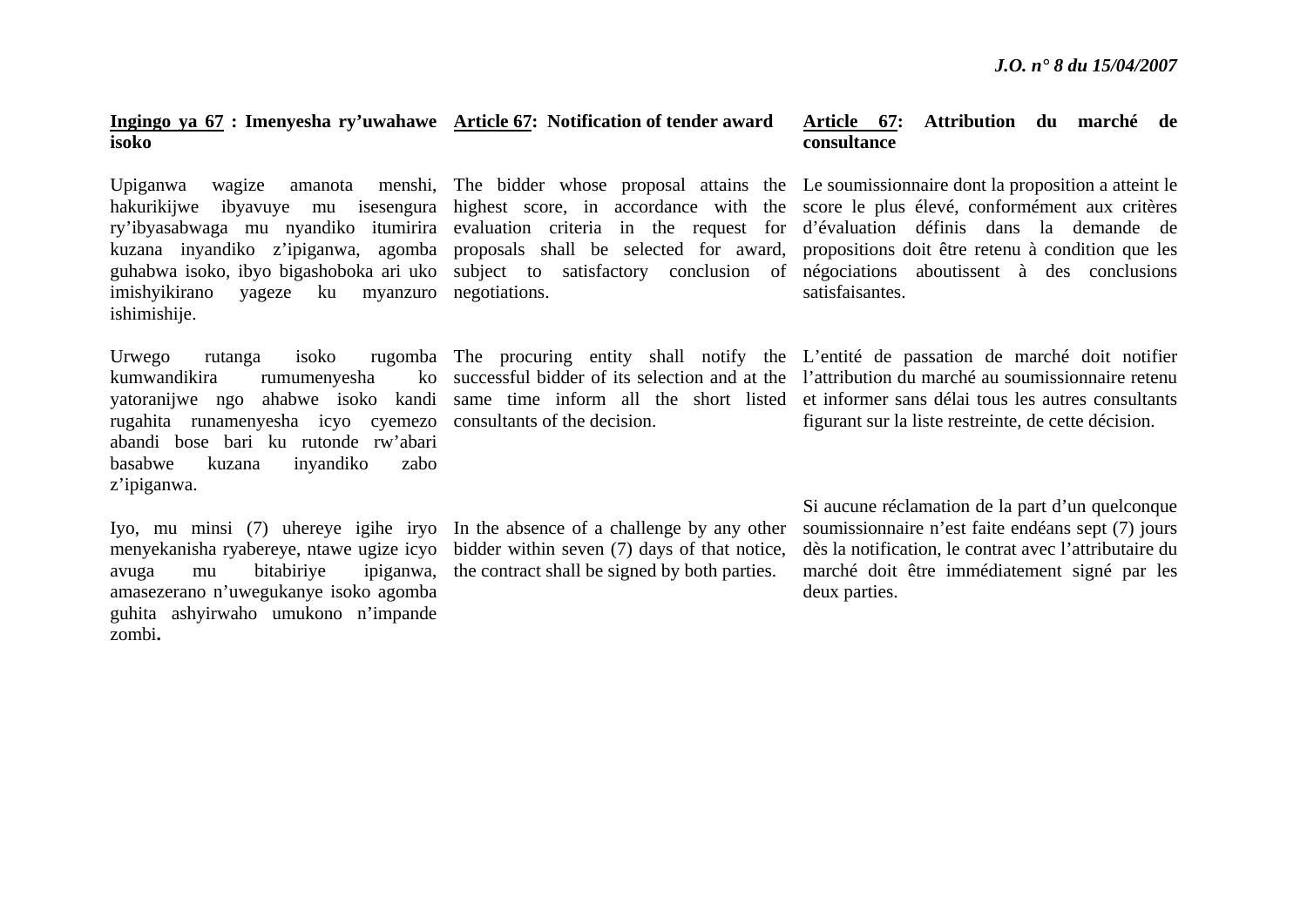#### **UMUTWE WA IV: N'INZEGO Z'UBUJURIRE CHAPTER IV: WAYS AND ORGANS CHAPITRE IV : VOIES ET ORGANES DE FOR REVIEW RECOURS**

#### **Ingingo ya 68 : Uburenganzira bwo Article 68: Right to review kujurira**

Ushobora gupiganwa <sup>n</sup>'iri tegeko cyangwa n'andi mabwiriza for a review of any conduct in the agenga itangwa ry'amasoko, akabikora ku procurement proceedings with respect to ritangwa hakurikijwe ibiteganywa muri regulations. uyu mutwe.

Kugira ngo ubujurire bwakirwe bugomba mabwiriza agenga amasoko.

# **Ingingo ya 69 : Kujuririra Urwego Article 69: Review by the procuring rutanga isoko**

nyandiko bugashyikirizwa umuyobozi before the procurement contract is signed. <sup>w</sup>'urwego rutanga isoko.

A prospective bidder or actual bidder may,

binyuranyije n'iri tegeko cyangwa n'andi of omission or commission contravening des marchés. this Law or any other procurement regulations.

# **entity**

#### **Article 68 : Droit au recours**

uwapiganwe ashobora kujuririra ibiriho at any stage of the procurement proceedings soumissionnaire peut, à n'importe quelle étape du bikorwa mu mitangire y'isoko binyuranyije and in accordance with this chapter, apply processus de passation des marchés et rwego urwo ari rwo rwose isoko rigezeho this Law or any other procurement présumé contraire à la présente loi ou à toute soumissionnaire potentiel ou tout conformément aux dispositions du présent chapitre, exercer un recours contre tout acte autre reglementation relative à la passation des marchés publics

kuba bugaragaza neza ibikorwa byihariye An application for review shall not be fait ou un manquement à l'encontre de la présente byo kwirengagiza cyangwa kongeraho acceptable unless it identifies a specific act loi et à la réglementation relative à la passation Pour être recevable, tout recours doit préciser un

#### **Article 69 : Recours gracieux**

Mbere y'uko amasezerano ashyirwa mu A request for review shall be made in Avant la signature du contrat, le recours doit être bikorwa, ubujurire bugomba gukorwa mu writing to the head of the procuring entity formulé par écrit et adressé à l'autorité de l'entité de passation du marché.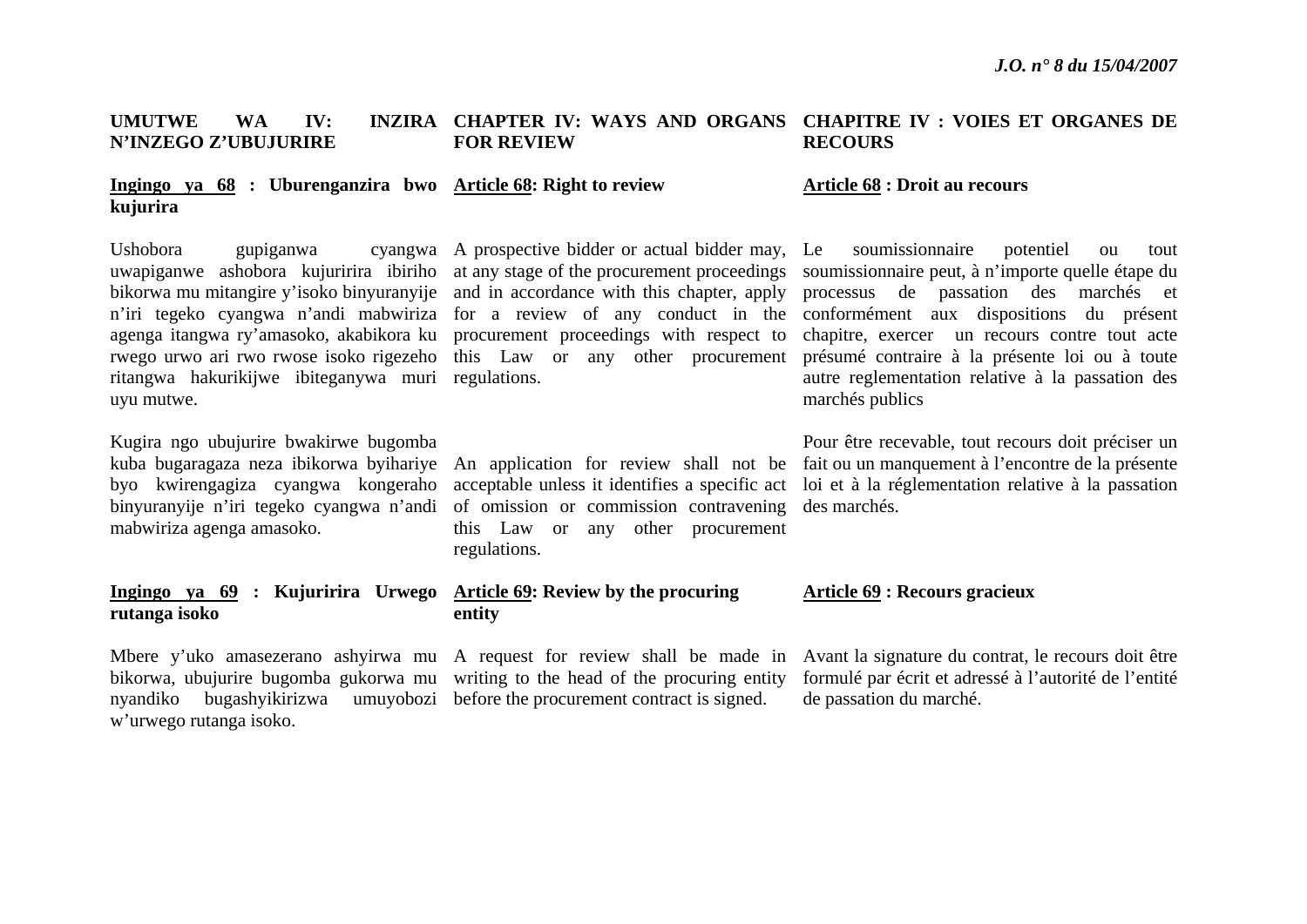agomba kubikora mu minsi irindwi (7) ibituma ajurira.

w'urwego rutanga isoko akagomba mu gihe kitarenze iminsi irindwi (7) abonye ubujurire, gutanga umwanzuro anagaragaza ingamba zafashwe kubikosora.

w'urwego rutanga isoko kigenga k'ubujurire gateganywa mu ngingo this Law. ya 70 y'iri tegeko**.** 

#### **Ingingo ya 70: Utunama twigenga Article 70: Independent Review Panels tw'ubujurire**

ibarwa guhera ku munsi yamenyeyeho days after the bidder became aware of the unless it was submitted within seven (7) circumstances giving rise to the request.

wanditse usobanura ingingo yashingiyeho decision explaining the reasons, and where awufata, niba ubujurire bufite ishingiro, it is grounded, indicating the corrective mesures correctionnelles à prendre. measures to be taken if the request is valid.

adashoboye receipt of the complaint or if the bidder is

Ubujurire ku cyemezo cyafashwe A request for review against any Le recours contre toute décision prise par le

Kugira ngo ubujurire bwakirwe, ujurira A request for review shall not be acceptable Le recours ne peut être recevable que si le requérant l'a introduit endéans sept (7) jours après notification de la décision donnant lieu à sa réclamation.

Uretse iyo ikibazo cyashoboye gukemuka Unless the matter is resolved to the Sauf si l'affaire est résolue à la satisfaction du mu buryo bunyuze uwajuriye, umuyobozi satisfaction of the bidder who requested for requérant, le responsable de l'entité de passation guhagarika itangwa ry'iryo soko kandi shall suspend the procurement proceedings d'attribution du marché et, endéans sept (7) jours review, the head of the procuring entity de marché doit suspendre le processus and shall within seven (7) days after receipt dès réception de la demande de recours, et doit of the request for review, issue a written donner une décision écrite expliquant les motifs, et si la réclamation est confirmée, indiquer les

Iyo mu minsi irindwi (7) uhereye ku munsi If the head of the procuring entity fails to Lorsque l'entité de passation de marché ne wakiriweho ubujurire, umuyobozi issue a decision within seven (7) days from parvient pas à émettre sa décision endéans sept gutanga umwanzuro cyangwa uwajuriye not satisfied with the decision, the bidder soumissionnaire n'est pas satisfait de la décision atanyuzwe n'icyemezo cyafashwe, shall lodge a complaint to the Independent prise, ce dernier a le droit de référer sa requête au uwapiganiwe isoko ajuririra akanama Review Panel provided for by Article 70 of Comité Indépendant de Recours prévu à l'Article (7) jours à dater de la réception du recours ou si le 70 de la présente loi.

#### **Article 70 : Comités Indépendants de Recours**

<sup>n</sup>'Akarere ako ariko kose bushyikirizwa procurement related decision taken at the District est adressé au Comité Indépendant de akanama k'ubujurire kigenga kuri buri level of the District shall be made to the Recours au niveau de chaque District, Karere hakurikijwe ibiteganywa mu gika Independent Review Panel at the relevant conformément aux dispositions de l'alinéa 4 de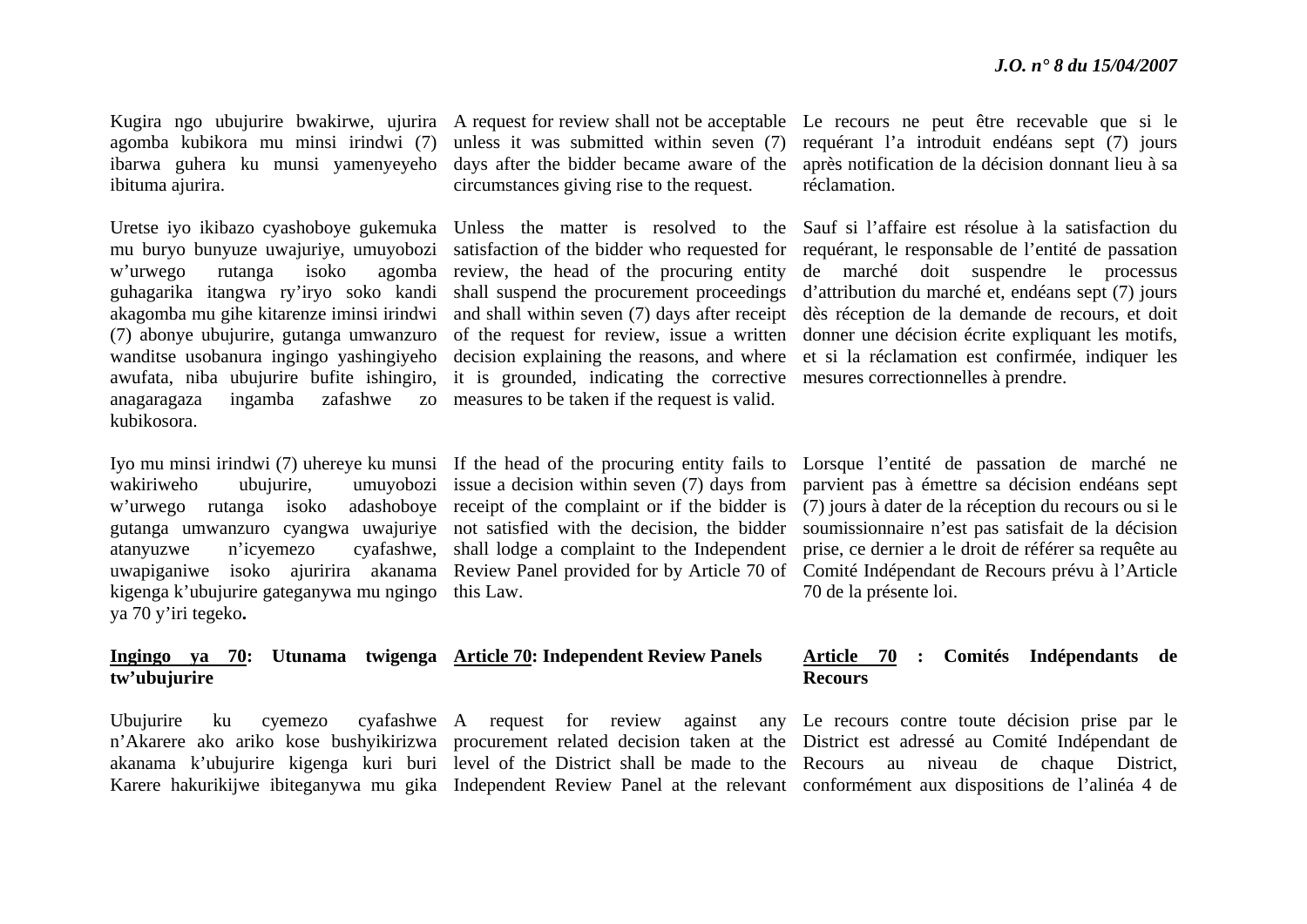umukono hatubahirijwe riteganywa mu gika cya 2 cy'ingingo ya 43 has already been signed without fulfilling y'iri tegeko, ubujurire butangwa mu minsi irindwi (7) ikurikira umunsi ujurira 2 Article 43 of this Law, the request shall yamenyeyeho cyangwa yakagombye kumenya ibyo ashingiraho ajurira.

rwego rw'uturere bisuzumwa n'Akanama k'ubujurire kigenga ku rwego rw'Igihugu.

Ubujurire bukimara gukorwa, imirimo yo Once the complaint is lodged, the icyemezo cyako.

gutanga icyemezo cyako mu minsi mirongo itatu (30) ikurikira umunsi kashyikirijweho ikirego. Igihe kadashoboye kugera ku mwanzuro mu gihe cy'iminsi mirongo itatu (30) kagomba kumenyesha urwego rutanga isoko n'uwareze ko hakenewe igihe cy'inyongera. Igihe cy'inyongera

the debriefing requirements in the paragraph made within seven (7) days following the time the complainant became aware of the circumstances giving rise to the complaint or should have become aware of those circumstances.

shall be examined by the Independent Review Panel at the National level.

gutanga isoko iba ihagaritswe kugeza igihe procurement procedures shall be suspended by the Panel.

cya 4 cy'ingingo ya 69 y'iri tegeko District level in accordance with the l'Article 69 de la présente Loi ou lorsque le cyangwa, iyo amasezerano yashyizweho provisions of pragraph 4 of Article 69 of contrat a été déjà signé sans tenir compte de la this Law or, when the procurement contract notification prévue à l'alinéa 2 de l'Article 43 de la présente loi, le recours est introduit dans un délai de sept (7) jours suivant le moment où le demandeur a pris connaissance des circonstances donnant lieu à la réclamation ou aurait dû prendre connaissance de ces circonstances.

Ibyemezo by'utunama tw'ubujurire ku Decisions of all district independent panels Les décisions des Comités Indépendants de Recours au niveau des Districts, sont examinées par le Comité Indépendant de Recours au niveau national.

akanama k'ubujurire kigenga gatangiye until a decision on the complaint is issued que la décision sur la demande soit prise par le A partir de l'introduction du recours, le processus de passation de marché est suspendu jusqu'à ce Comité Indépendant de Recours.

Akanama k'ubujurire kigenga kagomba The Panel shall make a decision within Le Comité Indépendant de Recours doit émettre ntigishobora kurenga iminsi mirongo itatu decision with thirty (30) days or inform (30) jours ou d'informer l'entité de passation de thirty (30) days following the receipt of the sa décision endéans trente (30) jours suivant le complaint. If the panel is unable to reach a dépôt de recours. A défaut de cette décision dans decision within a thirty-day (30) period, it un délai de trente (30) jours, il doit informer en shall inform both the procuring entity and même temps l'entité de passation de marché et le the complainant of the need for the extra requérant de la nécessité du délai supplémentaire. time. The additional time shall not go Ce délai ne peut pas dépasser trente (30) jours. A beyond thirty (30) days. Failure to reach a défaut de prendre cette décision endéans trente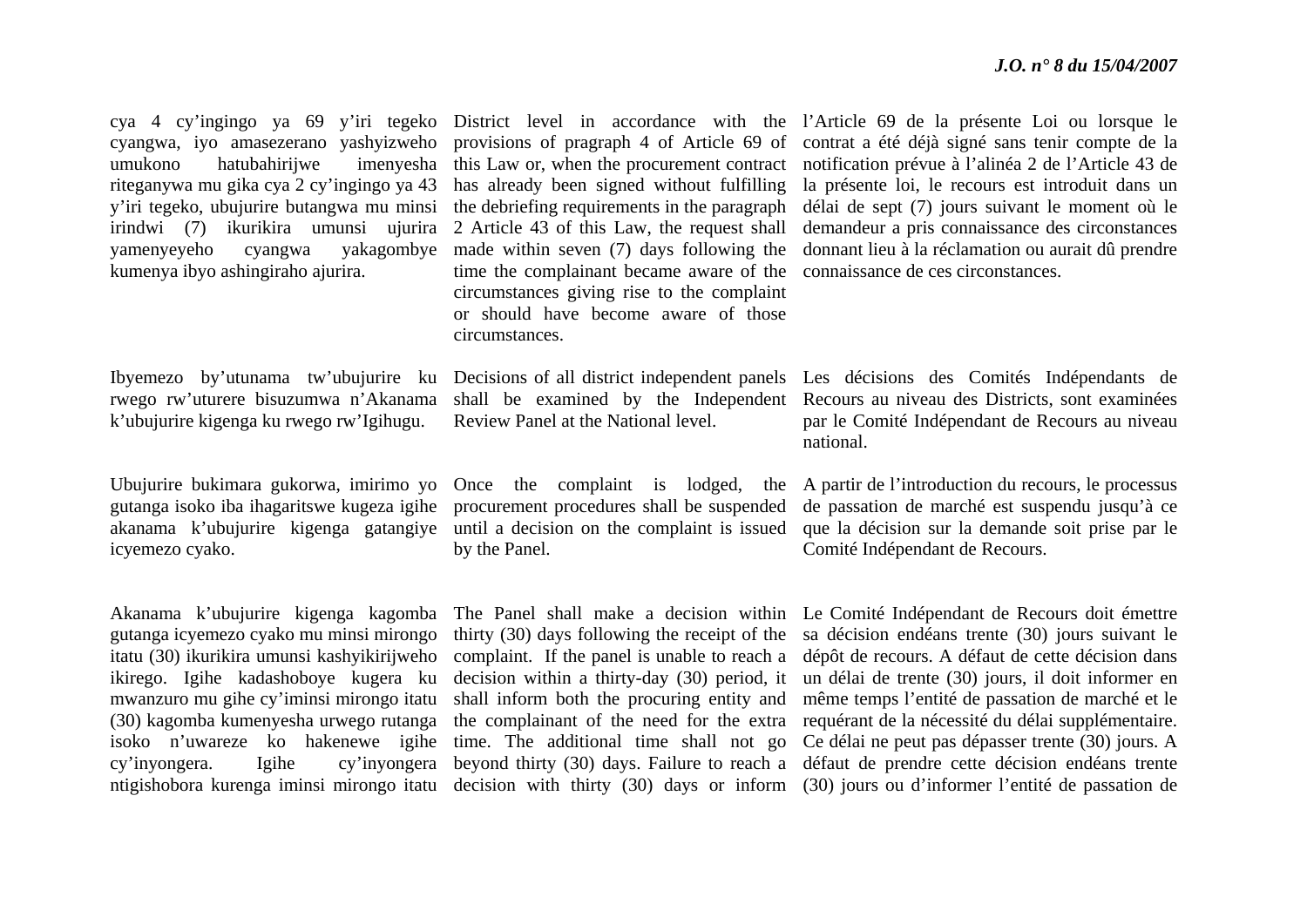ou des autres lois en vigueur ;

| hakenewe<br>n'uwareze<br>ko<br>ibikubiye<br>cy'inyongera,<br>kirego<br>mu<br>cy'uwareze gifatwa nk'aho ari ukuri.        | katamenyesheje urwego rutanga amasoko the claimant's claim shall be deemed sound véridique.<br>igihe and truthworthy. | (30). Iyo kadashoboye gufata icyemezo mu both the procuring entity and the marché et le requérant de la nécessité du délai<br>minsi mirongo itatu (30) cyangwa complainant of the need for the extra time, supplémentaire, le recours du requérant est réputé                                     |
|--------------------------------------------------------------------------------------------------------------------------|-----------------------------------------------------------------------------------------------------------------------|---------------------------------------------------------------------------------------------------------------------------------------------------------------------------------------------------------------------------------------------------------------------------------------------------|
| Icyemezo<br>cy'akanama<br>Urwego rutanga isoko, ikopi yacyo<br>igahabwa<br>bireba<br>urwego<br>nyirugusaba ko gisuzumwa. | requested for the review.                                                                                             | cyohererezwa The panel's decision shall be addressed to La décision du Comité Indépendant de Recours<br>the procuring entity with copy to the est transmise à l'entité de passation de marché<br>cyangwa relevant organ or to the individual that avec copie à l'organe concerné et au requérant. |
| kugena uko akanama kazajya gakora.                                                                                       | procedure rules required for the functioning déterminent le fonctionnement du<br>of the panel.                        | Amabwiriza agenga amasoko agomba Procurement regulations shall establish the Les procédures de passation des marchés<br>Comité<br>Indépendant de Recours.                                                                                                                                         |
| Ingingo ya 71: Icyemezo cy'ibigomba Article 71: Remedies                                                                 |                                                                                                                       |                                                                                                                                                                                                                                                                                                   |
| gukorwa                                                                                                                  |                                                                                                                       | <b>Article 71: Réparation</b>                                                                                                                                                                                                                                                                     |
| byemezo bikurikira bifatwa:                                                                                              | kwanzura ko kimwe cyangwa byinshi mu remedies, unless it dismisses the complaint:                                     | Uretse gasanze ikirego nta shingiro gifite, The Independent Review Panel may Sauf en cas de rejet du recours, le Comité<br>akanama k'ubujurire kigenga gashobora recommend one or more of the following Indépendant de Recours peut recommander une<br>ou plusieurs mesures suivantes :           |

applicable rules ;

<sup>n</sup>'ibiteganywa n'iri tegeko cyangwa

andi mategeko akoreshwa;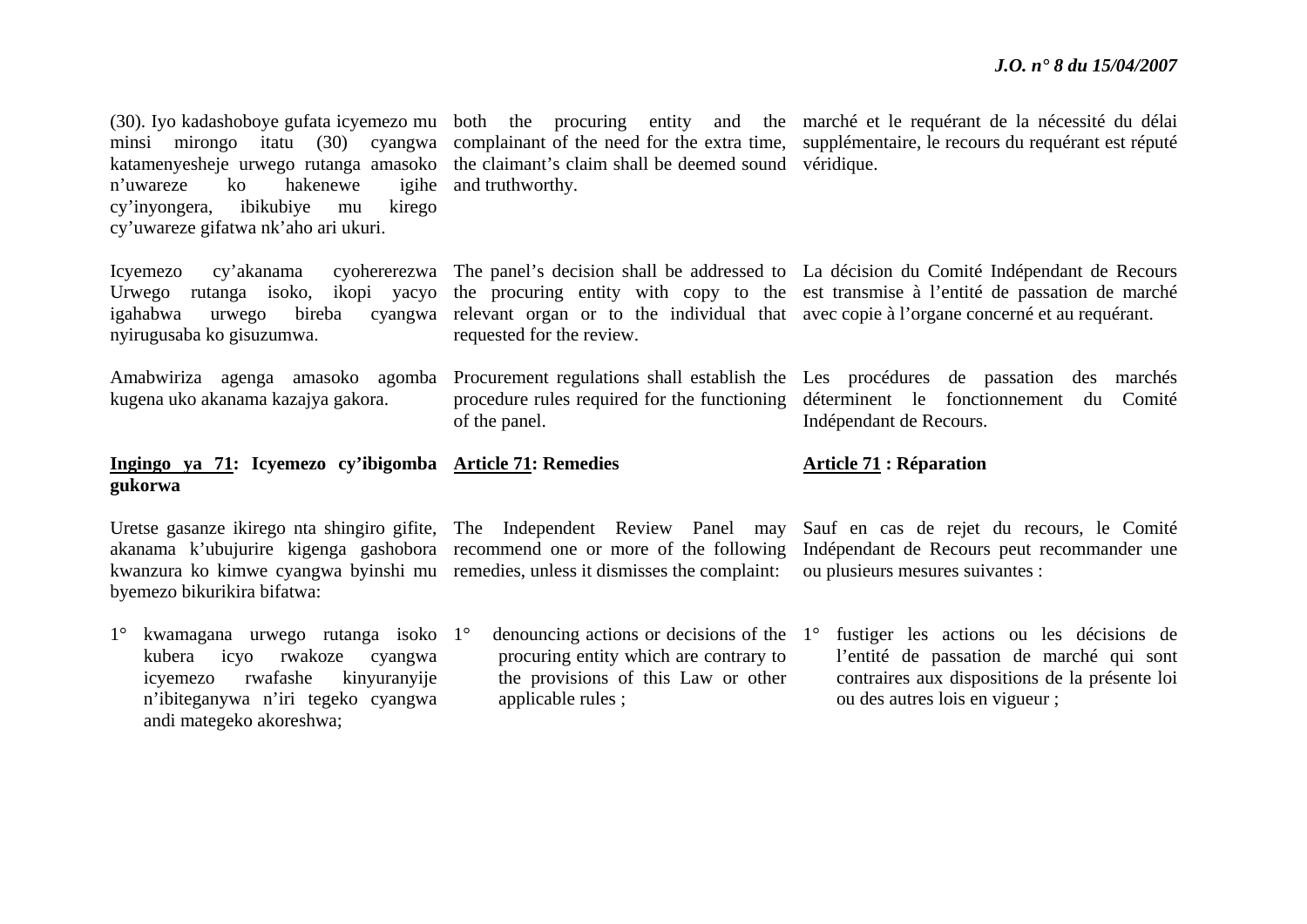- $2^{\circ}$  gusaba urwego rutanga isoko rwakoze 2°cyangwa rwageze ku mwanzuro unyuranyije n'ibiteganywa <sup>n</sup>'amategeko gufata icyemezo kiyashingiyeho;
- $3^\circ$ ° gusesa umwanzuro wose w'urwego 3° rutanga isoko cyangwa igice cyawo cyinyuranyije n'ibiteganywa <sup>n</sup>'amategeko cyangwa icyemezo cyatumye habaho amasezerano y'isoko.
- $4^\circ$  iyo icyemezo cy'urwego rutanga isoko 4°icyo ari cyo cyose kitari icyo gusinya amasezerano, kigaragaye ko kinyuranyije n'amategeko, gusubiramo icyemezo cyangwa kwifatira umwanzuro wako usimbura icyo cyemezo;
- $5^\circ$ <sup>o</sup> gutegeka ko isesengura ry'inyandiko 5<sup>o</sup> z'ipiganwa risubirwamo hagasobanurwa impamvu zashingiweho hategekwa iryo subirwamo;
- $6^{\circ}$  $\degree$  gutegeka kwishyura amafaranga 6 $\degree$ acishirije yakoreshejwe mu gutegura no kujya mu ipiganwa iyo amasezerano yamaze gushyirwaho umukono kandi Akanama k'ubujurire kigenga kabona ko uwajuriye ari we wagombaga guhabwa isoko.
- $7^{\circ}$  gutegeka ko itangwa ry'isoko riseswa. 7°
- $\degree$  requiring the procuring entity that has  $2\degree$ acted or proceeded in a manner that is contrary to the provisions of these procedures to decide consistently with them;
- $\degree$  annulling in whole or in part an act or  $3\degree$ decision of the procuring entity contrary to the Law or decision which resulted into the procurement contract;
- $\degree$  if a decision of the procuring entity,  $4\degree$ other than any decision bringing the procurement contract into force, is found to be contrary to these procedures, revising the decision or substituting its own recommendation for such a decision,
- $\degree$  ordering re-evaluation of the bids  $5\degree$ citing the grounds for such an order.
- recommending the payment reasonable costs incurred in participating in the bidding process when a legally binding contract has been awarded which in the opinion of the panel should have been awarded to the complainant. of  $6^\circ$
- ordering that the proceedings be terminated. procurement 7°

 exiger l'entité de passation de marché qui a agi ou procédé de la manière contraire à la loi de décider en s'y conformant ;

 annuler en tout ou en partie la décision de l'entité de passation de marché contraire à la loi ou la décision ayant servi de base à l'existence du contrat ;

- si la décision de l'entité de passation de marché, autre que la décision ayant permis la signature du contrat, est jugée contraire aux présentes procédures, modifier la décision ou la substituer par sa propre recommandation ;
- exiger la réévaluation des offres sur base des arguments motivant cet ordre ;
- recommander le paiement du montant raisonnable dû à la participation au processus de soumission lorsqu'un contrat a été attribué lequel contrat dans l'entendement du Comité Indépendant de Recours devrait avoir été attribué à la partie requérante;
- exiger que le processus de passation des marchés soit annulé.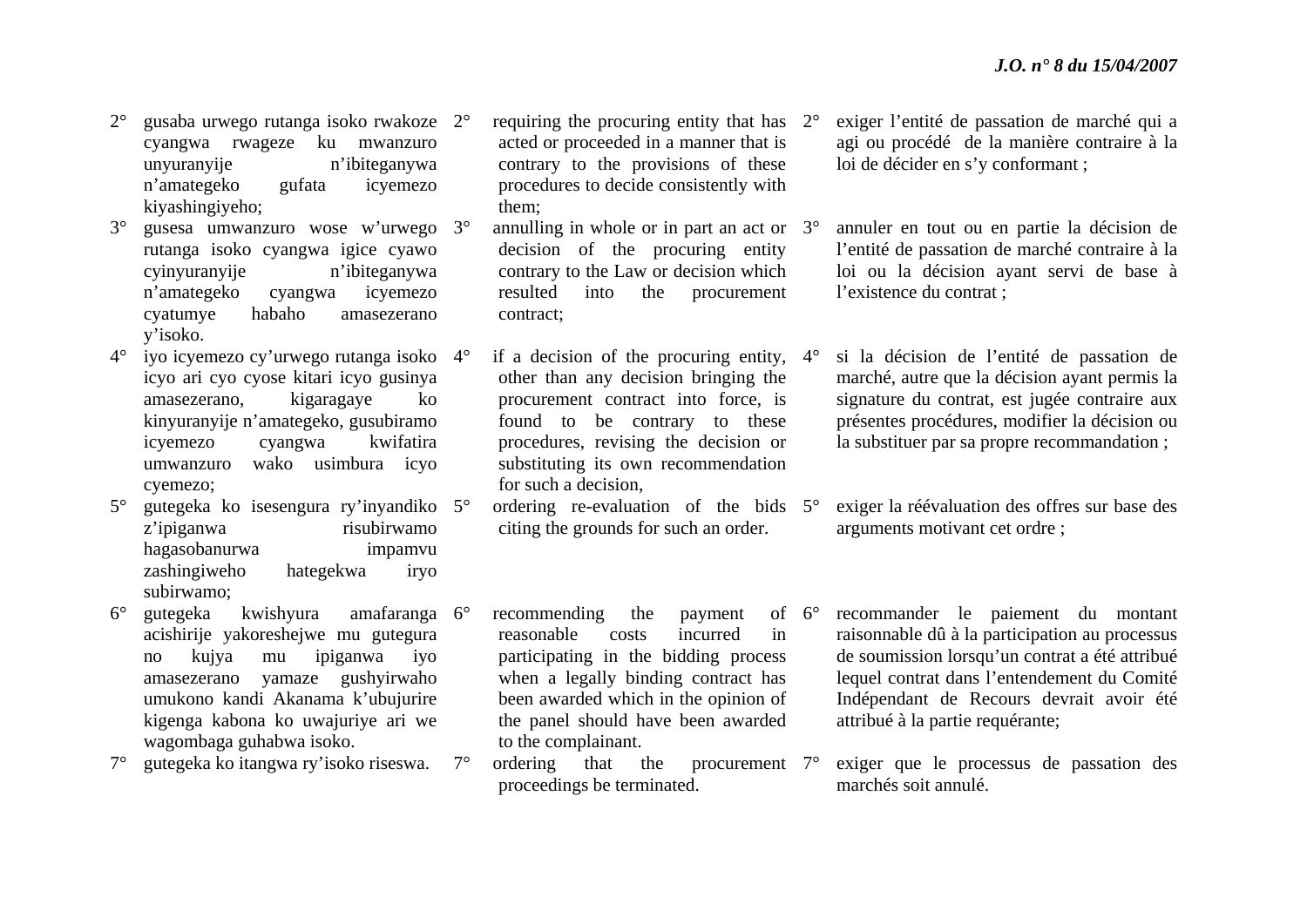Ubujurire ku Cyemezo rw'Igihugu.

iyo hari ibyatangiye gukurikiranwa unless judicial proceedings are on set. n'inkiko.

### **Ingingo ya 72 : Amwe mu mabwiriza Article 72: Certain rules applicable to akoreshwa mu bujurire**

ryabangamira inyungu <sup>z</sup>'ubucuruzi z'impande bireba cyangwa inhibit fair competition. ryatuma hataba ipiganwa nyaryo.

<sup>w</sup>'amafaranga adasubizwa ugenwa mu provided for in the procurement regulations. mabwiriza agenga amasoko.

Akanama k'Ubujurire Kigenga ku rwego level of the City of Kigali shall be made to Recours au niveau national. the Independent Review Panel at the national level.

ku rwego rw'Igihugu ni ndakuka keretse Panel at the national level shall be final

# **review proceedings**

commercial interests of the parties or would à la mise en concurrence juste et équitable.

<sup>n</sup>'Umujyi wa Kigali buhita bushyikirizwa procurement related decision taken at the de Kigali est adressé au Comité Indépendant de A request for review against any Le recours contre toute décision prise par la Ville

Icyemezo cy'akanama k'ubujurire kigenga The decision of the Independent Review La décision du Comité Indépendant de Recours au niveau national est définitive à moins que les procédures judiciaires aient commencé.

# **Article 72 : Certaines règles applicables aux procédures de recours**

Kopi y'icyemezo cy'Akanama k'ubujurire A copy of the decision of the Independent La copie de la décision du Comité Indépendant de kigenga igomba guhita ishyirwa Review Panel shall be promptly made Recours est immédiatement mise à la disposition ahagaragara kugira ngo abaturage bayibone available for inspection by the general du public pour consultation, néanmoins, aucune ariko kandi nta makuru agomba gushyirwa public, provided, however, that no information n'est divulguée, si sa divulgation ahagaragara iyo ishyirwa ahagaragara information shall be disclosed if its serait contraire à la loi, entraverait l'application ryayo ryaba rinyuranyije n'itegeko, disclosure would be contrary to Law, would de la loi, ne serait pas dans l'intérêt public, ryabangamira ishyirwa mu bikorwa impede Law enforcement, would not be in porterait préjudice aux intérêts commerciaux ry'itegeko, ritaba riri mu nyungu z'igihugu, the public interest, would jeopardise légitimes des parties contractantes ou s'opposerait

Uwapiganwe ushaka gutanga ikirego ku Any bidder wishing to lodge a complaint to Tout soumissionnaire qui veut adresser un Kanama k'ubujurire kigenga ashobora the Independent Review Panel may be recours au Comité Indépendant de Recours peut gusabwa kubanza kuriha umubare required to pay a non-refundable amount être-tenu-de-payer-une-somme-non-remboursable fixée par les procédures de passation des marchés.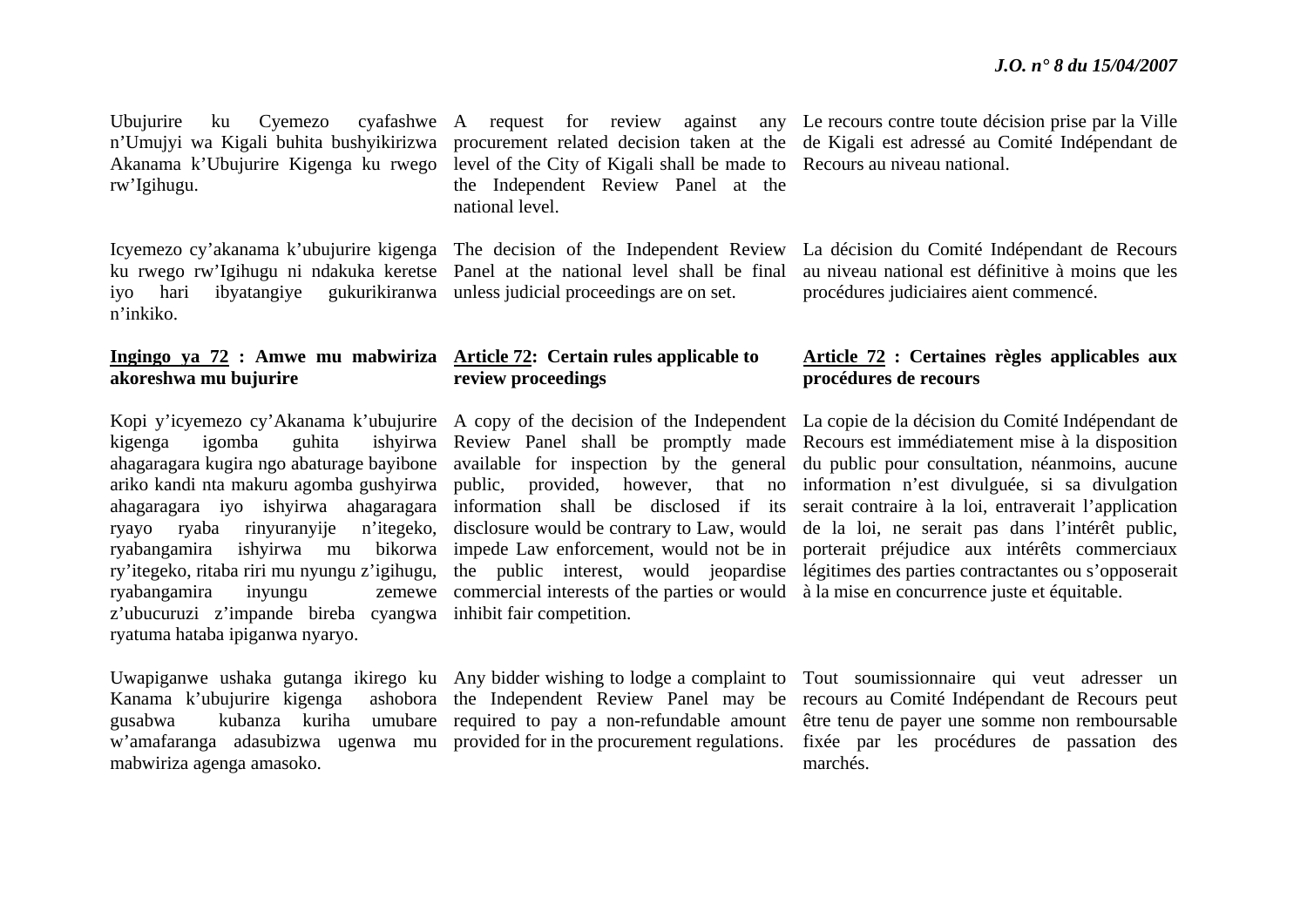nyungu z'igihugu, rushobora Akanama k'ubujurire uburenganzira budasanzwe hagarikwa.

uburenganzira bwo kugisha inama ariko advice but this shall not compulsory. ntibigomba kuba itegeko.

### **UMUTWE WA V: ISHYIRWA MU CHAPTER V: CONTRACT BIKORWA RY'AMASEZERANO**

#### **Ingingo ya 73: Ibigize amasezerano y'isoko**

w'Igitabo cy'Amabwiriza Ipiganwa kandi agomba kugabanya risks for both parties to the contract: impungenge ku mpande zombi <sup>z</sup>'abashyiraho umukono:

- 1° imyirondoro y'impande zigirana amasezerano; 2° icyo isoko rigamije; 3°<sup>o</sup> ingingo z'iri tegeko zashingiweho mu 3<sup>o</sup> itangwa ry'isoko; zigirana 1° contract;  $2^{\circ}$ the subject matter;
- $4^\circ$  urutonde rw'inyandiko zerekeye isoko 4°hakurikijwe uko zigenda zisumbana;

would not be in public interest, it shall kuri irvo waiver of the suspension.

# **EXECUTION**

### **Article 73: Contents of procurement contract**

<sup>n</sup>'ingingo zikurikira zatanzwe ku mugereka details which are appended to the bidding document and which alleviates fears and

> $\degree$  identification of parties to the  $1\degree$  identification desparties contractantes;  $\degree$  the provisions of this Law under which  $3\degree$ the tender was awarded;  $2^{\circ}$ objet du marché ;

priority;

Iyo urwego rutanga isoko rubona ko kuba If the procuring entity considers that a Si l'entité de passation de marché constate que la isoko ribaye rihagaritswe bitaba biri mu suspension of the procurement proceedings suspension du processus de passation du marché request the Independent Review Panel for a demander au Comité Indépendant de Recours une ne serait pas dans l'intérêt public, elle peut dérogation spéciale sur cette suspension.

Uwajuriye uwo ari we wese afite Any complainant has the right to ask for Tout soumissionnaire introduisant un recours a droit de se faire représenter mais cela ne constitue pas une obligation.

# **CHAPITRE V : EXECUTION DU CONTRAT**

#### **Article 73 : Contenu du contrat**

Amasezerano y'isoko agomba kuba agizwe The contract shall include the following Le contrat doit inclure un ensemble des conditions annexées au Dossier d'Appel d'Offres ou à la demande de propositions, qui départagent les risques contractuels équitablement et devra notamment, comporter les mentions suivantes :

- 
- les dispositions de la présente loi sur lesquelles l'attribution du marché s'est basée ;
- contract documents depeding on their 4° l'énumération par ordre d'importance des documents relatifs au marché;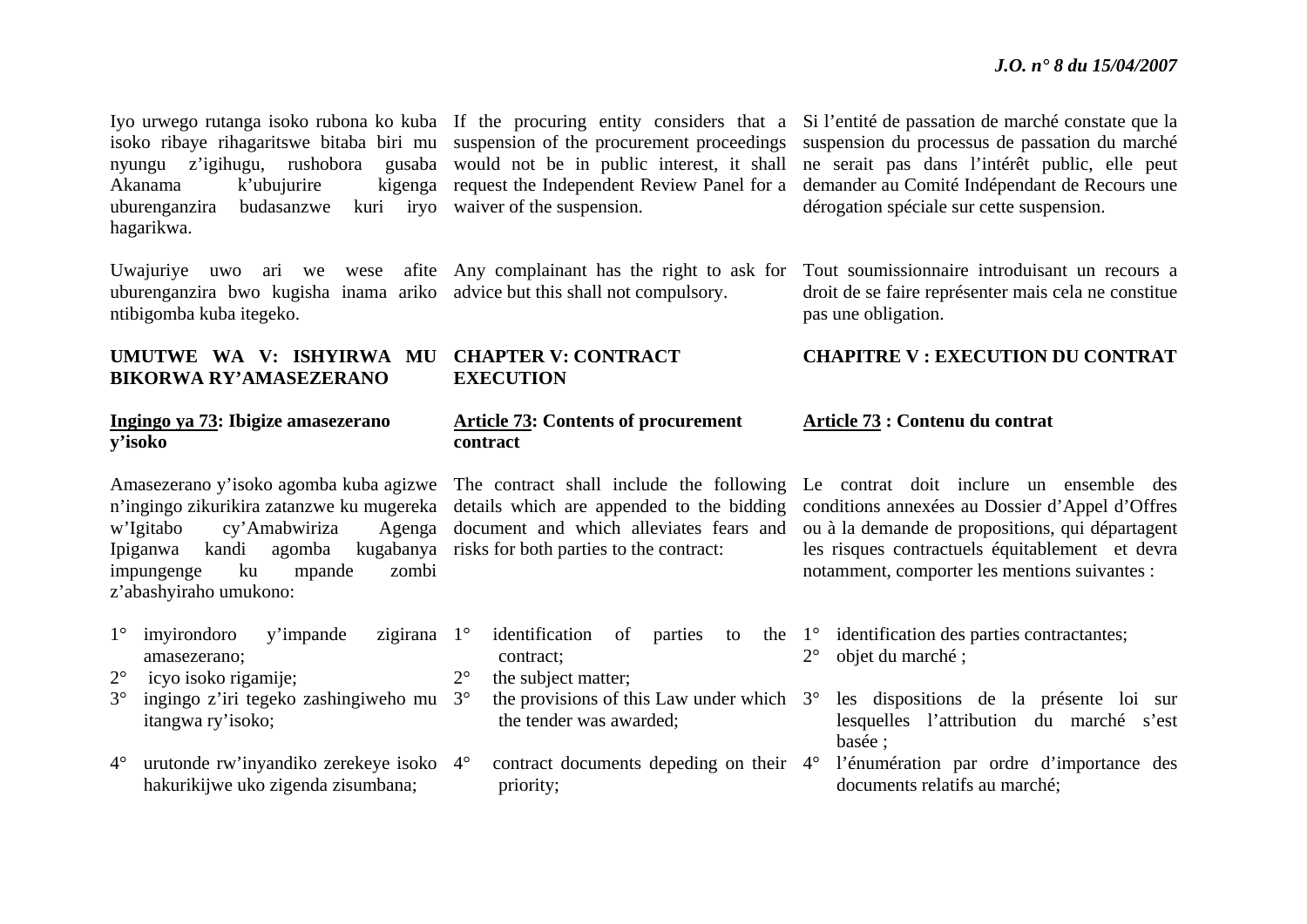| $5^{\circ}$ | igiciro n'uburyo bwakoreshejwe mu 5°<br>kukigena;                                                                                                                 |              | price and the pricing method used;                                                                           | $5^{\circ}$ | le prix et les critères de sa fixation;                                                                                                        |
|-------------|-------------------------------------------------------------------------------------------------------------------------------------------------------------------|--------------|--------------------------------------------------------------------------------------------------------------|-------------|------------------------------------------------------------------------------------------------------------------------------------------------|
| $6^{\circ}$ | igihe<br>ntarengwa cyo<br>kurangiza $6^\circ$<br>imirimo cyangwa igemura, n'ibihano<br>biteganyirijwe gihe kitubahirijwe;                                         |              | delivery or completion period and $6^{\circ}$<br>penalties for delays, if any;                               |             | le délai de livraison/exécution du marché et<br>pénalités en cas de retard;                                                                    |
| $7^\circ$   | uburyo bwo gukurikirana amasezerano 7°<br>y'isoko;                                                                                                                |              | monitoring $7^\circ$<br>contract<br>progress<br>mechanism;                                                   |             | les modalités de suivi d'exécution du contrat<br>de marché ;                                                                                   |
| $8^{\circ}$ | imirimo, $8^\circ$<br>kwakira<br>uburyo<br>bwo<br>ibyagemuwe cyangwa serivisi haba ku<br>buryo bw'imbumbe cyangwa igice<br>cy'ibimaze gukorwa;                    |              | conditions<br>total $8^\circ$<br>for<br>partial<br>or<br>of supplies,<br>acceptance<br>works or<br>services; |             | les modalités de réception globale ou<br>partielles des travaux, des fournitures et des<br>services ;                                          |
| $9^{\circ}$ | uburyo bwo kwishyura;                                                                                                                                             | $9^{\circ}$  | payment modalities;                                                                                          |             | 9° les modalités de payement ;                                                                                                                 |
|             | $10^{\circ}$ ubwishingizi, ingwate n'ibijyanye<br>n'indishyi;                                                                                                     | $10^{\circ}$ | compensation related matters;                                                                                |             | insurance, securities required, and 10° l'assurance, les garanties et dommages et<br>intérêts ;                                                |
|             | $11^\circ$ impamvu<br>amasezerano $11^{\circ}$<br>zatuma<br>asubirwamo,<br>ku<br>biturutse<br>aseswa<br>rutanga<br>isoko<br>rwego<br>cyangwa<br>Uwegukanye isoko; |              | provisions<br>regarding<br>amendment or termination;                                                         |             | contract 11 <sup>°</sup> les motifs de modification et de résiliation du<br>contrat;                                                           |
|             | $12^{\circ}$ umugenga w'ingengo<br>uzishyura<br>n'ubwoko<br>bw'ingengo<br>y'imari izakoreshwa;                                                                    |              | of budget from which payment shall<br>be made;                                                               |             | y'imari 12° the Chief budget manager and the type 12° le Gestionnaire principal du budget et la<br>source de financement ;                     |
|             | $13^{\circ}$ impamvu<br>itunguranye kandi 13 <sup>°</sup><br>ntarengwa;                                                                                           |              | the case of force majeure;                                                                                   |             | $13^{\circ}$ le cas de force majeure;                                                                                                          |
|             | azishyurirwaho;                                                                                                                                                   |              | number for effecting payment;                                                                                |             | 14° Banki na konti Uwegukanye isoko 14° the name of the bank and account 14° le nom de la banque et le numéro de compte<br>de l'attributaire ; |
|             | 15° uburyo bwo gukemura impaka, inzego 15°<br>kimwe<br>zizitabazwa<br>n'amategeko<br>azifashishwa mu kuzikemura.                                                  |              | applicable<br>review<br>and<br>organs<br>regulations.                                                        |             | modalities for dispute settlement, 15° les voies de règlement des litiges, les organes<br>de recours et les lois applicables.                  |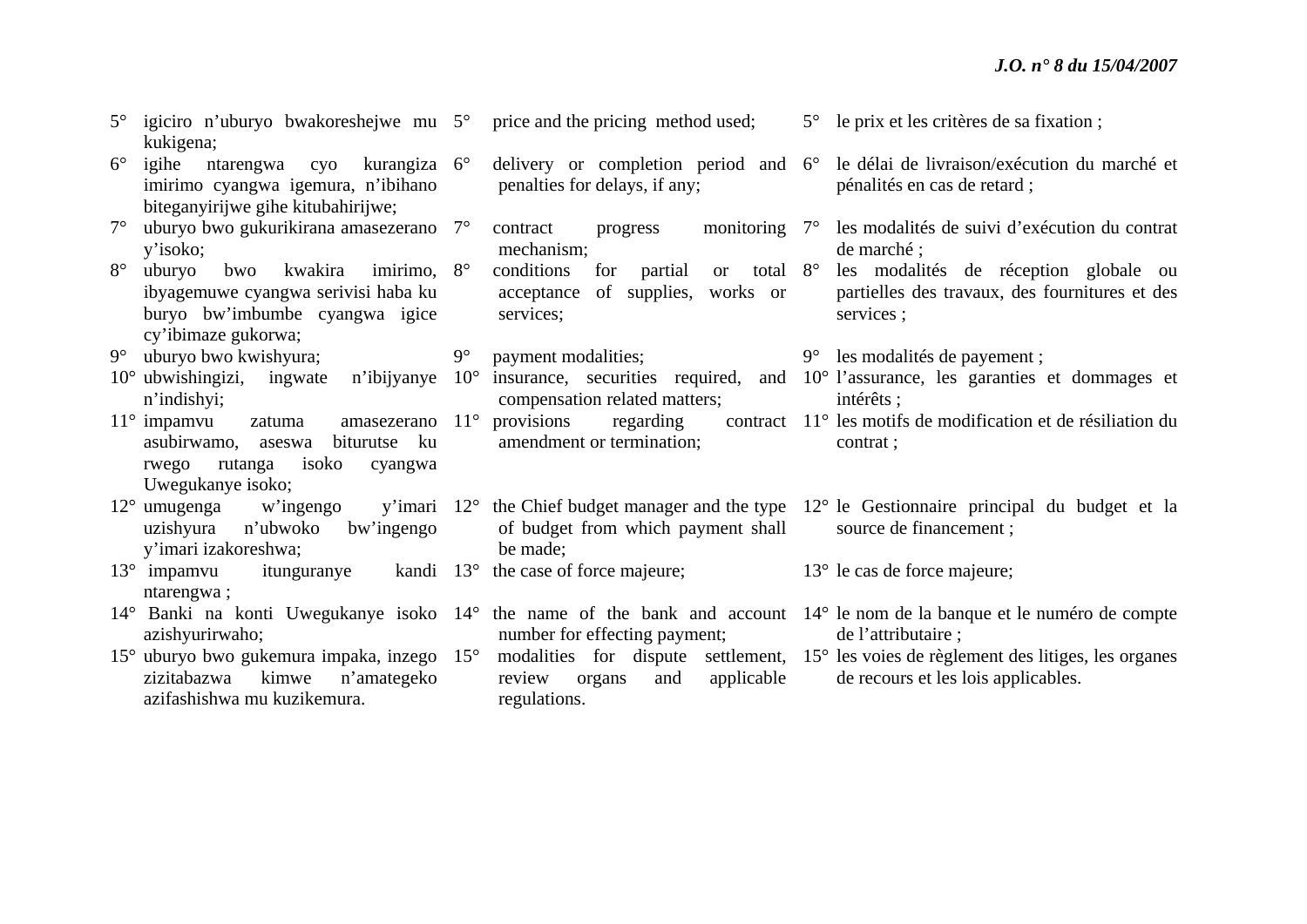| Ingingo ya 74 : Guhindura amasezerano<br>y'isoko                                                                                                                                                                                                            | <b>Article 74: Contract amendment</b>                                                                                                                                                                                                 | <b>Article 74 : Modification du contrat</b>                                                                                                                                                                                                                     |  |
|-------------------------------------------------------------------------------------------------------------------------------------------------------------------------------------------------------------------------------------------------------------|---------------------------------------------------------------------------------------------------------------------------------------------------------------------------------------------------------------------------------------|-----------------------------------------------------------------------------------------------------------------------------------------------------------------------------------------------------------------------------------------------------------------|--|
| gushyirwa<br>nyandiko<br>kandi<br>mu<br>igashyirwaho umukono n'impande zombi.                                                                                                                                                                               | parties.                                                                                                                                                                                                                              | Impinduka ibaye mu masezerano igomba Any amendment to the contract shall be Toute modification au contrat implique un<br>carried out in writing and signed by both avenant formel qui doit être signé par les parties<br>contractantes.                         |  |
| Impinduka<br>harimo<br>ku<br>masezerano<br>n'amabwiriza<br>ntibigomba<br>anyuranye<br>guhindura imiterere rusange y'imirimo.                                                                                                                                | Contract<br>amendments<br>and<br>the general nature of the tender.                                                                                                                                                                    | various Les modifications apportées au contrat y compris<br>instructions shall not cause any alteration of celles apportées aux différentes instructions ne<br>doivent pas porter sur la nature et l'étendu du<br>contrat.                                      |  |
| cyangwa y'igabanuka hagomba gutangwa percent (20%) shall require a new tender.<br>irindi isoko.                                                                                                                                                             | Iyo ibihindutse ku masezerano birengeje Any amendment increasing or decreasing<br>makumyabiri ku ijana (20%) y'inyongera the contract value by more than twenty                                                                       | Lorsque les modifications apportées au contrat<br>excèdent vingt pour cent (20%) de la valeur du<br>marché, il est procédé à une nouvelle procédure<br>de passation de marché.                                                                                  |  |
| Icyiciro cya mbere : Ingingo rusange<br>zigena ingwate zo kurangiza neza isoko                                                                                                                                                                              | <b>Section One: General provisions related</b><br>to the performance security                                                                                                                                                         | Section première: Dispositions générales<br>relatives aux garanties de bonne exécution                                                                                                                                                                          |  |
| Ingingo ya 75 : Ingwate yo kurangiza<br>isoko neza                                                                                                                                                                                                          | <b>Article 75: The Performance Security</b>                                                                                                                                                                                           | Article 75 : Garantie de bonne exécution                                                                                                                                                                                                                        |  |
| Ingwate yo kurangiza isoko neza igomba<br>gutangwa n'uwegukanye isoko mbere yo<br>gushyira umukono ku masezerano y'isoko.<br>Agaciro k'ingwate yo kurangiza isoko neza<br>ntikagomba kujya munsi ya gatanu ku ijana<br>(5%) cyangwa hejuru y'icumi ku ijana | The performance security shall be submitted<br>by a successful bidder before signing the<br>procurement contract. It shall neither be<br>less than five per cent $(5%)$ nor more than<br>ten per cent $(10\%)$ of the contract value. | La garantie de bonne exécution du marché est<br>demandée à l'attributaire du marché avant la<br>signature du contrat. Cette garantie ne peut en<br>aucun cas être inférieure à cinq pour cent (5%) ou<br>supérieure à dix pour cent (10%) du coût du<br>marché. |  |

(10%) y'agaciro k'isoko.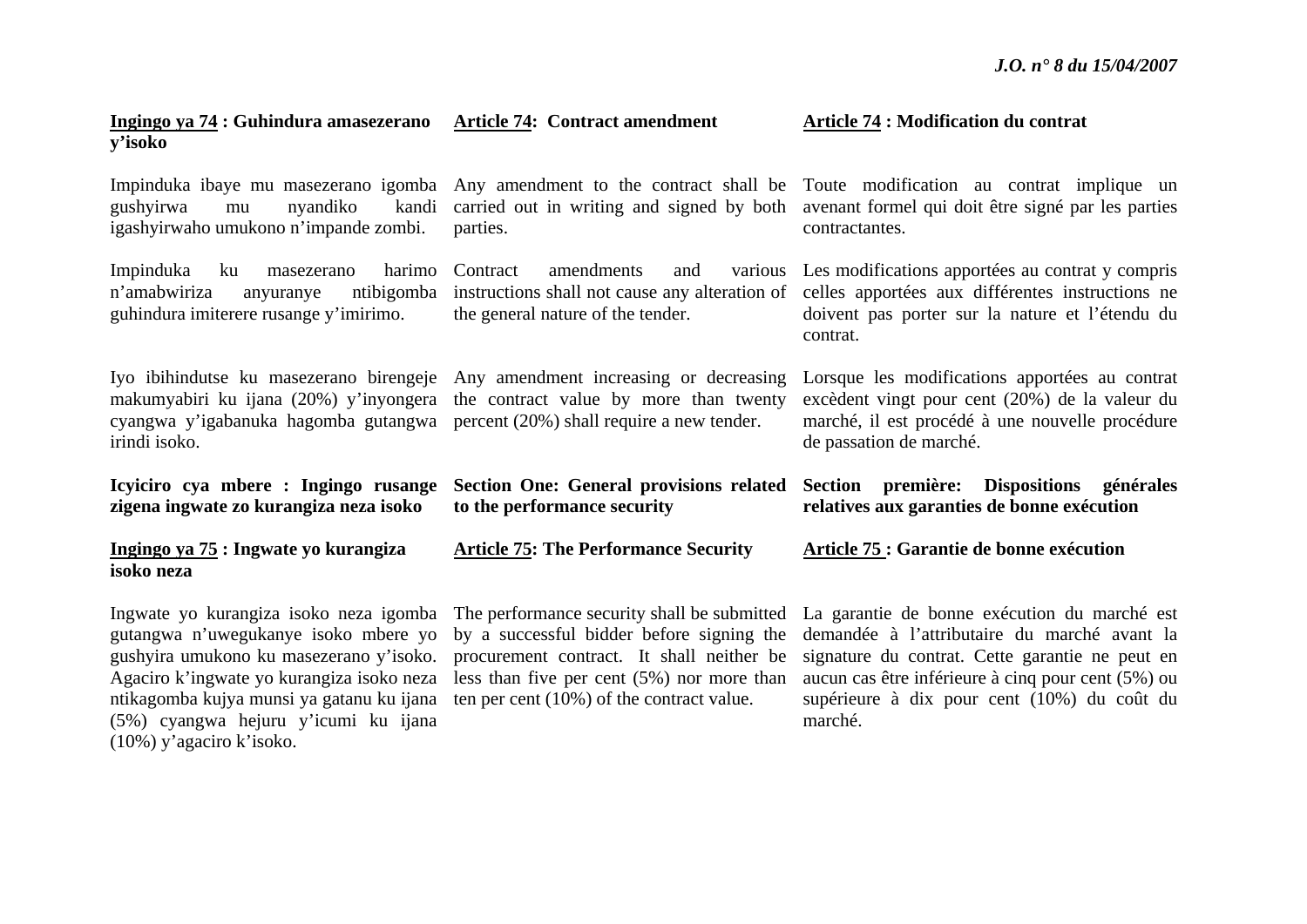kurangiza neza isoko igomba gufatirwa unconditionally be seized by the procuring mananiza, bitabangamiye ry'ibindi bihano biteganyijwe mu mategeko.

amasoko.

# **kurangiza neza isoko**

icyitegererezo cyatanzwe mu Gitabo cy'Amabwiriza Agenga Ipiganwa.

cyangwa Urwandiko rwishingira ubwishyu institution or an irrevocable letter of credit. rudasubirwaho.

ikurikizwa to other penalties provided for by the Law.

regulations.

# **Security**

the bidding document.

itanzwe n'Ikigo cy'Imari cyemewe guarantee issued by an authorized financial

Iyo amasezerano atubahirijwe yose In case the contract is not fully or well En cas de non exécution ou d'exécution partielle cyangwa atubahirijwe neza ingwate yo executed, the performance security shall du contrat, la garantie de bonne exécution est <sup>n</sup>'Urwego rutanga isoko nta yandi entity as a compensation without prejudice sous réserve d'autres sanctions prévues par la loi. saisie d'office par l'entité de passation de marché,

Ibiteganywa mu gika cya mbere cy'iyi Provisions under paragraph one of this Les dispositions de l'alinéa premier du présent ngingo, ntibikurikizwa ku masoko ya Article-shall-not-apply-to-tenders-related-to-Article-ne-sont-pas-applicables-pour-les-marchésserivisi y'impuguke cyangwa amasoko consultant services, works and supplies de service des consultants ou pour les marchés y'imirimo n'ay'ibigemurwa atarengeje where their estimated value does not exceed des travaux et des fournitures dont la valeur agaciro kagenwe n'amabwiriza agenga a threshold established by the procurement <sup>n</sup>'excède pas le seuil fixé par les procédures de passation des marchés.

### **Ingingo ya 76 : Imiterere y'ingwate yo Article 76: The nature of Performance Article 76: Formes de garantie de bonne exécution**

Ingwate yo kurangiza isoko neza ntigomba The performance security shall not generate La garantie de bonne exécution ne doit pas kubyara inyungu kandi igomba gukurikiza interest and it shall be determined in produire d'intérêt et est constituée selon le accordance with the form provided for in modèle prévu dans le Dossier d'Appel d'Offres.

Igomba kuba ari ingwate ya banki, ingwate It may be paid in form of a bank security, a Elle doit être fournie sous forme d'une garantie bancaire, d'une garantie fournie par une institution financière habilitée ou d'une lettre de crédit irrévocable.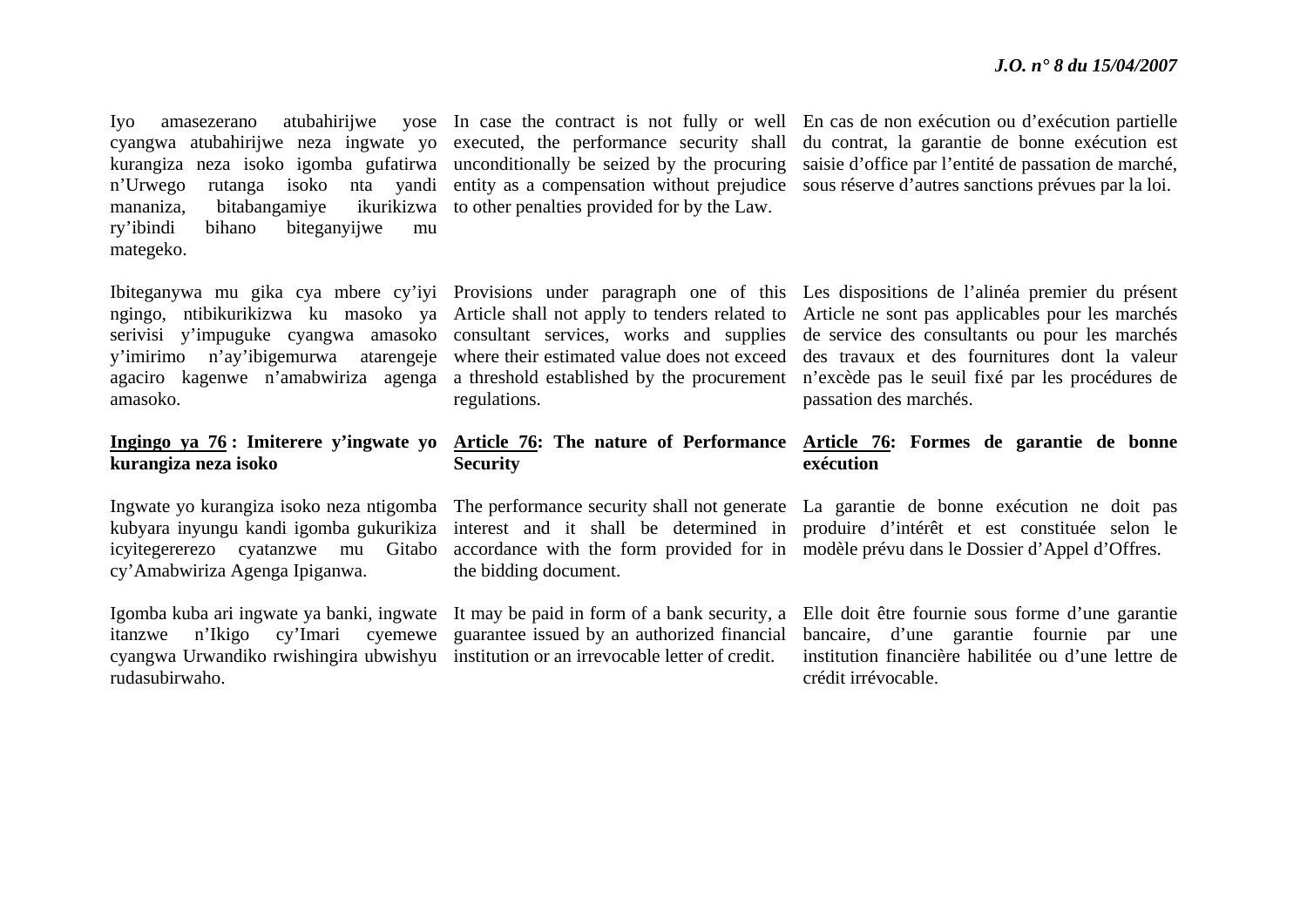# **kurangiza neza isoko**

Iyo bibaye ngombwa uwegukanye isoko ngo arangize neza successful bidder. amasezerano.

# **kurangiza neza isoko**

<sup>n</sup>'amategeko gisubiza Urwego rutanga isoko ingwate yose y'ubwishingizi bwo rwakiriwe.

Banki cyangwa ikigo cy'imari cyemewe <sup>n</sup>'amategeko cyishyura inyungu ingana na rimwe ku ijana (1%) kuri buri munsi <sup>w</sup>'ubukererwe mu kwishyura.

amategeko yazo akemeza ko Urwego cy'urukiko cyubahirijwe.

# **security**

#### **Ingingo ya 78 : Ifatirwa ry'ingwate yo Article 78: Seizure of the performance Article 78 : Saisie de garantie de bonne security exécution**

y'akazi uhereye igihe urwandiko rubisaba (10) working days from the receipt of such a jour de la demande. claim.

> interest of one percent (1%) for every day of montant dû, par jour de retard. payment delay.

is executed.

#### **Ingingo ya 77 : Izindi ngwate zo Article 77: Other forms of Performance Article 77 : Autres formes de garantie de bonne exécution**

cy'Amabwiriza Agenga Ipiganwa kigena necessary, other forms of performance of besoin, les autres formes de garantie pouvant être izindi ngwate zishobora gusabwa security that may be requested from the exigées à l'attributaire de marché pour la bonne The tender document shall provide for, if Le Dossier d'Appel d'Offres prévoit, en cas de exécution du contrat.

Banki cyangwa Ikigo cy'Imari cyemewe The Bank or authorized financial institution La banque ou l'institution financière habilitée kurangiza isoko mu minsi icumi (10) security upon claim by the latter within ten dans les dix (10) jours ouvrables à compter du shall be obliged to give to the procuring <sup>s</sup>'engage à verser à l'entité de passation de entity all the amount of the performance marché l'intégralité du montant de la garantie

> The Bank or authorized financial institution La banque ou l'institution financière habilitée shall also be obliged to pay an additional <sup>s</sup>'engage à payer l'intérêt de un pour cent (1%) du

Iyo bibaye ngombwa kuregera inkiko kandi If it is necessary to take the matter to courts, En cas de nécessité de saisir le tribunal et que rutanga isoko rutsinze inyungu zikomeza procuring entity, this interest shall continue l'entité de passation de marché, cet intérêt kwiyongera kugeza igihe icyemezo to accrue up to the time the courts' decision continue à courir jusqu'à la mise en application and that the court rules in favour of the celui-ci reconnait le bien fondé de la requête de de la décision judiciaire.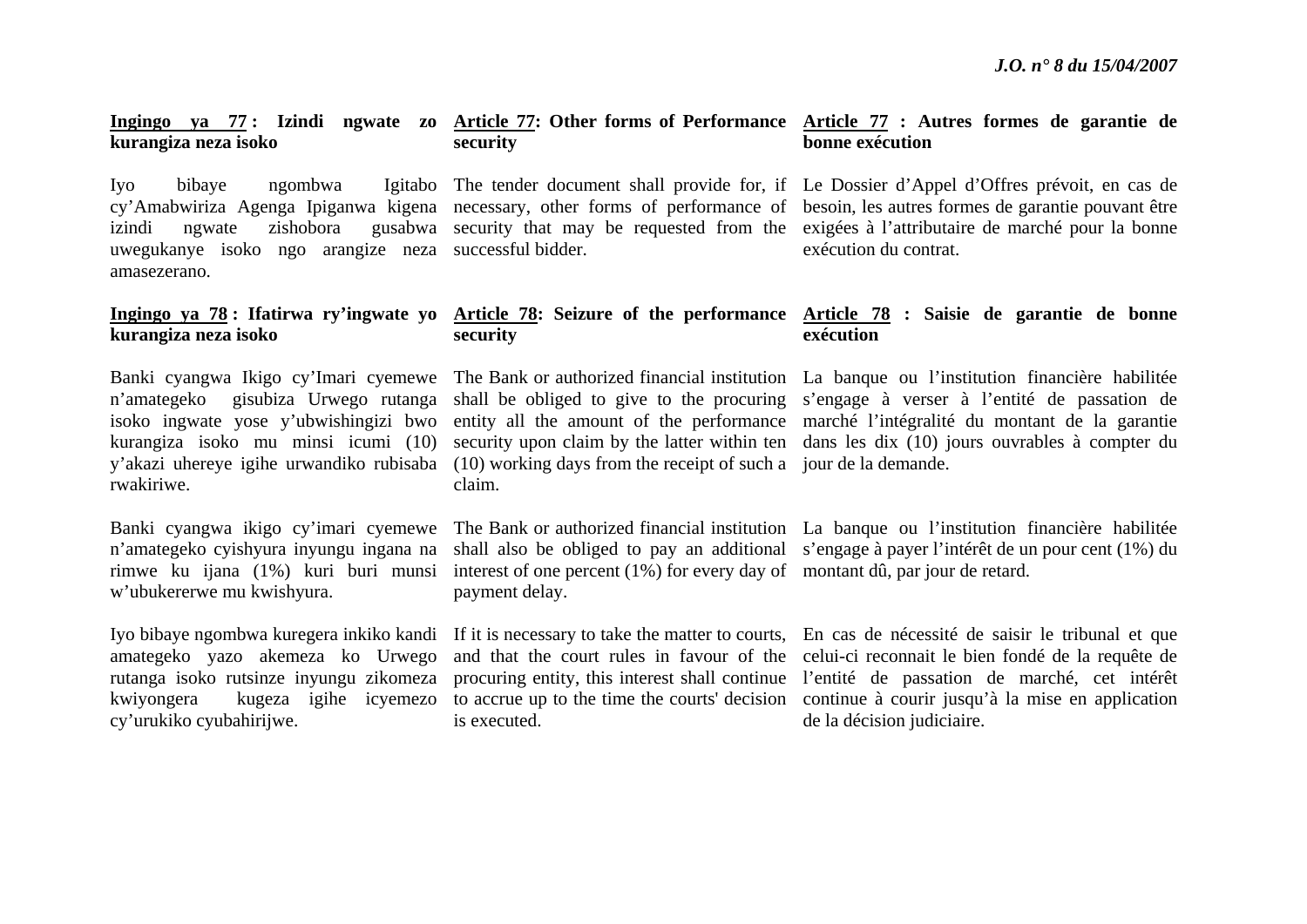# **Ingingo ya 79 : Uburenganzira bwo Article 79: Right to deduct and obligation kugabanya ku ngwate yo kurangiza to reconstitute the Performance Security isoko n'inshingano zo kongera kuzuza agaciro kayo**

amafaranga ku ngwate yo kurangiza neza isoko ku mpamvu z'imikorere mibi y'uwegukanye isoko. Uwegukanye isoko asabwa mu nyandiko n'Urwego rutanga isoko kuzurisha ingwate ingana n'iyakaswe (20).

umwishingizi ntiyishyure nk'uko yabisabwe, Urwego rutanga isoko rufatira amafaranga ku nyemezabuguzi zemejwe.

# **Ingingo ya 80 : Isubizwa ry'ingwate yo kurangiza isoko**

Ingwate yo kurangiza neza isoko isubizwa uwegukanye isoko mu byiciro bibiri : icya kabiri cyayo gisubizwa mu minsi mirongo burundu ry'imirimo.

successful bidder shall be required to amount.

this amount from the approved invoices.

# **Article 80: Recovery of the performance security**

itatu (30) nyuma y'iyakirwa ry'agateganyo days following the provisional acceptance ry'imirimo ikindi cya kabiri mu minsi of works and the second half shall be mirongo itatu (30) ikurikira iyakirwa rya returned within thirty (30) days following définitive des prestations. The performance security shall be returned to the successful bidder in two phases: the first half shall be returned within thirty (30) the final acceptance.

## **Article 79 : Droit de prélenement sur la garantie de bonne exécution et obligation de la reconstituer**

Urwego rutanga isoko rwemerewe gukata The procuring entity shall be entitled to L'entité de passation de marché est autorisée à mu gihe kitarenze iminsi makumyabiri guarantee equivalent to the deducted vingt (20) jours, la garantie égale au montant deduct from the performance security, any prélever un montant sur la garantie de bonne amount owed to it because of the successful exécution du fait d'un manquement de bidder's failure to perform the contract. The l'attributaire dans l'exécution du marché. Sur reconstitute within twenty (20) days the marché, l'attributaire doit reconstituer endéans demande écrite de l'entité de passation de prélevé.

Mu gihe iyo ngwate idatanzwe cyangwa If such a guarantee is not reconstituted or if A défaut de reconstitution de la garantie ou du the guarantor does not pay the amount versement par le garant de la somme réclamée, requested, the procuring entity shall deduct l'entité de passation de marché opère la retenue égale aux sommes en question sur les paiements des factures dûment approuvées.

# **Article 80 : Restitution de garantie de bonne exécution**

La garantie de bonne exécution est restituée à l'attributaire en deux phases : la première moitié est restituée dans les trente (30) jours après la réception provisoire des prestations et l'autre moitié dans les trente (30) jours après la réception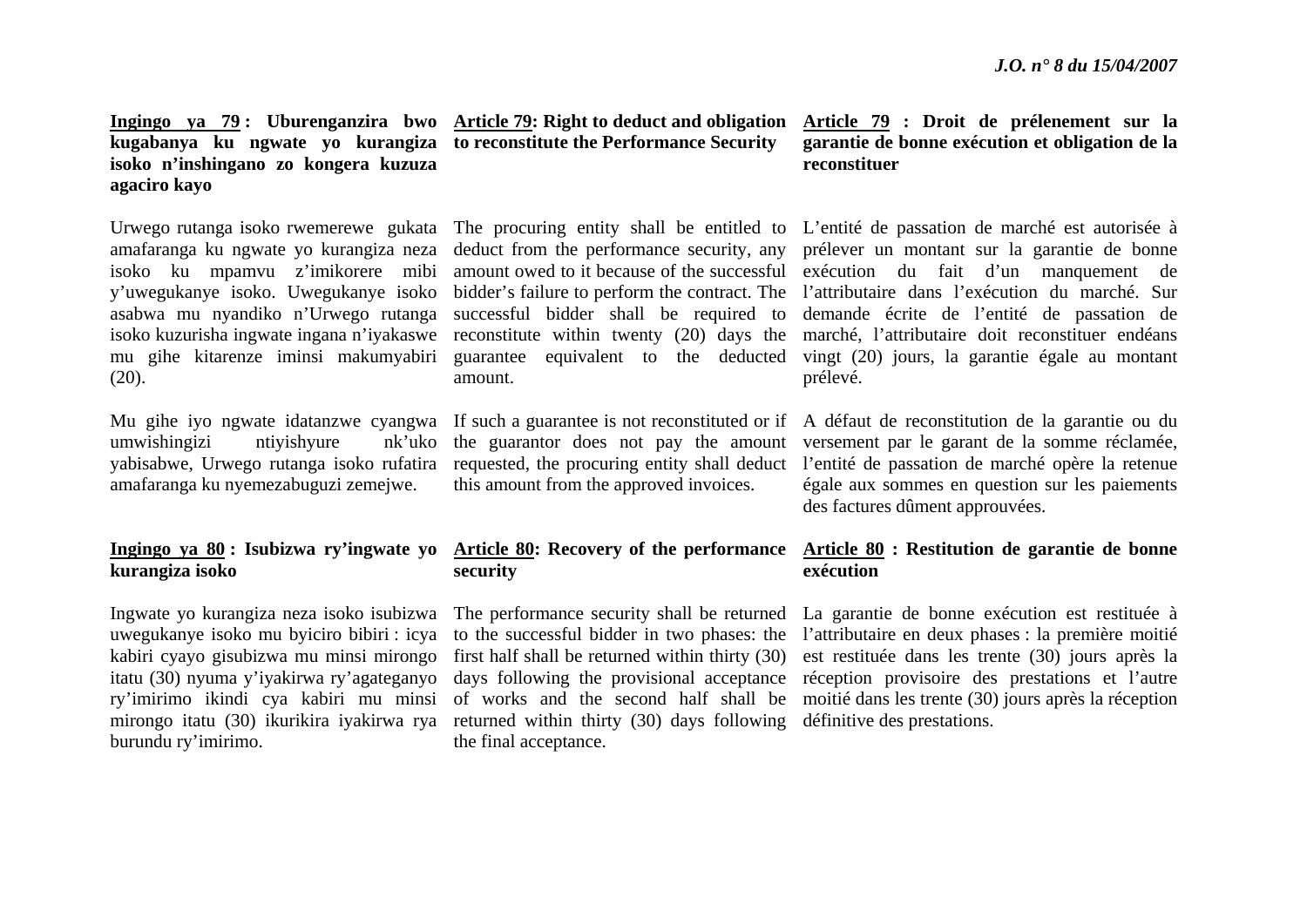Iyo iyo minsi itubahirijwe, ingwate yo If such duration is not respected, the kurangiza neza imirimo ibarirwa inyungu zingana na kimwe cy'igihumbi  $(1^0/00)$  kuri buri munsi w'ubukererwe.

#### **Icyiciro cya 2 : Igiciro mu masezerano**

#### **Ingingo ya 81 : Igena ry'igiciro**

kandi bigomba kubarirwamo inyungu <sup>z</sup>'uwegukanye isoko.

# Amasoko agengwa n'amasezerano bitegenywa n'amategeko n'amasezerano conventions governing exemptions. mpuzamahanga ku isonerwa.

#### **Ingingo ya 82 : Igiciro cy'isoko**

kigomba kuba icya buri icy'imbumbe cyangwa byombi.

performance security shall bear interest equivalent to one thousandth  $(1<sup>0</sup>/0<sub>0</sub>)$  for every day of delayed payment.

# **Section 2: Contract price**

#### **Article 81: Pricing**

Prices are also expected to comprise a profit bénéfices de l'attributaire du marché. margin to the successful bidder.

## **Article 82: Contract price**

lump sum price or a combination of the two. forfaitaire ou la combinaison des deux.

Lorsque ce délai n'est pas respecté, un intérêt de retard égal à un millième  $(1^{07}_{00})$ du montant total du marché est appliqué par jour de retard.

#### **Section 2 : Le coût du marché**

### **Article 81 : Fixation des prix**

Igiciro kigomba kubarirwamo ibikenewe The contract price shall cover all the Le coût du marché doit couvrir la valeur des byose ku mirimo, ibigemurwa cyangwa required expenses on works, goods or travaux, des fournitures ou des services ainsi que serivisi zitangwa n'impuguke, cyane cyane services and, in particular, taxes, duties, les droits, taxes et impôts applicables à ce marché imisoro, amahoro, isonerwa cyeretse iyo levies applicable, except when they are sauf s'ils font expressément objet d'une bidateganyijwe cyangwa bisonewe. Ibiciro expressly excluded or subject to exemption. exemption. Le coût doit aussi couvrir les

mpuzamahanga ateganya ingingo zigena agreements containing tax or duties clauses internationales prévoient des dispositions iby'imisoro n'amahoro zishingiye ku shall refer to international legal texts or relatives aux taxes et impôts sur base des lois et Tenders governed by international Les marchés régis par les conventions des conventions internationales relatives à l'exonération.

#### **Article 82 : Prix du marché**

Igiciro cy'isoko gishyirwa mu masezerano The contract price shall be a unit price, a Le prix des prestations peut être unitaire,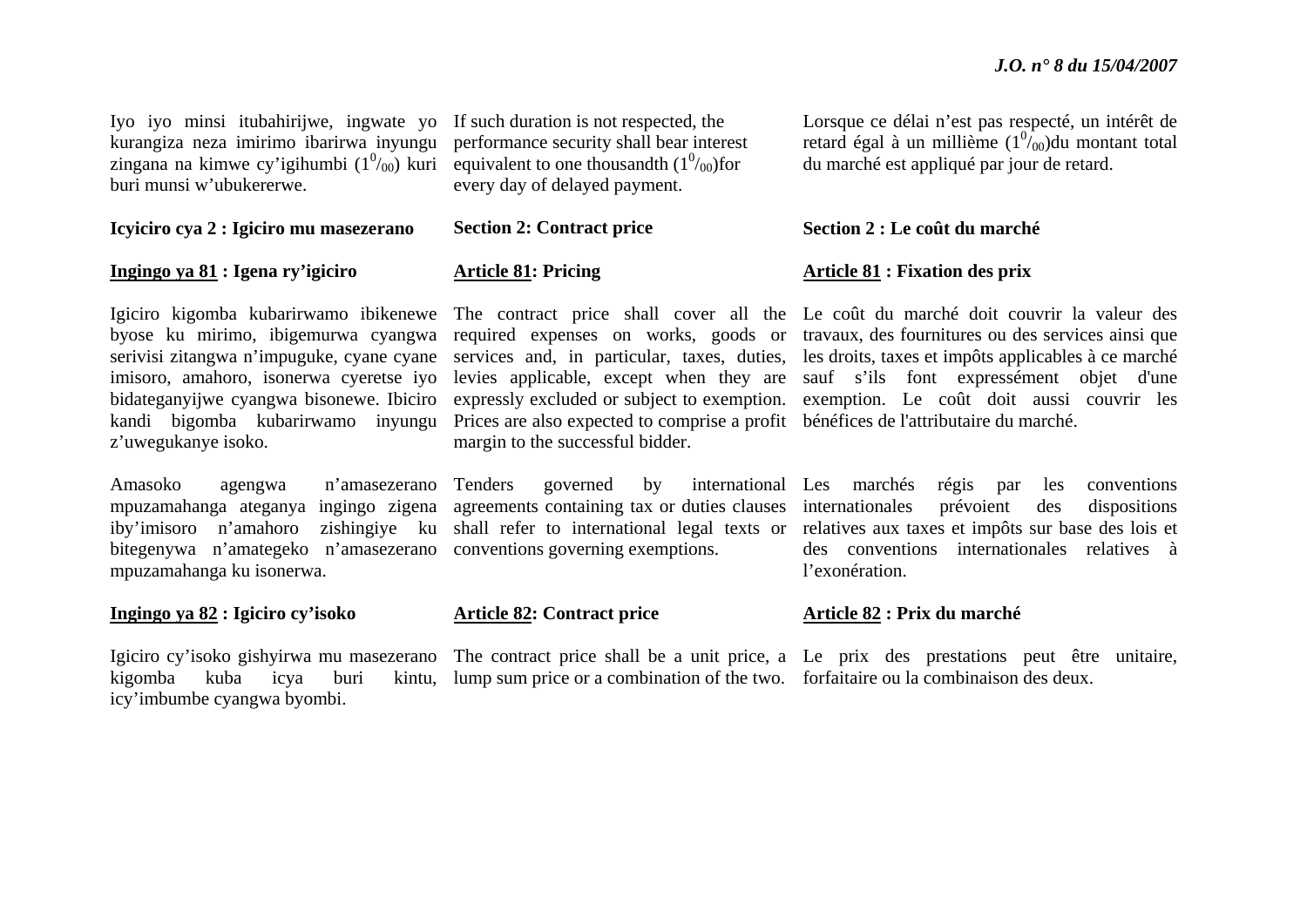### **Ingingo ya 83 : Ibiciro ntakuka**

Isoko ryose riteganywa gukorwa mu gihe kitarenze amezi icyenda (9) ritangwa ku biciro ntakuka, cyeretse habaye impamvu itunguranye kandi ntarengwa. Icyo gihe impande zombi zagiranye amasezerano zumvikana ku buryo bwo gusubiramo ibiciro. Mu gihe impande zombi zinaniwe kumvikana zitabaza ibiteganywa n'iri tegeko.

# **Ingingo ya 84 : Ibiciro bishobora Article 84: Revisable prices guhinduka**

bugomba kuba busobanuye mu mabwiriza procurement regulations. agenga amasoko.

kumanura ibiciro.

### **Article 83: Fixed prices**

within a period that does not exceed nine  $(9)$ case, the contracting parties shall negotiate compromise is reached between the two présente loi. parties, the provisions of this Law shall apply.

ibiciro bisubirwamo. Ubwo buryo modalities shall be defined in the passation des marchés.

delays except where the revision is meant prix. for reducing the price.

#### **Article 83 : Prix fixes**

Any tender that is planned to be executed Le marché dont le délai d'exécution n'excède pas months shall be awarded on a fixed price, cas de force majeure. Dans ce cas, les parties au except in cases of force majeure. In that contrat s'entendent sur la révision des prix. the modalities for revising the prices. If no d'accord, elles se réfèrent aux dispositions de la neuf (9) mois est attribué à un prix fixe, sauf en Lorsque les deux parties ne se mettent pas

#### **Article 84 : Prix révisables**

Ku masoko yose ateganywa gushyirwa mu For tenders planned to be executed within a Pour les marchés dont le délai d'exécution excède bikorwa mu gihe kirenze amezi icyenda period which exceeds nine (9) months, the neuf (9) mois, le Dossier d'Appel d'Offres (9), Igitabo cy'Amabwiriza Agenga bidding document shall determine the prévoit les modalités de révision des prix. Ces Ipiganwa kigomba guteganya uburyo modalities for revising the price. Such modalités sont définies par les procédures de

Icyakora ibiciro ntibisubirwamo ku mirimo However, prices shall not be revised for Toutefois, les prix ne sont pas révisables pour les yamaze gukorwa cyangwa yatinze gukorwa completed works or works that have travaux déjà exécutés ou en retard d'exécution ku burangare bw'uwegukanye isoko delayed to be completed when the suite au manque de diligence de l'attributaire, keretse mu gihe isubirwamo rigamije successful bidder is responsible for such sauf si cette révision entraîne la réduction des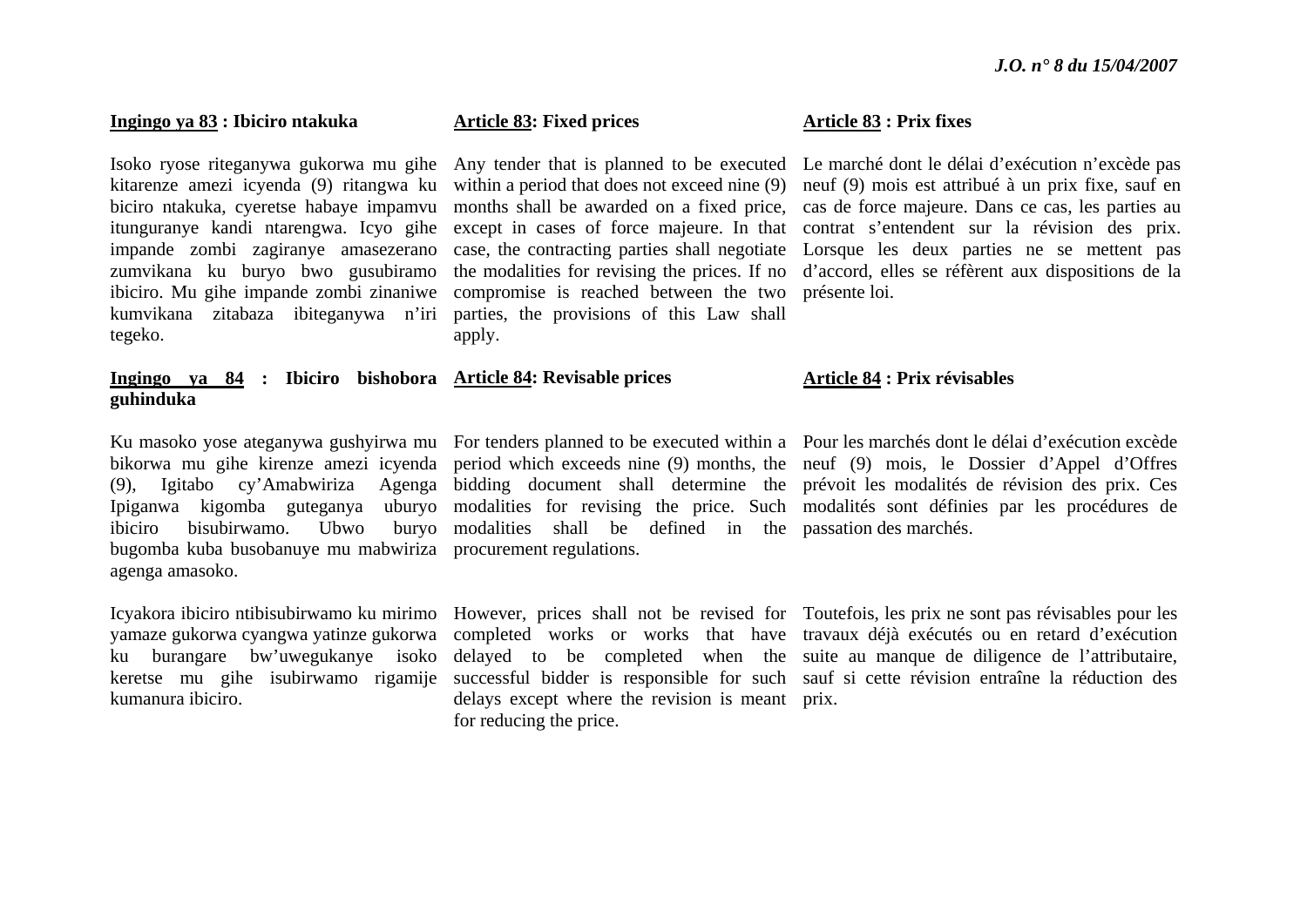# **isubizwa ry'amafaranga yakoreshejwe**

ry'amafaranga <sup>n</sup>'uwegukanye isoko. Icyo giciro gishobora kwiyongeraho amafaranga make cyangwa umubare-nkubishwa wo kubara imisoro, incurred in general. inyungu n'andi mafaranga yakoreshwa indi mirimo muri rusange.

ntarengwa atangwa ku byagenzuwe.

**Icyiciro cya 3 : Avansi yo gutangira akazi n'iyishyurwa mu byiciro**

**Ingingo ya 86 : Amahame rusange** 

cyangwa irya serivisi y'impuguke bikorwa no kwakirwa n'Urwego rutanga entity or its duly representative. isoko cyangwa umuntu ufite ububasha bwo kuruhagararira.

# **expenses**

or by a coefficient to cover the overheads, taxes, and profits and any other expenses

services rendered on the basis of remboursables pour les dépenses approuvées. reimbursable expenses.

|  | Section 3: Advance payment and |  |
|--|--------------------------------|--|
|  | payment in installments        |  |

### **Article 86: General principles**

be paid for before they are executed or

## **Ingingo ya 85 : Igiciro gishingiye ku Article 85: Price on basis of reimbursable Article 85 : Prix basé sur les dépenses remboursables**

Amasezerano ashobora guteganya serivisi Contracts may include services paid on the Le contrat peut déterminer des prestations zishyurwa hashingiwe ku isubizwa basis of reimbursable expenses of the rémunérées sur base de remboursement des bidder. It shall be increased by a certain fee dépenses engagées par l'attributaire du marché. Ces dépenses sont majorées de quelques frais ou d'un coefficient permettant de couvrir les taxes et impôts, les bénéfices et les autres frais généraux.

Amasezerano agomba kugaragaza agaciro The contract shall indicate the value of Le contrat doit indiquer la valeur de différents k'ibintu bitandukanye bifasha mu kugena various elements necessary for determining éléments qui concourent à la détermination du igiciro cy'igihembo. Igitabo cy'amabwiriza of the payment price. The tender documents prix de la rémunération. Le Dossier d'Appel agenga ipiganwa kigaragaza amafaranga shall indicate the maximum amount for d'Offres fixe les montants maximums

# **Section 3 : Avance de demarrage et paiement par tranche**

#### **Article 86 : Principes généraux**

Nta soko ry'imirimo, ryo kugemura No works, goods or services contract shall Aucun marché des travaux, des fournitures ou des ryishyurwa mbere yo gushyirwa mu delivered and accepted by the procuring payement avant l'exécution et la réception par services de consultants ne peut donner lieu au l'entité de passation de marché ou son représentant.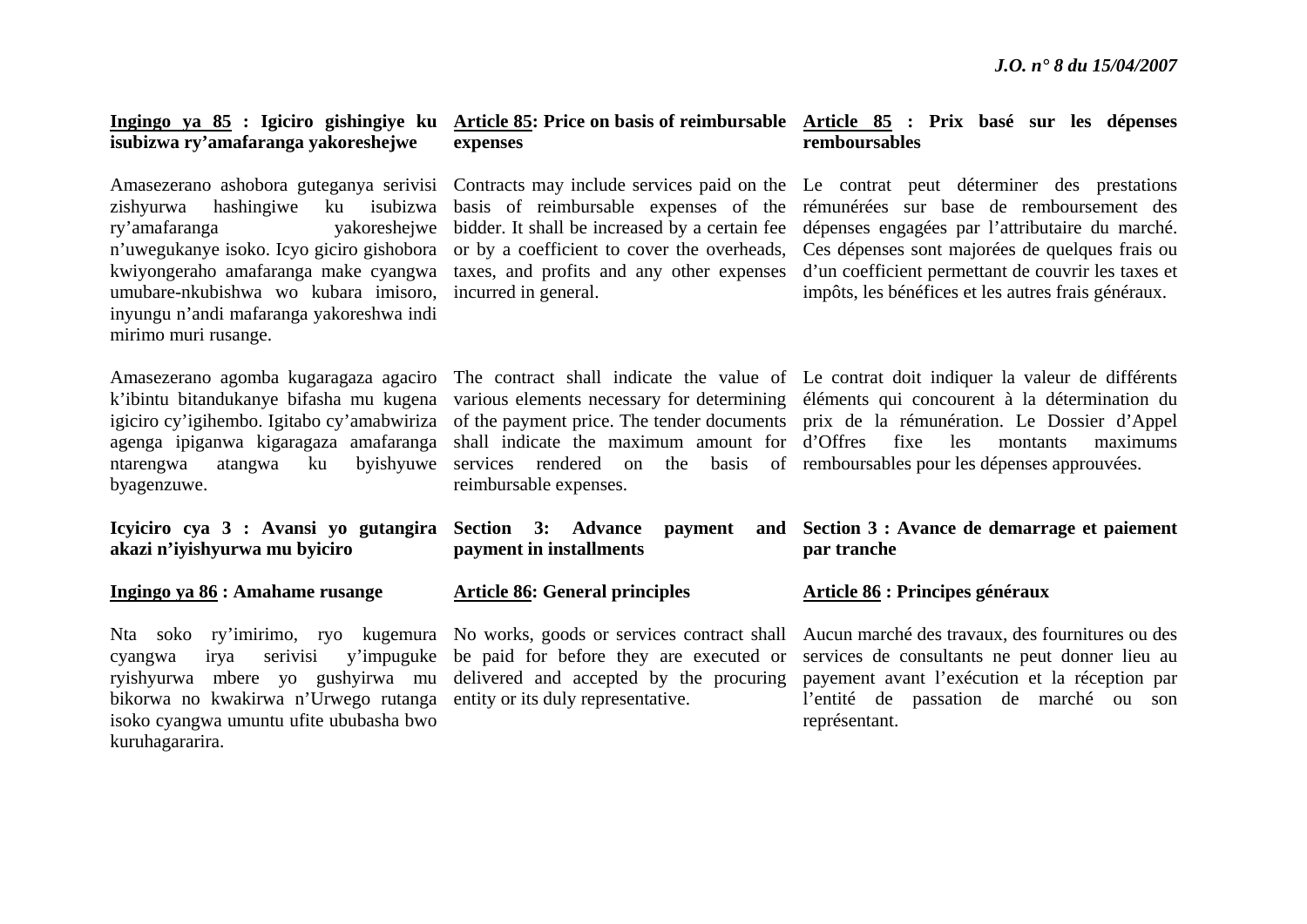amasezerano y'isoko atarashyirwaho the contract is signed. umukono.

# **<sup>n</sup>'ingwate yayo**

ari uko uwegukanye isoko abanje guha Urwego rutanga isoko ingwate ingana <sup>n</sup>'amafaranga asabirwa avansi.

cyangwa Ikigo cy'Imari kibifitiye any authorized financial institution. ububasha.

#### **Ingingo ya 88 : Ikoreshwa rya avansi**

nk'umwenda ugomba kwishyurwa or part of it. hafatiriwe ingwate yose cyangwa igice cyayo.

**and its security**

to the advance itself.

#### **Article 88: The use of advance payment**

Uwegukanye isoko agomba gukoresha paid only in activities related to the tender. gusa avansi yahawe mu bikorwa bijyanye If the successful bidder uses the entire <sup>n</sup>'isoko. Iyo uwegukanye isoko akoresheje advance or part of it in other activities that avansi yose cyangwa igice cyayo mu are unrelated to the tender, the advance shall bikorwa bindi bidafite aho bihuriye immediately be considered as a debt which <sup>n</sup>'isoko, iyo avansi ihita ifatwa shall be paid by seizing the entire security The successful bidder shall use the advance

Cyakora, Igitabo cy'amabwiriza agenga However, the bidding document may Toutefois, le Dossier d'Appel d'Offres peut ipiganwa gishobora guteganya avansi ku provide for an advance payment. Such an prévoir le payement d'une avance de démarrage. mirimo. Iyo avansi ntishobora gutangwa advance payment shall not be paid before Cette avance ne peut être payée avant la signature du contrat de marché.

#### **Ingingo ya 87 : Ingano ya avansi Article 87: Amount of advance payment Article 87 : Montant de l'avance de démarrage et sa garantie**

Avansi yo gutangira imirimo ntigomba The advance payment shall not exceed Le montant de l'avance de démarrage ne peut kurenga makumyabiri ku ijana (20) twenty per cent (20 %) of the price of the dépasser vingt pour cent (20 %) du prix du by'igiciro cyose cy'isoko kandi yishyurwa tender and shall be paid upon submission by marché et ne peut être payée que lorsque the successful bidder to the procuring entity l'attributaire produit à l'entité de passation de of an advance payment security equivalent marché une garantie équivalente à cette avance.

Iyo ngwate igomba gutangwa na Banki That security shall be given by a bank or Cette garantie est produite par la banque ou l'institution financière habilitée.

### **Article 88 : Utilisation de l'avance de démarrage**

L'attributaire doit utiliser l'avance uniquement pour les opérations liées à l'exécution du marché. Si l'attributaire utilise toute l'avance ou une partie de l'avance à des fins qui ne sont pas liées au marché, l'avance devient immédiatement remboursable par saisie de toute la garantie ou de sa partie.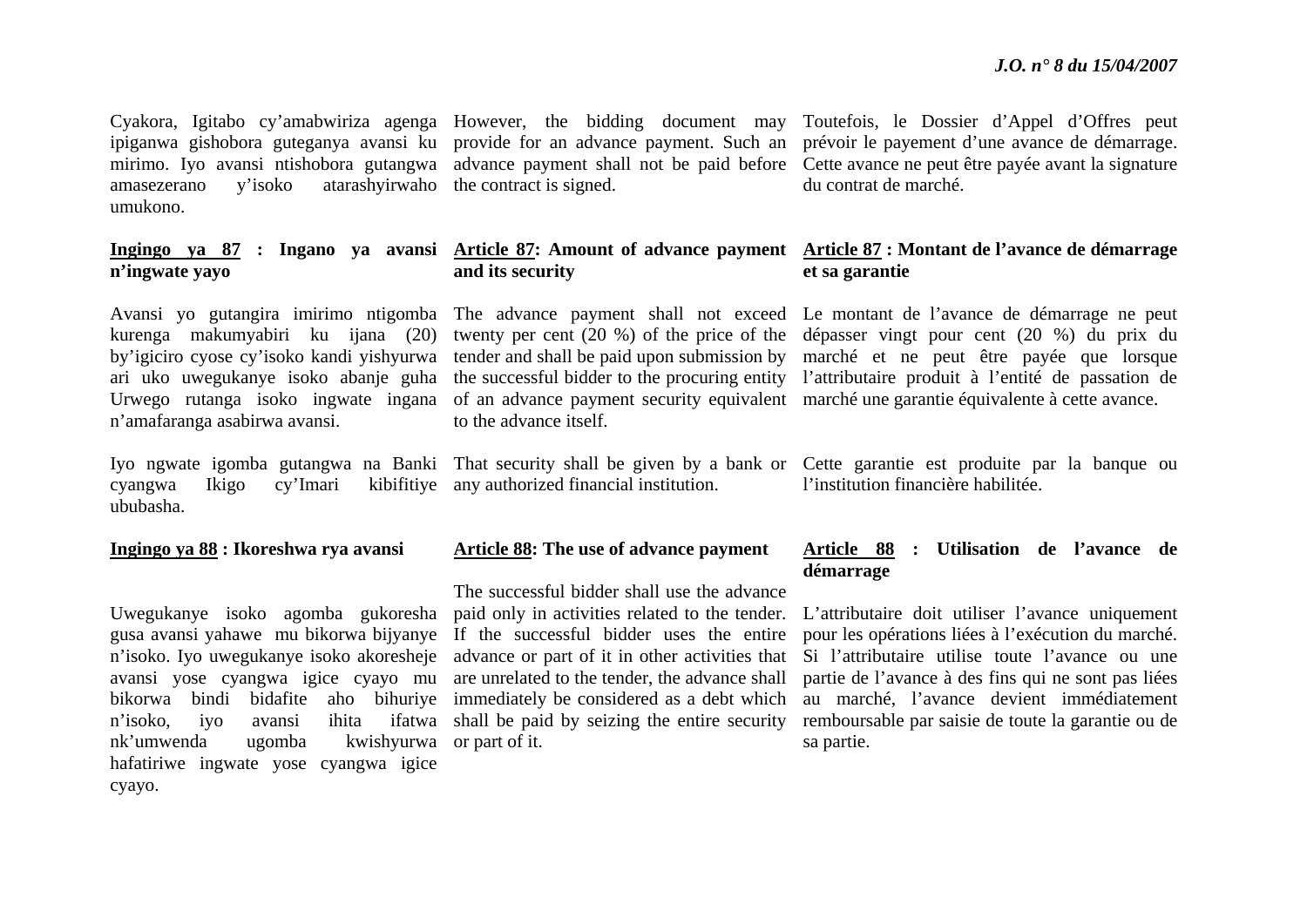#### **Ingingo ya 89 : Iyishyurwa rya avansi**

zatanzwe kandi zemejwe.  $cy'Amabwiriza$  Agenga giteganya ijanisha ry'amafaranga azagenda deducted until the whole amount of the akatwa kugeza igihe avansi yose advance is refunded. yishyuriwe.

isoko mu minsi mirongo itatu (30) uhereye igihe avansi yose yatanzwe yishyuriwe.

 $(30)$ , isubizwa habariwemo z'ubukererwe zingana na cy'igihumbi  $(1^0/_{00})$  kuri buri munsi every day of delayed payment. w'ubukererwe.

#### **Ingingo ya 90 : Iyishyurwa mu byiciro Article 90: Payment in installments byinshi**

munsi y'amezi atatu (3).

masoko agomba kurangira mu gihe kiri may not be made for tenders which are to be requérir ou pas le paiement par tranches. completed within a period of less than three (3) months.

# **Article 89: Refund of the advance paid**

shall determine the percentage to be remboursement de l'intégralité de l'avance.

following the payment of the entire advance remboursement intégral de l'avance. received.

equivalent to one thousandth  $(1^0/_{00})$  for égal à un millième  $(1^0/_{00})$  par jour de retard.

### **Article 89 : Remboursement de l'avance de démarrage**

Avansi yahawe uwegukanye isoko The advance received by the successful L'avance payée à l'attributaire est remboursée par isubizwa hakoreshejwe ikatwa ry'umubare bidder shall be refunded by deducting a retenue sur les factures dûment présentées et runaka w'amafaranga ku nyemezabuguzi certain amount from submitted and approuvées. Le Dossier d'Appel d'Offres fixe le approved invoices. The bidding document pourcentatge de ces retenues jusqu'au

Ingwate ya avansi isubizwa uwegukanye The advance security shall be returned to La garantie de l'avance est remise à l'attributaire the successful bidder within thirty (30) days dans les trente (30) jours à compter de la date de

Iyo idasubijwe mu minsi mirongo itatu If it is not returned within the thirty (30) A défaut de remise de cette garantie dans les days, it shall generate interest for delays trente (30) jours, elle produit un intérêt de retard

#### **Article 90 : Paiement par tranches**

Iyo imirimo itangiye, iyishyurwa mu When the execution of the tender Lors du début d'exécution du marché, le byiciro ku bikorwa byarangiye naryo commences, payments for the executed paiement par tranches peut commencer. riratangira. Icyakora iyishyurwa mu byiciro activities shall also start to be made. Toutefois, les marchés qui doivent être exécutés rishobora gukorwa cyangwa ntirikorwe ku However, payment in installments may or dans un délai inférieur à trois (3) mois peuvent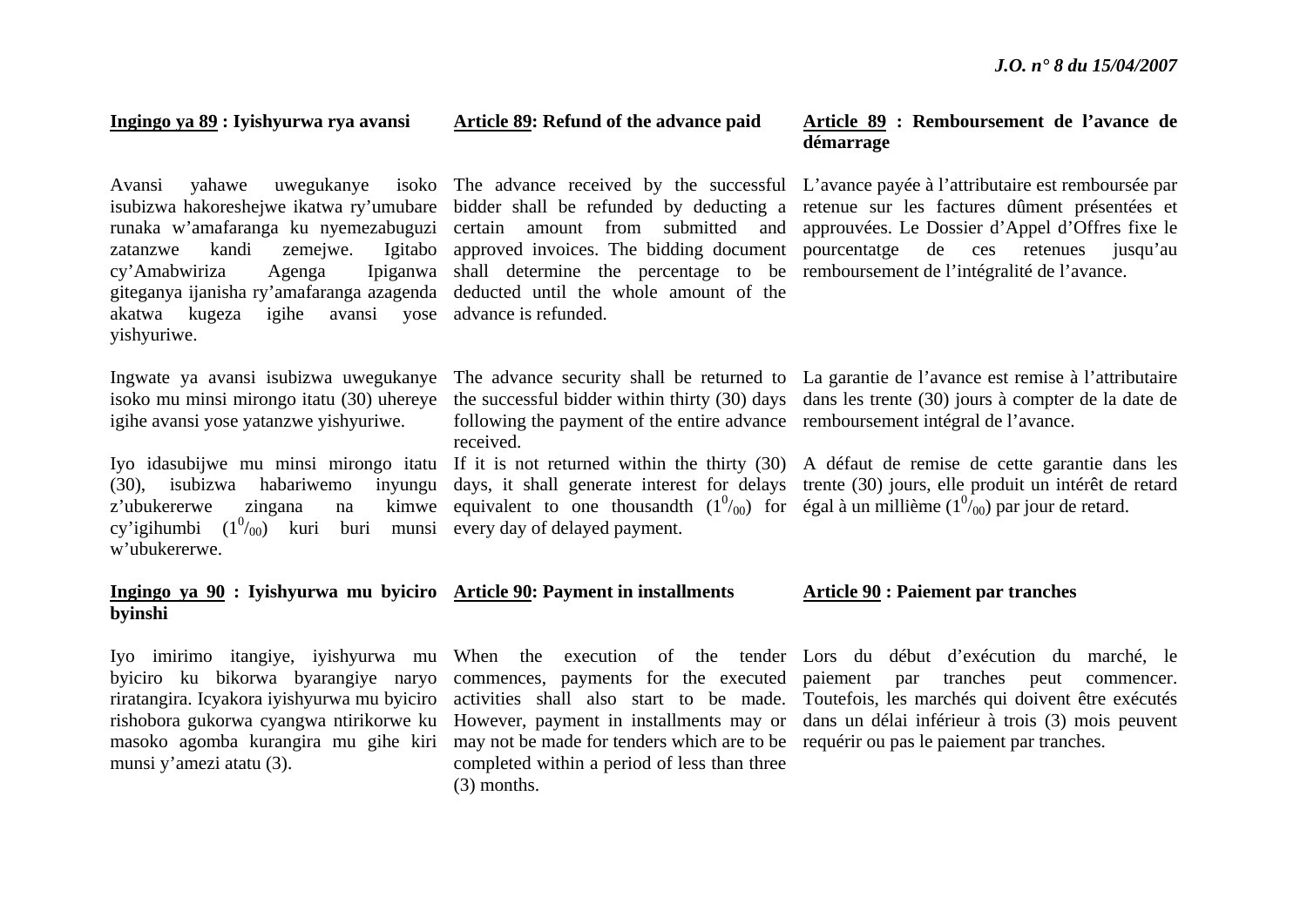| cyiciro kimwe ntugomba kurenga agaciro<br>k'ibikorwa byarangiye nyuma y'ikatwa<br>ry'igice cya avansi.<br>Ingingo rusange z'amasezerano ziteganya<br>kuri buri bwoko bw'isoko, imiterere<br>bizishyurwa<br>y'ibikorwa<br>byiciro<br>mu<br>binyuranye n'umubare w'ibyiciro. | activities after deducting the part of the retenu du montant prévu pour l'avance.<br>be deducted from that<br>advance<br>to<br>installment.<br>determine, for each type of tender, the type<br>of activities for which payment may be<br>made in installments and how many<br>installments thereof. | Umubare w'amafaranga yishyuwe mu The amount paid in one installment shall Le montant d'une seule tranche ne doit pas<br>not exceed the value of the executed dépasser la valeur des prestations exécutées après<br>The general conditions of contract shall Les dispositions générales du contrat fixent pour<br>chaque catégorie de marché, les types de<br>prestations à payer par tranches et le nombre de<br>tranches. |
|----------------------------------------------------------------------------------------------------------------------------------------------------------------------------------------------------------------------------------------------------------------------------|-----------------------------------------------------------------------------------------------------------------------------------------------------------------------------------------------------------------------------------------------------------------------------------------------------|----------------------------------------------------------------------------------------------------------------------------------------------------------------------------------------------------------------------------------------------------------------------------------------------------------------------------------------------------------------------------------------------------------------------------|
| Uko<br>byagenda<br>kwishyura<br>kose,<br>inyemezabuguzi yose igomba kwishyurwa<br>ntibigomba kurenza iminsi mirongo ine<br>n'itanu (45). Iki gihe ntikigomba kurenza<br>ibyumweru bitatu (3), iyo uwegukanye<br>isoko ari amasosiyeti yishyize hamwe.                      | In any case, the payment of invoice that<br>may be paid in installments shall not exceed<br>forty five (45) days without being paid<br>entirely. This period shall not exceed three<br>(3) weeks if the successful bidder is a joint<br>venture.                                                    | Dans tous les cas, la facture de paiement par<br>tranches ne peut pas dépasser quarante cinq (45)<br>jours. Ce délai ne peut pas dépasser trois (3)<br>semaines lorsqu'il s'agit d'un marché exécuté en<br>association momentanée d'entreprises.                                                                                                                                                                           |
| <b>Icyiciro</b><br><b>Inshingano</b><br>4:<br>cya<br>n'uburenganzira<br>by'urwego rutanga<br>isoko                                                                                                                                                                         | Section 4: Obligations and rights of the<br>procuring entity                                                                                                                                                                                                                                        | Section 4: Droits et obligations de l'entité de<br>passation de marché                                                                                                                                                                                                                                                                                                                                                     |
| biturutse ku ikoreshwa ry'inyandiko<br>mpimbano n'uburiganya                                                                                                                                                                                                               | Ingingo ya 91: Iseswa ry'amasezerano Article 91: Invalidity of the contract due<br>to falsified or fraudulent documents                                                                                                                                                                             | <b>Article 91:</b> Annulation du contrat pour usage<br>de faux documents<br>et de manœuvres<br>frauduleuses                                                                                                                                                                                                                                                                                                                |
| Igihe cyose mbere y'uko amasezerano<br>atangira cyangwa arimo gushyirwa mu<br>bikorwa, amasezerano agomba guta agaciro<br>cyangwa agaseswa iyo byemejwe ko document submitted by the successful                                                                            | At any time during the execution of the<br>contract, the contract shall be null and void<br>if it is proved that any information or                                                                                                                                                                 | Chaque fois avant ou pendant l'exécution du<br>contrat, le contrat de marché est annulé de plein<br>droit s'il est établi que les renseignements ou                                                                                                                                                                                                                                                                        |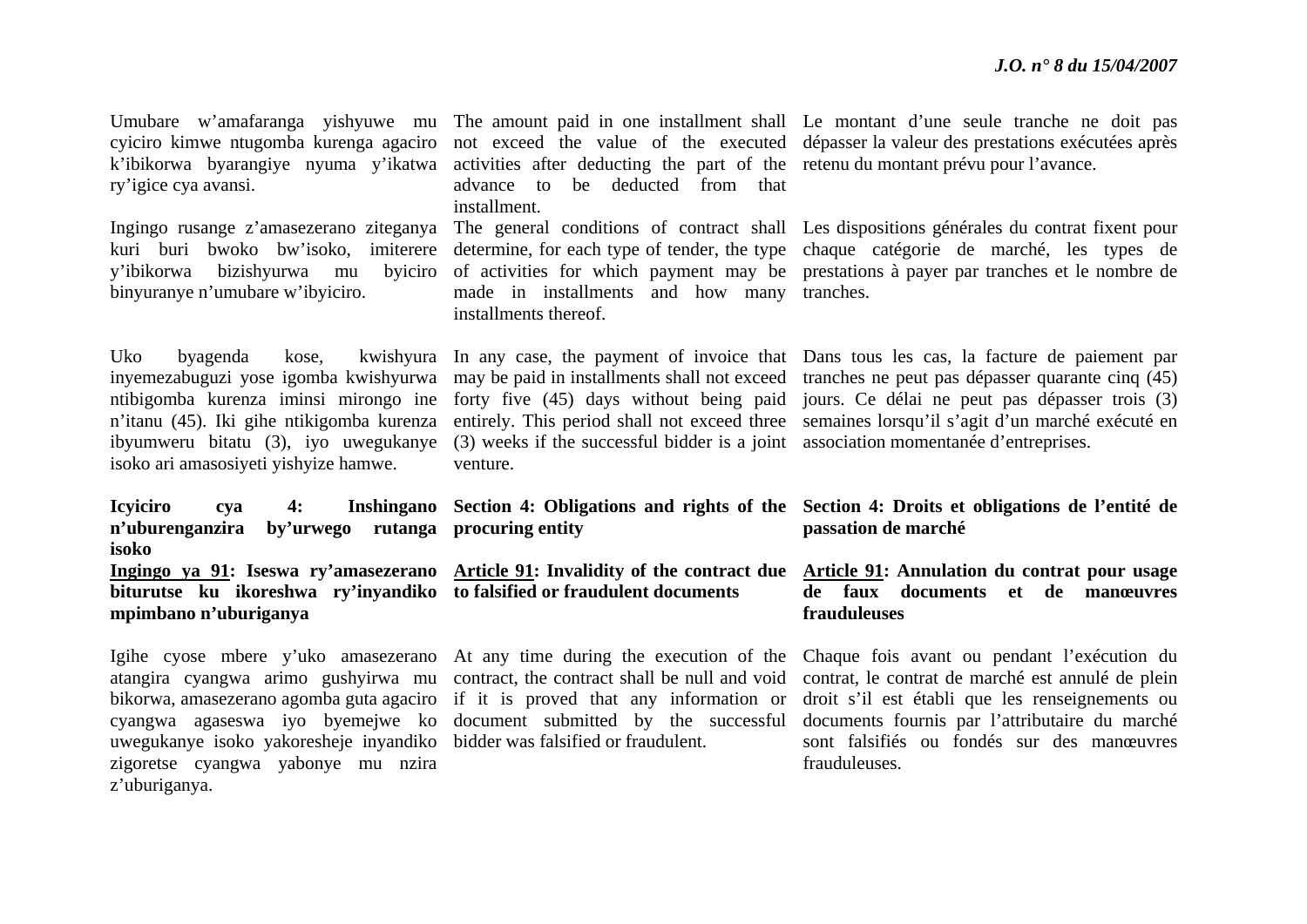Igihe amasezerano asheshwe biratangazwa, isoko rihabwa uwari akurikiyeho cyangwa rikongera gupiganirwa.

# **Ingingo ya 92: Ihagararirwa rw'Urwego rutanga isoko mu ishyirwa mu bikorwa procuring entity in contract execution ry'amasezerano**

Urwego rutanga isoko rugomba The procuring entity shall be represented by guhagararirwa n'umukozi kugenzura uko amasezerano ashyirwa mu bikorwa. Uwo mukozi agomba kuba afite uburenganzira bwo:

- 1° kugera ahakorerwa imirimo harimo 1°<sup>n</sup>'ahatunganyirzwa ibikoresho n'aho ibigemurwa bikorerwa;
- $2^{\circ}$ gukora igenzura ry'ibigemurwa cyangwa ry'imirimo ikorwa akabikora ku buryo Uwegukanye isoko ariwe wirengera ingaruka zabyo. Umukozi ushinzwe umushinga niwe uba umuhuza hagati y'Urwego rutanga isoko <sup>w</sup>'uwegukanye isoko kandi agaha amabwiriza uwegukanye isoko. rikenewe 2°

second ranked or re-advertised.

ushinzwe the supervising official. In that regard, such an official shall have the right to:

> <sup>o</sup> have access to the place where 1<sup>o</sup> activities are being carried out including the place where the materials are being prepared and where goods are manufactured;

> $\degree$  conduct the necessary inspections for  $2\degree$ the product to be delivered or activities to be implemented at the successful bidder's risks. The project manager shall liaise between the procuring entity and the successful bidder and shall make instructions to the latter.

Once the contract is cancelled and it is not Lorsque le contrat est résilié et qu'il n'est pas yet publicised, it may be awarded to the encore publié, le marché est attribué au second soumissionnaire ou remis en concours

**Article 92: Representation of the Article 92 : Représentation de l'entité de passation de marché dans l'exécution du marché**

> L'entité de passation de marché est représentée, dans l'exécution du marché, par un fonctionnaire dirigeant. Ce fonctionnaire a le droit :

- d'accès au lieu d'exécution du marché, y compris le lieu de préparation et de fabrication des livraisons ;
- de soumettre le produit à livrer ou à mettre en œuvre, aux tests nécessaires, et ce aux risques de l'attributaire. Il est l'interlocuteur de l'entité de passation de marché et l'attributaire du marché à qui il peut donner des instructions.

Iryo genzura ntirivanaho inshingano This supervision does not exempt the Cette surveillance ainsi exercée n'exonère pas <sup>z</sup>'uwegukanye isoko. successful bidder from his responsibility. l'attributaire de sa responsabilité.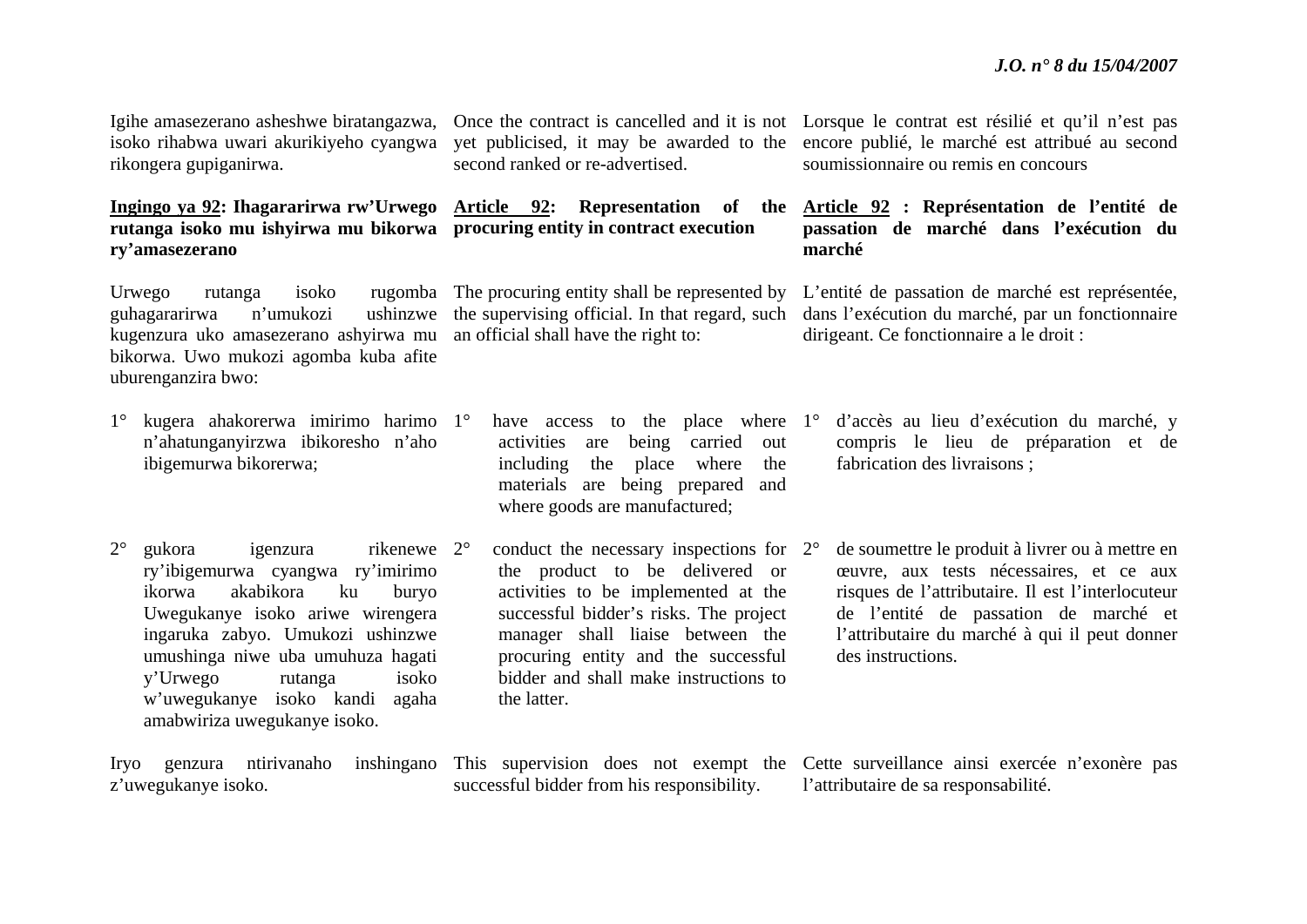# **kugena imirimo y'inyongera**

Mu gihe cy'ishyirwa mu ry'amasezerano, Urwego rutanga isoko rushobora kugena imirimo y'inyongera igomba gukorwa hakurikijwe amasezerano y'ibanze uretse igihe iyo mirimo ikorwamo kigomba kongerwa. Agaciro mu mafaranga k'imirimo y'inyongera ntikagomba kurenga makumyabiri ku ijana (20%) by'isoko ry'ibanze kandi igomba additional contract. gukorerwa amasezerano y'inyongera.

# **Ingingo ya 94 : Uburenganzira bwo kongera cyangwa kugabanya ibikorwa**

Mu gihe cy'ishyirwa mu kongera cyangwa guhindura y'ibikorwa biteganyijwe mu masezerano cyangwa guhindura imiterere y'ibikorwa biteganyijwe hadahinduwe ubwoko bwayo, reasons or public interests. kubera impamvu zikomeye cyangwa kubera inyungu rusange.

amasezerano v'invongera gushyirwa mu bikorwa agendeye ku biciro conditions of the initial contract. byo mu masezerano y'ibanze.

# **works to be performed**

bikorwa During contract execution, the procuring entity may prescribe additional activities to be executed under the same conditions as those of the main tender except for the execution period which may be extended. The value of such additional activities shall not exceed twenty per cent (20%) of the main tender and shall be subject to an

# **activities to be performed**

ry'amasezerano, Urwego rutanga isoko entity has the right to reduce, increase or rufite uburenganzira bwo kugabanya, change the quantity of activities provided bikorwa During contract execution, the procuring ing in the contract, or even change some of their characteristics without substantially

shall be executed based on the financial les conditions financières du contrat initial.

# **Ingingo ya 93 : Uburenganzira bwo Article 93: Rights to determine additional Article 93: Droit de prescrire des prestations additionnelles**

Durant l'exécution du marché, l'entité de passation de marché peut prescrire des prestations additionnelles dont l'exécution s'effectue aux mêmes conditions que le marché principal sauf en ce qui concerne le délai d'exécution qui peut être prolongé. Le montant du coût des prestations additionnelles ne doit pas dépasser vingt pour cent (20%) du contrat initial et de telles prestations doivent faire l'objet d'un avenant.

### **Article 94: Rights to increase or change Article 94 : Droit d'augmenter ou de réduire les prestations**

changing their nature, due to important nature, et ce pour des raisons importantes ou Durant l'exécution du marché, l'entité de passation de marché a le droit de réduire, augmenter ou modifier la quantité des prestations prévues au contrat, ou de modifier les prestations prévues sans en altérer substantiellement la d'intérêt public.

Iryo gabanuka, iyongerwa cyangwa Such a reduction, addition or change shall Telle réduction, augmentation ou modification ihindurwa ry'ibikorwa rigomba gukorerwa be subject to an additional contract which fait l'objet d'un avenant qui est exécuté suivant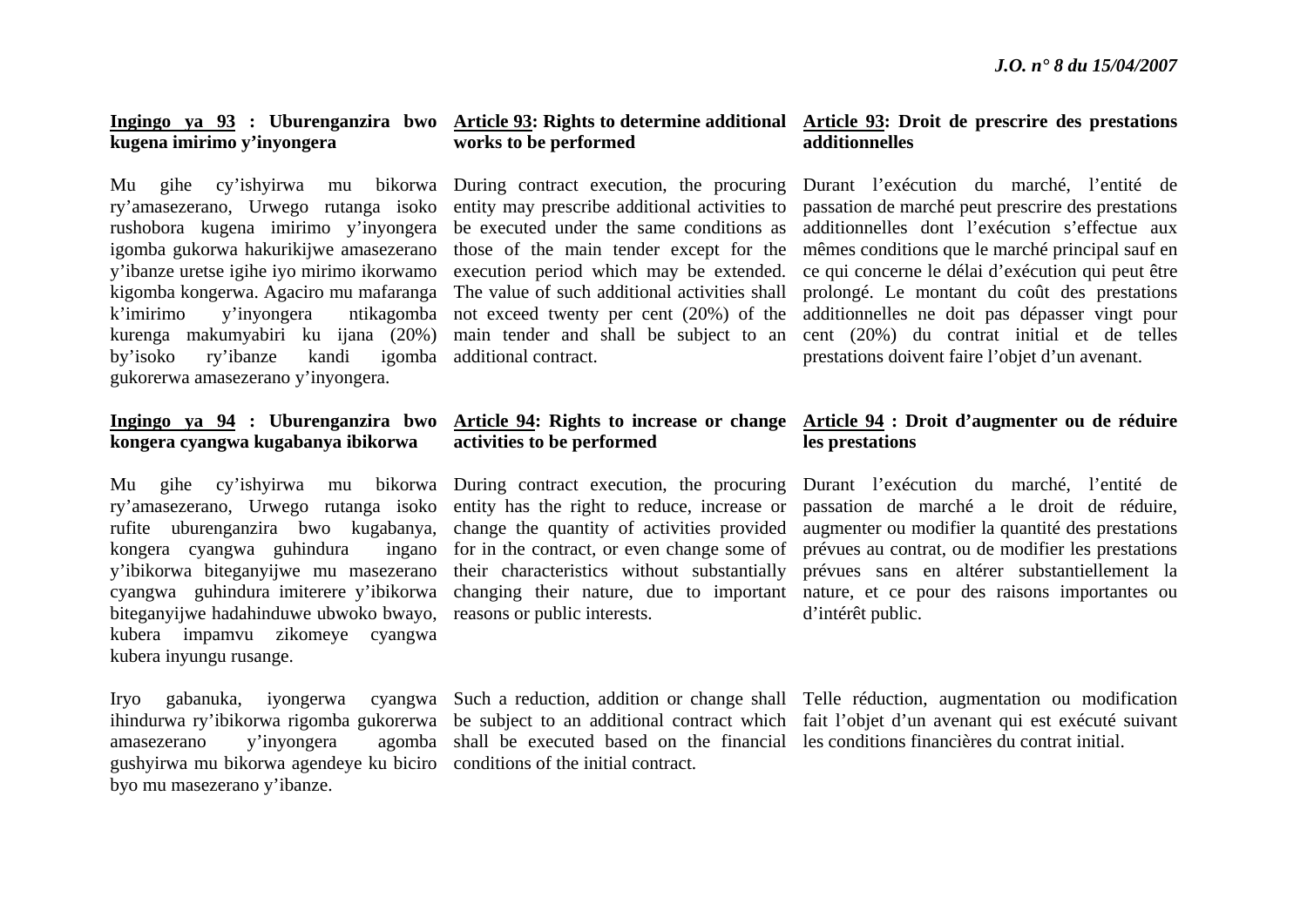makumyabiri ku ijana (20% ) by'ikiguzi initial contract. cy'isoko rya mbere.

iyo ndishyi ntishobora k'imirimo yavanyweho.

**Icyiciro cya 5: Uburenganzira <sup>n</sup>'inshingano z'uwegukanye isoko** 

**by'amabwiriza agenga ipiganwa n'ibindi other requirements in public tenders bisabwa mu masoko ya Leta** 

igabanya ry'ikiguzi cy'imirimo kirenze twenty per cent (20%) of the cost of the pour cent (20%) du coût du marché initial.

makumyabiri ku ijana (20%), Urwego initial contract, the procuring entity and the makumyabiri ku ijana (20%) by'agaciro cent (20%) of the activities that have been compensation shall not exceed twenty per (20%) de la valeur des prestations réduites. reduced.

**successful bidder**

**kubahiriza ingingo z'ibitabo provisions of the bidding document or** 

Uwegukanye isoko ntashobora kwanga The successful bidder shall not refuse to L'attributaire du marché ne peut pas refuser gushyira mu bikorwa isoko ryagabanyijwe execute the contract due to such a reduction l'exécution du marché réduit ou modifié, sauf s'il cyangwa ryahinduwe, keretse iyo habaye or addition unless the reduction is more than aboutit à une réduction du prix de plus de vingt

Iyo igabanya cyangwa ihindurwa If the reduction or addition of the activities Lorsque la diminution ou la modification des ry'imirimo ritumye ikiguzi cy'imirimo of the tender results in a reduction of its cost prestations du marché aboutit à plus de vingt pour y'isoko rya mbere kigabanukaho ibirenze by more than twenty per cent (20%) of the cent (20%) du coût du marché initial, l'entité de rutanga isoko n'Uwegukanye isoko successful bidder shall negotiate the ensemble le montant de l'indemnisation eu égard bafatanya gushyiraho umubare w'indishyi compensation to be given to the successful aux investissements réalisés pour l'exécution de hakurikijwe amafaranga yashowe mu bidder depending on the total expense l'ensemble des prestations, sans que pourtant telle gushyira mu bikorwa imirimo yose ariko incurred in the execution of the tender. This indemnisation puisse dépasser vingt pour cent passation de marché et l'attributaire fixent

> **Section 5: Rights and obligations of the Section 5: Droits et obligations de l'attributaire du marché**

**Ingingo ya 95 : Inshingano rusange zo Article 95: General obligations to respect Article 95 : Obligations générales de se conformer aux dispositions du Dossier d'Appel d'Offres ou aux autres exigences en marchés publics**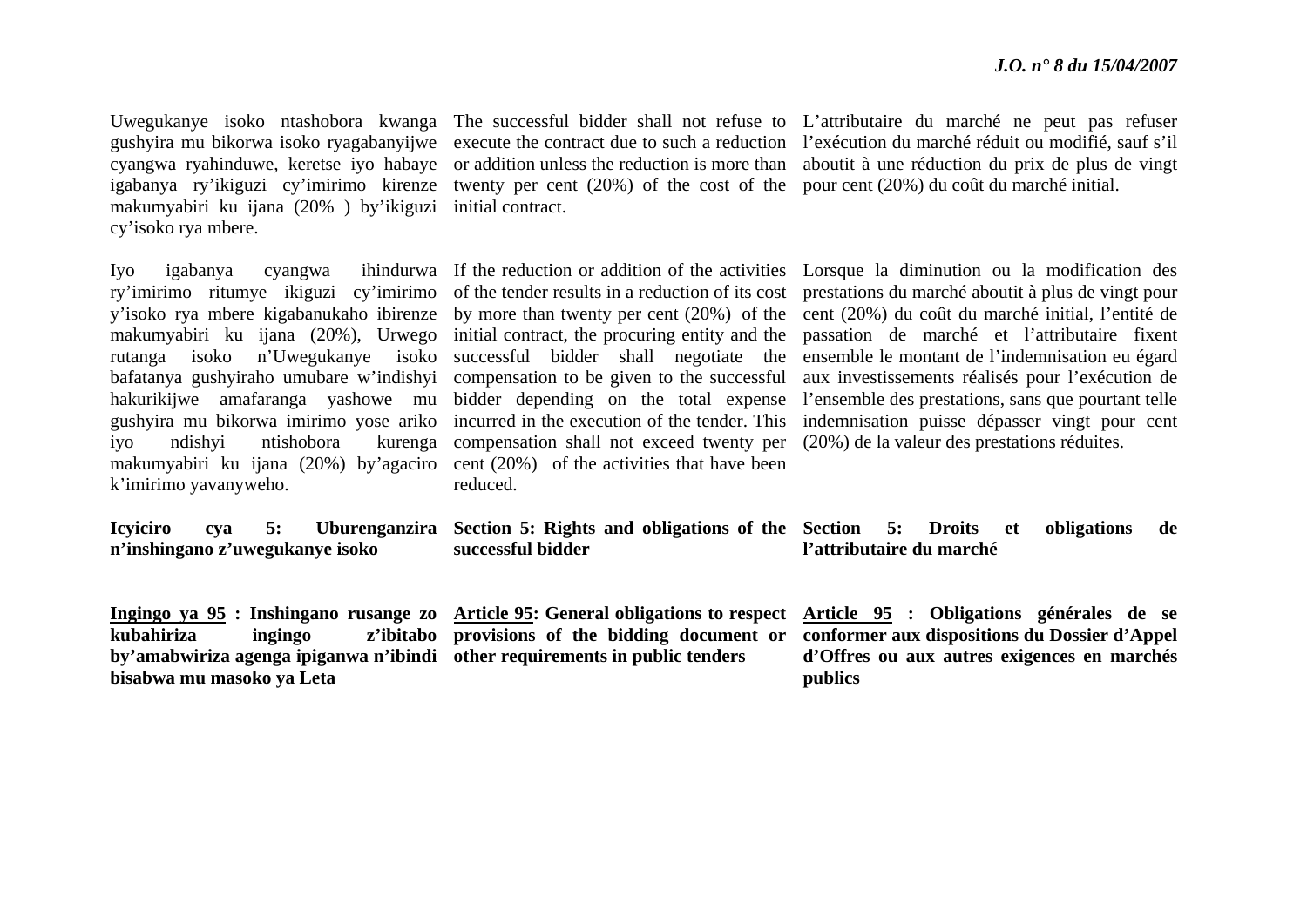ry'amasezerano uwegukanye isoko agomba bidder shall be required to comply with the kubahiriza ibikubiye mu Bitabo by'Amabwiriza agenga ipiganwa kimwe procurement regulations and instructions <sup>n</sup>'andi mabwiriza agenga amasoko ya Leta given to them by the supervising official. <sup>n</sup>'ibyemezo yahawe n'Umukozi ushinzwe igenzura ry'ishyirwa mu bikorwa ry'amasezerano y'isoko.

rutanga isoko mu minsi mirongo itatu (30) uhereye igihe yaboneye icyemezo.

#### **Ingingo ya 96 : Iyubahirizwa ry'amategeko n'amabwiriza ariho**

amategeko yose n'amabwiriza ariho kandi agakora ku buryo abakozi be bayubahiriza.

ku kutubahiriza ayo <sup>n</sup>'amabwiriza byakozwe n'Uwegukanye or her staff. isoko cyangwa n'abakozi be.

tender documents as well as any other

Mu gihe cy'ishyirwa mu bikorwa While executing the contract, the successful Dans l'exécution du marché, l'attributaire du marché doit se conformer aux dispositions du Dossier d'Appel d'Offres et à toute autre réglementation en vigueur en matière de marchés publics ainsi qu'aux ordres de service lui donnés par le fonctionnaire dirigeant.

> within thirty (30) days after receiving such réception de notification. instructions.

Iyo uwegukanye isoko abonye ko If the successful bidder believes that the Lorsque l'attributaire du marché constate que les amabwiriza y'akazi yahawe anyuranyije instructions he or she receives are contrary stipulations de l'ordre de service diffèrent des <sup>n</sup>'ingingo z'amasezerano y'isoko agomba to the provisions of the tender contract, he celles du contrat de marché, il doit adresser une kubimenyesha mu nyandiko Urwego or she shall be required to present his or her notification écrite à l'entité de pasation de marché grievances in writing to the procuring entity endéans trente (30) jours à compter de la

## **regulations in force**

respect all Laws and regulations in force his or her staff.

### **Article 96: Respect of Laws and Article 96 : Respect des lois et règlements en vigueur**

Uwegukanye isoko agomba kubahiriza The successful bidder shall be required to L'attributaire est tenu au respect et à l'application and shall insure that they are respected by que son personnel les respecte et les applique des lois et règlements en vigueur, et veuille à ce également.

Urwego rutanga isoko ntacyo rwishyuzwa The procuring entity shall not be held L'entité de passation de marché est quitte de toute cyangwa ngo rukurikiranweho gikomotse responsible for any breach of any Laws and réclamation ou poursuite résultant d'une regulations by the successful bidder or his infraction auxdits lois ou règlements commise par l'attributaire lui-même ou par son personnel.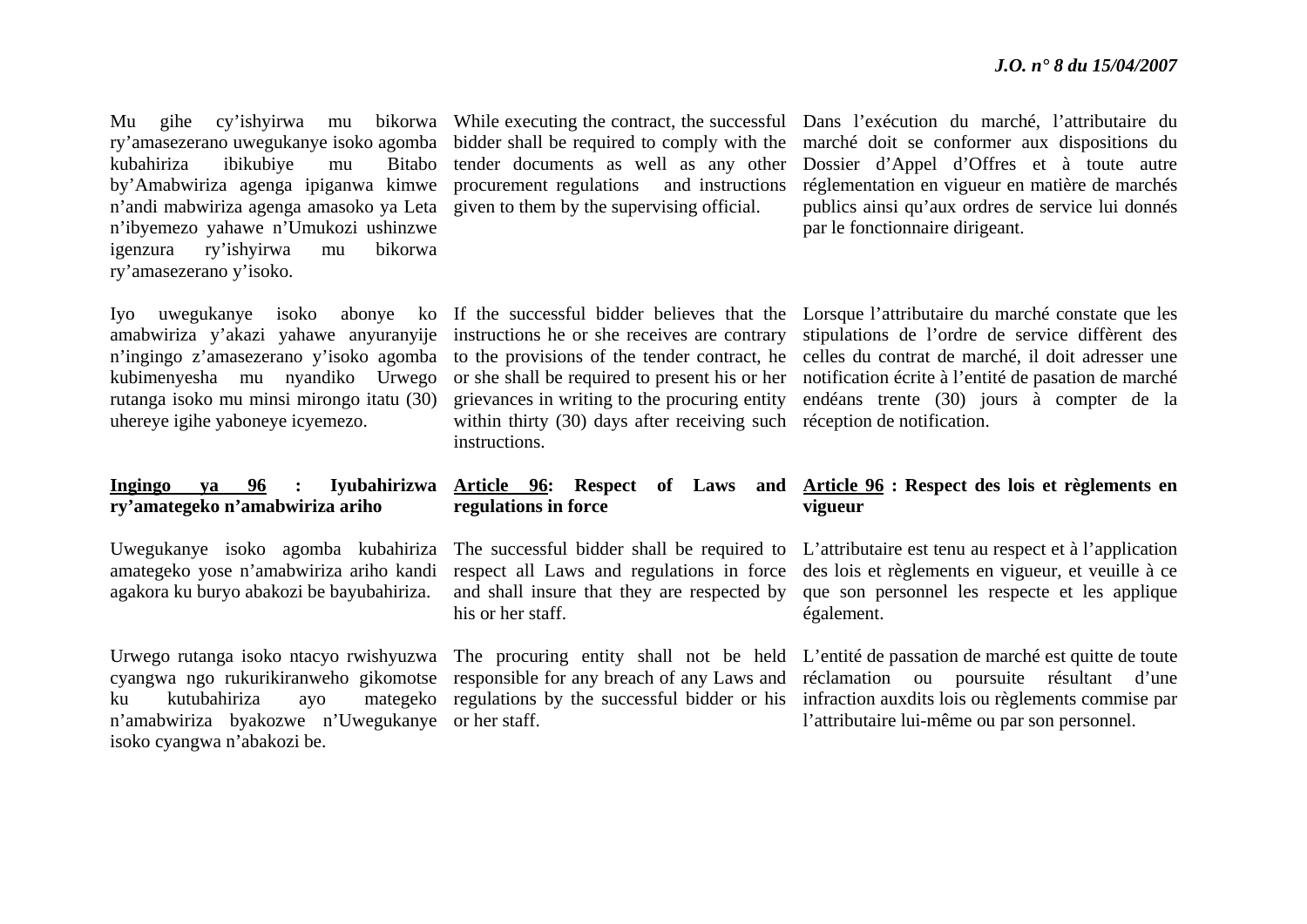#### **Ingingo ya 97 : Ishyirwa mu bikorwa Article 97: Execution of multiple Article 97 : Exécution autonome des marchés ry'amasezerano menshi contracts**

isoko rimwe ritandukanywa n'andi ku be considered to be independent from the buryo ishyirwa mu bikorwa ry'imirimo others and shall, in any way, whatsoever ijyana na ryo, igomba uko byagenda kose, continue to be executed. gukomeza gukorwa.

atinza ishyirwa mu bikorwa ry'andi or delay the execution of other different des autres marchés. masoko.

zishingiye ku mpamvu zatuma umuntu yamburwa uburenganzira bwo gukora amasoko ya Leta.

#### **Ingingo ya 98 : Gupatanisha igice Article 98: Sub-contracting cy'ibikorwa**

cy'ibikorwa, uwegukanye isoko ashobora contract part of the tender. gupatanisha igice cy'amasezerano.

Ipiganwa bitabuza gupatanisha igice contracting, the successful bidder may sub-

from public tenders.

tenders awarded to him or her.

# **concomitants de l'attributaire**

Iyo Uwegukanye isoko yongeye guhabwa If a successful bidder is awarded another Lorsque l'attributaire d'un marché se trouve être irindi soko cyangwa amasoko menshi, tender or several tenders, each tender shall en même temps attributaire d'un autre marché ou de plusieurs marchés, chaque marché est considéré indépendamment des autres, de façon que l'exécution des travaux y relatifs continuent quoi qu'il en soit à être exécutés.

Nta na rimwe ingorane zivutse zerekeye The problems faced by the successful bidder En aucun cas, les difficultés qui surviennent au rimwe mu masoko zishobora gutuma while executing one tender shall not in sujet de l'un des marchés ne peuvent autoriser Uwegukanye isoko ahindura cyangwa anyway be provided as an excuse to change l'attributaire à modifier ou à retarder l'exécution

Urwego rutanga isoko narwo ntirushobora Similarly the procuring entity shall not cite L'entité de passation de marché ne peut kwitwaza izo ngorane kugira ngo those problems as an excuse to deny réciproquement, se prévaloir de ces difficultés ruhagarike amafaranga rwagombaga payment of approved invoices for an pour suspendre les paiements dûs sur un autre kwishyura ku rindi soko, uretse igihe unrelated tender, unless those problems may marché, excepté les cas où les difficultés qui ingorane zavutse mw'isoko rimwe lead to the debarment of the successful affectent un de ces marchés ont entraîné l'exclusion de cet attributaire de la participation dans les marchés publics.

#### **Article 98 : Sous - traitance**

Iyo Ibitabo by'Amabwiriza Agenga If the bidding document do not prohibit sub-Dans la mesure où le Dossier d'Appel d'Offres ne le limitent pas, l'attributaire du marché peut recourir à la sous-traitance d'une partie du marché.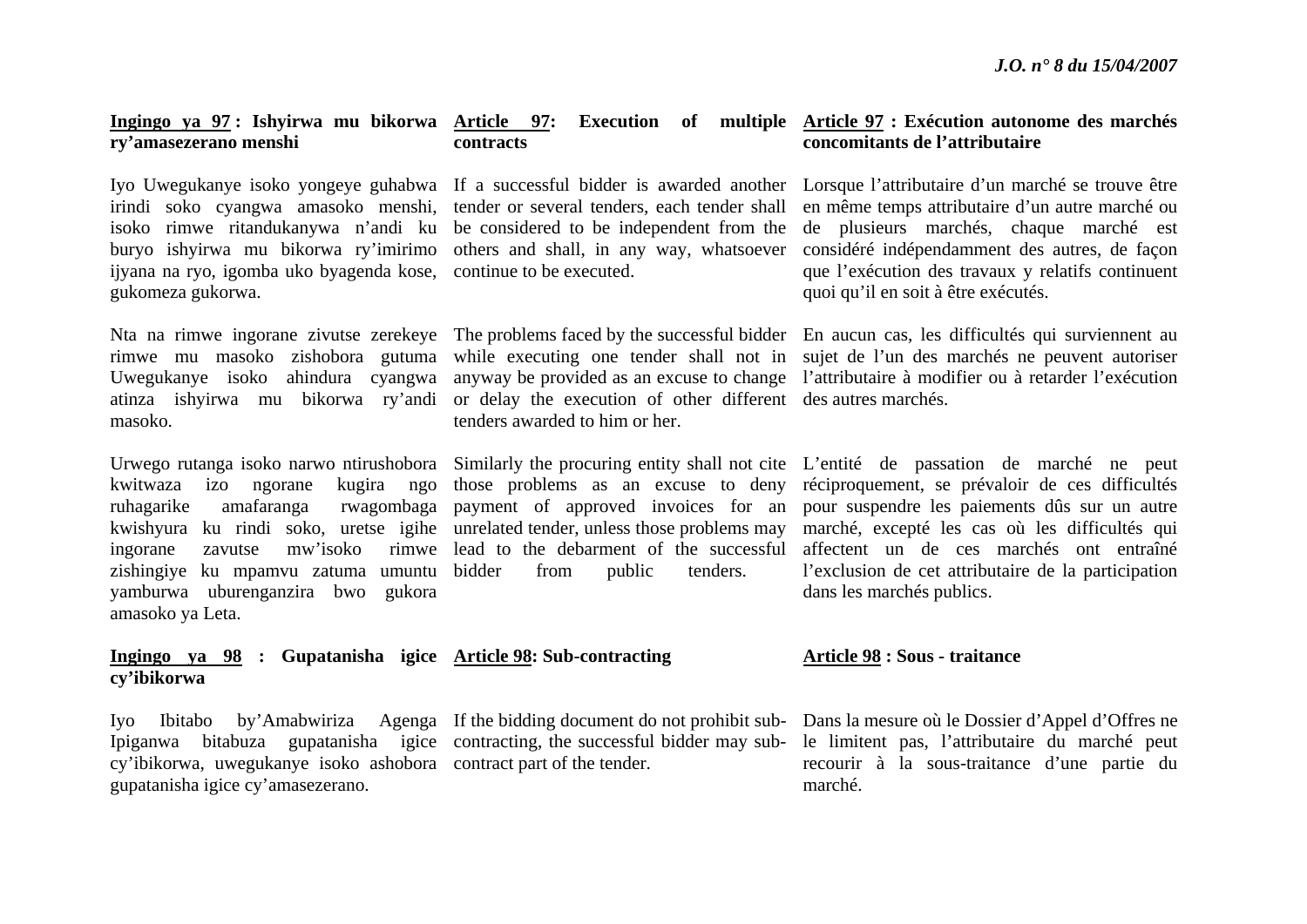yahejwe mu masoko ya Leta hakurikijwe ibiteganywa n'iri tegeko.

inshingano z'uwapatanishijwe zarabanje kwemerwa n'Urwego rutanga isoko.

## **ingwate**

isoko ntacyo rugomba kubazwa.

Umubare w'amafaranga yapatanishijwe n'uwegukanye hagaragazwe amafaranga gutangaho ingwate.

debarred from public procurement in présente loi. accordance with this Law.

zaba obligations of the sub-contractor.

Uko byagenda kose, iryo patanisha Such sub-contracting shall not in anyway be Cette sous-traitance ne peut en aucun cas être ntirikoranwa n'umuntu cyangwa isosiyeti awarded to any person or firm that has been confiée à une personne exclue conformément à la

Uwegukanye isoko niwe ubazwa imbere The successful bidder shall be responsible L'attributaire du marché reste seul responsable du y'amategeko ibijyanye n'isoko n'ubwo towards the procuring entity for the marché quand bien même l'engagement du soustraitant aurait été accepté par l'entité de passation de marché.

#### **Ingingo ya 99 : Gutanga amasezerano ho Article 99: Use of public procurement Article 99 : Nantissement d'un contrat contract as a guarantee**

shall whatsoever be made against the responsable de cette créance. procuring entity.

y'umwenda uweguriwe isoko yemerewe of the loan the successful bidder is allowed autorisé à donner en nantissement. to guarantee the tender.

Uwegukanye isoko ashobora gutangaho The successful bidder may provide a L'attributaire peut présenter en nantissement de ingwate amasezerano y'isoko yashyizweho procurement contract as a guarantee in order créance le marché lui attribué après la signature umukono ngo ahabwe inguzanyo. Iyo to secure a loan if the contract has been du contrat. En cas de résiliation du contrat, amasezerano asheshwe, urwego rutanga signed. If the contract is cancelled, no claim l'entité de passation de marché ne peut être tenu

ukurwa ku mafaranga y'isoko kugira ngo deducted from the total value of the tender montant du marché pour déterminer le montant The amount of money that has been sub-Le montant que l'attributaire du marché envisage contracted by the successful bidder shall be d'engager à la sous – traitance est déduit du in order to establish the maximum amount maximum de la créance que l'attributaire est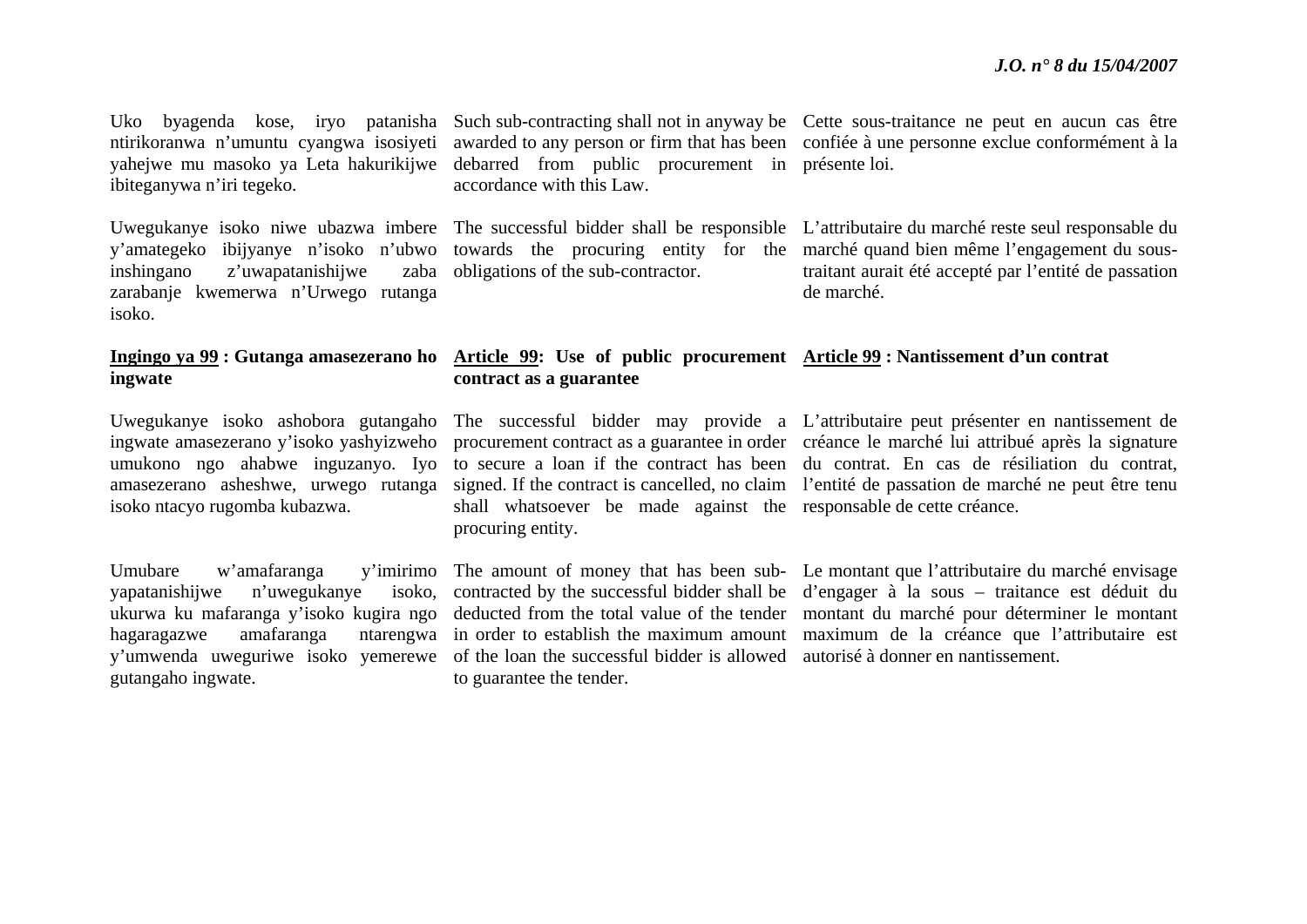#### **Ingingo ya 100 : Gusaba indishyi**

Uwegukanye isoko yemerewe kwifashisha ibimenyetso byose kugira ngo agaragaze uruhare rw'Urwego rutanga isoko asaba kwishyurwa indishyi iyo ariyo yose, cyangwa se yerekana impamvu atubahirije igikorwa iki n'iki cyari mu nshingano ze, cyangwa asaba gusubizwa igice cyangwa or the total amount of money he or she may ou partie des retenues opérées. amafaranga yose.

Uwegukanye isoko kugira ngo adatakaza uburenganzira bwe, agomba kugaragaza ibyo bimenyetso mu nyandiko ashyikiriza Urwego rutanga isoko, akagaragaza muri giciro cy'isoko.

kwifashisha impamvu zidaturutse ku rwego rumuhagarariye ruzwi.

#### **Article 100: Claim for compensation**

The successful bidder shall be allowed to use any evidence to indicate the role of the procuring entity in order to make any claim or show the reasons why he or she did not respect any provisions of the contract or to request the procuring entity to refund part of have spent.

make ingaruka byagira mu bikorwa no ku following the occurrence of such marché. disagreement.

his or her official representative.

#### **Article 100 : Réclamation des indemnités**

L'attributaire du marché est admis à se prévaloir des faits qu'il impute à l'entité de passation de marché, soit pour réclamer des indemnités ou des dommages et intérêts, soit pour justifier l'inexécution de l'une ou de l'autre de ses obligations, soit pour demander la remise de tout

Iyo impaka zibaye hagati y'Urwego If any disagreement arises between the En cas de litige entre l'entité de passation de rutanga isoko n'Uwegukanye isoko, mu procuring entity and the successful bidder, marché et l'attributaire, dans les cinq (5) jours de minsi itanu (5) ikurikira ivuka ryazo, the latter shall, in order not to lose his or her la survenance des faits litigieux, l'attributaire right to claim, be required to provide doit, sous peine de forclusion, dénoncer ces faits evidence in writing to the former showing par écrit à l'entité de passation de marché, en the impact of such disagreement on contract signalant sommairement l'influence qu'ils activities and price within five (5) days pourront avoir sur l'exécution et le coût du

Icyakora Uwegukanye isoko ntashobora However, the successful bidder shall not be Toutefois, aucune réclamation n'est recevable si rutanga isoko ubwarwo cyangwa from the actions of the procuring entity or donné par l'entité de passation de marché ou son allowed to give reasons that do not arise elle est fondée sur un ordre autre que celui lui représentant officiel.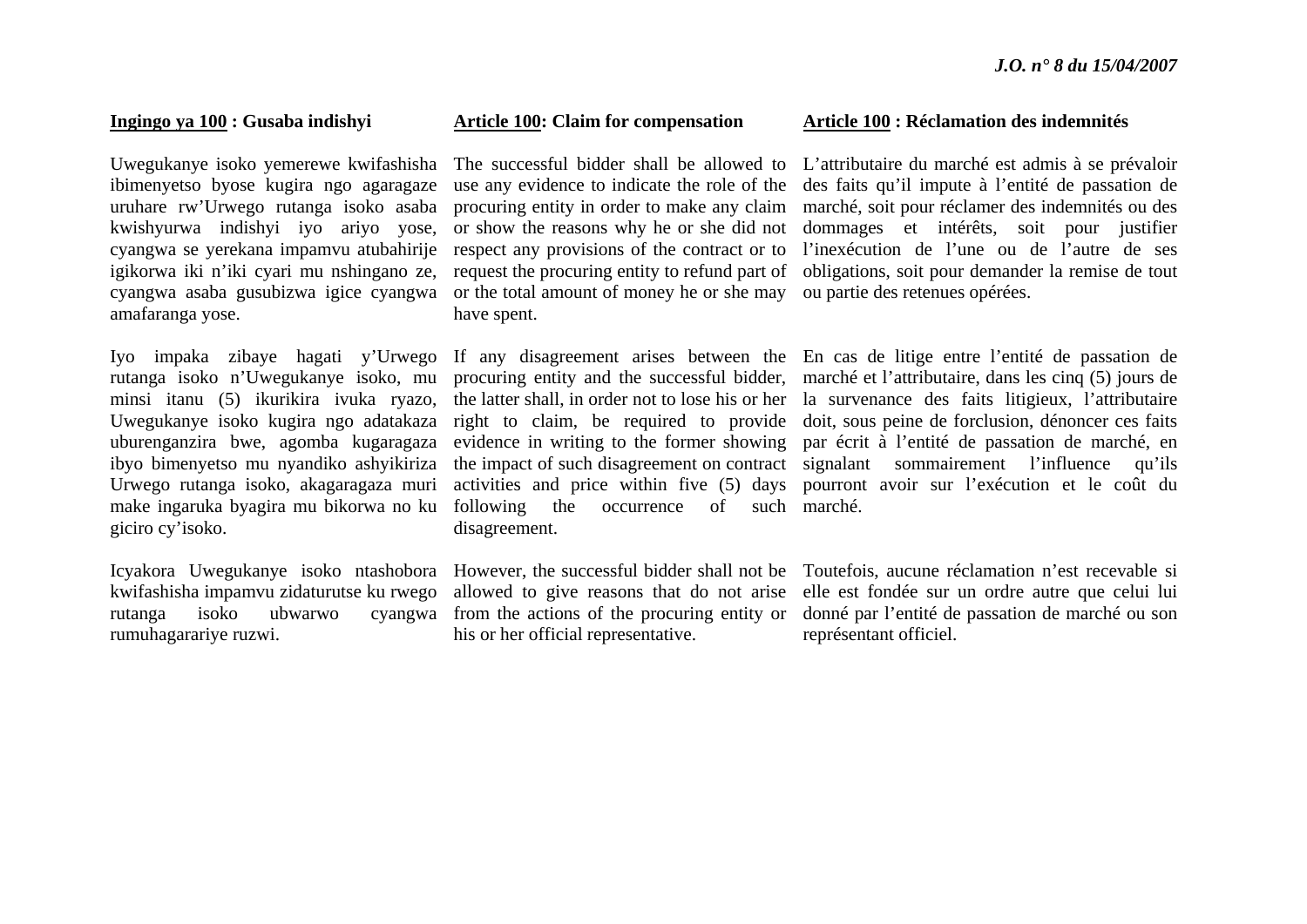manifestations, les lock-out, les guerres déclarées

| Icyiciro cya 6: Ibyerekeye kwishyura                                                                                                                                                                                                                                                                                                                                                                                                   | <b>Section 6: Payments</b>                                                                                                                                                                                                                                                                                                                                             | <b>Section 6 : Paiements</b>                                                                                                                                                                                                                                                                                                                                                                                                                                                          |
|----------------------------------------------------------------------------------------------------------------------------------------------------------------------------------------------------------------------------------------------------------------------------------------------------------------------------------------------------------------------------------------------------------------------------------------|------------------------------------------------------------------------------------------------------------------------------------------------------------------------------------------------------------------------------------------------------------------------------------------------------------------------------------------------------------------------|---------------------------------------------------------------------------------------------------------------------------------------------------------------------------------------------------------------------------------------------------------------------------------------------------------------------------------------------------------------------------------------------------------------------------------------------------------------------------------------|
| <b>Ingingo</b><br>101<br>ya<br>inyemezabuguzi                                                                                                                                                                                                                                                                                                                                                                                          | Kwishyura Article 101: Payment of invoices                                                                                                                                                                                                                                                                                                                             | <b>Article 101: Paiement de factures</b>                                                                                                                                                                                                                                                                                                                                                                                                                                              |
| Hatabangamiwe ibivugwa mu ngigo ya 89<br>y'iri tegeko, kwishyura bigomba gukorwa<br>uwegukanye<br>isoko<br>yatanze<br>iyo<br>umubare<br>inyemezabuguzi<br>yerekana<br>w'amafaranga yishyuza. Inyemezabuguzi<br>yemejwe kandi yashyizweho umukono<br>n'umukozi ushinzwe igenzura ry'ishyirwa<br>mu bikorwa ry'amasezerano. Amasezerano<br>agomba guteganya igihe cyo kwishyura,<br>uko bikorwa n'ibihano by'ubukererwe mu<br>kwishyura. | payment shall be made if the successful<br>an official invoice<br>bidder presents<br>indicating the amount of money due for<br>payment. The invoice shall be approved and<br>signed by the supervising official. The<br>contract shall determine the period within<br>which the invoice shall be paid, payment<br>and penalties for delayed<br>modalities<br>payments. | Without prejudice to Article 89 of this Law, Sans préjudice des dispositions de l'Article 89 de<br>la présente Loi, les paiements sont effectués sur<br>production par l'attributaire du marché, d'une<br>facture portant situation détaillée justifiant le<br>paiement demandé. Les factures sont visées pour<br>approbation par le fonctionnaire dirigeant. Le<br>contrat doit préciser les délais de paiement des<br>factures, les modalités ainsi que les pénalités de<br>retard. |
| sosiyete<br>cy'u<br>Rwanda<br>cyangwa<br>z'abanyarwanda zishyurwa hakoreshejwe paid in Rwanda currency.<br>amafaranga y'u Rwanda gusa.                                                                                                                                                                                                                                                                                                 |                                                                                                                                                                                                                                                                                                                                                                        | Sosiyete zanditswe mu gitabo cy'ubucuruzi Companies registered in Rwanda or those Les sociétés de droit rwandais enregistrées au<br>owned by Rwandan nationals shall only be Rwanda ou celles des Rwandais doivent être<br>payées uniquement en Francs Fwandais.                                                                                                                                                                                                                      |
| Icyiciro cya 7 : Impamvu itunguranye Section 7: Force majeure<br>kandi ntarengwa                                                                                                                                                                                                                                                                                                                                                       |                                                                                                                                                                                                                                                                                                                                                                        | <b>Section 7 : Force majeure</b>                                                                                                                                                                                                                                                                                                                                                                                                                                                      |
| Ingingo ya 102 : Isonerwa ku buryozwe                                                                                                                                                                                                                                                                                                                                                                                                  | <b>Article 102: Exemption from liability</b>                                                                                                                                                                                                                                                                                                                           | <b>Article 102 : Exonération de responsabilité</b>                                                                                                                                                                                                                                                                                                                                                                                                                                    |
| umukono ku masezerano y'isoko ruzafatwa                                                                                                                                                                                                                                                                                                                                                                                                | construed<br>have<br>the<br>to<br>contravened<br>nk'aho rutujuje cyangwa rwabangamiye provisions of the contract, if the reasons for<br>ibyo rwiyemeje kubahiriza mu masezerano not respecting the provisions of the contract                                                                                                                                          | Nta ruhande na rumwe mu zashyize None of the contracting parties shall be Aucune des parties au marché n'est considérée<br>comme ayant manqué ou ayant contrevenu à ses<br>obligations contractuelles si elle en est empêché<br>par une situation de force majeure tels que les                                                                                                                                                                                                       |

are due to cases of force majeure such as:

iyo rwabibujijwe n'impamvu zikomeye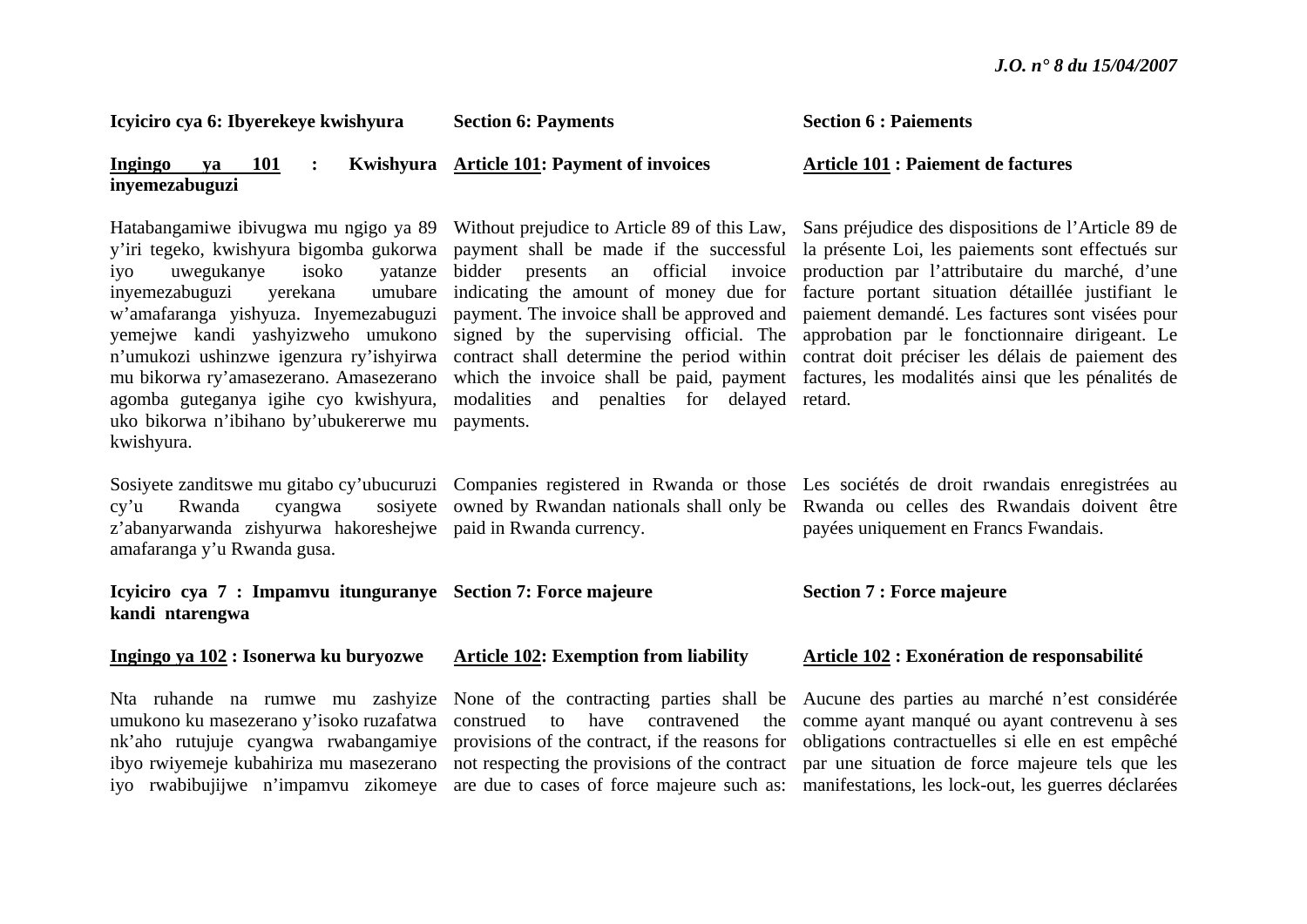nk'imvigaragambyo. makimbirane y'akazi, intambara zeruye imyivumbagatanyo. kw'abaturage, indwara inkangu, imitingito y'isi, ibihe by'ishuheri, contracting parties' control. inkuba, imyuzure, imvururu hagati y'abaturage, iturika ry'ibisasu n'ikindi kintu kimeze nka byo bitunguranye, bidatewe n'ubushake bw'impande zombi kandi zikaba zitabyikuramo n'ubwo zakora uko zishoboye kose.

cyangwa mu gihe cy'inyongera yemerewe.

### **cyangwa ibyangijwe kubera impamvu due to force majeure itunguranye kandi ntarengwa**

rikozwe n'umukoresha cyangwa andi undeclared wars, embargo, riots, people's insurrections, les épidémies, les glissements de <sup>n</sup>'iziteruye, ikomanyirizwa, earthquakes, hurricanes, thunder, floods, violents, la foudre, les inondations, les troubles demonstrations, lock-out, declared and et non déclarées, l'embargo, les émeutes, les uprising, epidemics, landslides, terrain, les tremblements de terre, les vents civil war, explosions or other similar civils, les explosions et tout autre événement phenomenon outside and beyond the analogue imprévisible, indépendant de la volonté des parties et qu'elles ne peuvent surmonter en dépit de leur diligence.

the procuring entity.

ntarengwa hakagira ibyangirika, cyangwa force majeure, the procuring entity shall pay inyemezabuguzi zatanzwe kuri ibyo destroyed items, if and only if such force byangiritse cyangwa byatakaye, iyo majeure occurred after the provisional

Icyakora, Uwegukanye isoko ashobora However, the successful bidder shall only Toutefois, l'attributaire du marché ne peut se kwitwaza ibikubiye muri iyi ngingo gusa refer to the provisions of this Article if the prévaloir de la présente disposition que lorsque iyo ibyo byabaye mu gihe cyateganyijwe force majeure occurs during the period l'événement est survenu soit durant le délai gukoramo imirimo ijyanye no gushyira mu planned for the execution of the contract or d'exécution du marché, soit durant sa bikorwa amasezerano y'isoko yahawe during the period of extension approved by prolongation par l'entité de passation de marché.

#### **Ingingo ya 103 : Igihombo, indishyi Article 103: Loss, damage or destruction Article 103 : Perte, avarie ou destruction résultant de la force majeure**

Iyo habaye impamvu itunguranye kandi If there is loss, damage or destruction due to En cas de force majeure qui affecte l'exécution ibitakara Urwego rutanga isoko rwishyura the invoices for the lost, damaged or faisant objet du contrat, l'entité de passation de byabaye nyuma y'iyakirwa ry'imirimo acceptance or final acceptance of activities produit après la réception provisoire ou définitive, ry'agateganyo cyangwa rya burundu igihe where no provisional acceptance has been au cas où la réception provisoire n'est pas prévue du contrat par la perte ou les dégats sur le bien marché payé les factures se rapportant aux biens endommagés ou perdus, si l'événement s'est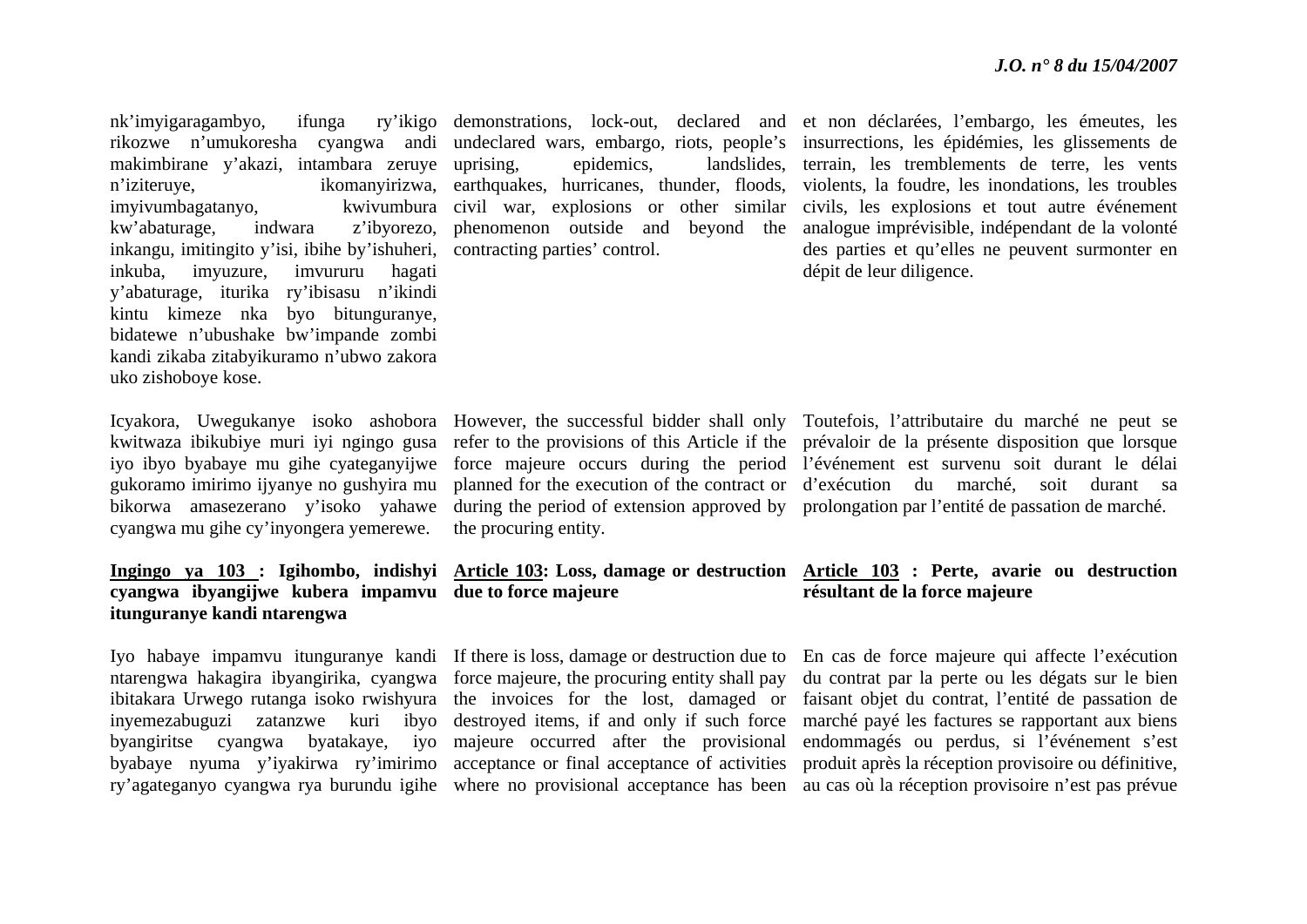ryemejwe na raporo y'umuntu ubifitiye authorized person. ububasha.

### **itunguranye kandi ntarengwa**

rugasobanura neza ubwoko bw'iyo take and its impact. mpamvu, igihe bizamara n'ingaruka zabyo.

munsi uko imirimo yagenze.

### **gihe cy'impamvu itunguranye kandi case of force majeure ntarengwa**

cyangwa nyuma y'isuzumabikorwa confirmation by a written report by an par un rapport d'une personne habilitée.

#### **Ingingo ya 104: Imenyesha ry'impamvu Article 104: Communication of force majeure majeure**

Iyo rumwe mu mpande zasinye If one of the contracting parties believes amasezerano rusanga hari ikintu cyaba that there is force majeure which is likely to impamvu itunguranye kandi ntarengwa result into empeding the respect of any urundi ruhande mu minsi itanu (5) nyuma majeure or from the day that it becomes contractuelles. y'uko icyo kintu kigaragaye cyangwa possible for it to do so, explaining the case umunsi rubiboneye ubushobozi, of force majeure, how long it is likely to

yandikwa mu gitabo cyandikwamo buri for works, it shall be recorded in the daily registre des attachements. site log book.

## **Ingingo ya 105 : Gukomeza ibikorwa mu Article 105: Continuing the activities in force majeure**

iyakirwa ry'agateganyo ritateganyijwe provided for; or after the inspection and ou après l'évaluation des réalisations approuvées

### **Article 104: Communication sur le cas de force**

gikekwaho kuba cyagira ingaruka mu obligations of the contract, it shall, in order cinq (5) jours de la survenance ou du jour où elle kubahiriza inshingano rwiyemeje, urwo for it to secure its rights, inform the other en a la possibilité, en précisant la nature, la durée ruhande rugomba, kugira ngo rudatakaza party within a period of five (5) days probable et les effets envisagés de ce cas de force ibyo rufitiye uburenganzira, kubimenyesha following the occurrence of the force majeure au regard de l'exécution des obligations Si l'une des parties estime qu'un cas de force majeure survenu est susceptible d'affecter l'exécution de ses obligations, elle doit sous peine de forclusion, en aviser l'autre partie dans les

Iyo iyo mpamvu ireba isoko ry'imirimo, If such force majeure concerns the tender marchés des travaux, il doit être relaté dans le Au cas où ce cas de force majeure concerne les

### **Article 105 : Mesures conservatoires en cas de**

Uretse igihe Urwego rutanze isoko rutanze Unless the successful bidder receives l'entité de passation de marché, l'attributaire du amabwiriza abigena ukundi mu nyandiko, instructions from the procuring entity to the marché continue à exécuter ses obligations au Uwegukanye isoko akomeza kuzuza contrary, he or she shall continue to respect titre du marché dans la mesure où le cas de force Sauf instruction contraire donnée par écrit par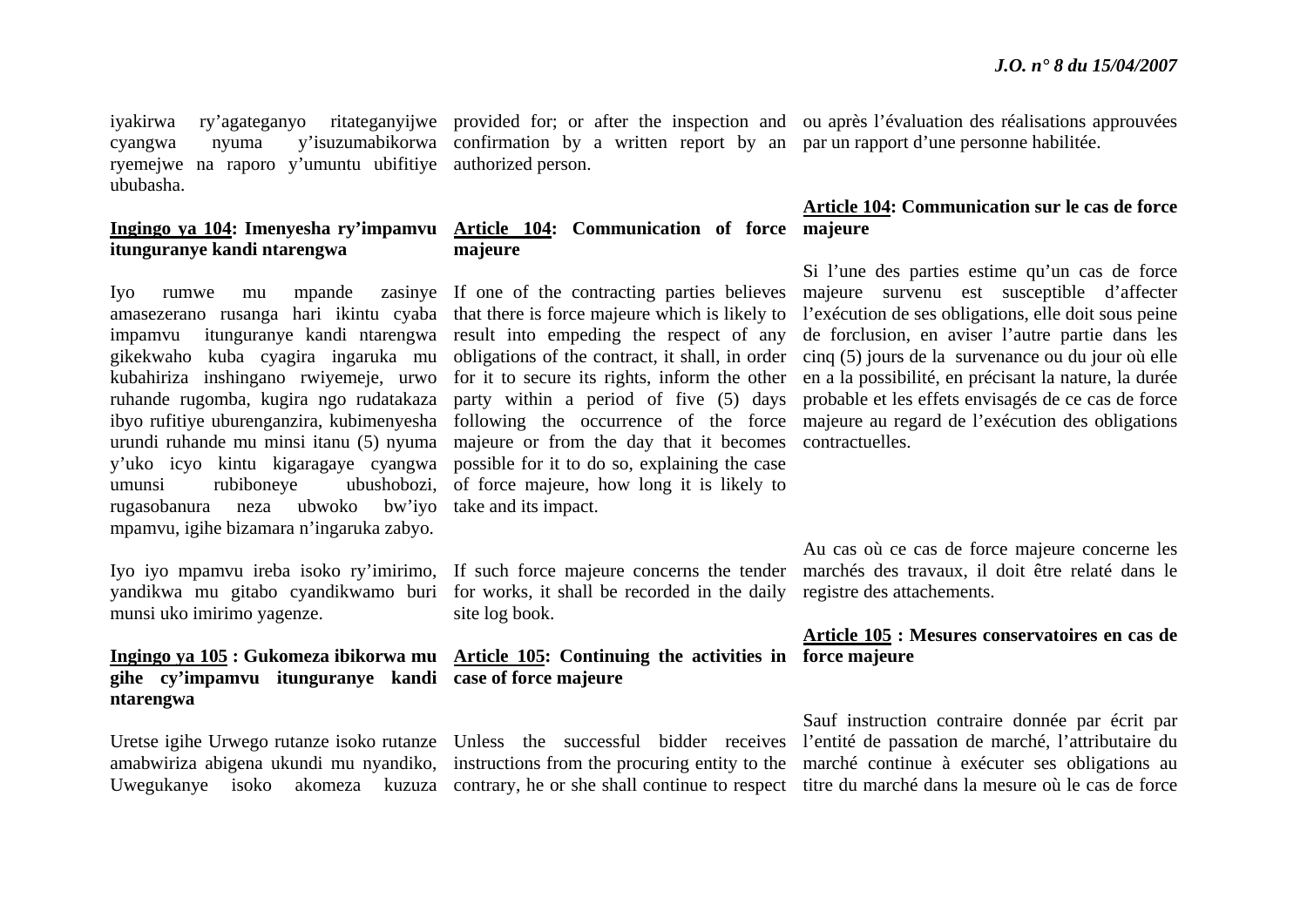inshingano ze mu byerekeye imirimo the obligations of the contract if the force majeure ne l'empêche pas d'exécuter ses y'isoko yahawe mu gihe ya mpamvu majeure so permits. ikomeye itamubuza kuzuzuza.

<sup>n</sup>'Urwego rutanga isoko iyo impande procuring entity after it has been agreed accord conclu entre les deux parties. zombi zimaze kubyumvikanaho.

**Ingingo ya 106 : Kongera** 

**cy'ibikorwa cyangwa iseswa** 

**ry'amasezerano** 

## **period or cancellation of the contract**

upon by the two parties.

obligations.

Iyo kuzuza inshingano zavuzwe mu gika If respecting the obligations referred to in dans l'alinéa précédent requiert des frais kibanziriza iki bisaba amafaranga the preceding paragraph requires additional supplémentaires, ces frais sont supportés par y'inyongera, ayo mafaranga yishyurwa funds, such funds shall be paid by the l'entité de passation de marché après un commun Au cas où l'exécution des obligations spécifiées

#### **Article 106: Extension of the execution Article 106 : Prolongation du délai d'exécution ou résiliation du marché**

rushobora kongera igihe cy'ikorwa execution of works. ry'imirimo.

keretse impande zombi zibyumvikanyeho unless the two parties agree otherwise. ukundi.

kubijyaho inama n'uwegukanye isoko bidder, may extend the period for the prolonger le délai d'exécution.

amasezerano ahita aseswa ku munsi automatically be cancelled on the day

Iyo habaye impamvu itunguranye kandi If there is force majeure, the procuring En cas de force majeure, l'entité de passation de ntarengwa, Urwego rutanga isoko rumaze entity, in consultation with the successful marché, en concertation avec l'attributaire, peut

Iyo impamvu itunguranye kandi ntarengwa If the force majeure persists for a period of Toutefois, lorsque le cas de force majeure se zimaze igihe cy'amezi atandatu (6) six (6) months, the contract shall poursuit pendant six (6) mois, le marché est ukurikira irangira ry'amezi atandatu, following the expiry of a six-month period, l'expiration des six (6) mois, à moins que les immédiatement résilié au lendemain de parties n'en conviennent autrement.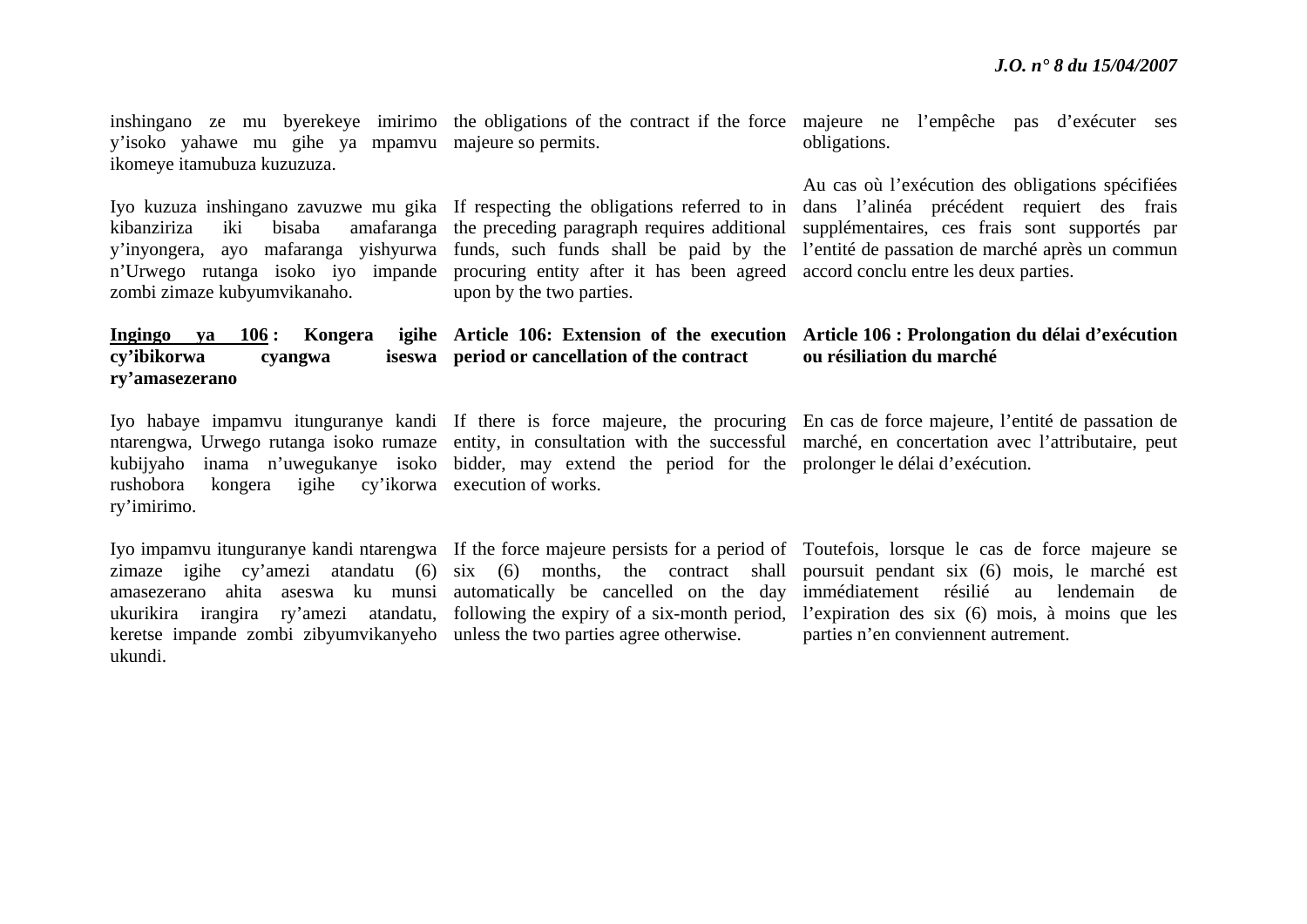### **Ingingo ya 107: Icyemezo gifashwe Article 107: Government decision <sup>n</sup>'ubutegetsi gishobora guhungabanya imikorere y'isoko**

ububasha bihindura ibyateganyijwe mu changes the provisions of the contract, the byemezo bikwiriye gufatwa hagamijwe ibi the view to: bikurikira:

- 1° guhindura ingingo z'amasezerano 1°kugira ngo ibikorwa bijyana n'isoko bikomeze gukorwa;
- 2° kugena indishyi yahabwa uruhande 2°rubangamiwe n'iryo hinduka;
- 3° gusesa amasezerano y'isoko. Iyo izo mpande zombi zitumvikanye, hitabazwa uburyo bwo gukemura impaka buteganywa n'iri tegeko.

### **Icyiciro cya 8: Ibihano byo kutubahiriza amasezerano, gukerereza imirimo no kuyikora nabi Ingingo ya 108 : Gutanga raporo**

isoko, usinyira ko ayibonye.

- $\degree$  modify the provisions of the contract 1 $\degree$ so that the contract execution continues;
- $\degree$  determine the compensation that may 2 $\degree$ be granted to the disadvantaged party;
- 3° canceling the contract.

If the two parties do not reach any agreement, such a disagreement shall be settled in accordance with the provisions of this Law.

**quality execution**. **Article 108: The Report**

atubahirijwe, umukozi ushinzwe igenzura executed, the supervising official shall make ry'iyubahirizwa ryayo, abikorera raporo a report and immediately submit it to the receipt.

Iyo itegeko, iteka, amabwiriza cyangwa If there is a Law, order, instruction or Lorsqu'une loi, un arrêté, une instruction ou tout icyemezo bitanzwe n'ubutegetsi bubifitiye decision issued by competent authority, that autre acte émanant de l'autorité compétente masezerano, Urwego rutanga isoko procuring entity and the successful bidder contrat, l'entité de passation de marché et <sup>n</sup>'Uwegukanye isoko bumvikana ku shall agree on the decisions to be taken with l'attributaire du marché s'entendent sur les entraînent la modification des dispositions du mesures à prendre dans le but de :

- modifier les termes du marché en vue d'une bonne exécution du marché ;
- prévoir une indemnité compensatoire du déséquilibre subi par une partie ;
- 3° résilier le contrat du marché.

**Article 107 : Fait du prince** 

En cas de désaccord, il est recouru à la procédure de règlement des litiges prévue par la présente loi.

### **Section 8: Penalties for non-execution, Section 8 : Sanctions pour inexécution, retard delays in contract execution and poor d'exécution et mauvaise exécution du contrat**

### **Article 108 : Rapport**

Iyo bigaragaye ko amasezerano If it is found out that the contract was not Tout manquement relatif à l'exécution du marché kandi agahita ayishyikiriza uwegukanye successful bidder with acknowledgement of immédiatement à l'attributaire du marché avec est constaté par un rapport dressé par le fonctionnaire dirigeant et transmis accusé de réception.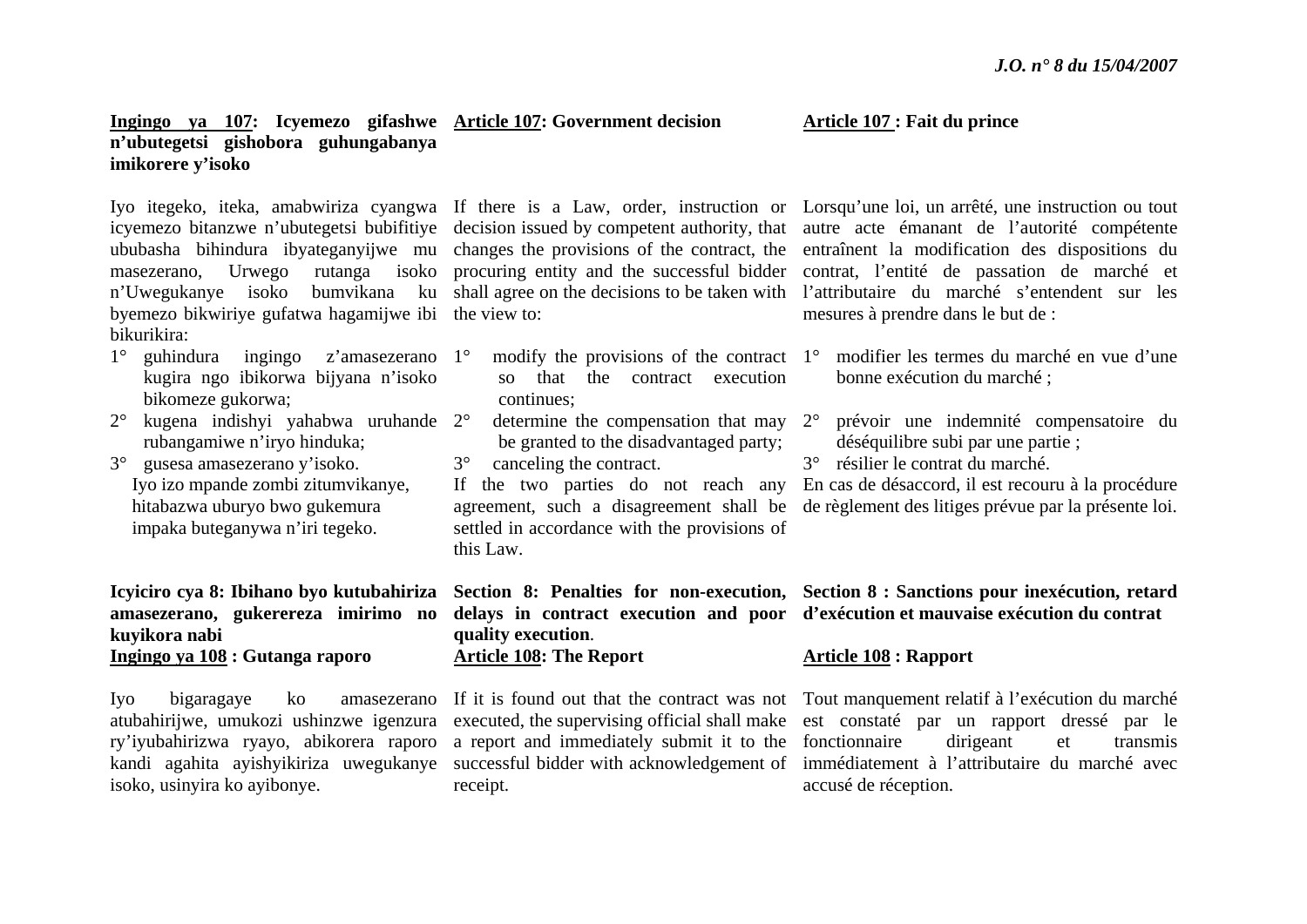## **gutinda kurangiza imirimo**

Uretse igihe bitewe n'impamvu ziteganywa <sup>n</sup>'iri tegeko, uwegukanye isoko ahanishwa gukatwa rimwe ku gihumbi  $(1^0/00)$ cy'agaciro k'igice cy'imirimo isigaye, buri munsi w'ubukererwe, ariko icyo gihano y'agaciro k'isoko ryose.

riseswa nta mpaka.

### **isoko gukomeza kwishyura amafaranga correct mistakes y'ubukererwe kubera gutinda gukosora imirimo yakozwe nabi**

n'uko igikorwa cyangwa cy'amabwiriza agenga (10), bitaba ibyo agategekwa kwishyura of delay. amafaranga y'ubukererwe abarwa kuri buri munsi w'ubukererwe.

# **execution**

ntigishobora kurenza icumi ku ijana (10%) penalty shall not exceed ten per cent (10%) la valeur totale du marché. of the value of the tender.

automatically be cancelled.

bidahuje n'ibyo yasabwe gukora cyangwa period not exceeding ten (10) days, or appliquée par jour de retard. gutanga mu gihe kitarenze iminsi icumi otherwise incur delay penalties for each day

### **Ingingo ya 109 : Igihano kijyanye no Article 109: Penalty relating to delays in Article 109 : Pénalités de retard dans l'exécution**

Unless it results from reasons provided for Sauf dans le cas prévu par la présente loi, il est by this Law, the successful bidder shall appliqué à l'attributaire une pénalité de un incur a penalty equivalent to one thousandth millième  $(1^0/_{00})$ de la valeur de la partie en  $(1<sup>0</sup>/_{00})$  of the value of the uncompleted souffrance, pour chaque jour de retard. Cette activities for each day of delay. Such pénalité ne peut dépasser dix pour cent (10 %) de

Iyo bigeze ku icumi ku ijana (10%) isoko If the penalties reach ten per cent (10%) of Au cas où la pénalité atteint dix pour cent (10 %) the value of the tender, the contract shall de la valeur du marché, le contrat est résilié d'office.

#### **Ingingo ya 110 : Gutegeka Uwegukanye Article 110: Penalties for delaying to Article 110 : Pénalités de retard dans la correction des défauts**

Iyo bigaragaye ko imirimo yakozwe nabi If it is found out that contract activities were En cas de constat de mauvaise exécution ku buryo hari ibikosheje cyangwa ibidahuje poorly executed such that some of them are consistant en malfaçon ou non-conformité byagombaga kuba biteye, nk'uko Igitabo requirements of the tender document, the d'Appel d'Offres ou aux termes de référence, kibiteganya, Uwegukanye isoko agomba correct such mistakes or to replace the l'ouvrage ou de remplacer le produit non gusabwa gukosora icyo gikorwa cyangwa supplies he or she delivered that did not conforme dans un délai ne dépassant pas dix (10) gusimbura ibyo yakoze cyangwa yagemuye conform to what was required within a jours faute de quoi, une pénalité lui sera defective or are not in conformity with the qualitative du produit aux indications du Dossier successful bidder shall be requested to l'attributaire doit être sommé de corriger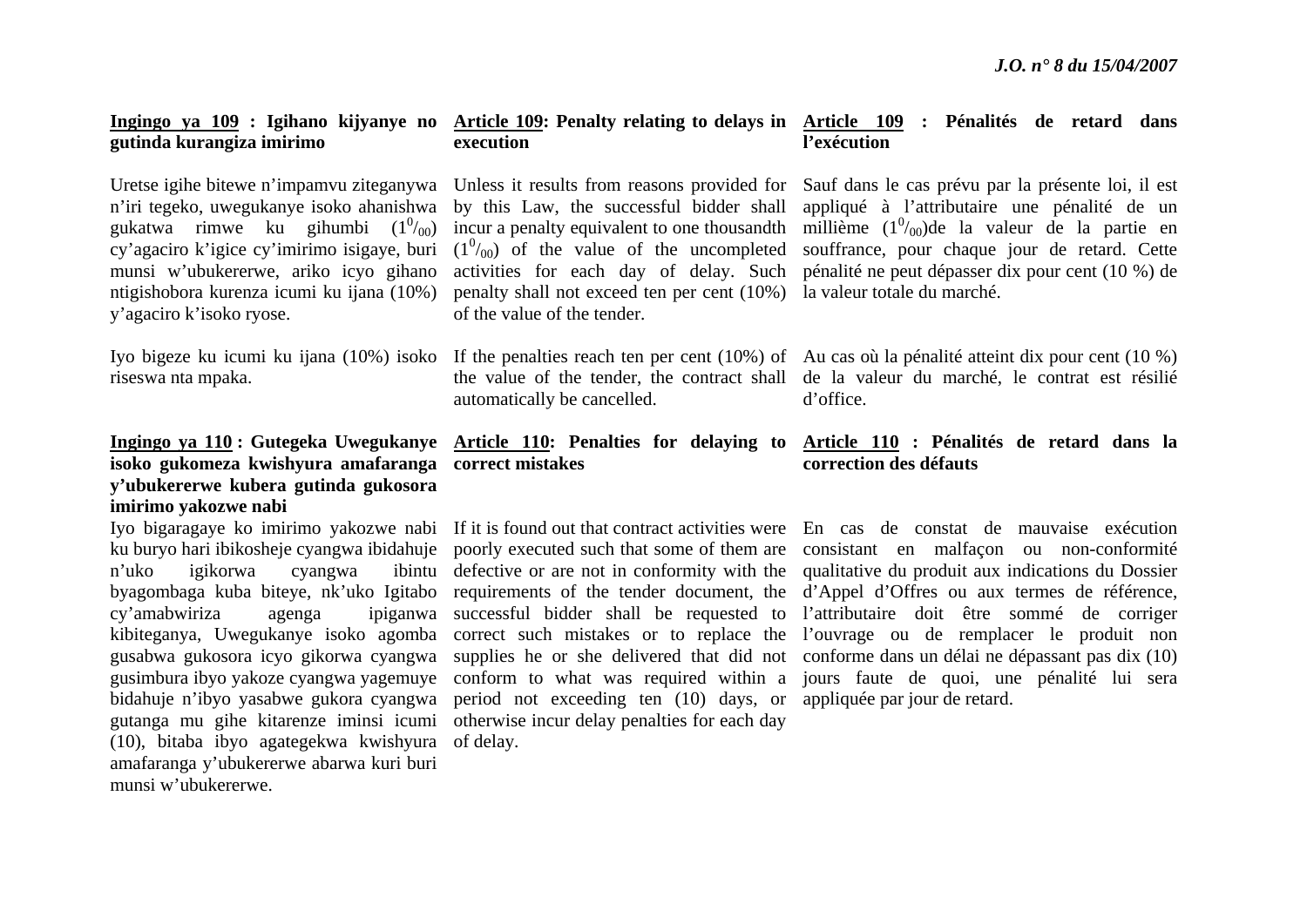kwishyura kimwe cy'igihumbi (1/1000) cy'agaciro k'igikorwa cyangwa ikintu kinengwa ko bidahuje n'ibisabwa mu gitabo cy'amabwiriza agenga ipiganwa**.** 

Iyo icyo gihe kirangiye, ayo mafaranga Uwegukanye isoko ategekwa gutanga yongerwaho kimwe cy'igihumbi (1/1000) kuri buri munsi w'ubukererwe kugeza ubwo hakosowe cyangwa hasimbuwe ibyanenzwe ko bidahuje n'ibyasabwaga gukorwa.

## **y'ibihano**

Amafaranga akatwa nk'ibihano imirimo akurwa ku mubare w'amafaranga by'ubukererwe, cyangwa byombi izakorwe neza, isoko rihita riseswa nta held responsible. mpaka, Uwegukanye isoko akaba ariwe ubarwaho ikosa.

or does not conform to the requirement of du Dossier d'Appel d'Offres. the tender document.

day of delay up to the time when he or she remplacement requis soit effectué. corrects or replaces the defective item in accordance with the requirements of the tender document.

Ku minsi irindwi (7) ya mbere ategekwa For the first seven (7) days of delay, the Les sept (7) premiers jours, la pénalité applicable successful bidder shall incur a penalty of est de un millième (1/1000) de la valeur de one thousandth (1/1000) of the value of the l'ouvrage ou du produit dont la conformité est item that has been reported to be defective remise en cause et est contraire aux stipulations

> If that period expires, the successful bidder A l'expiration de ce délai, cette pénalité est shall in addition incur one thousandth majorée d'un millième (1/1000) pour chaque jour (1/1000) of the value of the item for each de retard jusqu'à ce que la correction ou le

### **Ingingo ya 111: Gukata amafaranga Article 111: Deducting money for Article 111: Prélèvement des frais de pénalités penalties**

y'inyemezabuguzi zigomba kwishyurwa of the approved invoices due for payment or cyangwa ku ngwate yatanzwe kugira ngo from the performance security. If the value imirimo izakorwe neza. Iyo ibihano byo of the penalties for delaying to execute kudakora neza imirimo cyangwa activities or for poorly executed activities or aux torts de l'attributaire. biteranyije bigeze ku mubare ungana security, the contract shall automatically be <sup>n</sup>'ingwate yatanzwe kugira ngo imirimo cancelled and the successful bidder shall be activities shall be deducted from the amount both, exceeds the value of the performance

by'ubukerererwe cyangwa kudakora neza execute activities or for poorly executed montant des factures à honorer ou sur la garantie Money deducted as penalties for delaying to Le montant des pénalités est prélevé sur le de bonne exécution. Lorsque les pénalités de retard ou de mauvaise exécution ou le cumul de deux atteignent le montant de la garantie de bonne exécution, le marché est d'office annulé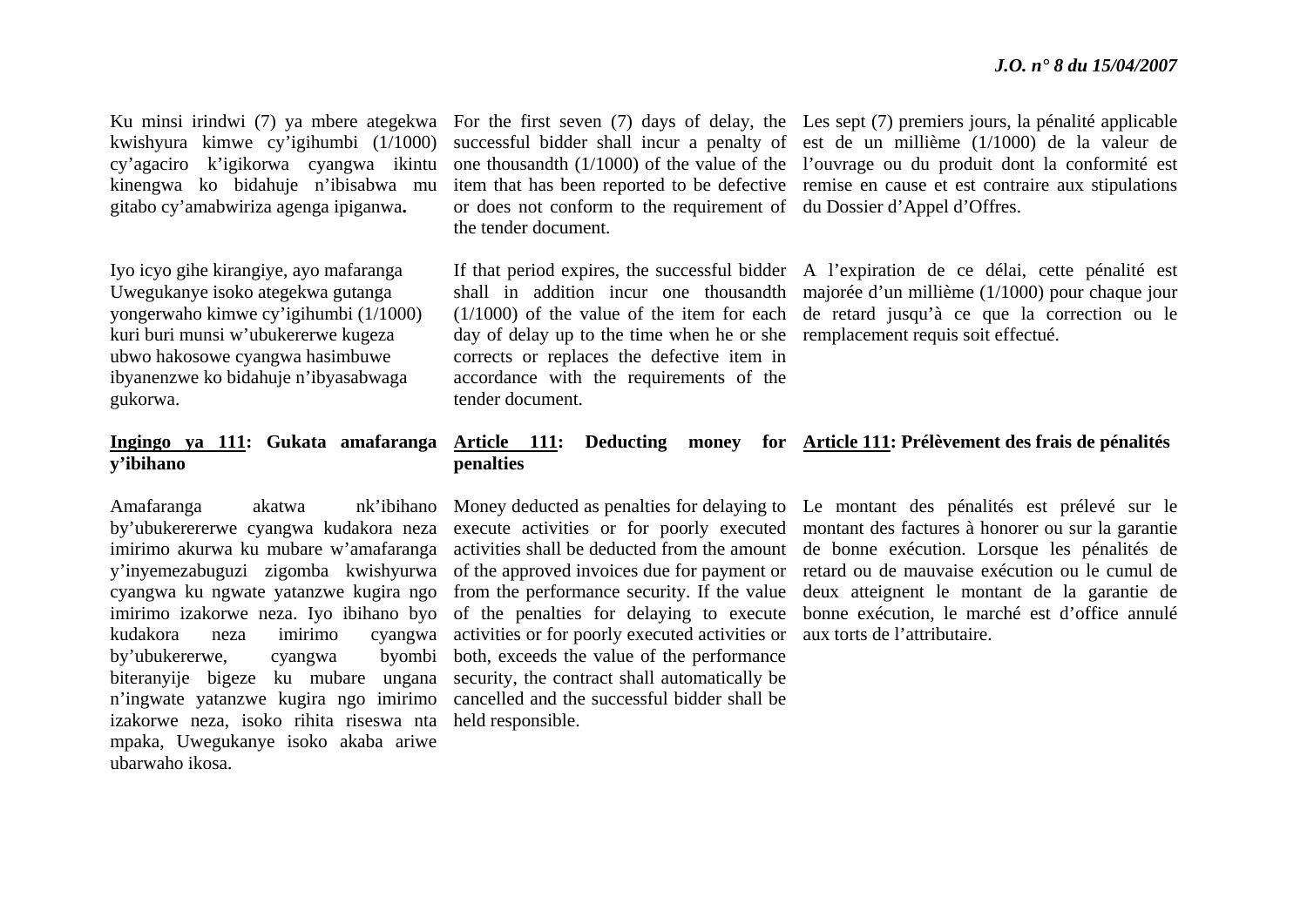# **amasezerano mashya nyuma y'iseswa of initial contract ry'aya mbere**

rimwe ku ijana (1%) y'umubare w'ikiguzi cyangwa akishyuzwa hakoreshejwe izindi using other means. nzira.

yegukanwa n'Urwego rutanga isoko.

cy'isoko rishya. Ayo mafaranga yose deducted from the approved invoices which récupérés par toute autre voie. akurwa ku nyemezabuguzi zitarishyurwa have not been paid or may be recovered

<sup>n</sup>'irishya hagize amafaranga asaguka shall belong to the procuring entity. de passation de marché.

#### **Ingingo ya 112: Amafaranga yo Article 112: Costs for preparing and Article 112 : Frais de folle enchère et de gutegura no gushyira mu bikorwa executing new contract after cancellation conclusion du nouveau marché en cas de résiliation**

Igihe cyose habaye iseswa ry'amasezerano If the contract is cancelled due to a breach Au cas où la résiliation du contrat de marché y'isoko bikomotse ku kutuzuza inshingano of contract by the successful bidder, the <sup>s</sup>'opère aux torts de l'attributaire du marché, kw'Uwegukanye isoko, uyu ni we latter shall bear the additional cost celui-ci supporte le coût supplémentaire wishyura ikiguzi cy'inyongera cyo gukora necessary for the completion of contract d'exécution des travaux non réalisés ainsi que les imirimo itarakozwe hamwe n'amafaranga activities as well as for the preparation of frais de conclusion d'un nouveau marché évalués yo gukora amasezerano mashya y'isoko the new contract which is calculated as a forfaitairement à un pour cent (1%) du montant abarirwa ku buryo bw'imbumbe kuri lump sum of one per cent (1%) of the new du nouveau marché. Tous ces montants sont contract price. This amount shall be défalqués sur les factures en suspens, ou

Iyo hagati y'igiciro cy'isoko rya mbere contract value and the new contract value, it nouveau prix du marché, elle est acquise à l'entité If there is any surplus between the initial En cas de différence positive entre l'ancien et le

#### **Icyiciro cya 8: Ishyirwa mu bikorwa Section 8: Execution of the tenders for Section 8 : Exécution du marché de travaux works**

#### **Ingingo ya 113 : Itangira ry'imirimo**

**ry'amasezerano y'imirimo**

izindi mpamvu zidaturutse ku rwego rutanga isoko kandi zituma rumenyesha mu nyandiko, itariki itangizwa ry'imirimo rizaberaho iteganywa mu masezerano.

#### **Article 113: Commencement of works**

#### **Article 113 : Démarrage des travaux**

Uretse igihe itangizwa ry'imirimo Unless the commencement of works A moins que le début des travaux ne soit soumis à rishingiye ku miterere y'ibihe cyangwa depends on weather conditions or other des conditions climatologiques ou d'autres sur factors beyond the procuring entity's lesquelles l'entité de passation de marché n'a pas control, which makes it necessary for the d'emprise, auquel cas l'ordre de commencer les procuring entity to issue in writing travaux est donné par l'entité de passation de instructions for the commencement of work, marché par écrit, la date de commencement de the date for the commencement of activities l'exécution des travaux est fixé dans le contrat de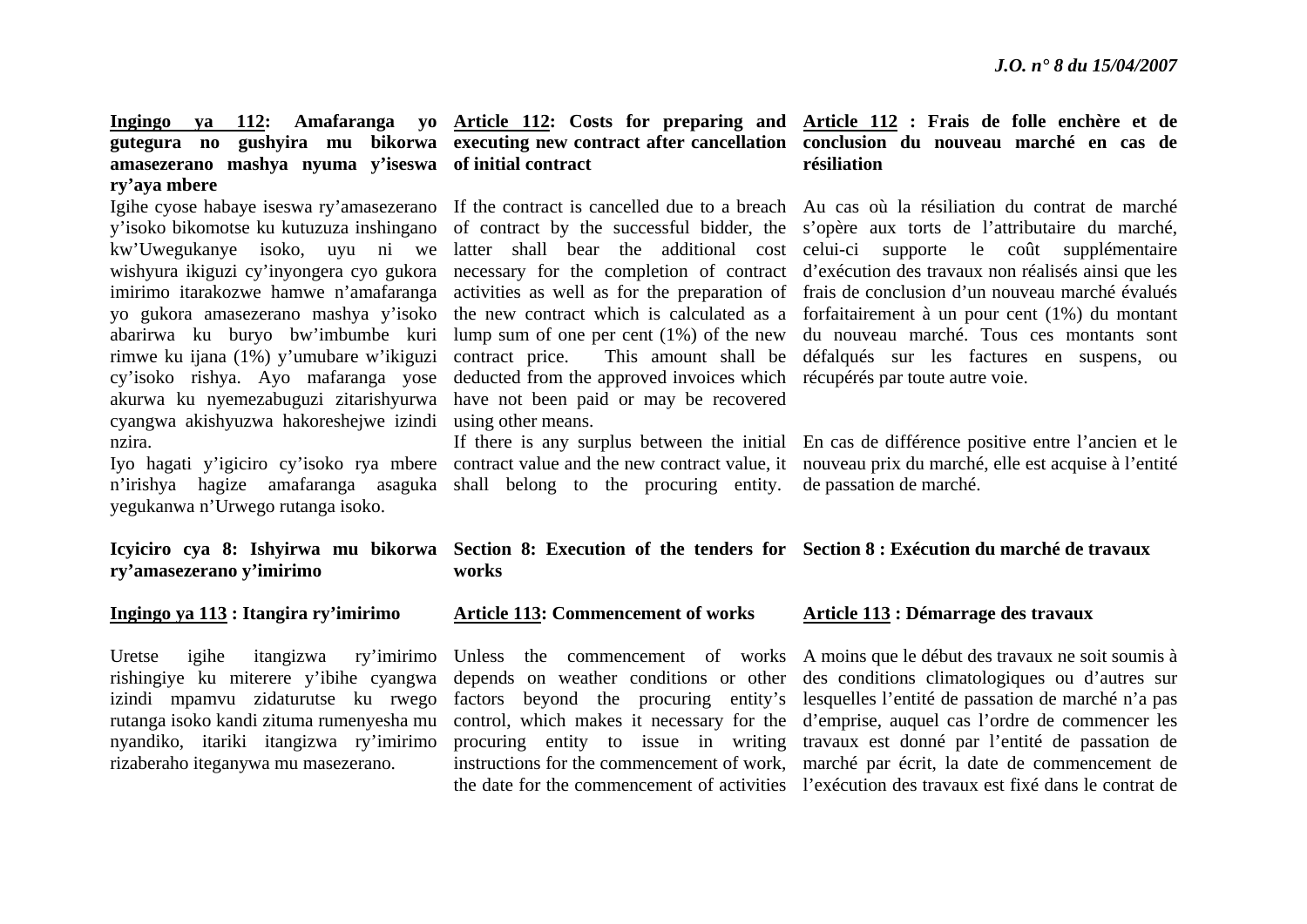Icyakora iyo nta mabwiriza yo gutangira shall be provided for in the contract. y'iminsi mirongo itandatu (60), isoko atakaza ubwo burenganzira ku ndishyi iyo atayisabye mu minsi it within twenty (20) days following the dans le présent Article. makumyabiri (20) ikurikira mirongo itandatu (60 ivugwa muri iyi ngingo.

iminsi sixty (60) days mentioned in this Article.

#### marché.

imirimo yatanzwe mu minsi mirongo However, if no instructions for the Toutefois, lorsque l'ordre de commencer les itandatu (60) ikurikira ishyirwaho commencement of works are issued within travaux n'est pas donné dans les soixante (60) umukono ku masezerano cyangwa itariki sixty (60) days following the signing of the jours suivant la signature du contrat ou si la date yo gutangira imirimo yashyizwe nyuma contract or if the date for the de commencement de l'exécution du marché est uwegukanye isoko afite uburenganzira bwo period of sixty (60) days, the successful marché a le droit de dénoncer le contrat et kwanga gushyira mu bikorwa amasezerano bidder shall have the right to refuse to d'exiger la réparation du préjudice subi. no gusaba indishyi y'igihombo yatewe execute the contract and to claim for L'attributaire est toutefois déchu de ce droit s'il <sup>n</sup>'uko gutinda gutangira. Uwegukanye compensations. The successful bidder shall <sup>n</sup>'en use pas dans les vingt (20) jours suivant la commencement of works is put beyond the fixée en dehors de ce délai, l'attributaire du lose this right if he or she does not claim for date d'expiration des soixante (60) jours indiqués

#### **Ingingo ya 114 : Ubwishingizi Article 114: Insurance for works bw'imirimo**

cy'amabwiriza agenga ipiganwa, k'Urwego rutanga isoko inyandiko zigaragaza ko yafashe ubwishingizi, imirimo igitangira, bwo kuriha uburyozwe bwaterwa n'impanuka zishobora kugwira umutungo we kubera imirimo ikorwa.

imisanzu y'ubwishingizi.

umuntu uwo ariwe wese cyangwa during the process of the execution of the any person or their property may undergo fait des travaux. works.

whenever requested to do so.

#### **Article 114 : Assurance de chantier**

Mu gihe cyashyizweho n'igitabo Within the period provided for by the tender Dans le délai fixé par le Dossier d'Appel uwegukanye isoko agomba kugeza submit documentary evidence to the l'ouvrage, les documents établissant qu'il a document, the successful bidder shall d'Offres, l'attributaire doit présenter au Maître de procuring entity to show that on the very contracté une assurance couvrant, dès le début onset of works, he or she has obtained an des travaux, sa responsabilité pour accidents insurance cover for work accidents which pouvant survenir à toute personne ou propriété du

Uwegukanye isoko atanga igihe cyose The successful bidder shall provide proof of L'attributaire du marché fournit, toutes les fois abisabwe, gihamya y'uko yishyuye payment for the insurance premiums, qu'il en est requis, la preuve de paiement des primes échues.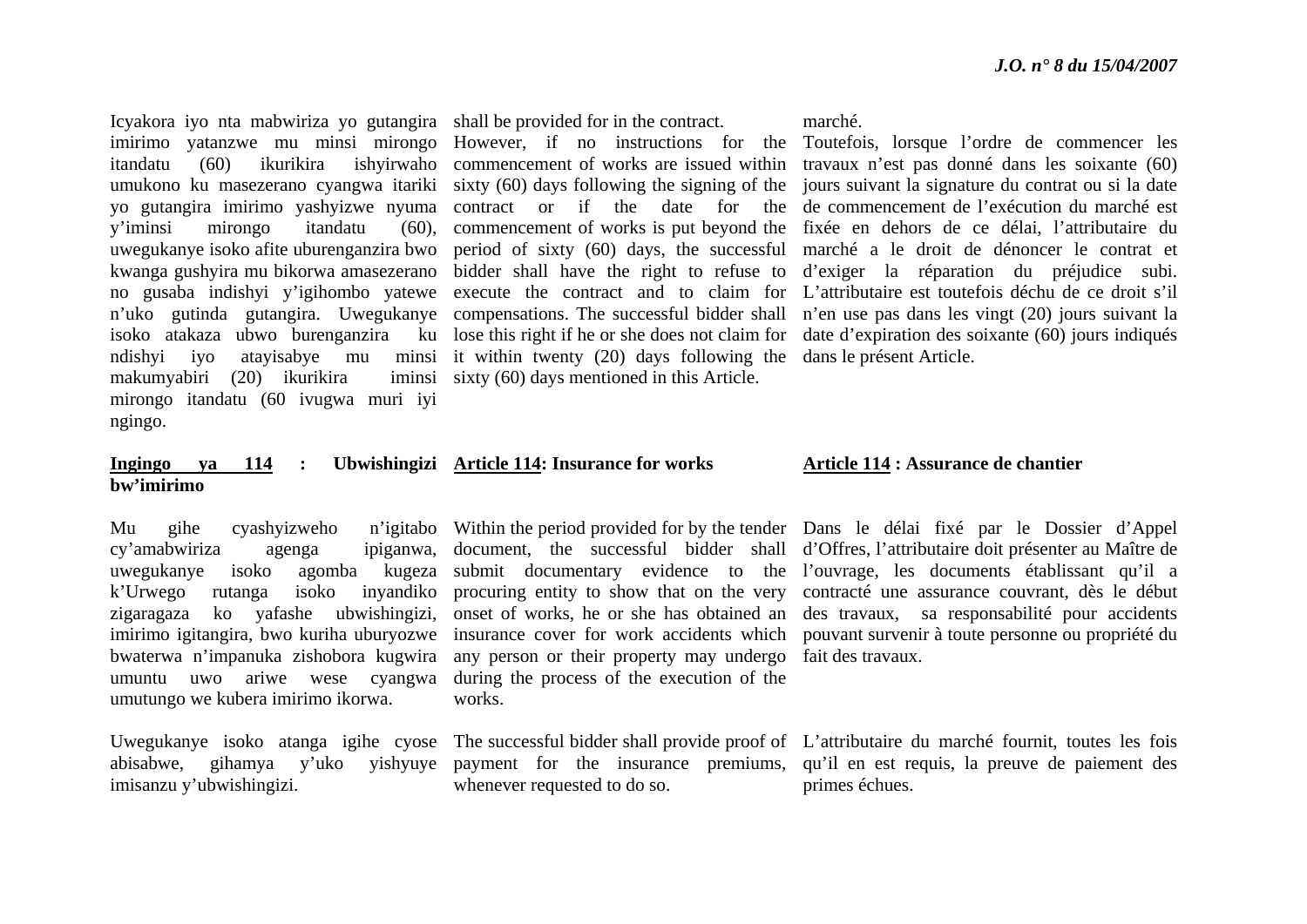## **bikorwa ry'imirimo**

gahunda y'ishyirwa mu igihe igitabo cy'amabwiriza agenga isoko gahunda ateganya kuzakurikiza mu execution. gushyira mu bikorwa imirimo ijyanye <sup>n</sup>'isoko yahawe.

#### **Ingingo ya 115 : Gahunda y'ishyirwa mu Article 115: Planning for the execution of Article 115 : Planning d'activités works**

y'ibanze gushyikiriza Urwego rutanga entity the plan of activities for the contract l'exécution du marché.

Uretse igihe Uwegukanye isoko yatanze Unless the planning for the execution of A moins que l'attributaire du marché ne l'ait ry'imirimo mu nyandiko ye y'ipiganwa bidder in his or her bid in accordance with d'Offres en dispose ainsi, l'attributaire du marché ipiganwa cyabiteganyaga, Uwegukanye shall, before the commencement of fournir à l'entité de passation de marché le isoko agomba, mbere yo gutangira imirimo preliminary works, submit to the procuring programme qu'il se propose de suivre pour works has been submitted by the successful fourni dans sa soumission si le Dossier d'Appel the tender document, the successful bidder doit, préalablement à l'installation du chantier,

Iyo gahunda igaragaza ibi bikurikira:

- 1° urutonde rw'ibikorwa kuzakurikiza mu gukora iyo mirimo; ateganya 1°
- $2^{\circ}$  amatariki ntarengwa azashyikirizaho, 2°kugira ngo byemerwe; ibishushanyo mbonera cyangwa ibyitegererezo byaba byaragenwe mu nyandiko ihamagarira abantu gupiganwa;
- 3° ikigereranyo cya buri mezi atatu 3°cyerekana uko azajya akenera amafaranga yo gukoresha.

carried out during the contract execution;

The plan shall indicate the following:

- $\degree$  the deadlines for the submission of the  $2^{\circ}$ lay out plans and drawings for approval if required by the tender document;
	- a three-month cash planning forecast.

 the list of activities planned to be 1° l'ordre de réalisation qu'il se propose de suivre ;

Tel programme contient au moins :

- les dates limites pour la présentation en vue de l'approbation, des plans, échantillons et ou modèles éventuels spécifiés dans l'Avis d'Appel d'Offres ;
- 3° une estimation trimestrielle des appels de fonds.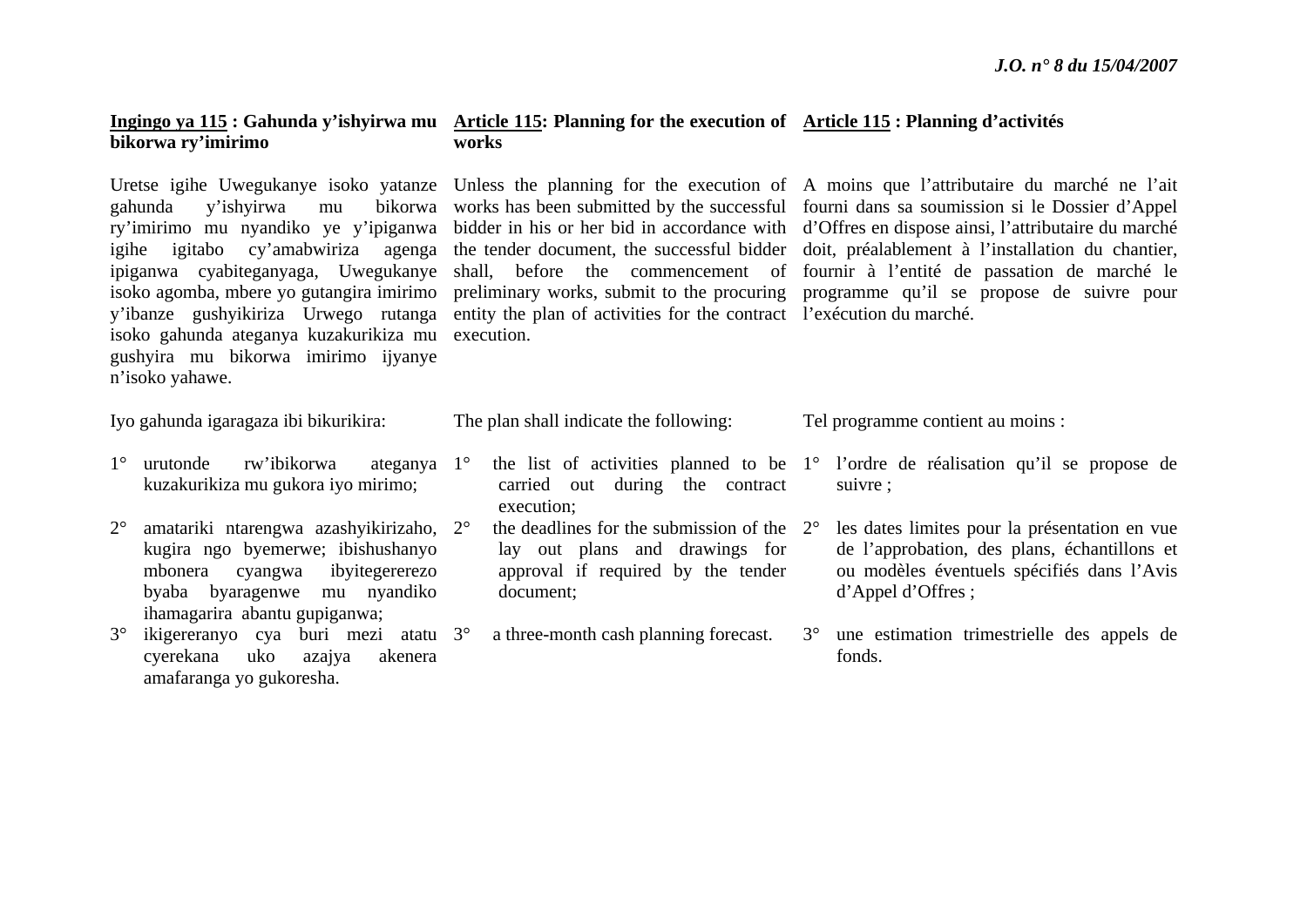**Ingingo ya 116 : Igihe hari amabwiriza Article 116: Procuring entity's additional y'inyongera atangwa n'Urwego rutanga instructions isoko** 

Igihe cyose ari ngombwa gutanga amabwiriza y'inyongera, Igitabo cy'Amabwiriza Agenga Ipiganwa kigena igihe agomba gutangirwa. Iyo nta gihe cyagenwe, Urwego rutanga isoko rutanga ayo mabwiriza mu minsi mirongo itatu (30) ikurikira igihe ayo mabwiriza yasabiwe.

mabwiriza muri icyo gihe hakurikizwa ipiganwa.

# **imirimo izakorerwa**

ibikorwa bye bizakorerwa agashyiraho umubare <sup>w</sup>'ibimenyetso bibyerekana.

Where additional instructions are necessary, the tender document shall determine the period within which such instructions have to be given. If there is no specific period for such instructions, the procuring entity shall give the instructions within thirty (30) days from the request for them.

tender document shall apply.

### **Article 116: Instructions supplémentaires de l'entité de passation de marché**

Toutes les fois que des instructions supplémentaires nécessaires doivent être données, le Dossier d'Appel d'Offres fixe le délai durant lequel les instructions supplémentaires doivent être données. Si aucun délai n'a été fixé, l'entité de passation de marché émet ces instructions dans les trente (30) à compter de la date à laquelle ces instructions ont sollicitées.

Iyo Urwego rutanga isoko rudatanze ayo If the procuring entity does not give such Lorsque l'entité de passation de marché a gardé le ibikubiye mu gitabo cy'amabwiriza agenga period, those instructions contained in the du Dossier d'Appel d'Offres sont d'application. instructions within the above mentioned silence jusqu'à la fin de ce délai, les dispositions

#### **Ingingo ya 117 : Kugaragaza aho Article 117: Demarcating the site for Article 117 : Demarcation du site des ouvrages works**

demarcations showing the area where the nombre suffisant de repères. works shall be executed and shall use a sufficient number of landmarks to show such demarcations.

Mbere yo gutangira imirimo, uwegukanye Before the commencement of works, the Avant de commencer les travaux, l'attributaire du isoko agaragaza imbago zerekana aho successful bidder shall establish the marché effectue le tracé des ouvrages et établit un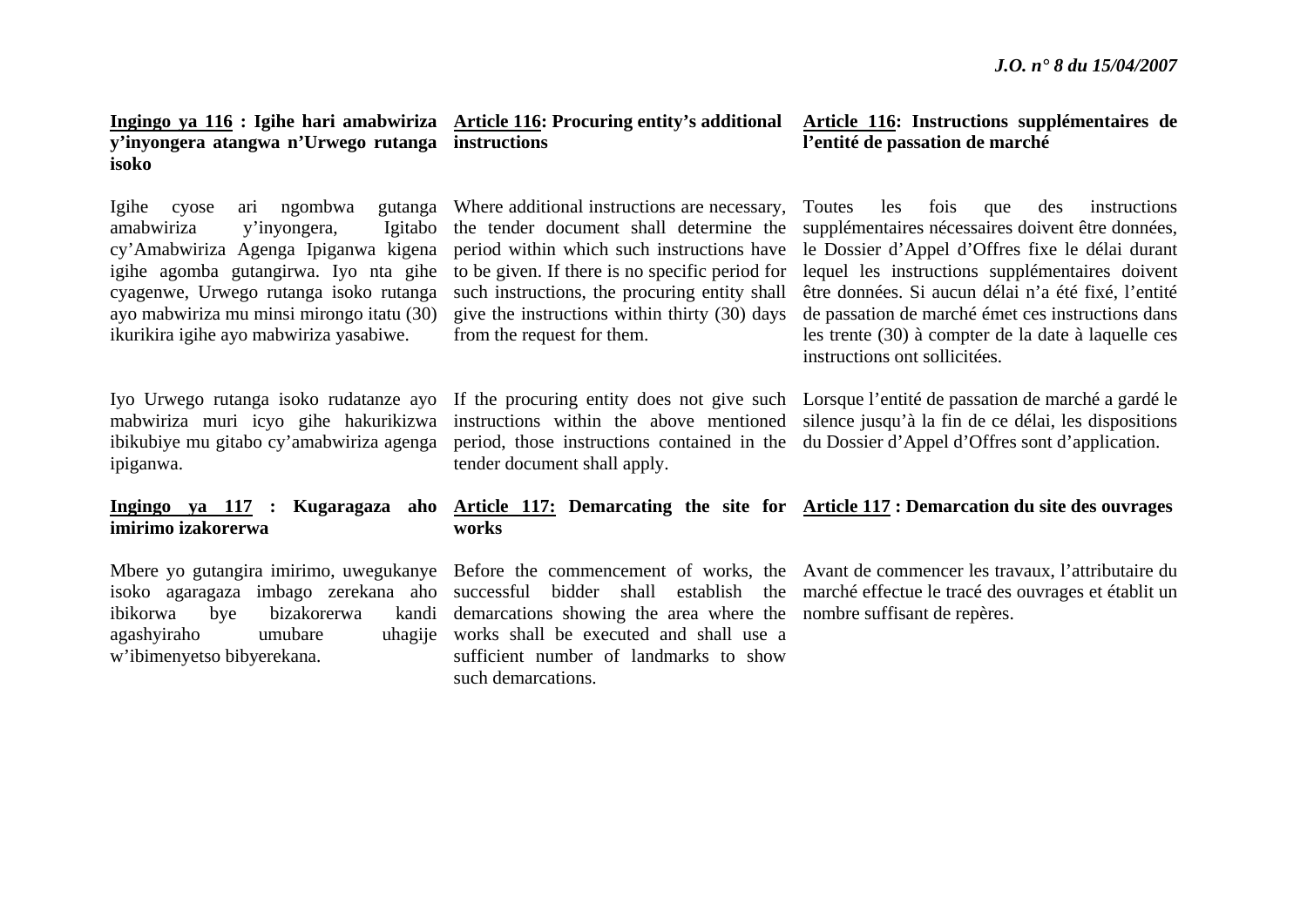| Urwego rutanga isoko mu nyandiko;<br>Urwego rutanga isoko rukaba rufite igihe<br>cy'iminsi cumi n'itanu (15) kugira ngo<br>rugenzure icyo gikorwa, byaba ngombwa<br>agasaba Uwegukanye isoko kugira ibyo<br>akosora. Iyo nta cyo Urwego rutanga isoko<br>rubivuzeho nyuma y'icyo gihe imbago<br>zerekanywe zifatwa nk'izemewe. | has been established, the successful bidder<br>shall inform the procuring entity in writing.<br>The procuring entity shall have fifteen (15)<br>days within which to inspect the site<br>demarcations and where necessary to<br>request the successful bidder to make some<br>corrections. If the procuring entity does not<br>respond within that period, the demarcations<br>shall be deemed approved. | Iyo ibyo bikorwa birangiye abimenyesha When the establishment of demarcations Lorsque ces opérations sont terminées, il en<br>informe par écrit l'entité de passation de marché.<br>Celui-ci dispose d'un délai de quinze (15) jours<br>pour procéder à leur vérification et, s'il y a lieu,<br>de les faire rectifier par l'attributaire. Lorsque<br>l'entité de passation de marché garde le silence au<br>delà du délai lui imparti, le tracé est réputé<br>approuvé. |
|--------------------------------------------------------------------------------------------------------------------------------------------------------------------------------------------------------------------------------------------------------------------------------------------------------------------------------|----------------------------------------------------------------------------------------------------------------------------------------------------------------------------------------------------------------------------------------------------------------------------------------------------------------------------------------------------------------------------------------------------------|--------------------------------------------------------------------------------------------------------------------------------------------------------------------------------------------------------------------------------------------------------------------------------------------------------------------------------------------------------------------------------------------------------------------------------------------------------------------------|
| Uwegukanye isoko yihatira kubahiriza<br>imbago yagaragaje.                                                                                                                                                                                                                                                                     | The successful bidder shall make sure he<br>she respects the established demarcations.                                                                                                                                                                                                                                                                                                                   | L'attributaire du marché veille au maintien des<br>repères du tracé.                                                                                                                                                                                                                                                                                                                                                                                                     |
| Ingingo ya 118: Ibiro by'umukozi<br>ushinzwe gukurikirana imirimo                                                                                                                                                                                                                                                              | <b>Article 118: The Supervising official's</b><br><b>Office</b>                                                                                                                                                                                                                                                                                                                                          | <b>Article 118: Bureau du fonctionnaire dirigeant</b>                                                                                                                                                                                                                                                                                                                                                                                                                    |
| Uwegukanye isoko aha umukozi ugenzura<br>imirimo ibiro akoreramo, biri aho imirimo<br>ubwayo ikorerwa.                                                                                                                                                                                                                         | The successful bidder shall provide an L'attributaire<br>office to the supervising official at the place<br>where the works are being executed.                                                                                                                                                                                                                                                          | met à la disposition<br>du<br>fonctionnaire dirigeant, un local lui servant de<br>bureau sur le site même du chantier.                                                                                                                                                                                                                                                                                                                                                   |
| Ingingo ya 119 : Gukurikirana imirimo Article 119: Daily supervision of works<br>buri munsi                                                                                                                                                                                                                                    |                                                                                                                                                                                                                                                                                                                                                                                                          | Article 119 : Surveillance quotidienne des<br>travaux                                                                                                                                                                                                                                                                                                                                                                                                                    |
| imirimo<br>Umukozi<br>ugenzura<br>agomba<br>kuyikurikirana buri munsi kugira ngo<br>hatagira ibikorwa birangira atabibonye ngo                                                                                                                                                                                                 |                                                                                                                                                                                                                                                                                                                                                                                                          | The supervising official shall monitor the Le fonctionnaire dirigeant est tenu de surveiller<br>works on a daily basis so that no works are tous les jours pour se rassurer qu'il n'y a pas<br>executed and completed without his or her d'actes accomplis à son insu sans son approbation                                                                                                                                                                               |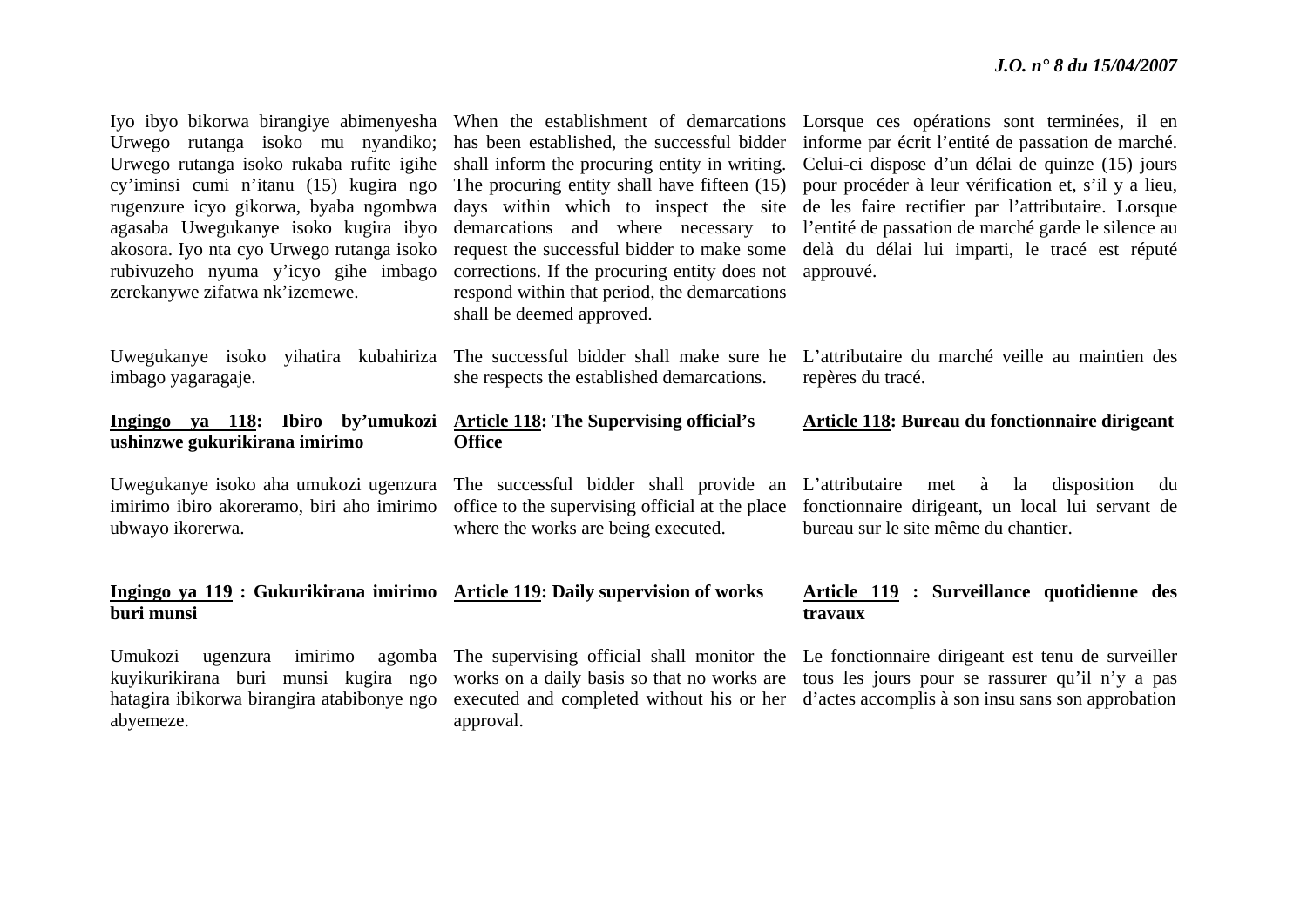ukurikirana imirimo buri munsi.

#### **Ingingo ya 120 : Umutekano w'aho Article 120: Security at the site imirimo ikorerwa**

Uwegukanye isoko agomba gucunga The successful bidder shall ensure the umutekano w'aho imirimo ikorerwa mu gihe cyose imirimo igomba kumara.

Kubera izo mpamvu:

- 1° afata ingamba zose za ngombwa 1°kugira ngo acunge umutekano <sup>w</sup>'abakozi be n'uw'abakozi boherejwe <sup>n</sup>'Urwego rutanga isoko, abahisi <sup>n</sup>'abagenzi n'undi muntu wese Urwego rutanga isoko rwemerera kugera aho imirimo ikorerwa;
- $2^{\circ}$  agomba kubahiriza amategeko 2°<sup>n</sup>'amabwiriza biriho, haba ku hantu imirimo y'isoko ikorerwa cyangwa ku cyo isoko rigamije;
- 3° ntashobora kwemerera abantu kugera 3°aho akorera imirimo atabiherewe uruhushya n'umukozi ugenzura imirimo;

Urwego rutanga isoko rwifashisha ikigo procuring entity may seek assistance from a cyangwa umuntu wikorera ku giti cye firm or an individual for the purpose of carrying out a daily supervision of works.

security of the site at all times during the period of execution of works.

To this effect, the successful bidder shall:

- $\degree$  take measures to insure the security of 1<sup>o</sup> his or her workers and those sent by the procuring entity, passers-by and any other person authorized by the procuring entity to visit the site;
- <sup>o</sup> be required to respect Laws and 2<sup>o</sup> regulations in force with respect to where the works are executed or to the objectives of the tender;
- <sup>o</sup> not allow any person to have access to 3<sup>o</sup> the site without the supervising official's authorization;

Igihe uburemere bw'imirimo bubisaba, Depending on the size of the works, the Lorsque la nature des travaux l'exige, l'entité de passation de marché peut requérir l'assistance d'un bureau ou d'un individu pour assurer la surveillance quotidienne des travaux.

#### **Article 120 : Sécurité sur le chantier**

L'attributaire du marché est tenu d'assurer la sécurité du chantier pendant toute la durée des travaux.

A cet effet :

- il prend toutes les mesures requises en vue de garantir la sécurité physique de son personnel, des agents habilités du Maître de l'ouvrage, des passants et de toute personne admise par le Maître de l'ouvrage à accéder au chantier ;
- il doit se conformer aux dispositions légales et réglementaires applicables soit à l'endroit où s'exécute le marché soit à l'objet du marché ;
- il ne peut admettre sur le chantier, des personnes étrangères sans l'autorisation du fonctionnaire dirigeant ;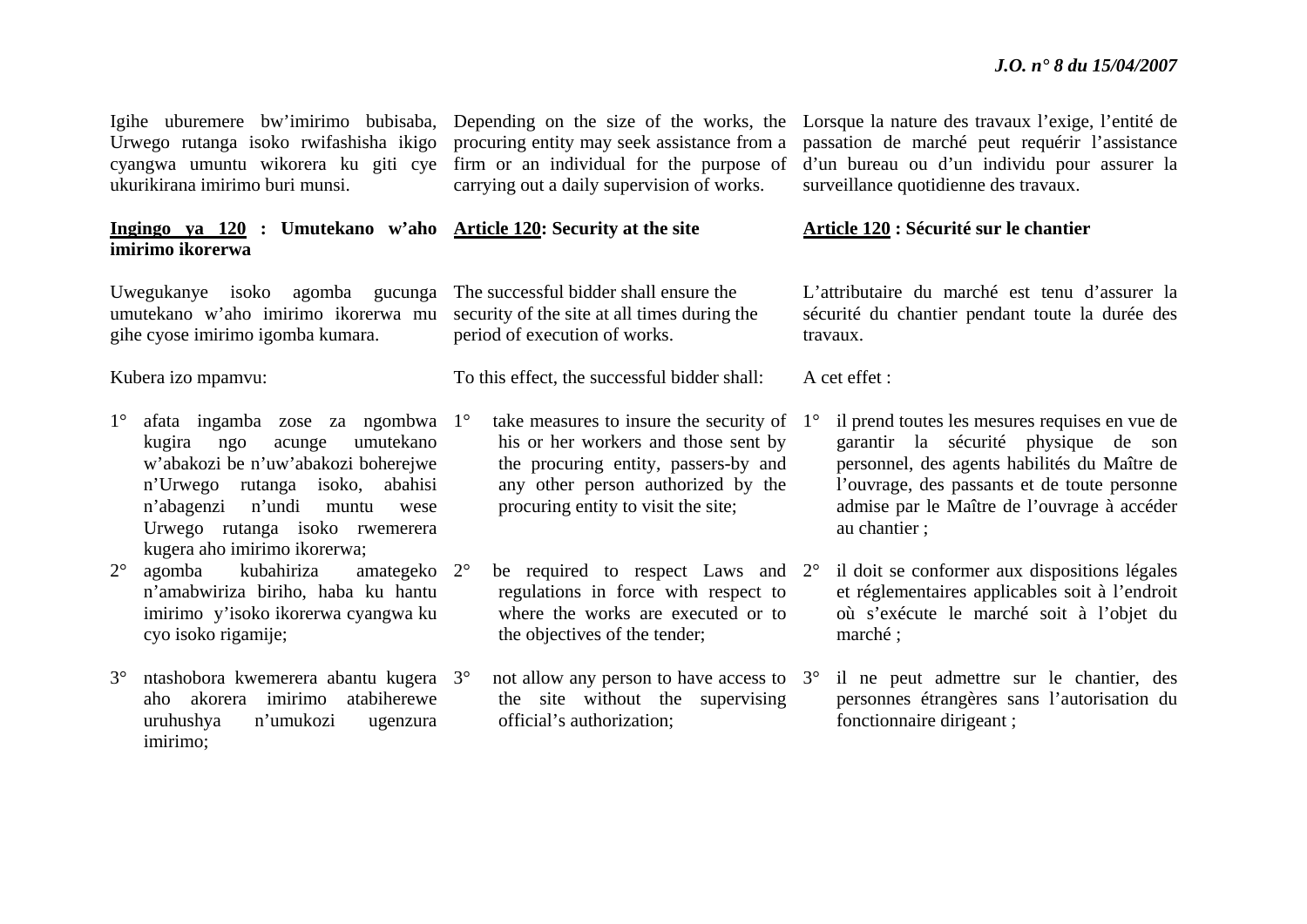- 4° Yishingira gukora ibikwiye byose 4°kugira ngo amazi y'imigezi akomeze gutemba, gutembesha amazi yaretse mu binogo, mu miferege n'indi migende itwara amazi cyangwa imyanda, kandi ku buryo bwa rusange agamije kwirinda ibyamutera impanuka kuri we cyangwa ku bandi;
- $5^\circ$  agumishaho ibimenyetso byerekana 5°aho ibikorwa remezo byari biri, cyangwa akabisubiza aho yabivanye igihe imirimo yaba yaratumye bivanwaho cyangwa bikigizwayo;
- $6^{\circ}$ ° yishingira, kandi ku mafaranga ye, 6° gufata ingamba zose zikenewe kugira ngo yite ku mutekano w'abantu <sup>n</sup>'uw'imitungo yegereye aho akorera, kugira ngo arinde kandi asigasire inyubako n'ibindi bikorwa remezo bihasanzwe kimwe n'ibindi bintu bisanzwe aho akorera imirimo.

- <sup>o</sup> take measures to ensure that river 4<sup>o</sup> waters continue to flow, drainage of stagnant water from potholes, canals and other channels meant for the evacuation of water and sewage in order to prevent anything that may cause an accident to him or her or to any other person;
- <sup>o</sup> maintain landmarks showing where 5<sup>o</sup> some infrastructures' installations were placed or return the installations where they had been placed if the execution of works had made it possible for them to be displaced or shifted;
- $\degree$  take at his or her expenses, necessary 6 $\degree$ measures to safeguard the neighbouring persons and properties, to assure protection, conservation and integrity of constructions and other existing works as well as other installations around the site.

cyangwa imitungo yononekaye kubera accident or property is damaged due to ibibazo bikomoka ku myigire y'umushinga factors resulting from project design or due rwahatiye Uwegukanye isoko gukoresha bidder by the procuring entity, the liability

- il prend sous sa responsabilité, toutes les mesures convenables pour assurer, entre autres, l'écoulement des eaux fluviales, l'épuisement des eaux des fosses, des égouts, des conduites ou des rigoles, et, de façon générale, pour prévenir tout danger de préjudice ou d'accident ;
- il maintient à leur emplacement, les repères des infrastructures rencontrées au cours de l'exécution des travaux ou les replace à leur endroit lorsque l'exécution des travaux a nécessité leur enlèvement ou déplacement momentané ;
- il prend, sous sa responsabilité et à ses frais, toutes les mesures indispensables pour sauvegarder les propriétés voisines, pour assurer la protection, la conservation et l'intégrité des constructions et ouvrages existants ainsi que des installations se trouvant sur le lieu d'exécution.

Icyakora, iyo hari abantu bagize impanuka However, if any people are involved in an Toutefois, lorsque des dommages causés aux cyangwa uburyo Urwego rutanga isoko to instructions imposed on the successful construction imposée par l'entité de passation de mu mirimo y'isoko, uburyozwe resulting from the accident or damage shall incombe à l'entité de passation de marché tant bw'ibyononekaye bubazwa Urwego be borne by the procuring entity as long as que tel risque a été signalé conformément aux propriétés riveraines sont la conséquence d'un risque créé par la conception ou la méthode de marché à l'attributaire, la responsabilité en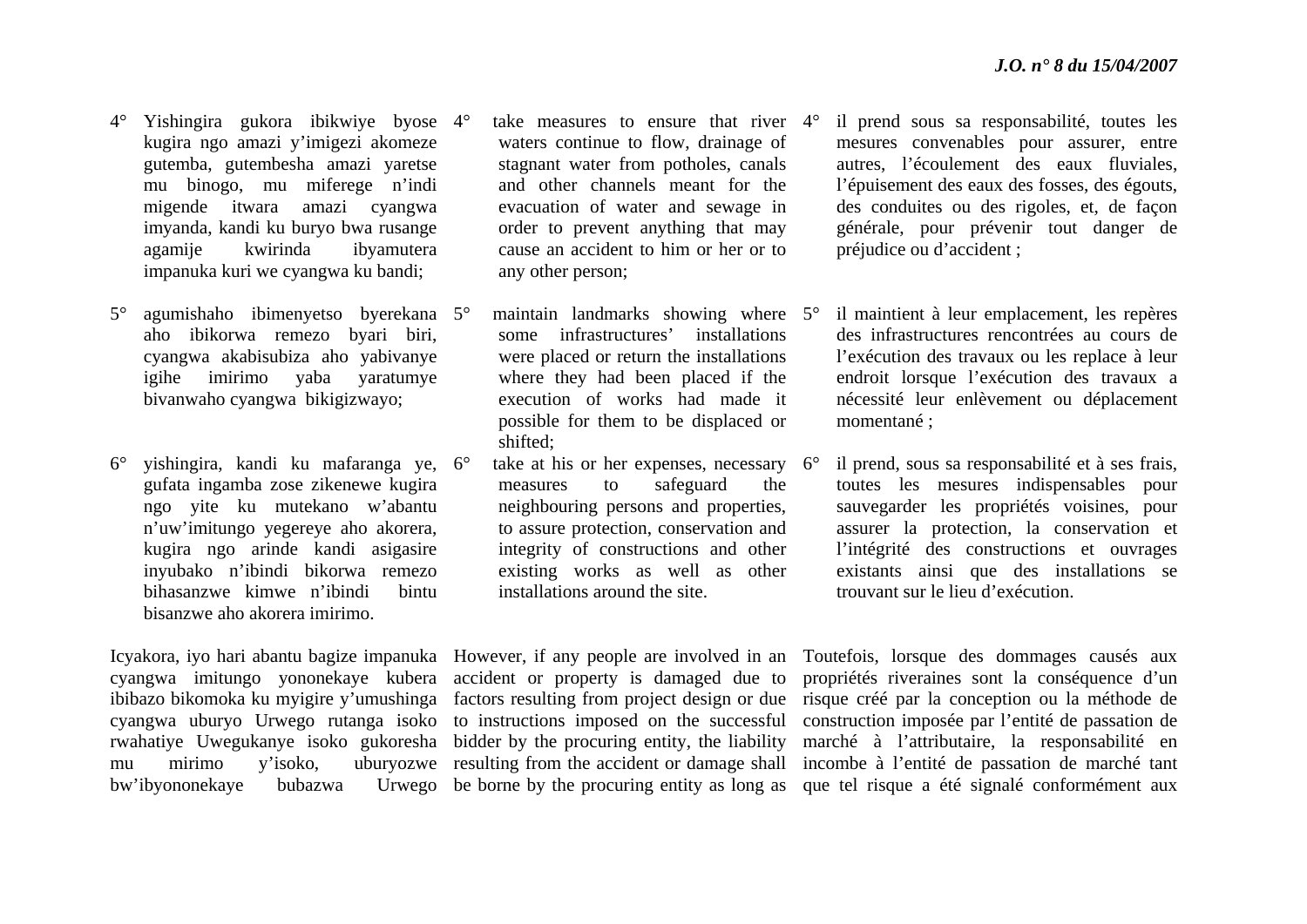rutanga isoko igihe icyo cyagaragajwe hakurikijwe buteganywa n'iri tegeko.

such a problem was reported by the dispositions de la présente loi. successful bidder in accordance with the provision of this Law.

#### **Ingingo ya 121 : Igitabo cyandikwamo Article 121: Daily site log book. ibikozwe buri munsi Article 121 : Journal de chantier**

Iyo imirimo ikorwa igice cyangwa yose hashingiwe ku giciro cya buri murimo, cyangwa amafaranga ayigendaho ashingira ku bugenzuzi bwakozwe, cyangwa ari ku biciro by'agateganyo, mu biro by'umukozi ugenzura imirimo huzuzwa igitabo cyandikwamo buri munsi ibi bikurikira:

- 1° ingano y'imirimo nyakuri yakozwe, 1°harimo n'itari iteganyijwe;
- $2^{\circ}$ amasaha yakozwe;
- $3^\circ$ ibikoresho byakodeshejwe;
- $4^{\circ}$ ibintu byagemuwe kandi byakiriwe;
- $5^\circ$  $\degree$  iminsi yaranzwe n'ibihe bibi n'igihe 5 $\degree$ byamaze.

umukono mu biro by'Urwego rutanga isoko bitarenze iminsi itanu (5) uhereye itariki byandikiwe n'iyo yaba atabyemeye. Iyo atabyemeye, uweguriwe isoko agenza nk'uko biteganywa n'iri tegeko.

supervising official shall maintain in his quotidiennement : office a daily site log book in which he records the following on daily basis:

- $\degree$  quantities of works actually executed, 1 $\degree$ including those not planned for;
- $2^{\circ}$ number of hours worked;
- 3°equipment rented:
- 4°materials and supplies received;
- $\degree$  days affected by bad weather and their  $5^\circ$ duration.

act in accordance with the provisions of this dispositions de la présente loi. Law.

Where works are executed in part or wholly Lorsque les travaux s'exécutent partiellement ou on the basis of the price of each type of the totalement à prix unitaires, en dépenses work or payment for such works is made on contrôlées ou à prix provisoires, il est tenu, au the basis of inspections carried out, or on bureau du fonctionnaire dirigeant, un registre des the basis of provisional prices, the attachements dans lequel sont inscrites

- les quantités de travaux réellement exécutés, y compris ceux non prévus ;
- 2° les heures prestées ;
- 3°la location du matériel ;
- $4^{\circ}$ les fournitures quelconques recues :
- les journées d'intempéries et la durée de celles-ci.

Uwegukanye isoko ategetswe kubishyiraho The successful bidder shall sign them in the L'attributaire du marché est tenu d'y apposer sa offices of the procuring entity within five signature dans les bureaux de l'entité de passation (5) calendar days from the date the records de marché endéans les cinq (5) jours calendrier à were written, even if he or she does not compter de la date des inscriptions, même s'il ne agree with the contents. If he does not agree les accepte pas. Lorsqu'il ne les accepte pas, with the content, the successful bidder shall l'attributaire du marché agit conformément aux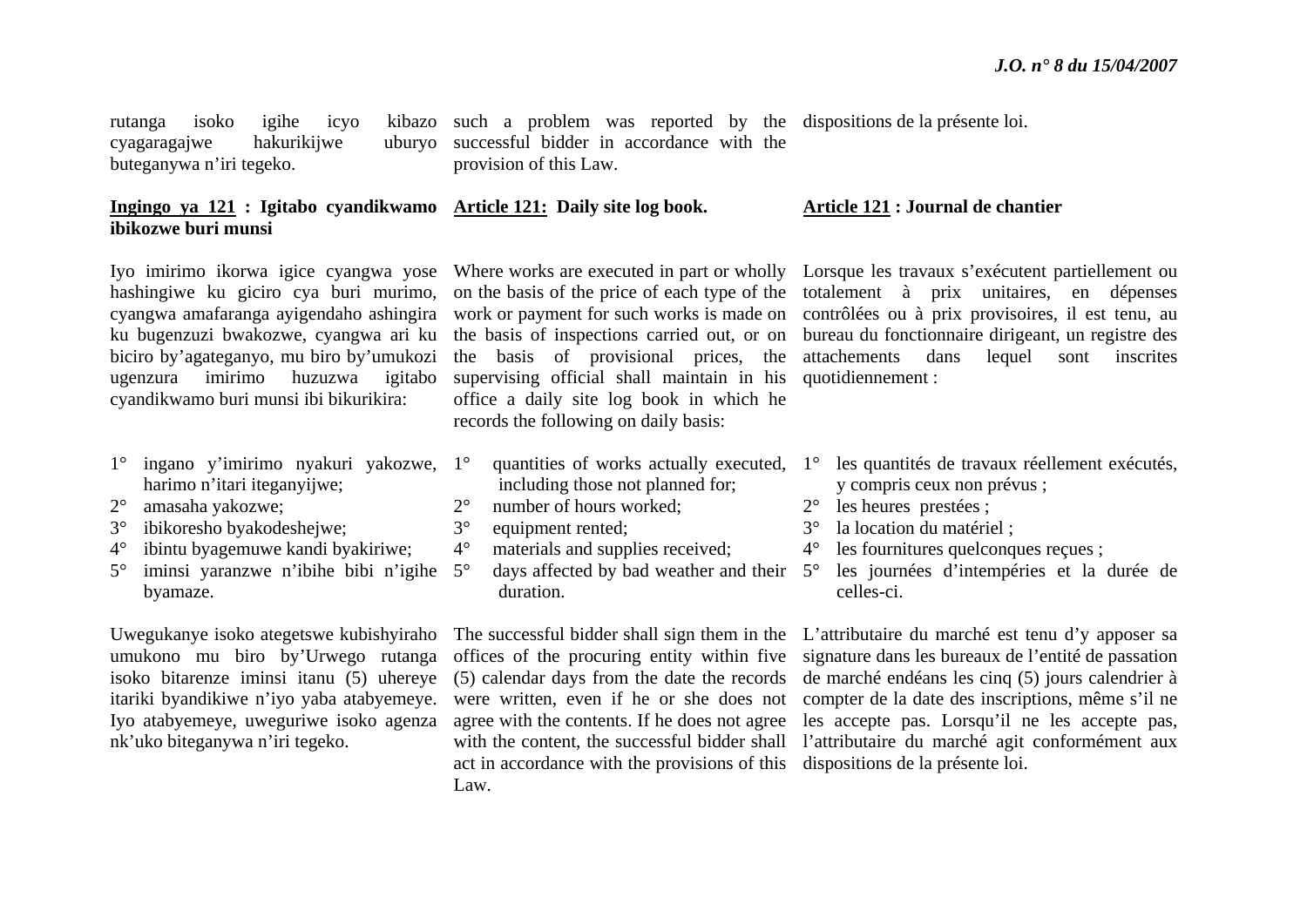kibanziriza iki, bifatwa nk'aho yemeye nta gushidikanya ibyanditswe mu gitabo.

#### **Ingingo ya 122 : Raporo y'ibyakozwe ku Article 122: Daily statement munsi**

Uwegukanye isoko agomba kugeza buri munsi ku uhagarariye Urwego rutanga isoko raporo y'imirimo yakozwe, igaragaza ibikoresho byakiriwe, umubare w'abakozi ba buri cyiciro bari mu kazi n'imirimo bashinzwe.

#### **Ingingo ya 123 : Iyarara n'ibyasenyuwe**

umutungo w'uwegukanye isoko keretse iyo cyabigennye ukundi.

Iyo Igitabo cy'Amabwiriza Agenga Ipiganwa giteganya ko iyarara <sup>n</sup>'ibyasenywe byose cyangwa igice cyabyo biba umutungo w'Urwego rutanga isoko, uwegukanye isoko agomba gufata ingamba za ngombwa ngo bitangirika.

contents of the daily site log book shall aucune réserve. automatically be deemed accepted by him or her.

procuring entity a statement of the work done, indicating materials delivered the reported to the site and the work assigned to them.

#### **Article 123: Materials from demolition**

iyarara n'ibikoresho byasenywe biba demolitions, the materials and objects from the demolitions shall become the property stipulated in the tender document.

> shall take all the necessary measures to ensure that such materials and objects are conservation. not damaged.

Iyo atabashije kuzuza ibivugwa mu gika If he or she fails to comply with the S'il est en défaut de satisfaire à ces prescriptions, provisions of the preceding paragraph, the il est censé avoir accepté les attachements sans

#### **Article 122 : Rapport journalier**

The successful bidder shall submit on a L'attributaire du marché remet au représentant du daily basis to the representative of the Maître de l'ouvrage un rapport journalier des number of workers of each category who nombre des ouvriers pour chaque catégorie exécutés en indiquant les approvisionnements en matériels fournis, le présents au chantier et les ouvrages auxquels ils sont employés.

#### **Article 123: Matériaux provenant des démolitions**

Iyo mu mirimo ikorwa harimo no gusenya, When works to be executed include Lorsque les travaux à exécuter comporte des Igitabo cy'Amabwiriza Agenga Ipiganwa of the successful bidder unless otherwise l'attributaire du marché sauf stipulation contraire démolitions, les matériaux et objets provenant de ces démolitions deviennent la propriété de du Dossier d'Appel d'Offres.

> Where the tender document stipulates that Si le Dossier d'Appel d'Offres réserve à l'entité part of or all the materials and objects from de passation de marché la propriété d'une partie demolitions shall become the property of ou de tous les matériaux et objets provenant des the procuring entity, the successful bidder démolitions, l'attributaire prend toutes les précautions nécessaires pour en assurer la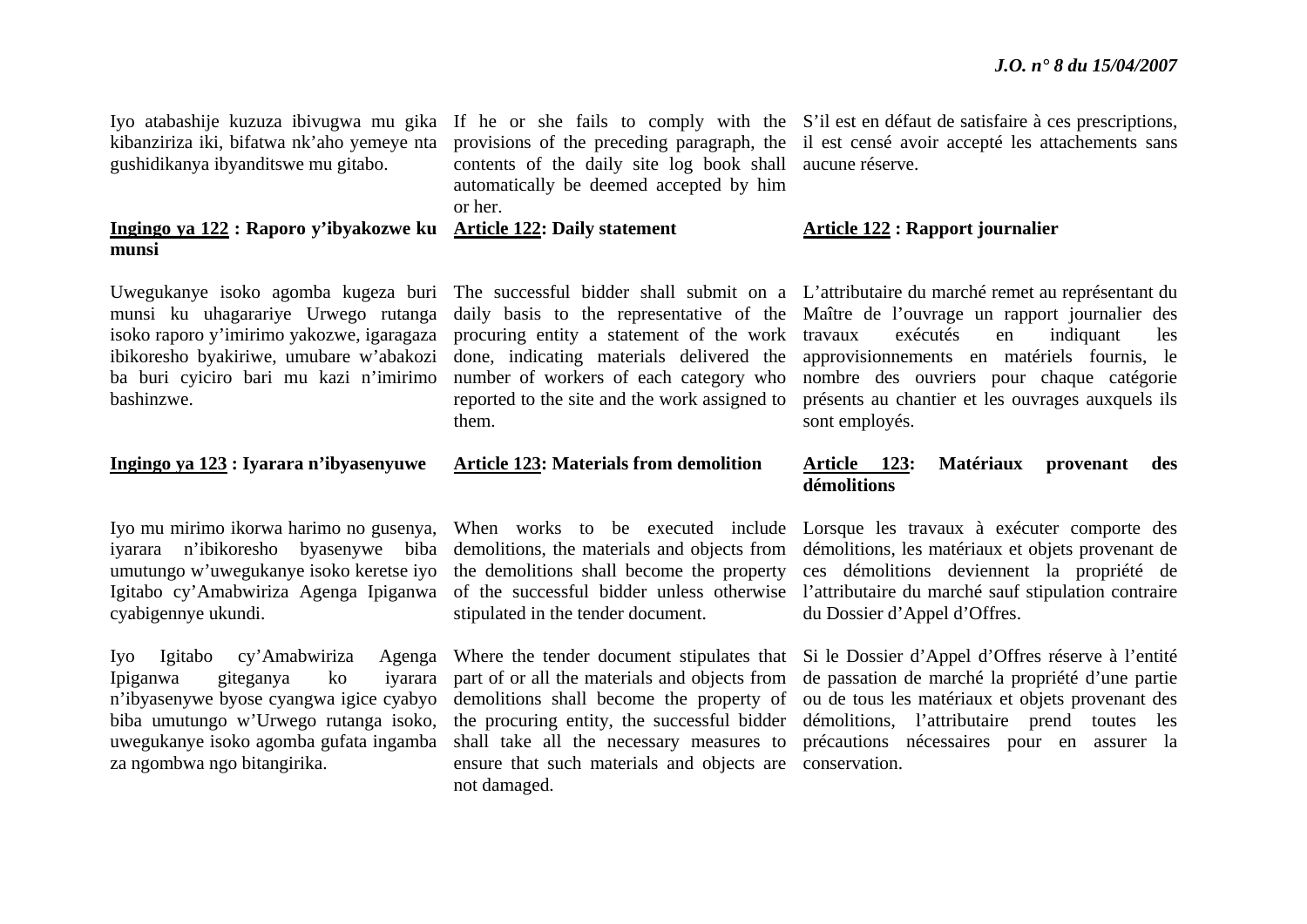Agomba kwirengera ingaruka cyangwa iby'abakozi akoresha.

ruteganya gukoresha  $w'$ imirimo iyo uburebure ijana (100), Urwego rutanga isoko procuring entity shall bear the costs. rugomba kwishingira icyo kiguzi.

 $cy'Amabwiriza$  Agenga ibikomoka ku byasenyuwe igenda irangira akurikije amabwiriza entity. yahawe n'Urwego rutanga isoko.

### **ry'imirimo**

Ikintu cyose cy'agaciro kivumbuwe igihe hakorwa imirimo yo gucukura cyangwa gusenya kigomba guhita kimenyeshwa ruzagikoresha.

<sup>z</sup>'iyangizwa ryabyo bitewe n'ibikorwa bye damage to the materials or objects resulting from his or her activities or that of his her ses préposés. employees.

Hatitawe ku cyo Urwego rutanga isoko Whatever the procuring entity plans to do <sup>n</sup>'ibyasenyuwe, uwegukanye isoko agomba demolition, the successful bidder shall bear kubitwara ku mafaranga ye akabigeza aho the costs related to their movement to the bigomba kubikwa yeretswe n'umugenzuzi place where they shall be stored as indicated butarengeje metero ijana (100) uvuye not more than one hundred (100) meters ahakorerwa imirimo. Iyo burengeje metero from the site. Beyond this distance, the ivarara with the materials and objects from the by the supervising official if such place is

zibiteganya ukundi, uwegukanye isoko works progress, remove the product of bisigazwa by'ibikoresho uko imirimo with the instructions of the procuring passation de marché. Ipiganwa document, the successful bidder shall, as

#### **Ingingo ya 124 : Ibivumbuwe mu ikorwa Article 124: Discoveries during the Article 124 : Découvertes au cours des travaux execution of works**

Any thing of value discovered during the excavation or demolition shall be promptly decide what to do with it.

He or she shall be held responsible for any Il répond de toute destruction ou dégradation de ces matériaux, causés par son fait ou par le fait de

> Quelle que soit la destination que l'entité de passation de marché entend donner aux matériaux ou objets provenant des démolitions dont elle <sup>s</sup>'est réservée la propriété, tous les frais relatifs à leur mise en dépôt à l'endroit indiqué par le fonctionnaire dirigeant, sont à la charge de l'attributaire, pour toute distance de transport <sup>n</sup>'excédant pas cent (100) mètres. Au delà de cette distance, l'entité de passation de marché en supporte les frais.

Uretse igihe ingingo z'Igitabo Unless otherwise provided for in the tender Sauf dispositions contraires dans le dossier agomba kuvanaho iyarara, imyanda, demolition, rubble and debris and other produits de démolitions, gravats et débris en se materials from the demolition in compliance conformant aux instructions de l'entité de d'appel d'offres, l'attributaire du marché enlève, au fur et à mesure que les travaux évoluent, les

Urwego rutanga isoko rukagena icyo notified to the procuring entity who will connaissance de l'entité de passation de marché Toute découverte faite dans les fouilles ou dans les démolitions et qui présente un intérêt quelconque, est porté sur le champ à la qui décide de son sort.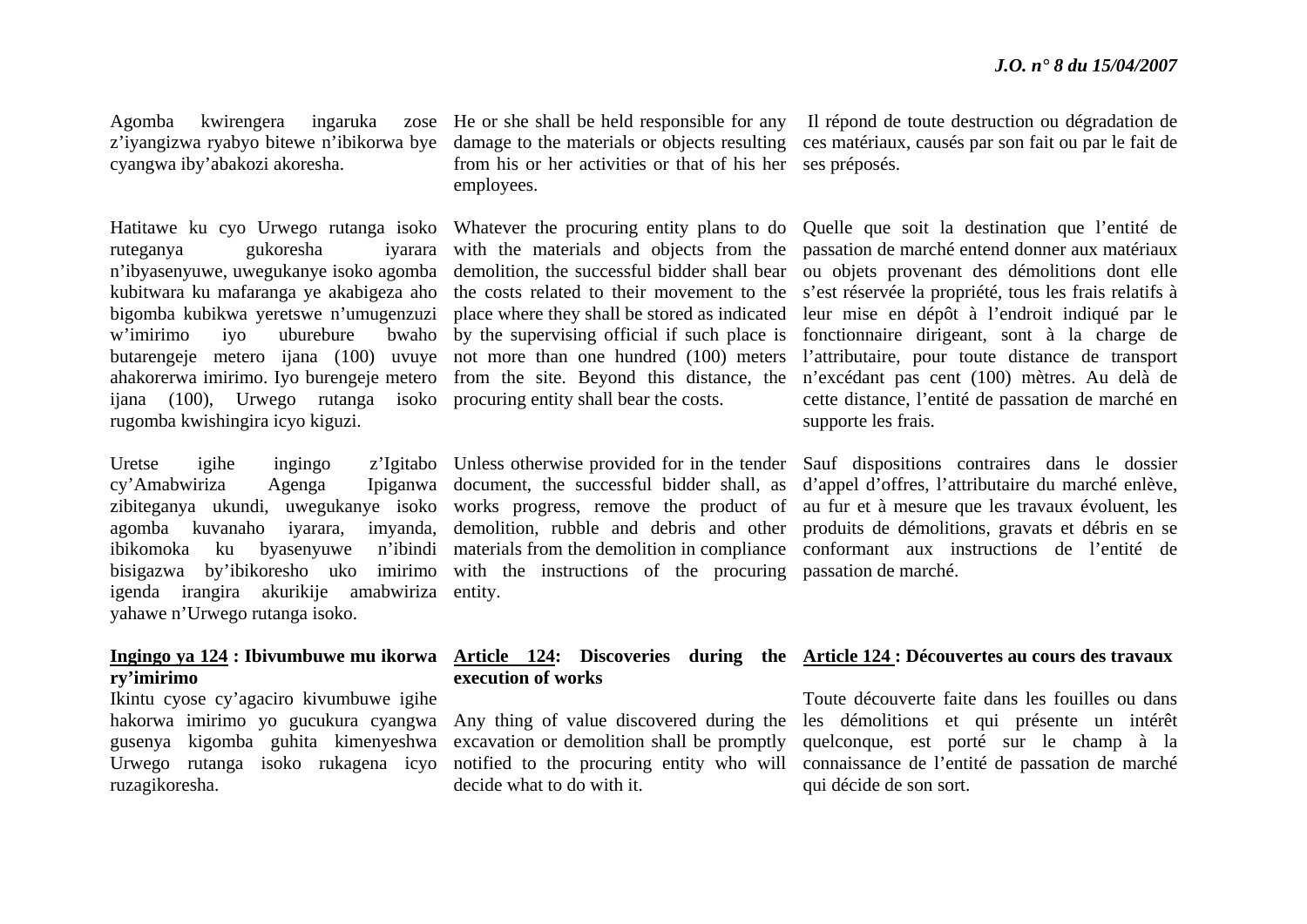kera, amateka, imidari, ibiceri bya kera <sup>n</sup>'ibindi bikoresho byose by'agaciro mu rwego rw'ubuhanga n'ikoranabuhanga kimwe n'ibikoresho by'imbonekarimwe cyangwa bikozwe mu mabuye y'agaciro bivumbuwe mu gihe cy'ikorwa ry'imirimo cyangwa isenywa bigomba kuba umutungo bwite w'Urwego rutanga isoko kandi procuring entity's representative. ugakorerwa ihererekanya hagati y'uwegukanye isoko n'umugenzuzi <sup>w</sup>'imirimo cyangwa n'uhagarariye Urwego rutanga isoko.

isoko ni rwo rufata icyemezo ku buryo shall make a final ruling. budasubirwaho.

## **by'ubwubatsi**

Uwegukanye isoko ntagomba kubakisha ibikoresho byagenwe bitabanje kwemezwa <sup>n</sup>'umugenzuzi w'imirimo. Urwego rutanga isoko rushobora gukoresha ubundi buryo byemewe mu kugenzura ubwiza n'ingano y'ibikoresho.

valuable objects in the area of science and technology as well as rare or objects made from precious materials, discovered during execution or demolition, shall become the property of the procuring entity and handed over to the supervising official or the

## **used**

procuring entity may use any means deemed to be useful to determine the quality and quantity of materials.

Ibikorwa by'ubugeni, ibiranga umuco wa Artworks, antiquities, archeological objects, Les objets d'art, archéologiques, historiques, medals, ancient coins and any other numismatique ou autres, présentant un intérêt scientifique et technologique, de même que les objets rares ou en matière précieuse, trouvés dans les fouilles ou dans les démolitions, restent la propriété de l'entité de passsation de marché et sont soumis à la procédure de remise et reprise entre l'attributaire et le fonctionnaire dirigeant ou le représentant de l'entité de passation de marché.

Iyo habaye amakimbirane, Urwego rutanga If any dispute arises, the procuring entity En cas de contestation, l'entité de passation de marché prend sa décision souverainement.

### **Ingingo ya 125 : Kwemeza ibikoresho Article 125: Approval of materials to be Article 125 : Approbation des matériaux de construction**

Materials to be used by the successful Les matériaux que l'attributaire du marché bidder shall not be used without prior compte utiliser, ne peuvent être mis en œuvre approval by the supervising official. The sans autorisation préalable du fonctionnaire dirigeant. L'entité de passation de marché peut user de tous les moyens d'investigation utiles au contrôle de qualité et de quantité des matériaux.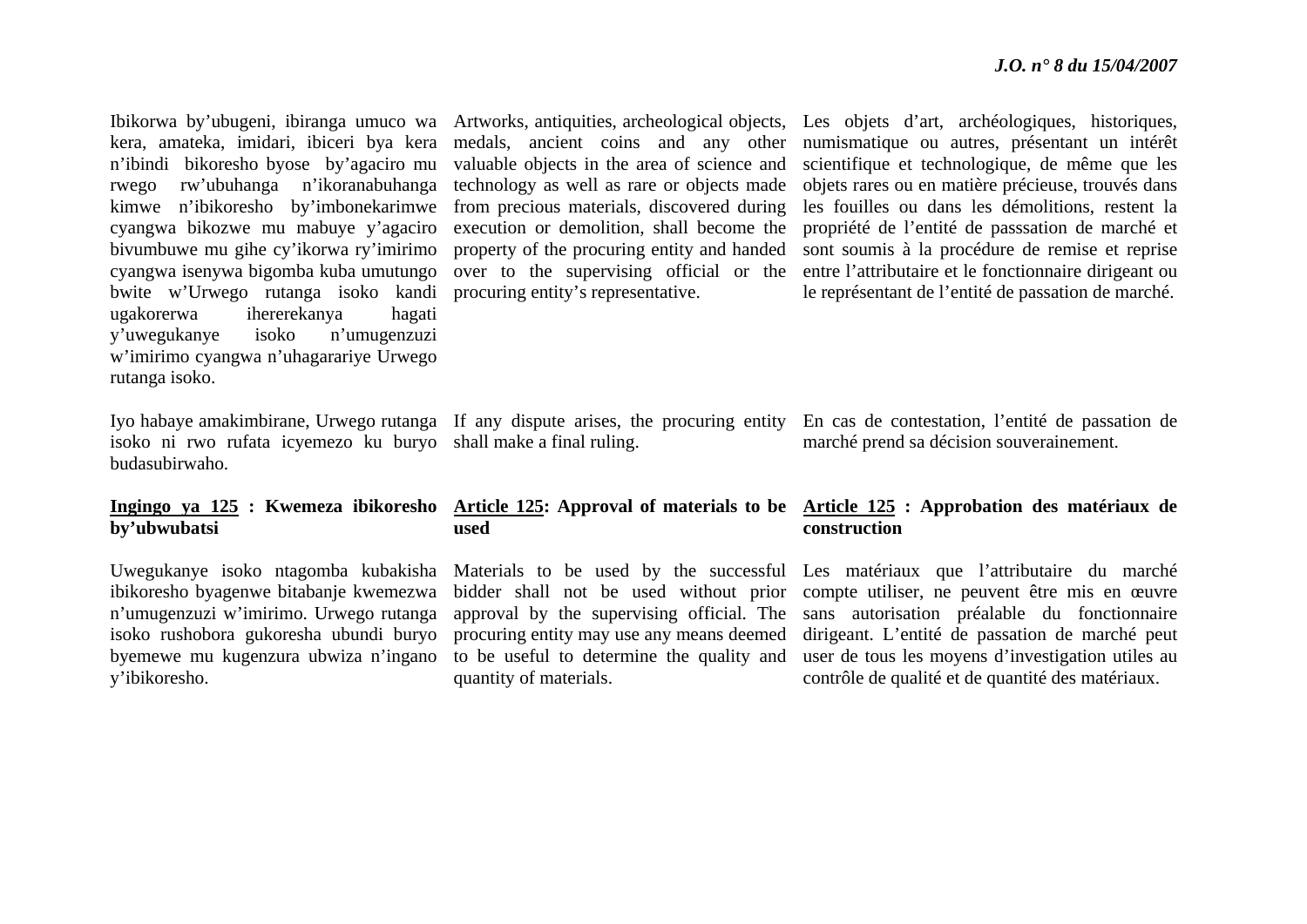gishobora guteganya n'igenzura rya anenze ibyavuye muri iryo genzura, buri disagrees with the results of technical wese mu bagiranye amasezerano afite verification, they shall have the right to uburenganzira bwo gukoresha isuzumampinyuza n'Urwego bemeje, ikiguzi an institution agreed upon between the two mais ce aux frais de la partie requérante. cy'iryo suzuma-mpinyuza cyishyurwa parties, but the costs shall be borne by the <sup>n</sup>'uwasabye ko rikorwa.

#### **Ingingo ya 126 : Uburiganya n'inenge**

yakoranywe uburiganya inyubako no kongera kuyubaka. Ikiguzi <sup>n</sup>'Urwego rutanga isoko mu gihe bigaragaye ko ikemanga ritari rifite suspicion is found to be not true. ishingiro.

### **by'agateganyo**

Icyemezo cyo guhagarika by'agateganyo gishobora gufatwa :

rusange z'igihugu ;

sanction a counter verification conducted by party that request for such counter verification.

#### **Article 126: Fraud and defect**

**works**

interests;

for such demolition procuring entity depending on whether vérifié.

Igitabo cy'Amabwiriza Agenga Ipiganwa The tender document may provide for Le Dossier d'Appel d'Offres peut prescrire des tekiniki ry'ibikoresho n'ibindi bigemurwa. verification of materials and other supplies. matériaux et autres fournitures. En cas de Iyo umwe mu bagiranye amasezerano If anyone of the contracting parties contestation de l'une ou l'autre-partie du résultat inspection that includes technical essais comportant la vérification technique des des essais, chacun des contractants est en droit de demander un contre-essai, lequel est effectué par une institution convenue par les deux parties,

#### **Article 126 : Fraudes et malfaçons**

Iyo habayeho gukemanga ko imirimo The successful bidder may, upon suspicion L'attributaire peut, en cas de soupçon de fraude uwegukanye isoko ategekwa gusenya the works executed and to reconstruct them. travaux exécutés et de les reconstruire. Les frais kijyanye n'isenywa no kongera kubaka reconstruction shall be borne by the charge de l'attributaire du marché suivant que le cyishyurwa n'uwegukanye isoko iyo successful bidder depending on whether soupçon se trouve vérifié ou du Maître de ibyakemanzwe bibaye impamo cyangwa suspicion is found to be true or by the l'ouvrage, suivant que le soupçon se trouve non of fraud or defect, be required to demolish ou de malfaçon, être demandé de démolir les d'une telle démolition et reconstruction sont à la

#### **Ingingo ya 127 : Guhagarika imirimo Article 127: Temporary suspension of Article 127 : Suspension temporaire des travaux**

- 1° <sup>n</sup>'Urwego rutanga isoko ku nyungu 1° by the procuring entity for public 1° par l'entité de passation de marché, pour The decision to suspend the works La décision de suspendre temporairement les temporarily may be taken: travaux peut être prise :
	- cause d'intérêt public ;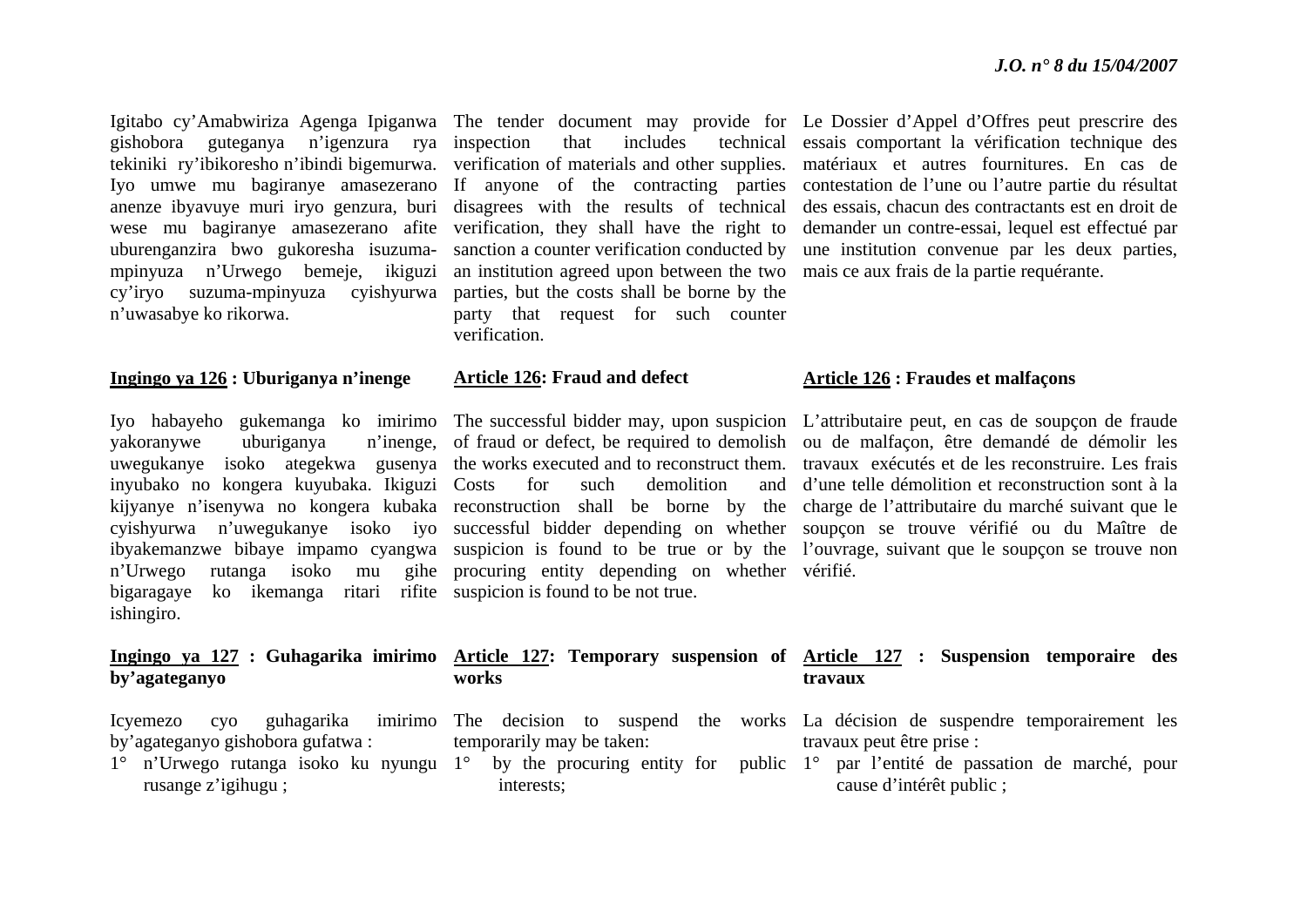2° <sup>n</sup>'uwegukanye isoko ashingiye ku 2°biteganywa n'iri tegeko.

Guhagarika by'agateganyo yavuzwe, amasezerano ahita aseswa nta urwo rwego indishyi zijyanye n'ibyo the loss incurred during that period. yatakaje muri icyo gihe.

Igihe cy'ihagarikwa hafatiwe icyemezo cyo guhagarika imirimo suspend the works was taken. by'agateganyo.

### **gufatwa igihe imirimo ihagaze by'agateganyo.**

zigamije kurinda no kwita ku mutekano kubirinda kononekara.

with the provisions of this Law.

isoko aba afite impamvu zifatika zo gusaba for damages from the procuring entity for préjudice lui causé.

kurangiza imirimo kidahuriranye n'igihe with the date the decision to temporarily suspension temporaire.

#### $\degree$  by the successful bidder in accordance  $2\degree$  par l'attributaire du marché conformément aux dispositions de la présente loi.

ntibigomba kurenza iminsi mirongo itatu not exceed thirty (30) calendar days; if it dépasser trente (30) jours calendriers ; passé ce (30) ikurikirana ; iyo birenze iminsi exceeds those days, the contract shall be délai, le contrat est immédiatement résilié. mpaka. Icyakora, iyo Urwego rutanga procuring entity takes a decision to suspend l'entité de passation de marché pour un délai de isoko rufashe icyemezo cyo guhagarika the works temporarily for a period plus de trente (30) jours, l'attributaire du marché imirimo by'agateganyo mu gihe kirenze exceeding thirty (30) days, the successful a le droit de réclamer auprès de l'entité de iminsi mirongo itatu (30), uwegukanye bidder shall have sufficient grounds to claim passation de marché, une indemnisation pour le The temporary suspension of works shall La suspension temporaire des travaux ne peut pas automatically cancelled. However, if the Toutefois, lorsque l'interruption est décrétée par

ry'agateganyo kigomba kongerwa ku gihe suspended shall result into the extension of entraîne d'office la prolongation du délai cyo kurangiza imirimo giteganyijwe mu the execution period of the contract as long d'exécution pour autant que le délai contractuel masezerano igihe cyose igihe cyo as the contractual period did not coincide ne soit expiré au jour de la décision de la The period during which the works are Le délai de suspension temporaire des travaux

### **of temporary suspension**

insure the security of works already from degradation.

#### **Ingingo ya 128 : Ingamba zigomba Article 128: Measures to be taken in case Article 128 : Mesures à prendre en cas de suspension temporaire des travaux**

Iyo imirimo ihagaze by'agateganyo, When the execution of works is temporarily Durant la suspension temporaire des travaux, uwegukanye isoko agomba gufata, ku suspended, the successful bidder shall at his l'attributaire du marché est tenu de prendre, à ses mafaranga ye bwite, ingamba za ngombwa or her own costs take sufficient measures to frais, toutes les dispositions nécessaires pour <sup>w</sup>'ibimaze gukorwa n'uw'ibikoresho, no executed and materials and to protect them des matériaux et les protéger contre toute assurer la sécurité des travaux déjà exécutés et dégradation.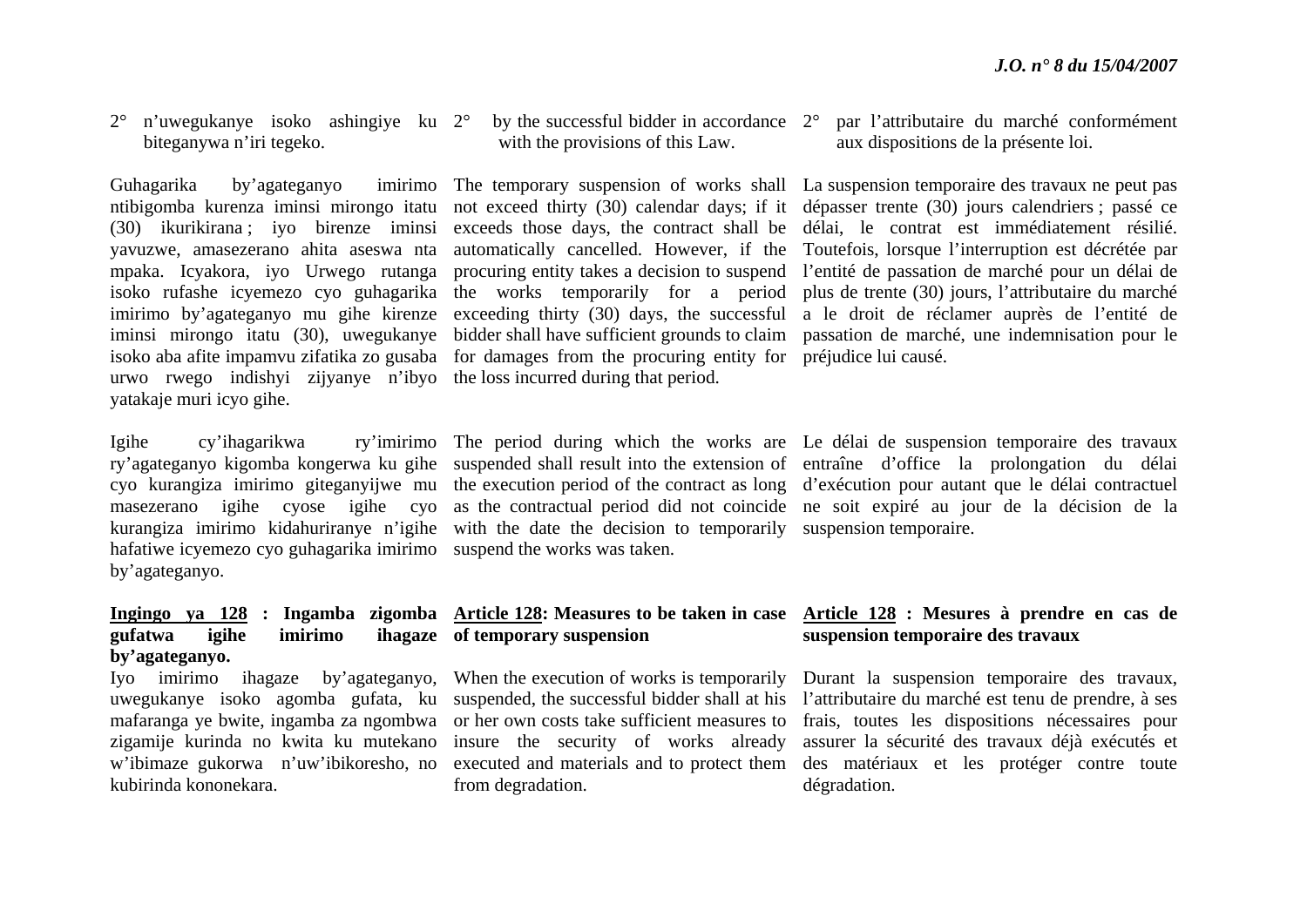#### **Ingingo ya 129 : Impamvu zitunguranye Article 129: Unexpected circumstances**

Hakurikijwe ibikubiye muri iri tegeko, In accordance with provisions of this Law, uwegukanye isoko agomba kuba azi the successful bidder shall be assumed to ubwoko bw'ubutaka bw'aho ibikorwa know the nature of the soil at the site and to bikorerwa kandi akaba yarateguye have prepared his or her bid in accordance inyandiko y'ipiganwa akurikije ibyavuye with his or her own analysis and mu isuzuma, hamwe n'imibare ubwe calculations. yakoze.

ingamba afata n'amafaranga ajyana no gushyira mu bikorwa imirimo y'ubwubatsi nk'iyerekeye gutuma ubutaka butariduka, kuvana no gusubiza insinga n'ibitembo aho yabikuye, byose byishingirwa <sup>n</sup>'Uwegukanye isoko.

uwegukanye isoko ahuye n'imbogamizi zo mu rwego rwa tekiniki cyangwa zo mu rwego rw'imiterere y'ubutaka bw'aho akorera imirimo ye nk'ibisigarira by'inyubako za kera cyangwa ikidendezi cy'amazi atakekaga ko bihari kandi uwegukanye isoko akaba atashoboraga kubiteganya nubwo byari bihasanzwe mbere yo gushyira umukono ku masezerano, agomba, iyo asanga bizasaba andi mafaranga y'inyongera, cyangwa iyongerwa ry'igihe cyo gukora imirimo ijyanye n'isoko rye, kubimenyesha Urwego rutanga isoko nk'uko biteganywa n'iri tegeko.

taken and costs inherent in the performance of works such as those intended to prevent the subsidence of the ground, displacement and reinstallation of cables and pipes into their original locations shall be borne by the sont à la charge de l'attributaire du marché. successful bidder.

inform the procuring entity in accordance aux dispositions de la présente loi. with the provisions of this Law.

#### **Article 129 : Circonstances inattendues**

Conformément aux dispositions de la présente loi, l'attributaire du marché est censé connaître la nature du sol du lieu d'exécution des travaux et doit avoir établi son offre sur base des résultats de ses propres analyses et calculs.

Kubera izo mpamvu, imirimo yose, Accordingly, all works executed, measures En conséquence, tous les travaux exécutés, mesures et frais inhérents à la bonne exécution du marché tels que les travaux visant à empêcher les éboulements de terre, le déplacement et la remise en place des câbles et des tuyaux de canalisations,

Icyakora, iyo mu gihe cyo gukora imirimo, However, where in the course of the Toutefois, si au cours de l'exécution des travaux, execution of the contract, the successful l'attributaire du marché rencontre des obstacles bidder encounters technical or geological d'ordre technique ou géologique tels que des obstacles such as the remains of old vestiges de constructions anciennes ou une nappe buildings or a pond of water, which could d'eau insoupçonnée, lesquels ne pouvaient not have been reasonably anticipated even raisonnablement pas être prévus bien qu'ils though they existed before the signing of fussent préexistantes à la conclusion du contrat et the contract and if he or she believes such <sup>s</sup>'il estime que cette situation nécessite des frais obstacles shall result into additional costs or supplémentaires ou une prolongation des délais extension of the execution period of the d'exécution du marché, il est tenu d'en aviser contract, he or she shall be required to l'entité de passation de marché conformément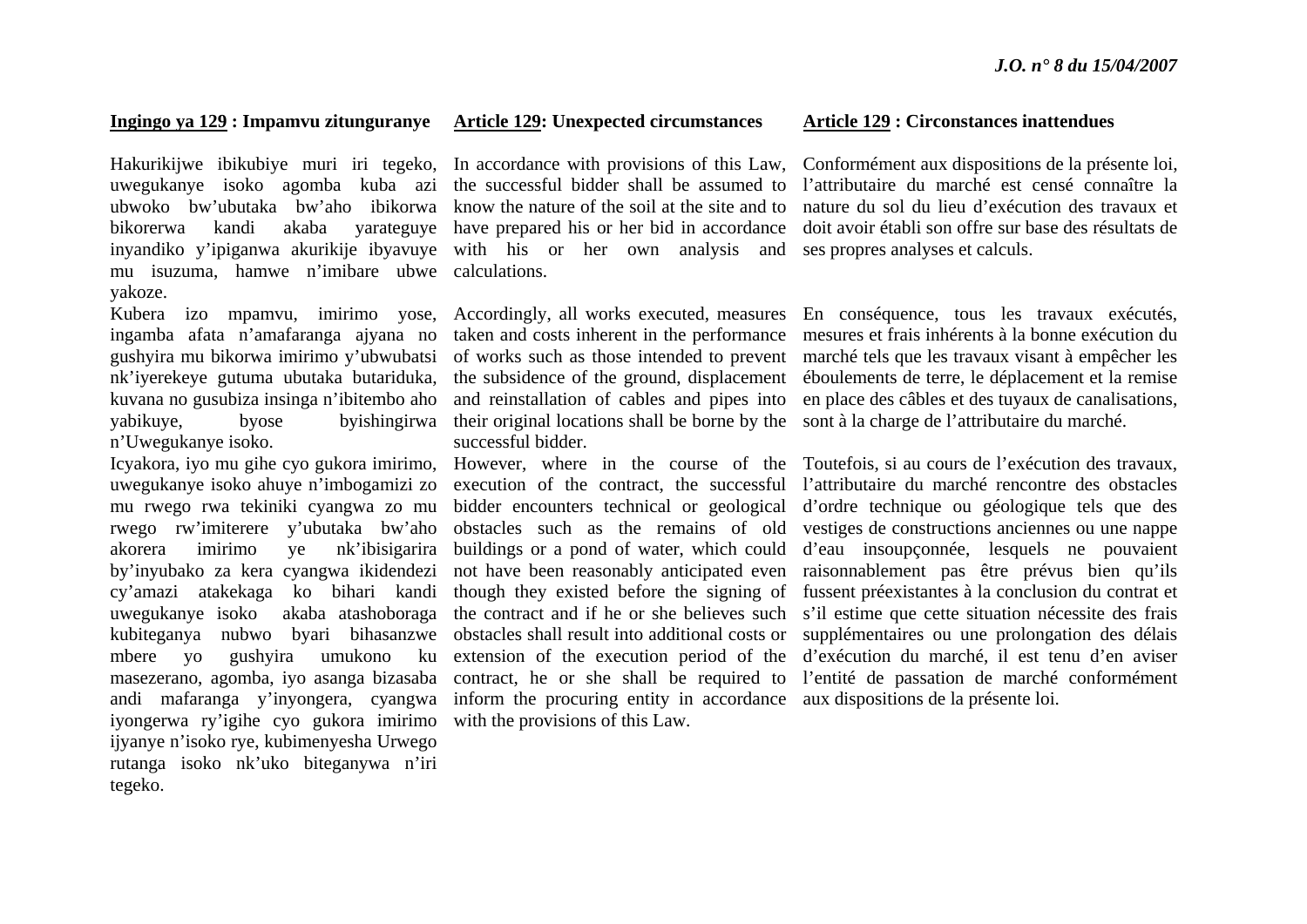| Mu kubimumenyesha, asobanura neza iyo<br>mbogamizi iyo ari yo, yerekana ku buryo<br>burambuye ingaruka zishobora kuzabaho,<br>ingamba ateganya gufata cyangwa yifuza<br>hamwe<br>n'ingano<br>gufata<br>y'igihe<br>cy'ubukererwe bishobora gutera cyangwa<br>ibindi atekereza ko byabangamira ishyirwa<br>mu bikorwa ry'imirimo y'isoko. | In its notification to the procuring entity, the<br>successful bidder shall fully explain the<br>obstacle in question, indicating in detail the<br>impact such obstacles may have, the<br>measures he or she plans or intends to take,<br>as well as the length of delay that this is<br>likely to cause and any other that they may<br>create a negative impact on the execution of<br>works. | Dans sa notification à l'entité de passation de<br>marché, l'attributaire du marché doit préciser<br>l'obstacle en question, en indiquant en détail les<br>effets prévisibles, les mesures prises ou à prendre,<br>ainsi que l'ampleur du retard que cela va<br>occasionner et autre impact négatif que cette<br>situation peut avoir sur l'exécution des travaux.                                                                                                                    |
|-----------------------------------------------------------------------------------------------------------------------------------------------------------------------------------------------------------------------------------------------------------------------------------------------------------------------------------------|------------------------------------------------------------------------------------------------------------------------------------------------------------------------------------------------------------------------------------------------------------------------------------------------------------------------------------------------------------------------------------------------|---------------------------------------------------------------------------------------------------------------------------------------------------------------------------------------------------------------------------------------------------------------------------------------------------------------------------------------------------------------------------------------------------------------------------------------------------------------------------------------|
| Urwego rutanga isoko rufite uburenganzira<br>busesuye bwo kongera igihe cyo gukora<br>iyo mirimo, gusubira ku ngingo zerekeye<br>amafaranga yagenewe isoko akoresheje<br>y'inyongera,<br>amasezerano<br>gusesa<br>amasezerano cyangwa kwanga ibyo asabwa<br>n'Uwegukanye isoko iyo abona ko bidafite<br>ishingiro.                      | bidder if he or she believes such claims are fondées.<br>not sound.                                                                                                                                                                                                                                                                                                                            | The procuring entity shall have all the right L'entité de passation de marché est souveraine<br>to extend the period of the execution of the pour prolonger le délai d'exécution, réviser par<br>contract, to revise Articles concerning the avenant les conditions financières du marché,<br>pricing by means of an additional contract résilier le contrat ou rejeter les réclamations de<br>or to reject the claims of the successful l'attributaire du marché s'il les estime non |
| <b>130</b><br>Ingingo<br>ya<br>k'uwegukanye isoko                                                                                                                                                                                                                                                                                       | Ukunanirwa Article 130: Failure of the successful Article 130: Défaillance de l'attributaire<br>bidder                                                                                                                                                                                                                                                                                         |                                                                                                                                                                                                                                                                                                                                                                                                                                                                                       |
| Uwegukanye isoko afatwa nk'uwananiwe<br>kurangiza imirimo y'isoko yeguriwe :                                                                                                                                                                                                                                                            | The successful bidder shall be regarded as<br>having failed his contractual obligations, if:                                                                                                                                                                                                                                                                                                   | L'attributaire du marché est constitué en défaut<br>d'exécution du marché si :                                                                                                                                                                                                                                                                                                                                                                                                        |
| iyo imirimo itararangira neza mu gihe 1°<br>$1^{\circ}$<br>giteganyijwe mu nyandiko ihamagarira<br>abantu gupiganwa cyangwa ku bihe<br>ibice runaka by'imirimo byagombaga<br>kurangirira;                                                                                                                                               | the works are not fully completed $1^{\circ}$<br>within the period provided for by the<br>tender document or within the period<br>within which specified sections of the<br>works were to be completed;                                                                                                                                                                                        | les travaux ne sont pas complètement<br>achevés dans le délai prévu à l'Avis d'Appel<br>d'Offres ou dans les délais dans lesquels les<br>sections spécifiques des travaux devraient<br>être achevées;                                                                                                                                                                                                                                                                                 |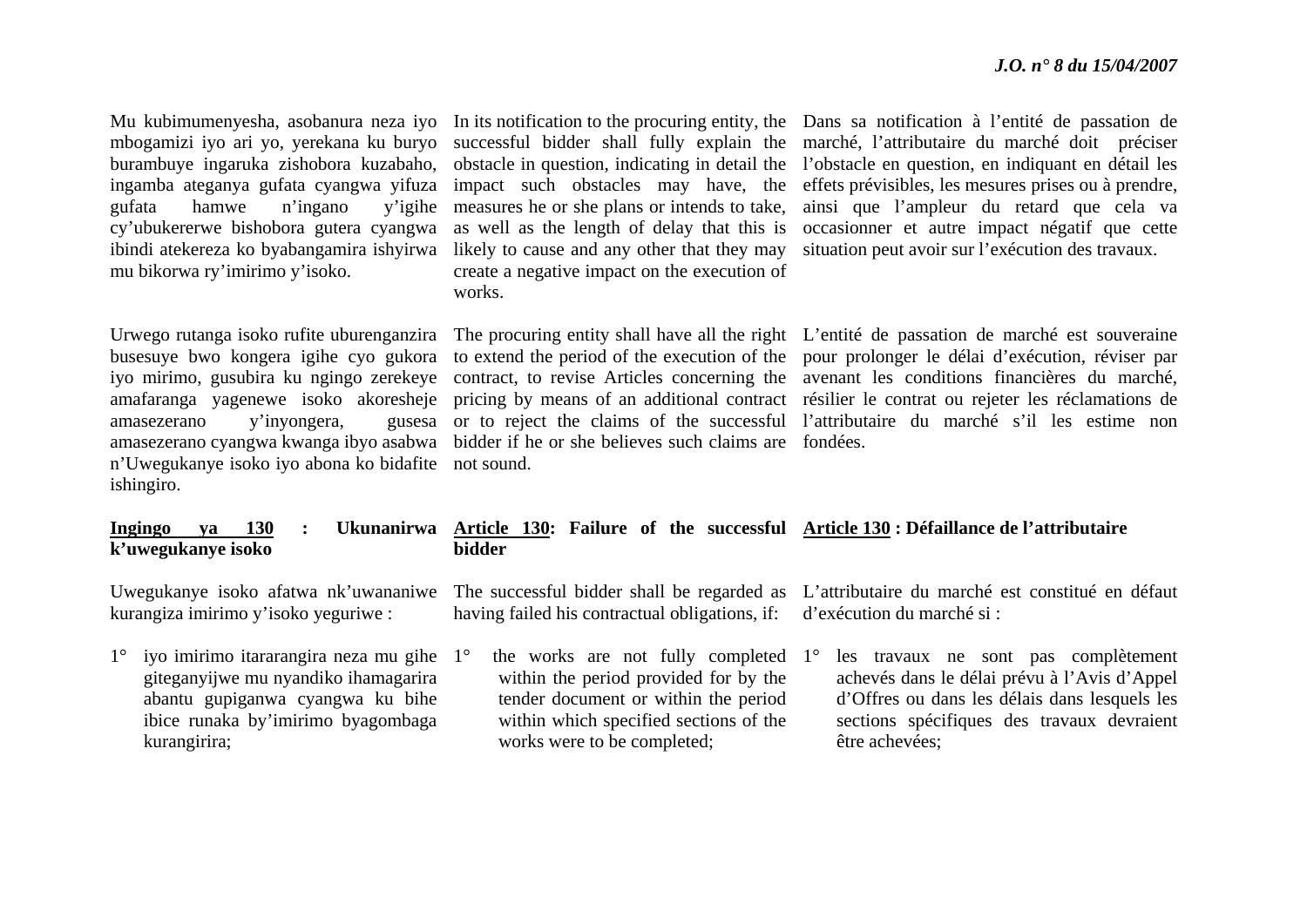- 2° igihe imirimo idakomeje gukorwa ku 2°buryo bugaragaza ko yaba yarangiye mu gihe giteganijwe ;
- $3^\circ$  iyo aciye ukubiri n'amabwiriza 3°yanditse, yahawe n'Urwego rutanga isoko mu buryo bwemewe <sup>n</sup>'amategeko.

Ukunanirwa k'uwegukanye bigaragazwa muri raporo n'Umugenzuzi w'imirimo biteganywa n'iri tegeko.

kurangiza imirimo y'isoko yeguriwe kugira icyo ayivugaho akarenza igihe yahawe, bifatwa nk'aho yemeye ibikubiye muri raporo. Igihe Uwegukanye isoko atagize icyo akora ku byo yasabwe, Urwego gikwiye.

- $\degree$  the works are suspended in a manner 2 $\degree$ that they shall not be completed within the period provided for by the contract;
	- he or she contravenes instructions from the procuring entity in accordance with legal provisions. written  $3^\circ$

provisions of this Law.

rutanga isoko rufata icyemezo rubona not correct the requirementst, the procuring of the report. If the successful bidder does mesure qu'il juge appropriée. entity may take any decision deemed appropriate.

- les travaux sont suspendus de façon qu'ils ne seront pas achevés dans les délais prévus dans le contrat ;
- il ne respecte pas instructions écrites données par l'entité de passation de marché conformément aux dispositions légales.

The failure to execute the contract shall be Le défaut d'exécution du marché doit être communicated in a written report by the communiqué dans un rapport écrit par le supervising official in accordance with the fonctionnaire dirigeant conformément aux dispositions de la présente loi.

Uwegukanye isoko ahabwa iminsi cumi The successful bidder shall be given fifteen L'attributaire du marché dispose d'un délai de <sup>n</sup>'itanu (15) y'akazi uhereye igihe (15) working days from the receipt of the quinze (15) jours ouvrables à partir de la date de yaboneye raporo igaragaza ko yananiwe report showing that he or she failed in his or réception du rapport de constat d'une défaillance ngo yikosore cyangwa agaragaze, mu corrects his or her mistakes or otherwise présenter par écrit ses moyens de défense. Le nyandiko impamvu yireguza. Iyo atagize defend himself or herself in writing. If he or silence gardé au delà du délai imparti vaut her contractual obligations so that he or she d'exécution de marché pour se corriger ou she does not respond to the report within the reconnaissance des faits constatés. Si given time, it shall be assumed that the l'attributaire ne corrige pas ses manquements, successful bidder has accepted the content l'entité de passation de marché peut prendre toute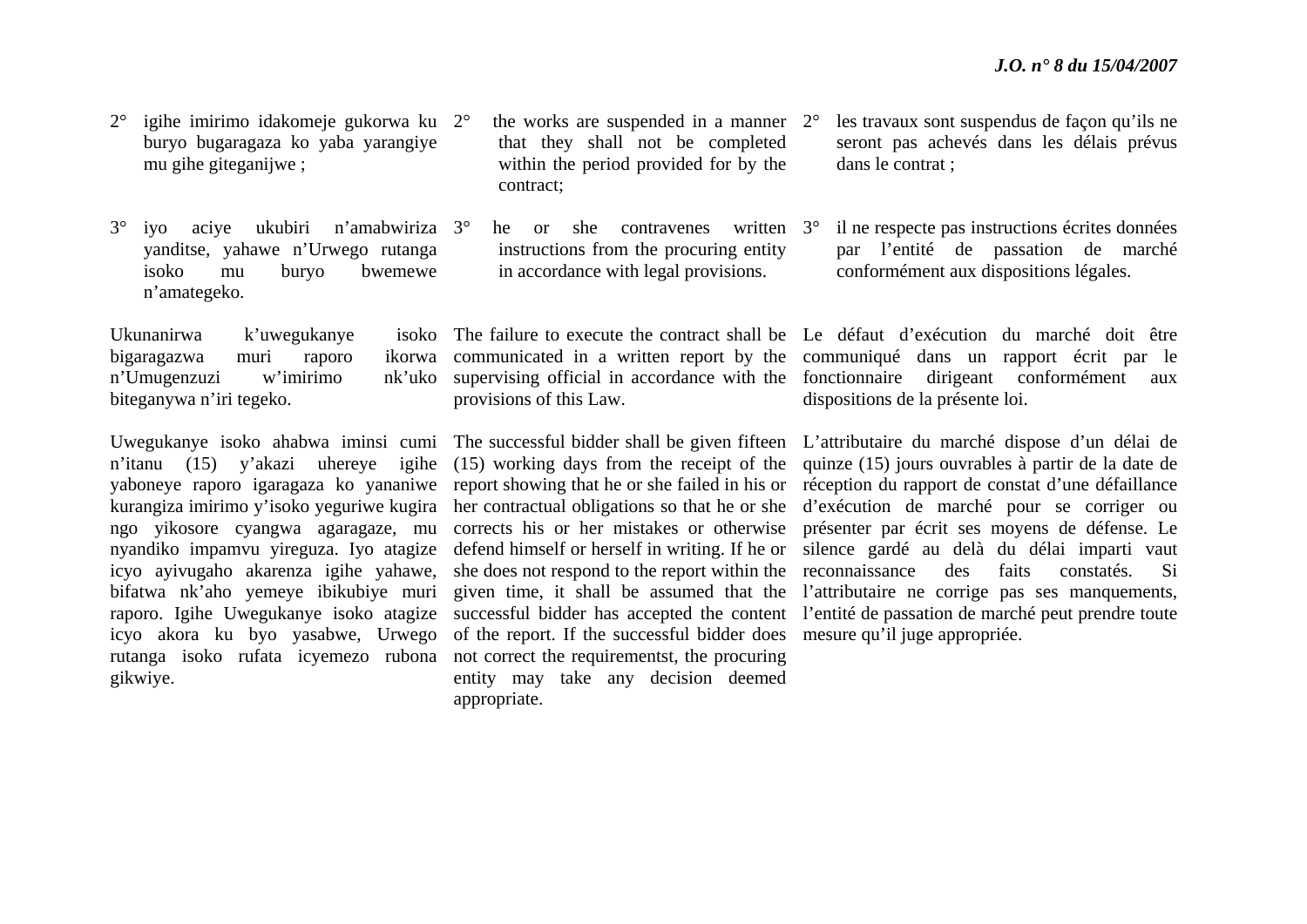#### **Ingingo ya 131: Isimburwa Article 131: Replacement of the Article 131: Remplacement de l'attributaire ry'uwegukanye isoko successful bidder**

Bitabangamiye ingingo z'ibihano ziteganywa muri iri tegeko, ngombwa hagakoreshwa <sup>n</sup>'abakozi by'uwegukanye isoko.

amasezerano n'undi muntu. Uko byagenda cyishyurwa n'uwegukanye isoko kandi akirengera ingaruka zose byatera nk'uko biteganywa muri iri tegeko.

<sup>n</sup>'abakozi bizakoreshwa mu kurangiza to complete the works, where necessary. imirimo igihe ari ngombwa.

### uwegukanye isoko arengeje iminsi cumi beyond the period of fifteen (15) days <sup>n</sup>'itanu (15) ivugwa mu ngingo ibanziriza provided for in the preceding Article, the iyi, Urwego rutanga isoko rushobora gufata procuring entity may decide to complete the icyemezo cyo kurangiza imirimo works by force account and, if necessary Without prejudice to the penalty provisions ivo in this Law, if the successful bidder goes successful bidder.

for by this Law.

<sup>n</sup>'ibikoresho bihari. Iyo raporo igomba the site. The report shall be signed by the uwegukanye isoko urutonde rw'ibikoresho of materials and workers that may be used être utilisés si nécessaire.

## **du marché**

hakoreshejwe uburyo bwa reji kandi bibaye use the materials and workers of the les-matériaux et le personnel de l'attributaire. Sans préjudice des dispositions des pénalités prévues dans la présente loi, lorsque l'attributaire du marché dépasse le délai de quinze (15) jours prévu à l'Article précédant, l'entité de passation de marché peut décider de terminer l'exécution des travaux en régie et en cas de besoin utiliser

Urwego rutanga isoko iyo rusanze ari byo The procuring entity may as well, if it finds L'entité de passation de marché peut, s'il le juge bihendutse, rushobora kandi kugirana it more economical, sign a contract with plus économique, conclure un nouveau contrat kose, ikiguzi cyo kurangiza imirimo completion of the works shall be borne by prix d'achèvement des travaux est supporté par another person. In any case, the cost for the avec une autre personne. Quoi qu'il en soit, le the successful bidder who shall also bear all l'attributaire défaillant tenu responsable des the consequences that may arise as provided conséquences qui en découlent conformément aux dispositions de la présente loi

Mbere y'uko ibiteganywa mu gika cya Before the implementation of the provisions Avant la mise en application des dispositions de mbere cy'iyi ngingo bishyirwa mu of the first paragraph of this Article, the l'alinéa précédent, l'entité de passation de marché bikorwa, Urwego rutanga isoko rutumira procuring entity shall invite the successful invite l'attributaire du marché et faire un rapport uwegukanye isoko kandi rugakora bidder and make a report showing the sur l'état des travaux réalisés ainsi que sur les inyandiko igaragaza aho imirimo yari igeze progress of the works and the materials at matériaux se trouvant sur le chantier. Le rapport gushyirwaho umukono n'Urwego rutanga procuring entity and the successful bidder, l'attributaire s'il est présent. L'entité de passation isoko n'uwegukanye isoko iyo ahari. if present. Thereafter, the procuring entity de marché fait parvenir ensuite à l'attributaire, le Nyuma urwego rutanga isoko rushyikiriza shall present to the successful bidder a list relevé des matériaux et du personnel qui peuvent est signé par l'entité de passation de marché et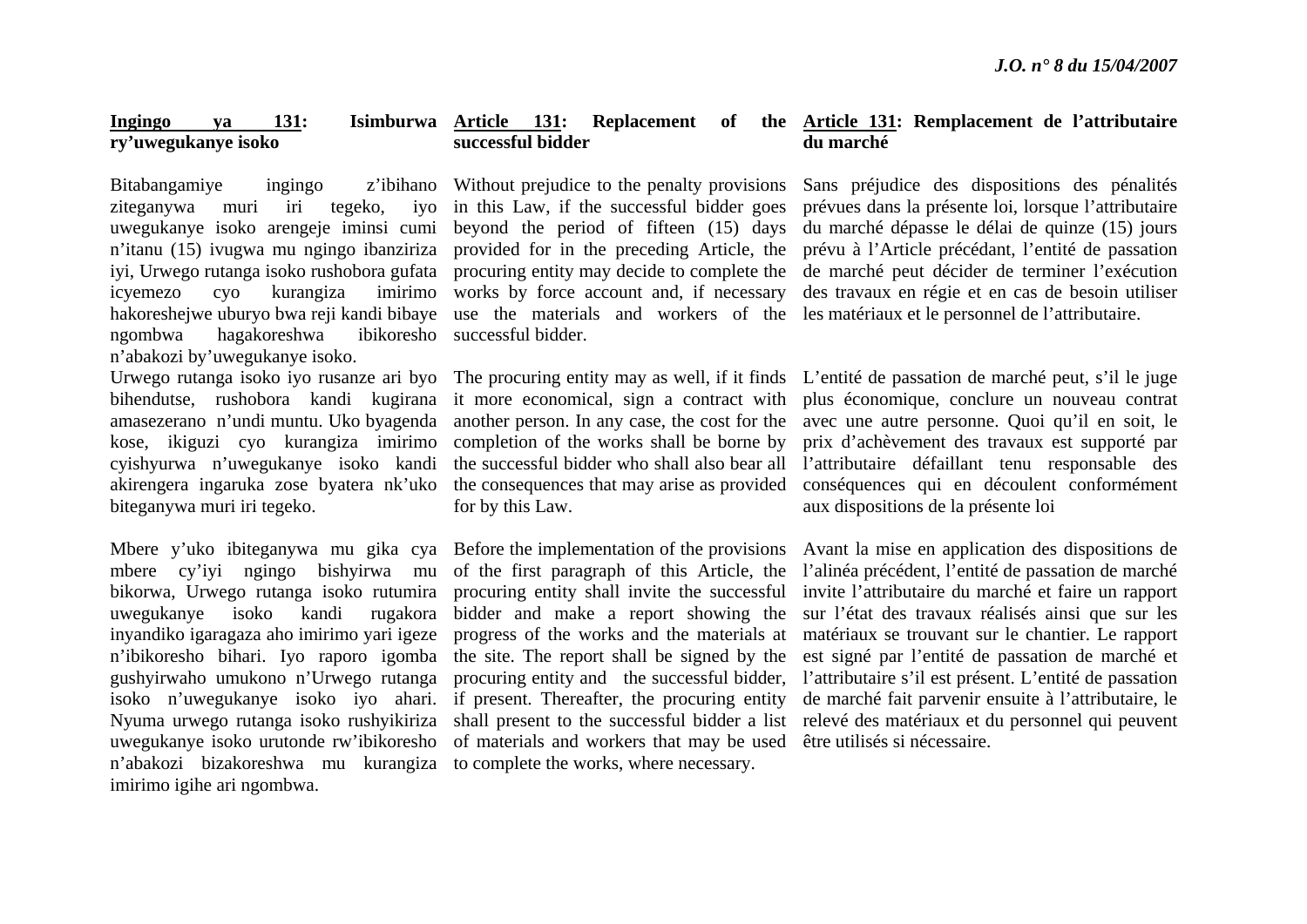#### **Ingingo ya 132 : Ibyiciro by'iyakirwa Article 132: Types of official acceptance Article 132: Types de réceptions officielles des ry'imirimo**

bishobora guteganya ry'agateganyo ry'igice iyakirwa ry'agateganyo burundu ry'imirimo.

### **of works**

**acceptance of works**

works.

**Article 133: Partial provisional Article 133 : Réception provisoire partielle**

# **travaux**

Ibitabo by'Amabwiriza Agenga Ipiganwa Tender documents may provide for a partial Les Dossiers d'Appel d'Offres peuvent prévoir provisional acceptance, a provisional une réception provisoire partielle, une réception acceptance and a final official acceptance of provisoire et une réception définitive des travaux.

### **Ingingo ya 133 : Iyakirwa ry'agateganyo ry'igice cy'imirimo**

Iyakirwa ry'agateganyo yagaragajwe mu nyandiko y'iyakirwa ry'agatenganyo ry'igice cy'imirimo. Izo cy'ubwishingire ku burambe buteganywa accordance with this Law. muri iri tegeko.

Igihe cy'ubwishingire ku kubarwa guhera ku itariki byakozwe ku isoko.

the partial provisional acceptance report.

of the procuring entity.

cy'imirimo rikorwa ku gice runaka shall concern part of given works and shall sur une partie ou un tronçon de l'ouvrage et cy'imirimo kandi riha Urwego rutanga enable the procuring entity to take permet à l'entité de passation de marché de isoko uburenganzira bwo kumurikirwa no possession and utilize the part of works prendre possession de la partie des travaux reçue gukoresha igice cy'imirimo yakiriwe. accepted. However, from the date of that et de l'utiliser. Toutefois, à partir de la date de Icyakora guhera icyo gihe, uwegukanye possession, the successful bidder shall only prise de possession par l'entité de passation de isoko agumana gusa inshingano zo gusana be responsible for the repairs resulting from marché, l'attributaire du marché n'est tenu ibyangiritse biturutse ku nenge cyangwa construction defects or poor workmanship responsable qu'à la réparation des seuls imyubakire mibi no gusubiramo amakosa and to make the corrections pointed out in dommages résultant de vices de construction ou nshingano arazikomeza mu gihe cyose period covered by durability guarantee in Une telle obligation s'applique pendant toute la Partial provisional acceptance of works La réception provisoire partielle des travaux porte Such responsibility shall apply during the formulées lors de la réception provisoire partielle. de malfaçon, et à la levée des remarques période de garantie prévue dans la présente loi.

bw'ibyakozwe bushya byose gitangira all components replaced or repaired shall remplacés ou remis en état commence à courir buryo bwashimishije Urwego rutanga operations were executed to the satisfaction la satisfaction de l'entité de passation de marché. The period for the durability guarantee for Le délai de garantie pour tous les éléments begin to run from the date on which these dès la date à laquelle l'opération a été effectuée à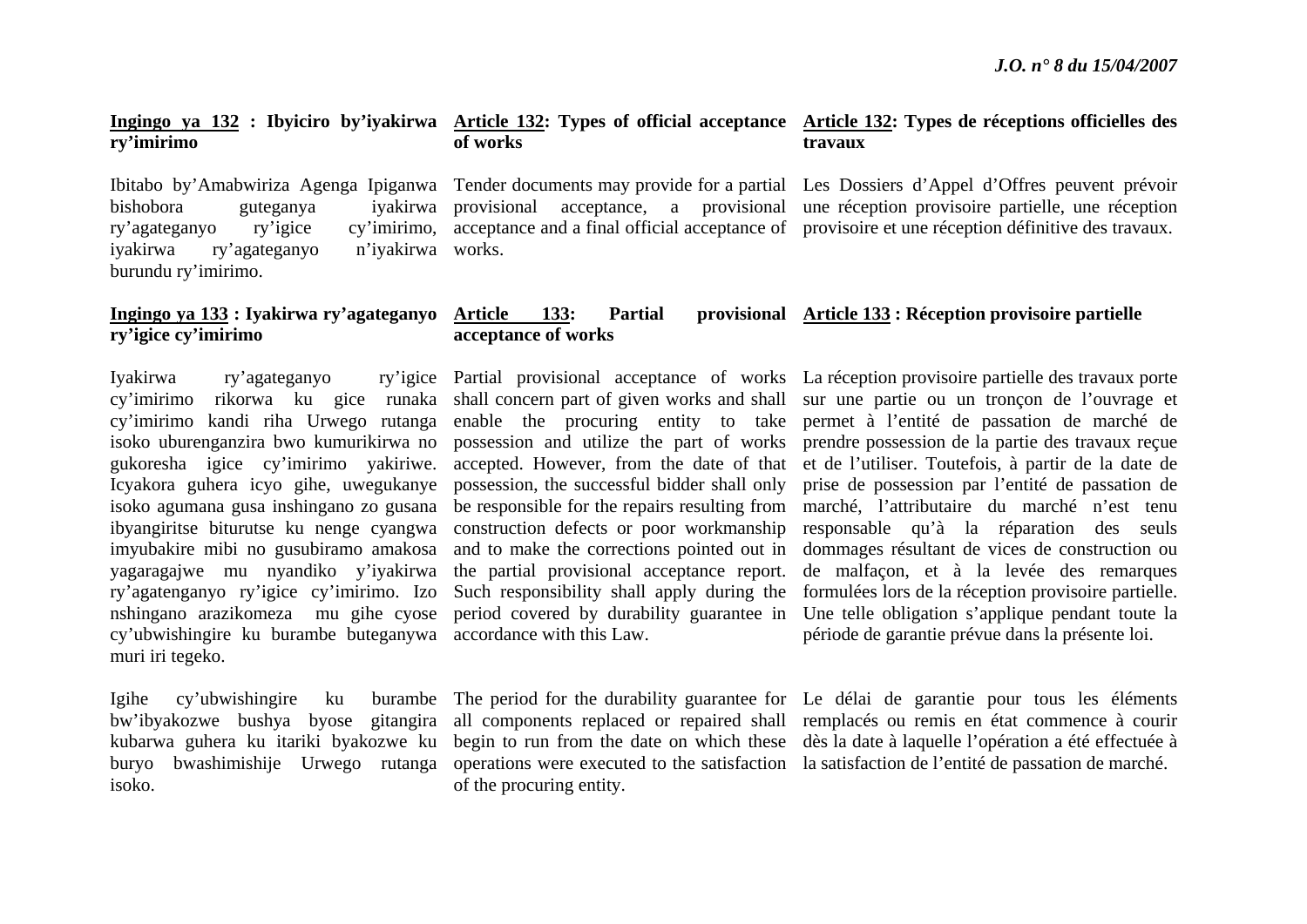#### **Ingingo ya 134 : Kwakira imirimo yose Article 134: Provisional acceptance of Article 134 : Réception provisoire by'agateganyo works**

zikaba zimwe.

**ku mirimo** 

by'agateganyo bikorwa, n'inkurikizi consequences as the partial provisional réception provisoire-partielle. acceptance of works.

Kwakira imirimo yose by'agateganyo Provisional acceptance of works shall La-réception-provisoire-porte-sur-l'ensemble-des bireba igikorwa cyose kandi bigakorwa concern the entire works and be carried out travaux et se réalise dans les mêmes conditions nk'uko kwakira igice cy'imirimo in the same manner and have the same avec les mêmes obligations que celles de la

#### Ingingo ya 135 : Igihe cy'ubwishingire Article 135: Duration of the guarantee Article 135 : Délai de garantie des travaux **for works**

umwaka umwe uhereye umunsi iyakirwa provisional acceptance of works. ry'agateganyo ry'imirimo ryabereye.

**ry'agateganyo ry'imirimo cyangwa provisional acceptance of works ry'igice cy'imirimo** 

imirimo kandi akanaboneraho gusaba ko provisional acceptance of works. imirimo yakirwa by'agateganyo.

Uretse igihe Igitabo cy'Amategeko Agenga Unless the tender document provides Sauf stipulation contraire du Dossier d'Appel Ipiganwa kibiteganya ukundi, igihe otherwise, the guarantee period for works d'Offres, le délai de garantie des travaux est cy'ubwishingire ku mirimo kigomba kuba shall be one year from the date of d'une année comptée à partir de la date de la réception provisoire.

#### **Ingingo ya 136 : Igihe cy'iyakirwa Article 136: Date of provisional or partial Article 136 : Date de réception provisoire ou de réception provisoire partielle**

Kwakira by'agateganyo cyangwa kwakira Provisional or partial provisional acceptance La réception provisoire ou la réception provisoire igice by'agateganyo bikorwa mu minsi of works shall take place within twenty (20) partielle intervient dans les vingt (20) jours qui makumyabiri (20) ikurikira umunsi days following the date provided for the suivent le jour fixé pour l'achèvement des travaux wemejwe wo kurangiza imirimo cyangwa completion of works or part of the works. If ou de la partie ou tronçon de l'ouvrage. Si les igice cy'igikorwa. Igihe imirimo irangiye works are completed before or after that travaux sont terminés avant ou après cette date, il mbere cyangwa nyuma y'iyo tariki, date, the successful bidder shall inform the appartient à l'attributaire d'en aviser, par écrit, le Uwegukanye isoko agomba kubimenyesha supervising official in writing, and he or she fonctionnaire dirigeant et de demander par la mu nyandiko umukozi ushinzwe kugenzura shall use this opportunity to request for the même occasion, la réception provisoire des travaux.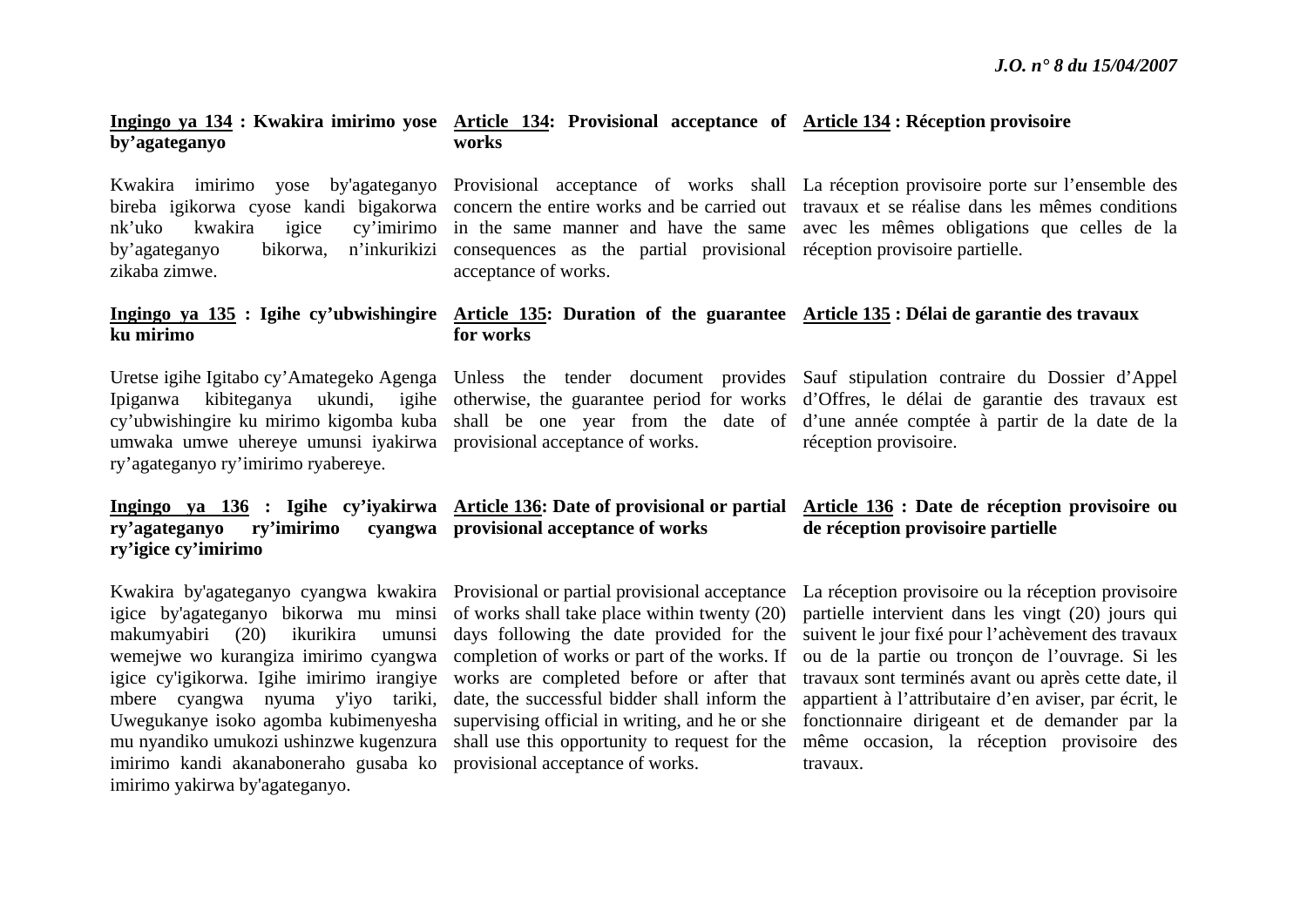gukosorwa, igihe bihari.

Iyo icyo gihe kirenze, Urwego rutanga When this period expires, the procuring isoko rugomba kwishyura Uwegukanye entity shall pay to the successful bidder zero isoko amafaranga angana na zeru n'igice point five per cent (0.5%) of the amount yateganijwe kwishyurwa nyuma y'iyakirwa delay. Such penalties shall not exceed five ry'agateganyo. Ibyo bihano ntibishobora per cent (5%) of such amount. kurenga gatanu ku ijana (5%) by'ayo mafaranga.

### **kutakirwa**

ibyakozwe bitujuje neza amategeko agenga imirimo, n'imirimo vakoreshejwe bitabanje kwemerwa n'Urwego rutanga the procuring entity. isoko.

indicate mistakes to be corrected, if any.

## **accepted**

Mu minsi makumyabiri (20) ikurikira Within twenty (20) calendar days from the Dans les vingt (20) jours calendriers suivant le umunsi Uwegukanye isoko yabisabiye, date the successful bidder requested for the jour de la réception de la demande de hakorwa inyandikomvugo yo kwakira provisional acceptance of the works, the l'attributaire, il est procédé à un procès-verbal imirimo by'agateganyo cyangwa yo procuring entity shall make a statement d'agrément provisoire des travaux ou un procèskwanga kuyakira. Iyo nyandikomvugo agreeing to or refusing the provisional verbal-de-refus-de-les-recevoir. Le-procès-verbaligomba kuba inagaragaza ibikwiye acceptance of works. The statement shall doit être assorti des points à corriger s'il le faut.

ku ijana (0,5%) kuri buri cyumweru that would be due for payment after the cent (0,5 %) par semaine de retard sur les cy'ubukererwe abarirwa ku mafaranga provisional acceptance for each week of sommes dont le paiement dépend de l'agréement Si ce délai est dépassé, l'entité de passation de marché est redevable à l'attributaire du marché d'une indemnité égale à zéro virgule cinq pour provisoire des travaux avec une limite de cinq pour cent (5 %) du montant desdites sommes.

### **Ingingo ya 137 : Imirimo ishobora Article 137: Works which may not be Article 137: Travaux susceptibles d'être non recevables**

Kwanga kwakira imirimo biba iyo Refusal to accept works shall occur when Le refus de réception intervient pour les ouvrages cyangwa bidakozwe hakurikijwe requirements or were not executed in a marché, ou qui ne sont pas exécutés the executed works do not meet the qui ne sont pas conformes aux spécifications du professional manner as well as works conformément aux règles de l'art ainsi que pour executed using materials not approved by ceux dans lesquels des matériaux non agréés par l'entité de passation de marché ont été mis en œuvre.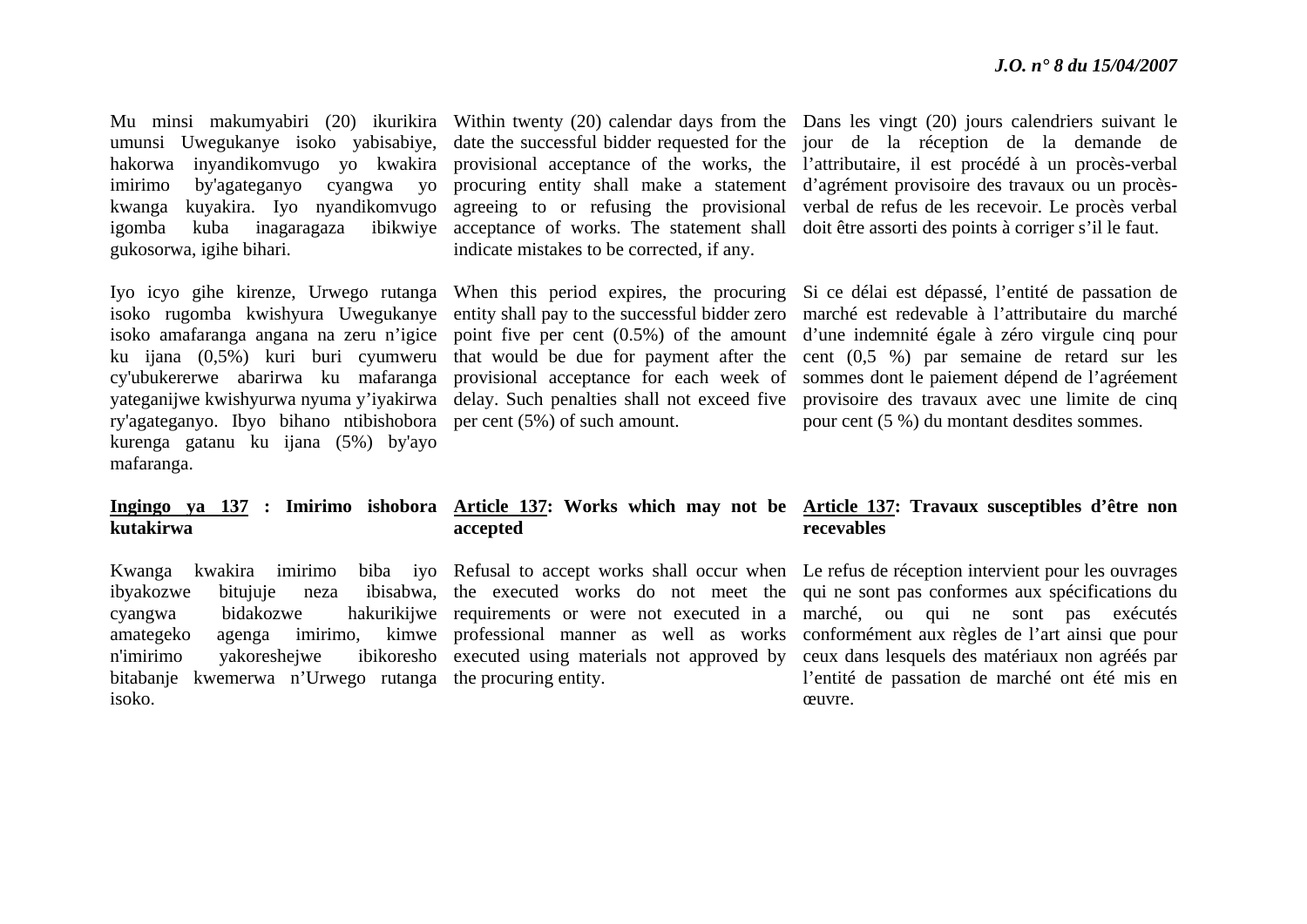| cyayo by'agateganyo bikorwa gusa nyuma<br>nyandikomvugo yo kwanga kwakira<br>imirimo.                                                                                                                                                                                                    | agreeing or refusing<br>statement<br>provisional acceptance of works.                                                                                                                                                         | Kwakira imirimo cyangwa kwakira igice Provisional or partial provisional acceptance La réception provisoire ou la réception provisoire<br>of works shall only take place after partielle n'intervient qu'après la correction des<br>y'ikosorwa ry'amakosa yagaragajwe mu correction of mistakes reported in the défauts relevés dans le procès-verbal de refus de<br>the réception. |
|------------------------------------------------------------------------------------------------------------------------------------------------------------------------------------------------------------------------------------------------------------------------------------------|-------------------------------------------------------------------------------------------------------------------------------------------------------------------------------------------------------------------------------|-------------------------------------------------------------------------------------------------------------------------------------------------------------------------------------------------------------------------------------------------------------------------------------------------------------------------------------------------------------------------------------|
| Ingingo ya 138 : Kwakira imirimo Article 138: Final acceptance of works<br>burundu                                                                                                                                                                                                       |                                                                                                                                                                                                                               | <b>Article 138 : Réception définitive</b>                                                                                                                                                                                                                                                                                                                                           |
| Kwakira imirimo burundu bireba igikorwa<br>cyose kandi bigakorwa:                                                                                                                                                                                                                        | entire works and take place:                                                                                                                                                                                                  | Final acceptance of works shall concern the La réception définitive porte sur l'entièreté de<br>l'ouvrage et intervient :                                                                                                                                                                                                                                                           |
| $1^{\circ}$<br>irangira:                                                                                                                                                                                                                                                                 | of:                                                                                                                                                                                                                           | mu minsi makumyabiri (20) ibanziriza 1° Within twenty (20) days prior to expiry 1° endéans vingt (20) jours qui précèdent<br>l'expiration :                                                                                                                                                                                                                                         |
| ry'igihe cy'ubwishingire ku mirimo<br>a)<br>yakiriwe by'agateganyo;<br>b)<br>ry'igihe<br>nyuma<br>cya<br>cy'ubwishingire ku mirimo y'isoko<br>ryakiriwe<br>by'agateganyo<br>iyo<br>habayeho<br>inshuro<br>nyinshi<br>ZO <sup>1</sup><br>kwakira<br>cy'imirimo<br>igice<br>by'agateganyo. | a) the period of the guarantee period for the<br>provisional acceptance of works;<br>b) the last period of guarantee for the<br>provisional acceptance of works if there<br>had been several partial acceptances of<br>works. | a) de la période de garantie des travaux<br>réceptionnés provisoirement;<br>b) de la dernière période de garantie des travaux<br>réceptionnés provisoirement lorsqu'il y a eu à<br>plusieurs reprises des réceptions provisoires<br>partielles;                                                                                                                                     |
| $2^{\circ}$<br>itariki yo gukosora inenge zose,<br>imiterere mibi hamwe n'andi makosa                                                                                                                                                                                                    |                                                                                                                                                                                                                               | mu minsi makumyabiri (20) ikurikira 2° Within twenty (20) calendar days 2° Endéans vingt (20) jours calendriers suivant la<br>following the date on which all defects, date de levée de tous les vices, malfaçons et<br>poor workmanship and any other autres défauts relevés et consignés dans le procès-                                                                          |

the acceptance are corrected.

mistakes pointed out in the minute of verbal de réception.

yerekanywe mu nyandikomvugo

y'iyakirwa ry'imirimo.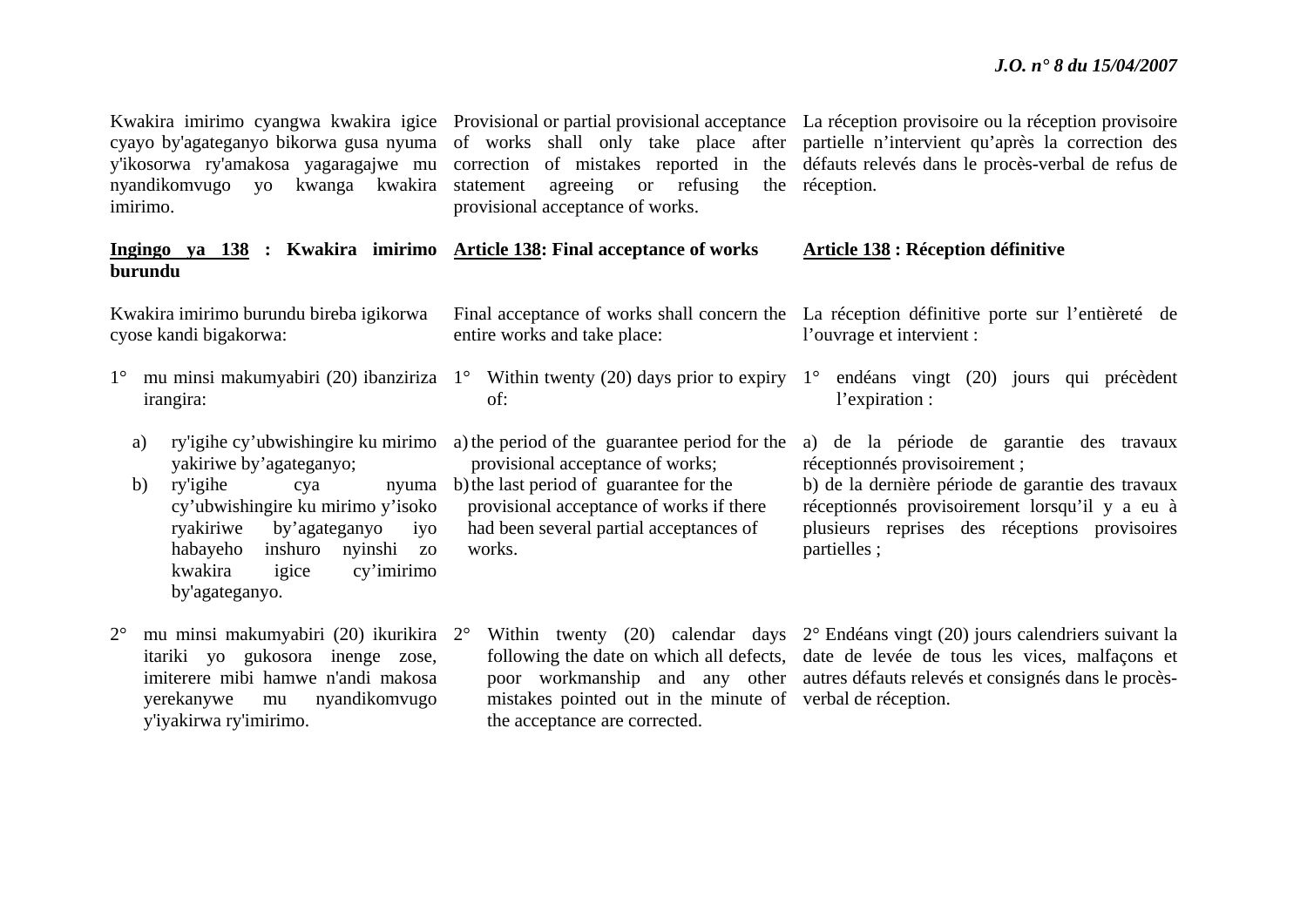isoko mu nyandiko ko noneho imirimo ishobora kwakirwa burundu. Icyo gihe iyakirwa rikorwa mu minsi makumyabiri (20) ikurikira. Uwegukanye isoko ahabwa icyemezo cy'uko imirimo yakiriwe burundu cyerekana itariki yarangirijeho neza ibyo yasabwaga n'amasezerano.

### **Ingingo ya 139 : Imirimo ifatwa nk'aho yakiriwe burundu**

makumyabiri (20) risabwe.

#### **Ingingo ya 140 : Gusukura aho imirimo Article 140: Cleaning the site yakorewe**

Nyuma yo kwakira imirimo cyangwa igice cy'imirimo by'agateganyo, Uwegukanye isoko agomba kuvanaho inyubako z'igihe ishyirwa mu bikorwa ry'isoko.

of final acceptance of works, indicating the her contractual obligations.

## **accepted**

taken place twenty (20) days after the jours qui suivent le dépôt de la demande. request was made.

After the provisional or partial provisional acceptance of works, the successful bidder shall be required to remove temporary installations and all the materials that are no tender.

Igihe ibyagombaga gukosorwa bitakosowe When the identified mistakes are not Lorsque des remarques formulées n'ont pas été byose, hakorwa inyandikomvugo yo entirery corrected, a statement refusing the respectées en entièreté, il est dressé un procèskwanga iyakirwa, hanyuma Uwegukanye the final acceptance shall be made. verbal-de-refus-de-réception-définitive. Ensuite, il isoko akazagaragariza Urwego rutanga Subsequently, the successful bidder shall revient à l'attributaire de porter à la connaissance have to inform the procuring entity in de l'entité de passation de marché, par écrit, de la writing that the mistakes were corrected and correction de toutes les malfaçons et la réception the final reception may take place. From définitive peut avoir lieu. A partir de cette date, la that date, the final acceptance shall take réception définitive a lieu dans les (20) jours qui place within twenty (20) days. The suivent. A l'issue de la réception définitive, il est successful bidder shall be given a certificate délivré à l'attributaire un certificat de réception date on which he or she completed his or l'attributaire s'est acquitté de ses obligations définitive indiquant la date à laquelle contractuelles de façon satisfaisante.

#### **Article 139: Works deemed finally Article 139 : Travaux réputés réceptionnés définitivement**

Iyo Urwego rutanga isoko rudasubije If the procuring entity does not respond to Lorsque l'entité de passation de marché ne urwandiko rw'uwegukanye isoko rusaba the successful bidder's request for final répond pas à la demande de l'attributaire de iyakirwa burundu ry'imirimo, iryo yakirwa acceptance of works, such final acceptance procéder à la réception définitive de l'ouvrage, rifatwa nk'iryemewe nyuma y'iminsi of works shall have be deemed to have celle-ci est réputée acceptée dans les vingt (20)

#### **Article 140 : Repli du chantier**

gito hamwe n'ibikoresho bitagikenewe mu longer necessary for the execution of the ainsi que des matériaux qui ne sont plus Après la réception provisoire ou partielle des travaux, l'attributaire doit procéder au repliement et à l'enlèvement des installations temporaires nécessaires à l'exécution du marché.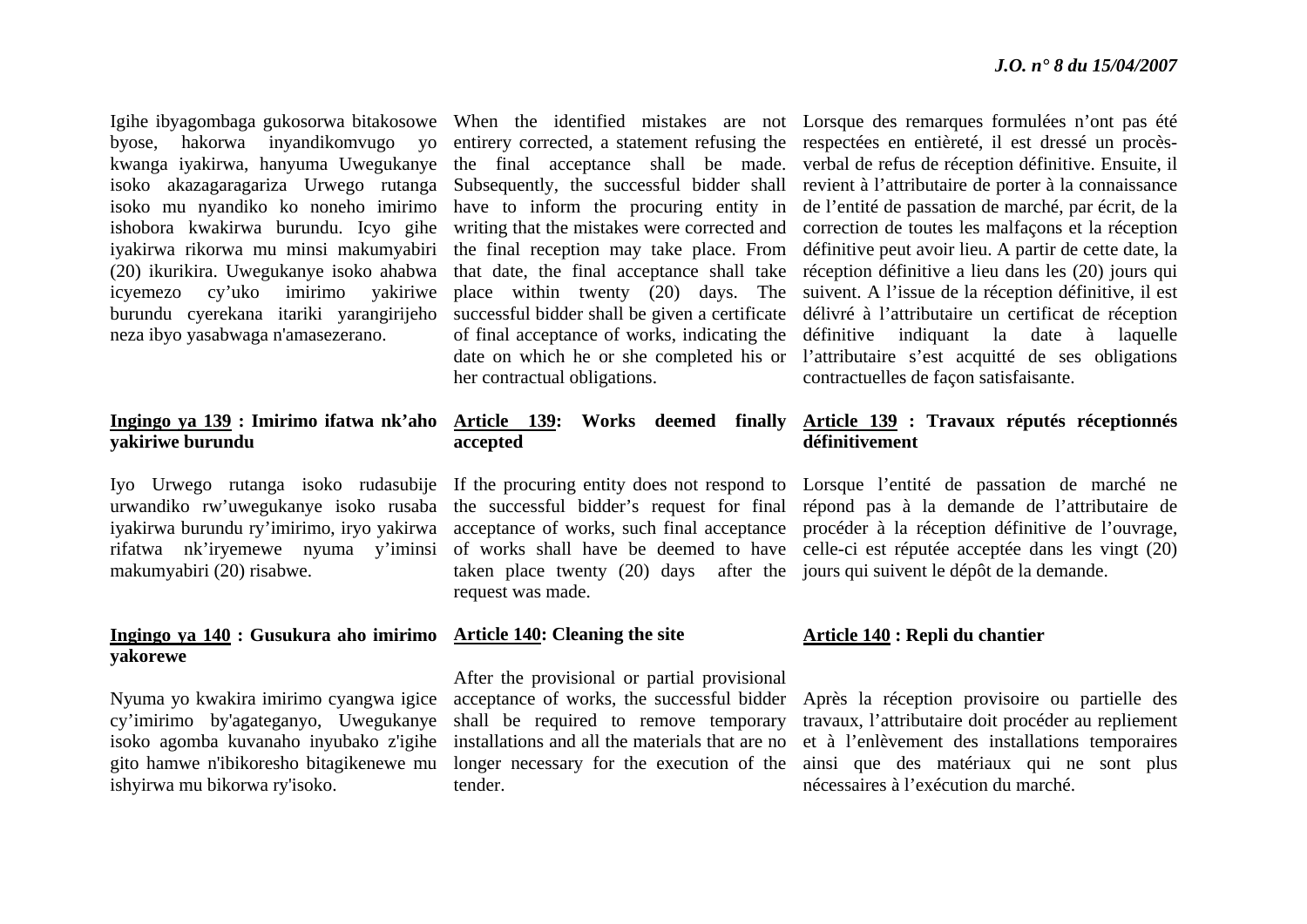no kongera gutunganya aho imirimo yakorewe, ibyari byarahinduwe byose bitewe n'ishyirwa mu bikorwa ry'isoko bigasubizwa uko byari bimeze.

#### **Ingingo ya 141 : Raporo y'isozwa Article 141: Final statement ry'imirimo**

(90) uhereye igihe iyakirwa burundu ry'imirimo ryabereye, uwegukanye isoko akorera Urwego rutanga isoko inyandiko igaragaza inshingano za buri ruhande hagamijwe kurangiza ishyirwa mu bikorwa ry'amasezerano. Iyo nyandiko ishyirwaho umukono n'Umugenzuzi w'imirimo.

#### **Ingingo ya 142 : Kwishingira ibyakozwe Article 142: Ten-year accountability mu gihe cy'imyaka icumi**

y'Urwego rutanga isoko.

the execution of the tender.

party's obligations towards the other with statement shall be signed by the supervising fonctionnaire dirigeant. official.

of all the works carried out by himself or tous les travaux exécutés par lui-même. herself.

sosiyeti yakoze inyigo nk'iz'umuhanda, company which designed the works such as aménagée ou tout immeuble érigé, cyangwa inyubako, bagomba kugira a road or any building shall be held

Agomba kandi, mu gihe cyo kwakira The successful bidder shall further, at the Il doit en outre, à la réception définitive des imirimo burundu, kuvanaho imyanda yose final acceptance of works, remove all travaux, faire disparaître tous les encombrements rubbish and to tidy up the site and where et remettre les lieux en état, notamment en faisant possible restore into their original position disparaître toute modification que les besoins any things that had been dislocated due to d'exécution du marché ont apportée sur le site.

#### **Article 141 : Décompte final**

Mu gihe kitarenze iminsi mirongo cyenda Within not more than ninety (90) days from Au plus tard quatre vingt dix (90) jours après la the date of the final acceptance of works, réception définitive, l'attributaire soumet à the successful bidder shall present to the l'entité de passation de marché un projet de procuring entity, a draft statement of each décompte final des obligations de chacune de the view to terminating the contract. Such du contrat. Ce décompte final est visé par le deux parties en vue de marquer la fin d'exécution

#### **Article 142 : Responsabilité décennale**

Uwegukanye isoko agira inshingano ku The successful bidder shall be accountable L'attributaire du marché est responsable devant burambe bw'imirimo yakoze imbere before the procuring entity for the durability l'entité de passation de marché de la solidité de

Uhereye igihe iyakirwa burundu ryabereye, From the time of the final acceptance of A partir de la réception définitive, l'attributaire uwegukanye isoko cyangwa iyo ari works, the successful bidder and if du marché, éventuellement solidairement avec le ngombwa afatanyije n'impuguke cyangwa necessary jointly with the engineer or the concepteur de l'ouvrage telle qu'une route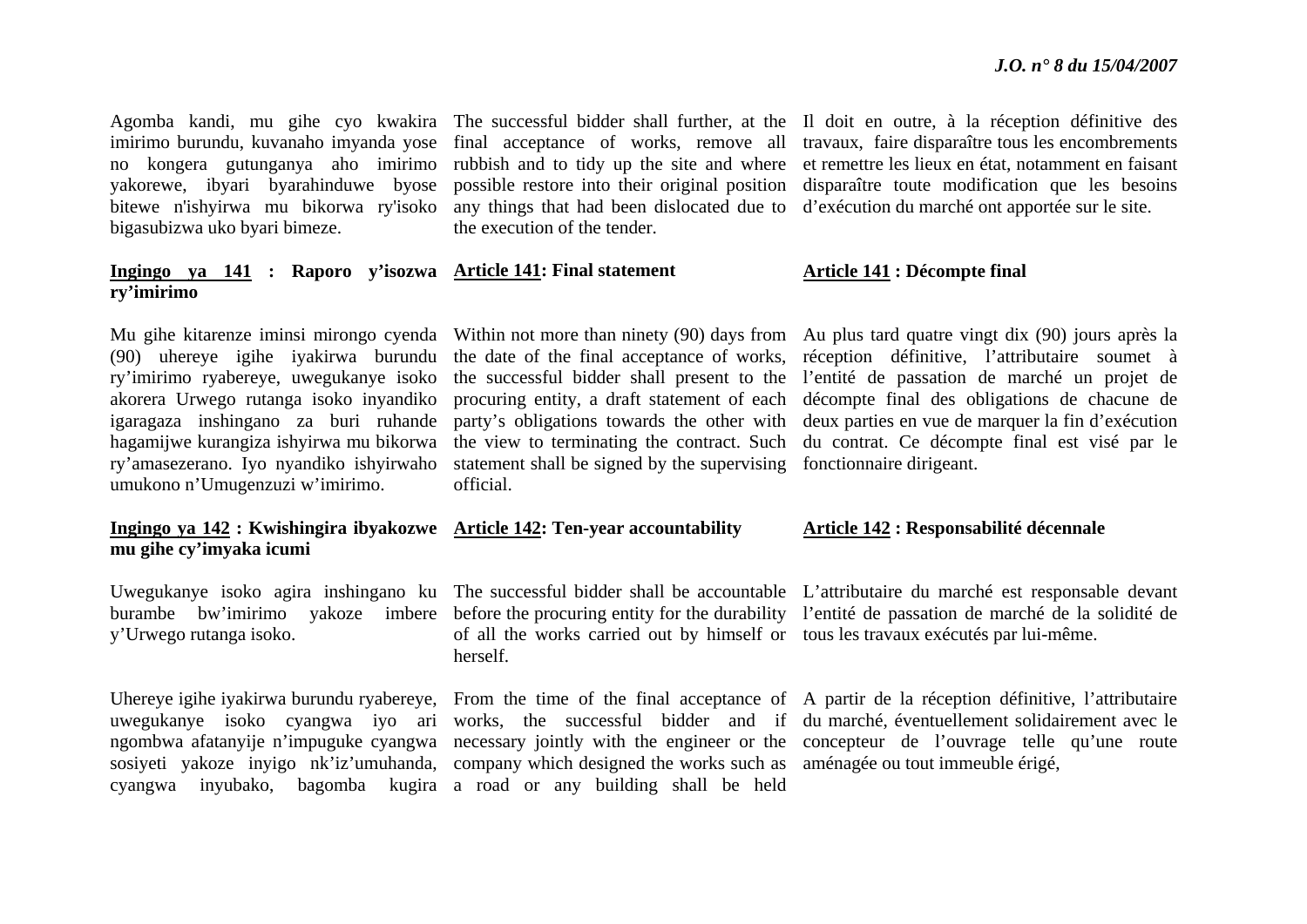| inshingano ku makosa yaba yarakozwe mu<br>nyigo cyangwa mu kuyishyira mu bikorwa<br>mu gihe cy'imyaka icumi (10). | made in the design and construction of the conception et d'exécution.<br>works for a period of ten (10) years. | accountable for any mistakes that were repond durant dix (10) ans, des vices de                                 |
|-------------------------------------------------------------------------------------------------------------------|----------------------------------------------------------------------------------------------------------------|-----------------------------------------------------------------------------------------------------------------|
| Icyiciro cya 9: Ishyirwa mu bikorwa<br>ry'amasoko y'ibigemurwa                                                    | supplies                                                                                                       | Section 9: Execution of the contract for Section 9: Exécution du contrat de marché de<br>fournitures            |
| Ingingo ya 143 : Igihe cyo kugemura                                                                               | <b>Article 143: Delivery period</b>                                                                            | Article 143 : Délai de livraison                                                                                |
| giteganywa mu<br>Igihe cyo kugemura<br>masezerano agenga isoko.                                                   | determined by the procurement contract.                                                                        | The delivery period for goods shall be Le délai de livraison des fournitures est prévu au<br>contrat de marché. |
| Ingingo<br><b>144:</b><br>Urwunge<br>va<br>ry'amasezerano                                                         | <b>Multiple</b><br>Article 144:<br>contracts                                                                   | procurement Article 144 : Marchés concomitants                                                                  |

nazo zifatwa muri ubwo buryo.

Icyakora igihe cyo kugemura giteganyijwe mu isoko rya kabiri gikomeza kubahirizwa.

Invoices accompanying such supplies shall en conséquence. be treated in the same manner.

tender shall continue to be respected.

Iyo uwegukanye isoko ryo kugemura riteye If a bidder was awarded a tender for Lorsqu'un soumissionnaire est déclaré attributaire kimwe nk'ayo yegukanye mbere ariko supplies which are similar to those of a d'un marché de fournitures identiques à celles igihe cyo kugemuramo ibintu byose tender that he or she had earlier been d'un précédent marché dont le délai de livraison cyangwa igice cyabyo kikaba cyarangiye awarded, but the delivery period for the first totale ou partielle est expiré et qu'il n'a pas nta mpamvu zizwi n'Urwego rutanga tender expired before the delivery of all or encore entièrement exécuté sans motif connu par isoko, ibyagemuwe ku isoko rya kabiri part of the supplies of the first tender l'administration contractante, les livraisons faites byuzurishwa ku isoko rya mbere. without reasons known by the procuring après l'approbation de sa soumission pour le Inyemezabuguzi ziherekeje ibigemurwa entity, supplies delivered after being second marché sont imputées sur le premier awarded the second tender shall be assigned jusqu'au complet apurement de celui-ci. Les to the first tender up to its completion. factures accompagnant les livraisons sont traitées

> Nonetheless, the delivery period for Toutefois le délai de fournitures prévu pour supplies which are the subject of the second l'exécution du second marché continue à être respectés.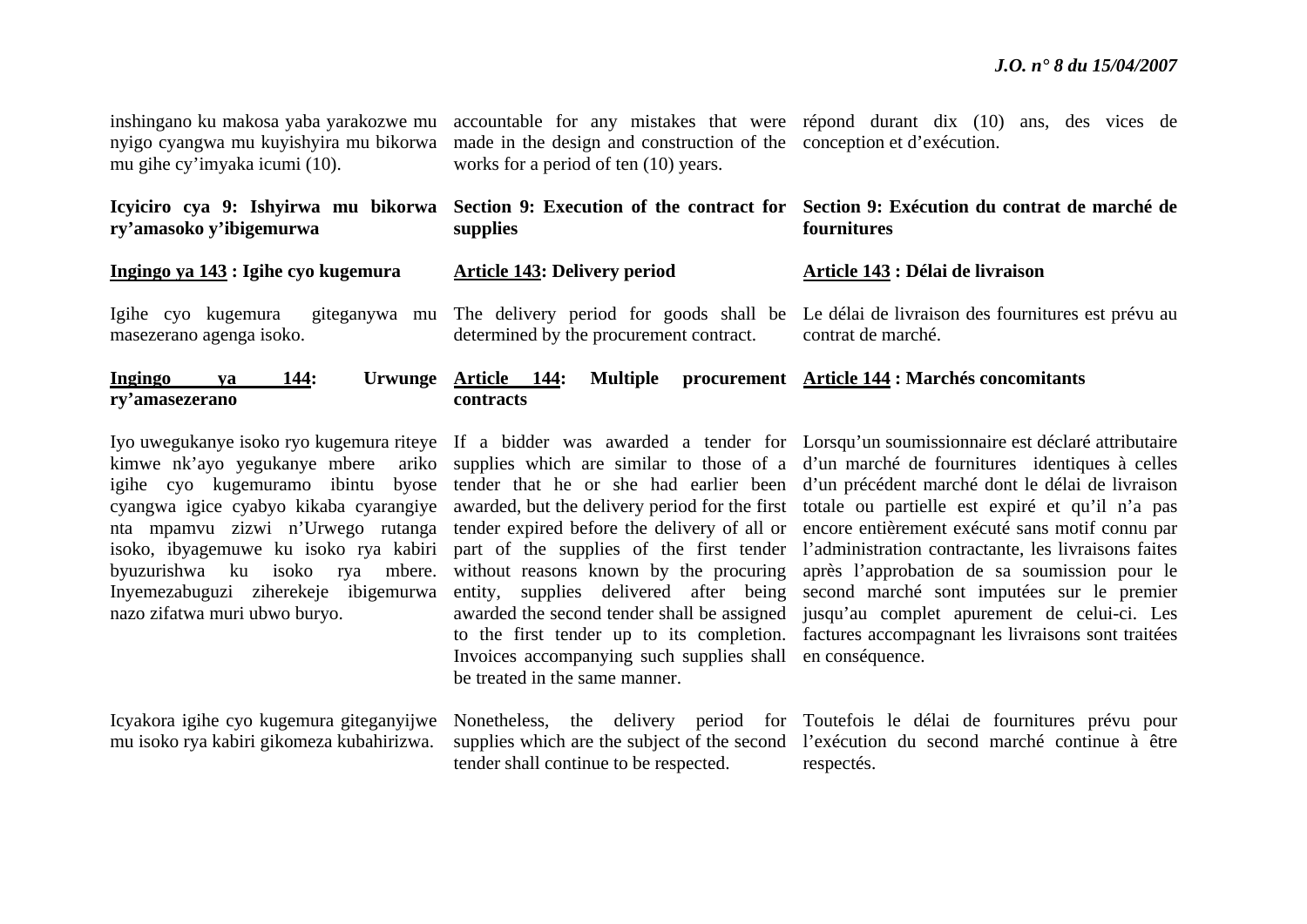### **Ingingo ya 145 : Gahunda n'imigambi Article 145: Planning for the execution of Article 145 : Plan de livraison y'ishyirwa mu bikorwa the contract**

 $cv'Amabwiriza$  Agenga amasezerano. Icyo gitabo atangamo iryo genamigambi n'igihe planning and the period within which the Urwego rutanga isoko ruhabwa ngo rugire procuring entity has to give its opinion icyo ruyivugaho.

## **ry'amasezerano n'igihe rimara**

Urwego rutanga isoko rushobora gutegeka in writing the successful bidder to suspend: uwegukanye isoko guhagarika :

- 1°gukomeza gukora ibigemurwa ;
- 2° kugemura ibigemurwa aho bigomba 2°kwakirirwa ;

itandatu (60) ikurikirana keretse iyo izo such reasons dictate otherwise. mpamvu zitumye bigenda ukundi.

guteganya igihe uwegukanye isoko successful bidder has to present such de passation de marché pour s'y prononcer. thereabout.

Ku masoko manini yo kugemura, Igitabo For large tenders of supplies, the tender Pour des marchés complexes de fourniture, le gishobora gusaba ko uwegukanye isoko bidder, to present, prior to the execution of l'attributaire, de fournir, avant l'exécution du atanga gahunda <sup>n</sup>'imigambi yo kugemura the contract, a planning for the execution of contrat, un programme d'exécution du marché. mbere y'uko atangira gushyira mu bikorwa the contract. The same document shall Dans ce cas, il détermine aussi les délais impartis document may require the successful Dossier d'Appel d'Offres peut imposer à provide for the period within which the tant à l'attributaire pour le présenter, qu'à l'entité

### **Ingingo ya 146 : Isubikwa Article 146: Suspension of the contract Article 146 : Suspension du contrat et sa durée and its duration**

1° further manufacturing of supplies; reception;

Igihe cyose kandi hakoreshejwe inyandiko, At any time, the procuring entity may order L'entité de passation de marché peut, à tout moment, ordonner par écrit à l'attributaire de suspendre :

1° la poursuite de la fabrication des fournitures ;

 $\degree$  delivery of supplies at the place of  $2\degree$  la livraison des fournitures au lieu de réception.

Iryo hagarikwa riterwa n'impamvu Such a suspension shall be due to reasons Les raisons motivant une telle suspension doivent zisobanurirwa uwegukanye isoko kandi explained to the successful bidder and shall être expliquées à l'attributaire du marché et sa ntirishobora kurenga iminsi mirongo not exceed sixty (60) calendar days, unless durée ne peut excéder soixante (60) jours calendriers sauf si les circonstances du moment l'imposent.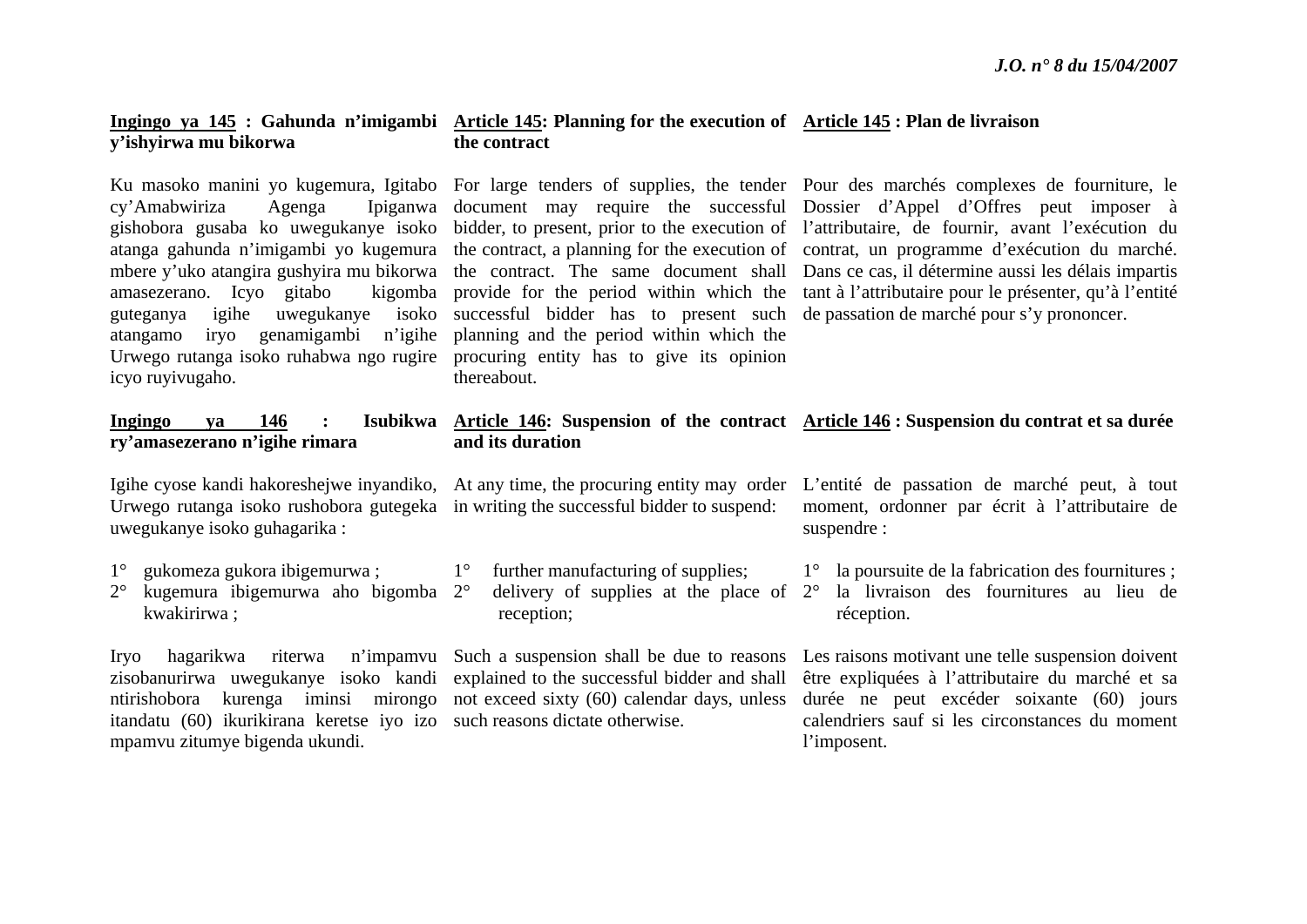ry'isoko zitaturutse ku wegukanye isoko, afite uburenganzira bwo gusaba Urwego rutanga isoko gusesa amasezerano mu gihe ihagarikwa rirengeje iminsi mirongo itandatu (60) ikurikirana cyangwa iyo kongera igihe bimutera igihombo.

ingingo zose zigaragaza imiterere y'icyo gihombo. Mu minsi cumi n'itanu (15) inyandiko ibisaba yatangiwe, Urwego rutanga isoko rugomba gusubiza uwegukanye isoko.

Iyo Urwego rutanga isoko rudasubije mu gihe cyavuzwe hejuru, ni rwo rwishingira ikiguzi cy'ingaruka z'icyo gihe n'ikizaza.

### **Ingingo ya 147 : Umutekano <sup>w</sup>'ibigemurwa igihe cy'isubikwa**

Mu gihe cy'isubikwa ry'isoko, abyibwirije cyangwa abisabwe n'Urwego rutanga isoko, uwegukanye isoko agomba gufata ingamba za ngombwa zo kurinda ibigemurwa ngo bidatakara, bitibwa cyangwa ngo byangirike, kabone n'iyo ibintu byaba byaragemuriwe Urwego rutanga isoko ariko bitarashyirwa mu bubiko cyangwa ngo bishyirwe mu mwanya wabyo.

resulted into the suspension, he or she shall the contract if the suspension period exceeds sixty (60) calendar days and the extension affects him or her negatively.

Uwegukanye isoko agomba kwerekana The successful bidder shall be required to ikurikirana uhereye igihe yaboneye suspension. The procuring entity shall, indicate all the factors that show the nature of the disadvantages resulting from the within a period of fifteen (15) calendar days from the date he or she received the request give his or her stand with regard to the request by the successful bidder.

> the procuring entity shall bear the cost of the current and future prejudice.

## **Article 147: Security of supplies during suspension period**

During the suspension period, the successful bidder shall take all measures necessary to protect the supplies against any loss, theft or damage, either by his own initiative or according to instructions from the procuring delivered to the procuring entity but the latter had suspended their storage or their ou leur installation n'a pas encore eu lieu. installation.

Icyakora iyo impamvu z'ihagarikwa Nevertheless, where the successful bidder Toutefois, lorsque la suspension n'a pas été was not responsible for the reasons that provoquée par un quelconque manquement de have the right to request the client to cancel l'entité de passation de marché la résiliation du l'attributaire, celui-ci a le droit de solliciter de marché lorsque la durée de la suspension excède soixante (60) jours et que sa prolongation augmente son préjudice.

> L'attributaire du marché doit montrer toutes les indications de ce préjudice. L'entité de passation de marché doit, dans un délai de quinze (15) jours calendriers à compter de la date de réception de la requête, réagir à la demande de l'attributaire.

When this period expires without response, Passé ce délai sans réponse, l'entité de passation de marché supporte le coût du préjudice actuel et futur.

### **Article 147 : Sécurité des fournitures pendant la suspension**

entity, even if the supplies had been même les fournitures auraient été livrées à l'entité Pendant la durée de la suspension, l'attributaire, sur sa propre initiative ou sur demande de l'entité de passation de marché, prend les mesures nécessaires pour protéger les fournitures contre toute perte, vol ou tout dommage, quand bien de passation de marché mais que leur entreposage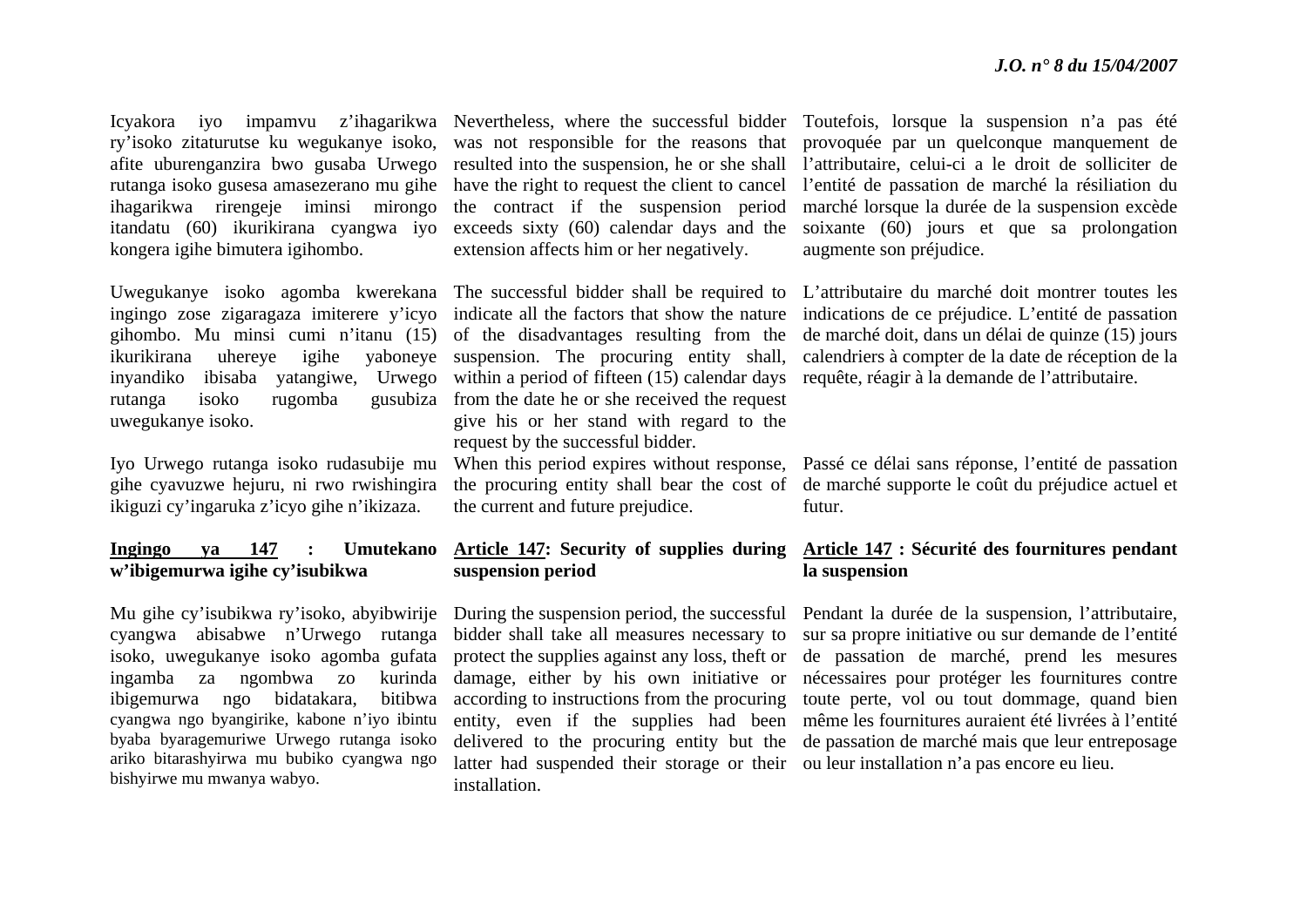### **GIngingo ya 148 : Amafaranga y'inyongera aturuka kw'isubikwa ry'isoko**

yiyongera ku mafaranga y'isoko, keretse iyo isubikwa:

- 1° ryateganijwe ku buryo butandukanye 1°mu masezerano;
- $2^{\circ}$  ari ngombwa bitewe n'uko ibihe 2°by'ikirere by'aho ibicuruzwa byakirirwa biteye;
- $3^\circ$  ari ngombwa biturutse ku makosa 3°y'uwegukanye isoko;
- $4^\circ$  ari ngombwa kugira ngo habeho 4°kurinda cyangwa gushyira neza mu bikorwa isoko ryose cyangwa igice cyaryo, igihe bibaye ngombwa bidatewe n'igikorwa cyangwa ikosa ry'Urwego rutanga isoko.

Uwegukanye isoko ashyikiriza Urwego rutanga isoko mu minsi mirongo itatu (30) ikurikira itangwa ry'icyemezo cyo gusubika itangwa ry'ibicuruzwa, inyandiko isobanura amafaranga y'inyongera.

## **the suspension of the contract**

of the contract, except where the marché, sauf si la suspension : suspension:

- <sup>o</sup> had been provided for differently in 1<sup>o</sup> the contract;
- <sup>o</sup> is deemed necessary due to weather 2<sup>o</sup> conditions at the place of destination;
- $\degree$  is deemed necessary due to mistakes of 3 $\degree$ the successful bidder;
- $\degree$  is deemed necessary in order to ensure  $\frac{4}{\degree}$ the security of the supplies or the better execution of whole or part of the contract, insofar as this necessity is not the result of an act of or failure by the procuring entity.

The successful bidder shall submit within thirty (30) days from the date of suspension, a document explaining the additional costs.

### **Article 148: Additional costs caused by Article 148 : Coût additionnel résultant de la suspension du contrat**

Amafaranga y'inyongera aturuka kuri Additional costs caused by the suspension Les frais supplémentaires occasionnés par ces ubwo buryo bwo kurinda ibicuruzwa of the contract shall be added to the amount mesures conservatoires s'ajoutent au montant du

- est réglée de manière différente dans le contrat ;
- <sup>s</sup>'avère nécessaire suite aux conditions climatiques au lieu de réception ;
- est due aux manquements de l'attributaire du marché ;
- est nécessaire pour assurer la sécurité ou la bonne exécution de tout ou partie du marché, dans la mesure où cette nécessité ne résulte pas d'un acte ou d'un manquement de l'entité de passation de marché.

L'attributaire du marché doit soumettre à l'entité de passation de marché, dans trente (30) jours à compter de la date de suspension, un document justifiant le montant additionnel.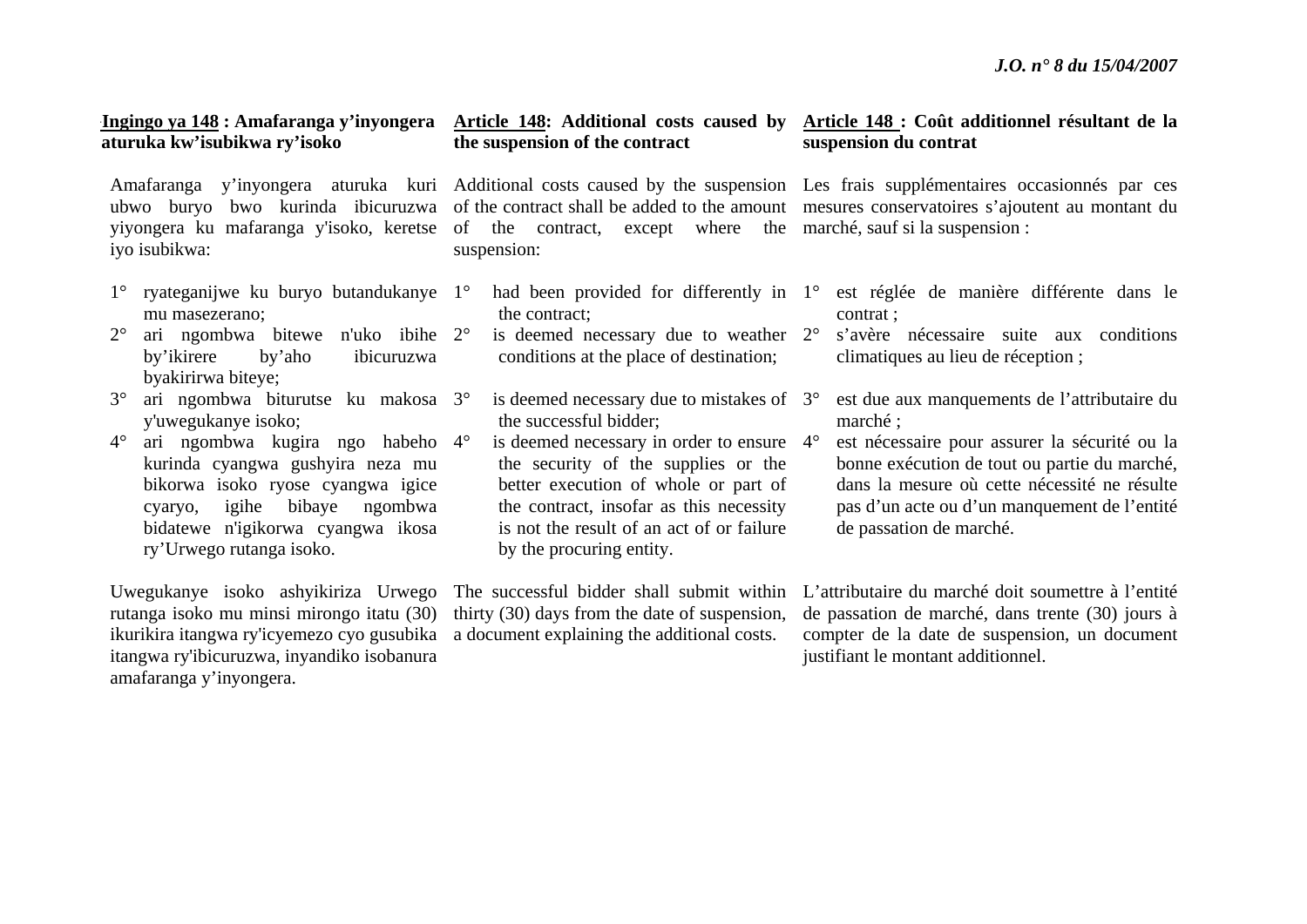### **Ingingo ya 149 : Iyakirwa rya tekiniki ry'agateganyo Article 149: Preliminary technical Article 149 : Réception technique préliminaire acceptance**

gishobora guteganya iyakirwa rya tekiniki preliminary technical acceptance of kigomba kandi gusobanura bihagije uburyo acceptance**.**  iyakirwa rizakorwamo.

bwo kwanga kwakira ibigemurwa no iry'ibikoresho cyangwa iry'ikindi kintu bikozwemo, mu gihe igenzura rigaragaje amakosa cyangwa indi nenge.

### **Ingingo ya 150 : Inshingano <sup>z</sup>'uwegukanye isoko**

aho bikorerwa cyangwa igihe cyo during the time of delivery. kubigemura.

umukono n'Urwego rutanga isoko.

supplies, where inspections reveal mistakes malfaçons ou tout autre défaut. or any other defect.

Igitabo cy'Amabwiriza Agenga Ipiganwa The tender document may provide for Le Dossier d'Appel d'Offres peut prescrire la ry'agateganyo ry'ibikoresho cyangwa materials, or samples to be used in the échantillons d'élément à utiliser dans la ry'icyitegerezo bigomba gukoreshwa mu manufacturing of the supplies. It shall also fabrication de la fourniture. Il doit également ikorwa ry'ibigemurwa. Icyo gitabo specify-sufficiently-the-modalities-for-this spécifier-suffisamment-les-modalités-de-cetteacceptance of réception technique préliminaire des matériaux ou réception.

Icyakora iryo yakirwa ntirivanaho Nonetheless, the preliminary technical Toutefois, la réception technique préliminaire uburenganzira Urwego rutanga isoko rufite acceptance shall not deprive the procuring <sup>n</sup>'enlève pas à l'entité de passation de marché son gusaba ko isimburwa ryabyo cyangwa require the replacement of the supplies or fourniture ou éventuellement des matériaux ou entity of his or her right to reject or to droit de rejeter et d'exiger le remplacement de la the replacement of the materials and other éléments utilisés dans la fabrication des things used in the manufacturing of fournitures, si l'inspection fait apparaître des

### **Article 150: Responsibility of the Article 150 : Responsabilité de l'attributaire successful bidder**

ry'ibigemurwa rikorwa haba mu ruganda the place where they are manufactured or lieu de fabrication soit pendant la livraison.

signed by the procuring entity.

Igitabo cy'Amabwiriza Agenga Ipiganwa The tender document shall define modalities Le Dossier d'Appel d'Offres prescrit les kigomba gusobanura uburyo igenzura for the verification of the supplies either at modalités de vérification des fournitures soit au

Uwegukanye isoko akomeza kugira The successful bidder shall continue to be fournitures jusqu'à l'établissement et à la inshingano ku byo yagemuye kugeza igihe responsible for the supplies he or she signature d'un rapport de réception des raporo y'iyakirwa ryabyo ishyiriweho delivered until an acceptance report is fournitures par l'entité de passation de marché. L'attributaire du marché reste responsable de ses **Article 151 : Lieu de livraison**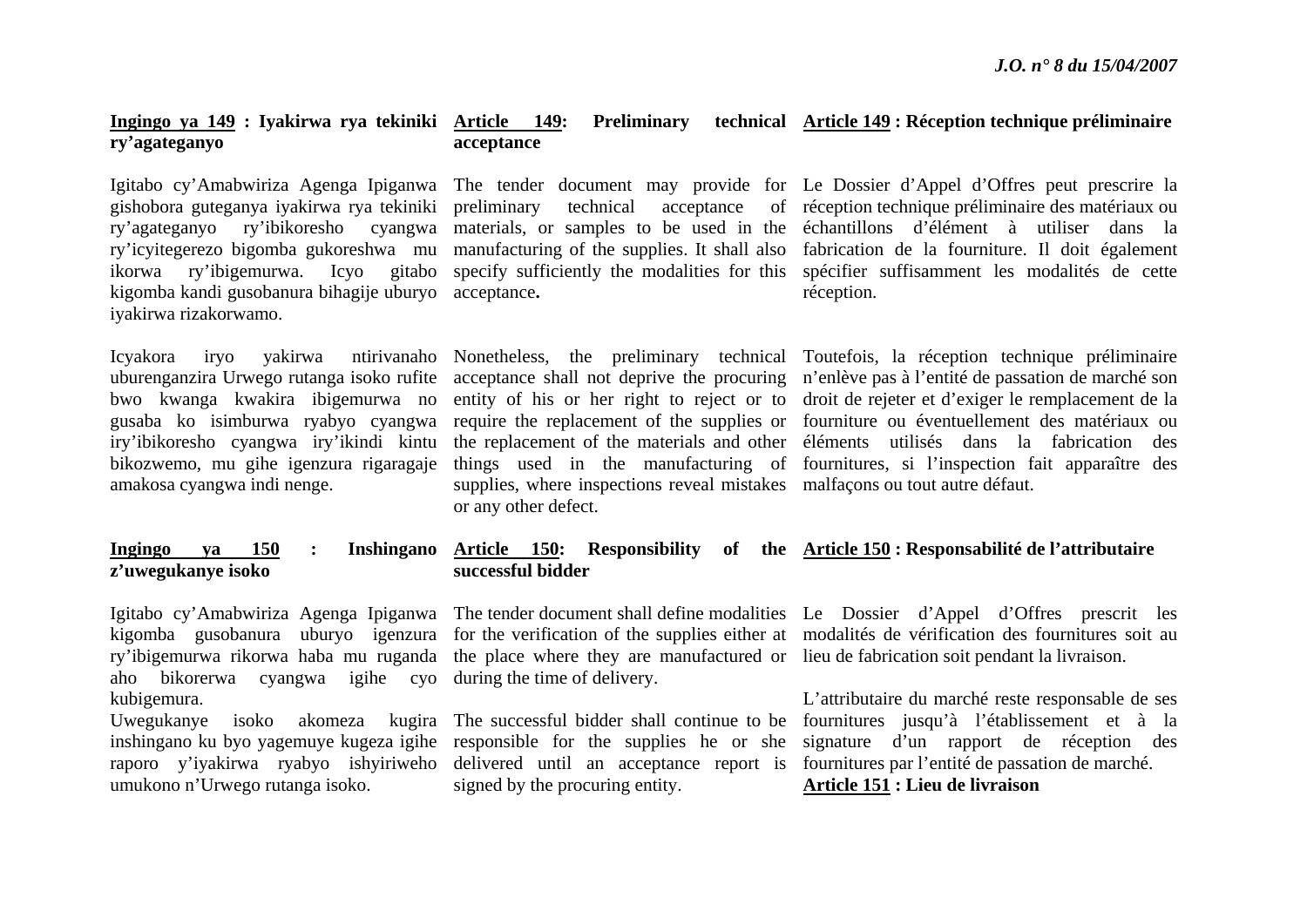### **Ingingo ya 151 : Aho ibigemurwa Article 151: Place of delivery bijyanwa**

cy'Amabwiriza Agenga Ipiganwa.

bitewe n'indi mpamvu, Urwego rutanga isoko rufite uburenganzira bwo gusaba, nta nama rumugishije, uwegukanye isoko kubigemura ahandi ari naho byakirirwa.

<sup>n</sup>'ingaruka byishyurwa n'Urwego rutanga borne by the procuring entity. isoko.

### **Ingingo ya 152 : Inyandiko iherekeza Article 152: Delivery note ibigemurwa**

agomba gutegura inyandiko y'igemura. shall prepare a delivery note. He or she Ayoherereza Urwego rutanga isoko ku shall send it to the procuring entity on the ubwoko, umubare, uburemere quantities, type, number, weight as well as bw'ibigemurwa kimwe na numero <sup>z</sup>'ikinyabiziga cyakoreshejwe mu igemura.

Ibigemurwa bishyikirizwa Urwego rutanga Supplies shall be delivered to the procuring isoko hakurikijwe ibivugwa mu Gitabo entity in accordance to the provisions of the dispositions du Dossier d'Appel d'Offres. tender document.

> supplies or due to any other reason, the consultations with the successful bidder, l'attributaire du marché. have the right to instruct the latter to deliver the supplies to another place where they shall be received.

transport used in the delivery.

Les fournitures doivent être livrées à l'administration contractante conformément aux

Iyo ahagemurwa ibintu huzuye cyangwa If the place of delivery is full of other motif, l'entité de passation de marché a le droit de procuring entity shall, without prior d'y opérer les réceptions sans consulter En cas d'encombrement du lieu ou pour tout autre faire diriger les fournitures sur d'autres lieux et

Icyo gihe ikiguzi cy'inyongera In this case, additional transport and manutention supplémentaires ainsi que les risques cy'ubwikorezi, icyo gupakurura kimwe handling costs as well as risks shall be sont à charge de l'entité de passation de marché. Dans ce cas, les frais de transport et de

### **Article 152 : Bordereau de livraison**

Kuri buri gemura, uwegukanye isoko For each delivery, the successful bidder Pour chaque livraison, l'attributaire dresse un munsi wo kugemura. Inyandiko y'igemura day of delivery. The delivery note shall des fournitures. Ce bordereau doit spécifier la igomba kugaragaza imiterere, ingano, describe the supplies and indicate their nature, la quantité, le type, le nombre, le poids the identification number of the mode of d'immatriculation du moyen de transport utilisé bordereau d'expédition. Il l'envoie à l'entité de passation de marché le jour même de la remise des fournitures ainsi que le numéro pour l'expédition.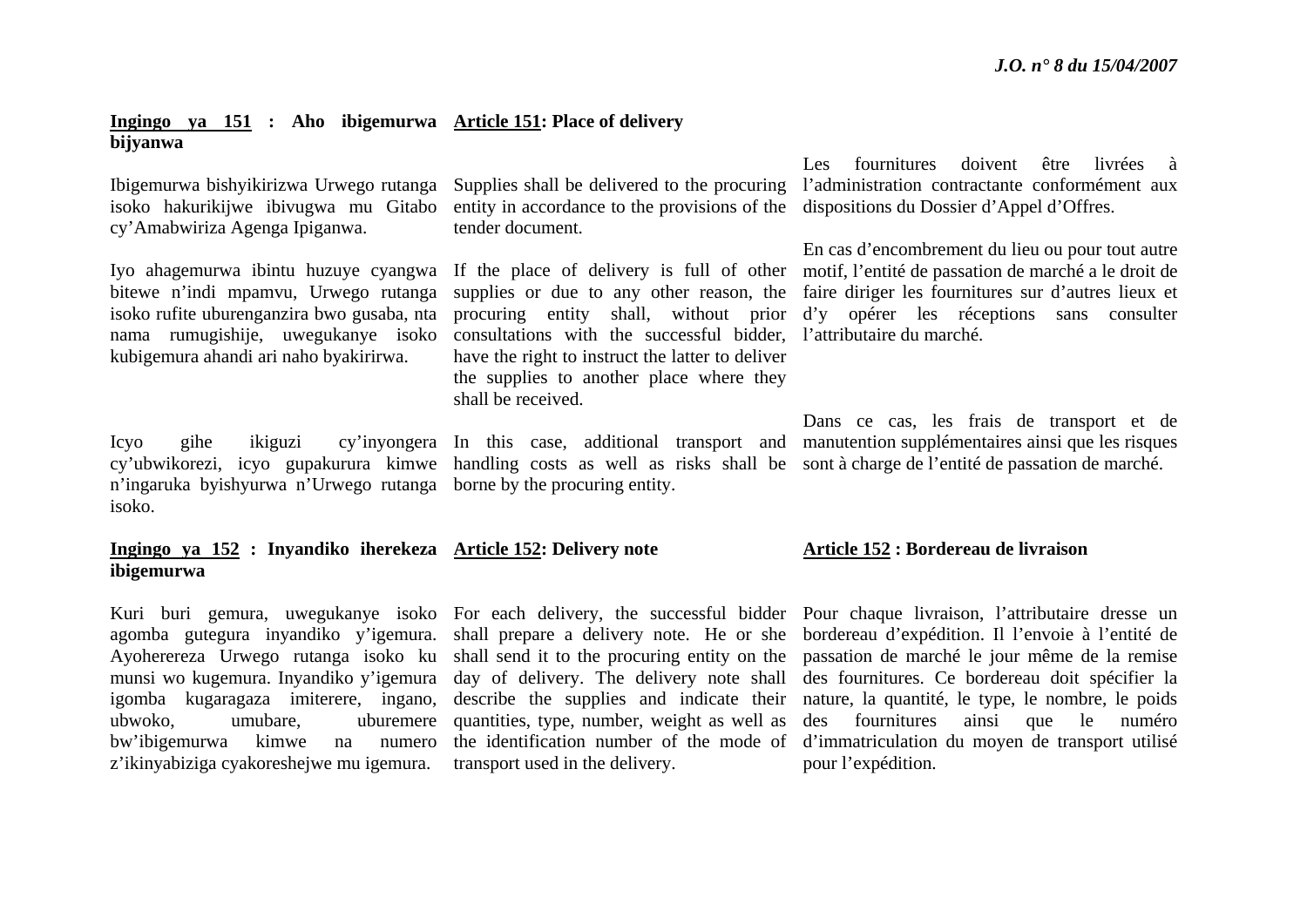Igitabo cy'Amabwiriza Agenga Ipiganwa The tender document shall determine who Le Dossier d'Appel d'Offres précise le giteganya uruhande rurebwa n'inshingano shall be responsible for loading, unloading responsable du chargement, du déchargement et zo gupakira, gupakurura no gupanga and placing the products in their final de la mise en tas de fournitures au lieu de ibigemurwa igihe bigeze aho bigomba location. kubikwa.

### **Ingingo ya 153 : Iyakirwa Article 153: Acceptance of supplies ry'ibigemurwa**

Igitabo cy'Amabwiriza Agenga Ipiganwa tender document may provide for partial byinshi, iyakirwa ry'agateganyo n'iyakirwa acceptance. burundu.

### **Ingingo ya 154 : Iyakirwa ry'igice Article 154: Partial acceptance cy'ibigemurwa**

 $cv'Amabwiriza$  Agenga <sup>n</sup>'imiterere y'ibigemurwa.

no gukoresha ibigemurwa y'iyakirwa ry'igice cyabyo.

Ipiganwa the nature of supplies.

nyuma supplies after their partial acceptance.

stockage.

### **Article 153 : Réception des fournitures**

Hakurikijwe imiterere y'ibigemurwa, Depending on the nature of the supplies, the Suivant la nature des fournitures, le Dossier gishobora guteganya iyakirwa mu bice acceptance, provisional acceptance and final partielle, une réception provisoire et une d'Appel d'Offres peut prévoir une réception réception définitive.

### **Article 154 : Réception partielle**

Iyakirwa ry'igice cy'ibigemurwa rishobora Partial acceptance can be final or La réception partielle peut être définitive ou kuba iry'agateganyo cyangwa irya burundu provisional, according to the provisions of provisoire, selon les dispositions du Dossier hakurikijwe ibiteganywa mu Gitabo the tender document and taking into account d'Appel d'Offres, et compte tenu de la nature des fournitures.

Iyo iyakirwa rya burundu ridateganyijwe, Where no final acceptance is provided for, Lorsqu'une réception définitive n'est pas prévue, urwego rutanga isoko rushobora kwakira the procuring entity may receive and use the l'entité de passation de marché peut utiliser les fournitures après leur réception partielle.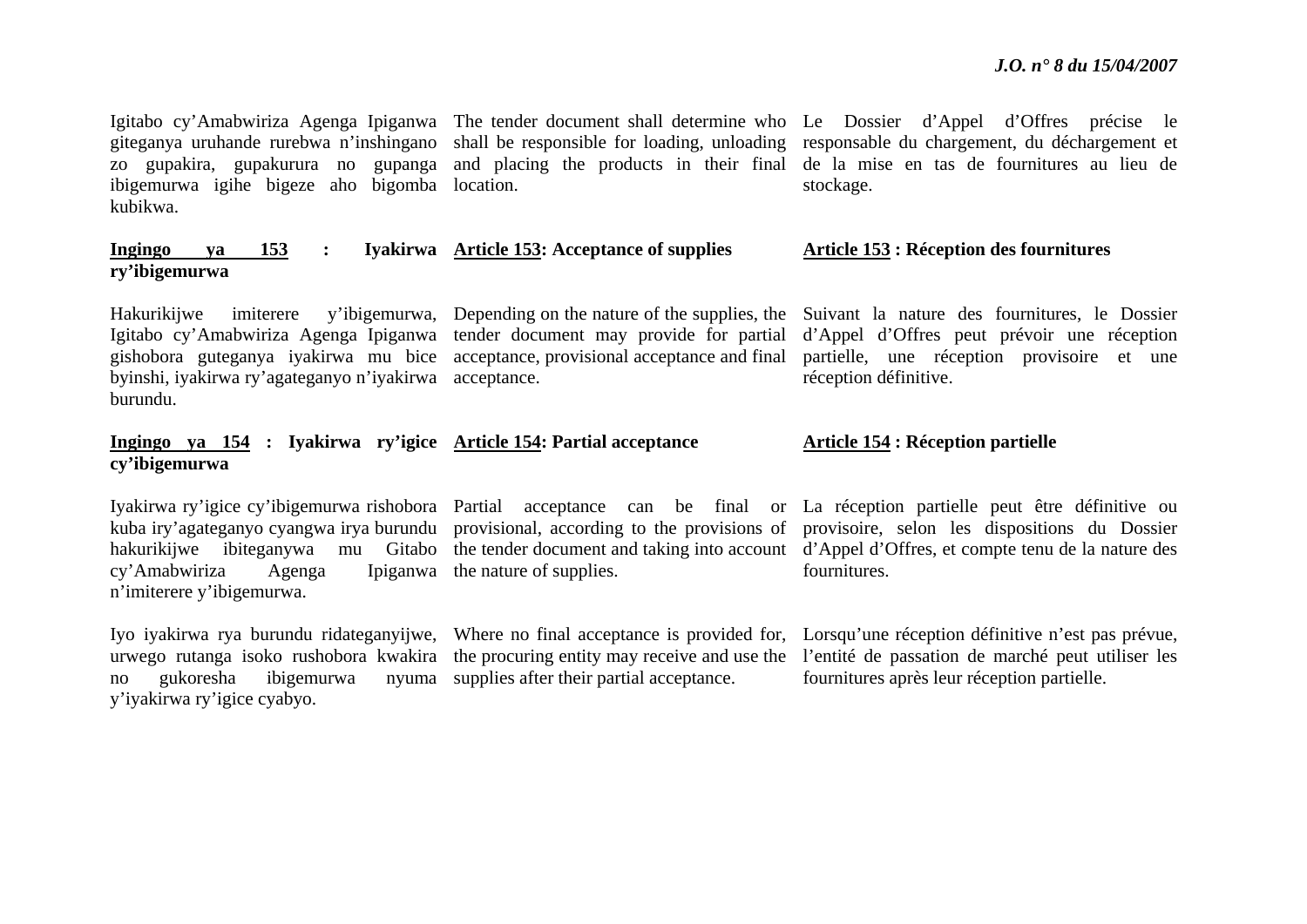uwegukanye isoko agomba gusana cyangwa gusimbura ibyangiritse mu gihe agomba gusana no gusimbura ibyangiritse kibarwa uhereye igihe Urwego rutanga repaired or replaced to the satisfaction of de marché. isoko rwemeye ko ibyasanwe the procuring entity. <sup>n</sup>'ibyasimbuwe byakozwe neza.

nk'iyakirwa rya burundu ry'ibyagemuwe. Ibyo ari byo byose, inyandikomvugo y'isozwa ry'amasezerano ni ngombwa.

### **Ingingo ya 155 : Iyakirwa ry'agateganyo**

burundu ry'ibigemurwa. Igihe ryabereye, keretse iyo cy'Amabwiriza Agenga Ipiganwa kibiteganya ukundi.

In any case, a final acceptance report for the procès verbal de fin du contrat est nécessaire. entire tender shall be mandatory.

### **Article 155: Provisional acceptance**

ngombwa iyo Igitabo cy'Amabwiriza necessary if the tender document provides Agenga Ipiganwa giteganya iyakirwa for a final acceptance. The period of cy'ubwishingire bw'ibigemurwa kibarwa from the date of the provisional acceptance, d'Appel d'Offres n'en dispose autrement. uhereye igihe iyakirwa ry'agateganyo unless the tender document provides guarantee for the supplies shall commence otherwise.

Iyo iyakirwa rya burundu riteganyijwe, Where a final acceptance is provided for, Lorsqu'une réception définitive est prévue, cy'ubwishingire bw'ubuziranenge replace damaged items. The period of défectueuses. La période de garantie pour tous les bw'ibigemurwa. Igihe cy'ubwishingire guarantee for the provisional acceptance of éléments remplacés ou réparés commence à bw'ibigemurwa aho uwegukanye isoko supplies for repaired or replaced items shall compter de la date à laquelle l'opération a été the successful bidder shall, during the l'attributaire doit, durant la période de garantie, guarantee period, be required to repair or réparer ou remplacer des parties avérées commence from the date when they were effectuée à la satisfaction de l'entité de passation

Iyo iyakirwa rya burundu ridateganyijwe, Where no final acceptance is provided, Lorsqu'une réception définitive n'est pas prévue, iyakirwa ry'igice cy'ibigemurwa rifatwa partial acceptance shall be deemed to be la réception partielle vaut réception définitive final acceptance for the supplies delivered. pour les fournitures livrées. Quoi qu'il en soit, un

### **Article 155 : Réception provisoire**

Iyakirwa ry'agateganyo ry'ibigemurwa ni Provisional acceptance of supplies shall be La réception provisoire est nécessaire lorsque le dossier d'appel d'offres prescrit une réception définitive. Le délai de garantie est compté à partir de la réception provisoire, à moins que le Dossier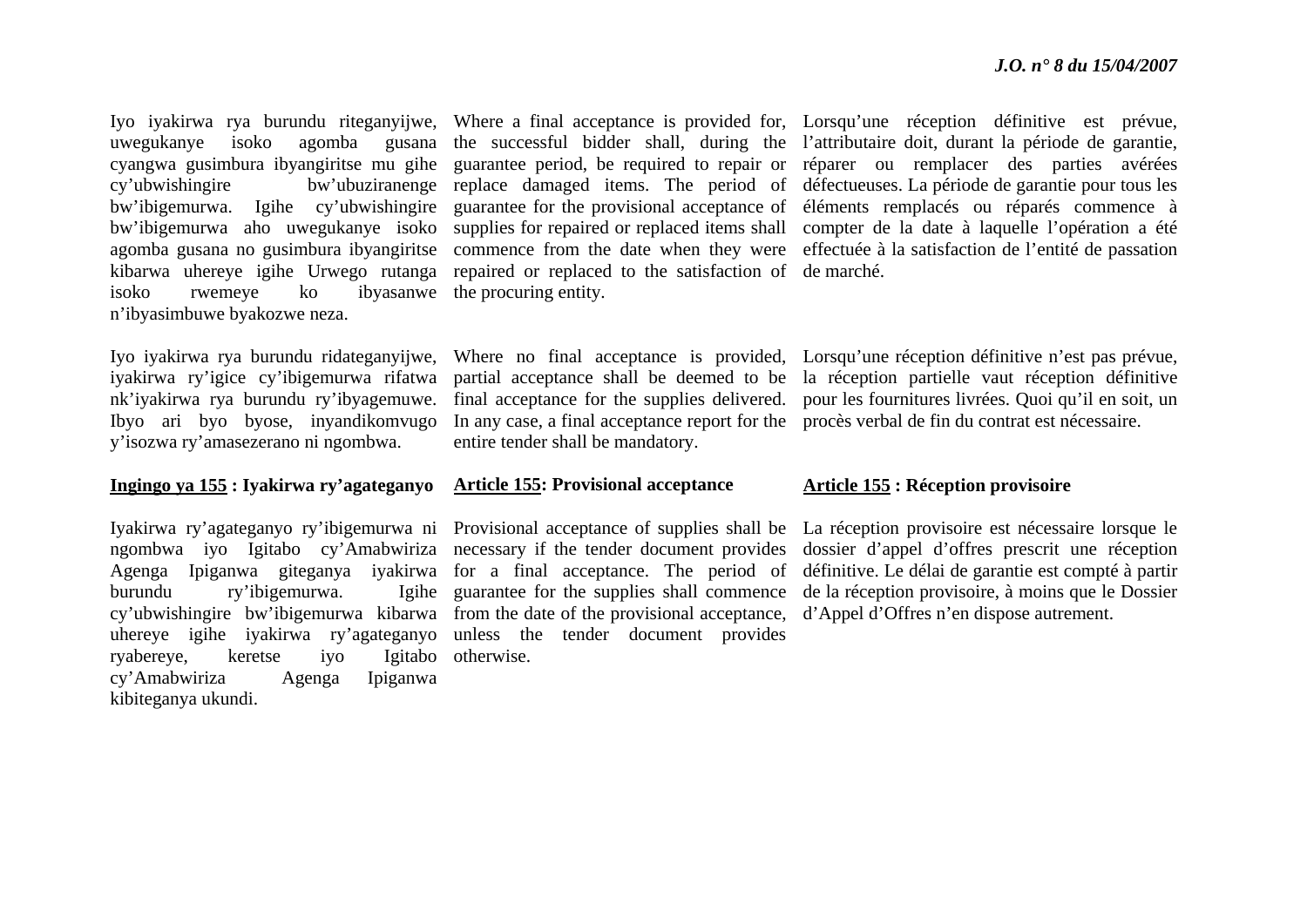### **Ingingo ya 156 : Iyakirwa rya burundu**

Iyakirwa burundu rishobora gukorwa :

- 1° nyuma y'iyakirwa ry'agateganyo 1°cyangwa iyakirwa ry'igice cy'ibigemurwa nk'uko biteganyijwe muri iri tegeko kandi icyo gihe ni bwo inyandikomvugo y'iyakirwa rya burundu ikorwa;
- $2^{\circ}$  nyuma y'igemura n'igenzurwa 2°ry'ibigemurwa.

ry'ibigemurwa, rikorwa mu ikorwa mu minsi makumyabiri (20) Law shall be made within twenty (20) days ibanziriza irangira ry'igihe cy'ubwishingire prior to the expiry of the period of guarantee bw'ibigemurwa.

kandi ikagaragaza uko amasezerano tender was executed. yashyizwe mu bikorwa.

### **Article 156: Final acceptance**

Final acceptance may occur:

 $\degree$  after the provisional acceptance or a 1 $\degree$ partial acceptance as provided for in this Law and it is only then a final acceptance report shall be made;

 $\degree$  after delivery and verification that the  $2\degree$ supplies conform to the tender document.

ry'ibigemurwa iteganywa muri iri tegeko acceptance of supplies provided for in this l'expiration de la période de garantie. for supplies acceptance.

### **Article 156 : Réception définitive**

La réception définitive peut intervenir :

- après la réception provisoire ou partielle conformément à la présente loi, auquel cas il est dressé un procès-verbal de la réception définitive ;
- après la livraison et la vérification de conformité des fournitures.

Iyo hateganyijwe iyakirwa rya burundu If there is a final acceptance of supplies, it Lorsque la réception définive intervient à la suite makumyabiri (20) ibanziriza irangira prior to the expiry of the period of the vingt (20) jours précédant l'expiration de la ry'igihe cy'ubwishingire bw'ibigemurwa. guarantee for the provisional acceptance of période de garantie. En cas de réceptions Iyo habaye iyakirwa mu bice byinshi, supplies. If there had been several partial partielles, le procès verbal visé dans la présente inyandikomvugo y'iyakirwa rya burundu acceptances, the report for the final loi, est dressé dans les vingt (20) jours précédant shall take place within twenty (20) days d'une réception provisoire, elle a lieu dans les

Ibyo ari byo byose, inyandikomvugo In any case, a final acceptance of supplies Dans tous les cas, la réception définitive donne y'iyakirwa rya burundu igomba gukorwa shall lead to a report showing how the entire lieu à l'établissement d'un procès verbal constatant l'exécution total du marché.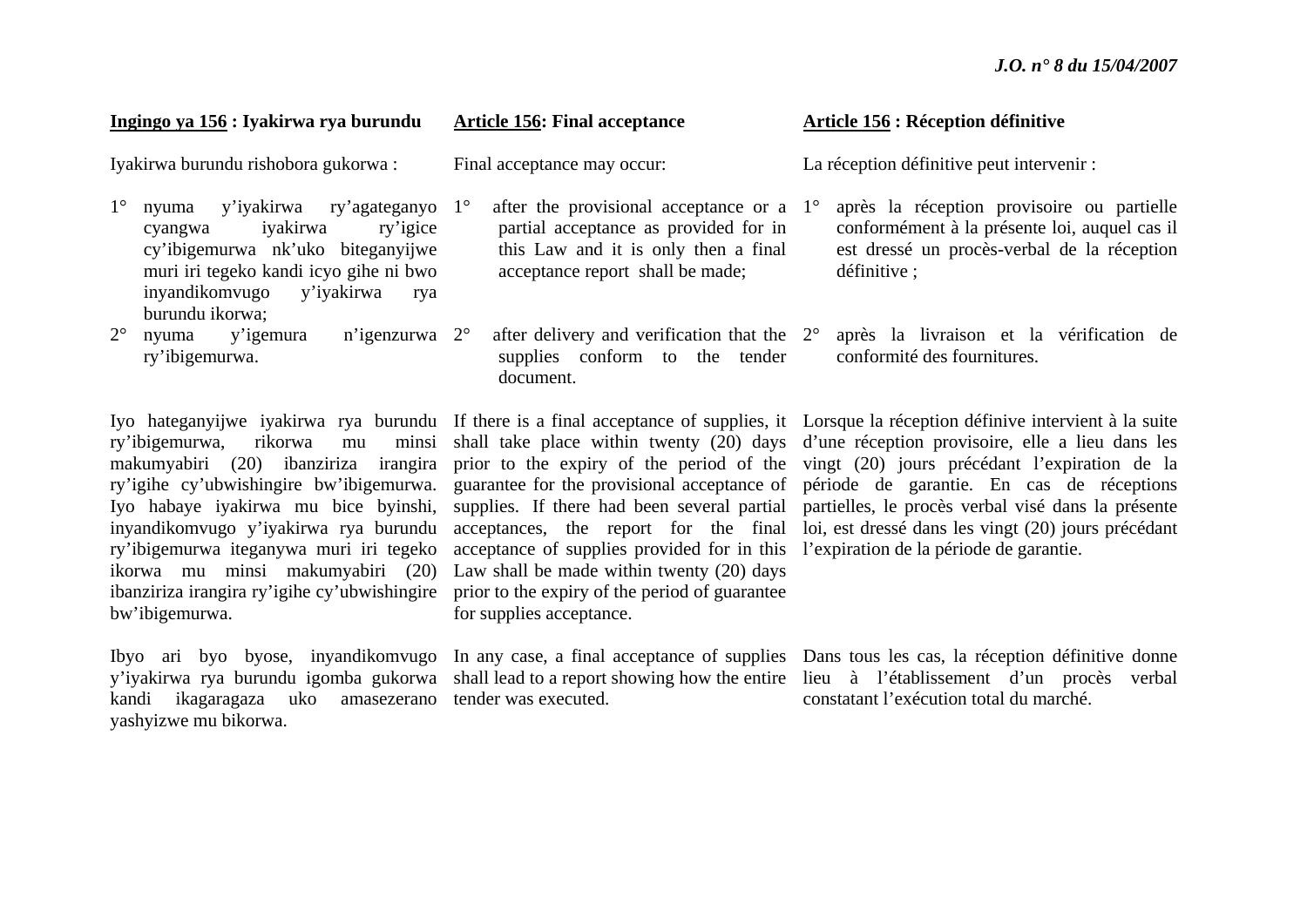### **Ingingo ya 157 : Kwanga kwakira Article 157: Rejection of delivered Article 157 : Rejet des fournitures livrées ibyagemuwe supplies**

uwegukanye isoko agomba kuba yabisubiranye rukabimumenyesha mu ikurikirana uhereye igihe uwegukanye supplies. isoko yamenyesherejweho ko ibigemurwa byanzwe.

isoko atarakora ibyo agomba gukora, Urwego rutanga isoko rwemerewe gukora ibishoboka byose rusanga bikwiye, harimo no guteza cyamunara ibyo bicuruzwa. Iyo ibyo bicuruzwa bitejwe cyamunara amafaranga avuyemo yishyura ikiguzi cy'imirimo yakozwe mu igurishwa ryabyo <sup>n</sup>'imyenda uwegukanye isoko yafashe mu kurishyira mu bikorwa.

itabonetse Urwego rutanga isoko kitarenze imyaka itanu (5).

incurred by the successful bidder in the marché. execution of the tender.

kuri konti y'uwegukanye isoko, iyo konti bidder's account. If the procuring entity ruyabikira uwegukanye isoko mu gihe account, he or she shall keep the balance on In case there is a balance, the procuring his or her account for a period of five (5) years.

Iyo igenzura ry'ibigemurwa rigaragaje If the verification of the supplies shows that Lorsque les vérifications des fournitures révèlent **i**bidahuye n'ibyasabwaga mu Gitabo they do not conform to the provisions of the la non-conformité aux stipulations du Dossier cy'Amabwiriza Agenga Ipiganwa, Urwego tender document, the procuring entity shall d'Appel d'Offres, l'entité de passation de marché rutanga isoko rugomba kwanga kubyakira reject the supplies and fix a deadline for the doit refuser les fournitures et fixer une date kandi rukagena igihe ntarengwa successful bidder to retake them and inform limite, pour leur enlèvement en le signifiant à nyandiko ishinganye. Icyo gihe kigomba days from the date the successful bidder calendriers, prenant cours à partir de la date à kuba byibura iminsi makumyabiri (20) was informed of the rejection of the laquelle l'attributaire a reçu la notification du him or her by a registered mail. Such a l'attributaire par une lettre recommandée. Ce period shall be at least twenty (20) calendar délai doit être d'au moins vingt (20) jours rejet.

Iyo igihe ntarengwa kirangiye uwegukanye If the deadline expires before the successful Si à l'expiration du délai limite l'attributaire ne bidder does what he or she was required to <sup>s</sup>'est pas exécuté, l'entité de passation de marché do, the procuring entity shall be allowed to est autorisée à prendre toute mesure qu'elle juge take all measures deemed necessary appropriée, y compris la vente aux enchères des including selling the supplies by public fournitures. Dans ce cas, le produit de la vente auction. In that case, the proceeds of the sert à apurer tous les frais engagés dans sale shall be used to cover all the expenses l'opération de vente aux enchères et toute créance related to the public auction and any debt sur l'attributaire encourue dans l'exécution du

Iyo habaye amafaranga asaguka ashyirwa entity shall deposit it on the successful En cas de solde créditeur, ce solde est transféré au fails to obtain the successful bidder's d'accéder à ce compte, ce solde est tenu à sa compte de l'attributaire, en cas d'impossibilité disposition par le Maître de l'ouvrage pendant un délai de cinq (5) ans à partir du jour de la vente aux enchères.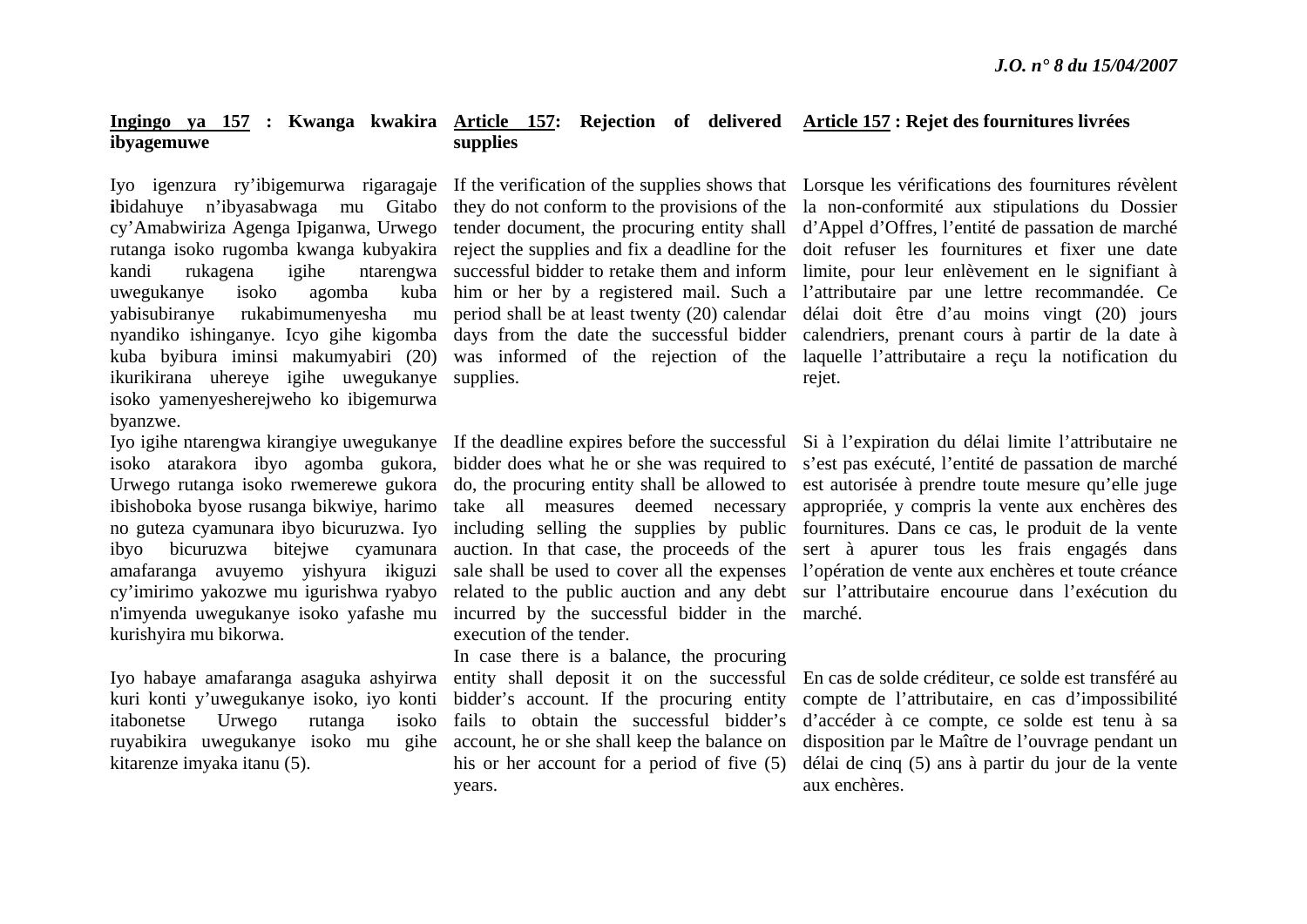umutungo bwite wa Leta.

isoko.

## **kw'igiciro bitewe n'ihinduka ry'ingano to change of quantity or quality cyangwa ubwiza bw'ibigemurwa**

Urwego rutanga isoko rushobora kwemera price to be reduced. ibyo bintu ariko rugategeka ko igiciro cyabyo kigabanywa.

Na none kandi, iyo bigaragaye ko ibintu byagemuwe birimo bimwe bimeze neza <sup>n</sup>'ibindi bitameze neza, Urwego rutanga isoko rushobora kubyanga byose, nta ndishyi uwegukanye isoko yatse, cyangwa gutoranyamo ibimeze neza akaba aribyo rwakira. Amafaranga akoreshwa muri iryo toranya yishyurwa n'uwegukanye isoko.

Iyo icyo gihe kirenze, ayo mafaranga aba If that period expires the money shall Passé ce délai, la somme devient la propriété de become the property of the public treasury. l'Etat.

Iyo amafaranga avuye muri cyamunara If the money from the public auction is not L'attributaire reste tenu du solde débiteur au cas adahagije, ibisigaye biryozwa uwegukanye sufficient to cover expenses related to, the où le produit de la vente aux enchères des balance shall be borne by the successful fournitures ne couvre pas tous les frais engagés bidder.

# **Ingingo ya 158 : Kugabanya bidakabije Article 158: Slight reduction of price due Article 158 : Réfactions**

by the successful bidder.

Iyo ibicuruzwa byagemuwe bifite imiterere If the delivered supplies are slightly Lorsque les produits fournis présentent de légères idatandukanye cyane kandi Urwego different and the procuring entity believes différences et que l'entité de passation de marché rutanga isoko rugasanga nta ngaruka nini shall not have a big impact on their use, he estime qu'il ne peut en résulter d'inconvénients bishobora kugira mu ikoreshwa ryabyo, or she may accept them but order for the majeurs du point de vue de leur utilisation, l'entité de passation de marché peut accepter ces fournitures moyennant réfaction pour moinsvalue.

> Similarly, if it is found out that the De même, s'il est constaté que la livraison des delivered supplies include some that are in fournitures comprend des produits conformes et good condition and others that are not, the d'autres non conformes, l'entité de passation de procuring entity may reject all of them marché peut soit rebuter toute la livraison without any compensation to the successful présentée, ce sans indemnité aucune pour bidder, or sort-out and accept only those l'attributaire, soit procéder au triage pour ne supplies which are in good condition. prendre que les produits conformes. Les frais de Expenses for such sorting-out shall be borne triage sont supportés par l'attributaire du marché.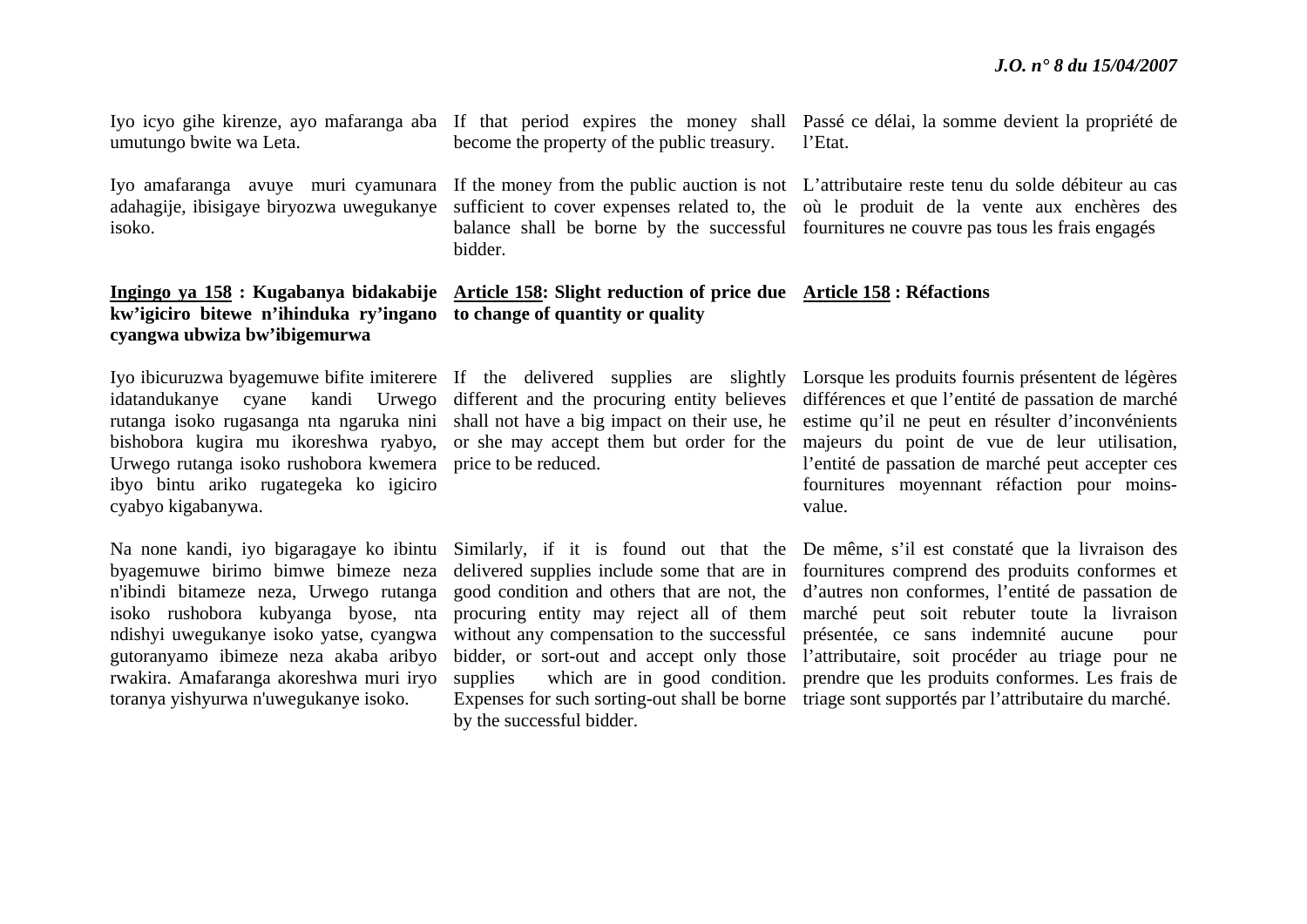cyangwa kwakira gusa ibicuruzwa or accept only the quantities delivered. byagemuwe.

nabi.

**Ingingo ya 159: Inshingano nyuma Article 159: After- sale service y'igemura** 

Iyo Igitabo cy'Amabwiriza Agenga If the tender document provides for after-Ipiganwa giteganya inshingano nyuma sales services, the successful bidder shall be y'igemura, uwegukanye isoko agomba required to perform some services after the kubahiriza izo nshingano. Icyo gihe sale of the supplies. In that case, he or she agomba gusana no gukora imirimo yo shall undertake to provide repair and gufata neza ibigemurwa kandi agatanga maintenance services of supplies and to vuba ibyuma bisimbura ibishaje.

### **Ingingo ya 160 : Raporo y'isozwa Article 160: Final statement ry'isoko**

bikorwa ry'amasezerano.

rushobora kwanga ibyo bintu byose procuring entity may reject all the supplies

bikorwa cyangwa rishyizwe mu bikorwa of non-execution or poor execution of the marché. contract.

deliver spare parts quickly.

burundu ry'ibigemurwa yasinyiwe, final acceptance of the supplies, the rutanga isoko raporo isoza igemura procuring entity, a proposal of the final yemejwe n'umugenzuzi w'ishyirwa mu statement of the delivery of the supplies fonctionnaire-dirigeant. duly approved by the supervising official.

Iyo ingano y'ibintu byagemuwe itangana If the quantity of the supplies delivered is En cas de livraisons non conformes aux quantités n'iyari iteganyijwe, Urwego rutanga isoko less than the quantity required, the spécifiées, l'entité de passation de marché peut soit rebuter toute la fourniture, soit réceptionner les quantités livrées.

Ibivugwa muri iyi ngingo ntibibangamira The provisions of this Article shall be Les dispositions du présent Article ne portent pas ishyirwa mu bikorwa ry'ibihano applicable without prejudice to the préjudice à l'application des sanctions prévues biteganyijwe igihe isoko ridashyizwe mu application of sanctions provided for in case pour l'inexécution ou la mauvaise exécution du

### **Article 159 : Service après vente**

Si le Dossier d'Appel d'Offres le prévoit, un service après vente doit être assuré par l'attributaire. Celui-ci s'engage à effectuer l'entretien et les réparations des fournitures et à assurer un approvisionnement rapide des pièces de rechange.

### **Article 160 : Décompte final**

Mu gihe kitarenze iminsi mirongo itatu Within a period not exceeding thirty (30) Dans un délai n'excédant pas trente (30) jours (30) uhereye igihe raporo y'iyakira days from the signing of the report for the après la signature du procès verbal de réception uwegukanye isoko agomba guha Urwego successful bidder shall submit to the l'entité de passation de marché, un projet de définitive des fournitures, l'attributaire soumet à décompte final dûment approuvé par le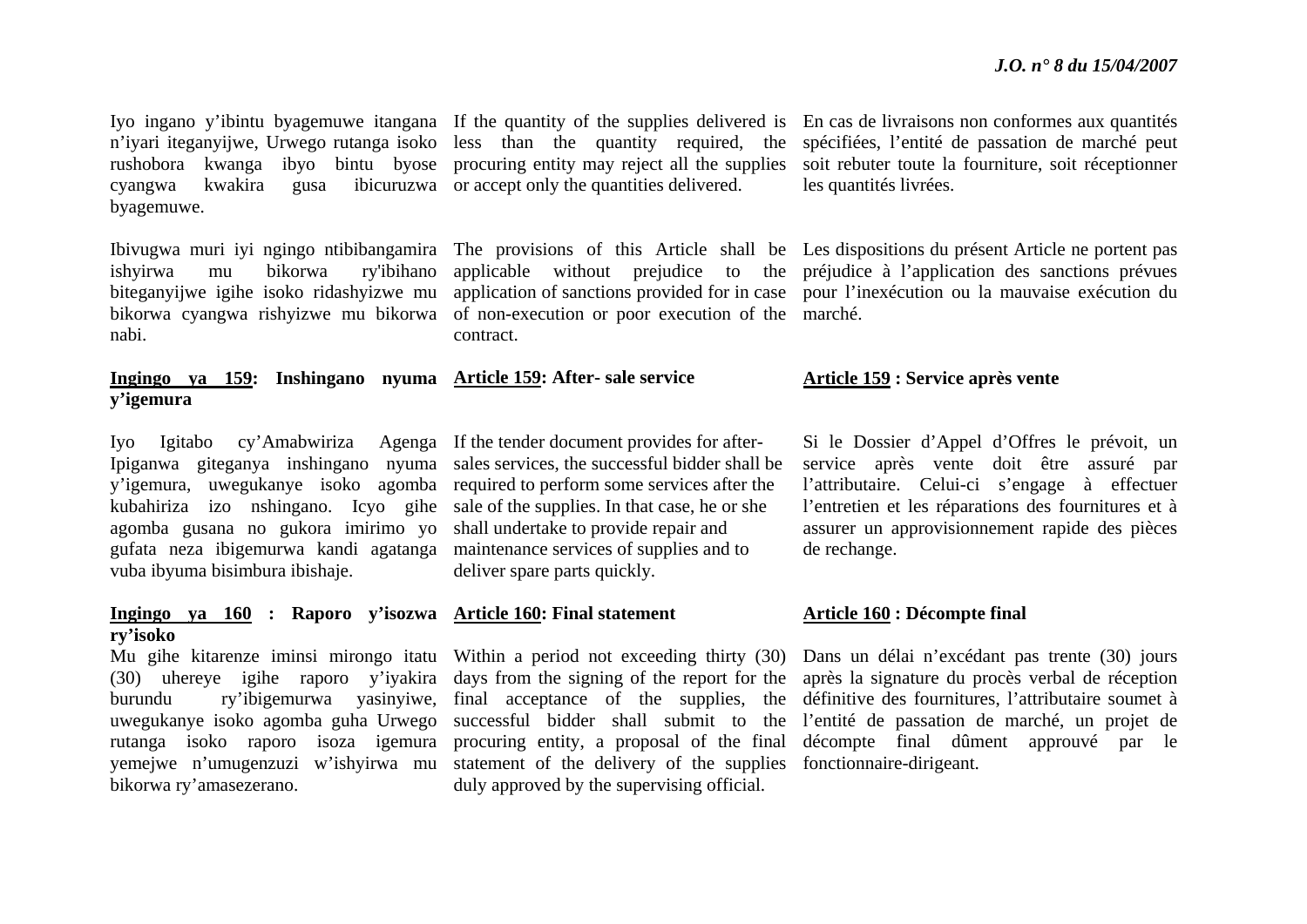**Icyiciro cya 10: Ishyirwa mu bikorwa Section 10: Execution of tenders for Section 10: Exécution du marché de service ry'amasezerano y'isoko rya serivisi services**

### **Ingingo ya 161 : Amabwiriza rusange Article 161: General regulations for the Article 161 : Règles générales de conduite de agenga imyitwarire y'uwegukanye isoko successful bidder rya serivisi**

ibiteganywa n'amategeko Agomba by'umwihariko kwirinda:

- 1° gutangaza amakuru arebana na servisi 1°ariho atanga atabanje kubihererwa uburenganzira n'urwego rwamuhaye isoko;
- $2^{\circ}$  gukora igikorwa icyo ari cyo cyose 2°kinyuranyije n'inshingano ze zikubiye mu masezerano amuhuje n'Urwego rutanga isoko.

Ubwo burenganzira bwanditse bugomba be presented whenever it may be required. kwerekanwa igihe cyose bibaye ngombwa.

# from:

- $\degree$  revealing information concerning the  $1\degree$ services he or she is providing without prior approval from the procuring entity;
- $\degree$  engaging any act which contravenes  $2\degree$ his or her contractual obligations towards the procuring entity.

icyemezo icyo aricyo cyose mu mwanya to take any decision on behalf of the kubimuhera uburenganzira bwanditse. written consent. Such written consent shall

## **l'attributaire du marché de service**

Uwegukanye isoko rya serivisi agomba, The successful bidder for services shall, at L'attributaire d'un marché de service doit, en igihe cyose kuba umujyanama nyawe all times, be a liable advisor to the toute occasion, agir comme un conseiller fiable <sup>w</sup>'urwego rwatanze isoko hakurikijwe procuring entity in accordance with the Law de l'entité de passation de marché conformément imyitwarire igenga umwuga we mu buryo respecting professional secrecy. The déontologie professionnelle et ce dans la agomba kurangwa no kugira ibanga. successful-bidder-shall-in-particular-refrain confidentialité qu'il faut. Il s'abstient en or with professional ethics as well as aux dispositions de la présente loi ou à la particulier :

- de faire des déclarations publiques concernant les services qu'il exécute sans autorisation préalable de l'entité de passation de marché ;
- d'exercer toute activité contraire à ses obligations contractuelles envers l'entité de passation de marché.

Uwegukanye isoko ntagomba gufata The successful bidder shall not be allowed L'attributaire du marché n'est autorisé à prendre <sup>w</sup>'Urwego rutanga isoko rutabanje procuring entity without the latter's prior de marché sans lettre de consentement aucune décision au nom de l'entité de passation préalablement délivrée par ce dernier. Cette lettre de consentement doit être exhibée chaque fois que de besoin.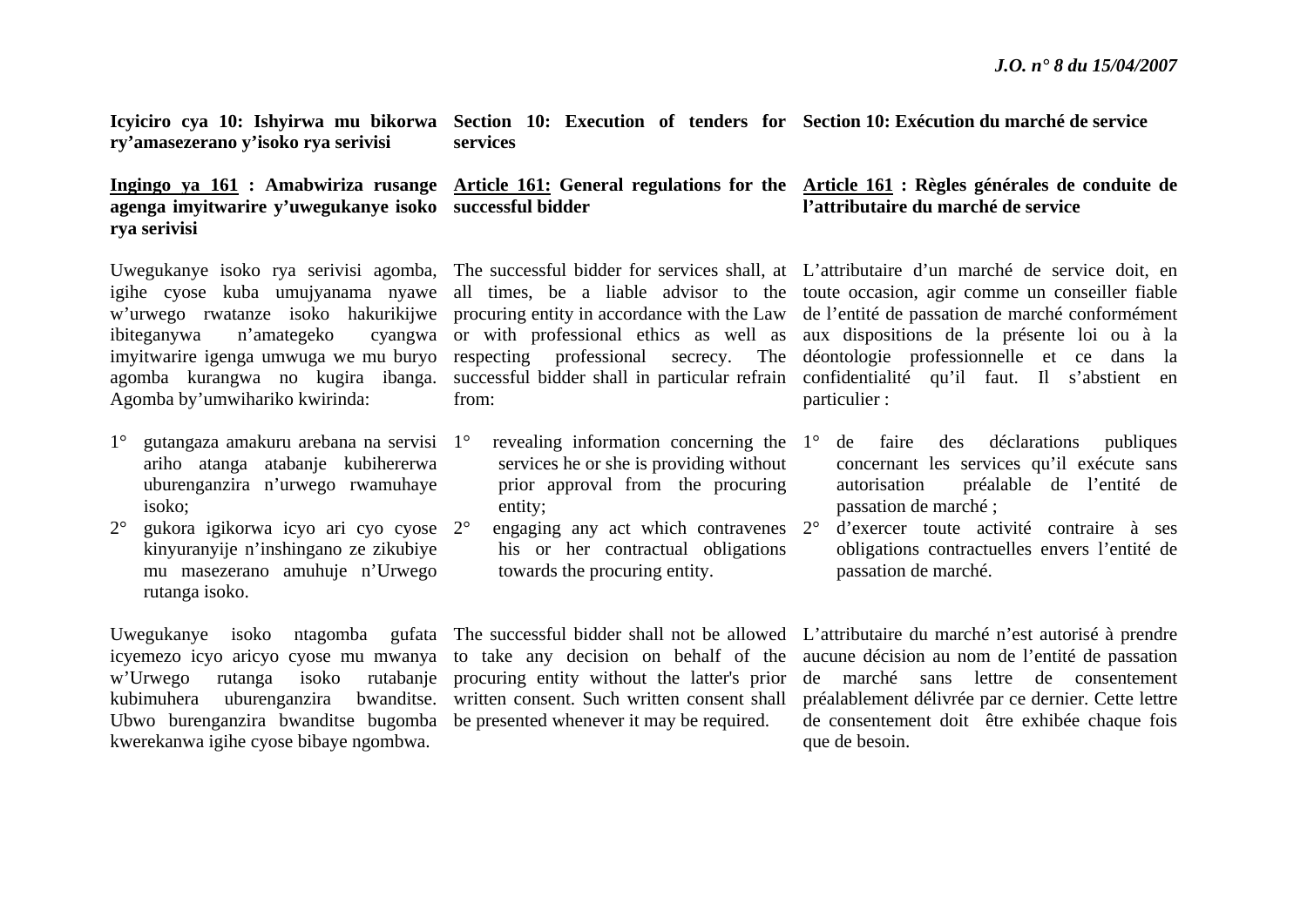ariyo yose yatuma atagira ubwigenge mu mirimo ye.

### **Ingingo ya 162 : Kubuzwa guhembwa n'abandi**

bikorwa ry'amasezerano Ntashobora kwakira, ku buryo buziguye remuneration for having used patent rights. cyangwa butaziguye, igihembo gishingiye ku kuba yarakoresheje uburyo bushinganye cyangwa burinzwe n'amategeko.

### **Ingingo ya 163: Ibanga ry'akazi**

uburenganzira bwanditse we wese amabanga bumvise cyangwa or disclose conclusions reached during or

independence at work.

### **162:** Restrictions **remunerations**

v'isoko. receive, directly or indirectly, any

### **Article 163: Professional secrecy**

rimaze kurangira. Kubera iyo mpamvu, and after its completion. In this respect, rutanga isoko, uwegukanye isoko, abo or her associates and staff shall not, at any

Uwegukanye isoko yirinda impamvu iyo The successful bidder shall desist from L'attributaire du marché s'abstient de toute cause anything that may compromise his or her pouvant entraver son indépendance dans l'exécution de ses travaux.

### **Article 162 : Interdiction de rémunération par des tiers**

Uwegukanye isoko nta kindi gihembo The successful bidder shall not be allowed Il est interdit à l'attributaire du marché de yemerewe kwakira usibye icyo ahabwa to receive any other remuneration except recevoir n'importe quelle autre rémunération n'Urwego rutanga isoko. Uwegukanye that from the procuring entity. The autre que celle du Maître de l'ouvrage. isoko cyangwa abakozi be, ntibashobora successful bidder, his or her staff shall not L'attributaire et son personnel ne peuvent pas kwemererwa kwakira igihembo icyo ari be allowed to receive any remuneration, accepter une quelconque rémunération, accordée cyo cyose, gitanzwe n'undi muntu uwo ari given by any other person, related to the par n'importe quelle personne, dans le cadre de we wese, gifite aho gihuriye n'ishyirwa mu execution of the tender. He or she shall not l'exécution du marché. Il ne peut recevoir, directement ou indirectement, aucune rémunération à raison de l'utilisation d'un procédé breveté ou protégé.

### **Article 163: Secret professionnel**

Uwegukanye isoko hamwe n'abakozi be The successful bidder and his or her staff L'attributaire du marché et son personnel sont bagomba kugira ibanga ry'akazi mu gihe shall be required to uphold professional tenus au secret professionnel pendant la durée du cyose isoko rishyirwa mu bikorwa n'igihe secrecy during the period of the contract marché et après l'achèvement de celui-ci. A cet uretse igihe yabanje kubihererwa save for a prior written consent by the l'entité de passation de marché, l'attributaire du afatanije nabo ndetse n'abakozi babo time, communicate to any person, renseignements confidentiels qui leur ont été ntibashobora, na rimwe, kubwira uwo ari confidential information they heard or saw révélés ou qu'ils ont découverts, ni rendre procuring entity, the successful bidder, his marché, ses associés et leur personnel ne peuvent, égard, sauf consentement écrit préalable de en aucun cas, communiquer à quiconque des publiques des informations sur les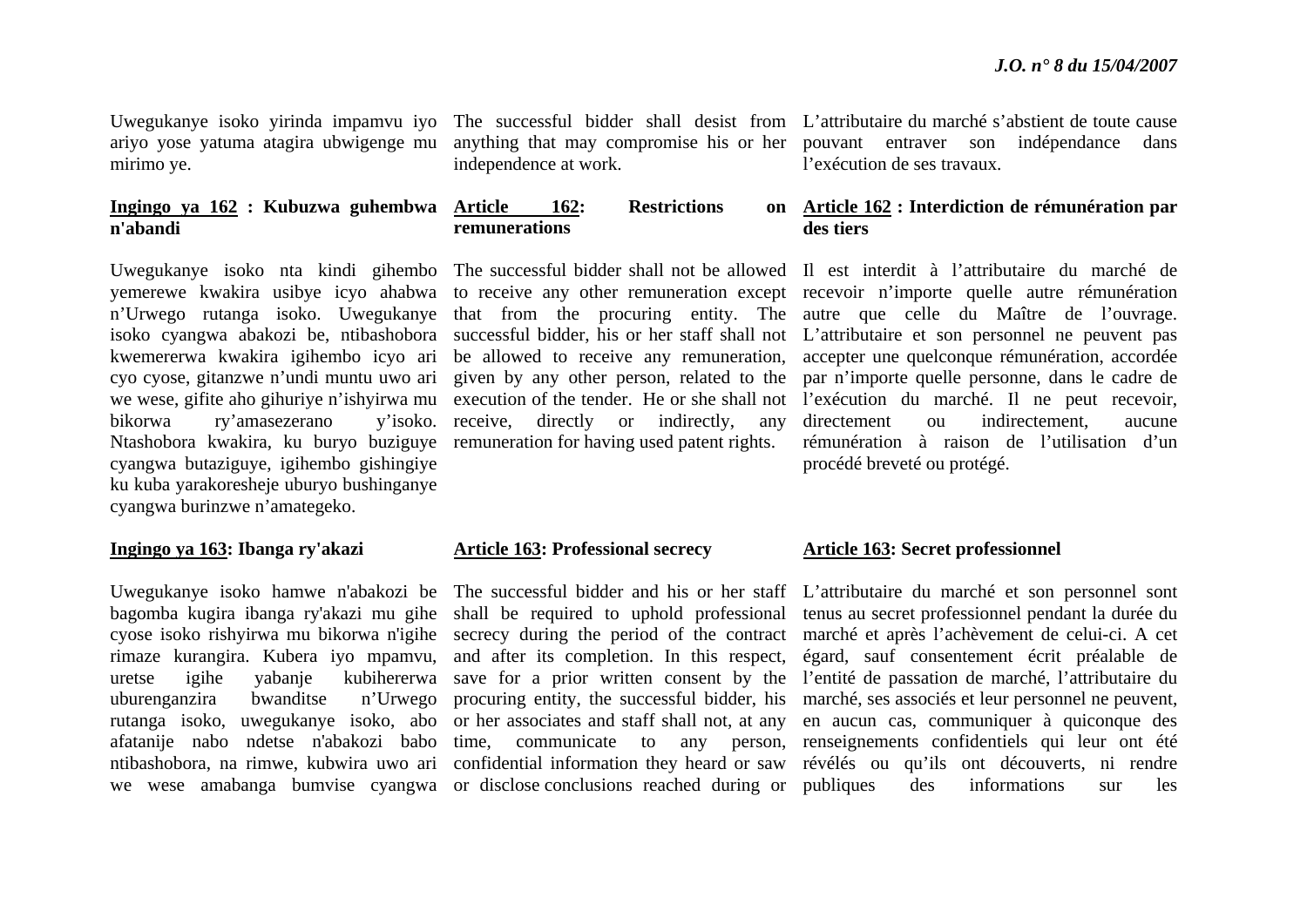babonye, cyangwa gushyira ahagaragara after the period of the execution of the recommandations formulées au cours ou après amakuru ajyanye n'imyanzuro yagezweho tender. haba mu gihe isoko rigikorwa haba na nyuma y'uko rirangira.

cyangwa mu gihe hategurwaga ishyirwa execution of the tender. mu bikorwa ry'isoko.

### **Ingingo ya 164 : Isoko ryo kwiga Article 164: Tenders for project design imishinga**

muri uwo mwuga na tekiniki zigezweho.

ry'ibicuruzwa na servisi n'umushinga byakozwe ku ipiganwa risesuye, igihe ari ngombwa. latest techniques.

butabogamye kugira ngo bitabangamira constitute a bottleneck for fair competition, où c'est nécessaire. where necessary.

l'achèvement de leurs prestations de services.

Ntibashobora gukoresha mu buryo ubwo They shall not use, in any way detrimental Ils ne peuvent utiliser au détriment de l'entité de ari bwo bwose bubangamiye Urwego to the procuring entity, information they passation de marché, les renseignements qui leur rutanga isoko, amakuru bahawe cyangwa received or research findings carried out ont été fournis ou les résultats des études, tests et ibyavuye mu bushakashatsi bukozwe mu during the execution of the tender or from travaux de recherche effectués dans la période de gihe cy'ishyirwa mu bikorwa ry'isoko the period of the preparation of the l'exécution du marché ou pendant la période de préparation de l'exécution du marché.

### **Article 164 : Marché de service de conception de projet**

Uwegukanye isoko agomba gutegura The successful bidder shall prepare the L'attributaire élabore tous les documents du igitabo cy'umushinga n'ibishushanyo project document and drawings using projet et dessins en utilisant des systèmes akoresheje uburyo bwemewe bukoreshwa established professional norms and the professionnellement reconnus et les techniques les plus récentes.

Agomba kwemeza ko imiterere ya tekiniki He shall make sure that technical Il veille à ce que les spécifications et les dessins <sup>n</sup>'ibishushanyo hamwe n'izindi nyandiko specifications and drawings as well as any ainsi que tous les autres documents relatifs à la izo ari zo zose zerekeye igemurwa other documents related to the supply of fourniture de biens et de services pour le projet goods and services for the project are soient élaborés avec neutralité, de manière à ne designed with neutrality so that it may not pas constituer une entrave à la concurrence loyale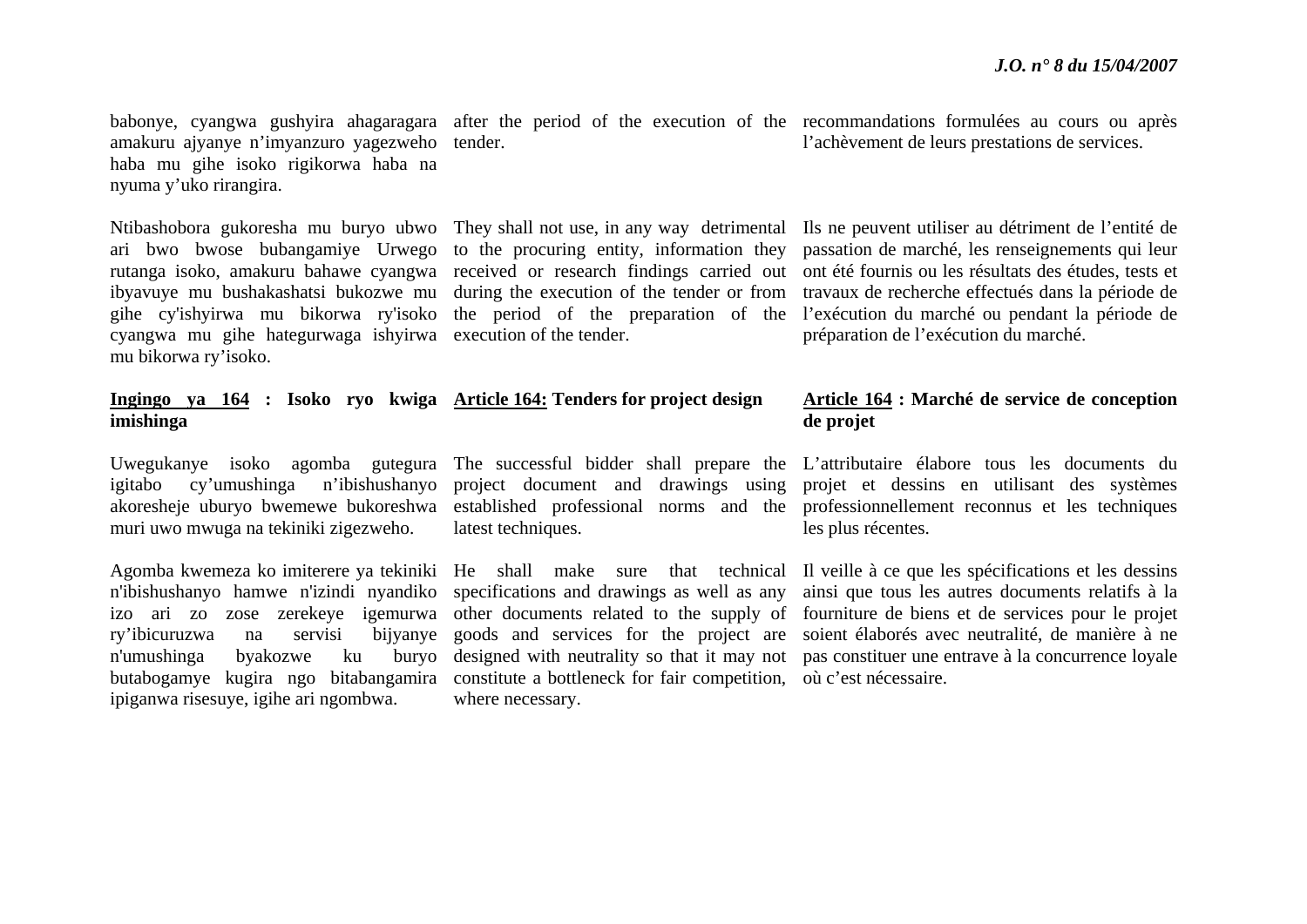### **Ingingo ya 165 : Uburenganzira kuri Article 165: Rights on reports and Article 165 : Droit sur les rapports et les raporo n'inyandiko documents**

bwite w'Urwego rutanga isoko.

nyandiko n'ibishushanyo. kubihererwa n'Urwego rutanga isoko tender without prior written consent from uburenganzira bwanditse.

inyandiko zirebana n'ibikubiye mu masezerano, kuzigenderaho mu akorera abandi imirimo, kugira uwo ahishurira ibyo yabwiwe na nyir'igikorwa kubimuhera uburenganzira bwanditse.

## **Ingingo ya 166: Igihano kudakurikiza amategeko y'imyitwarire of conduct by the successful bidder y'Uweguriwe isoko**

amasezerano y'isoko ahita aseswa.

bibikwa mu ibanga kandi bikaba umutungo shall be the property of the procuring entity. de l'entité de passation de marché.

the procuring entity.

cyangwa ibyo azi ku isoko atabanje knows about the tender without the ci. procuring entity's written consent.

automatic termination of the contract.

## **documents**

Inyandiko zose cyangwa ibishushanyo All documents or drawings produced by the Tous les documents et dessins produits par byose bikozwe n'uwegukanye isoko mu successful bidder during the execution of l'attributaire au terme du marché, sont gihe cy'ishyirwa mu bikorwa ry'isoko, the contract shall be kept confidentially and confidentiels et constitue une propriété exclusive

Iyo isoko rirangiye, Uwegukanye isoko When the contract is completed, the Lorsque le marché est terminé, l'attributaire du ashyikiriza Urwego rutanga isoko izo successful bidder shall submit all those marché remet tous ces documents et dessins. Uwegukanye isoko ashobora kugumana entity. The successful bidder may keep their copies, mais il ne peut les utiliser à d'autres fins kopi zabyo, ariko ntashobora kuzikoresha copies, though he or she may not use them que dans le cadre du marché sans le consentement ku mpamvu zitarebana n'isoko atabanje for purposes that are not related to the écrit préalable de l'entité de passation de marché. documents and drawings to the procuring Toutefois, l'attributaire peut en conserver des

Uwegukanye isoko ntashobora gutangaza The successful bidder shall not be allowed L'attributaire n'est pas autorisé à publier les to publish documents related to the contract, documents qui se rapportent au contrat ni les use them when providing services to other utiliser dans d'autres services de consultance, ni à parties, reveal what he or she was told by divulguer des informations qu'il tient du Maître the procuring entity or information he or she de l'ouvrage, sans le consentement écrit de celui-

### **Article 166: Sanction for breaching rules Article 166 : Sanction pour violation des règles de conduite**

Kudakurikiza imwe mu ngingo zerekeranye The breach of any of the provisions related La violation d'une des dispositions relatives à la <sup>n</sup>'imyitwarire y'Uwegukanye isoko bituma to the rules of conduct shall entail the conduite de l'attributaire du marché entraîne la résiliation d'office du contrat.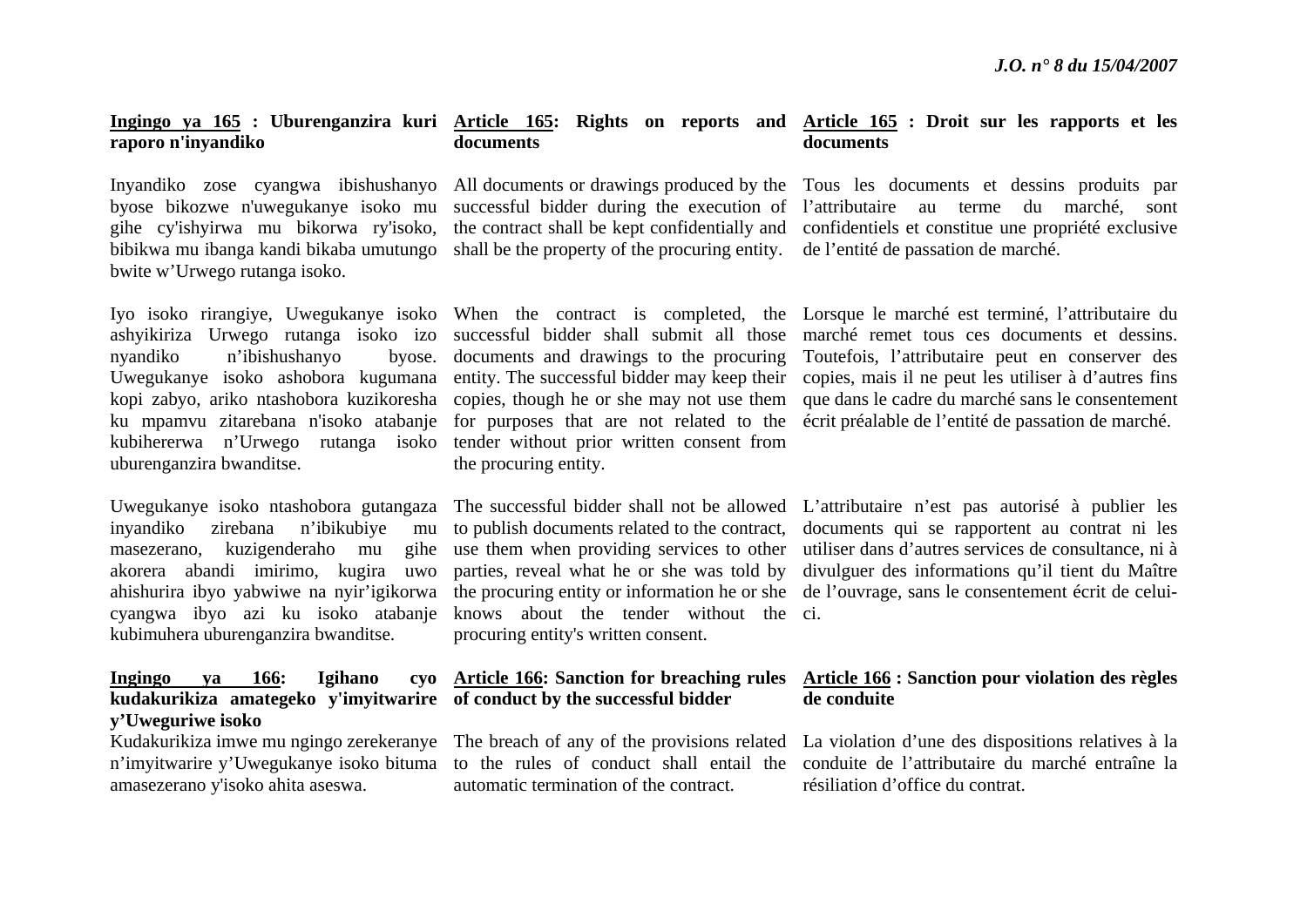### **Ingingo ya 167: Ihame ryo kudahindura Article 167: Principle of non**uburyo bw'ishyirwa mu **ry'amasezerano y'isoko bikorwa** modification of contract **modalities**

Uwegukanye isoko agomba gukora ubwe imirimo asabwa, akoresheje abakozi <sup>n</sup>'uburyo bwashingiweho ahabwa isoko.

Igihe uwegukanye isoko abonye ko ari ngombwa kugira icyo ahindura mu biteganywa n'iyi ngingo, ashobora uburenganzira bwanditse rutanga isoko.

### **Ingingo ya 168: Inshingano z'Urwego rutanga isoko n'abaruhagarariye**

Uwegukanye isoko yishingira uburyozwe bw'amakosa yakoze mu gihe cy'ishyirwa mu bikorwa ry'amasezerano y'isoko. Igihe cyose abisabwe na nyir'igikorwa, Uwegukanye isoko akosora, ku mafaranga ye, ikosa ryose ryagaragaye mu mirimo ye. Ariko kandi ntashobora kuryozwa ibitakozwe n'ibihombo byatewe n'uko:

1° Urwego rutanga isoko rutakurikije 1°inama zatanzwe n'uwegukanye isoko ;

basis for the award of the tender.

kubikora ari uko abanje kubihererwa this Article, he or she may do so with prior necessary to change any of the provisions of n' Urwego written consent from the procuring entity.

# **entity and its representatives**

not be liable for any claims of lacunae and pertes dues : losses due to the fact that:

advice by the successful bidder;

**Article 167: Principe de non modification des modalités d'exécution du marché** 

The successful bidder shall be required to L'attributaire du marché est tenu d'exécuter perform personally the services required personnellement les prestations lui demandées à using the staff and modalities that were the l'aide du personnel et des moyens sur base desquels le marché lui a été attribué.

Where the successful bidder finds it Lorsque l'attributaire du marché estime qu'il est nécessaire d'apporter des modifications aux dispositions du présent Article, il peut y procéder avec l'accord préalable et écrit de l'entité de passation de marché.

## **Article 168: Liability of the procuring Article 168 : Responsabilités du Maître de l'ouvrage et de ses représentants**

The successful bidder shall be accountable L'attributaire du marché est responsable des for the mistakes that he or she made during fautes commises pendant l'exécution du contrat. the execution of the contract. Whenever it A n'importe quel moment et à la demande de is required by the procuring entity, the l'entité de passation de marché, l'attributaire successful bidder shall, at his or her own procède, à ses frais, à la correction des erreurs cost, correct any mistake that was identified identifiées dans son travail. Cependant, il n'est in his or her work. However, he or she shall pas responsable des réclamations des lacunes et

 $\degree$  the procuring entity did not respect the  $1^\circ$  à l'entité de passation de marché qui n'a pas agi suivant les recommandations de l'attributaire ;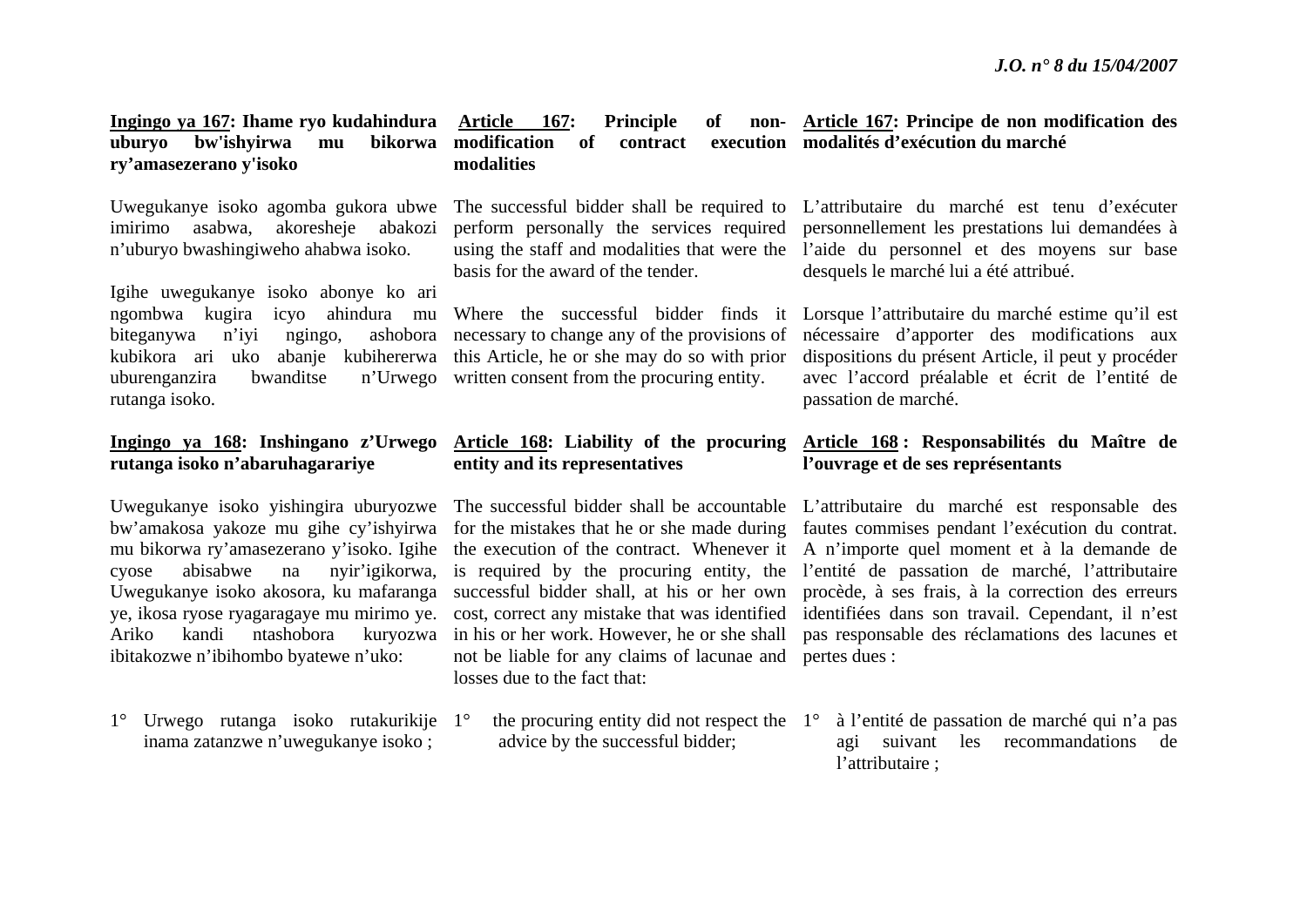- 2° Urwego rutanga isoko rwategetse uwegukanye isoko gushyira mu bikorwa amabwiriza batabyemeranyaho cyangwa uwegukanye isoko yagaragajeho impungenge;
- 3° Urwego rutanga isoko, abaruhagarariye, abakozi barwo cyangwa impuguke zarwo bashyize mu bikorwa nabi imyanzuro yatanzwe <sup>n</sup>'uwegukanye isoko. isoko.  $3^\circ$

### **Ingingo ya 169 : Itangwa ry'abakozi**

Urwego rutanga isoko rushobora gutegeka entity may order their replacement. ko ahita asimburwa.

## **<sup>n</sup>'ay'ikiruhuko**

agomba gukurikiza amasaha y'akazi akurikizwa muri serivisi yahawe gukoramo. Uwo mukozi agomba gufata ikiruhuko hakurikijwe amategeko keretse iyo igitabo cy'ipiganwa cyabiteganije ukundi.

- 2° the procuring entity imposed the 2°successful bidder to implement instructions with which the latter did not agree or which he or she had some concerns;
- $\degree$  the procuring entity, his or her 3 $\degree$ representatives, his or her staff or his or her experts wrongly implemented the recommendations made by the successful bidder.

### **Article 169: Staffing**

mibi hakurikijwe ibiteganywa n'iri tegeko, the provisions of this Law, the procuring

### **Ingingo ya 170: Amasaha y'akazi Article 170: Working hours and days off**

Umukozi uhawe Urwego rutanga isoko The staff put at the disposal of the procuring entity shall strictly observe the working hours within the department in which they are appointed. Such staff shall go on leave tender document provides otherwise.

- à la mise en œuvre des instructions imposées par l'entité de passation de marché à l'attributaire sur lesquelles l'attributaire <sup>n</sup>'était pas d'accord ou avait émis ses inquiétudes ;
- à la mise en application non conforme à des recommandations de l'attributaire par l'entité de passation de marché, ses représentants, son personnel ou ses experts.

### **Article 169 : Mise à disposition du personnel**

Iyo isoko ryerekeranye no gutanga inkunga Where the contract concerns technical Lorsque le marché porte sur une assistance mu bya tekiniki, uwegukanye isoko ni we assistance, the successful bidder shall be technique, l'attributaire du marché est ugomba kumenya ubushobozi responsible for the competence and conduct responsable de la qualité et de l'intégrité du <sup>n</sup>'imyitwarire by'abakozi yahaye urwego of the staff put at the disposal of the personnel qu'il met à la disposition du Maître de rutanga isoko. Igihe umukozi agaragaje procuring entity. In case of incompetence or l'ouvrage. En cas d'incompétence ou de mauvaise ubushobozi buke cyangwa imyitwarire misconduct by any staff in accordance with conduite d'un membre du personnel au regard de la présente loi, l'entité de passation de marché peut exiger leur remplacement.

### **Article 170 : Heures de travail et jours fériés**

in accordance with the Law unless the législation en vigueur sauf si les termes de Le personnel mis à la disposition de l'entité de passation de marché suit l'horaire de travail en vigueur dans le service de rattachement. Il bénéficie des congés conformément à la référence en disposent autrement.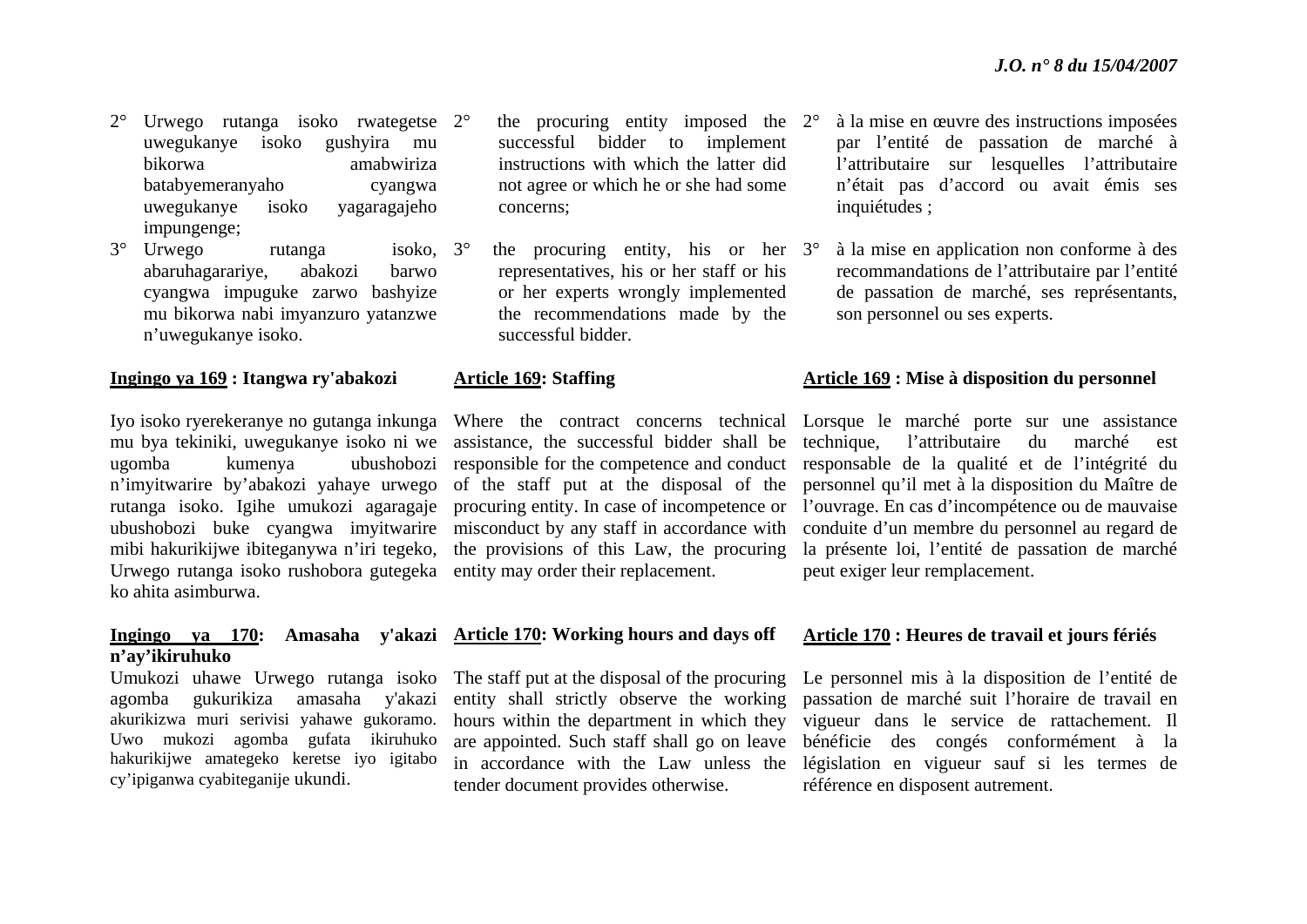## **bikorwa ry'isoko rya serivisi**

# kigomba kurenga.

<sup>n</sup>'ikosa iryo ari ryo ryose ry'uwegukanye kirenze iminsi mirongo itandatu (60) kandi kucyongera bikaba bigenda birushaho kubangamira uwegukanye ibimenyetso byose byerekana imiterere y'imbogamizi aterwa n'iryo subikwa.

byasabwe n'uwegukanye isoko.

Iyo icyo gihe kirenze, Urwego rutanga ziriho n'izishobora kuvuka.

### **Ingingo ya 171 : Gusubika ishyirwa mu Article 171: Suspension of service Article 171 : Suspension des prestations contract execution**

iminsi mirongo itandatu (60) ikurikiranye period of sixty (60) calendar days unless circonstances du moment l'imposent. keretse iyo iyo mpamvu ituma icyo gihe dictated by the reasons causing such suspension.

Uwegukanye isoko agomba kugaragaza The successful bidder shall be required to isoko. the extension affects him or her negatively. prolongation indicate all the factors that show the nature of the impact of the suspension.

> decision with regard to the request of the à la demande de l'attributaire. successful bidder.

isoko rwishyura ikiguzi cy'imbogamizi entity shall bear the cost of the current and supporte le coût du préjudice actuel et futur. future impact.

Urwego rutanga isoko rufite uburenganzira The procuring entity shall have the right to L'entité de passation de marché a le droit de bwo gusubika ishyirwa mu bikorwa suspend the execution of the contract for suspendre l'exécution du marché de service si les ry'isoko rya serivisi igihe bibaye ngombwa. services whenever it is necessary. Such circonstances le requièrent. Les raisons motivant Iryo subikwa ry'imirimo rigomba kugira suspension shall be required to have a une telle suspension doivent être expliquées à impamvu yasobanuriwe uwegukanye isoko reason which shall be explained to the l'attributaire du marché et sa durée ne peut kandi ntirishobora kumara igihe kirenze successful bidder and it shall not exceed a excéder soixante (60) jours calendriers sauf si les

Nyamara, iyo isubikwa ry'imirimo ritatewe Nevertheless, where the successful bidder Toutefois, lorsque la suspension n'a pas été isoko, yemerewe gusaba Urwego rutanga resulted into the suspension, he or she shall l'attributaire, celui-ci a le droit de solliciter de isoko gusesa isoko iyo igihe cy'ihagarikwa have the right to request the procuring entity l'entité de passation de marché la résiliation du was not responsible for the reasons that provoquée par un quelconque manquement de to cancel the contract if the suspension contrat lorsque la durée de la suspension excède period exceeds sixty (60) calendar days and soixante (60) jours calendriers et que sa ne fait qu'augmenter progressivement son préjudice. L'attributaire doit fournir les éléments nécessaires qui montrent la nature du préjudice résultant de cette suspension.

Urwego rutanga isoko rugomba, mu gihe The procuring entity shall, within a period L'entité de passation de marché doit, dans un cy'iminsi cumi n'itanu (15) uhereye ku of fifteen (15) calendar days from the date délai de quinze (15) jours calendriers prenant iyakirwa ry'ikibazo, gufata icyemezo ku he or she received the request, make a cours à dater de la réception de la requête, réagir

When this period expires, the procuring Passé ce délai, l'entité de passation de marché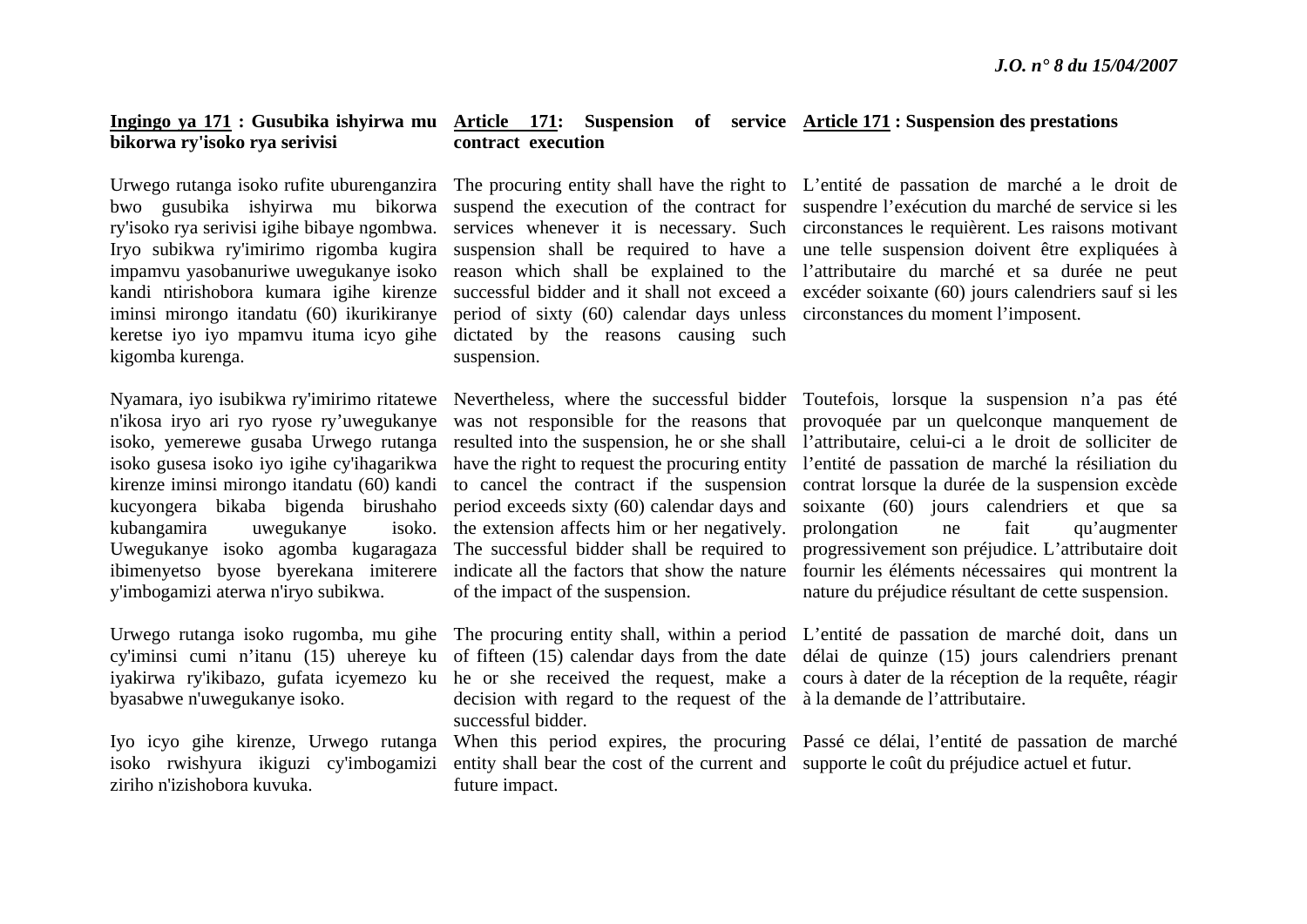zishyurwa n'Urwego rutanga isoko.

## **inyandiko zigomba gukorwa**

zigomba gukorerwa.

zakiriweho, keretse iyo isoko ashobora gukomeza intambwe assignment. ikurikira y'imirimo ye**.** 

gutanga raporo cyangwa inyandiko nshya document for approval. kugira ngo yemezwe.

entity.

## **produced**

zitandukanye zigomba gukorwa n'igihe documents to be produced as well as, when produire ainsi que les dates de remise. they shall be produced.

igihe gito kurushaho. Ibyo ari byo byose, period. In any case, if the procuring entity zarugejejweho. Icyo gihe uwegukanye may proceed with the next step of his or her passer à la phase suivante de sa mission. igitabo days from the date of their submission,

Ingaruka zitewe n'isubikwa ry'isoko Any consequences caused by this L'entité de passation de marché doit supporter suspension shall be borne by the procuring toutes les conséquences causées par cette suspension.

### **Ingingo ya 172 : Raporo cyangwa Article 172: Reports or documents to be Article 172 : Rapports ou documents à produire**

Hakurikijwe ubwoko bwa serivisi irebwa Depending on the type of service being the Suivant le type de service qui fait l'objet du <sup>n</sup>'isoko, igitabo cy'amabwiriza agenga subject of the contract, the request for marché, le dossier de demande de proposition ipiganwa kigena raporo cyangwa inyandiko proposal shall determine the reports and doit déterminer les rapports et documents à

Urwego rutanga isoko rugomba kugira icyo The procuring entity shall be required to A moins que le dossier de demande de ruzivugaho mu gihe kitarenze iminsi reactonthese reports or documents within a propositions ne stipule un délai plus court, le mirongo itandatu (60) guhera ku itariki period not exceeding sixty (60) calendar Maître de l'ouvrage dispose d'un délai ne cy'amabwiriza agenga ipiganwa gitanga unless the tender document for a shorter dater de la remise de ces rapports pour y faire ses iyo Urwego rutanga isoko rutagize icyo does not react within the specified time, the passation de marché ne réagit pas dans ce délai, rukora mu gihe cyabugenewe, bifatwa reports or documents shall be deemed son silence vaut approbation des rapports et nk'aho rwemeye raporo cyangwa inyandiko approved. In that case, the successful bidder documents remis. Dans ce cas, l'attributaire peut dépassant pas soixante (60) jours calendriers à observations. Dans tous les cas, si l'entité de

Iyo habayeho kwanga cyangwa kutemera If the report or document or part of them is En cas de rejet du rapport ou document, ou d'une raporo cyangwa inyandiko, cyangwa not accepted, the procuring entity shall give de ses parties, l'entité de passation de marché kimwe mu bice byayo, Urwego rutanga the successful bidder a period within which accorde à l'attributaire un délai durant lequel ce isoko ruha uwegukanye isoko igihe the latter shall have finished making the dernier aura effectué les corrections et transmis agomba kuba yarangije gukosora no corrections and submitted the new un nouveau rapport ou document présenté pour approbation.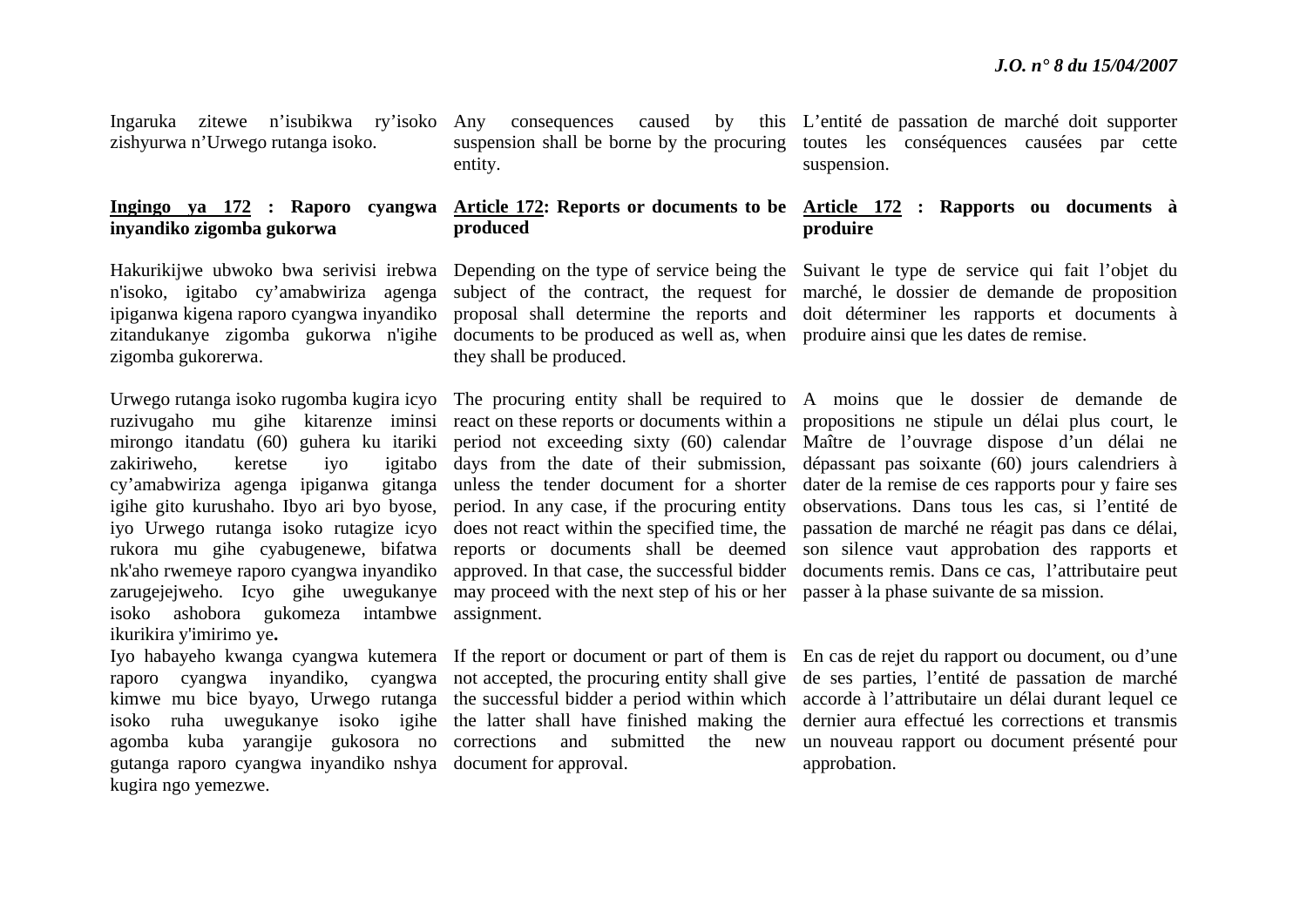### **Ingingo ya 173 : Inyandiko isobanura Article 173: Final statement isozwa ry'imirimo**

Mu gihe cy'iminsi itarenze mirongo itatu (30) nyuma y'uko inyandikomvugo y'iyemerwa rya burundu ry'imirimo ya final approval of services, the successful serivisi ishyizweho umukono, uwegukanye isoko ageza ku rwego rutanga isoko umushinga w'inyandiko isobanura isozwa execution of the contract duly approved by ry'amasezerano y'isoko wemejwe n' the supervising official. umukozi ugenzura imirimo.

Within a period not exceeding thirty (30) days from the signing of the report for the bidder shall submit to the procuring entity, a proposal of the final statement of the

### **Article 173 : Décompte définitif**

Dans un délai ne dépassant pas trente (30) jours à dater de la signature du rapport final d'approbation au travail de service intellectual, l'attributaire du marché soumet à l'entité de passation de marché, un projet de décompte définitif visé par le fonctionnaire dirigeant.

### **Ingingo ya 174 : Impamvu z'irangira Article 174: Reasons for contract Article 174 : Motifs de fin de contrat ry'amasezerano y'isoko termination**

imirimo yerekeye iryo soko irangiye kandi completion of the contract execution. ikaba yarakozwe neza.

### **Ingingo ya 175 : Urupfu rw'Uwegukanye Article 175: Successful bidder's death isoko**

<sup>n</sup>'abazungura be cyangwa abandi babifitiye uburenganzira iyo barugejejeho icyifuzo cyo gukomeza imirimo ijyana n'isoko mu

Amasezerano y'isoko ashobora kurangira A tender contract may be terminated due to kubera urupfu rw'uwegukanye isoko the death of the successful bidder, the cyangwa iyo isoko risheshwe kimwe n'iyo cancellation of the tender or to successful

cye isoko riseswa nta mpaka iyo apfuye. contract shall be automatically terminated if Icyakora Urwego rutanga isoko rusuzuma he or she dies. However, the procuring igitekerezo cyose rugejejweho entity shall consider any request to continue the execution of the contract by the heirs of the deceased person or any other rightful

Un contrat de marché peut prendre fin suite au décès de l'attributaire du marché, à la résiliation du contrat de marché ou à l'exécution complète en bonne et due forme du marché.

### **Article 175 : Décès de l'attributaire du marché**

Iyo uwegukanye isoko ari umuntu ku giti If the successful bidder is an individual, the Lorsque l'attributaire du marché est une personne minsi cumi n'itanu (15) ikurikira urupfu date of the death of the successful bidder. décision de l'entité de passation de marché est persons, within fifteen (15) days from the décès, leur intention de continuer le marché. La physique, le marché est résilié de plein droit si celle-ci est décédée. Toutefois, l'entité de passation de marché examine toute proposition des héritiers ou des ayants droit si ceux-ci ont exprimé dans les quinze (15) jours qui suivent le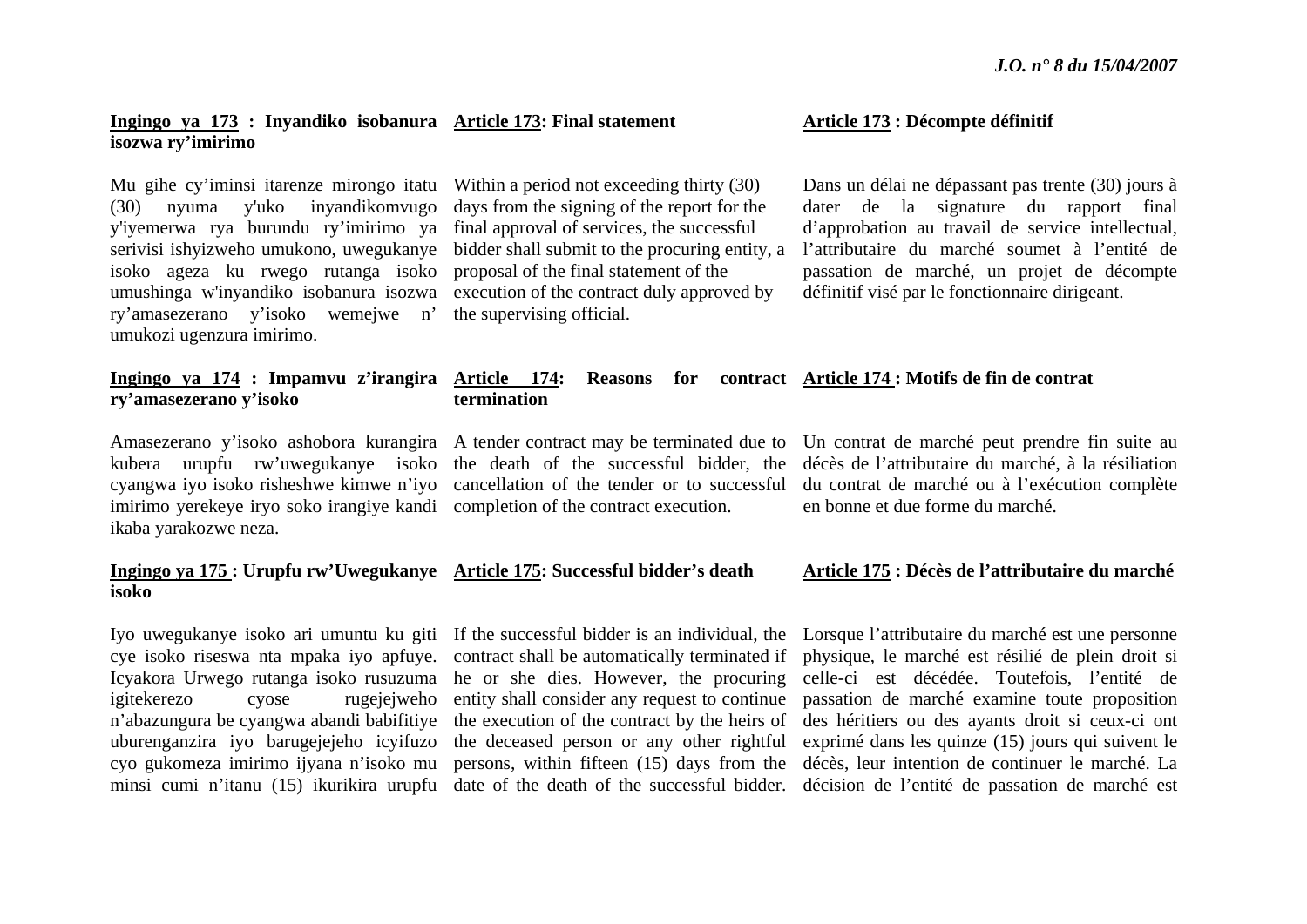bireba mu minsi mirongo itatu (30) uhereye itariki rwaboneye icyifuzo cyabo.

maze umwe cyangwa benshi bakaza gupfa, hategurwa inyandiko yumvikanyweho <sup>n</sup>'impande zombi igaragaza aho ibikorwa bijyanye n'isoko bigeze. Hanyuma Urwego rutanga isoko rureba niba ari ngombwa gusesa cyangwa gukomeza isoko rukurikije ibyo abasigaye biyemeje gukora bonyine cyangwa bafatanyije n'abazungura b'uwapfuye cyangwa abandi babifitiye uburenganzira.

cy'amabwiriza agenga ipiganwa giteganya bigomba kubanzirizwa no gutanga ingwate by the issuance of a performance security. y'uko imirimo izakorwa neza.

within thirty (30) days from the date of proposition. receipt of their request.

people, and one or many of them dies or by mutual understanding between the two parties. Then, the procuring entity shall consider whether it is necessary to terminate the contract or continue with it depending on the agreement among the the remaining group of people as to whether the latter shall perform the work alone or in collaboration with the heirs of the deceased person or any other rightful person.

ukundi, bafatanya kwishingira kurangiza guarantee the successful completion of the neza imirimo ijyanye n'isoko nk'uko execution of the contract in the manner the <sup>n</sup>'uwari wahawe cyangwa abari bahawe former successful bidder or bidders should iryo soko bwa mbere bajyaga kubikora. have done it. The continuation of the Gukomeza imirimo ijyanye n'isoko activities of the contract shall be preceded document, those persons shall all jointly

rw'uwegukanye isoko. Icyemezo cy' The procuring entity's decision shall be notifiée aux intéressés dans un délai de trente (30) Urwego rutanga isoko kimenyeshwa abo communicated to those who are concerned jours à compter de la réception d'une telle

Iyo isoko ryari ryarahawe abantu benshi If a tender had been awarded to many Lorsque le marché avait été attribué à plusieurs die, a document showing the progress of d'entre elles sont décédées, de commun accord the execution of the contract shall be made entre les deux parties, il est dressé un état personnes physiques et que l'une ou plusieurs d'avancement des travaux faisant objet du marché. L'entité de passation de marché juge s'il est nécessaire de résilier le contrat ou de continuer l'exécution en fonction des prestations que les personnes qui sont restées se sont engagées de faire seuls ou en collaboration avec les héritiers ou les ayants droit du défunt.

Abo bantu, uretse iyo igitabo Unless otherwise provided in the tender Ces personnes sont solidairement responsables, sauf dispositions contraires du dossier de demande de propositions, de la bonne exécution du marché au même titre que l'attributaire initial. La poursuite du marché est subordonnée à une constitution de la garantie de bonne fin.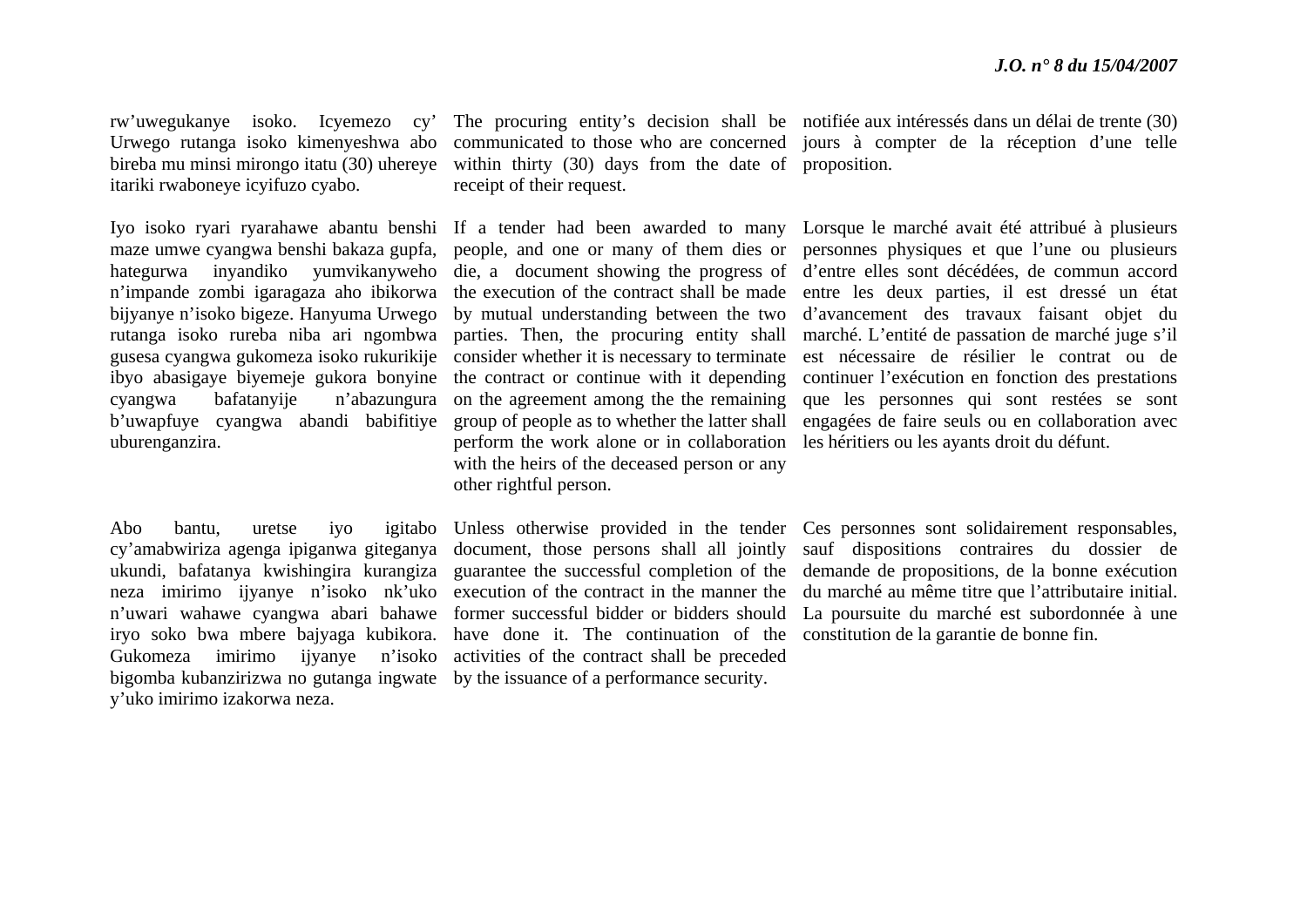### **UMUTWE WA VI: IBIHANO CHAPTER BITANGWA MU GIHE HABAYEHO APPLICABLE IN CASE OF BREACH APPLICABLES EN CAS DE VIOLATION KWICA AMATEGEKO AMASOKO YA LETA**  VI: PENALTIES CHAPITRE **OF PUBLIC PROCUREMENT RULES DES PROCEDURES DE PASSATION DE VI :** SANCTIONS **MARCHES PUBLICS**

### **Ingingo ya 176 : Kutubahiriza amabwiriza no kwica ndangamyitwarire Article 176: Violation of Public Procurement rules and code of conduct**

cy'amategeko ahana, abayobozi cyangwa Code, heads or staff of procuring entities abakozi, mu gihe bari mu gikorwa cyo who, within the course of the public gutanga amasoko, barenze kuri iri tegeko Rwanda cyangwa kimwe muri ibyo bihano; Rwandan Francs (500,000 RWF), or one of

n'abandi ikoresha.

atanu (500.000) by'amafaranga y'u maximum fine of five hundred thousand ces peines seulement. proceedings, breach the the two.

> the code of ethics for civil servants and agents de l'Etat et ses employés. staff.

### **Article 176 : Violation des procédures de passation de marchés publics et les règles du code de conduite**

Bitabangamiye ibiteganywa n'Igitabo Without prejudice to provisions of Penal Sans préjudice des dispositions du Code pénal, <sup>n</sup>'amabwiriza agena ishyirwa mu bikorwa provisions of this Law and its implementing la présente loi et de ses textes d'application, sont byaryo, bahanishwa igifungo cyo kuva ku regulations, are liable to punishable by the passibles d'un emprisonnement de six (6) à douze mezi atandatu (6) kugeza kuri cumi n'abiri competent jurisdiction by six (6) to twelve (12) mois et d'une amende ne dépassant pas cinq (12) n'ihazabu itarenze ibihumbi magana (12) months of imprisonment and a cent mille (500.000) francs rwandais ou l'une de les dirigeants ou les agents de l'entité de passation de marchés qui, pendant le processus de passation d'un marché, violent les dispositions de

Bashobora kandi no guhabwa ibihano They may also be liable to penalties under Ils peuvent également subir des sanctions prévues biteganwa n'itegeko ryerekeye gukumira, the Law aims at prevention, suppression and par la loi relative à la prévention et à la répression kurwanya no guhana ruswa n'ibyaha punishment of corruption and related de la corruption et des infractions connexes, la loi bifitanye isano na yo; sitati rusange offences, on the general Statutes of Rwanda portant statut général de la Fonction Publique y'abakozi ba Leta n'andi mategeko ariho Public Service as well as by any other Rwandaise ainsi que toute autre loi en vigueur en arebana n'imyitwarire y'abakozi ba Leta existing Laws and regulations in relating to rapport avec le comportement et la conduite des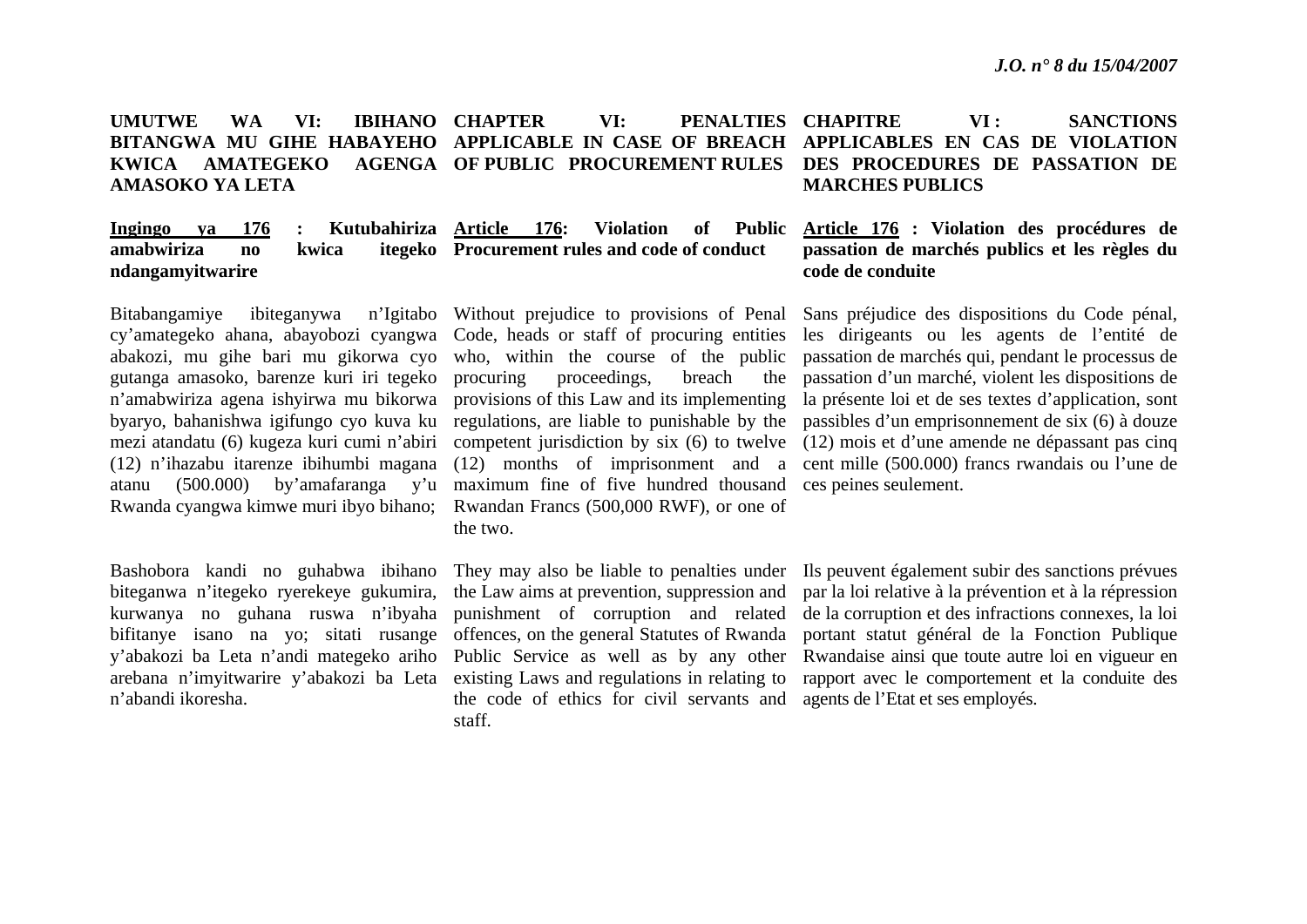## **kurenga ku mategeko arebana n'ihezwa violation of debarment rules mu masoko**

tegeko n'izigirana amasezerano y'amasoko icyemezo cy'urukiko, zigomba guhabwa ibihano byo mu rwego rwa disipulini disciplinary sanctions and a fine of three <sup>n</sup>'ihazabu y'amafaranga ibihumbi magana atatu (300.000) y'u Rwanda.

## **mu masoko ya Leta**

<sup>n</sup>'inkiko zibifitiye ububasha,

y'amafaranga ibihumbi magana atanu (500.000) y'u Rwanda, cyangwa kimwe RwF), or one of the two. muri ibyo bihano.

Authority, or a judicial decision, shall face hundred thousand Rwandan francs (300,000 RwF).

## **procurement**

itangwa ry'isoko kigomba gihanishwa contract shall be sanctioned by the emprisonnement competent court,

hundred thousand Rwanda Francs (500,000 l'une de ces peines seulement

### **Ingingo ya 177: Guca isoko mo ibice no Article 177: Splitting of tenders and Article 177 : Fractionnement du marché et violation des règles d'exclusion**

Inzego zitanga amasoko ziyacamo ibice Procuring entities which split contracts with Les entités de passation de marché qui zigamije guca ku ruhande ibiteganywa n'iri the aim of avoiding the application of the fractionnent des contrats des marchés dans le but <sup>n</sup>'abahejwe mu masoko ya Leta into contracts with bidders debarred from et celles qui passent des contrats des marchés aux hakurikijwe icyemezo cy'Ikigo cy'Igihugu public procurement in accordance with a soumissionnaires exclus des marchés publics Gishinzwe amasoko ya Leta, cyangwa decision of Rwanda Public Procurement suivant une décision de l'Office National des provisions of this Law, and those that enter de passer à coté des stipulations de la présente loi Marchés Publics ou une décision judiciaire se voient infligés des sanctions disciplinaires et une amende de trois cent mille francs rwandais (300.000 frw).

### **Ingingo ya 178 : Gukoresha igitinyiro Article 178: Influence peddling in public Article 178 : Trafic d'influence dans la passation des marchés publics**

Igikorwa icyo ari cyo cyose kigamije Any act by any person aimed at influencing Toute action visant à influencer toute décision gutuma hafatwa icyemezo kibogamye mu any decision in the award of a procurement dans l'attribution d'un marché est passible d'un

igifungo kuva ku mezi atandatu (6) kugeza with a six (6) to twelve (12) month de six (6) à douze (12) mois et une amende de kuri cumi n'abiri (12) n'ihazabu imprisonment and a maximum fine of five cinq cent mille (500.000) francs rwandais ou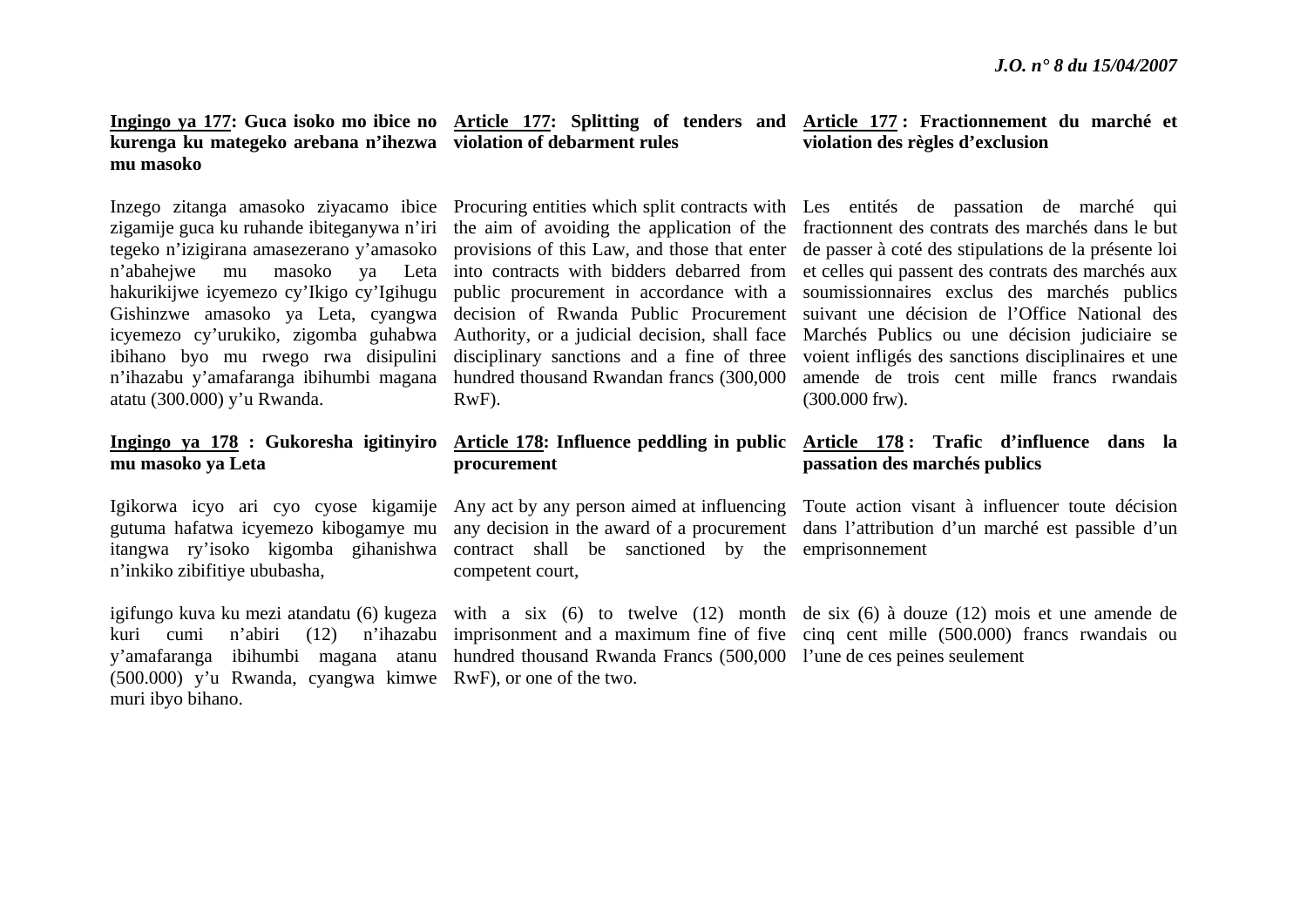### **UMUTWE WA VII: INGINGO Z'INZIBACYUHO N'IZISOZA**

### **Ingingo ya 179: Amasoko yapiganishijwe mbere y'itangazwa ry'iri tegeko**

Amasoko yose yatanzwe kandi agikorwa cyangwa yararangiye ariko akiri muri garanti mbere y'itangazwa ry'iri tegeko mu Igazeti ya Leta ya Repubulika y'u Rwanda akomeza kugengwa n'amasezerano yashyizweho umukono n'impande zombi.

## **Ingingo ya 180 : Ivanwaho ry'ingingo zibanziriza iri tegeko kandi zinyuranyije provisions contrary to this Law na ryo.**

Iteka ry'Umwami ryo kuwa Gashyantare 1959 ryerekeye amasoko yo gutwara abantu n'ibintu; n'ingingo zose contrary to this Law are hereby repealed. <sup>z</sup>'amategeko abanzirira iri kandi zinyuranye na ryo zivanyweho.

### **Ingingo ya 181: Gutangira gukurikizwa**

Iri tegeko ritangira gukurikizwa ku munsi ritangarijweho mu Igazeti ya Leta ya Repubulika y'u Rwanda.

### **CHAPTER VII: TRANSITIONAL AND FINAL PROVISIONS VII : DISPOSITIONS TRANSITOIRES ET FINALES**

## **publication of this Law**

completed but still under guarantee before the publication of this Law in the Official Gazette of the Republic of Rwanda shall remain subject to the contract signed by both parties.

# **Article 180: Repealing all previous legal**

gukora imirimo, igemura ry'ibikenewe no transportation and all prior legal provisions tenders for works, supplies and

### **Article 181: Coming into force**

This Law shall come into force on the date the Republic of Rwanda.

## **Article 179: Tender awarded before the Article 179 : Les marchés passés avant la publication de la présente Loi**

All tenders awarded and being executed or Tous les marchés en cours d'exécution ou qui sont terminés mais qui sont encore sous garantie avant la publication de la présente loi au Journal Officiel de la Republique du Rwanda continuent d'être régis par le contrat conclu entre les deux parties.

### **Article 180 : Abrogation des dispositions antérieures contraires**

The Royal Decree of February 25, 1959 on Le Décret Royal du 26 juillet 1959 relatif aux marchés publics de travaux, de fournitures et de transports ainsi que toutes les dispositions antérieurs contraires à la présente loi sont abrogées.

### **Article 181 : Entrée en Vigueur**

of its publication in the Official Gazette of La présente loi entre en vigueur le jour de sa publication au Journal Officiel de la République du Rwanda.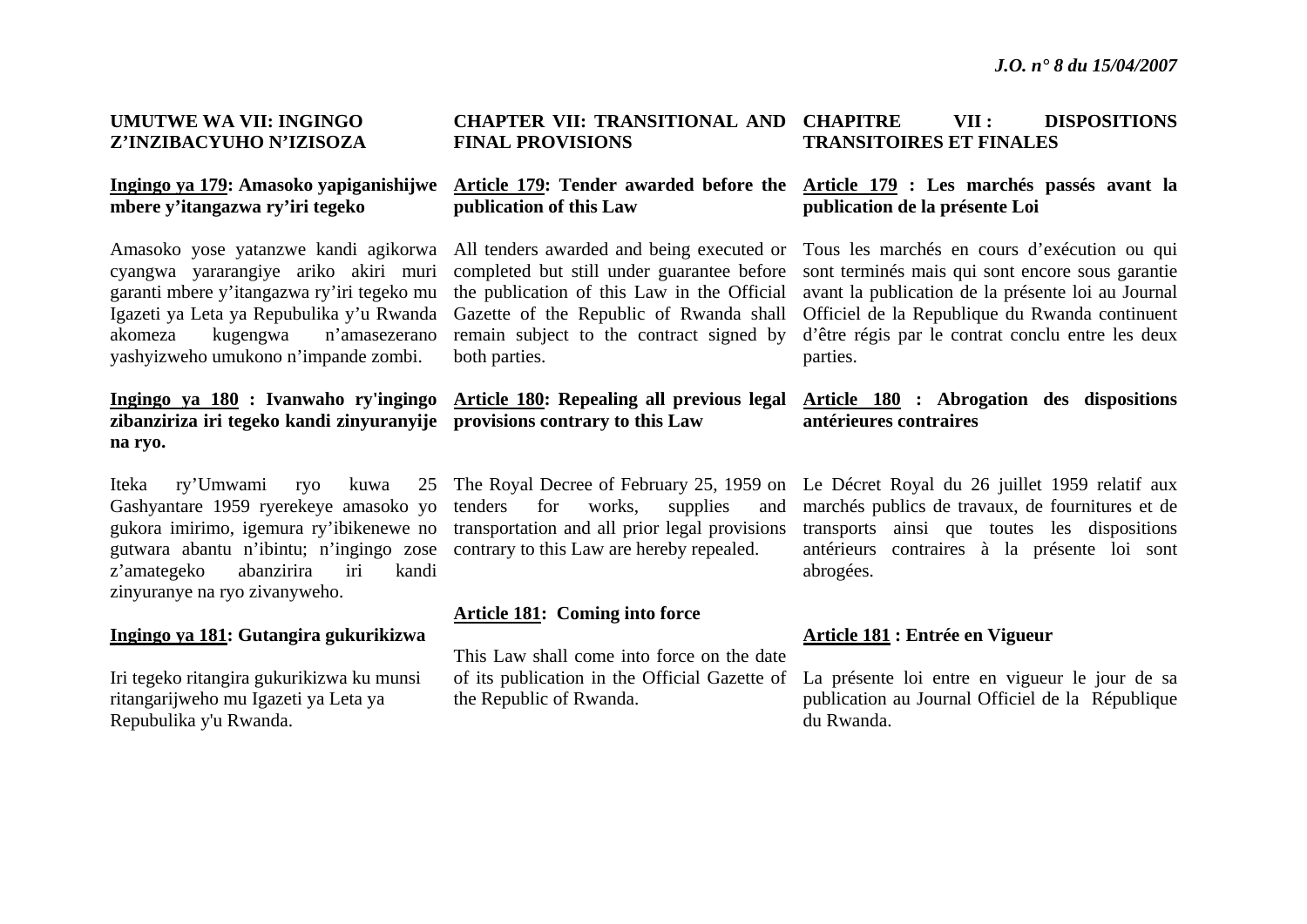Kigali, kuwa 27/03/2007

Perezida wa Repubulika **KAGAME Paul**  (sé)

Minisitiri w'Intebe **MAKUZA Bernard**  $(s\acute{e})$ 

Umunyamabanga wa Leta ushinzwe Igenamigambi muri Minisiteri y'Imari <sup>n</sup>'Igenamigambi **NSANZABAGANWA Monique**   $(s\acute{e})$ 

**Bibonywe kandi bishyizweho Ikirango cya Repubulika:** 

> Minisitiri w'Ubutabera **KARUGARAMA Tharcisse**  (sé)

Kigali, on 27/03/2007

The President of the Republic **KAGAME Paul**  (sé)

> The Prime Minister **MAKUZA Bernard**  $(s\acute{e})$

The Minister of State in charge of Economic Planning in the Ministry of Finance and Economic Planning **NSANZABAGANWA Monique**   $(s\acute{e})$ 

**Seen and sealed with the Seal of the Republic:** 

Kigali, le 27/03/2007

Le Président de la République **KAGAME Paul**   $(sé)$ 

> Le Premier Ministre **MAKUZA Bernard**  $(s\acute{e})$

Le Secrétaire d'Etat chargé de la Planification au Ministère des Finances et de la Planification Economique **NSANZABAGANWA Monique**   $(s\acute{e})$ 

**Vu et scellé du Sceau de la République :** 

Le Ministre de la Justice **KARUGARAMA Tharcisse**  $(s\acute{e})$ 

The Minister of Justice **KARUGARAMA Tharcisse**  (sé)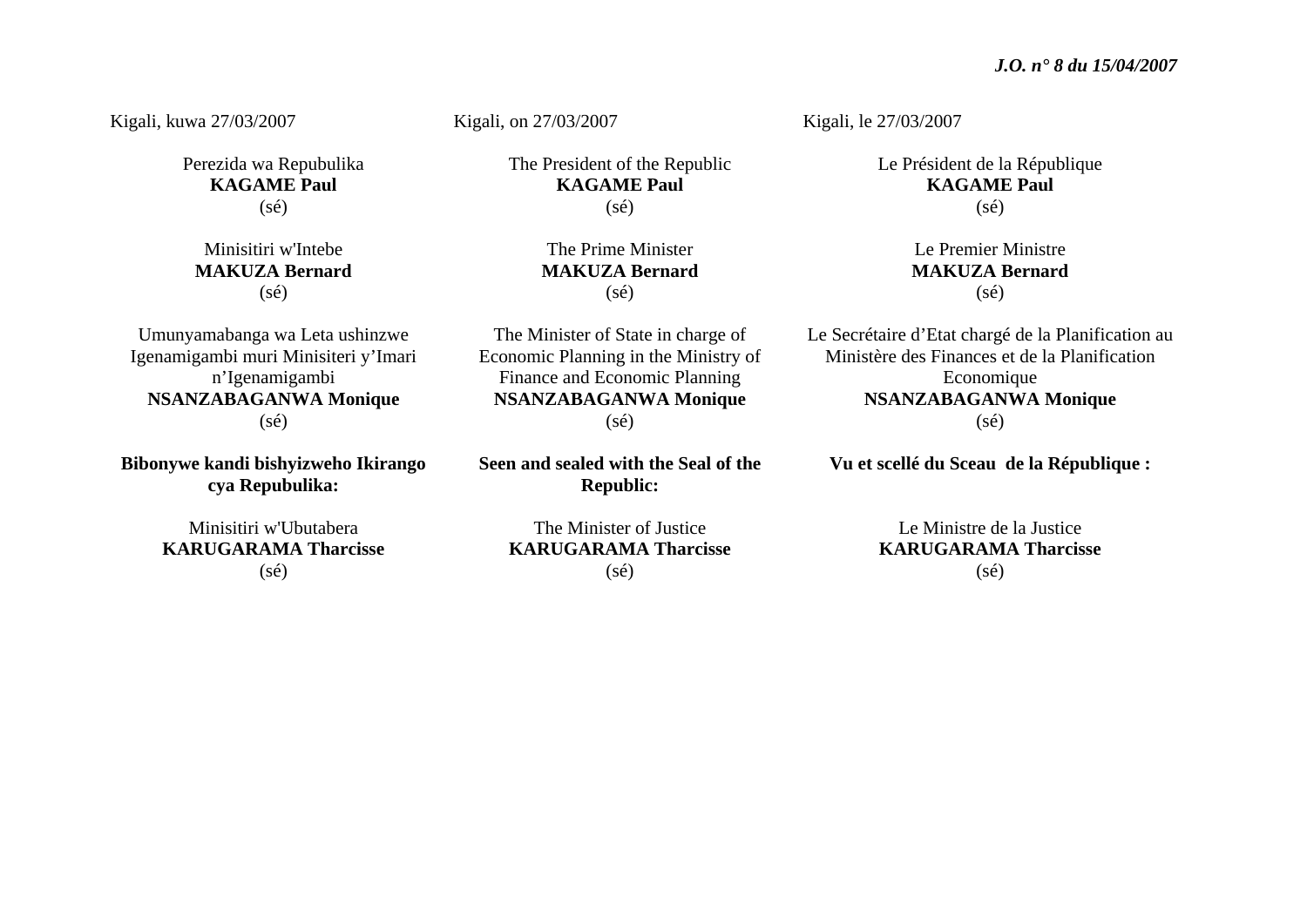**ITEGEKO N˚13/2007 RYO KUWA LAW N°29/03/2007 RYEMERERA KWEMEZA BURUNDU AMASEZERANO** Y'IMPANO Nº H **260-RW YASHYIRIWEHO UMUKONO I WASHINGTON D.C. MURI LETA ZUNZE UBUMWE ZA AMERIKA KU WA 19 UKUBOZA 2006, HAGATI YA REPUBULIKA Y'U RWANDA N'IKIGEGA MPUZAMAHANGA GITSURA AMAJYAMBERE (IDA), YEREKERANYE N'IMPANO YA GATATU INGANA NA MILIYONI MIRONGO ITATU N'ESHATU N'IBIHUMBI MAGANA INANI Y'AMADETESI (33.800.000 DTS), IGENEWE KUNGANIRA GAHUNDA YO KURWANYA UBUKENE (PRSG III);**

 **13/2007 OF 29/03/2007 AUTHORISING THE RATIFICATION OF THE GRANT AGREEMENT N° H 260-RW SIGNED IN WASHINGTON DC, UNITED STATES OF AMERICA, ON 19th DECEMBER 2006, BETWEEN THE REPUBLIC OF RWANDA AND THE INTERNATIONAL DEVELOPMENT ASSOCIATION (IDA), RELATING TO THE THIRD GRANT OF THIRTY THREE MILLION EIGHT HUNDRED THOUSAND SPECIAL DRAWING RIGHTS (SDR 33,800,000) FOR THE POVERTY REDUCTION SUPPORT (PRSG III) ;** 

 **LOI N°13/2007 DU 29/03/2007 AUTORISANT LA RATIFICATION DE L'ACCORD DE DON N° H 260-RW SIGNE A WASHINGTON D.C. AUX ETAS-UNIS D'AMERIQUE, LE 19 DECEMBRE 2006, ENTRE LA REPUBLIQUE DU RWANDA ET L'ASSOCIATION INTERNATIONALE DE DEVELOPPEMENT (AID), RELATIF AU TROISIEME DON DE TRENTE TROIS MILLIONS HUIT CENT MILLE DROITS DE TIRAGES SPECIAUX (33.800.000 DTS) POUR LE PROGRAMME D'APPUI A LA REDUCTION DE LA PAUVRETE (PRSG III) ;** 

### **ISHAKIRO**

**Ingingo ya mbere : Uruhushya rwo** 

**CONTENTS**

**Article one** : **Authorization of ratification** 

### **TABLE DES MATIERES**

**Article premier : Autorisation de ratification** 

**Ingingo ya 2: Igihe cy'ikurikizwa** 

**kwemeza burundu amasezerano** 

**Article 2 : Coming into force** 

**Article 2 : Entrée en vigueur**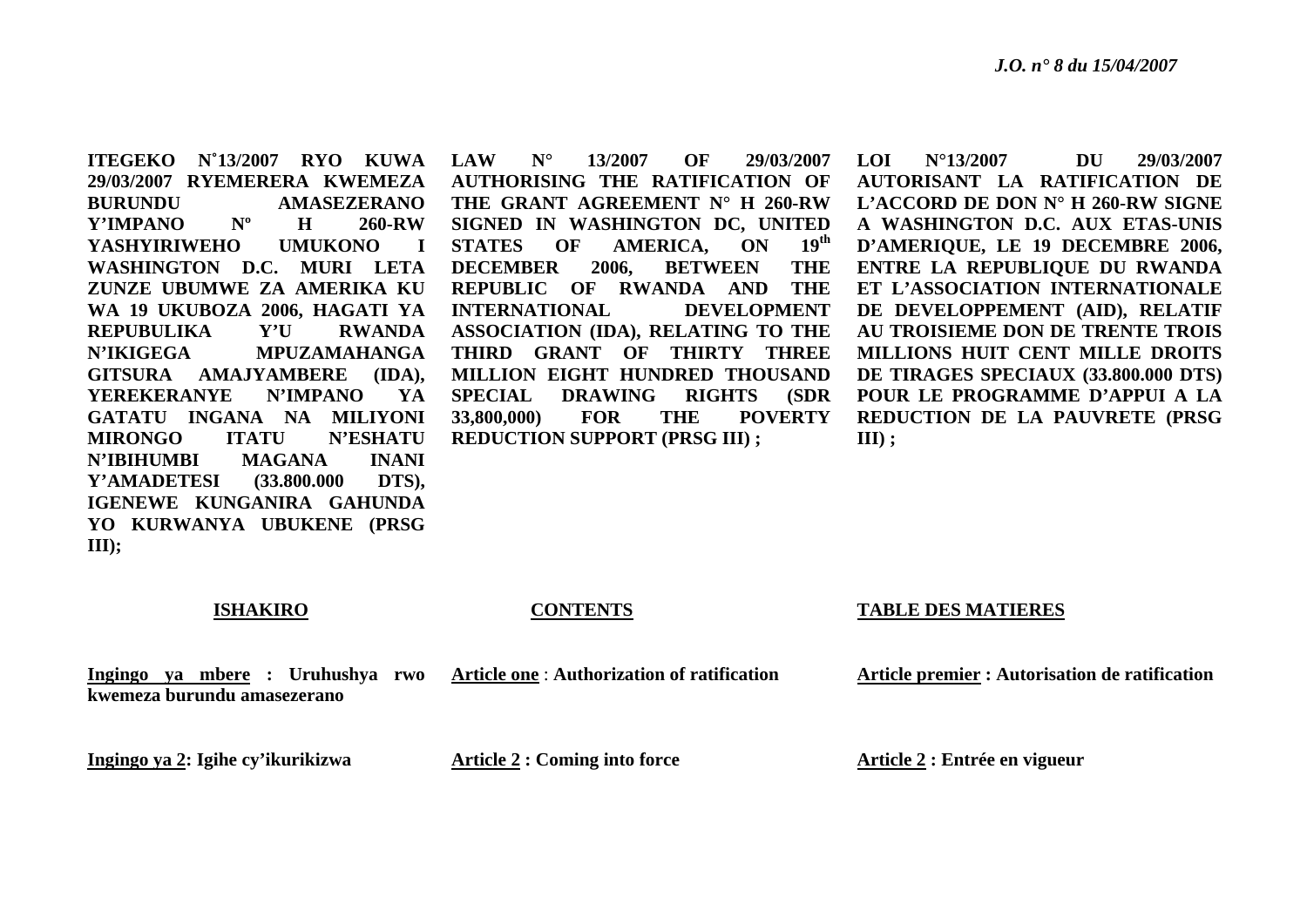**ITEGEKO N˚ 13/2007 RYO KUWA 29/03/2007 RYEMERERA KWEMEZA BURUNDU AMASEZERANO** Y'IMPANO Nº H **260-RW YASHYIRIWEHO UMUKONO I WASHINGTON D.C. MURI LETA ZUNZE UBUMWE ZA AMERIKA KU WA 19 UKUBOZA 2006, HAGATI YA REPUBULIKA Y'U RWANDA N'IKIGEGA MPUZAMAHANGA GITSURA AMAJYAMBERE (IDA), YEREKERANYE N'IMPANO YA GATATU INGANA NA MILIYONI MIRONGO ITATU N'ESHATU N'IBIHUMBI MAGANA INANI Y'AMADETESI (33.800.000 DTS), IGENEWE KUNGANIRA GAHUNDA YO KURWANYA UBUKENE (PRSG III);**

 **LAW N° 13/2007 OF 29/03/2007 AUTHORISING THE RATIFICATION OF THE GRANT AGREEMENT N° H 260-RW SIGNED IN WASHINGTON DC, UNITED STATES OF AMERICA, ON 19th DECEMBER 2006, BETWEEN THE REPUBLIC OF RWANDA AND THE INTERNATIONAL DEVELOPMENT ASSOCIATION (IDA), RELATING TO THE THIRD GRANT OF THIRTY THREE MILLION EIGHT HUNDRED THOUSAND SPECIAL DRAWING RIGHTS (SDR 33,800,000) FOR THE POVERTY REDUCTION SUPPORT (PRSG III) ;** 

 **LOI N° 13/2007 DU 29/03/2007 AUTORISANT LA RATIFICATION DE L'ACCORD DE DON N° H 260-RW SIGNE A WASHINGTON D.C. AUX ETATS-UNIS D'AMERIQUE, LE 19 DECEMBRE 2006, ENTRE LA REPUBLIQUE DU RWANDA ET L'ASSOCIATION INTERNATIONALE DE DEVELOPPEMENT (AID), RELATIF AU TROISIEME DON DE TRENTE TROIS MILLIONS HUIT CENT MILLE DROITS DE TIRAGES SPECIAUX (33.800.000 DTS) POUR LE PROGRAMME D'APPUI A LA REDUCTION DE LA PAUVRETE (PRSG III) ;** 

**Twebwe, KAGAME Paul,**  Perezida wa Repubulika ;

 **INTEKO ISHINGA AMATEGEKO YEMEJE, NONE NATWE DUHAMIJE, DUTANGAJE ITEGEKO RITEYE RITYA KANDI DUTEGETSE KO RYANDIKWA MU IGAZETI YA LETA YA REPUBULIKA Y'U RWANDA.** 

**INTEKO ISHINGA AMATEGEKO:** 

**We, KAGAME Paul,**  President of the Republic;

 **THE PARLIAMENT HAS ADOPTED AND WE SANCTION, PROMULGATE THE FOLLOWING LAW AND ORDER IT BE PUBLISHED IN THE OFFICIAL GAZETTE OF THE REPUBLIC OF RWANDA** 

 **Nous, KAGAME Paul,**  Président de la République ;

**LE PARLEMENT A ADOPTE, ET NOUS SANCTIONNONS, PROMULGUONS LA LOI DONT LA TENEUR SUIT ET ORDONNONS QU'ELLE SOIT PUBLIEE AU JOURNAL OFFICIEL DE LA REPUBLIQUE DU RWANDA** 

**LE PARLEMENT :** 

**THE PARLIAMENT**: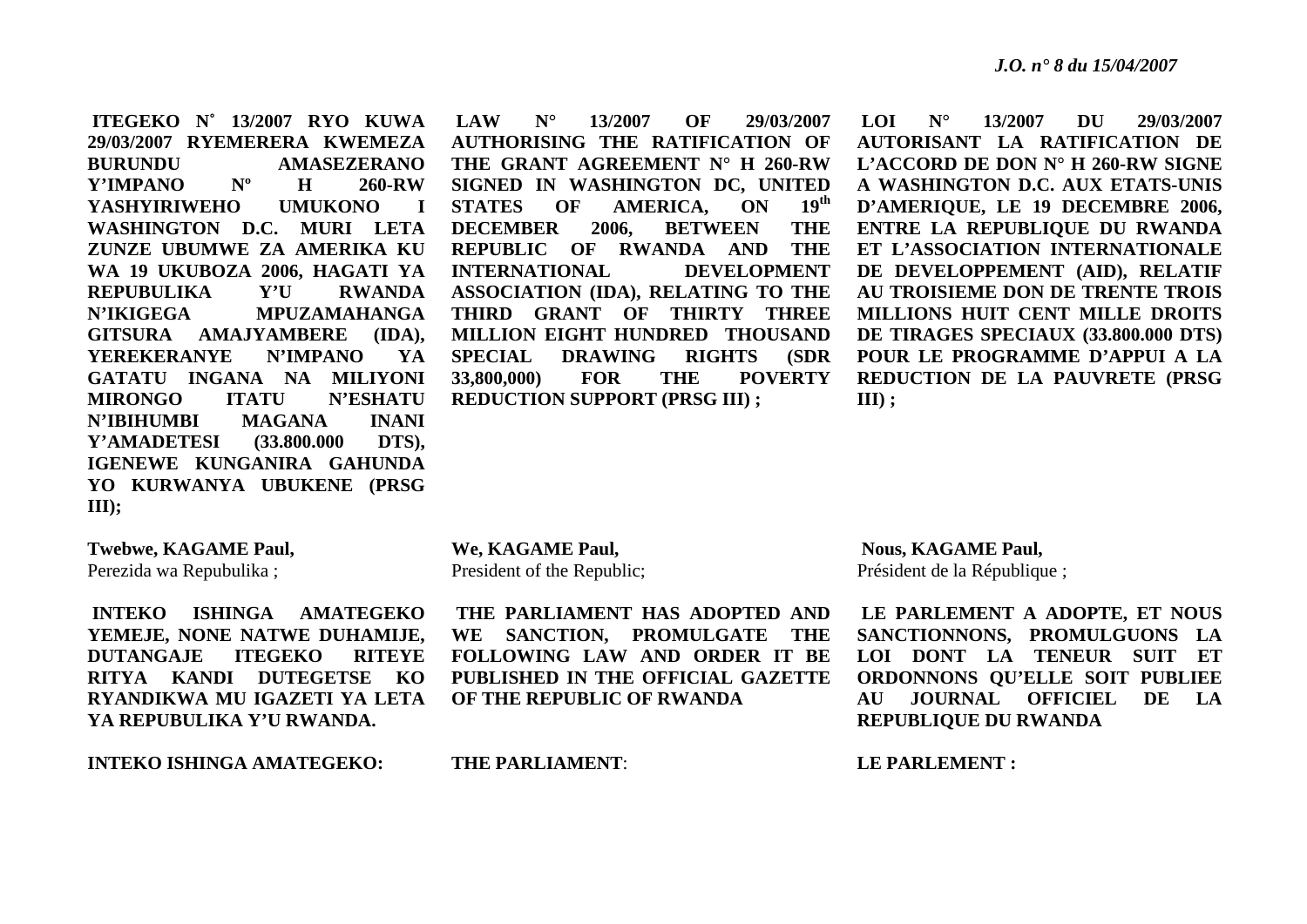Umutwe w'Abadepite mu nama yawo yo ku wa 14 Werurwe 2007;

Umutwe wa Sena mu nama yawo yo ku wa 20 Werurwe 2007;

Ishingiye ku Itegeko Nshinga rya Repubulika y'u Rwanda ryo ku wa 4 Kamena 2003, nk'uko ryavuguruwe kugeza ubu, cyane cyane mu ngingo zaryo iya 62, iya 66, iya 67, iya 88, iya 89, iya 90, iya 93, iya 95, iya 108, iya 118, iya 189, iya 190 <sup>n</sup>'iya 201;

Imaze gusuzuma Amasezerano y'impano Nº H 260-RW yashyiriweho umukono i Washington D.C. muri Leta Zunze Ubumwe za Amerika ku wa 19 Ukuboza 2006, hagati ya Repubulika y'u Rwanda n'Ikigega Mpuzamahanga Gitsura Amajyambere (IDA), yerekeranye <sup>n</sup>'impano ya gatatu ingana na miliyoni mirongo itatu n'eshatu <sup>n</sup>'ibihumbi magana inani y'Amadetesi (33.800.000 DTS), igenewe kunganira gahunda yo kurwanya ubukene (PRSG III);

### **YEMEJE:**

**Ingingo ya mbere : Uruhushya rwo kwemeza burundu amasezerano**

The Chamber of Deputies, in its session of March 14, 2007;

The Senate, in its session of March 20, 2007;

Given the Constitution of the Republic of Rwanda of  $4<sup>th</sup>$  June, 2003, as amended to date, especially in its Articles 62, 66, 67, 88, 89, 90, 93, 95, 108, 118, 189, 190 and 201;

Having examined the grant agreement <sup>n</sup>° H 260- RW signed in Washington D.C., United States of America, on 19<sup>th</sup> December 2006, between the Republic of Rwanda and the International Development Association (IDA), relating to the third grant of thirty three millions eight hundred thousand Special Drawing Rights (SDR 33,800,000) for the Poverty Reduction Support (PRSG III) ;

La Chambre des Députés, en sa séance du 14 mars 2007;

Le Sénat, en sa séance du 20 mars 2007;

Vu la Constitution de la République du Rwanda du 04 juin 2003, telle que révisée à ce jour, spécialement en ses Articles 62, 66, 67, 88, 89, 90, 93, 95,108, 118, 189, 190 et 201 ;

Après avoir examiné l'accord de don n° H 260- RW signé à Washington D.C., aux Etas-Unis d'Amérique, le 19 décembre 2006, entre la République du Rwanda et l'Association Internationale de Développement (AID), relatif au troisième don de trente trois millions huit cent mille Droits de Tirages Spéciaux (33.800.000 DTS) pour le Programme d'Appui à la Réduction de la Pauvreté (PRSG III) ;

**ADOPTS:** 

 **Article One** : **Authorization of ratification** 

**ADOPTE :** 

 **Article premier : Autorisation de ratification**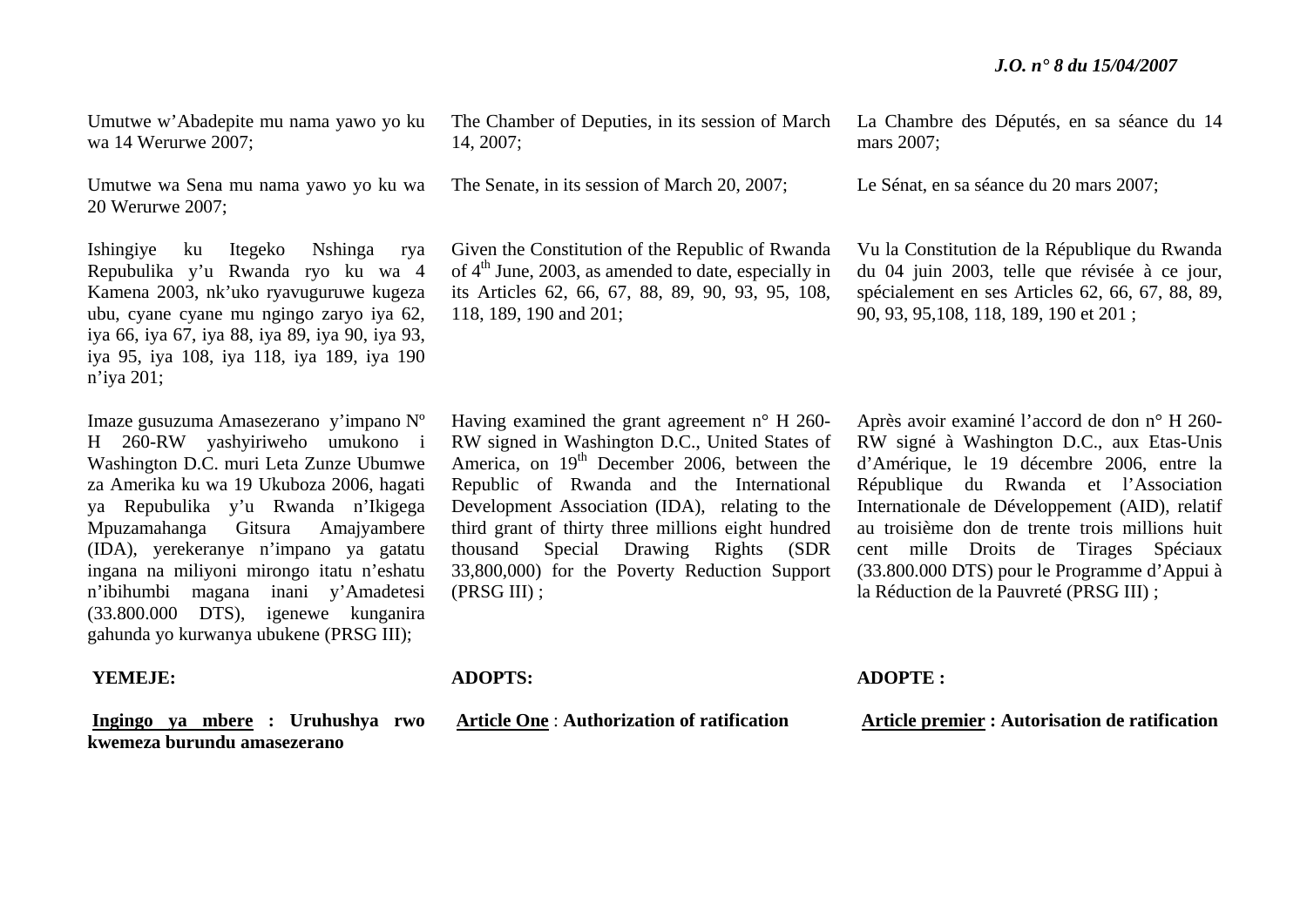Amasezerano y'impano Nº H 260-RW yashyiriweho umukono i Washington D.C. muri Leta Zunze Ubumwe za Amerika ku wa 19 Ukuboza 2006, hagati ya Repubulika y'u Rwanda n'Ikigega Mpuzamahanga Gitsura Amajyambere (IDA), yerekeranye <sup>n</sup>'impano ya gatatu ingana na miliyoni mirongo itatu n'eshatu n'ibihumbi magana inani y'Amadetesi (33.800.000 DTS), igenewe kunganira gahunda yo kurwanya ubukene (PRSG III) yemerewe kwemezwa burundu.

### **Ingingo ya 2: Igihe cy'ikurikizwa**

Iri tegeko ritangira gukurikizwa ku munsi ritangarijweho mu Igazeti ya Leta ya Repubulika y'u Rwanda.

Kigali, ku wa 29/03/2007

Perezida wa Repubulika **KAGAME Paul** (sé)

Minisitiri w'Intebe **MAKUZA Bernard** (sé)

The grant agreement n° H 260-RW signed in Washington DC, United States of America , on 19<sup>th</sup> December 2006, between the Republic of Rwanda and the International Development Association (IDA), relating to the third grant of thirty three millions eight hundred thousand Special Drawing Rights (SDR 33,800,000) for the Poverty Reduction Support (PRSG III) is hereby authorized for ratification.

### **Article 2 : Coming into force**

This Law shall come into force on the date of its publication in the Official Gazette of the Republic of Rwanda.

Kigali, on 29/03/2007

The President of the Republic **KAGAME Paul**  $(s\acute{e})$ 

> The Prime Minister **MAKUZA Bernard** (sé)

L'accord de don n° H 260-RW signé a Washington D.C. aux Etats-Unis d'Amérique, le 19 décembre 2006, entre la République du Rwanda et l'Association Internationale de Développement (AID), relatif au troisième don de trente trois millions huit cent mille Droits de Tirages Spéciaux (33.800.000 DTS) pour le Programme d'Appui à la Réduction de la Pauvreté (PRSG III) est autorisé à être ratifié.

### **Article 2 : Entrée en vigueur**

La présente loi entre en vigueur le jour de sa publication au Journal Officiel de la République du Rwanda.

Kigali, le 29/03/2007

Le Président de la République **KAGAME Paul** (sé)

> Le Premier Ministre **MAKUZA Bernard**  $(s<sub>é</sub>)$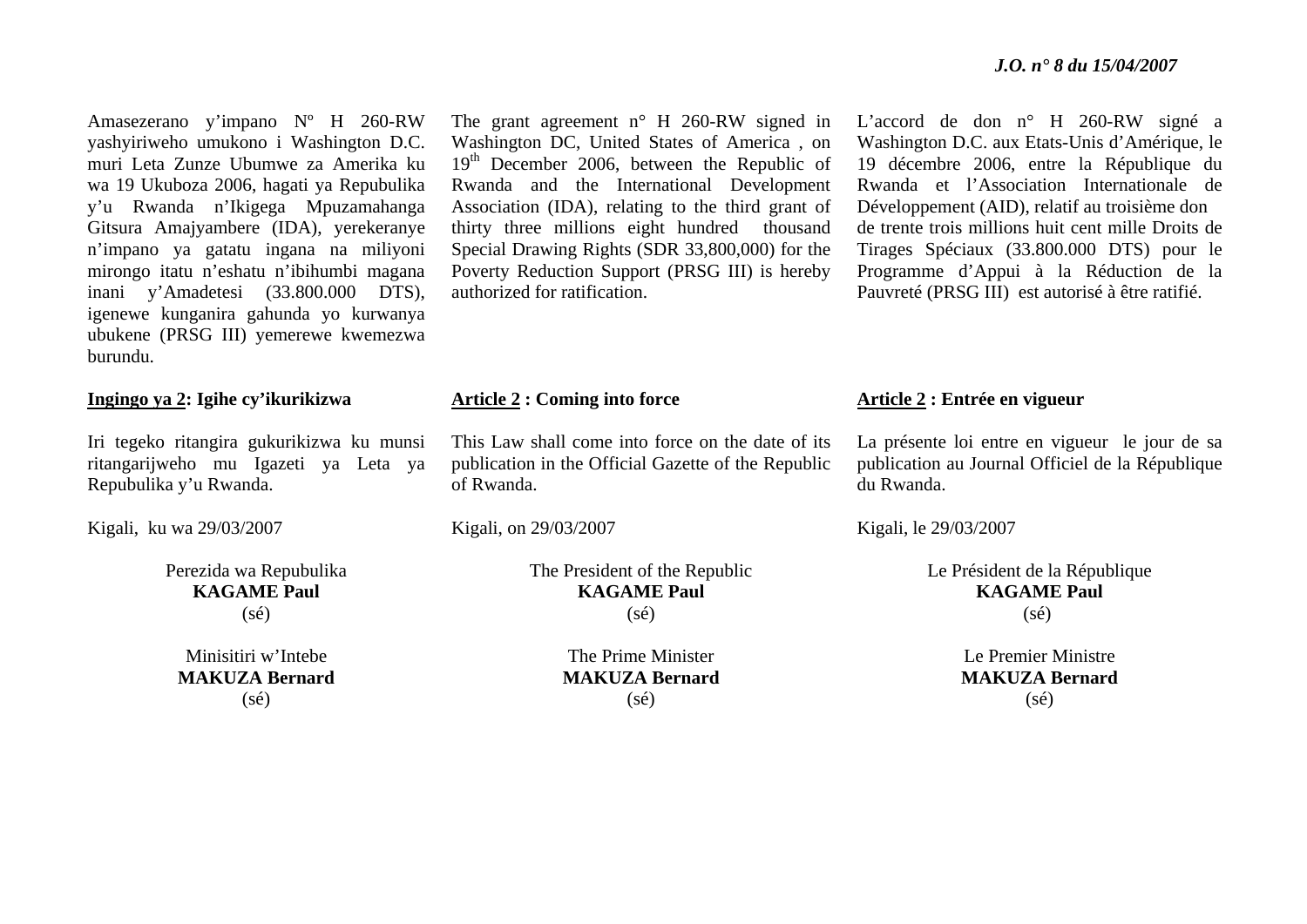Minisitiri w'Imari n'Igenamigambi **MUSONI James**  $(sé)$ 

Umunyamabanga wa Leta ushinzwe Igenamigami muri Minisiteri y'Imari <sup>n</sup>'Igenamigambi **NSANZABAGANWA Monique**  (sé)

 Minisitiri w'Ububanyi n'Amahanga n'Ubutwererane **Dr. MURIGANDE Charles** (sé)

**Bibonywe kandi bishyizweho Ikirango cya Repubulika:** 

> Minisitiri w'Ubutaber **KARUGARAMA Tharcisse** $(s<sub>é</sub>)$

The Minister of Finance and Economic Planning **MUSONI James**  $(sé)$ 

The State Minister in charge of Economic Planning in the Ministry of Finance and Economic Planning **NSANZABAGANWA Monique**   $(s\acute{e})$ 

 The Minister of Foreign Affairs and Cooperation **Dr. MURIGANDE Charles** 

### $(s\acute{e})$

**Seen and Sealed with the Seal of the Republic:** 

Le Ministre des Finances et de la Planification Economique **MUSONI James**  $(sé)$ 

Le Secrétaire d'Etat chargé de la Planification au Ministère des Finances et de la Planification Economique **NSANZABAGANWA Monique**   $(s\acute{e})$ 

Le Ministre des Affaires Etrangères et de la Coopération **Dr. MURIGANDE Charles**  $(s\acute{e})$ 

**Vu et Scellé du Sceau de la République :** 

The Minister of Justice **KARUGARAMA Tharcisse** $(s\acute{e})$ 

Le Ministre de la Justice **KARUGARAMA Tharcisse**  $(s<sub>é</sub>)$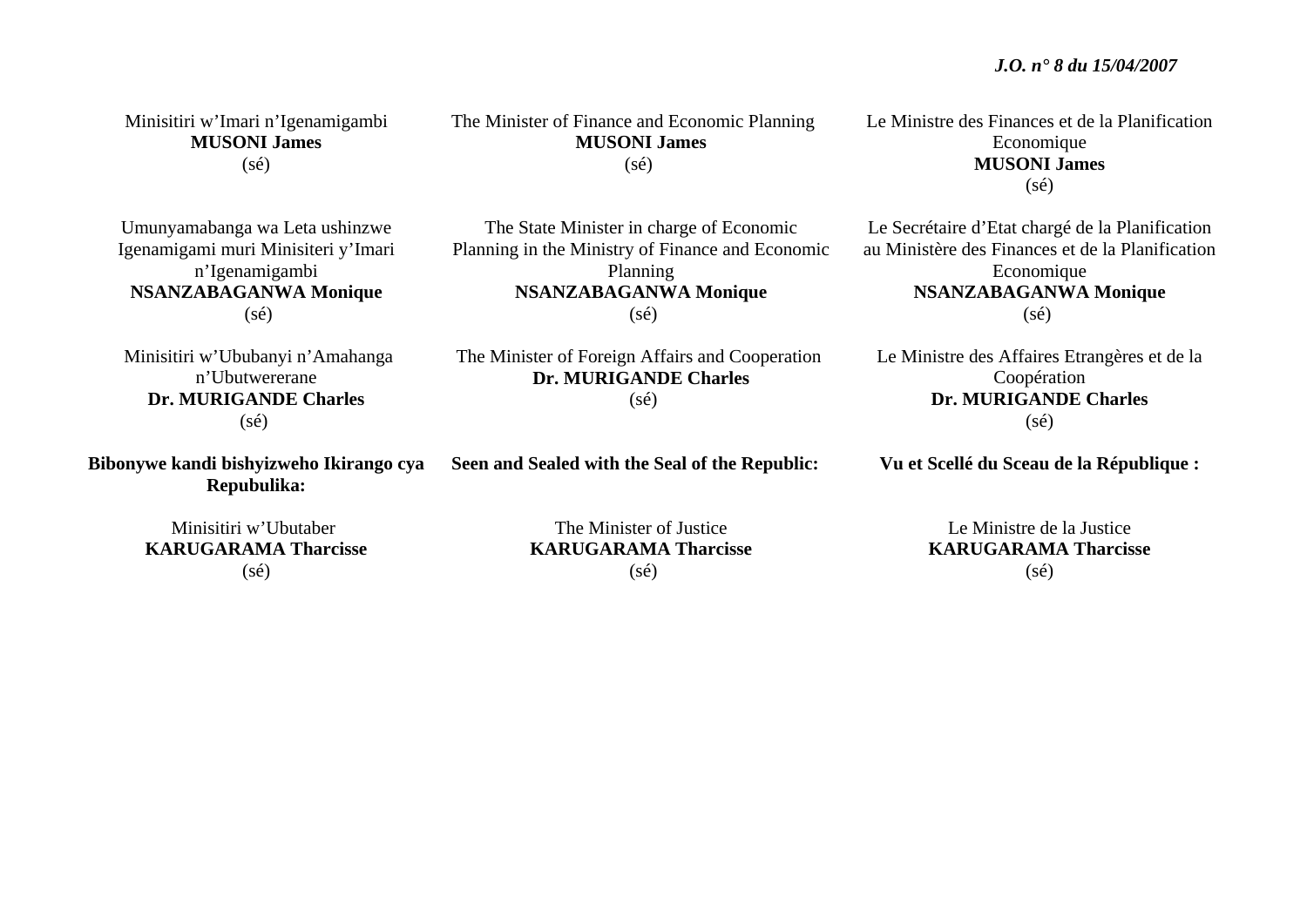**KUWA 30/03/2007 RYEMERERA KWEMEZA** WASHINGTON D.C. **REPUBULIKA Y'U GITSURA AMAJYAMBERE YEREKERANYE N'IMPANO MIRONGO ITATU N'ESHATU STRATEGY ( PRSG III) N'IBIHUMBI MAGANA INANI Y'AMADETESI (33.800.000 DTS) IGENEWE KUNGANIRA GAHUNDA YO KURWANYA UBUKENE( PRSG III)** 

### **Twebwe, KAGAME Paul,**

Perezida wa Repubulika;

ubu, cyane cyane mu ngingo zaryo iya 98 189, 190 and 201; igika cya 3, iya 112, iya 189, iya 190 n'iya 201;

YA SPECIAL **AUTHORISING BURUNDU RATIFICATION OF THE** 

**ITEKA RYA PEREZIDA Nº 03/01 RYO PRESIDENTIAL ORDER N° 03/01 OF ARRETE PRESIDENTIEL Nº 03/01 DU AMASEZERANO Y' IMPANO N°H 260- AGREEMENT N° H 260-RW SIGNED IN N° H 260-RW SIGNE A WASHINGTON D.C., RW YASHYIZWEHO UMUKONO I WASHINGTON D.C, UNITED STATES OF AUX ETATS-UNIS D'AMERIQUE, LE 19 AMERICA, ON 19th DECEMBER 2006, DECEMBRE 2006 ENTRE LA ZUNZE UBUMWE ZA AMERIKA BETWEEN THE REPUBLIC OF RWANDA REPUBLIQUE DU RWANDA ET KUWA 19 UKUBOZA 2006, HAGATI YA AND INTERNATIONAL DEVELOPMENT L'ASSOCIATION INTERNATIONALE DE ASSOCIATION (IDA), RELATING TO THE DEVELOPPEMENT (IDA), RELATIF AU N'IKIGEGA MPUZAMAHANGA THIRD GRANT OF THIRTY THREE TROISIEME DON DE TRENTE MILLIONS GATATU INGANA NA MILIYONI 33,800,000) FOR POVERTY REDUCTION PROGRAMME D'APPUI A LA** THE 30/03/2007 **MILLION EIGHT HUNDRED THOUSAND HUIT CENT MILLE DROITS DE TIRAGES SPECIAL DRAWING RIGHTS(SDR SPECIAUX (33.800.000 DTS) POUR LE 30/03/2007 AUTORISANT LA RATIFICATION DE L'ACCORD DE DON STRATEGIE DE REDUCTION DE LA PAUVRETE (PRSG III)** 

> **We, KAGAME Paul,**  President of the Republic;

Dushingiye ku Itegeko Nshinga rya Given the Constitution of the Republic of Vu la Constitution de la République du Rwanda Repubulika y'u Rwanda ryo ku wa 04 Rwanda of 4<sup>th</sup> June, 2003, as amended to date, du 04 juin 2003, telle que révisée à ce jour, Kamena 2003, nk'uko ryavuguruwe kugeza especially in its Articles 98 paragraph 3, 112, spécialement en ses Articles 98 alinéa 3, 112,

**Nous, KAGAME Paul,**  Président de la République ;

189, 190 et 201 ;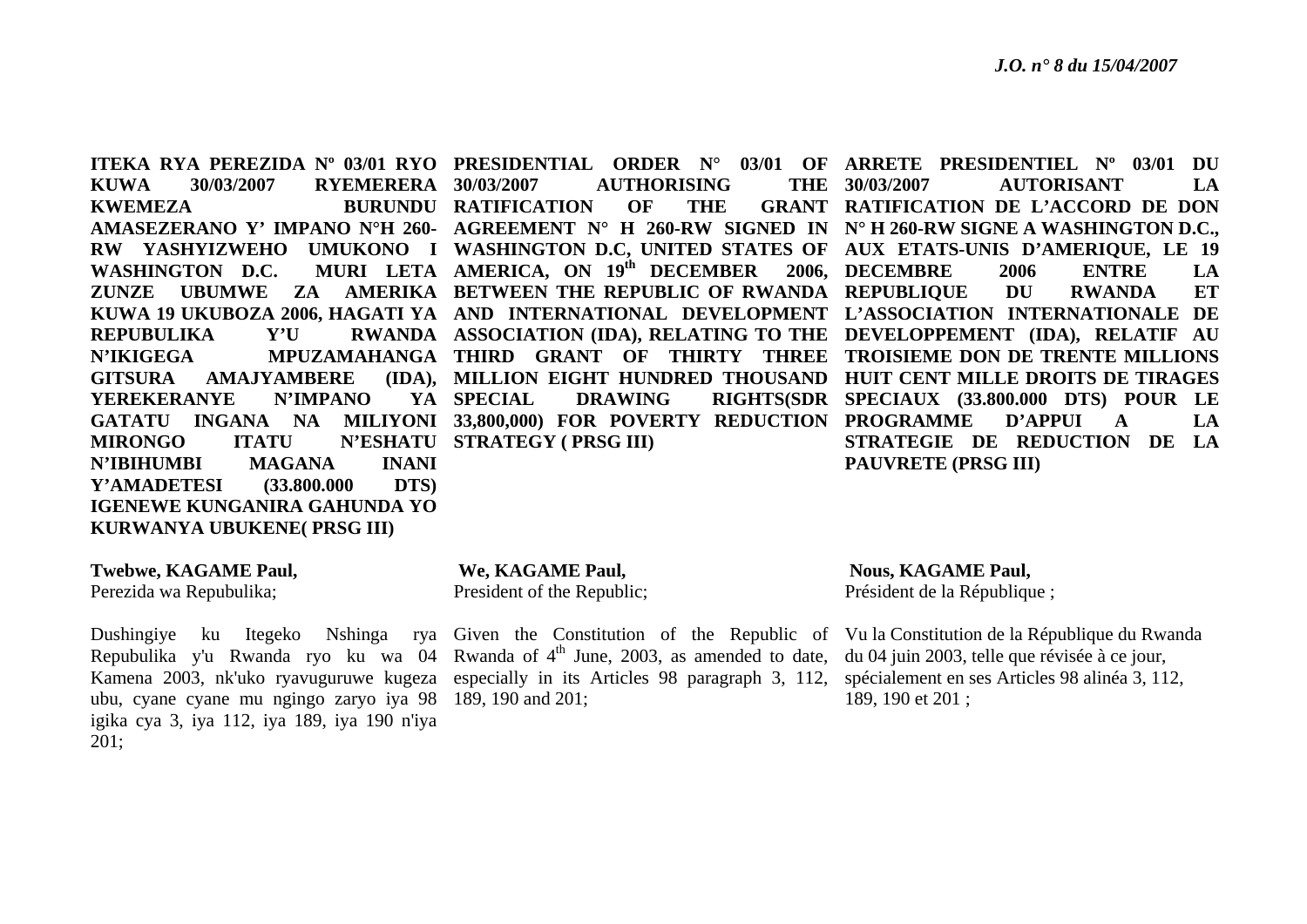amasezerano y' impano n°H 260-RW yashyizweho umukono i Washington D.C. muri Leta Zunze Ubumwe za Amerika kuwa 19 Ukuboza 2006, hagati ya Repubulika y'u Rwanda n'Ikigega Mpuzamahanga gitsura amajyambere (IDA), yerekeranye n'impano ya gatatu ingana na miliyoni mirongo itatu n'eshatu n'ibihumbi magana y'amadetesi(33.800.000 DTS) igenewe kunganira gahunda yo kurwanya ubukene (PRSG III);

Tumaze kubona amasezerano y'impano n° H 260-RW yashyizweho umukono i Washington D.C. muri Leta Zunze Ubumwe za Amerika kuwa 19 Ukuboza 2006, hagati ya Repubulika y'u Rwanda n'Ikigega Mpuzamahanga gitsura Amajyambere (IDA), yerekeranye n'impano ya gatatu ingana na miliyoni mirongo itatu <sup>n</sup>'eshatu n'ibihumbi magana inani y'amadetesi(33.800.000 DTS) igenewe kunganira gahunda yo kurwanya ubukene ( PRSG III);

Dushingiye ku Itegeko n° 13/2007 ryo kuwa Given Law n° 13/2007 of 29/03/2007 authorising Vu la loi n° 13/2007 du 29/03/2007 portant 29/03/2007 ryemerera kwemeza burundu the ratification of the grant agreement n° H 260- autorisation de ratification de l'Accord de don n° RW signed in Washington D.C, United States of H 260-RW signé à Washington D.C., aux Etats-America, on 19<sup>th</sup> December 2006, between the Unis d'Amérique, le 19 décembre 2006 entre la Republic of Rwanda and Development Association (IDA), relating to the Internationale de Développement (IDA), relatif third grant of thirty three million eight hundred au troisième don de trente millions huit cent mille thousand Special Drawing Rights ( SDR Droits de Tirages Spéciaux (33.800.000 DTS) 33,800,000) for poverty reduction strategy ( inani PRSG III);

International République du Rwanda et l'Association pour le programme d'appui à la stratégie de réduction de la pauvreté (PRSG III) ;

Given the Grant Agreement n° H 260-RW signed Considérant l'Accord de don n° H 260-RW signé poverty reduction strategy ( PRSG III);

in Washington D.C., United States of America, à Washington D.C., aux Etats-Unis d'Amérique, on  $19<sup>th</sup>$  December 2006, between the Republic of le 19 décembre 2006 entre la République du Rwanda and International Development Rwanda et l'Association Internationale de Association (IDA), relating to the third grant of Développement (IDA), relatif au troisième don de thirty three million eight hundred thousand trente millions huit cent mille Droits de Tirages Special Drawing Rights ( SDR 33,800,000) for Spéciaux (33.800.000 DTS) pour le programme d'appui à la stratégie de réduction de la pauvreté (PRSG III) ;

| <b>Bisabwe</b>  | Minisitiri | w'Imari On proposal by the Minister of Finance and Sur proposition du Ministre des Finances et de la<br>Economic Planning; |              |  |              |  |  |  | Planification Economique; |  |  |  |                                                          |  |  |  |  |  |
|-----------------|------------|----------------------------------------------------------------------------------------------------------------------------|--------------|--|--------------|--|--|--|---------------------------|--|--|--|----------------------------------------------------------|--|--|--|--|--|
| n'Igenamigambi; |            |                                                                                                                            | $\mathbf{1}$ |  | $\mathbf{A}$ |  |  |  |                           |  |  |  | $\sim$ 11 $\sim$ 11 $\sim$ 12 $\sim$ 12 $\sim$ 12 $\sim$ |  |  |  |  |  |

session of  $17<sup>th</sup>$  January 2007;

2007 imaze kubisuzuma no kubyemeza;

 Inama y'Abaminisitiri yo kuwa 17 Mutarama After consideration and approval by Cabinet in its Après examen et adoption par le Conseil des Ministres réuni en sa séance du 17 Janvier 2007;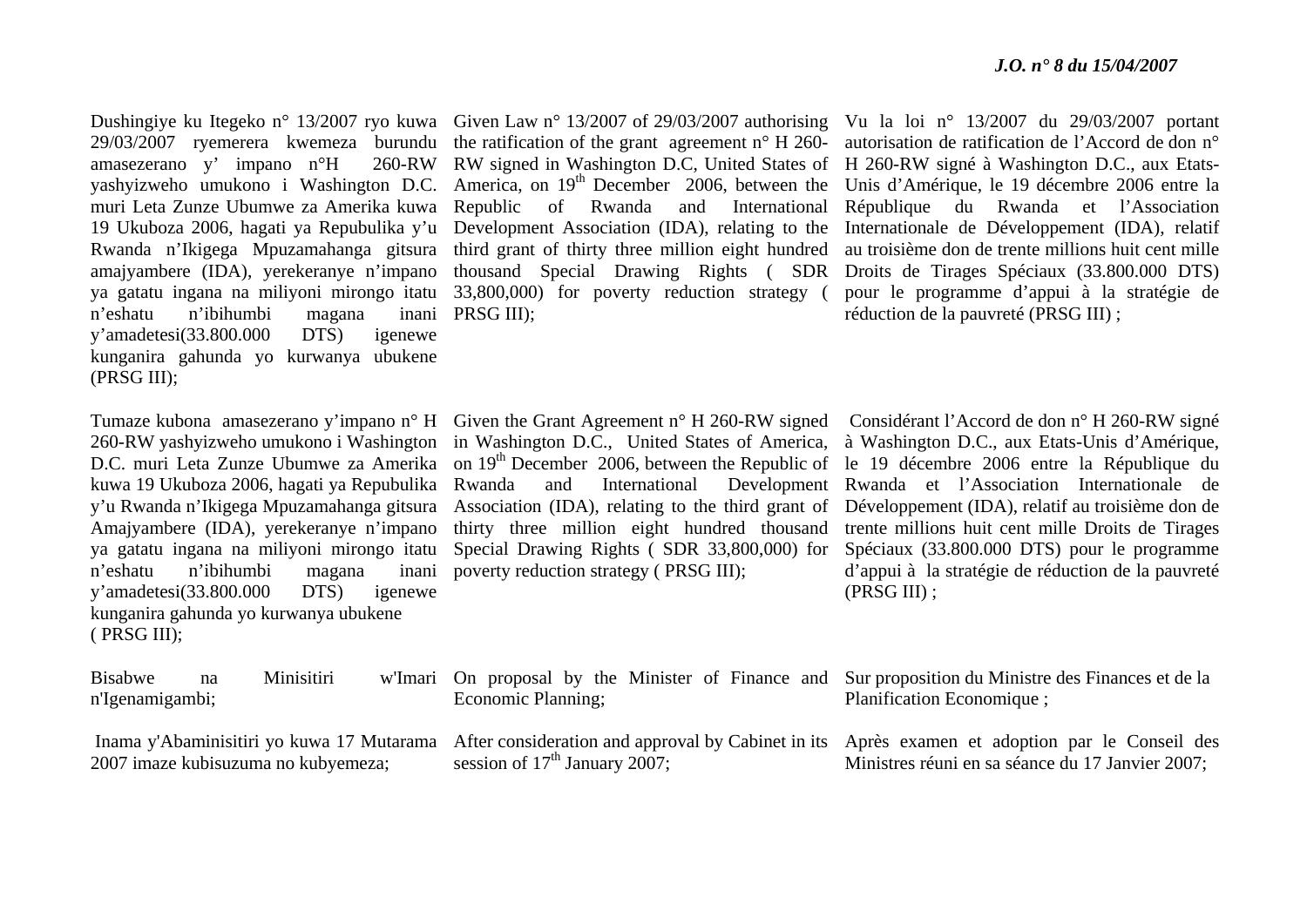### **TWATEGETSE KANDI DUTEGETSE:**

### **Ingingo ya mbere: Kwemeza burundu**

Amasezerano y'impano n° H 260-RW yashyiriweho umukono i Washington D.C muri Leta Zunze Ubumwe z'Amerika kuwa 19 Ukuboza 2006, hagati ya Repubulika y'u Rwanda n'Ikigega Mpuzamahanga gitsura Amajyambere(IDA), yerekeranye n'impano ingana na miliyoni mirongo itatu n'eshatu <sup>n</sup>'ibihumbi magana inani y'amadetesi (33.800.000 DTS) igenewe kunganira becomes fully effective. gahunda yo kurwanya ubukene yemejwe burundu kandi atangiye gukurikizwa mu ngingo zayo zose.

### **Ingingo ya 2: Abashinzwe ishyirwa mu bikorwa ry'iri Teka.**

Minisitiri w'Intebe na Minisitiri w'Imari <sup>n</sup>'Igenamigambi basabwe kubahiriza iri teka.

## **zinyuranije n'iri Teka.**

Andi mateka yose abanziriza iri kandi hereby repealed. anyuranye naryo avanyweho.

### **HAVE ORDERED AND HEREBY ORDER:**

### **Article One: Ratification**

Special Drawing Rights (SDR 33,800 ,000) for

## **AVONS ARRETE ET ARRETONS**

### **Article premier** : **Ratification**

The Grant Agreement n° H 260-RW signed in L'Accord de don n° H 260-RW signé à Washington D.C., United States of America, on Washington D.C. aux Etats-Unis d'Amérique, le 19<sup>th</sup> December 2006 between the Republic of 19 décembre 2006 entre la République du Rwanda and International Development Rwanda et Association Internationale pour le Association (IDA), relating to the third grant of Développement (IDA), relatif au troisième don de thirty three million eight hundred thousand trente trois millions huit cent mille Droits de poverty reduction strategy is hereby ratified and stratégie de réduction de la pauvreté; est ratifié et Tirages Spéciaux (33.800.000 DTS) d'appui à la sort son plein et entier effet.

### Article 2: Authorities responsible **implementation of this Order.**

implementation of this Order.

## **Ingingo ya 3: Kuvanwaho kw'ingingo Article 3: Repealing of inconsistent provisions**

### **Article 2: Authorités chargées de la mise en exécution de cet Arreté.**

The Prime Minister and the Minister of Finance Le Premier Ministre et le Ministre des Finances et and Economic Planning are entrusted with the de la Planification Economique sont chargés de l'exécution du présent arrêté.

### **Article 3 : Disposition abrogatoire.**

All prior provisions contrary to this Order are Toutes les dispositions antérieures contraires au présent arrêté sont abrogés.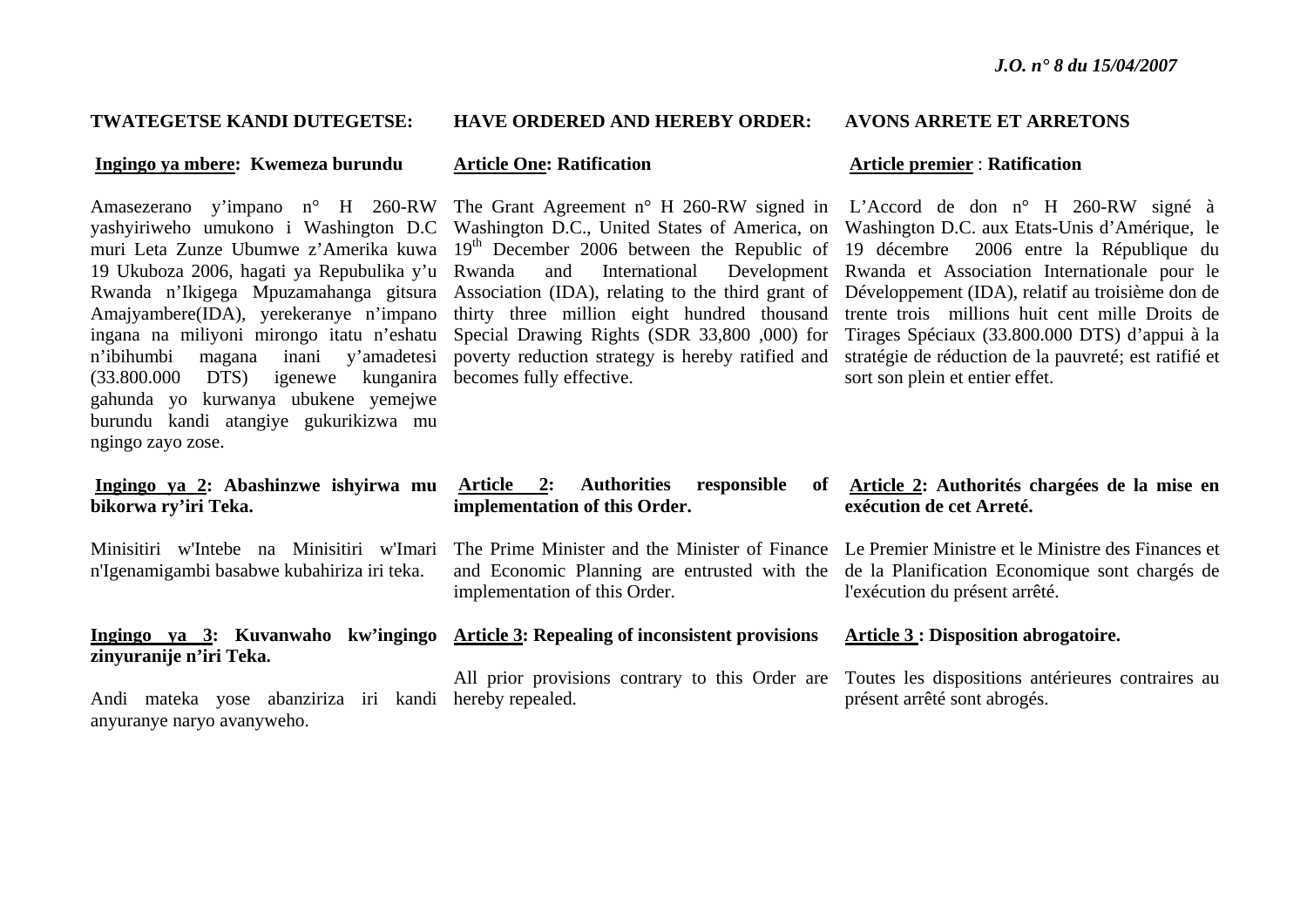**Ingingo ya 4: Igihe Iteka ritangira gukurikizwa** 

Iri teka ritangira gukurikizwa ku munsi ritangarijweho mu Igazeti ya Leta ya Repubulika y'u Rwanda.

Kigali, ku wa 30/03/2007

Perezida wa Repubulika **KAGAME Paul (sé)** 

Minisitiri w'Intebe **MAKUZA Bernard (sé)** 

Umunyamabanga wa Leta ushinzwe Igenamigambi muri Minisiteri y'Imari <sup>n</sup>'Igenamigambi **NSANZABAGANWA Monique (sé)**  Minisitiri w'Ububanyi n'Amahanga n'Ubutwererane **Dr. MURIGANDE Charles (sé)** 

**Bibonywe kandi bishyizweho Ikirango cya** 

**Repubulika:**  Minisitiri w'Ubutabera **KARUGARAMA Tharcisse(sé)**

**Article 4: Coming into force** 

publication in the Official Gazette of the Republic of Rwanda.

Kigali, on 30/03/2007

The President of the Republic **KAGAME Paul (sé)** 

### The Prime Minister **MAKUZA Bernard (sé)**

The Minister of State in charge of Economic Planning in the Ministry of Finance and Economic Planning **NSANZABAGANWA Monique (sé)** 

The Minister of Foreign Affairs and Cooperation **Dr. MURIGANDE Charles (sé)** 

**Seen and Sealed with the Seal of the Republic:**  The Minister of Justice **KARUGARAMA Tharcisse (sé)**

**Article 4 : Entrée en vigueur** 

This Order shall come into force on the date of its Le présent arrêté entre en vigueur le jour de sa publication au Journal Officiel de la République du Rwanda

Kigali, le 30/03/2007

Le Président de la République **KAGAME Paul (sé)**

> Le Premier Ministre **MAKUZA Bernard (sé)**

Le Secrétaire d'Etat chargé de la Planification Economique au Ministère des Finances et de la Planification Economique **NSANZABAGANWA Monique (sé)** 

Le Ministre des Affaires Etrangères et de la Coopération **Dr. MURIGANDE Charles (sé)**

**Vu et scellé du Seau de la République :**  Le Ministre de la Justice **KARUGARAMA Tharcisse(sé)**